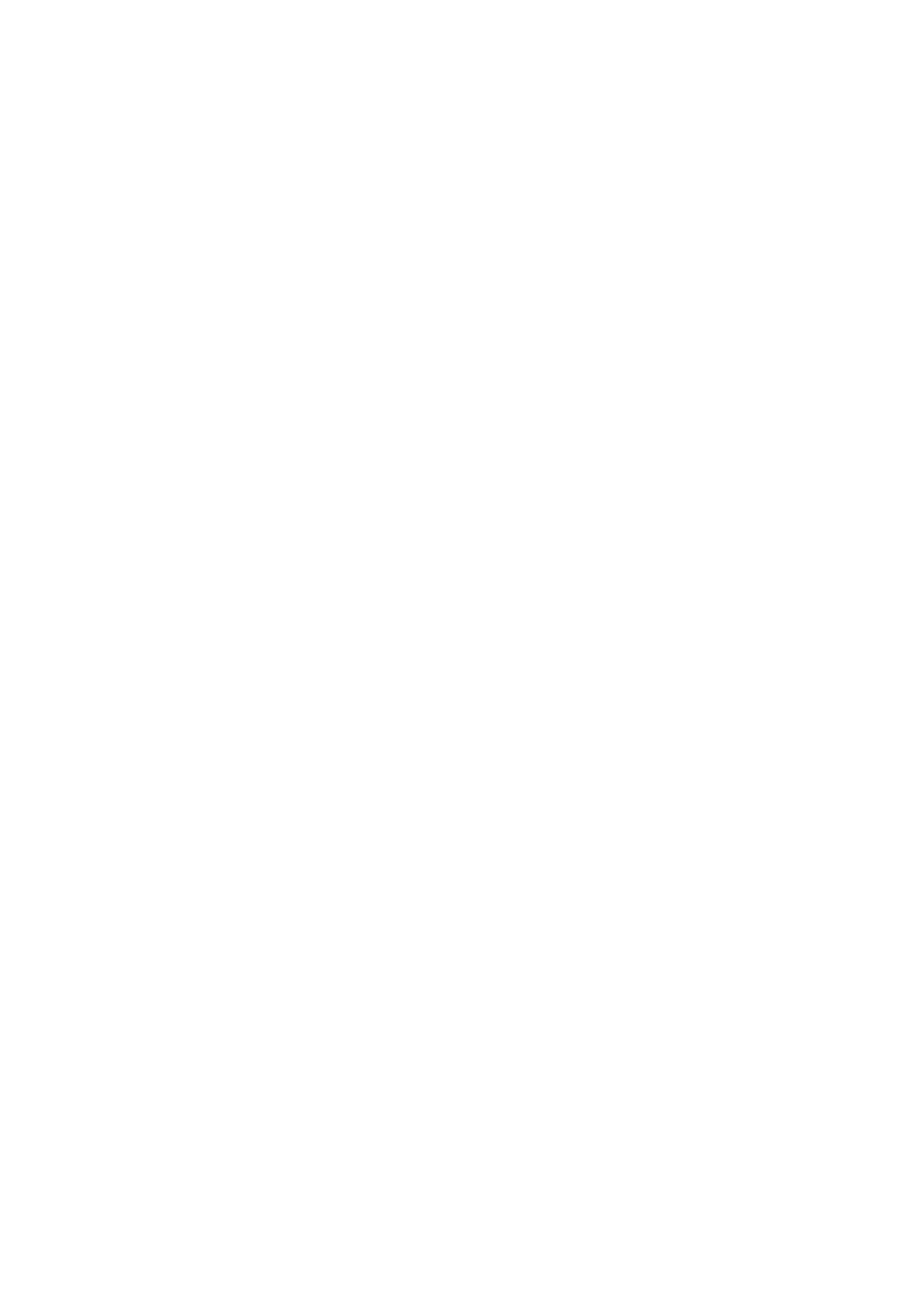## **UNITED STATES SECURITIES AND EXCHANGE COMMISSION Washington, D.C. 20549**

## **FORM 20-F**

## o **REGISTRATION STATEMENT PURSUANT TO SECTION 12(b) OR (g) OF THE SECURITIES EXCHANGE ACT OF 1934**

**OR**

☑ **ANNUAL REPORT PURSUANT TO SECTION 13 OR 15(d) OF THE SECURITIES EXCHANGE ACT OF 1934 FOR THE FISCAL YEAR ENDED DECEMBER 31, 2005**

**OR**

o **TRANSITION REPORT PURSUANT TO SECTION 13 OR 15(d) OF THE SECURITIES EXCHANGE ACT OF 1934**

**OR**

o **SHELL COMPANY REPORT PURSUANT TO SECTION 13 OR 15(d) OF THE SECURITIES EXCHANGE ACT OF 1934**

**Commission file number: 001-32696**

# **COPA HOLDINGS, S.A.**

(Exact name of Registrant as specified in its charter)

**Not Applicable**

(Translation of Registrant's name into English)

**Republic of Panama** (Jurisdiction of incorporation or organization)

**Avenida Principal y Avenida de la Rotonda, Costa del Este Complejo Business Park, Torre Norte**

**Parque Lefevre, Panama City**

**Panama**

**(+507 304-2677)**

(Address, including zip code, and telephone number, including area code, of registrant's principal executive offices)

## **Securities registered or to be registered pursuant to Section 12(b) of the Act**

**Title of each class: Name of each exchange on which registered**

**Class A Common Stock, without par value New York Stock Exchange**

**Securities registered or to be registered pursuant to Section 12(g) of the Act: None**

**Securities for which there is a reporting obligation pursuant to Section 15(d) of the Act: None**

Indicate the number of outstanding shares of each of the issuer's classes of capital or common stock as of the close of the period covered by the **annual report:** At December 31, 2005, there were outstanding 42,812,500 shares of common stock, without par value, of which 30,034,375 were Class A shares and 12,778,125 were Class B shares.

Indicate by check mark if the registrant is a well-known seasoned issuer, as defined in Rule 405 of the Securities Act. o Yes  $\Box$  No

If this report is an annual or transition report, indicate by check mark if the registrant is not required to file reports pursuant to Section 13 or **15(d) of the Securities Exchange Act of 1934.** o **Yes** ☑ **No**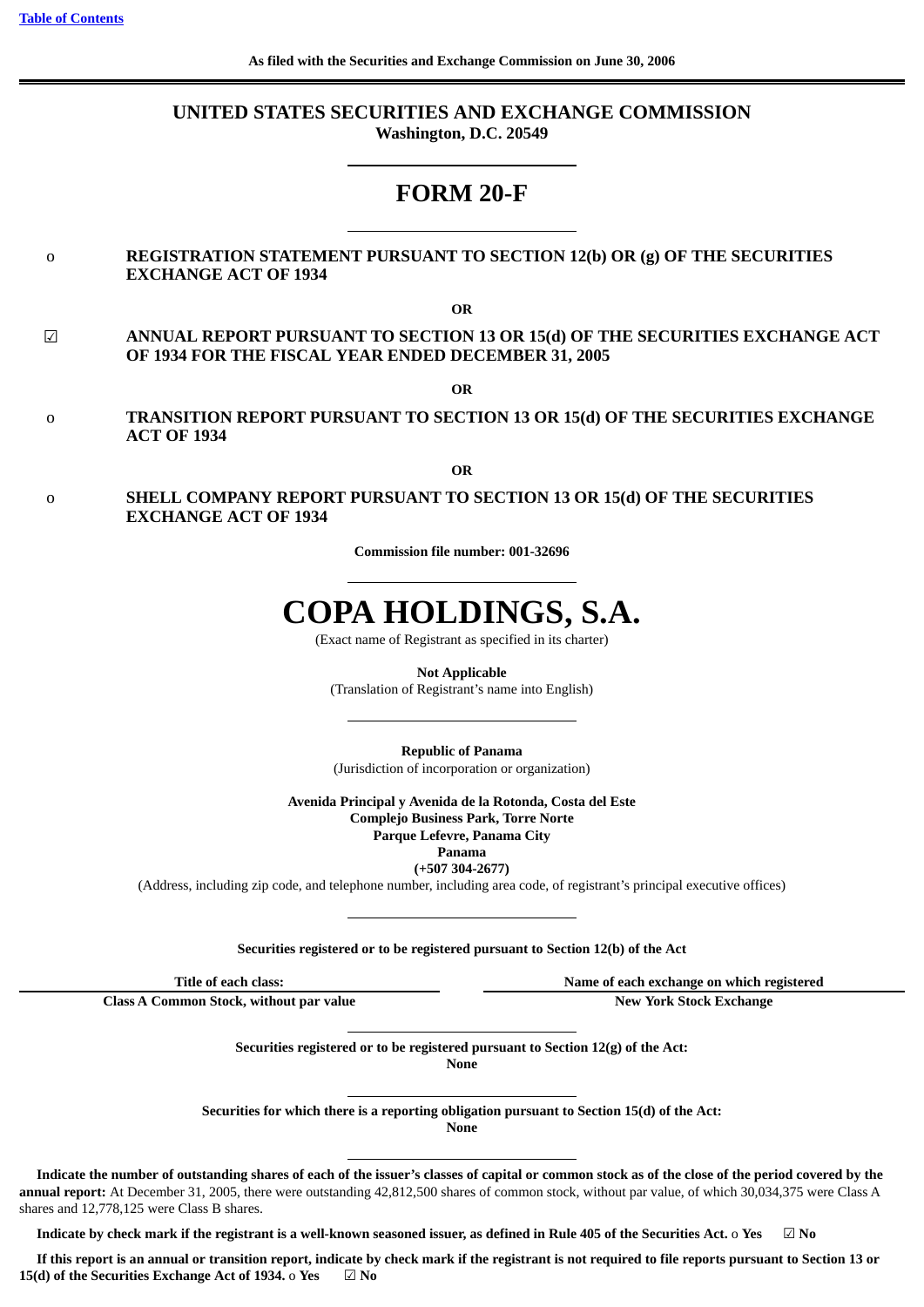Indicate by check mark whether the registrant (1) has filed all reports required to be filed by Section 13 or 15(d) of the Securities Exchange Act of 1934 during the preceding 12 months (or for such shorter period that the registrant was required to file such reports), and (2) has been subject to **such filing requirements for the past 90 days.** ☑ **Yes** o **No**

Indicate by check mark which financial statement item the registrant has elected to follow. o Item 17  $\Box$  Item 18

If this is an annual report, indicate by check mark whether the registrant is a shell company (as defined in Rule 12b-2 of the Exchange Act). o Yes ☑ **No**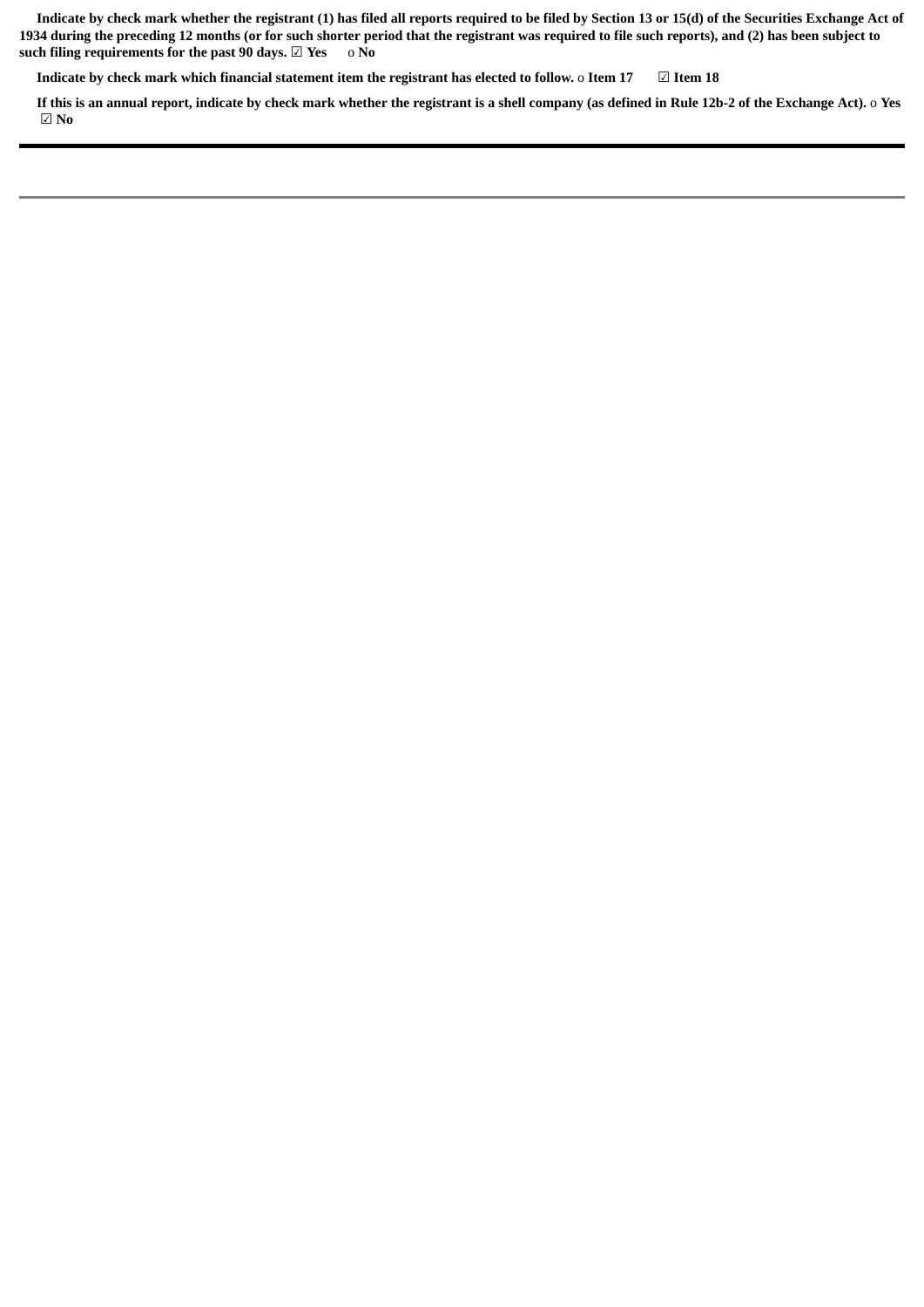#### **TABLE OF CONTENTS**

<span id="page-3-0"></span>

| <b>Introduction</b>                                                                   | ii           |
|---------------------------------------------------------------------------------------|--------------|
| <b>Market Data</b>                                                                    | $\,$ ii      |
| <b>Presentation of Financial and Statistical Data</b>                                 | $\rm iii$    |
| <b>Special Note About Forward-Looking Statements</b>                                  | $\,$ iii     |
| Item 1. Identity of Directors, Senior Management and Advisers                         | $\mathbf{1}$ |
| <b>Item 2. Offer Statistics and Expected Timetable</b>                                | 1            |
| Item 3. Key Information                                                               | 1            |
| Item 4. Information on the Company                                                    | 22           |
| Item 4A. Unresolved Staff Comments                                                    | 44           |
| <b>Item 5. Operating and Financial Review and Prospects</b>                           | 44           |
| Item 6. Directors, senior management and employees                                    | 61           |
| <b>Item 7. Major Shareholders and Related Party Transactions</b>                      | 67           |
| Item 8. Financial Information                                                         | 72           |
| Item 9. The Offer and Listing                                                         | 72           |
| Item 10. Additional Information                                                       | 75           |
| Item 11. Quantitative and Qualitative Disclosures about Market Risk                   | 89           |
| <b>Item 12. Description of Securities Other than Equity Securities</b>                | 89           |
| Item 13. Defaults, Dividend Arrearages and Delinquencies                              | 90           |
| Item 14. Material Modifications to the Rights of Security Holders and Use of Proceeds | 90           |
| Item 15. Controls and Procedures                                                      | 90           |
| Item 16. Reserved                                                                     | 90           |
| Item 16A. Audit Committee Financial Expert                                            | $90\,$       |
| Item 16B. Code of Ethics                                                              | 90           |
| <b>Item 16C. Principal Accountant Fees and Services</b>                               | 90           |
| Item 16D. Exemptions from the Listing Standards for Audit Committees                  | 91           |
| Item 16E. Purchase of Equity Securities by the Issuer and Affiliated Purchasers       | 91           |
| Item 17. Financial Statements                                                         | 91           |
| Item 18. Financial Statements                                                         | 91           |
| Item 19. Exhibits                                                                     | 91           |
| <b>Index to Financial Statements</b>                                                  | $F-1$        |
| <b>EX-12.1: CERTIFICATION</b>                                                         |              |
| <b>EX-12.2: CERTIFICATION</b>                                                         |              |
| <b>EX-13.1: CERTIFICATION</b>                                                         |              |

EX-13.2: CERTIFICATION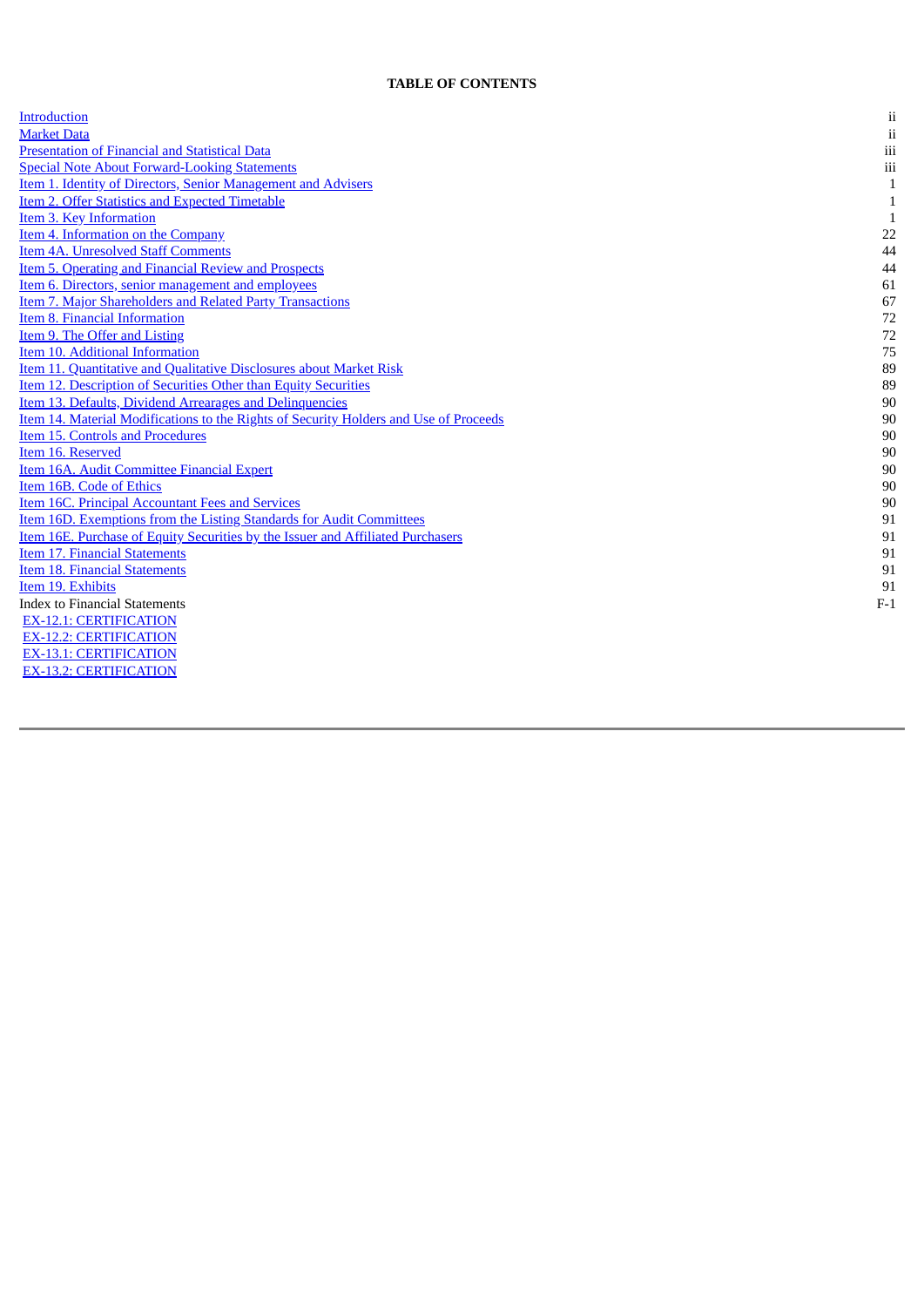## <span id="page-4-0"></span>**INTRODUCTION**

In this annual report, we use the term "Copa Holdings" to refer to Copa Holdings, S.A., "Copa" or "Copa Airlines" to refer to Compañía Panameña de Aviación, S.A., a subsidiary of Copa Holdings, S.A., and "AeroRepública" to refer to AeroRepública, S.A., a subsidiary of Copa Holdings, S.A. The terms "we," "us" and "our" refer to Copa Holdings, S.A. together with its subsidiaries, except where the context requires otherwise. References to "Class A shares" refer to Class A shares of Copa Holdings, S.A.

This annual report contains terms relating to operating performance that are commonly used within the airline industry and are defined as follows:

- **•** "Aircraft utilization" represents the average number of block hours operated per day per aircraft for the total aircraft fleet.
- **•** "Available seat miles" or "ASMs" represents the aircraft seating capacity multiplied by the number of miles the seats are flown.
- **•** "Average stage length" represents the average number of miles flown per flight.
- **•** "Block hours" refers to the elapsed time between an aircraft leaving an airport gate and arriving at an airport gate.
- **•** "Break-even load factor" represents the load factor that would have resulted in total revenues being equal to total expenses.
- **•** "Load factor" represents the percentage of aircraft seating capacity that is actually utilized (calculated by dividing revenue passenger miles by available seat miles).
- **•** "Operating expense per available seat mile" represents operating expenses divided by available seat miles.
- **•** "Operating revenue per available seat mile" represents operating revenues divided by available seat miles.
- **•** "Passenger revenue per available seat mile" represents passenger revenue divided by available seat miles.
- **•** "Revenue passenger miles" represents the number of miles flown by revenue passengers.
- **•** "Revenue passengers" represents the total number of paying passengers (including all passengers redeeming OnePass frequent flyer miles and other travel awards) flown on all flight segments (with each connecting segment being considered a separate flight segment).
- **•** "Yield" represents the average amount one passenger pays to fly one mile.

## <span id="page-4-1"></span>**Market Data**

This annual report contains certain statistical data regarding our airline routes and our competitive position and market share in, and the market size of, the Latin American airline industry. This information has been derived from a variety of sources, including the International Air Transport Association, the U.S. Federal Aviation Administration, the International Monetary Fund and other third-party sources, governmental agencies or industry or general publications. Information for which no source is cited has been prepared by us on the basis of our knowledge of Latin American airline markets and other information available to us. The methodology and terminology used by different sources are not always consistent, and data from different sources are not readily comparable. In addition, sources other than us use methodologies that are not identical to ours and may produce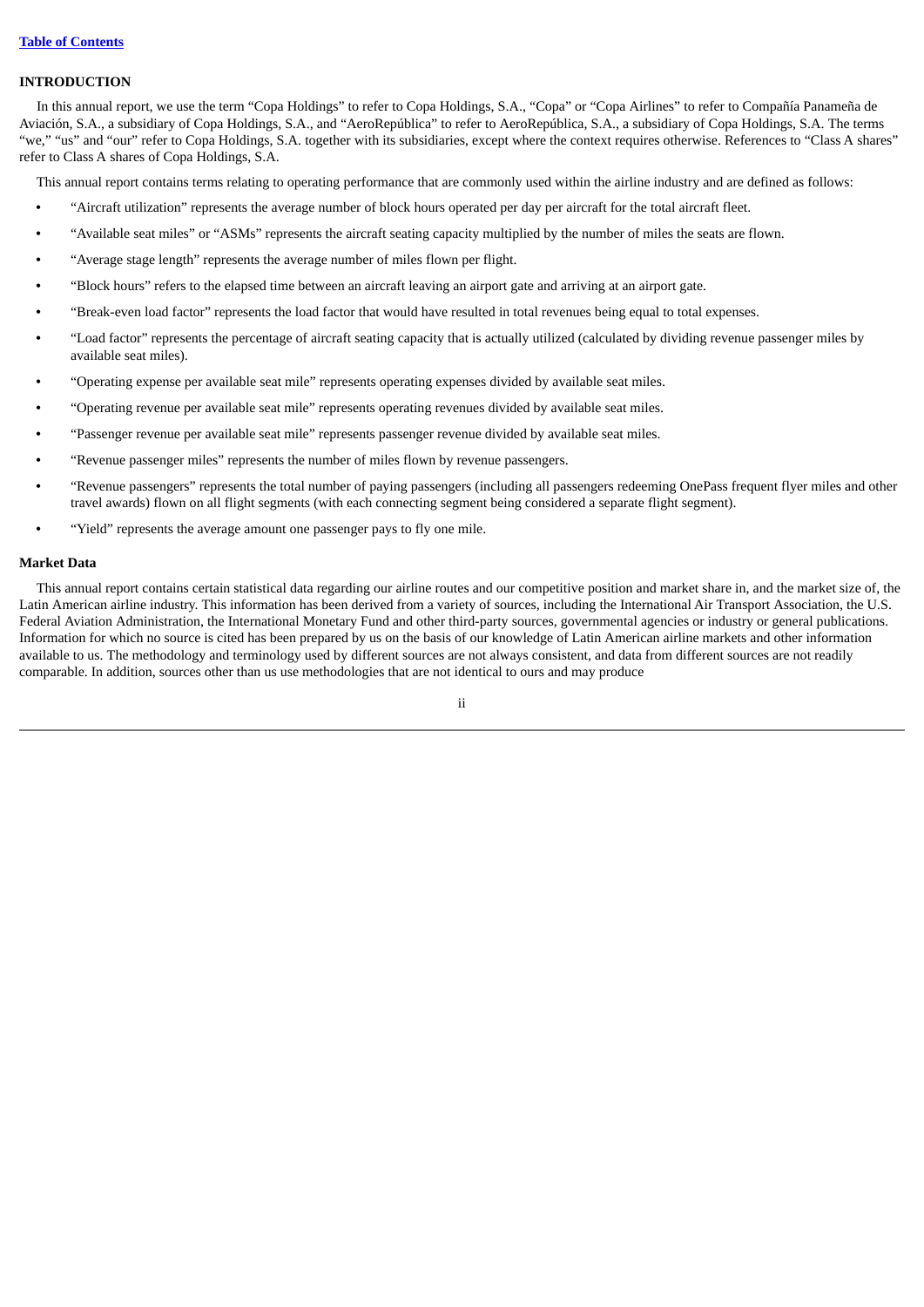results that differ from our own estimates. Although we have not independently verified the information concerning our competitive position, market share, market size, market growth or other similar data provided by third-party sources or by industry or general publications, we believe these sources and publications are generally accurate and reliable.

## <span id="page-5-0"></span>**Presentation of Financial and Statistical Data**

Included elsewhere in this annual report are our audited consolidated balance sheets as of December 31, 2005 and 2004 and the audited consolidated statements of income, changes in shareholders' equity and cash flows for the years ended December 31, 2005, 2004 and 2003. The consolidated financial information as of December 31, 2003 and for the year ended December 31, 2002 has been derived from our audited consolidated financial statements that were prepared in accordance with accounting principles generally accepted in the United States, or U.S. GAAP and which have not been included in this annual report. The consolidated financial information as of December 31, 2001 and 2002 and for the year ended December 31, 2001 has been derived from our audited consolidated financial statements that were prepared under International Financial Reporting Standards and adjusted to be presented on a basis consistent with U.S. GAAP and which have not been included in this annual report.

Our audited consolidated financial statements have been prepared in accordance with U.S. GAAP and are stated in U.S. dollars. We began consolidating the results of our AeroRepública operating subsidiary as of its acquisition date on April 22, 2005. Unless otherwise indicated, all references in the annual report to "\$" or "dollars" refer to U.S. dollars, and all references to "Pesos" or "Ps." refer to Colombian pesos, the local currency of Colombia.

Certain figures included in this annual report have been subject to rounding adjustments. Accordingly, figures shown as totals in certain tables may not be an arithmetic aggregation of the figures that precede them.

## <span id="page-5-1"></span>**Special Note About Forward-Looking Statements**

This annual report includes forward-looking statements, principally under the captions "Risk Factors," "Business Overview" and "Operating and Financial Review and Prospects." We have based these forward-looking statements largely on our current beliefs, expectations and projections about future events and financial trends affecting our business. Many important factors, in addition to those discussed elsewhere in this annual report, could cause our actual results to differ substantially from those anticipated in our forward-looking statements, including, among other things:

- **•** general economic, political and business conditions in Panama and Latin America and particularly in the geographic markets we serve;
- **•** our management's expectations and estimates concerning our future financial performance and financing plans and programs;
- **•** our level of debt and other fixed obligations;
- **•** demand for passenger and cargo air service in the markets in which we operate;
- **•** competitive pressures on pricing;
- **•** our capital expenditure plans;
- **•** changes in the regulatory environment in which we operate;
- **•** changes in labor costs, maintenance costs, fuel costs and insurance premiums;
- **•** changes in market prices, customer demand and preferences and competitive conditions;
- **•** cyclical and seasonal fluctuations in our operating results;
- **•** defects or mechanical problems with our aircraft;
- **•** our ability to successfully implement our growth strategy;

iii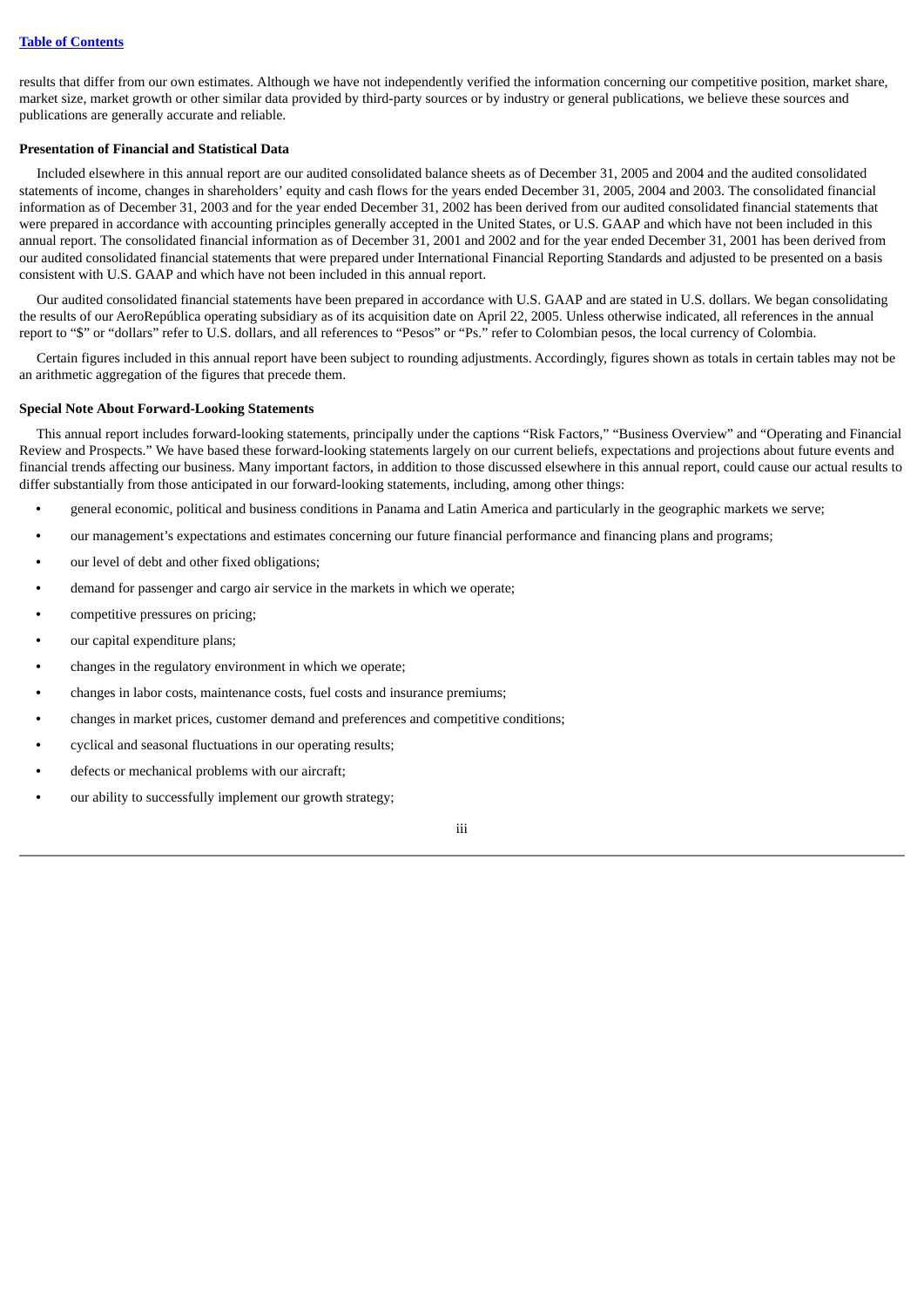- **•** our ability to obtain financing on commercially reasonable terms; and
- **•** the risk factors discussed under "Risk Factors" beginning on page 4.

The words "believe," "may," "will," "aim," "estimate," "continue," "anticipate," "intend," "expect" and similar words are intended to identify forwardlooking statements. Forward-looking statements include information concerning our possible or assumed future results of operations, business strategies, financing plans, competitive position, industry environment, potential growth opportunities, the effects of future regulation and the effects of competition. Forward-looking statements speak only as of the date they were made, and we undertake no obligation to update publicly or to revise any forward-looking statements after we distribute this annual report because of new information, future events or other factors. In light of the risks and uncertainties described above, the forward-looking events and circumstances discussed in this annual report might not occur and are not guarantees of future performance. Considering these limitations, you should not place undue reliance on forward-looking statements contained in this annual report.

iv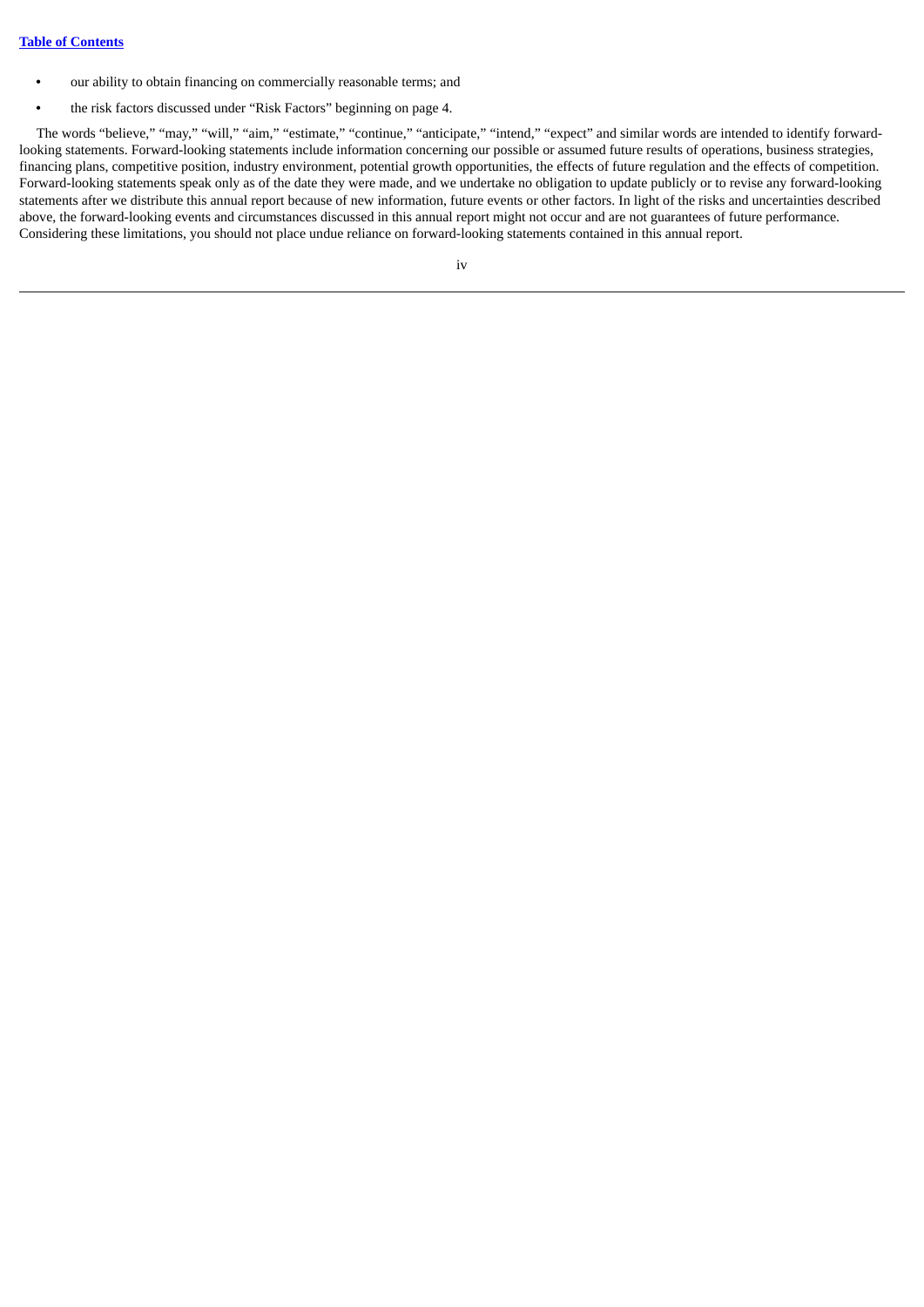<span id="page-7-0"></span>**Item 1. Identity of Directors, Senior Management and Advisers**

Not applicable.

### <span id="page-7-1"></span>**Item 2. Offer Statistics and Expected Timetable**

Not applicable.

## <span id="page-7-2"></span>**Item 3. Key Information**

#### **A. Selected Financial Data**

The following table presents summary consolidated financial and operating data for each of the periods indicated. Our consolidated financial statements are prepared in accordance with U.S. GAAP and are stated in U.S. dollars. You should read this information in conjunction with our consolidated financial statements included in this annual report and the information under "¾Selected Financial Data" and "Item 5. Operating and Financial Review and Prospects" appearing elsewhere in this annual report.

The summary consolidated financial information as of December 31, 2005 and 2004 and for the years ended December 31, 2005, 2004 and 2003 has been derived from our audited consolidated financial statements included elsewhere in this annual report. The consolidated financial information as of December 31, 2003 and for the year ended December 31, 2002 has been derived from our audited consolidated financial statements that were prepared under U.S. GAAP and which have not been included in this annual report. The consolidated financial information as of December 31, 2001 and 2002 and for the year ended December 31, 2001 has been derived from our audited consolidated financial statements that were prepared under International Accounting Standards and adjusted to be presented on a basis consistent with U.S. GAAP and which have not been included in this annual report.

We acquired 99.8% of the stock of AeroRepública, S.A., or AeroRepública, a Colombian air carrier, and began consolidating its results on April 22, 2005. As a result of this acquisition, our financial information at and for the year ended December 31, 2005 is not comparable to the information at and for the year ended December 31, 2004.

|                                    | 2001      | 2002      | Year Ended December 31,<br>2003 | 2004                                                                          | 2005(20)  |
|------------------------------------|-----------|-----------|---------------------------------|-------------------------------------------------------------------------------|-----------|
|                                    |           |           |                                 | (in thousands of dollars, except share and per share data and operating data) |           |
| <b>INCOME STATEMENT DATA</b>       |           |           |                                 |                                                                               |           |
| Operating revenue:                 |           |           |                                 |                                                                               |           |
| Passenger revenue                  | \$257,918 | \$269,629 | \$311,683                       | \$364,611                                                                     | \$565,131 |
| Cargo, mail and other              | 32,454    | 31,008    | 30,106                          | 35,226                                                                        | 43,443    |
| Total operating revenues           | 290,372   | 300,637   | 341,789                         | 399,837                                                                       | 608,574   |
| Operating expenses:                |           |           |                                 |                                                                               |           |
| Aircraft fuel                      | 46,514    | 40,024    | 48,512                          | 62,549                                                                        | 149,303   |
| Salaries and benefits              | 38,709    | 39,264    | 45,254                          | 51,701                                                                        | 69,730    |
| Passenger servicing                | 32,834    | 33,892    | 36,879                          | 39,222                                                                        | 50,622    |
| Commissions                        | 31,652    | 28,720    | 27,681                          | 29,073                                                                        | 45,087    |
| Reservations and sales             | 18,629    | 16,707    | 18,011                          | 22,118                                                                        | 29,213    |
| Maintenance, materials and repairs | 25,369    | 20,733    | 20,354                          | 19,742                                                                        | 32,505    |
| Depreciation                       | 13,325    | 13,377    | 14,040                          | 19,279                                                                        | 19,857    |
| <b>Flight operations</b>           | 13,887    | 14,567    | 15,976                          | 17,904                                                                        | 24,943    |
| Aircraft rentals                   | 20,106    | 21,182    | 16,686                          | 14,445                                                                        | 27,631    |
| Landing fees and other rentals     | 8,451     | 8,495     | 10,551                          | 12,155                                                                        | 17,909    |
| Other                              | 15,892    | 19,166    | 25,977                          | 29,306                                                                        | 32,622    |
| Fleet impairment charge(1)         |           | 13,669    | 3,572                           |                                                                               |           |
| Total operating expenses           | 265,368   | 269,796   | 283,493                         | 317,494                                                                       | 499,422   |
| Operating income                   | 25,004    | 30,841    | 58,296                          | 82,343                                                                        | 109,152   |
| Non-operating income (expense):    |           |           |                                 |                                                                               |           |
| Interest expense                   | (10, 988) | (7,629)   | (11, 613)                       | (16, 488)                                                                     | (21, 629) |
| Interest capitalized               | 1,592     | 1,114     | 2,009                           | 963                                                                           | 1,089     |
| Interest income                    | 701       | 831       | 887                             | 1,423                                                                         | 3,584     |
| Other, $net(2)$                    | 331       | (1,490)   | 2,554                           | 6,063                                                                         | 395       |
| Total non-operating expenses, net  | (8, 364)  | (7, 174)  | (6, 163)                        | (8,039)                                                                       | (16, 561) |
| Income (loss) before income taxes  | 16,640    | 23,667    | 52,133                          | 74,304                                                                        | 92,591    |
|                                    |           |           |                                 |                                                                               |           |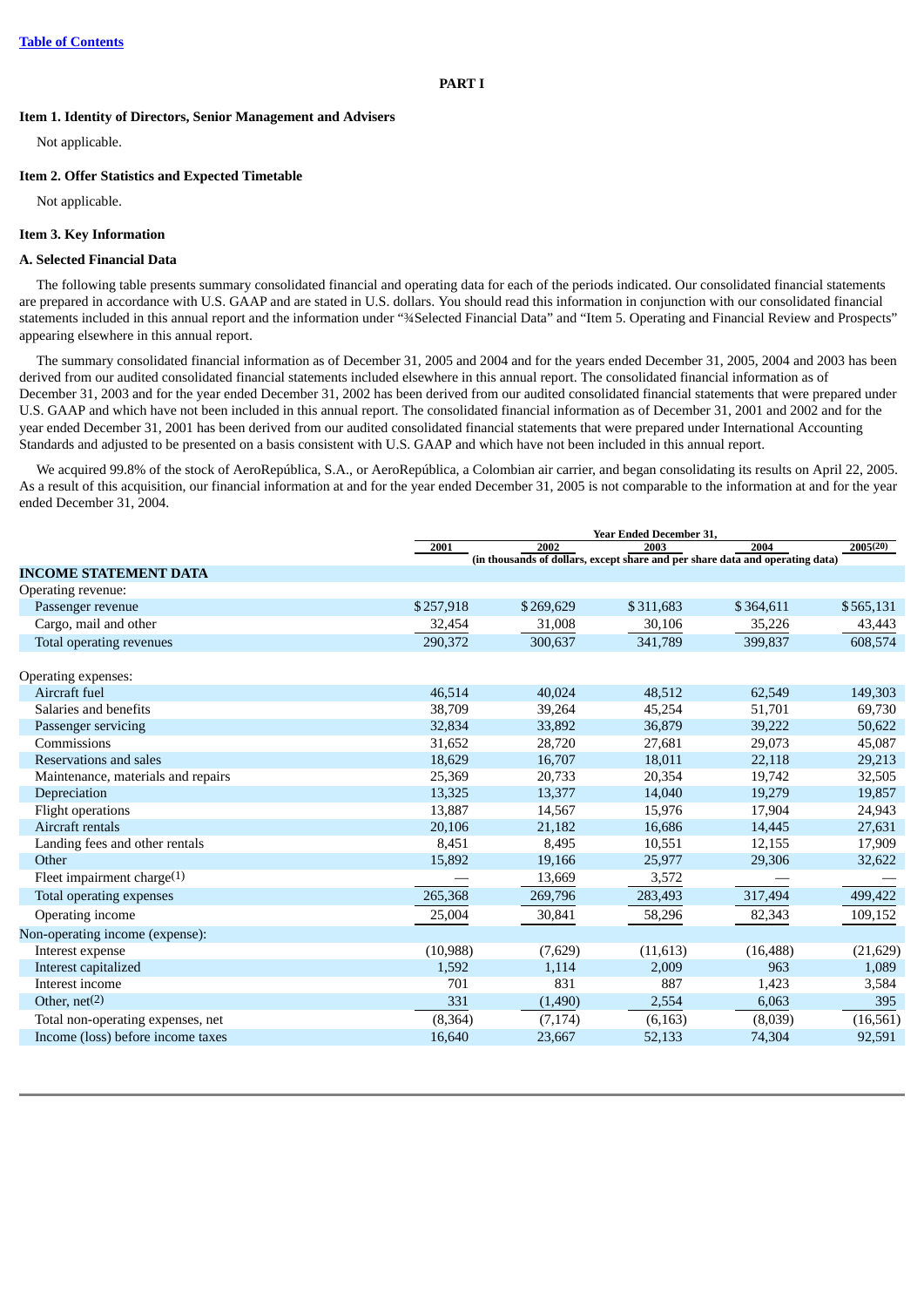|                                               | 2001                     | 2002                                                                                     | 2003          | 2004          | 2005(20)      |
|-----------------------------------------------|--------------------------|------------------------------------------------------------------------------------------|---------------|---------------|---------------|
| Provision for income taxes                    | (1,822)                  | (in thousands of dollars, except share and per share data and operating data)<br>(2,999) | (3,644)       | (5,732)       | (9,592)       |
| Net income (loss)                             | 14,818                   | 20,668                                                                                   | 48,489        | 68,572        | 82,999        |
|                                               |                          |                                                                                          |               |               |               |
| <b>BALANCE SHEET DATA</b>                     |                          |                                                                                          |               |               |               |
| Total cash, cash equivalents and short-term   |                          |                                                                                          |               |               |               |
| investments                                   | $\mathfrak{S}$<br>28,385 | \$<br>34,476                                                                             | \$<br>61,432  | \$<br>110,943 | \$<br>114,490 |
| Accounts receivable, net                      | 30,210                   | 24,006                                                                                   | 31,019        | 27,706        | 49,492        |
| Total current assets                          | 69,040                   | 68,940                                                                                   | 103,523       | 152,087       | 184,793       |
|                                               | 46,540                   | 55,867                                                                                   | 45,869        |               |               |
| Purchase deposits for flight equipment        | 227,717                  |                                                                                          |               | 7,190         | 52,753        |
| Total property and equipment                  |                          | 345,411                                                                                  | 480,488       | 541,211       | 637,543       |
| <b>Total assets</b>                           | 300,121                  | 421,935                                                                                  | 591,915       | 702,050       | 916,912       |
| Long-term debt                                | 111,125                  | 211,698                                                                                  | 311,991       | 380,827       | 402,954       |
| Total shareholders' equity                    | 46,426                   | 67,094                                                                                   | 115,583       | 174,155       | 245,867       |
| <b>CASH FLOW DATA</b>                         |                          |                                                                                          |               |               |               |
| Net cash provided by operating activities     | \$<br>32,997             | \$<br>55,543                                                                             | \$<br>73,479  | \$<br>98,051  | \$<br>119,089 |
| Net cash used in investing activities         | (39, 473)                | (150, 203)                                                                               | (151, 802)    | (85, 738)     | (163, 570)    |
| Net cash provided by financing activities     | 14,466                   | 100,400                                                                                  | 105,298       | 29,755        | 38,921        |
|                                               |                          |                                                                                          |               |               |               |
| <b>OTHER FINANCIAL DATA</b>                   |                          |                                                                                          |               |               |               |
| EBITDA(3)                                     | 38,660                   | 42,728                                                                                   | 74,890        | 107,685       | 129,404       |
| Aircraft rentals                              | 20,106                   | 21,182                                                                                   | 16,686        | 14,445        | 27,631        |
| Operating margin(4)                           | 8.6%                     | 10.3%                                                                                    | 17.1%         | 20.6%         | 17.9%         |
| Weighted average shares used in computing net |                          |                                                                                          |               |               |               |
| income per share(5)                           | 42,812,500               | 42,812,500                                                                               | 42,812,500    | 42,812,500    | 42,812,500    |
| Net income (loss) per share(5)                | \$<br>0.35               | \$<br>0.48                                                                               | \$<br>1.13    | \$<br>1.60    | \$<br>1.94    |
| <b>OPERATING DATA</b>                         |                          |                                                                                          |               |               |               |
| Revenue passengers carried(6)                 | 1,794                    | 1,819                                                                                    | 2,028         | 2,333         | 4,361         |
| Revenue passenger miles(7)                    | 1,870                    | 1,875                                                                                    | 2,193         | 2,548         | 3,831         |
| Available seat miles(8)                       | 2,920                    | 2,847                                                                                    | 3,226         | 3,639         | 5,368         |
| Load factor(9)                                | 64.0%                    | 65.9%                                                                                    | 68.0%         | 70.0%         | 71.4%         |
| Break-even load factor(10)                    | 58.7%                    | 54.5%                                                                                    | 52.8%         | 52.6%         | 57.9%         |
| Total block hours(11)                         | 59,760                   | 58,112                                                                                   | 64,909        | 70,228        | 103,628       |
| Average daily aircraft utilization(12)        | 9.1                      | 8.8                                                                                      | 9.0           | 9.3           | 9.8           |
| Average passenger fare                        | 143.8                    | 148.2                                                                                    | 153.7         | 156.3         | 129.6         |
| Yield(13)                                     | 13.79                    | 14.38                                                                                    | 14.22         | 14.31         | 14.75         |
| Passenger revenue per ASM(14)                 | 8.83                     | 9.47                                                                                     | 9.66          | 10.02         | 10.53         |
| Operating revenue per ASM(15)                 | 9.94                     | 10.56                                                                                    | 10.60         | 10.99         | 11.34         |
| Operating expenses per ASM (CASM)(16)         | 9.09                     | 9.48                                                                                     | 8.79          | 8.72          | 9.30          |
| Departures                                    | 23,742                   | 23,361                                                                                   | 25,702        | 27,434        | 48,934        |
| Average daily departures                      | 65.0                     | 64.0                                                                                     | 70.4          | 75.0          | 156.6         |
| Average number of aircraft                    | 18.0                     | 18.1                                                                                     | 19.8          | 20.6          | 31.0          |
| Airports served at period end                 | 28                       | 27                                                                                       | 28            | 29            | 43            |
|                                               |                          |                                                                                          |               |               |               |
| SEGMENT FINANCIAL DATA<br>Copa:               |                          |                                                                                          |               |               |               |
| Operating revenue                             | \$<br>290,372            | \$<br>300,637                                                                            | \$<br>341,789 | \$<br>399,837 | \$<br>505,655 |
| Operating expenses                            | 265,368                  | 269,796                                                                                  | 283,493       | 317,494       | 402,684       |
| Depreciation                                  | 13,325                   | 13,377                                                                                   | 14,040        | 19,279        | 19,242        |
| Aircraft rentals                              | 20,106                   | 21,182                                                                                   | 16,686        | 14,445        | 22,096        |
| Interest expense                              | 10,988                   | 7,629                                                                                    | 11,613        | 16,488        | 19,424        |
| Interest capitalized                          | 1,592                    | 1,114                                                                                    | 2,009         | 963           | 1,089         |
| Interest income                               | 701                      | 831                                                                                      | 887           | 1,423         | 3,376         |
|                                               | 16,640                   | 23,667                                                                                   | 52,133        | 74,304        | 89,745        |
| Net income (loss) before tax<br>Total assets  | 300,121                  | 421,935                                                                                  | 591,915       | 702,050       | 851,075       |
|                                               |                          |                                                                                          |               |               |               |
| AeroRepública:                                |                          |                                                                                          |               |               |               |
| Operating revenue                             | $\frac{3}{4}$            | $\frac{3}{4}$                                                                            | $\frac{3}{4}$ | $\frac{3}{4}$ | 102,976<br>\$ |
| Operating expenses                            | $\frac{3}{4}$            | $\frac{3}{4}$                                                                            | $\frac{3}{4}$ | $\frac{3}{4}$ | 96,839        |
| Depreciation                                  | $\frac{3}{4}$            | $\frac{3}{4}$                                                                            | $\frac{3}{4}$ | $\frac{3}{4}$ | 615           |
| Aircraft rentals                              | $\frac{3}{4}$            | $\frac{3}{4}$                                                                            | $\frac{3}{4}$ | $\frac{3}{4}$ | 5,535         |
| Interest expense                              | $\frac{3}{4}$            | $\frac{3}{4}$                                                                            | $\frac{3}{4}$ | $\frac{3}{4}$ | 2,205         |
| Interest capitalized                          | $\frac{3}{4}$            | $\frac{3}{4}$                                                                            | $\frac{3}{4}$ | $\frac{3}{4}$ | $\frac{3}{4}$ |
| Interest income                               | $\frac{3}{4}$            | $\frac{3}{4}$                                                                            | $\frac{3}{4}$ | $\frac{3}{4}$ | 208           |
| Net income (loss) before tax                  | $\frac{3}{4}$            | $\frac{3}{4}$                                                                            | $\frac{3}{4}$ | $\frac{3}{4}$ | 2,846         |
| Total assets                                  | $\frac{3}{4}$            | $\frac{3}{4}$                                                                            | $\frac{3}{4}$ | $\frac{3}{4}$ | 98,091        |

**SEGMENT OPERATING DATA**

*Copa:*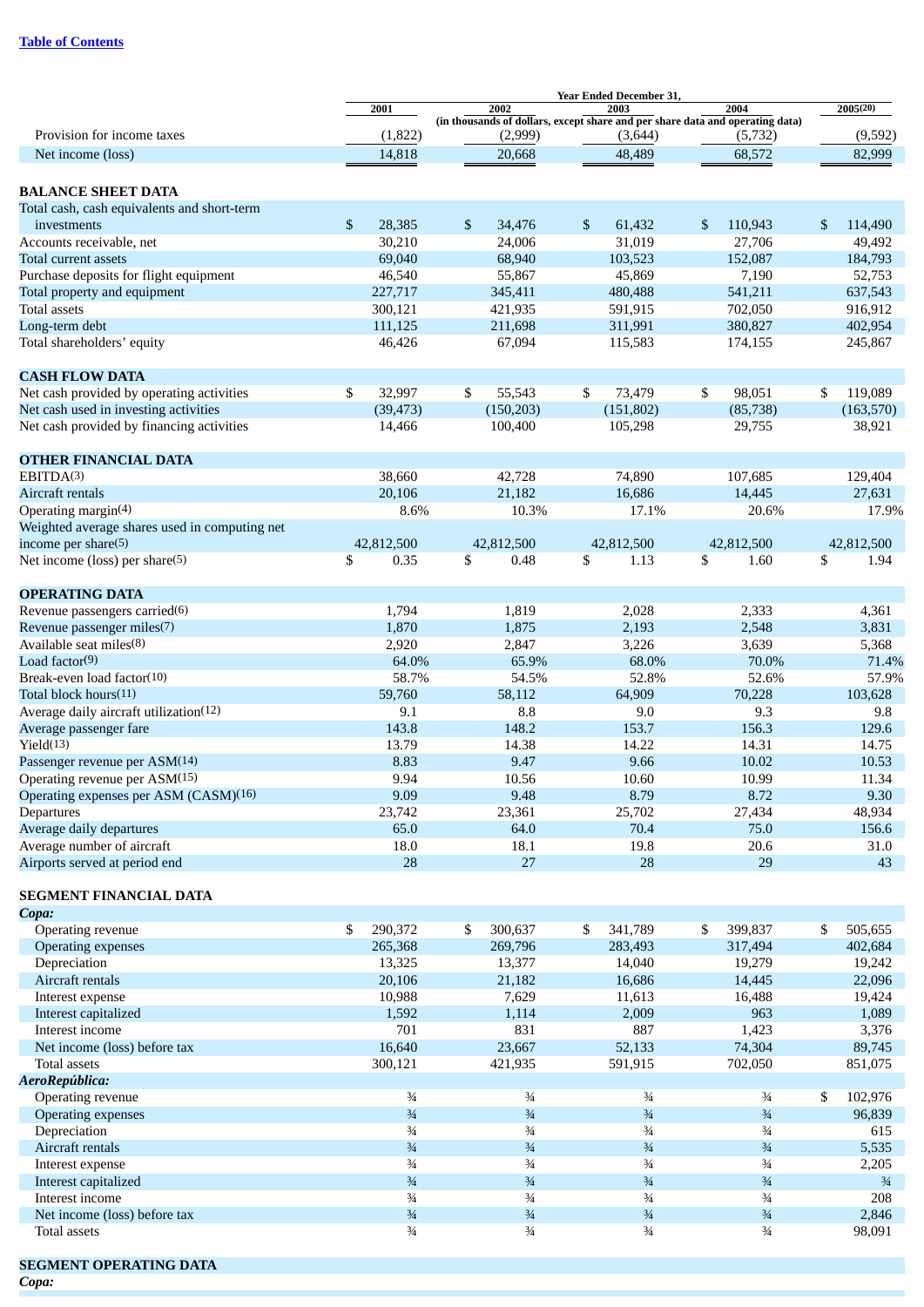| Available seat miles(8)       | 2.920 | 2.847 | 3.226 | 3,639 | 4,409 |
|-------------------------------|-------|-------|-------|-------|-------|
| Load factor(9)                | 64.0% | 65.9% | 68.0% | 70.0% | 73.4% |
| Break-even load factor        | 58.7% | 54.5% | 52.8% | 52.6% | 56.8% |
| Yield(13)                     | 13.79 | 14.38 | 14.22 | 14.31 | 14.41 |
| Operating revenue per ASM(15) | 9.94  | 10.56 | 10.60 | 10.99 | 11.47 |
| CASM(16)                      | 9.09  | 9.48  | 8.79  | 8.72  | 9.13  |
| Average stage length $(18)$   | 1.023 | 1,010 | 1,028 | 1,047 | 1,123 |
|                               |       |       |       |       |       |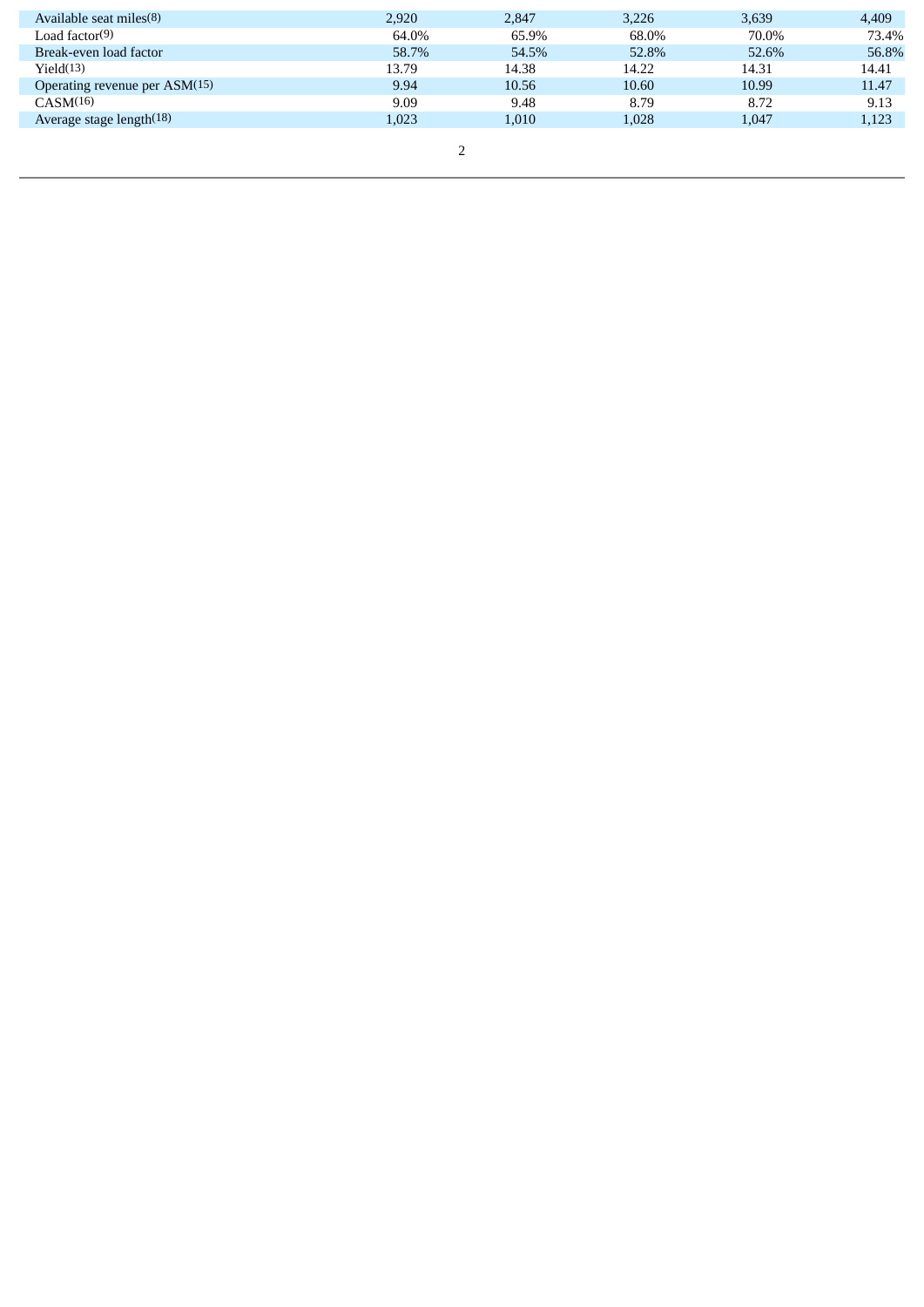|                               |               | <b>Year Ended December 31,</b>                                                |               |               |                |
|-------------------------------|---------------|-------------------------------------------------------------------------------|---------------|---------------|----------------|
|                               | 2001          | 2002                                                                          | 2003          | 2004          | 2005(20)       |
|                               |               | (in thousands of dollars, except share and per share data and operating data) |               |               |                |
| On time performance $(17)$    | 87.7%         | 90.5%                                                                         | 91.4%         | 91.8%         | 91.7%          |
|                               |               |                                                                               |               |               |                |
| AeroRepública:                |               |                                                                               |               |               |                |
| Available seat miles(8)       | $\frac{3}{4}$ | $\frac{3}{4}$                                                                 | $\frac{3}{4}$ | $\frac{3}{4}$ | 950            |
| Load factor $(9)$             | $\frac{3}{4}$ | $\frac{3}{4}$                                                                 | $\frac{3}{4}$ | $\frac{3}{4}$ | 62.0%          |
| Break even load factor        | $\frac{3}{4}$ | $\frac{3}{4}$                                                                 | $\frac{3}{4}$ | $\frac{3}{4}$ | 60.8%          |
| Yield(13)                     | $\frac{3}{4}$ | $\frac{3}{4}$                                                                 | $\frac{3}{4}$ | $\frac{3}{4}$ | $16.61_{(21)}$ |
| Operating revenue per ASM(15) | $\frac{3}{4}$ | $\frac{3}{4}$                                                                 | $\frac{3}{4}$ | $\frac{3}{4}$ | 10.74          |
| CASM(16)                      | $\frac{3}{4}$ | $\frac{3}{4}$                                                                 | $\frac{3}{4}$ | $\frac{3}{4}$ | 10.10          |
| Average stage length(18)      | $\frac{3}{4}$ | $\frac{3}{4}$                                                                 | $\frac{3}{4}$ | $\frac{3}{4}$ | 360            |
| On time performance(19)       | $\frac{3}{4}$ | $\frac{3}{4}$                                                                 | $\frac{3}{4}$ | $\frac{3}{4}$ | 70.4%          |
|                               |               |                                                                               |               |               |                |

<sup>(1)</sup> Represents impairment losses on our Boeing 737-200 aircraft and related assets. See Note 10 to our consolidated financial statements.

- (2) Consists primarily of changes in the fair value of fuel derivative contracts, foreign exchange gains/losses and gains on sale of Boeing 737-200 aircraft. See "Item 5. Operating and Financial Review and Prospects" and the notes to our consolidated financial statements.
- (3) EBITDA represents net income (loss) plus the sum of interest expense, income taxes, depreciation and amortization minus the sum of interest capitalized and interest income. EBITDA is presented as supplemental information because we believe it is a useful indicator of our operating performance and is useful in comparing our operating performance with other companies in the airline industry. However, EBITDA should not be considered in isolation, as a substitute for net income prepared in accordance with U.S. GAAP or as a measure of a company's profitability. In addition, our calculation of EBITDA may not be comparable to other companies' similarly titled measures. The following table presents a reconciliation of our net income to EBITDA for the specified periods:

|                      | <b>Year Ended December 31.</b> |          |                           |          |           |
|----------------------|--------------------------------|----------|---------------------------|----------|-----------|
|                      | 2001                           | 2002     | 2003                      | 2004     | 2005      |
|                      |                                |          | (in thousands of dollars) |          |           |
| Net income (loss)    | \$14,818                       | \$20,668 | \$48,489                  | \$68,572 | \$ 82,999 |
| Interest expense     | 10,988                         | 7,629    | 11,613                    | 16,488   | 21,629    |
| Income taxes         | 1,822                          | 2,999    | 3,644                     | 5,732    | 9,592     |
| Depreciation         | 13,325                         | 13,377   | 14,040                    | 19,279   | 19,857    |
| Subtotal             | 40,953                         | 44,673   | 77,786                    | 110,071  | 134,077   |
| Interest capitalized | (1,592)                        | (1, 114) | (2,009)                   | (963)    | (1,089)   |
| Interest income      | (701)                          | (831)    | (887)                     | (1, 423) | (3,584)   |
| <b>EBITDA</b>        | 38,660                         | 42,728   | 74,890                    | 107,685  | 129,404   |

Aircraft rentals represents a significant operating expense of our business. Because we leased several of our aircraft during the periods presented, we believe that when assessing our EBITDA you should also consider the impact of our aircraft rent expense, which was \$20.1 million in 2001, \$21.2 million in 2002, \$16.7 million in 2003, \$14.4 million in 2004, and \$27.6 million in 2005.

- (4) Operating margin represents operating income divided by operating revenues.
- (5) All share and per share amounts have been retroactively restated to reflect the current capital structure described under "Description of Capital Stock" and in the notes to our consolidated financial statements.
- (6) Total number of paying passengers (including all passengers redeeming OnePass frequent flyer miles and other travel awards) flown on all flight segments, expressed in thousands.
- (7) Number of miles flown by scheduled revenue passengers, expressed in millions.
- (8) Aircraft seating capacity multiplied by the number of miles the seats are flown, expressed in millions.
- (9) Percentage of aircraft seating capacity that is actually utilized. Load factors are calculated by dividing revenue passenger miles by available seat miles.
- (10) Load factor that would have resulted in total revenues being equal to total expenses.
- (11) The number of hours from the time an airplane moves off the departure gate for a revenue flight until it is parked at the gate of the arrival airport.
- (12) Average number of block hours operated per day per aircraft for the total aircraft fleet.
- (13) Average amount (in cents) one passenger pays to fly one mile.
- (14) Passenger revenues (in cents) divided by the number of available seat miles.
- (15) Total operating revenues for passenger aircraft related costs (in cents) divided by the number of available seat miles.
- (16) Total operating expenses for passenger aircraft related costs (in cents) divided by the number of available seat miles.
- (17) Percentage of flights that arrive at the destination gate within fifteen minutes of scheduled arrival.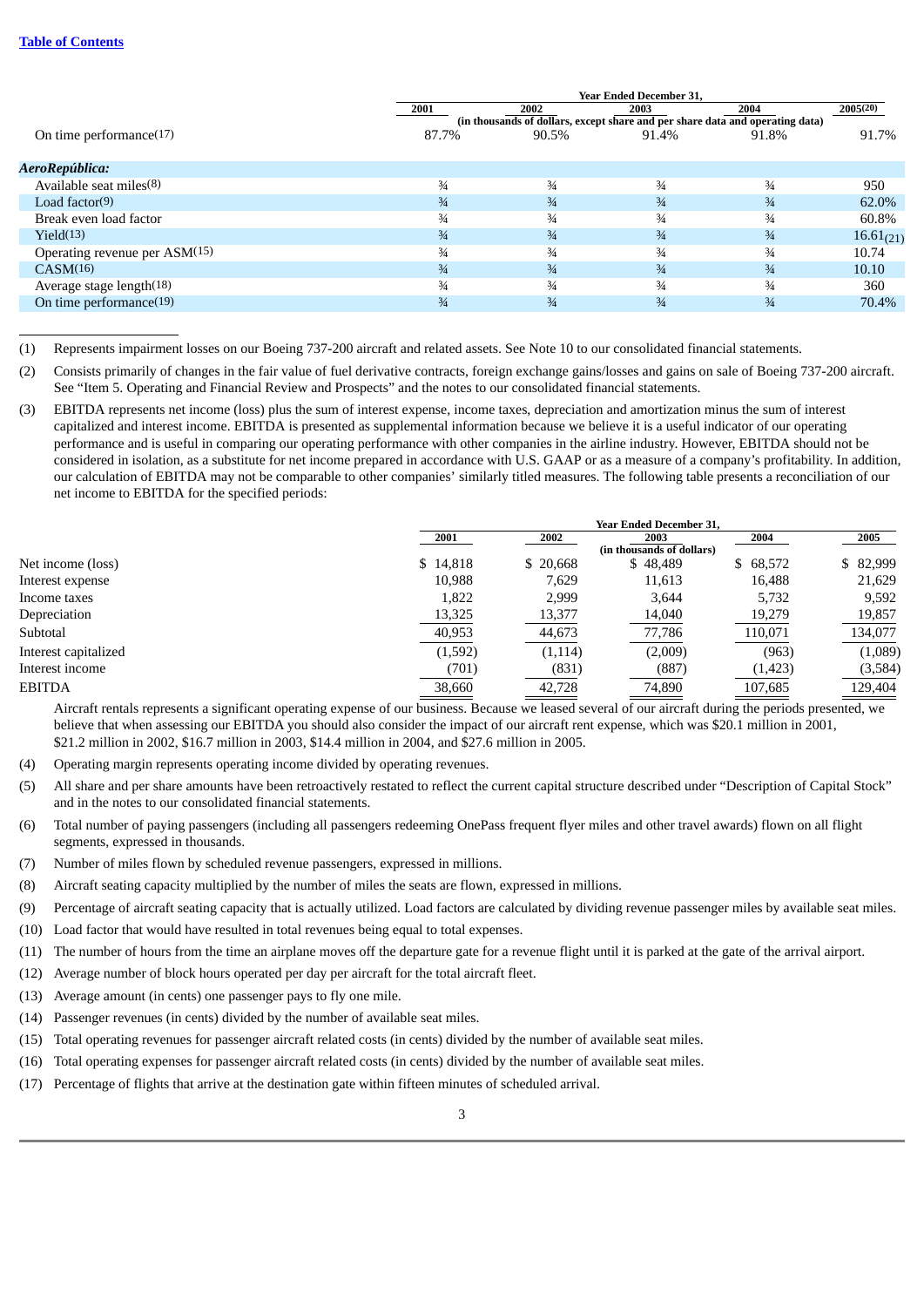- (18) The average number of miles flown per flight.
- (19) Percentage of flights that depart within fifteen minutes of the scheduled departure time.
- (20) For AeroRepública operating data, this period covers from April 22, 2005 until December 31, 2005 which corresponds to the period that AeroRepública was consolidated in our financial statements.
- (21) AeroRepública has not historically distinguished between revenue passengers and non-revenue passengers. Although we are implementing systems at AeroRepública to record that information, revenue passenger information and other statistics derived from revenue passenger data for the year ended December 31, 2005 has been derived from estimates that we believe to be materially accurate.

## **B. Capitalization and Indebtedness**

Not applicable

## **C. Reasons for the Offer and Use of Proceeds**

Not applicable

## **D. Risk Factors**

An investment in our Class A shares involves a high degree of risk. You should carefully consider the risks described below before making an investment decision. Our business, financial condition and results of operations could be materially and adversely affected by any of these risks. The trading price of our Class A shares could decline due to any of these risks, and you may lose all or part of your investment. The risks described below are those known to us and *that we currently believe may materially affect us.*

#### **Risks Relating to Our Company**

### Our failure to successfully implement our growth strategy may adversely affect our results of operations and harm the market value of our Class A *shares.*

We have grown rapidly over the past five years. We intend to continue to grow our fleet, expand our service to new markets and increase the frequency of flights to the markets we currently serve. Achieving these goals is essential in order for our business to benefit from cost efficiencies resulting from economies of scale. We expect to have substantial cash needs as we expand, including cash required to fund aircraft purchases or aircraft deposits as we add to our fleet. We cannot assure you that we will have sufficient cash to fund such projects, and if we are unable to successfully expand our route system, our future revenue and earnings growth would be limited.

When we commence a new route, our load factors tend to be lower than those on our established routes and our advertising and other promotional costs tend to be higher, which may result in initial losses that could have a negative impact on our results of operations as well as require a substantial amount of cash to fund. We also periodically run special promotional fare campaigns, particularly in connection with the opening of new routes. Promotional fares may have the effect of increasing load factors while reducing our yield on such routes during the period that they are in effect. The number of markets we serve and our flight frequencies depend on our ability to identify the appropriate geographic markets upon which to focus and to gain suitable airport access and route approval in these markets. There can be no assurance that the new markets we enter will provide passenger traffic that is sufficient to make our operations in those new markets profitable. Any condition that would prevent or delay our access to key airports or routes, including limitations on the ability to process more passengers, the imposition of flight capacity restrictions, the inability to secure additional route rights under bilateral agreements or the inability to maintain our existing slots and obtain additional slots, could constrain the expansion of our operations.

The expansion of our business will also require additional skilled personnel, equipment and facilities. The inability to hire and retain skilled pilots and other personnel or secure the required equipment and facilities efficiently and cost-effectively may adversely affect our ability to execute our growth strategy. Expansion of our markets and flight frequencies may also strain our existing management resources and operational, financial and management information systems to the point where they may no longer be adequate to support our operations,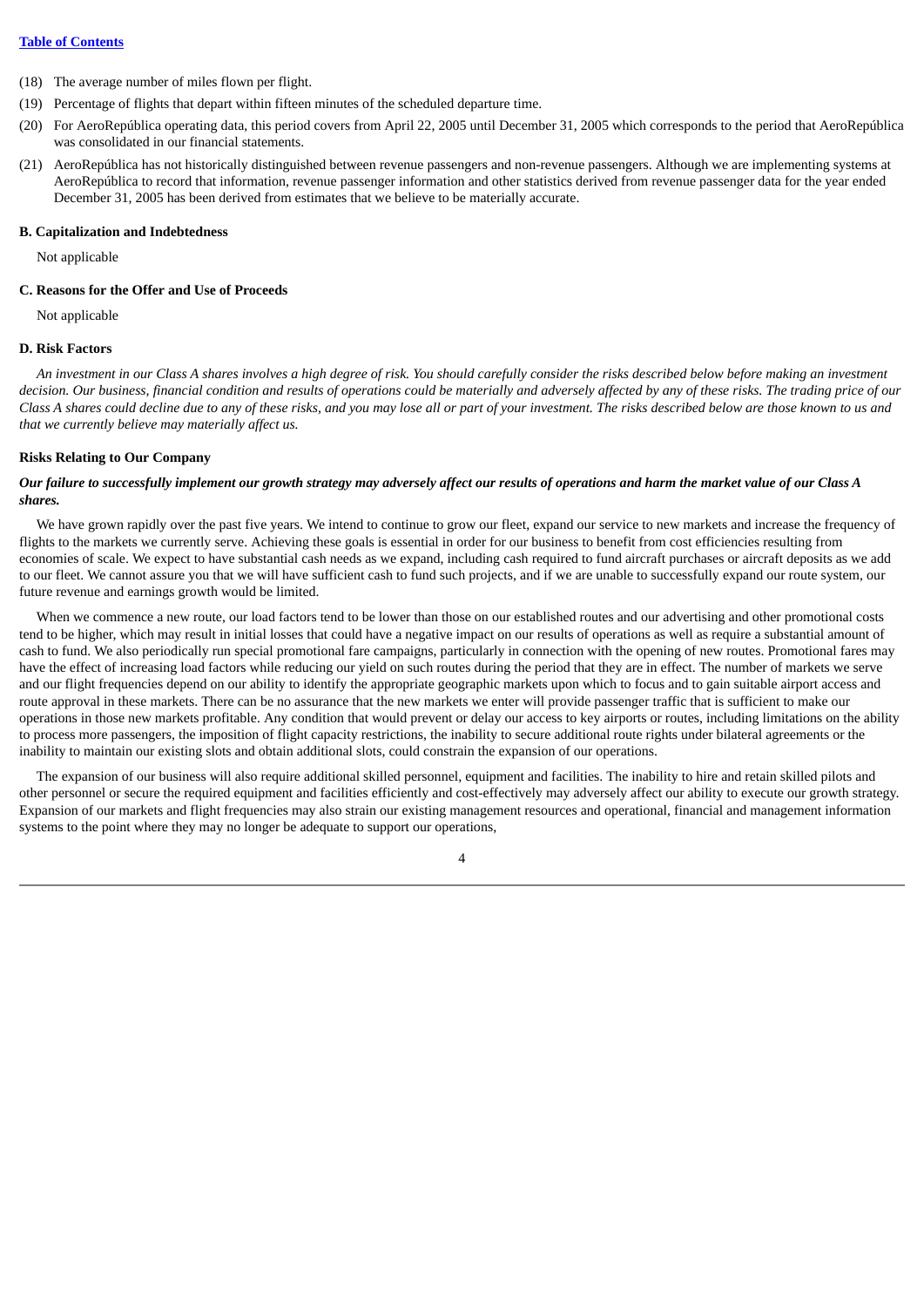requiring us to make significant expenditures in these areas. In light of these factors, we cannot assure you that we will be able to successfully establish new markets or expand our existing markets, and our failure to do so could harm our business and results of operations, as well as the value of our Class A shares.

#### If we fail to successfully integrate the new Embraer 190 aircraft we have agreed to purchase into our operations, our business could be harmed.

In October 2004, Copa announced an order to purchase ten new Embraer 190 aircraft with options for an additional 20 new aircraft. Since then, Copa accepted delivery of two Embraer aircraft in the fourth quarter of 2005 and increased its firm orders for the Embraer 190 aircraft by exercising two of these options in April 2005 and three of these options in April 2006. In March 2006, AeroRepública announced an order to purchase five new Embraer 190 aircraft with options for an additional 20 new aircraft. Acquisition of an all-new type of aircraft, such as the Embraer 190, involves a variety of risks, including:

- difficulties or delays in obtaining the necessary certifications from the aviation regulatory authorities of the countries to which we fly;
- **•** manufacturer's delays in meeting the agreed upon aircraft delivery schedule;
- **•** difficulties in obtaining financing on acceptable terms to complete our purchase of all of the aircraft we have committed to purchase; and
- **•** the inability of the new aircraft and its components to comply with agreed upon specifications and performance standards.

The Embraer 190 is a new aircraft and, although to date we have not had any significant problems with this aircraft, certain other airlines have in the past experienced problems generally associated with it, including difficulties with the software that operates the Embraer avionics system. As a result, we may experience similar or other problems with the Embraer 190s that will be delivered to us which could result in increased costs or service interruptions.

In addition, we also face risks in integrating a second type of aircraft into our existing infrastructure and operations, including, among other things, the additional costs, resources and time needed to hire and train new pilots, technicians and other skilled support personnel. If we fail to successfully take delivery of, place into service and integrate into our operations the new Embraer 190 aircraft, our business, financial condition and results of operations could be harmed.

#### *We are dependent on our alliance with Continental and cannot assure you that it will continue.*

We maintain a broad commercial and marketing alliance with Continental Airlines, Inc., or Continental, that has allowed us to enhance our network and, in some cases, offer our customers services that we could not otherwise offer. If Continental were to experience severe financial difficulties or go bankrupt, our alliance and service agreements may be terminated or we may not realize the anticipated benefits from our relationship with Continental. Continental has incurred significant losses since September 11, 2001, primarily as a result of record high fuel prices and decreased yields. Continental reported a net loss of \$68 million for 2005 and has indicated that losses of the magnitude incurred since September 11, 2001 are not sustainable if they continue. We cannot assure you that Continental's results will improve, or that it will avoid bankruptcy, and as a result we may be materially and adversely affected by a continuing deterioration of Continental's financial condition.

Since we began the alliance in 1998, we have benefited from Continental's support in negotiations for aircraft purchases, insurance and fuel purchases, sharing of "best practices" and engineering support in our maintenance operations, and significant other intangible support. This support has assisted us in our growth strategy, while also improving our operational performance and the quality of our service. Our alliance relationship with Continental is the subject of a grant of antitrust immunity from the U.S. Department of Transportation, or DOT. If our relationship with Continental were to deteriorate, or our alliance relationship were no longer to benefit from a

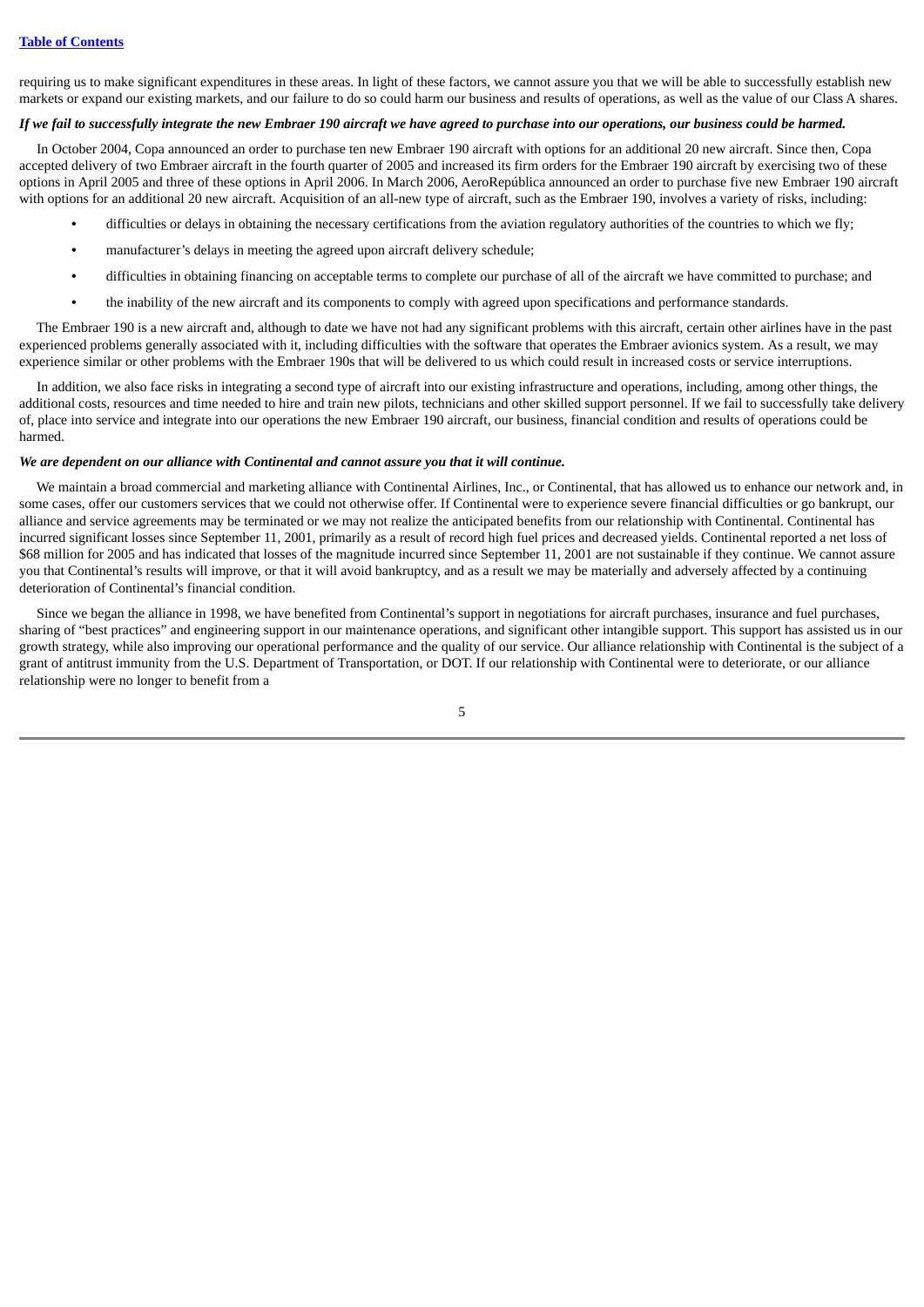grant of antitrust immunity, or our alliance or services agreements were terminated, our business, financial condition and results of operations would likely be materially and adversely affected. The loss of Copa's codesharing relationship with Continental would likely result in a significant decrease in our revenues. We also rely on Continental's OnePass frequent flyer program that we participate in globally and on a co-branded basis in Latin America, and our business may be adversely affected if the OnePass program does not remain a competitive marketing program. In addition, our competitors may benefit from alliances with other airlines that are more extensive than our alliance with Continental. We cannot predict the extent to which we will be disadvantaged by competing alliances. See "Item 7. Major Shareholders and Related Party Transactions."

#### *Continental's economic interest in our continued success can be expected to further decline over time.*

In connection with our initial public offering in December 2005, Continental reduced its investment in us from 49% to approximately 27.3% of our capital stock. After giving effect to the proposed offering which we are currently making, Continental is expected to further reduce its investment in us to approximately 12.3% of our capital stock (or 10.0% if the over-allotment option is exercised). Continental can be expected to seek to monetize its remaining investment in us. Continental has certain rights pursuant to a shareholders' agreement among Continental, Corporación de Inversiones Aéreas, S.A., or CIASA, and us, including the right to appoint one of our directors so long as our alliance agreement with Continental continues. As a result of Continental's right, following consummation of the proposed offering, to appoint one member of our board of directors and our dependence on the alliance between the airlines, Continental will continue to have the ability to exercise significant influence over us following the proposed offering. Nevertheless, Continental's interests will likely diverge from those of our other shareholders as Continental reduces its investment in us over time. Other than certain exclusivity provisions and a termination event for certain competitive activities contained in our alliance agreement, we do not have any non-competition agreement with Continental, and as Continental continues to reduce its economic stake in us, it may take actions that are adverse to the interests of the majority of our shareholders. See "Item 7. Major Shareholders and Related Party Transactions."

#### We operate using a hub-and-spoke model and are vulnerable to competitors offering direct flights between destinations we serve.

The structure of substantially all of our current flight operations (other than those of AeroRepública) generally follows what is known in the airline industry as a "hub-and-spoke" model. This model aggregates passengers by operating flights from a number of "spoke" origins to a central hub through which they are transported to their final destinations. In recent years, many traditional hub-and-spoke operators have faced significant and increasing competitive pressure from low-cost, point-to-point carriers on routes with sufficient demand to sustain point-to-point service. A point-to-point structure enables airlines to focus on the most profitable, high-demand routes and to offer greater convenience and, in many instances, lower fares. With the passage of time, and in particular as demand for air travel in Latin America increases, it is increasingly likely that one or more of our competitors will initiate non-stop service between important destinations that we currently serve through our Panamanian hub. By bypassing our hub in Panama, any non-stop service would be more convenient and possibly less expensive, than our connecting service and could significantly decrease demand for our service to those destinations. We believe that future competition from point-to-point carriers will be directed towards the largest markets that we serve. As a result, the effect of such competition on us could be significant and could have a material adverse effect on our business, financial condition and results of operations.

## The Panamanian Aviation Act and certain of the bilateral agreements under which we operate contain Panamanian ownership requirements that are not clearly defined, and our failure to comply with these requirements could cause us to lose our authority to operate in Panama or to the international *destinations we serve.*

Under Law No. 21 of January 29, 2003, which regulates the aviation industry in the Republic of Panama and which we refer to as the Aviation Act, "substantial ownership" and "effective control" of our airline must remain in the hands of Panamanian nationals. Under certain of the bilateral agreements between Panama and other countries pursuant to which we have the right to fly to those other countries and over their territory, we must continue to have substantial Panamanian ownership and effective control by Panamanian nationals to retain these rights. Neither "substantial ownership" nor "effective control" are defined in the Aviation Act or in the bilateral

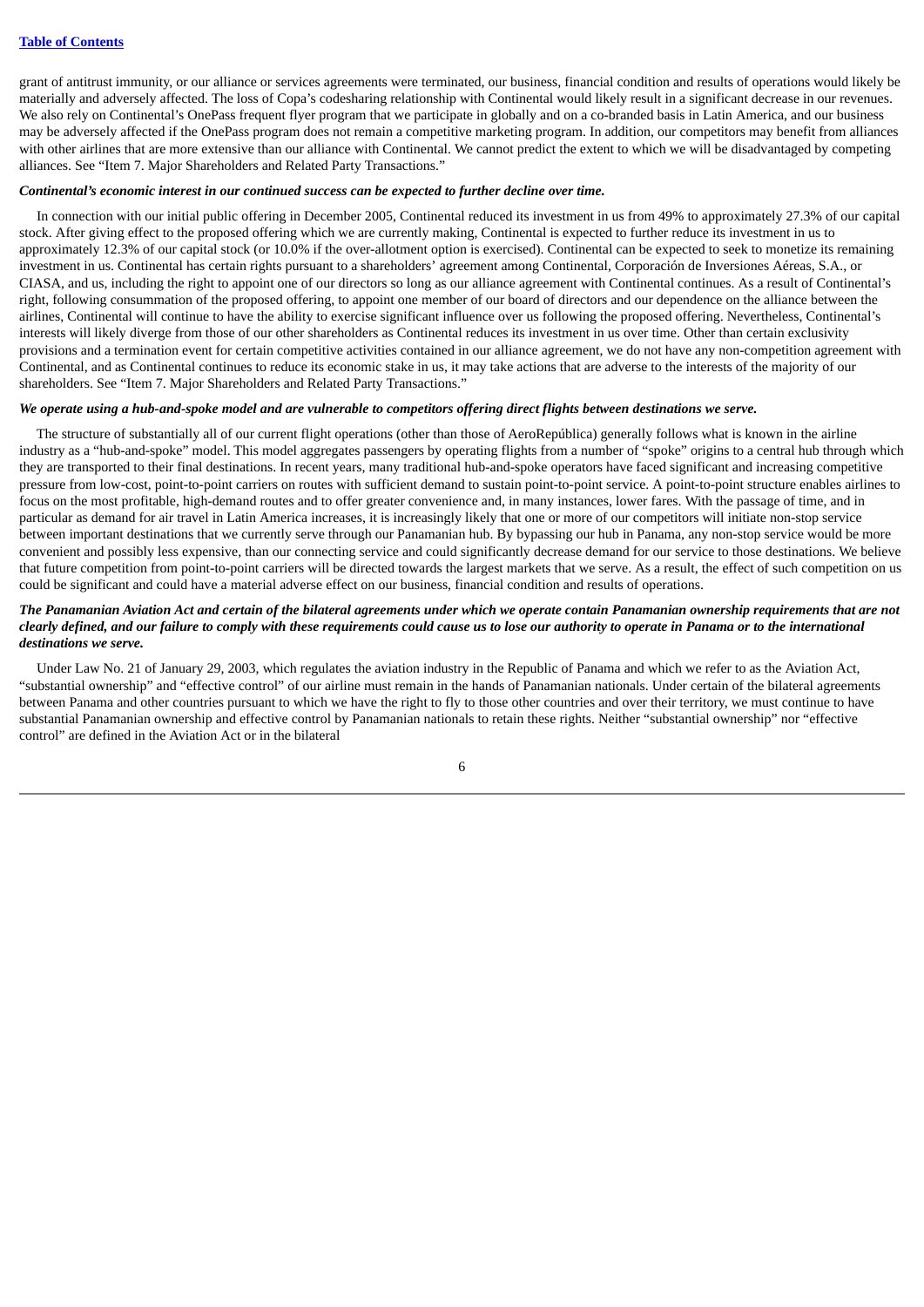agreements, and it is unclear how a Panamanian court or, in the case of the bilateral agreements, foreign regulatory authorities might interpret these requirements. In addition, the manner in which these requirements are interpreted may change over time. We cannot predict whether these requirements would be satisfied through ownership and control by Panamanian record holders, or if these requirements would be satisfied only by direct and indirect ownership and control by Panamanian beneficial owners.

At the present time, CIASA, a Panamanian entity, is the record owner of all of our Class B voting shares, representing approximately 29.2% of our total share capital and all of the voting power of our capital stock.

On November 25, 2005, the Executive Branch of the Government of Panama promulgated a decree stating that the "substantial ownership" and "effective control" requirements of the Aviation Act are met if a Panamanian citizen or a Panamanian company is the record holder of shares representing 51% or more of the voting power of the company. Although the decree has the force of law for so long as it remains in effect, it does not supersede the Aviation Act, and it can be modified or superseded at any time by a future Executive Branch decree. Additionally, the decree has no binding effect on regulatory authorities of other countries whose bilateral agreements impose Panamanian ownership and control limitations on us. We cannot assure you that the decree will not be challenged, modified or superseded in the future, or that record ownership of a majority of our Class B shares by Panamanian entities will be sufficient to satisfy the "substantial ownership" requirement of the Aviation Act and the decree. If the Panamanian Civil Aviation Authority (the *Autoridad de Aeronáutica Civil*), which we refer to as the AAC, or a Panamanian court were to determine that "substantial" Panamanian ownership should be determined on the basis of our direct and indirect ownership, we could lose our license to operate our airline in Panama. Likewise, if a foreign regulatory authority were to determine that our direct or indirect Panamanian ownership fails to satisfy the minimum Panamanian ownership requirements for a Panamanian carrier under the applicable bilateral agreement, we may lose the benefit of that agreement and be prohibited from flying to the relevant country or over its territory. Any such determination would have a material adverse effect on our business, financial condition and results of operations, as well as on the value of the Class A shares.

#### Our business is subject to extensive regulation which may restrict our growth or our operations or increase our costs.

Our business, financial condition and results of operations could be adversely affected if we or certain aviation authorities in the countries to which we fly fail to maintain the required foreign and domestic governmental authorizations necessary for our operations. In order to maintain the necessary authorizations issued by the AAC and other corresponding foreign authorities, we must continue to comply with applicable statutes, rules and regulations pertaining to the airline industry, including any rules and regulations that may be adopted in the future. We cannot predict or control any actions that the AAC or foreign aviation regulators may take in the future, which could include restricting our operations or imposing new and costly regulations. Also, our fares are technically subject to review by the AAC and the regulators of certain other countries to which we fly, any of which may in the future impose restrictions on our fares.

We are also subject to international bilateral air transport agreements that provide for the exchange of air traffic rights between Panama and various other countries, and we must obtain permission from the applicable foreign governments to provide service to foreign destinations. There can be no assurance that existing bilateral agreements between the countries in which our airline operating companies are based and foreign governments will continue, or that we will be able to obtain more route rights under those agreements to accommodate our future expansion plans. A modification, suspension or revocation of one or more bilateral agreements could have a material adverse effect on our business, financial condition and results of operations. The suspension of our permits to operate to certain airports or destinations or the imposition of other sanctions could also have a material adverse effect. Due to the nature of bilateral agreements, we can fly to many destinations only from Panama. We cannot assure you that a change in a foreign government's administration of current laws and regulations or the adoption of new laws and regulations will not have a material adverse effect on our business, financial condition and results of operations.

We plan to continue to increase the scale of our operations and revenues by expanding our presence on new and existing routes. Our ability to successfully implement this strategy will depend upon many factors, several of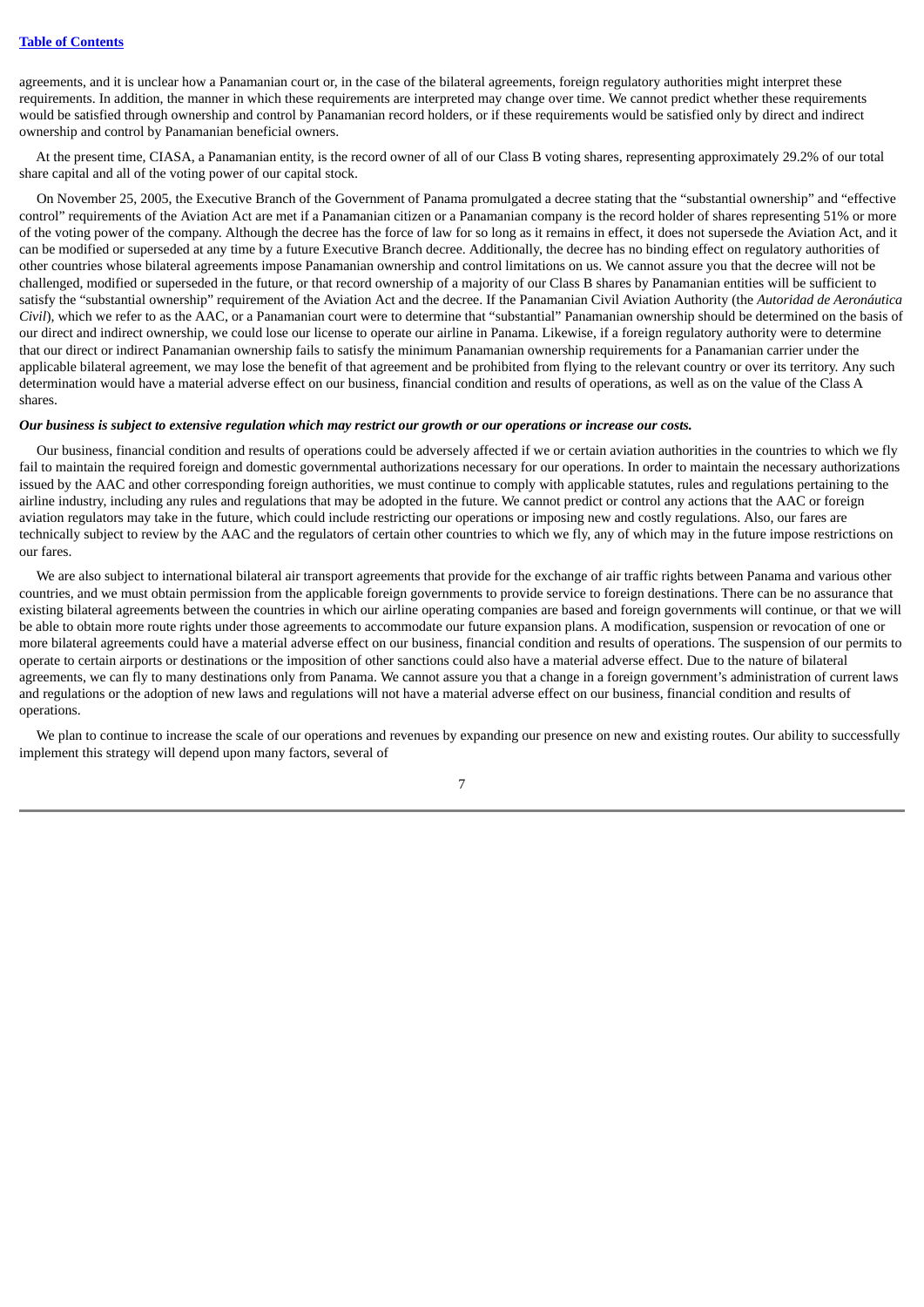which are outside our control or subject to change. These factors include the permanence of a suitable political, economic and regulatory environment in the Latin American countries in which we operate or intend to operate and our ability to identify strategic local partners.

The most active government regulator among the countries to which we fly is the U.S. Federal Aviation Administration, or FAA. The FAA from time to time issues directives and other regulations relating to the maintenance and operation of aircraft that require significant expenditures. FAA requirements cover, among other things, collision avoidance systems, airborne windshear avoidance systems, noise abatement and other environmental issues, and increased inspections and maintenance procedures to be conducted on older aircraft. We expect to continue incurring expenses to comply with the FAA's regulations, and any increase in the cost of compliance could have an adverse effect on our financial condition and results of operations. Additional new regulations continue to be regularly implemented by the U.S. Transportation Security Administration, or TSA, as well.

## The growth of our operations to the United States and the benefits of our code-sharing arrangements with Continental are dependent on Panama's *continued favorable safety assessment.*

The FAA periodically audits the aviation regulatory authorities of other countries. As a result of its investigation, each country is given an International Aviation Safety Assessment, or IASA, rating. In May 2001, Panama's IASA rating was downgraded from Category 1 to Category 2 due to alleged deficiencies in Panamanian air safety standards and AAC's capability to provide regulatory oversight. As a result of this downgrade, we were prevented from offering our Copa flights to any new destinations in the United States and from certifying new aircraft for flights to the United States, and Continental was no longer able to codeshare on our flights. In April 2004, after extensive investment by the Panamanian government in the AAC and consultations among Copa, the AAC and U.S. safety officials, Panama's IASA rating was restored to Category 1. We cannot assure you that the government of Panama, and the AAC in particular, will continue to meet international safety standards, and we have no direct control over their compliance with IASA guidelines. If Panama's IASA rating were to be downgraded in the future, it could prohibit us from increasing service to the United States and Continental would have to suspend the placing of its code on our flights, causing us to lose direct revenue from codesharing as well as reducing flight options to our customers.

#### *We are highly dependent on our hub at Panama City's Tocumen International Airport.*

Our business is heavily dependent on our operations at our hub at Panama City's Tocumen International Airport. Substantially all of our Copa flights either depart from or arrive at our hub. The hub-and-spoke structure of our operations is particularly dependent on the on-time arrival of tightly coordinated groupings of flights to ensure that passengers can make timely connections to continuing flights. Like other airlines, we are subject to delays caused by factors beyond our control, including air traffic congestion at airports, adverse weather conditions and increased security measures. Delays inconvenience passengers, reduce aircraft utilization and increase costs, all of which in turn negatively affect our profitability. A significant interruption or disruption in service at Tocumen International Airport could have a serious impact on our business, financial condition and operating results. Also, Tocumen International Airport provides international service to the Republic of Panama's population of approximately 3.0 million, whereas the hub markets of our current competitors tend to be much larger, providing those competitors with a larger base of customers at their hub.

Tocumen International Airport is operated by a corporation that is controlled by the government of the Republic of Panama. We depend on our good working relationship with the quasi-governmental corporation that operates the airport to ensure that we have adequate access to aircraft parking positions, landing rights and gate assignments for our aircraft to accommodate our current operations and future plans for expansion. The corporation that operates Tocumen International Airport does not enter into any formal, written leases or other agreements with airlines that govern rights to use the airport's jetways or aircraft parking spaces. Therefore, in connection with the ongoing or future expansion of the airport, the airport authority could assign new capacity to competing airlines or could reassign resources that are currently used by us to other aircraft operators. Either such event could result in significant new competition for our routes or could otherwise have a material adverse effect on our current operations or ability for future growth.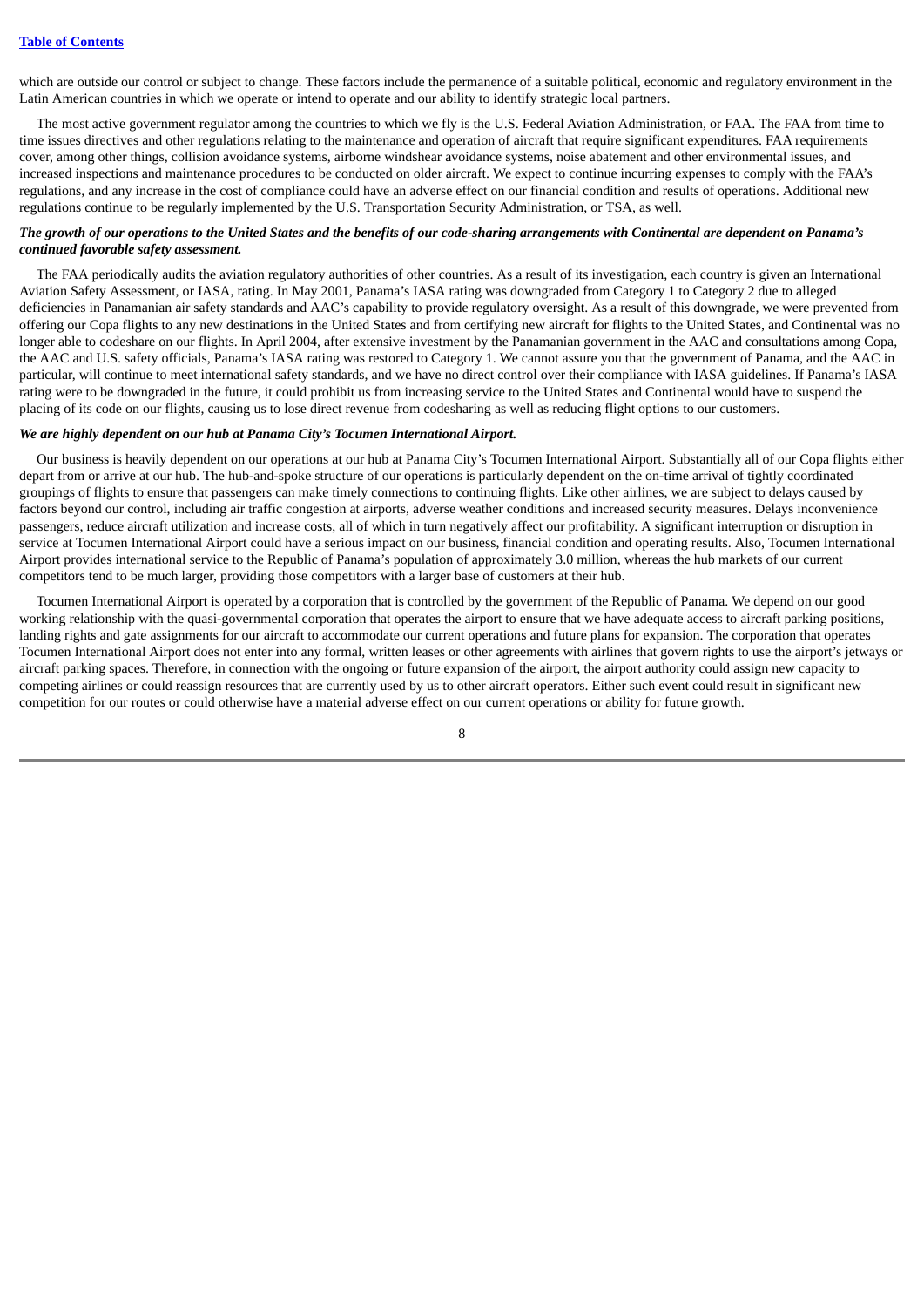## We are exposed to increases in landing charges and other airport access fees and cannot be assured access to adequate facilities and landing rights *necessary to achieve our expansion plans.*

We must pay fees to airport operators for the use of their facilities. Any substantial increase in airport charges could have a material adverse impact on our results of operations. Passenger taxes and airport charges have also increased in recent years, sometimes substantially. Certain important airports that we use, such as Bogota's El Dorado airport, may be privatized in the near future which is likely to result in significant cost increases to the airlines that use these airports. We cannot assure you that the airports used by us will not impose, or further increase, passenger taxes and airport charges in the future, and any such increases could have an adverse effect on our financial condition and results of operations.

Certain airports that we serve (or that we plan to serve in the future) are subject to capacity constraints and impose slot restrictions during certain periods of the day. We cannot assure you that we will be able to obtain a sufficient number of slots, gates and other facilities at airports to expand our services as we are proposing to do. It is also possible that airports not currently subject to capacity constraints may become so in the future. In addition, an airline must use its slots on a regular and timely basis or risk having those slots re-allocated to others. Where slots or other airport resources are not available or their availability is restricted in some way, we may have to amend our schedules, change routes or reduce aircraft utilization. Any of these alternatives could have an adverse financial impact on us.

Some of the airports to which we fly impose various restrictions, including limits on aircraft noise levels, limits on the number of average daily departures and curfews on runway use. In addition, we cannot assure you that airports at which there are no such restrictions may not implement restrictions in the future or that, where such restrictions exist, they may not become more onerous. Such restrictions may limit our ability to continue to provide or to increase services at such airports.

## We and our auditors identified a "material weakness" in our internal controls over financial reporting in connection with the preparation of our financial statements under U.S. GAAP, and if we fail to remediate this material weakness and achieve and maintain an effective system of internal controls, we may not be able to accurately report our financial results on a timely basis. As a result, current and potential stockholders could lose confidence in our *financial reporting, which would harm our business and the trading price of our Class A shares.*

In connection with the preparation of our financial statements under U.S. GAAP as of and for the year ended December 31, 2005, we and our auditors identified a material weakness (as defined under standards established by the Public Company Accounting Oversight Board) in our internal controls over financial reporting. A material weakness is a significant deficiency, or combination of significant deficiencies, that results in more than a remote likelihood that a material misstatement of our annual or interim financial statements will not be prevented or detected. Specifically, we found that we did not have appropriate expertise in U.S. GAAP accounting and reporting among our financial and accounting staff to prepare our periodic financial statements without needing to make material corrective adjustments and footnote revisions when those statements are audited or reviewed. In light of this material weakness, in preparing the financial statements included in this annual report, we performed additional analyses and other post-closing procedures in the course of preparing our financial statements and related footnotes in accordance with U.S. GAAP.

Pursuant to Section 404 of the Sarbanes-Oxley Act of 2002, beginning with our Annual Report on Form 20-F for the fiscal year ending December 31, 2006, we will be required to furnish a report by our management on our internal control over financial reporting. This report will contain, among other matters, an assessment of the effectiveness of our internal controls over financial reporting as of the end of the fiscal year, including a statement as to whether or not our internal controls over financial reporting are effective. We have contracted an additional accounting manager with experience in preparing financial statements under U.S. GAAP; we have engaged an internationally recognized accounting firm to assist us in developing our procedures to comply with the requirements of Section 404; and our management and audit committee are developing other plans to prepare for our compliance with the requirements of Section 404 and to correct the weakness identified above. We will incur incremental costs as a result of these efforts, including increased auditing and legal fees, the magnitude of which we are not able to estimate at this time. We may not be able to effectively and timely implement controls and

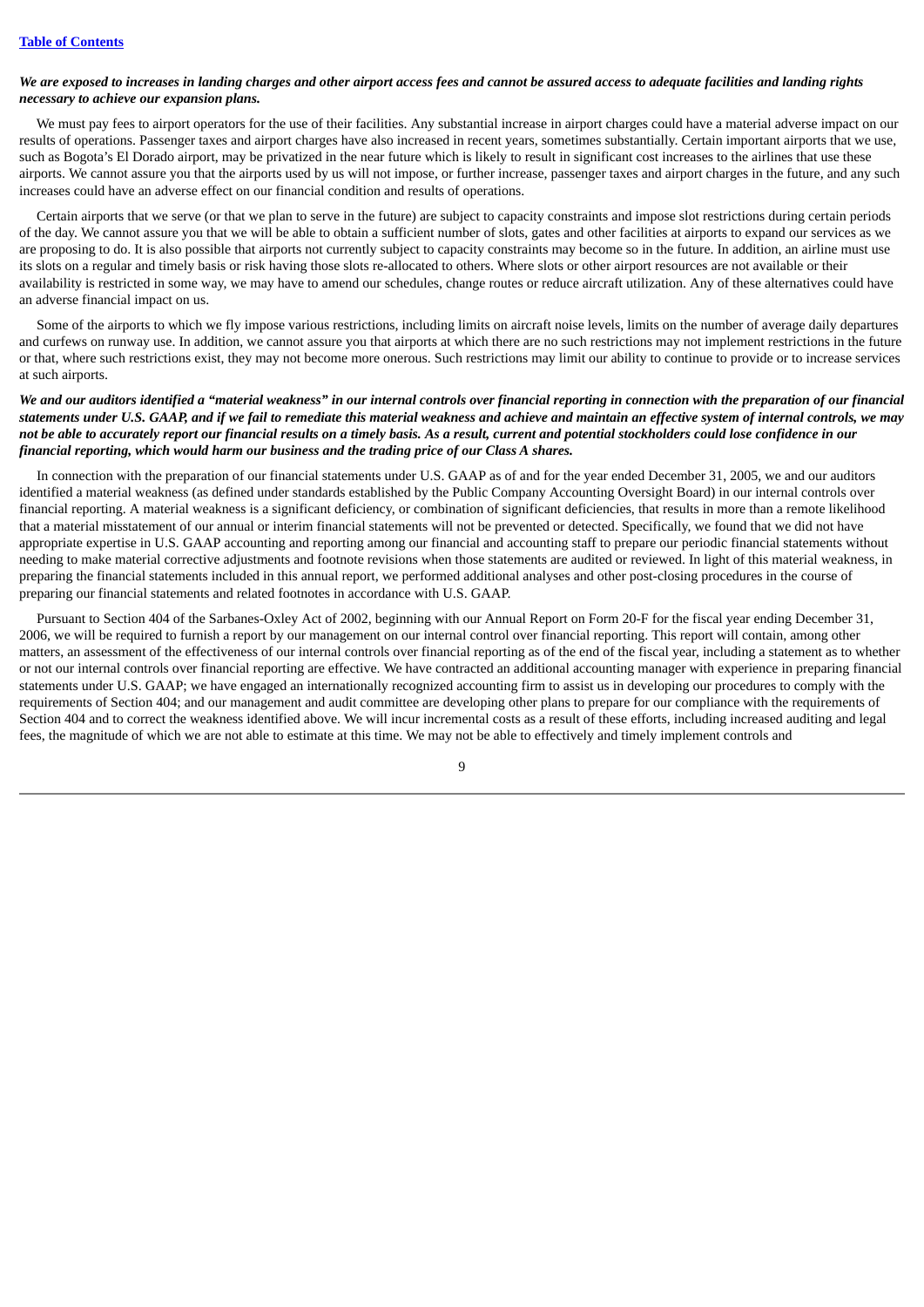procedures that adequately respond to Section 404 or other increased regulatory compliance and reporting requirements that will be applicable to us as a public company. We cannot assure you that we will not discover further weaknesses or deficiencies as we continue to develop these procedures. In addition, we cannot assure you that the steps we plan to take or the procedures we plan to implement will be sufficient to ensure that we will be able to prevent or detect any misstatements to our financial statements in the future.

Any failure to implement and maintain the improvements in the controls over our financial reporting, or difficulties encountered in the implementation of these improvements in our controls, could result in a material misstatement to the annual or interim financial statements that would not be prevented or detected or cause us to fail to meet our reporting obligations under applicable securities laws. Any failure to improve our internal controls to address the identified weakness could result in our incurring substantial liability for not having met our legal obligations and could also cause investors to lose confidence in our reported financial information, which could have a negative impact on the trading price of our Class A shares. Similar adverse effects could result if our auditors express an adverse opinion or disclaim or qualify an opinion on management's assessment or on the effectiveness of our internal control over financial reporting.

## We have significant fixed financing costs and expect to incur additional fixed costs as we expand our fleet.

The airline business is characterized by high leverage, and accordingly we have a high level of indebtedness. We also have significant expenditures in connection with our operating leases and facility rental costs, and substantially all of our property and equipment is pledged to secure indebtedness. For the year ended December 31, 2005, our interest expense and aircraft and facility rental expense under operating leases aggregated \$57.1 million. At March 31, 2006, approximately 62% of our total indebtedness bore interest at fixed rates, and a small portion of our lease obligations was determined with reference to LIBOR. Accordingly, our financing and rent expense will not decrease significantly if market interest rates decline.

As of May 31, 2006, we had firm commitments to purchase eight Boeing 737-Next Generation and 18 Embraer 190s, with an aggregate manufacturer's list price of approximately \$1.1 billion. We have arranged for financing for a significant portion of the commitment relating to such aircraft and will require substantial capital from external sources to meet our remaining financial commitment. The acquisition and financing of these aircraft will likely result in a substantial increase in our leverage and fixed financing costs. A high degree of leverage and fixed payment obligations could:

- **•** limit our ability in the future to obtain additional financing for working capital or other important needs;
- **•** impair our liquidity by diverting substantial cash from our operating needs to service fixed financing obligations; or
- **•** limit our ability to plan for or react to changes in our business, in the airline industry or in general economic conditions.

Any one of these could have a material adverse effect on our business, financial condition and results of operations.

## The cost of refinancing our debt and obtaining additional financing for new aircraft could increase significantly if the Export-Import Bank of the United *States does not continue to guarantee our debt.*

We currently finance our aircraft through bank loans and, to a lesser extent, operating leases and local bond offerings. In the past, we have obtained most of the financing for our Boeing aircraft purchases from commercial financial institutions utilizing guarantees provided by the Export-Import Bank of the United States. The Export-Import Bank provides guarantees to companies that purchase goods from U.S. companies for export, enabling them to obtain financing at substantially lower interest rates as compared to those that they could obtain without a guarantee. The Export-Import Bank will not be able to provide similar guarantees in connection with financing for our aircraft purchases from Embraer since those aircraft are not exports from the United States. At December 31, 2005,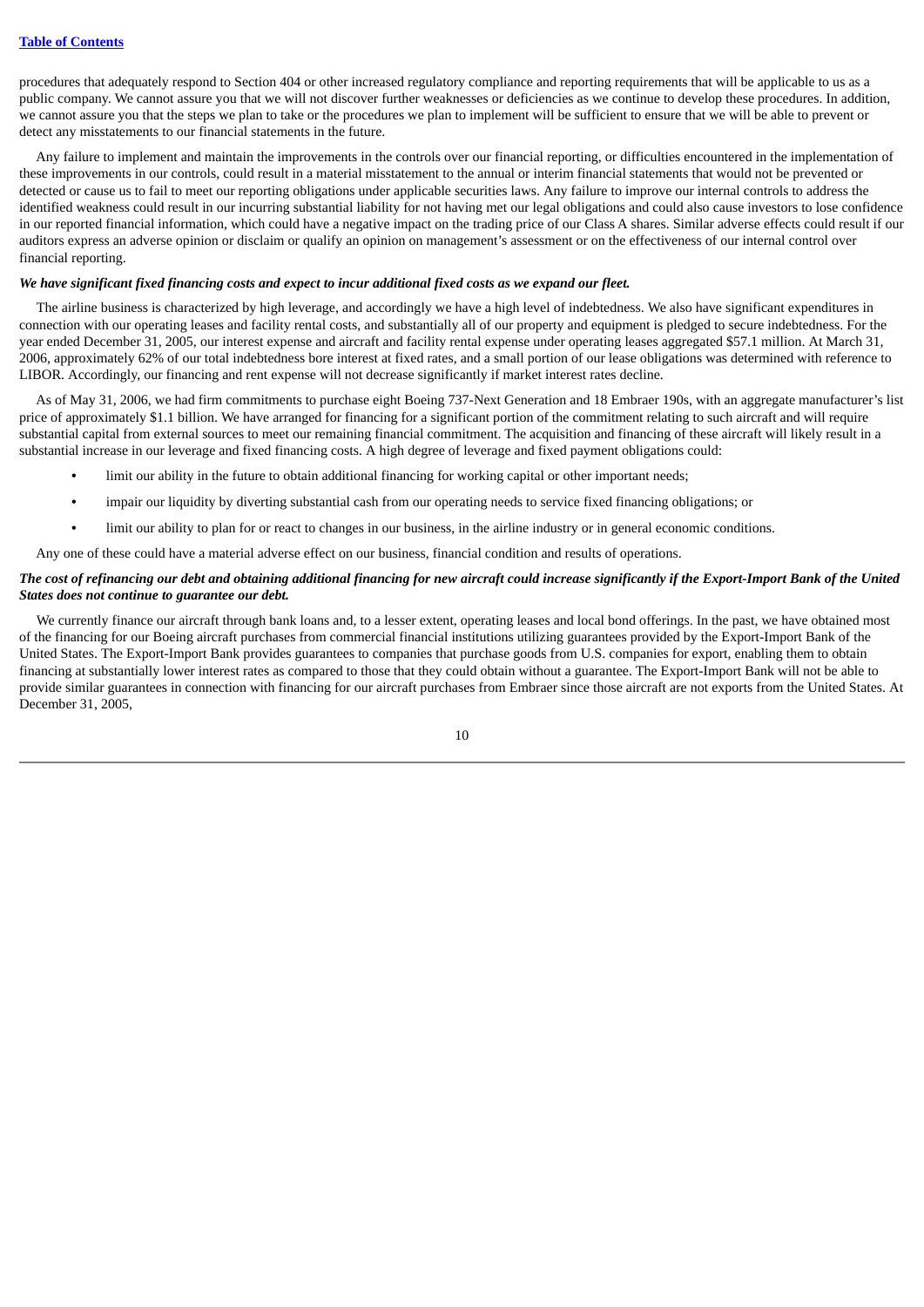we had \$337.1 million of outstanding indebtedness that is owed to financial institutions under financing arrangements guaranteed by the Export-Import Bank. We cannot predict whether the Export-Import Bank's credit support will continue to be available to us to fund future purchases of Boeing aircraft. The Export-Import Bank may in the future limit its exposure to Panama-based companies, to our airline or to airlines generally, or may encourage us to diversify our credit sources by limiting future guarantees. Similarly, we cannot assure you that we will be able to continue to raise financing from past sources, or from other sources, on terms comparable to our existing financing. We may not be able to continue to obtain lease or debt financing on terms attractive to us, or at all, and if we are unable to obtain financing, we may be forced to modify our aircraft acquisition plans or to incur higher than anticipated financing costs which could have an adverse impact on the execution of our growth strategy and business.

## Our existing debt financing agreements and our aircraft operating leases contain restrictive covenants that impose significant operating and financial *restrictions on us.*

Our aircraft financing loans and operating leases and the instruments governing our other indebtedness contain a number of significant covenants and restrictions that limit our ability and our subsidiaries' ability to:

- **•** create material liens on our assets;
- **•** take certain actions that may impair creditors' rights to our aircraft;
- **•** sell assets or engage in certain mergers or consolidations; and
- **•** engage in other specified significant transactions.

In addition, several of our aircraft financing agreements require us to maintain compliance with specified financial ratios and other financial and operating tests. For example, our access to certain borrowings under our aircraft financing arrangements is conditioned upon our maintenance of minimum debt service coverage and capitalization ratios. See "Item 5. Operating and Financial Review and Prospects—Liquidity and Capital Resources." Complying with these covenants may cause us to take actions that make it more difficult to execute successfully our business strategy, and we may face competition from companies not subject to such restrictions. Moreover, our failure to comply with these covenants could result in an event of default or refusal by our creditors to extend certain of our loans.

#### If we were to determine that our aircraft, rotable parts or inventory were impaired, it would have a significant adverse effect on our operating results.

We perform impairment reviews when there are particular risks of impairment or other indicators described in Statement of Financial Accounting Standards No. 144, *Accounting for the Impairment or Disposal of Long-Lived Assets*, in order to determine whether we need to reduce the carrying value of our aircraft and related assets with a related charge to our earnings. In addition to the fact that the value of our fleet declines as it ages, the excess capacity that currently exists in the airline industry, airline bankruptcies and other factors beyond our control may further contribute to the decline of the fair market value of our aircraft and related rotable parts and inventory. If such an impairment does occur, we would be required under U.S. GAAP to write down these assets to their estimated fair market value through a charge to earnings. A significant charge to earnings would adversely affect our financial condition and operating results. In addition, the interest rates on and the availability of certain of our aircraft financing loans are tied to the value of the aircraft securing the loans. If those values were to decrease substantially, our interest rates may rise or the lenders under those loans may cease extending credit to us, either of which could have an adverse impact on our financial condition and results of operations.

#### We rely on information technology systems, and we may become more dependent on such systems in the future.

We rely upon information technology systems to operate our business and increase our efficiency. We are highly reliant on certain critical systems, such as the Sceptre system for maintenance, the "SHARES" computer reservation and check-in system and our new revenue management system. Other systems are designed to decrease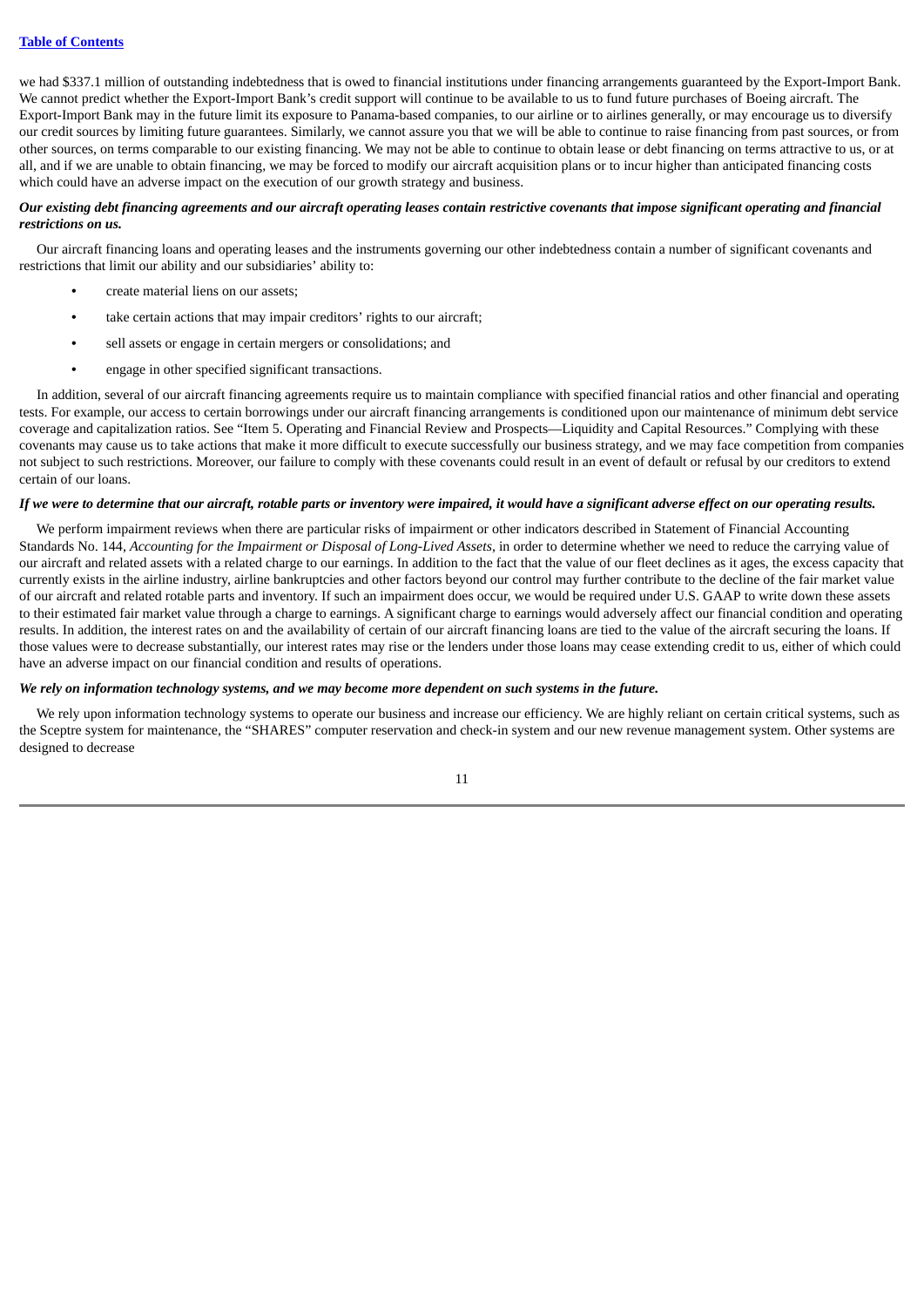distribution costs through Internet reservations and to maximize cargo distributions. These systems may not deliver their anticipated benefits. Also, in transitioning to new systems we may lose data or experience interruptions in service, which could harm our business.

## Our quarterly results can fluctuate substantially, and the trading price of our Class A shares may be affected by such variations.

The airline industry is by nature cyclical and seasonal, and our operating results may vary from quarter to quarter. We tend to experience the highest levels of traffic and revenue in July and August, with a smaller peak in traffic in December and January. In general, demand for air travel is higher in the third and fourth quarters, particularly in international markets, because of the increase in vacation travel during these periods relative to the remainder of the year. We generally experience our lowest levels of passenger traffic in April and May. Given our high proportion of fixed costs, seasonality can affect our profitability from quarter to quarter. Demand for air travel is also affected by factors such as economic conditions, war or the threat of war, fare levels and weather conditions.

Due to the factors described above and others described in this annual report, quarter-to-quarter comparisons of our operating results may not be good indicators of our future performance. In addition, it is possible that in any quarter our operating results could be below the expectations of investors and any published reports or analyses regarding our company. In that event, the price of our Class A shares could decline, perhaps substantially.

## Our reputation and financial results could be harmed in the event of an accident or incident involving our aircraft.

An accident or incident involving one of our aircraft could involve significant claims by injured passengers and others, as well as significant costs related to the repair or replacement of a damaged aircraft and its temporary or permanent loss from service. A short time prior to our acquisition of AeroRepública, one of its aircraft slid off of a runway in an accident without serious injuries to passengers; however, the aircraft was severely damaged and declared a total loss by its insurers. We are required by our creditors and the lessors of our aircraft under our operating lease agreements to carry liability insurance, but the amount of such liability insurance coverage may not be adequate and we may be forced to bear substantial losses in the event of any future accident. Our insurance premiums may also increase due to an accident or incident affecting one of our aircraft. Substantial claims resulting from an accident in excess of our related insurance coverage or increased premiums would harm our business and financial results. Moreover, any aircraft accident or incident, even if fully insured, could cause the public to perceive us as less safe or reliable than other airlines which could harm our business and results of operations. Our business would also be significantly harmed if the public avoids flying our aircraft due to an adverse perception of the types of aircraft that we operate arising from safety concerns or other problems, whether real or perceived, or in the event of an accident involving those types of aircraft.

### *Fluctuations in foreign exchange rates could negatively affect our net income.*

In 2005, approximately 72% of our expenses and 42% of our revenues were denominated in U.S. dollars. The remainder of our expenses and revenues were denominated in the currencies of the various countries to which we fly, with the largest non-dollar amount denominated in Pesos. As a result of the acquisition of AeroRepública in April 2005, we have an increased exposure to the Colombian Peso. If any of these currencies decline in value against the U.S. dollar, our revenues, expressed in U.S. dollars, and our operating margin would be adversely affected. We may not be able to adjust our fares denominated in other currencies to offset any increases in U.S. dollar-denominated expenses, increases in interest expense or exchange losses on fixed obligations or indebtedness denominated in foreign currency. Copa currently does not hedge the risk of fluctuation in foreign exchange rates, and AeroRepública currently has only limited hedging. We are exposed to exchange rate losses and gains due to the fluctuation in the value of local currencies vis-à-vis the U.S. dollar during the period of time (typically between 1 to 2 weeks) between the time we are paid in local currencies and the time we are able to repatriate the revenues in U.S. dollars.

Our maintenance costs will increase as Copa's fleet ages and as we perform maintenance on AeroRepública's older fleet.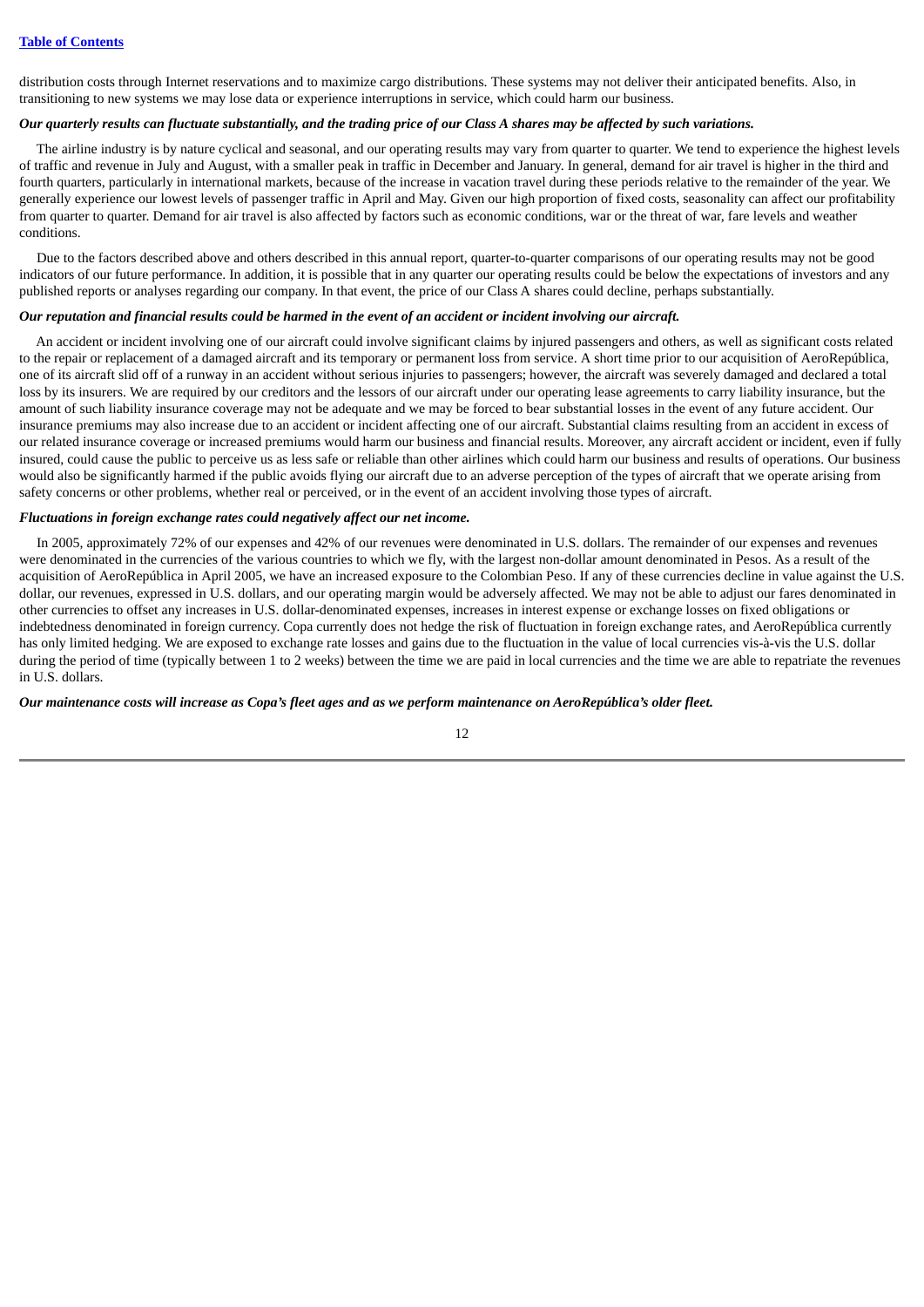Because the average age of Copa's aircraft was approximately 3.6 years as of May 31, 2006, the fleet requires less maintenance now than it will in the future. We have incurred a low level of maintenance expenses in recent years because most of the parts on Copa's aircraft were still covered under multi-year warranties. Our maintenance costs will increase significantly, both on an absolute basis and as a percentage of our operating expenses as our fleet ages and these warranties expire.

AeroRepública's fleet is considerably older than Copa's fleet, having an average age of 20.4 years as of May 31, 2006 (not taking into account our currently retired DC-9 aircraft). The aircraft operated by AeroRepública will likely be less reliable than Copa's newer aircraft and can be expected to require significantly greater expenditures on maintenance which may lead to an overall increase in our consolidated operating expenses.

## If we enter into a prolonged dispute with any of our employees, many of whom are represented by unions, or if we are required to increase substantially the salaries or benefits of our employees, it may have an adverse impact on our operations and cash flows.

Approximately 61% of our Copa employees belong to a labor union. There are currently five unions covering our Copa employees based in Panama: the pilots' union; the flight attendants' union; the mechanics' union; the traffic attendants' union; and a generalized union, which represents baggage handlers, aircraft cleaners, counter agents, and other non-executive administrative staff. Copa is scheduled to begin its next negotiations with the pilots' union in mid-2008. Copa entered into new collective bargaining agreements with its general union and its flight attendants' union on October 26, 2005 and April 3, 2006, respectively. After extensive negotiations which did not lead to a mutually satisfactory resolution, Copa and the mechanics' union entered into a governmentmandated arbitration, and a collective bargaining agreement was agreed to on March 29, 2006 as a result of such arbitration proceedings. Previously, Copa has not had to resort to arbitration to resolve negotiations with its unions. Collective bargaining agreements in Panama are typically between three and four year terms. We also have union contracts with our Copa employees in Brazil and Mexico. AeroRepública is a party to collective bargaining agreements that cover 95 of AeroRepública's 109 pilots and co-pilots and all of AeroRepública's 176 flight attendants. A strike, work interruption or stoppage or any prolonged dispute with our employees who are represented by any of these unions could have an adverse impact on our operations. These risks are typically exacerbated during periods of renegotiation with the unions. For example, in 2000 we experienced a brief localized pilots' union work slow-down during contract negotiations that was eventually resolved to our satisfaction. Any renegotiated collective bargaining agreement could feature significant wage increases and a consequent increase in our operating expenses. Employees outside of Panama that are not currently members of unions may also form new unions that may seek further wage increases or benefits.

Our business is labor intensive. We expect salaries, wages and benefits to increase on a gross basis, and these costs could increase as a percentage of our overall costs. If we are unable to hire, train and retain qualified pilots and other employees at a reasonable cost, our business could be harmed and we may be unable to complete our expansion plans.

## *Our investment in AeroRepública may not generate the benefits we sought when we purchased the company.*

In the second quarter of 2005, we purchased AeroRepública, a Colombian airline currently providing point-to-point service among 12 cities in Colombia and to Panama City. AeroRepública's results of operations are highly sensitive to competitive conditions in the Colombian domestic air travel market. AeroRepública's rapid growth in recent years came during a period in which the domestic market leader, Aerovías del Continente Americano S.A. (Avianca), experienced severe financial difficulties that resulted in its bankruptcy and the exit from the market of several other competitors. Avianca has emerged from bankruptcy with new management and an improved financial condition. It is therefore likely that AeroRepública will face stronger competition in the future than it has in recent years, and its prior results may not be indicative of its future performance.

AeroRepública's results of operations are significantly less profitable than those of Copa. During the first three months of 2006, AeroRepública had a net loss of approximately \$746,000 and may have continuing net losses in future fiscal periods. We may not be able to achieve the cost savings and other improvements we seek at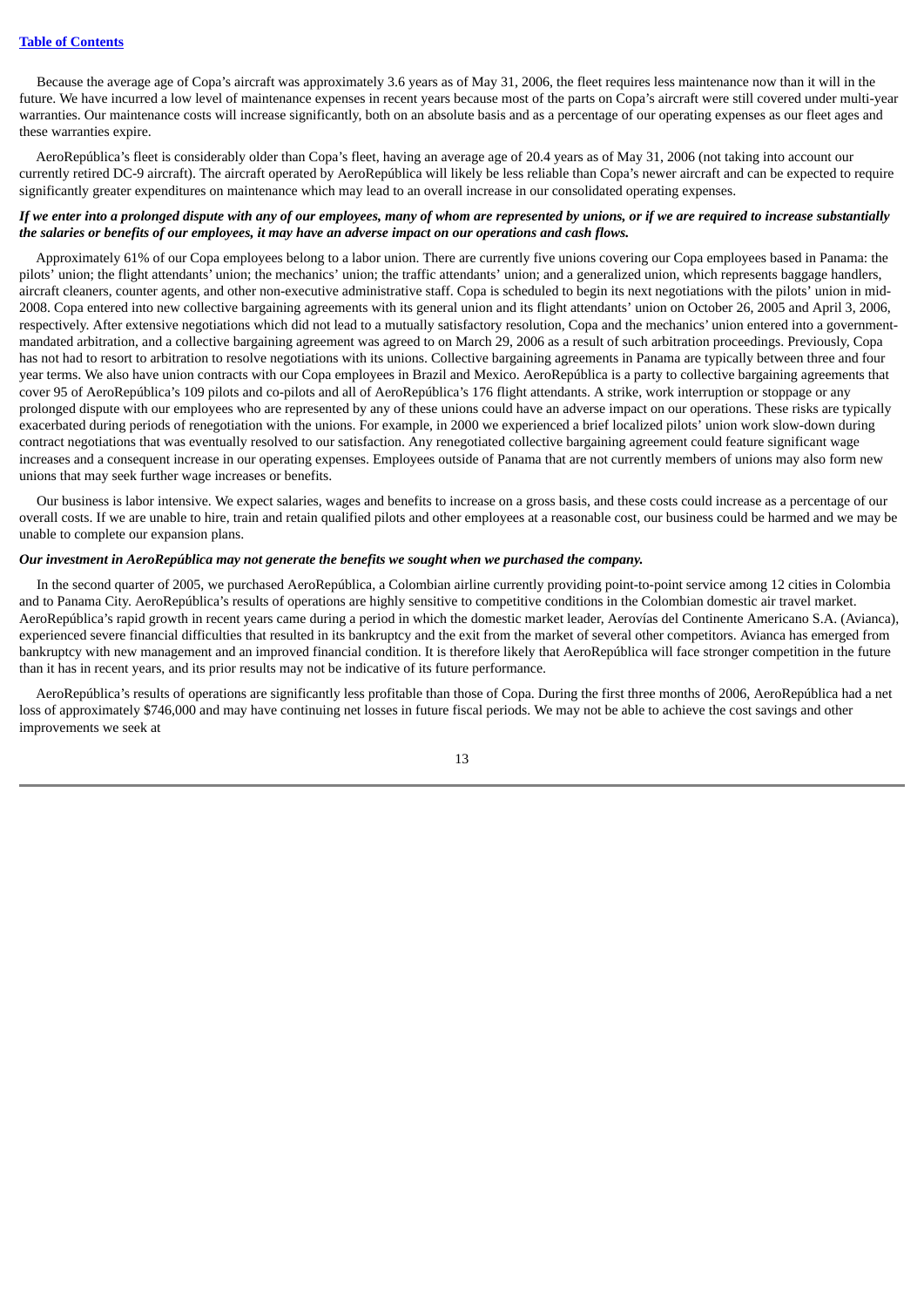AeroRepública, and our failure to do so would harm our consolidated operating margins and results of operations. Our investment in AeroRepública is subject to many risks and uncertainties that will ultimately determine whether the acquisition will increase or reduce our overall profitability. See "Item 4B. Business Overview—AeroRepública."

## The integration of AeroRepública into our business may require a significant amount of our management's time and distract our management from our *core operations.*

Although we believe that our acquisition of AeroRepública represents an attractive opportunity, substantial resources are needed to implement our plan to improve its profitability. Implementation of our plan is subject to many uncertainties and may eventually require us to dedicate a potentially significant portion of our limited management resources to this effort. Inconsistencies in standards, internal controls, procedures, policies, business cultures and compensation structures between Copa and AeroRepública, and the need to implement, coordinate and harmonize various business-specific operating procedures and systems, as well as the financial, accounting, information and other systems of Copa and AeroRepública, may result in substantial costs and may divert a substantial amount of our management's resources from our core international operations. Diversion of Copa's resources could materially and negatively affect our financial condition and results of operations.

## *Our revenues depend on our relationship with travel agents and tour operators.*

In 2005, approximately 58% of our revenues were derived from tickets sold by travel agents or tour operators. We cannot assure you that we will be able to maintain favorable relationships with these ticket sellers. Our revenues could be adversely impacted if travel agents or tour operators elect to favor other airlines or to disfavor us. Our relationship with travel agents and tour operators may be affected by:

- **•** the size of commissions offered by other airlines;
- **•** changes in our arrangements with other distributors of airline tickets; and
- **•** the introduction and growth of new methods of selling tickets.

## We rely on third parties to provide our customers and us with facilities and services that are integral to our business.

We have entered into agreements with third-party contractors to provide certain facilities and services required for our operations, such as heavy aircraft and engine maintenance; call center services; and catering, ground handling, cargo and baggage handling, or "below the wing" aircraft services. For example, at airports other than Tocumen International Airport, all of the "below the wing" aircraft services for Copa flights are performed by contractors. AeroRepública contracts ground handling equipment in eleven of the thirteen cities it serves and has contracted labor for "below the wing" tasks in eleven of the thirteen cities. Overhaul maintenance and "C-checks" for Copa are handled by contractors in the United States and Costa Rica, and some line maintenance for Copa is handled at certain airports by contract workers rather than our employees. Substantially all of our agreements with third-party contractors are subject to termination on short notice. The loss or expiration of these agreements or our inability to renew these agreements or to negotiate new agreements with other providers at comparable rates could harm our business and results of operations. Further, our reliance on third parties to provide essential services on our behalf gives us less control over the costs, efficiency, timeliness and quality of those services. A contractor's negligence could compromise our aircraft or endanger passengers and crew. This could also have a material adverse effect on our business. We expect to be dependent on such agreements for the foreseeable future and if we enter any new market, we will need to have similar agreements in place.

#### *We depend on a limited number of suppliers for our aircraft and engines.*

One of the elements of our business strategy is to save costs by operating a simplified aircraft fleet. Copa currently operates the Boeing 737-700/800 Next Generation aircraft powered by CFM 56-7B engines from CFM International and the Embraer 190, powered by General Electric CF 34-10 engines. AeroRepública has firm commitments to accept delivery of five Embraer 190 aircraft with options to purchase an additional 20 Embraer 190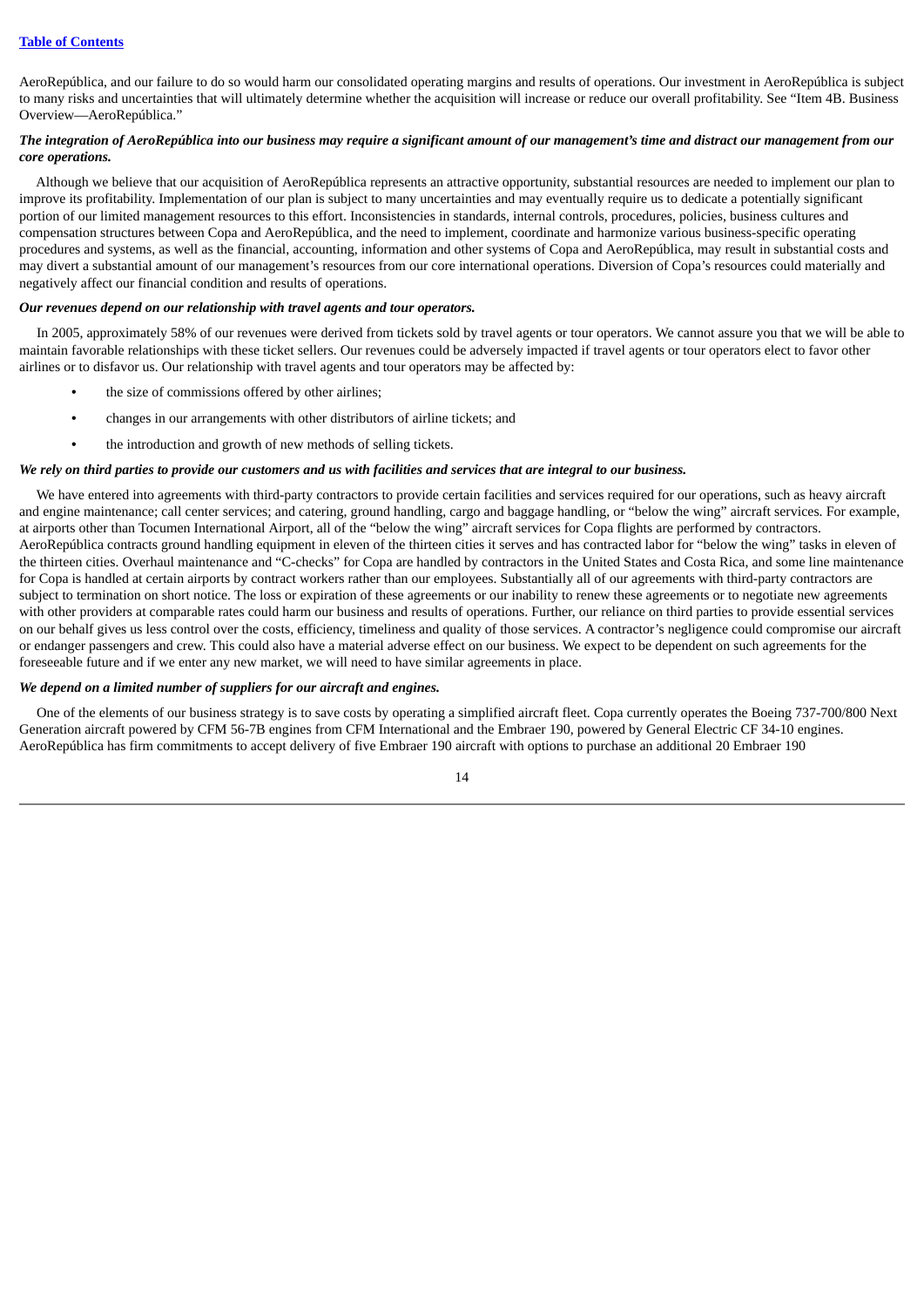aircraft. We currently intend to continue to rely exclusively on these aircraft for the foreseeable future. If any of Boeing, Embraer, CFM International or GE Engines were unable to perform their contractual obligations, or if we are unable to acquire or lease new aircraft or engines from aircraft or engine manufacturers or lessors on acceptable terms, we would have to find another supplier for a similar type of aircraft or engine.

If we have to lease or purchase aircraft from another supplier, we could lose the benefits we derive from our current fleet composition. We cannot assure you that any replacement aircraft would have the same operating advantages as the Boeing 737-700/800 Next Generation or Embraer 190 aircraft that would be replaced or that Copa could lease or purchase engines that would be as reliable and efficient as the CFM 56-7B and GE CF34-10. We may also incur substantial transition costs, including costs associated with retraining our employees, replacing our manuals and adapting our facilities. Our operations could also be harmed by the failure or inability of Boeing, Embraer, CFM International or GE Engines to provide sufficient parts or related support services on a timely basis.

Our business would be significantly harmed if a design defect or mechanical problem with any of the types of aircraft that we operate were discovered that would ground any of our aircraft while the defect or problem was corrected, assuming it could be corrected at all. The use of our aircraft could be suspended or restricted by regulatory authorities in the event of any actual or perceived mechanical or design problems. Our business would also be significantly harmed if the public began to avoid flying with us due to an adverse perception of the types of aircraft that we operate stemming from safety concerns or other problems, whether real or perceived, or in the event of an accident involving those types of aircraft. Carriers that operate a more diversified fleet are better positioned than we are to manage such events.

#### *We are dependent on key personnel.*

Our success depends to a significant extent upon the efforts and abilities of our senior management team and key financial, commercial, operating and maintenance personnel. In particular, we depend on the services of our senior management team, including Pedro Heilbron, our Chief Executive Officer, Victor Vial, our Chief Financial Officer, Lawrence Ganse, our Chief Operating Officer, Jorge Isaac García, our Vice-President, Commercial, and Daniel Gunn, our Vice-President, Planning. We have no employment agreements or non-competition agreements in place with members of our senior management team other than Mr. Heilbron, our Chief Executive Officer. Competition for highly qualified personnel is intense, and the loss of any executive officer, senior manager or other key employee without adequate replacement or the inability to attract new qualified personnel could have a material adverse effect upon our business, operating results and financial condition.

## **Risks Relating to the Airline Industry**

#### *The airline industry is highly competitive.*

We face intense competition throughout our route network. Overall airline industry profit margins are low and industry earnings are volatile. Airlines compete in the areas of pricing, scheduling (frequency and flight times), on-time performance, frequent flyer programs and other services. We compete with a number of other airlines that currently serve the routes on which we operate, including Grupo TACA, American Airlines Inc. and Avianca. Some of our competitors, such as American Airlines, have larger customer bases and greater brand recognition in the markets we serve outside Panama, and some of our competitors have significantly greater financial and marketing resources than we have. Airlines based in other countries may also receive subsidies, tax incentives or other state aid from their respective governments, which are not provided by the Panamanian government. The commencement of, or increase in, service on the routes we serve by existing or new carriers could negatively impact our operating results. Likewise, competitors'service on routes that we are targeting for expansion may make those expansion plans less attractive.

We must constantly react to changes in prices and services offered by our competitors to remain competitive. The airline industry is highly susceptible to price discounting, particularly because airlines incur very low marginal costs for providing service to passengers occupying otherwise unsold seats. Carriers use discount fares to stimulate traffic during periods of lower demand to generate cash flow and to increase market share. Any lower fares offered by one airline are often matched by competing airlines, which often results in lower industry yields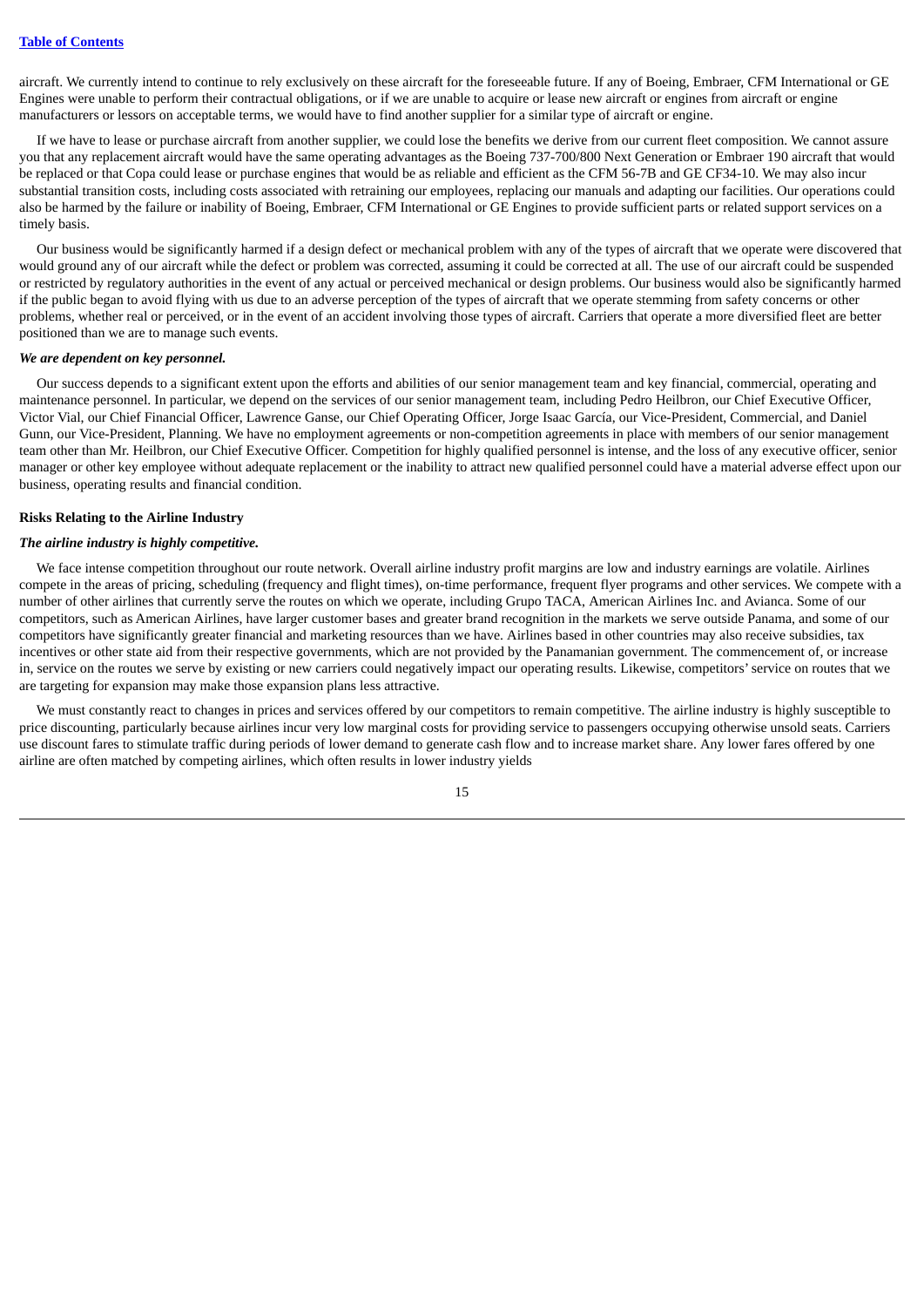with little or no increase in traffic levels. Price competition among airlines in the future could lead to lower fares or passenger traffic on some or all of our routes, which could negatively impact our profitability. Grupo TACA lowered many of its fares over a year ago in an effort to generate higher demand, and we were forced to respond by adjusting our fares to remain competitive on the affected routes. We cannot assure you that Grupo TACA or any of our other competitors will not undercut our fares in the future or increase capacity on routes in an effort to increase their respective market shares as they have done in the past. Although we intend to compete vigorously and to assert our rights against any predatory conduct, such activity by other airlines could reduce the level of fares or passenger traffic on our routes to the point where profitable levels of operations could not be maintained. Due to our smaller size and financial resources compared to several of our competitors, we may be less able to withstand aggressive marketing tactics or fare wars engaged in by our competitors should such events occur.

#### *We may face increasing competition from low-cost carriers offering discounted fares.*

Traditional hub-and-spoke carriers in the United States and Europe have in recent years faced substantial and increasing competitive pressure from lowcost carriers offering discounted fares. The low-cost carriers' operations are typically characterized by point-to-point route networks focusing on the highest demand city pairs, high aircraft utilization, single class service and fewer in-flight amenities. As evidenced by the operations of Gol Intelligent Airlines Inc., or Gol, in Brazil and several new low-cost carriers planning to start service in Mexico, among others, the low-cost carrier business model appears to be gaining acceptance in the Latin American aviation industry. As a result, we may face new and substantial competition from low-cost carriers in the future which could result in significant and lasting downward pressure on the fares we charge for flights on our routes.

## Significant changes or extended periods of high fuel costs or fuel supply disruptions could materially affect our operating results.

Fuel costs constitute a significant portion of our total operating expenses, representing approximately 17.1% of our operating expenses in 2003, 19.7% in 2004 and 29.9% in 2005. Our fuel prices increased very significantly in 2005 and are likely to increase further, perhaps significantly. As a result, substantial increases in fuel costs may materially and adversely affect our operating results. Jet fuel costs have been subject to wide fluctuations as a result of increases in demand, sudden disruptions in and other concerns about global supply, as well as market speculation. Both the cost and availability of fuel are subject to many economic, political, weather, environmental and other factors and events occurring throughout the world that we can neither control nor accurately predict, including international political and economic circumstances such as the political instability in major oil-exporting countries in Latin America, Africa and Asia. Although we have entered into hedging agreements for a portion of Copa's fuel needs through the first five months of 2007 to hedge against fuel price volatility, these agreements provide only limited protection against future increases in the price of fuel, and we may discontinue such agreements in the future. Our current or future arrangements will not be adequate to protect us from further increases in the price of fuel, and fuel prices are likely to increase above their current levels and may do so in the near future. Indeed, numerous market experts and analysts have predicted that fuel prices can be expected to increase further, perhaps significantly, from their already high levels. If a future fuel supply shortage were to arise as a result of production curtailments by the Organization of the Petroleum Exporting Countries, or OPEC, a disruption of oil imports, supply disruptions resulting from severe weather or natural disasters, a further delay in the restart of the Gulf Coast refineries as a result of weather disruptions, the continued unrest in Iraq, other conflicts in the Middle East or otherwise, higher fuel prices or further reductions of scheduled airline services could result. Significant increases in fuel costs would materially and negatively affect our operating results. We cannot assure you that we would be able to offset any increases in the price of fuel by increasing our fares.

#### Because the airline industry is characterized by high fixed costs and relatively elastic revenues, airlines cannot quickly reduce their costs to respond to *shortfalls in expected revenue.*

The airline industry is characterized by low gross profit margins, high fixed costs and revenues that generally exhibit substantially greater elasticity than costs. The operating costs of each flight do not vary significantly with the number of passengers flown and, therefore, a relatively small change in the number of passengers, fare pricing or traffic mix could have a significant effect on operating and financial results. These fixed costs cannot be adjusted quickly to respond to changes in revenues and a shortfall from expected revenue levels could have a material adverse effect on our net income.

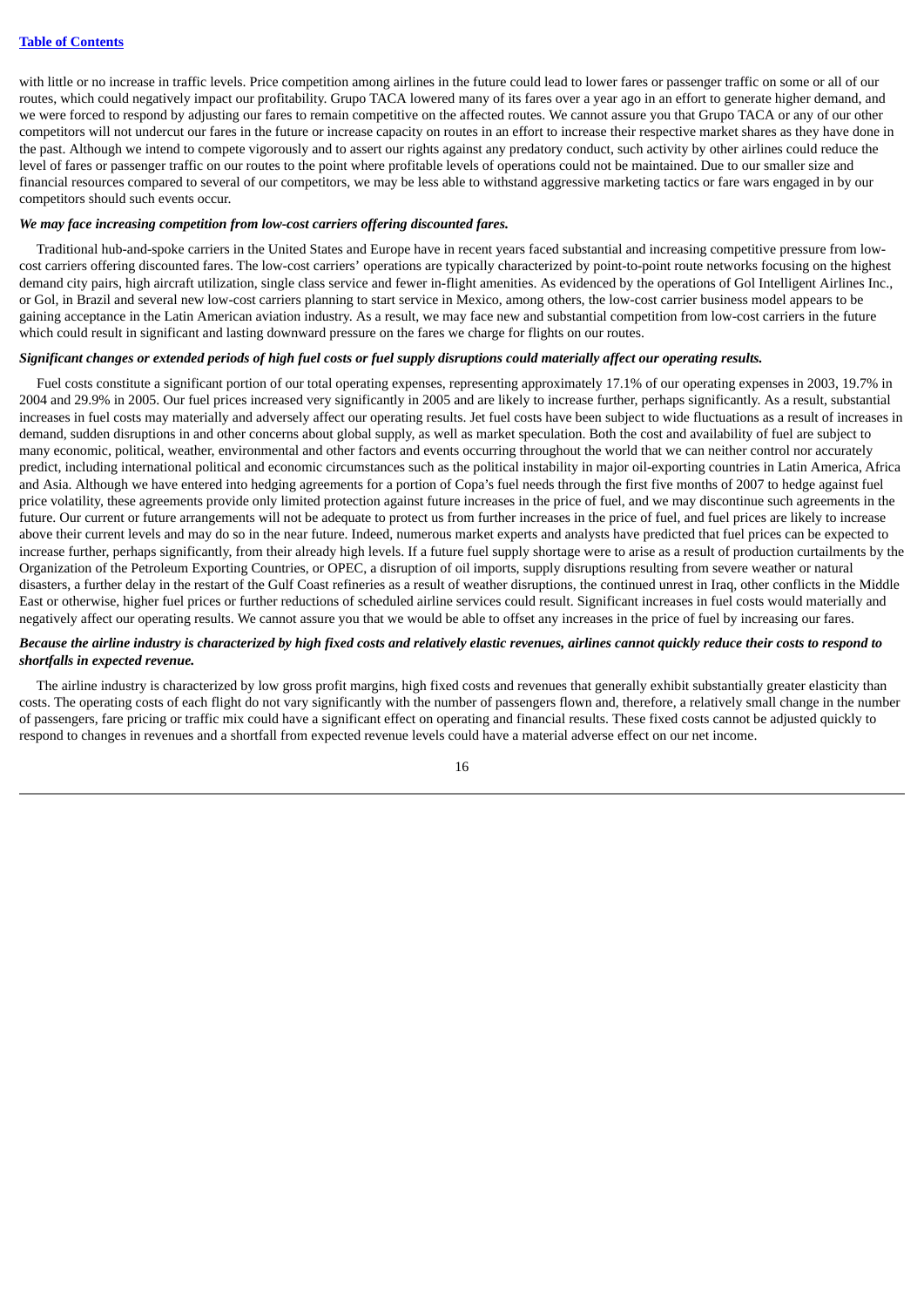#### *Airline bankruptcies could adversely affect the industry.*

Since September 11, 2001 several air carriers have sought to reorganize under Chapter 11 of the United States Bankruptcy Code, including some of our competitors such as Avianca and Delta. Successful completion of such reorganizations could present us with competitors with significantly lower operating costs derived from labor, supply and financing contracts renegotiated under the protection of the Bankruptcy Code. For example, Avianca emerged from bankruptcy with a significantly improved financial condition. In addition, air carriers involved in reorganizations have historically undertaken substantial fare discounting in order to maintain cash flows and to enhance continued customer loyalty. Such fare discounting could further lower yields for all carriers, including us. Further, the market value of aircraft would likely be negatively impacted if a number of air carriers seek to reduce capacity by eliminating aircraft from their fleets.

## The 2001 terrorist attacks on the United States have adversely affected, and any additional terrorist attacks or hostilities would further adversely affect, *the airline industry by decreasing demand and increasing costs.*

The terrorist attacks in the United States on September 11, 2001 had a severe adverse impact on the airline industry. Airline traffic in the United States fell dramatically after the attacks and decreased less severely throughout Latin America. Our revenues depend on the number of passengers traveling on our flights. Therefore, any future terrorist attacks or threat of attacks, whether or not involving commercial aircraft, any increase in hostilities relating to reprisals against terrorist organizations or otherwise and any related economic impact could result in decreased passenger traffic and materially and negatively affect our business, financial condition and results of operations.

The airline industry experienced increased costs following the 2001 terrorist attacks. Airlines have been required to adopt additional security measures and may be required to comply with more rigorous security guidelines in the future. Premiums for insurance against aircraft damage and liability to third parties increased substantially, and insurers could reduce their coverage or increase their premiums even further in the event of additional terrorist attacks, hijackings, airline crashes or other events adversely affecting the airline industry abroad or in Latin America. In the future, certain aviation insurance could become unaffordable, unavailable or available only for reduced amounts of coverage that are insufficient to comply with the levels of insurance coverage required by aircraft lenders and lessors or applicable government regulations. While governments in other countries have agreed to indemnify airlines for liabilities that they might incur from terrorist attacks or provide low-cost insurance for terrorism risks, the Panamanian government has not indicated an intention to provide similar benefits to us. Increases in the cost of insurance may result in both higher airline ticket prices and a decreased demand for air travel generally, which could materially and negatively affect our business, financial condition and results of operations.

## The negative impact on the airline industry of the current global state of affairs, including the aftermath of the Iraq war and the threat of another *outbreak of a communicable disease, may continue or possibly worsen.*

The combination of continued instability in the aftermath of the Iraq war and the public's concerns about the possibility of an outbreak of a disease that can be spread by fellow commercial air passengers (such as avian flu or Severe Acute Respiratory Syndrome) has continued to have a negative impact on the public's willingness to travel by air. It is impossible to determine if and when such adverse effects will abate and whether they will further decrease demand for air travel, which could materially and negatively affect our business, financial condition and results of operations.

#### **Risks Relating to Panama and our Region**

#### *Our performance is heavily dependent on economic conditions in the countries in which we do business.*

Passenger demand is heavily cyclical and highly dependent on global and local economic growth, economic expectations and foreign exchange rate variations. In the past, we have been negatively impacted by poor economic performance in certain emerging market countries in which we operate. Any of the following developments in the countries in which we operate could adversely affect our business, financial condition and results of operations:

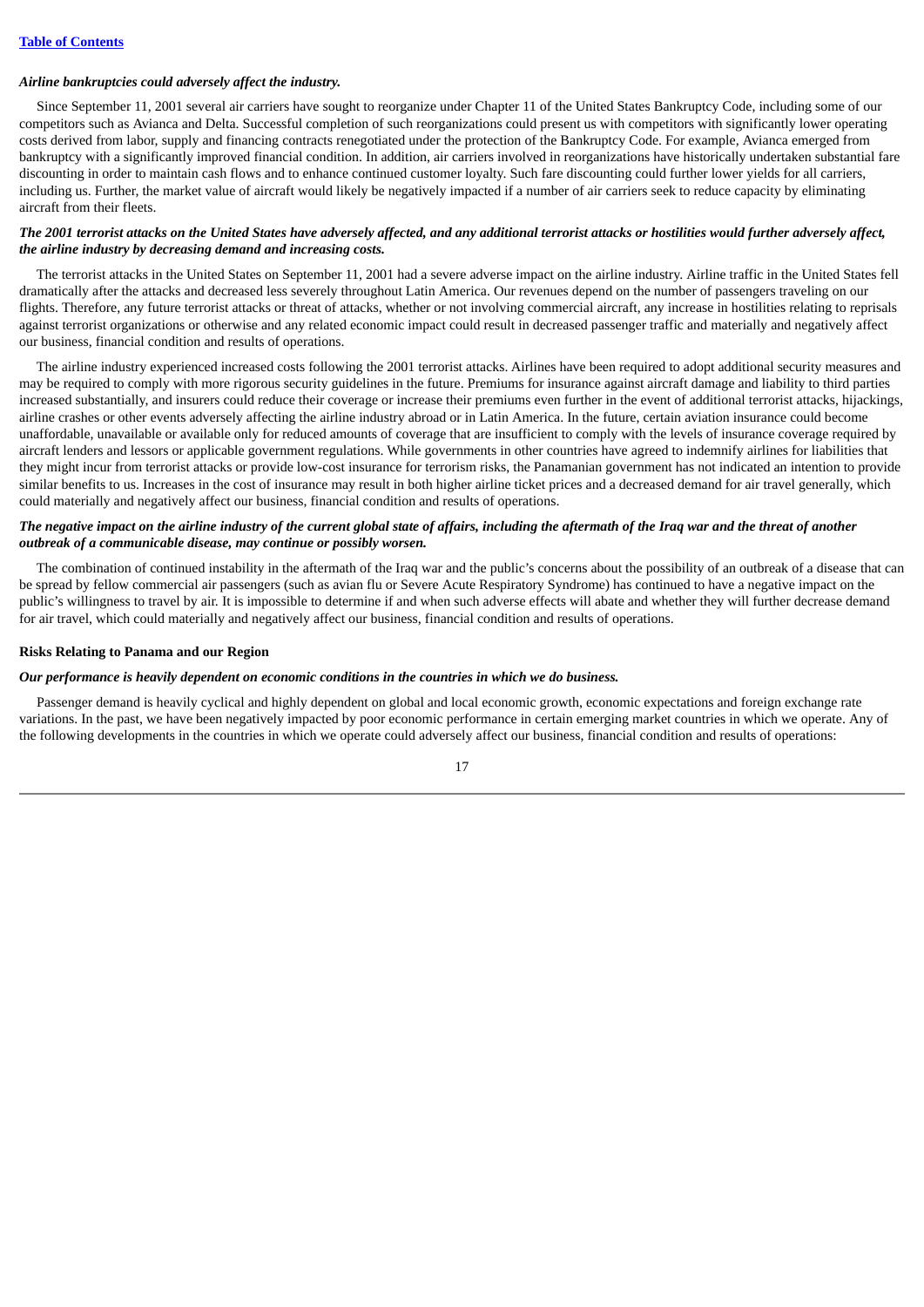- **•** changes in economic or other governmental policies;
- **•** changes in regulatory, legal or administrative practices; or
- **•** other political or economic developments over which we have no control.

Additionally, a significant portion of our revenues is derived from discretionary and leisure travel which are especially sensitive to economic downturns. A worsening of economic conditions could result in a reduction in passenger traffic, and leisure travel in particular, which in turn would materially and negatively affect our financial condition and results of operations. Any perceived weakening of economic conditions in this region could likewise negatively affect our ability to obtain financing to meet our future capital needs in international capital markets.

### *We are highly dependent on conditions in Panama.*

A substantial portion of our assets are located in the Republic of Panama, a significant proportion of our customers are Panamanian, and substantially all of Copa's flights operate through our hub at Tocumen International Airport. As a result, we depend on economic and political conditions prevailing from time to time in Panama. Panama's economic conditions in turn highly depend on the continued profitability and economic impact of the Panama Canal. Control of the Panama Canal and many other assets were transferred from the United States to Panama in 1999 after nearly a century of U.S. control. Although the Panamanian government is democratically elected and the Panamanian political climate is currently stable, we cannot assure you that current conditions will continue. If the Panamanian economy experiences a recession or a reduction in its economic growth rate, or if Panama experiences significant political disruptions, our business, financial condition and results of operations could be materially and negatively affected.

## We have paid low taxes in the past, and any increase in the taxes we or our shareholders pay in Panama or the other countries where we do business *would adversely affect the value of our Class A shares.*

We cannot assure you that we will not be subject to additional taxes in the future or that current taxes will not be increased. Our provision for income taxes was \$3.6 million, \$5.7 million and \$9.6 million in the years ended December 31, 2003, 2004 and 2005, which represented an effective income tax rate of 7.0%, 7.7% and 10.4% for the respective periods. We are subject to local tax regulations in each of the jurisdictions where we operate, the great majority of which are related to the taxation of income. In six of the countries to which we fly, we do not pay any income taxes, because we do not generate income under the laws of those countries either because they do not have income tax or because of treaties or other arrangements those countries have with Panama. In the remaining countries, we pay income tax at a rate ranging from 25% to 35% of income. Different countries calculate income in different ways, but they are typically derived from sales in the applicable country multiplied by our net margin or by a presumed net margin set by the relevant tax legislation. The determination of our taxable income in several countries is based on a combination of revenues sourced to each particular country and the allocation of expenses of our operations to that particular country. The methodology for multinational transportation company sourcing of revenue and expense is not always specifically prescribed in the relevant tax regulations, and therefore is subject to interpretation by both us and the respective taxing authorities. Additionally, in some countries, the applicability of certain regulations governing non-income taxes and the determination of our filing status are also subject to interpretation. We cannot estimate the amount, if any, of potential tax liabilities that might result if the allocations, interpretations and filing positions used by us in our tax returns were challenged by the taxing authorities of one or more countries. The low rate at which we pay income tax has been critical to our profitability in recent years and if it were to increase, our financial performance and results of operations would be materially and adversely affected.

In the past, our expenses attributable to operations in Panama have consistently exceeded our revenues attributable to operations in Panama. As a result, we have typically experienced losses for Panamanian income tax purposes and were not subject to any income tax obligations. Beginning in 2004, we adopted an alternate method of calculating income tax in Panama. Under this alternative method, allocation of revenues for operations in Panama is based on a general territorial principle, not specifically defined in the tax regulations. If the Panamanian tax authorities do not agree with our methods of allocating revenues, we may be subject to additional tax liability.

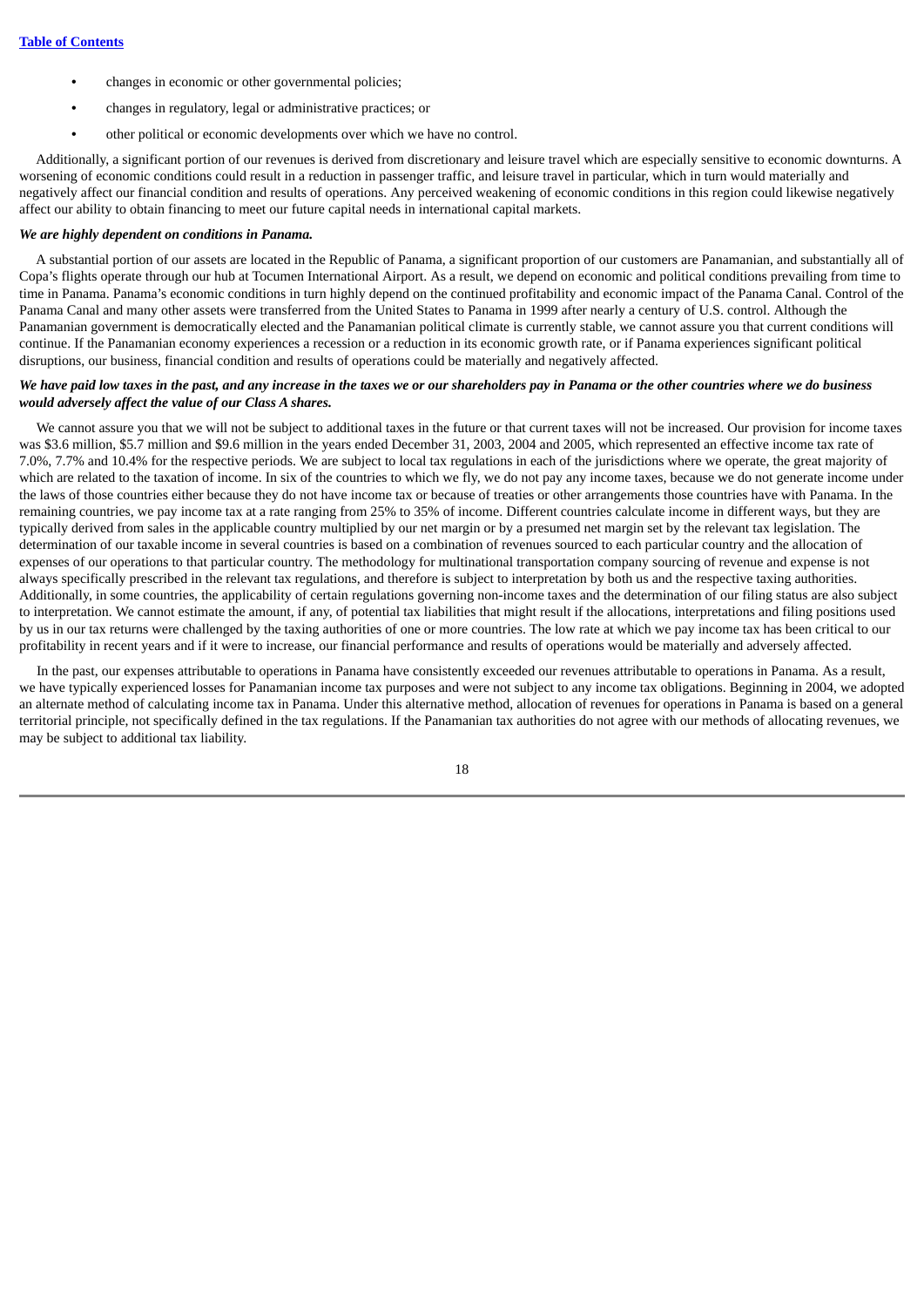Airlines in Panama are currently not subject to any taxes relating specifically to the airline industry other than the 4% tax collected from passengers on tickets sold in Panama for the benefit of the Panamanian Tourism Bureau.

Panama has historically afforded favorable tax treatment to investors in publicly held companies and has exempted capital gains on the sale of shares registered with the National Securities Commission, or NSC, and sold in an exchange or other organized market. From time to time, however, the Panamanian legislature considers amendments to Panama's favorable tax regime. For example, a proposed law was recently presented to the Legislative Assembly that would have imposed a tax on the sales of shares on exchanges outside of Panama, including the NYSE. Although this proposal was revised within a week of its initial presentation so as not to apply to the sale of shares registered with the NSC, which includes our shares, we cannot assure you that changes to Panama's current tax regime will not be implemented in the future. Any future change in the Panamanian tax law increasing the taxes payable by us or by investors in our shares could have a material adverse effect on the demand for, and the market value of, our Class A shares.

## Political unrest and instability in Colombia may adversely affect our business and the market price of our Class A shares.

We completed our acquisition of AeroRepública in the second quarter of 2005. Almost all of AeroRepública's scheduled operations are conducted within Colombia. As a result, AeroRepública's results of operations are highly sensitive to macroeconomic and political conditions prevailing in Colombia, which have been highly volatile and unstable and may continue to be so for the foreseeable future. In addition, terrorism and violence have plagued Colombia in the past. Continuing guerrilla activity could cause political unrest and instability in Colombia, which could adversely affect AeroRepública's financial condition and results of operations. The threat of terrorist attacks could impose additional costs on us, including enhanced security to protect our aircraft, facilities and personnel against possible attacks as well as increased insurance premiums. As a result, we may encounter significant unanticipated problems at AeroRepública which could have a material adverse effect on our consolidated financial condition and results of operations.

#### **Risks Relating to Our Class A Shares**

## The value of our Class A shares may be adversely affected by ownership restrictions on our capital stock and the power of our board of directors to take remedial actions to preserve our operating license and international route rights by requiring sales of certain outstanding shares or issuing new stock.

Pursuant to the Panamanian Aviation Act, as amended and interpreted to date, and certain of the bilateral treaties affording us the right to fly to other countries, we are required to be "substantially owned" and "effectively controlled" by Panamanian nationals. Our failure to comply with such requirements could result in the loss of our Panamanian operating license and/or our right to fly to certain important countries. Our Articles of Incorporation *(Pacto Social)* give special powers to our independent directors to take certain significant actions to attempt to ensure that the amount of shares held in us by non-Panamanian nationals does not reach a level which could jeopardize our compliance with Panamanian and bilateral ownership and control requirements. If our independent directors determine it is reasonably likely that we will be in violation of these ownership and control requirements and our Class B shares represent less than 10% of our total outstanding capital stock (excluding newly issued shares sold with the approval of our independent directors committee), our independent directors will have the power to issue additional Class B shares or Class C shares with special voting rights solely to Panamanian nationals. See "10B. Memorandum and Articles of Association—Description of Capital Stock."

If any of these remedial actions are taken, the trading price of the Class A shares may be materially and adversely affected. An issuance of Class C shares could have the effect of discouraging certain changes of control of Copa Holdings or may reduce any voting power that the Class A shares enjoy prior to the Class C share issuance. There can be no assurance that we would be able to complete an issuance of Class B shares to Panamanian nationals. We cannot assure you that restrictions on ownership by non-Panamanian nationals will not impede the development of an active public trading market for the Class A shares, adversely affect the market price of the Class A shares or materially limit our ability to raise capital in markets outside of Panama in the future.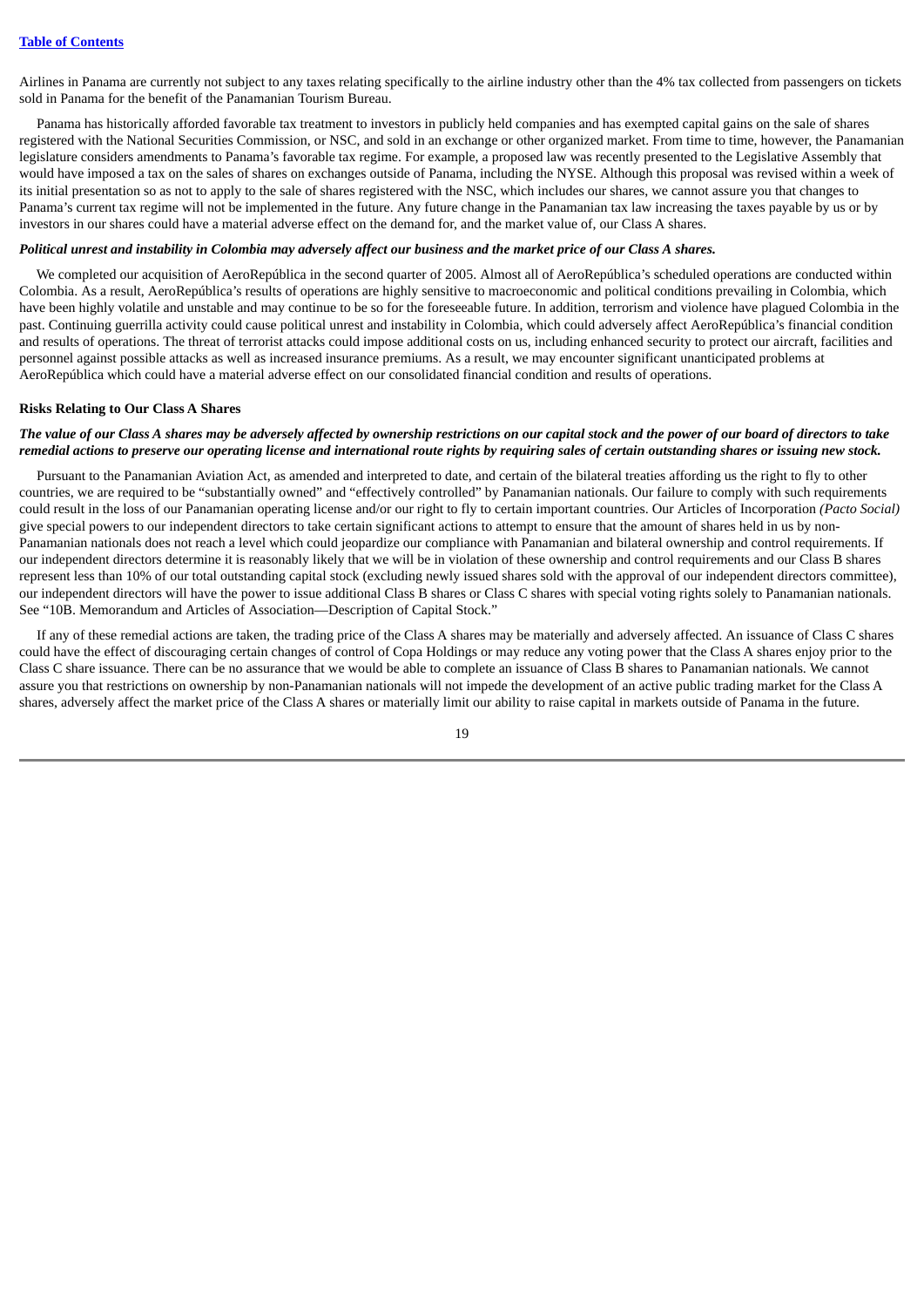#### Our controlling shareholder has the ability to direct our business and affairs, and its interests could conflict with yours.

All of our Class B shares, representing approximately 29.2% of the economic interest in Copa Holdings and all of the voting power of our capital stock, are owned by CIASA. CIASA is in turn controlled by a group of Panamanian investors. In order to comply with the Panamanian Aviation Act, as amended and interpreted to date, we have amended our organizational documents to modify our share capital so that CIASA will continue to exercise voting control of Copa Holdings. CIASA will not be able to transfer its voting control unless control of our company will remain with Panamanian nationals. CIASA will maintain voting control of the company so long as CIASA continues to own a majority of our Class B shares and the Class B shares continue to represent more than 10% of our total share capital (excluding newly issued shares sold with the approval of our independent directors committee). Even after CIASA ceases to own the majority of the voting power of our capital stock, CIASA may continue to control our board of directors indirectly through its control of our Nominating and Corporate Governance Committee. As the controlling shareholder, CIASA may direct us to take actions that could be contrary to your interests and under certain circumstances CIASA will be able to prevent other shareholders, including you, from blocking these actions. Also, CIASA may prevent change of control transactions that might otherwise provide you with an opportunity to dispose of or realize a premium on your investment in our Class A shares.

## The Class A shares will only be permitted to vote in very limited circumstances and may never have full voting rights.

The holders of Class A shares have no right to vote at our shareholders' meetings except with respect to corporate transformations of Copa Holdings, mergers, consolidations or spin-offs of Copa Holdings, changes of corporate purpose, voluntary delistings of the Class A shares from the NYSE, the approval of nominations of our independent directors and amendments to the foregoing provisions that adversely affect the rights and privileges of any Class A shares. The holders of Class B shares have the power, subject to our shareholders' agreement with Continental, to elect the board of directors and to determine the outcome of all other matters to be decided by a vote of shareholders. Class A shares will not have full voting rights unless the Class B shares represent less than 10% of our total capital stock (excluding newly issued shares sold with the approval of our independent directors committee). See "Item 10B. Memorandum and Articles of Association—Description of Capital Stock." We cannot assure you that the Class A shares will ever carry full voting rights.

## Substantial future sales of our Class A shares by Continental or CIASA after the proposed offering could cause the price of the Class A shares to *decrease.*

CIASA owns all of our Class B shares, and those Class B shares will be converted into Class A shares if they are sold to non-Panamanian investors. In connection with our initial public offering in December 2005, Continental and CIASA reduced their ownership of our total capital stock from 49% to approximately 27.3% and from 51% to approximately 29.2%, respectively. CIASA holds registration rights with respect to a significant portion of its shares pursuant to a registration rights agreement entered into in connection with our initial public offering. The market price of our Class A shares could drop significantly if Continental or CIASA further reduces its investment in us, other significant holders of our shares sell a significant number of shares or if the market perceives that Continental, CIASA or other significant holders intend to sell them. In connection with the proposed offering which we are currently making, Continental has agreed, subject to certain exceptions, not to issue or transfer without the consent of the underwriters, until the first anniversary of the date of the proposed offering, any shares of our capital stock, any options or warrants to purchase shares of our capital stock, or any securities convertible into, or exchangeable for, shares of our capital stock. Continental has also agreed not to make any demand for, or exercise any right with respect to, the registration of any Class A shares or any security convertible into or exercisable or exchangeable for Class A shares until one year after the date of the proposed offering. In addition, Continental has agreed, subject to the same exceptions, not to issue or transfer without the consent of CIASA, until the second anniversary of the date of the proposed offering, any shares of our capital stock, any options or warrants to purchase shares of our capital stock or any securities convertible into or exchangeable for shares of our capital stock. Nevertheless, these lock-up agreements can be waived at any time and, in any event, after these lock-up agreements expire, Continental will not be restricted from selling its shares in the public market.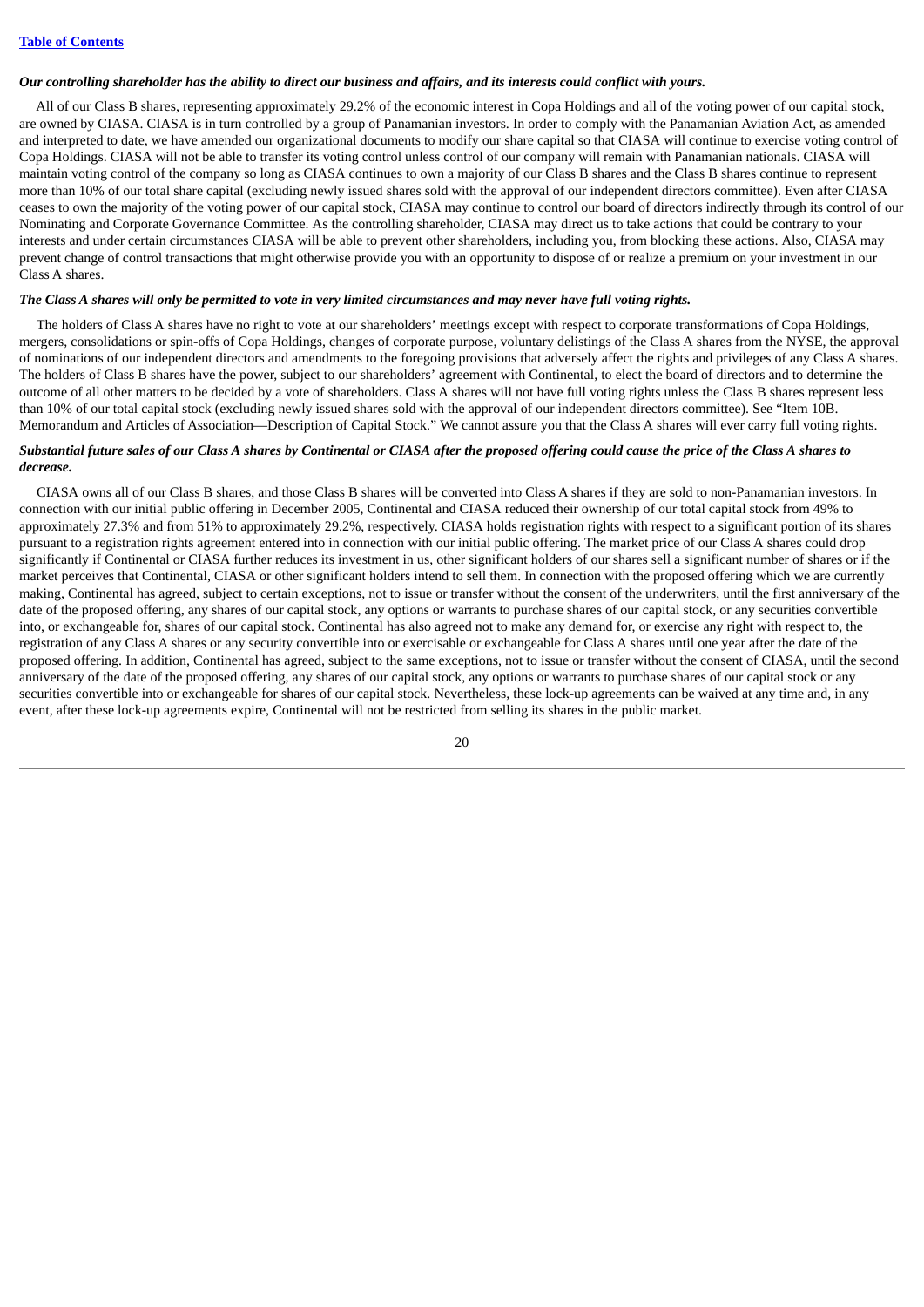## Holders of our common stock are not entitled to preemptive rights, and as a result you may experience substantial dilution upon future issuances of stock *by us.*

Under Panamanian law and our organizational documents, holders of our Class A shares are not entitled to any preemptive rights with respect to future issuances of capital stock by us. Therefore, unlike companies organized under the laws of many other Latin American jurisdictions, we will be free to issue new shares of stock to other parties without first offering them to our existing shareholders. In the future we may sell Class A or other shares to persons other than our existing shareholders at a lower price than the shares already sold, and as a result you may experience substantial dilution of your interest in us.

## You may not be able to sell our Class A shares at the price or at the time you desire because an active or liquid market for the Class A shares may not *develop.*

Our Class A shares are listed on the NYSE. During the three months ended March 31, 2006, the average daily trading volume for our Class A shares as reported by the NYSE was approximately 212,477 shares. We cannot predict whether an active liquid public trading market for our Class A shares will be sustained. Active, liquid trading markets generally result in lower price volatility and more efficient execution of buy and sell orders for our investors. The liquidity of a securities market is often affected by the volume of shares publicly held by unrelated parties.

## Our board of directors may, in its discretion, amend or repeal our dividend policy. You may not receive the level of dividends provided for in the dividend *policy or any dividends at all.*

Our board of directors has adopted a dividend policy that provides for the payment of dividends to shareholders equal to approximately 10% of our annual consolidated net income. Our board of directors may, in its sole discretion and for any reason, amend or repeal this dividend policy. Our board of directors may decrease the level of dividends provided for in this dividend policy or entirely discontinue the payment of dividends. Future dividends with respect to shares of our common stock, if any, will depend on, among other things, our results of operations, cash requirements, financial condition, contractual restrictions, business opportunities, provisions of applicable law and other factors that our board of directors may deem relevant. See "Item 8A. Consolidated Financial Statements and Other Financial Information—Dividend Policy."

## To the extent we pay dividends to our shareholders, we will have less capital available to meet our future liquidity needs.

Our board of directors has adopted a dividend policy that provides for the payment of dividends to shareholders equal to approximately 10% of our annual consolidated net income. The aviation industry has cyclical characteristics, and many international airlines are currently experiencing difficulties meeting their liquidity needs. Also, our business strategy contemplates substantial growth over the next several years, and we expect such growth will require a great deal of liquidity. To the extent that we pay dividends in accordance with our dividend policy, the money that we distribute to shareholders will not be available to us to fund future growth and meet our other liquidity needs.

## Our Articles of Incorporation impose ownership and control restrictions on our company which ensure that Panamanian nationals will continue to control us and that these restrictions operate to prevent any change of control or some transfers of ownership in order to comply with the Aviation Act and *other bilateral restrictions.*

Under the Panamanian Aviation Act, as amended and interpreted to date, Panamanian nationals must exercise "effective control" over the operations of the airline and must maintain "substantial ownership." These phrases are not defined in the Aviation Act itself and it is unclear how a Panamanian court would interpret them. The share ownership requirements and transfer restrictions contained in our Articles of Incorporation, as well as the dual-class structure of our voting capital stock are designed to ensure compliance with these ownership and control restrictions. See "Item 10B. Memorandum and Articles of Association—Description of Capital Stock." These provisions of our Articles of Incorporation may prevent change of control transactions that might otherwise provide you with an opportunity to realize a premium on your investment in our Class A shares. They also ensure that Panamanians will continue to control all the decisions of our company for the foreseeable future.

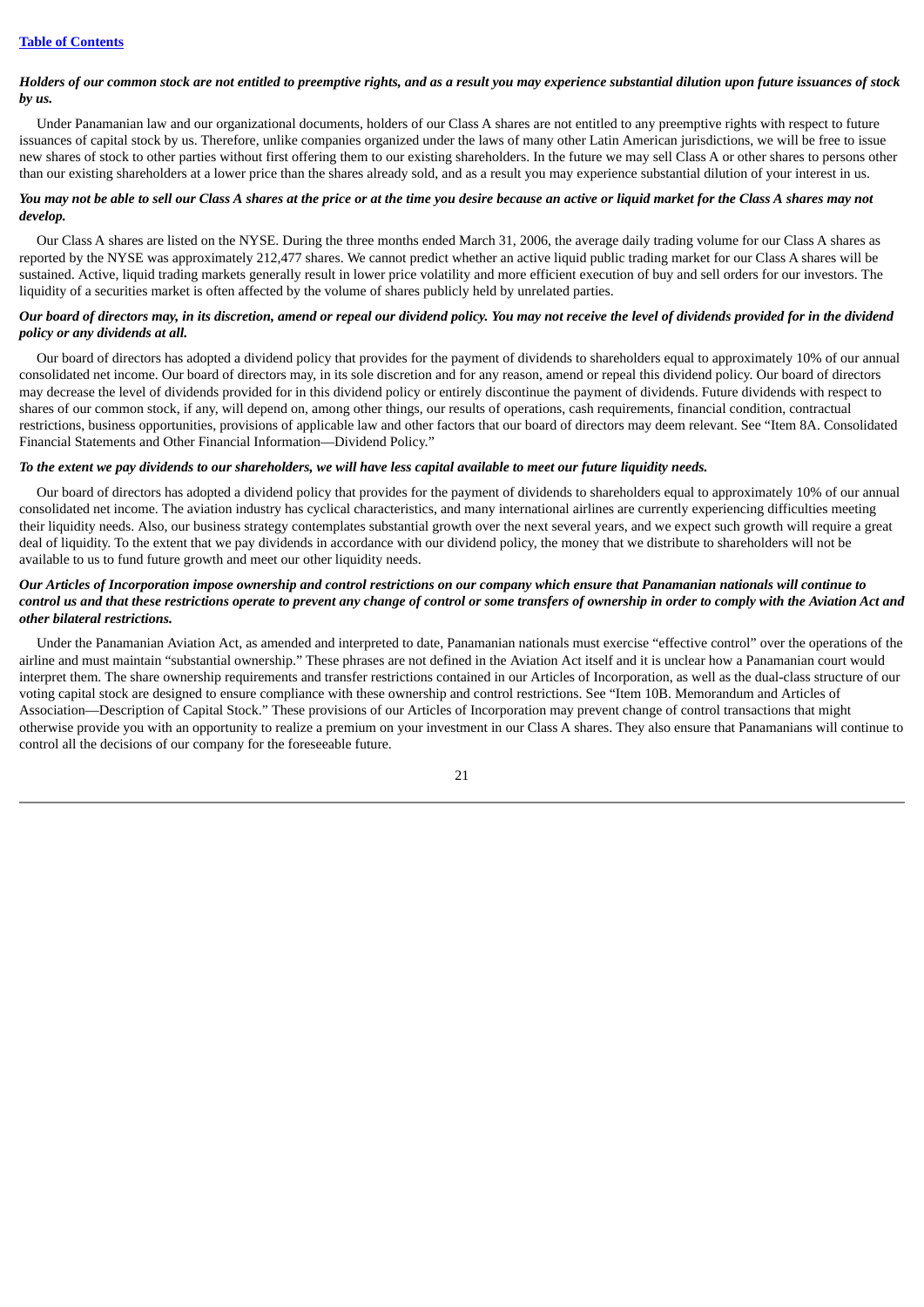## The protections afforded to minority shareholders in Panama are different from and more limited than those in the United States and may be more *difficult to enforce.*

Under Panamanian law, the protections afforded to minority shareholders are different from, and much more limited than, those in the United States and some other Latin American countries. For example, the legal framework with respect to shareholder disputes is less developed under Panamanian law than under U.S. law and there are different procedural requirements for bringing shareholder lawsuits, including shareholder derivative suits. As a result, it may be more difficult for our minority shareholders to enforce their rights against us or our directors or controlling shareholder than it would be for shareholders of a U.S. company. In addition, Panamanian law does not afford minority shareholders as many protections for investors through corporate governance mechanisms as in the United States and provides no mandatory tender offer or similar protective mechanisms for minority shareholders in the event of a change in control. While our Articles of Incorporation provide limited rights to holders of our Class A shares to sell their shares at the same price as CIASA in the event that a sale of Class B shares by CIASA results in the purchaser having the right to elect a majority of our board, there are other change of control transactions in which holders of our Class A shares would not have the right to participate, including the sale of interests by a party that had previously acquired Class B shares from CIASA, the sale of interests by another party in conjunction with a sale by CIASA, the sale by CIASA of control to more than one party, or the sale of controlling interests in CIASA itself.

#### Developments in Latin American countries and other emerging market countries may cause the market price of our Class A shares to decrease.

The market value of securities issued by Panamanian companies may be affected to varying degrees by economic and market conditions in other countries, including other Latin American and emerging market countries. Although economic conditions in emerging market countries outside Latin America may differ significantly from economic conditions in Panama and Colombia or elsewhere in Latin America, investors' reactions to developments in these other countries may have an adverse effect on the market value of securities of Panamanian issuers or issuers with significant operations in Latin America. As a result of economic problems in various emerging market countries in recent years (such as the Asian financial crisis of 1997, the Russian financial crisis of 1998 and the Argentine financial crisis in 2001), investors have viewed investments in emerging markets with heightened caution. Crises in other emerging market countries may hamper investor enthusiasm for securities of Panamanian issuers, including our shares, which could adversely affect the market price of our Class A shares.

#### <span id="page-29-0"></span>**Item 4. Information on the Company**

## **A. History and Development of the Company**

## **General**

Copa was established in 1947 by a group of Panamanian investors and Pan American World Airways, which provided technical and economic assistance as well as capital. Initially, Copa served three domestic destinations in Panama with a fleet of three Douglas C-47 aircraft. In the 1960s, Copa began its international service with three weekly flights to cities in Costa Rica, Jamaica and Colombia using a small fleet of Avro 748s and Electra 188s. In 1971, Pan American World Airways sold its stake in Copa to a group of Panamanian investors who retained control of the airline until 1986. During the 1980s, Copa suspended its domestic service to focus on international flights.

In 1986, CIASA purchased 99% of Copa, which was controlled by the group of Panamanian shareholders who currently control CIASA. From 1992 until 1998, Copa was a part of a commercial alliance with Grupo TACA's network of Central American airline carriers. In 1997, together with Grupo TACA, Copa entered into a strategic alliance with American Airlines. After a year our alliance with American was terminated by mutual consent. In May 1998, CIASA sold a 49% stake in Copa Holdings to Continental and entered into an extensive alliance agreement with Continental providing for code-sharing, joint marketing, technical ex-changes and other cooperative initiatives between the airlines.

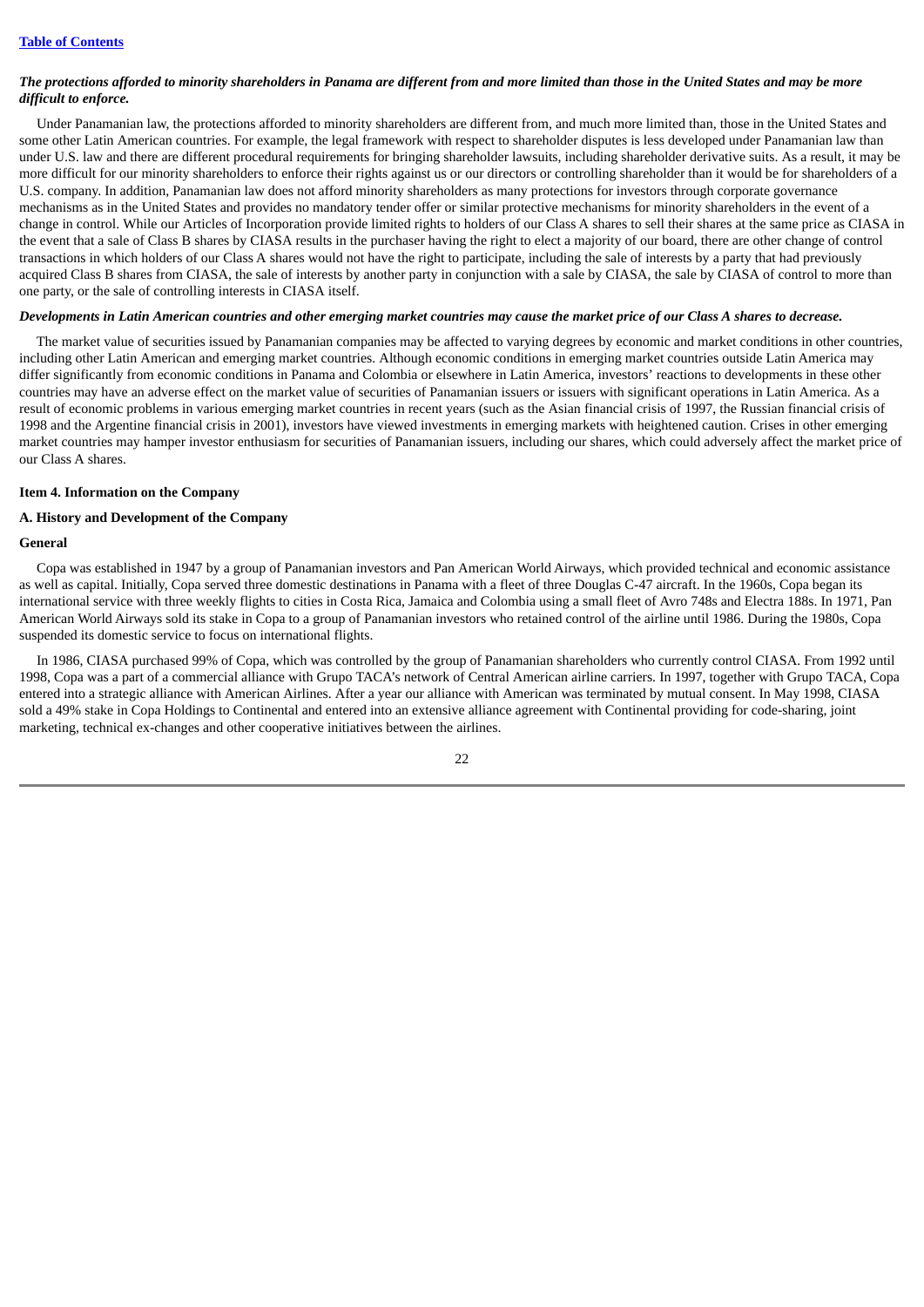Since 1998, we have grown and modernized our fleet while improving customer service and reliability. In 1999, we received our first Boeing 737-700s and in 2003 we received our first Boeing 737-800s. In the first quarter of 2005, we completed our fleet renovation program and discontinued use of our last Boeing 737-200s. Since 1998, Copa has expanded from 24 destinations in 18 countries to 30 destinations in 20 countries. We plan to continue our expansion in the future, and we plan to almost double our fleet over the next five years.

Copa Holdings was formed on May 6, 1998 as a corporation (*sociedad anónima*) duly incorporated under the laws of Panama with an indefinite duration. Copa Holdings was organized to be a holding company for Copa and related companies in connection with the acquisition by Continental of its 49% interest in us at that time.

During the second quarter of 2005, we purchased AeroRepública, a Colombian air carrier that was the second-largest domestic carrier in Colombia in terms of number of passengers carried in 2005, providing predominantly point-to-point service among 12 cities in Colombia and to Copa's Panama City hub.

Our principal executive offices are located at Boulevard Costa del Este, Avenida Principal y Avenida de la Rotonda, Urbanización Costa del Este, Complejo Business Park, Torre Norte, Parque Lefevre, Panama City, Panama and our telephone number is +507 303-2677. The website of Copa is www.copaair.com. AeroRepública maintains a website at www.aerorepublica.com.co. Information contained on, or accessible through, these websites is not incorporated by reference herein and shall not be considered part of this annual report. Our agent for service in the United States is Puglisi & Associates, 850 Library Avenue, Suite 204, Newark, Delaware 19715, and its telephone number is (302) 738-6680.

## **Capital Expenditures**

During 2005, capital expenditures were \$63.3 million, which consisted primarily of expenditures related to our purchase of two Embraer 190 aircraft. During 2004, capital expenditures were \$65.8 million, which consisted primarily of expenditures related to our purchase of three Boeing 737-Next Generation aircraft. During 2003, capital expenditures were \$112.2 million, which consisted primarily of expenditures related to our purchase of four Boeing 737-Next Generation aircraft and one CFM 56-7B spare engine.

### **B. Business Overview**

We are a leading Latin American provider of airline passenger and cargo service through our two principal operating subsidiaries, Copa and AeroRepública. Copa operates from its strategically located position in the Republic of Panama, and AeroRepública provides service primarily within Colombia. Our fleet currently consists of 22 Boeing 737-Next Generation aircraft, two Embraer 190 aircraft, 11 MD-80 aircraft and two DC-9 aircraft (one of which is currently retired). We currently have firm orders for eight Boeing 737-Next Generation and 18 Embraer 190s, and purchase rights and options for up to nine additional Boeing 737-Next Generation and 35 additional Embraer 190s.

Copa was established in 1947 and currently offers approximately 92 daily scheduled flights among 30 destinations in 20 countries in North, Central and South America and the Caribbean from its Panama City hub. Copa provides passengers with access to flights to more than 120 other destinations through codeshare arrangements with Continental pursuant to which each airline places its name and flight designation code on the other's flights. Through its Panama City hub, Copa is able to consolidate passenger traffic from multiple points to serve each destination effectively.

Copa operates a modern fleet of 22 Boeing 737-Next Generation aircraft and two Embraer 190 aircraft with an average age of approximately 3.6 years as of May 31, 2006. To meet its growing capacity requirements, Copa has firm commitments to accept delivery of 21 additional aircraft through 2009 and has purchase rights and options that, if exercised, would allow it to accept delivery of up to 24 additional aircraft through 2009. Copa's firm orders are for eight additional Boeing 737-Next Generation aircraft and 13 additional Embraer 190s, and its purchase rights and options are for up to nine Boeing 737-Next Generation aircraft and up to 15 Embraer 190s.

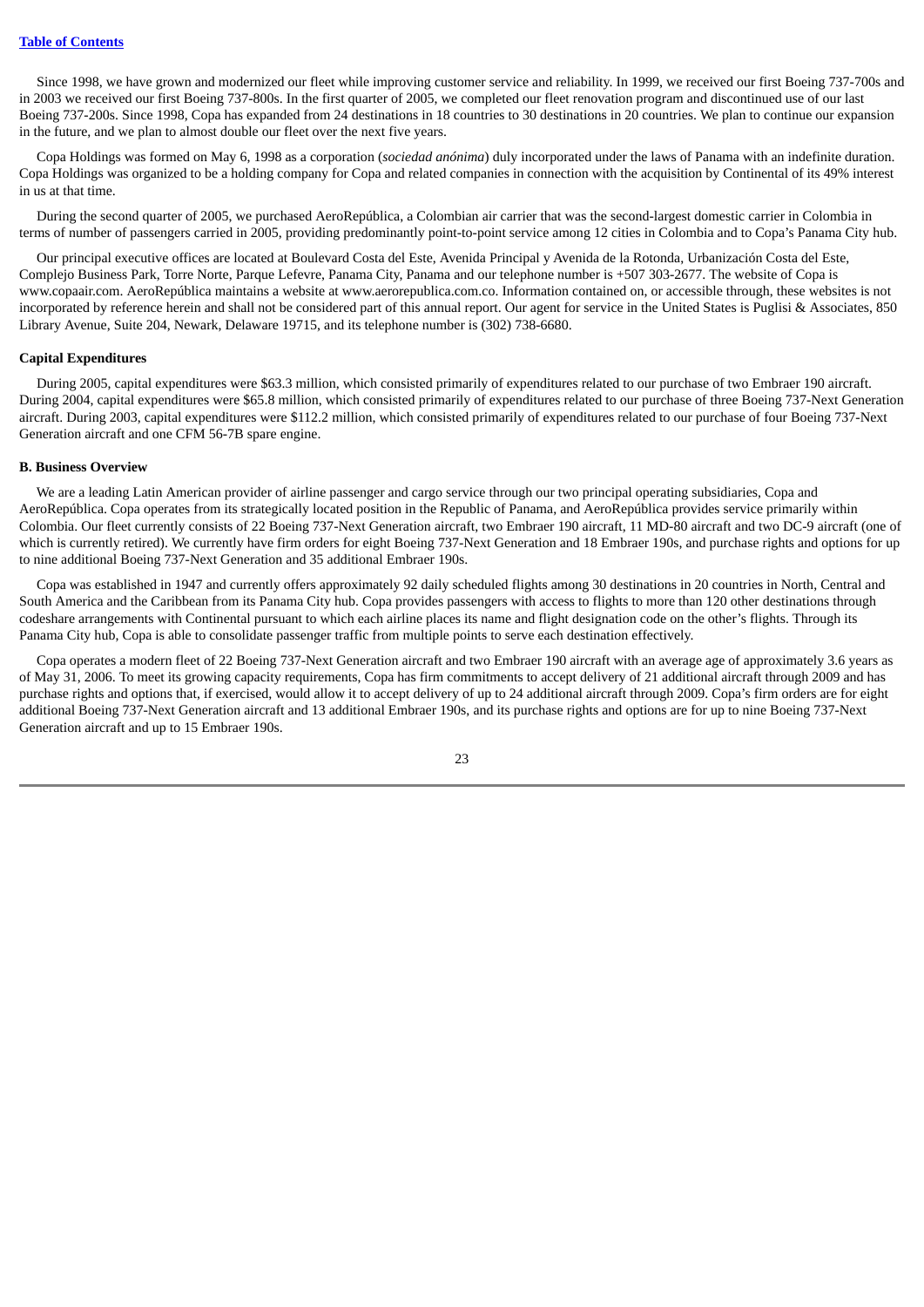Copa started its strategic alliance with Continental in 1998. Since then, it has conducted joint marketing and code-sharing arrangements, and participated in the award-winning OnePass frequent flyer loyalty program globally and on a co-branded basis in Latin America. We believe that Copa's co-branding and joint marketing activities with Continental have enhanced its brand in Latin America, and that the relationship with Continental has afforded it cost-related benefits, such as improving purchasing power in negotiations with aircraft vendors and insurers. Copa's alliance and related services agreements with Continental are in effect until 2015.

During the second quarter of 2005, we purchased AeroRepública, a Colombian air carrier that was the second-largest domestic carrier in Colombia in terms of number of passengers carried in 2005, providing predominantly point-to-point service among 12 cities in Colombia and to Copa's Panama City hub. AeroRepública currently operates a fleet of eleven leased MD-80s and two owned DC-9s (one of which is currently retired). As part of its fleet modernization and expansion plan, AeroRepública has firm commitments to accept delivery of five Embraer 190 aircraft through 2007 and purchase rights and options to purchase up to 20 additional Embraer 190 aircraft through 2011.

Since January 2001, we have grown significantly and have established a track record of consistent profitability, recording five consecutive years of increasing earnings. Our total operating revenues have increased from \$290.4 million in 2001 to \$608.6 million in 2005, while our net income has increased from \$14.8 million to \$83.0 million over the same period. Our operating margins also improved from 8.6% in 2001 to 17.9% in 2005.

#### **Our Strengths**

We believe our primary business strengths that have allowed us to compete successfully in the airline industry include the following:

- **•** *Our "Hub of the Americas" airport is strategically located.* We believe that Copa's base of operations at the geographically central location of Tocumen International Airport in Panama City, Panama provides convenient connections to our principal markets in North, Central and South America and the Caribbean, enabling us to consolidate traffic to serve several destinations that do not generate enough demand to justify point-topoint service. Flights from Panama operate with few service disruptions due to weather, contributing to high completion factors and on-time performance. Tocumen International Airport's sea-level altitude allows our aircraft to operate without performance restrictions that they would be subject to at higher-altitude airports. We believe that Copa's hub in Panama allows us to benefit from Panama City's status as a center for financial services, shipping and commerce and from Panama's stable, dollar-based economy, free-trade zone and growing tourism industry.
- **•** *We focus on keeping our operating costs low.* In recent years, our low operating costs and efficiency have contributed significantly to our profitability. Our operating cost per available seat mile was 8.72 cents in 2004 and 9.30 cents in 2005. Our operating cost per available seat mile excluding costs for fuel and fleet impairment charges was 7.50 cents in 2001, 7.59 cents in 2002, 7.17 cents in 2003, 7.01 cents in 2004 and 6.52 cents in 2005. See "Item 5. Operating and Financial Review and Prospects" for a reconciliation of our operating cost per available seat mile when excluding costs for fuel and fleet impairment charges to our operating cost per available seat mile. We believe that our cost per available seat mile reflects our modern fleet, efficient operations and the competitive cost of labor in Panama.
- **•** *Copa operates a modern fleet.* Copa completed the replacement of all of its Boeing 737-200 aircraft in the first quarter of 2005 with Boeing 737-Next Generation aircraft equipped with winglets and other modern cost-saving and safety features. Copa also recently accepted delivery of its first two Embraer 190 aircraft. Over the next four years, Copa intends to enhance its modern fleet through the addition of at least eight additional Boeing 737- Next Generation aircraft and 13 new Embraer 190s. We believe that Copa's modern fleet contributes to its on-time performance and high completion factor (percentage of scheduled flights not cancelled). We expect our Boeing 737-700s and 737-800s and our new Embraer 190s to offer substantial operational cost savings over the replaced aircraft in terms of fuel efficiency and maintenance costs. AeroRepública is currently implementing a fleet modernization and expansion plan with firm commitments on five new Embraer 190s and options for an additional 20 Embraer 190 aircraft.

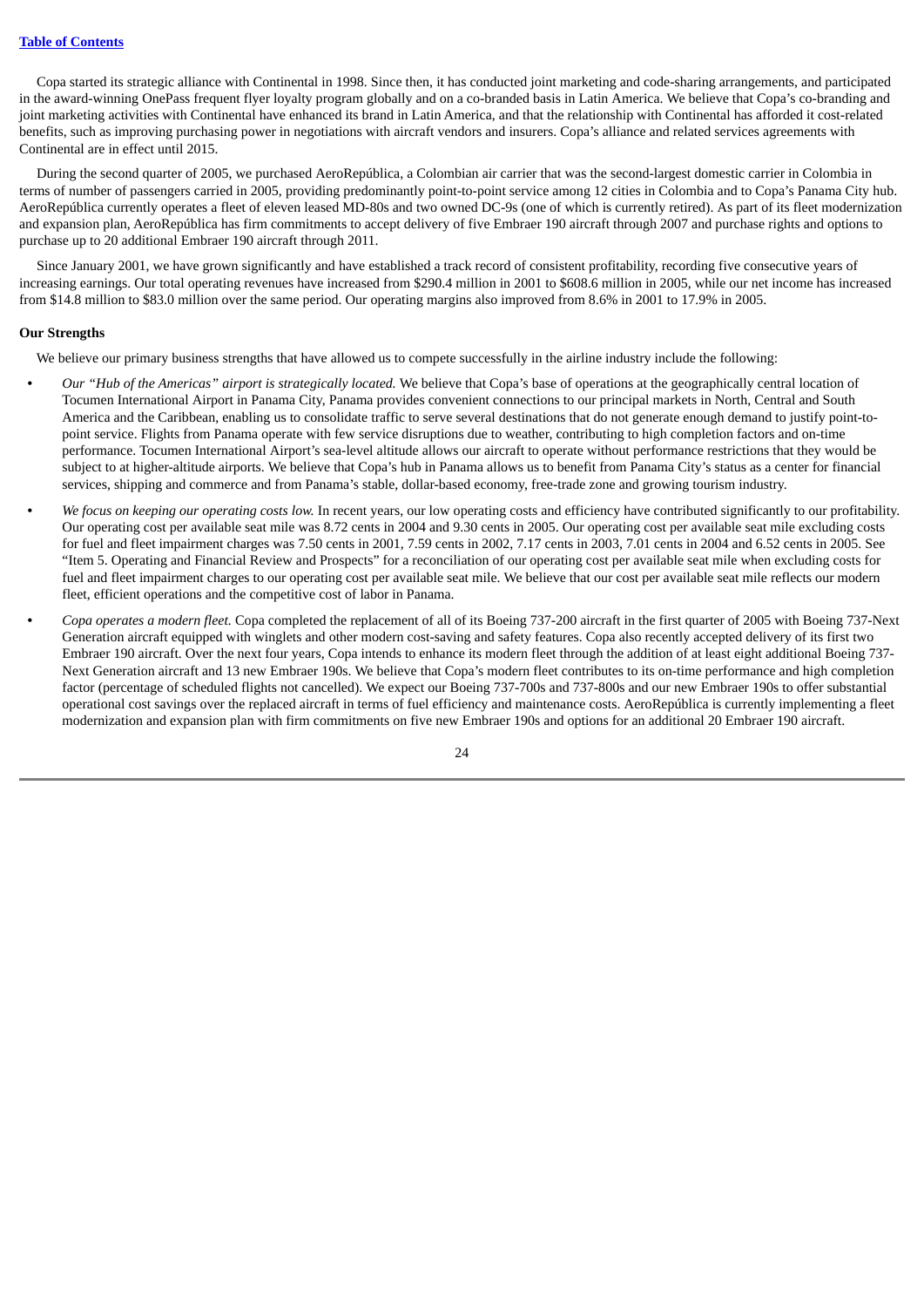- We believe Copa has a strong brand and a reputation for quality service. We believe that the Copa brand is associated with value to passengers, providing world-class service and competitive pricing. For the three months ended March 31, 2006, Copa Airline's statistic for on-time performance was 92.3%, completion factor was 99.7% and baggage handling was 1.2 mishandled bags per 1000 passengers. Our goal is to apply our expertise in these areas to improve AeroRepública's service statistics to comparable levels. Our focus on customer service has helped to build passenger loyalty. We believe that our brand has also been enhanced through our relationship with Continental, including our joint marketing of the OnePass loyalty program in Latin America, the similarity of our aircraft livery and aircraft interiors and our participation in Continental's President's Club lounge program.
- **•** *Our management fosters a culture of teamwork and continuous improvement.* Our management team has been successful at creating a culture based on teamwork and focused on continuous improvement. Each of our employees at Copa has individual objectives based on corporate goals that serve as a basis for measuring performance. When corporate operational and financial targets are met, employees at Copa are eligible to receive bonuses according to our profit sharing program. See "Item 6D. Employees." We also recognize outstanding performance of individual employees through company-wide recognition, one-time awards, special events and, in the case of our senior management, grants of restricted stock and stock options. Copa's goal-oriented culture and incentive programs have contributed to a motivated work force that is focused on satisfying customers, achieving efficiencies and growing profitability. We seek to create a similar culture at AeroRepública.

## **Our Strategy**

Our goal is to continue to grow profitably and enhance our position as a leader in Latin American aviation by providing a combination of superior customer service, convenient schedules and competitive fares, while maintaining competitive costs. The key elements of our business strategy include the following:

- **•** *Expand our network by increasing frequencies and adding new destinations.* We believe that demand for air travel in Latin America is likely to expand in the next decade, and we intend to use our increasing fleet capacity to meet this growing demand. We intend to focus on expanding our operations by increasing flight frequencies on our most profitable routes and initiating service to new destinations. Copa's Panama City hub allows us to consolidate traffic and provide service to certain underserved markets, particularly in Central America and the Caribbean, and we intend to focus on providing new service to regional destinations that we believe best enhance the overall connectivity and profitability of our network. With the addition of Embraer 190 aircraft and growth in overall capacity, we expect to have more flexibility in scheduling our flights for our customers' convenience.
- **•** *Continue to focus on keeping our costs low.* We seek to reduce our cost per available seat mile without sacrificing services valued by our customers as we execute our growth plans. Our goal is to maintain a modern fleet and to make effective use of our resources through efficient aircraft utilization and employee productivity. We intend to reduce our distribution costs by increasing direct sales, including internet and call center sales, as well as improving efficiency through technology and automated processes.
- **•** *Introduce service with new Embraer 190 aircraft.* We believe that the addition of the Embraer 190 aircraft allows us to provide efficient service to new destinations in underserved markets. In addition, we believe that the Embraer 190s enhance our ability to efficiently match our capacity to demand, allowing us to improve service frequencies to currently served markets and to redeploy our higher capacity aircraft to serve routes with greater demand.
- **•** *Emphasize superior service and value to our customers.* We intend to continue to focus on satisfying our customers and earning their loyalty by providing a combination of superior service and competitive fares. We believe that continuing our operational success in keeping flights on time, reducing mishandled luggage and offering convenient schedules to attractive destinations will be essential to achieving this goal. We intend to continue to incentivize our employees to improve or maintain operating and service metrics relating to our customers' satisfaction by continuing our profit sharing plan and employee recognition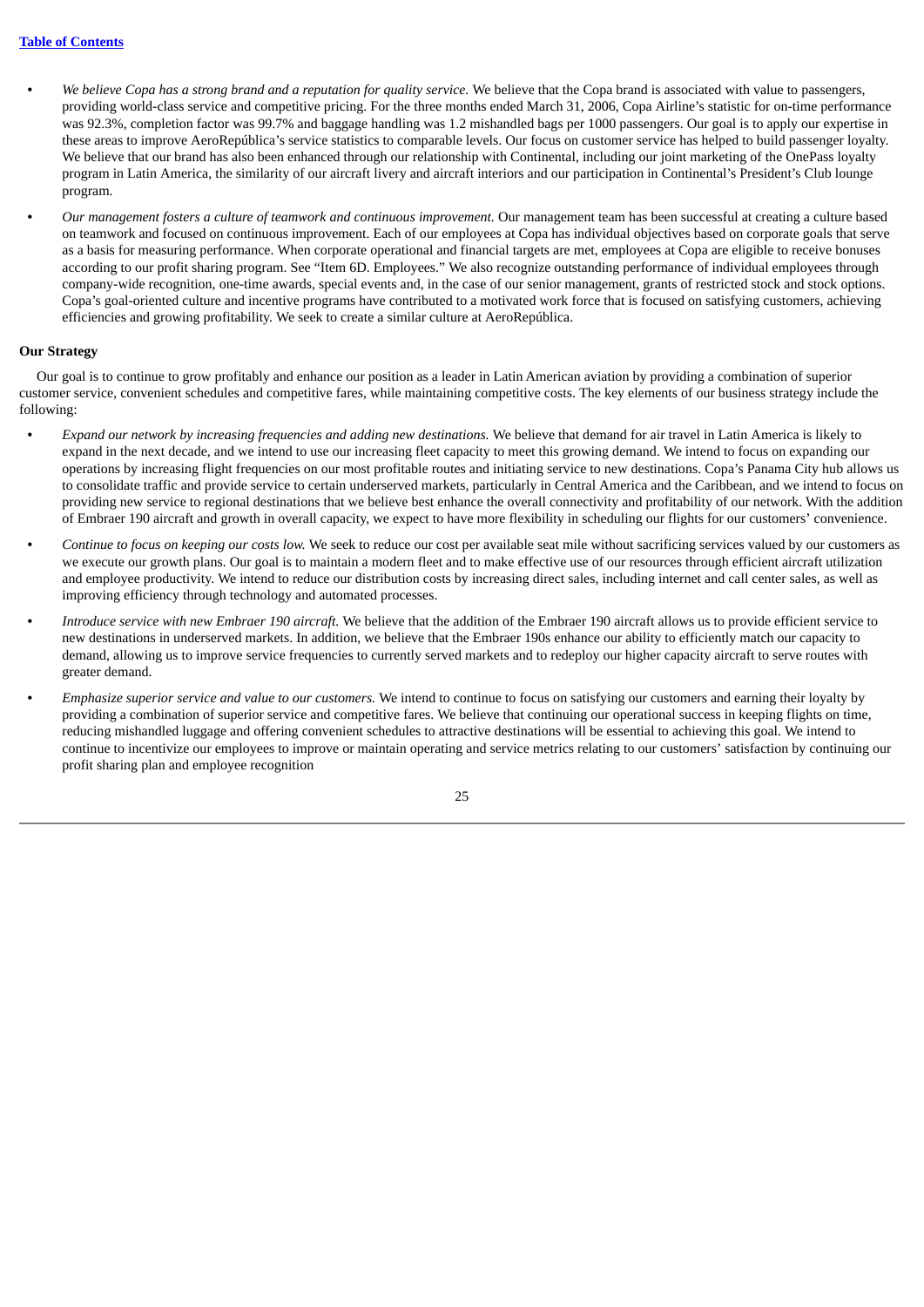programs and to reward customer loyalty with the popular OnePass frequent flyer program, upgrades and access to President's Club lounges.

**•** *Capitalize on opportunities at AeroRepública.* We are seeking to enhance AeroRepública's market share and profitability through a variety of initiatives, including modernizing its fleet, integrating its route network with Copa's and improving overall efficiency. We also seek to increase customer loyalty by making further operational improvements at AeroRepública, such as on-time performance which improved from 70.4% during the six months ended December 31, 2005 to 81.9% during the three months ended March 31, 2006, and in March 2006, we implemented the OnePass frequent flyer program at AeroRepública.

#### **AeroRepública**

We acquired 85.6% of AeroRepública on April 22, 2005 and another 14.2% in a series of transactions ending in March 2006. We carried out the acquisition by purchasing substantially all of the equity ownership interest in AeroRepública from its several former shareholders for an aggregate purchase price of approximately \$23.4 million, including acquisition costs. According to the Colombian Civil Aviation Administration, *Unidad Especial Administrative de Aeronáutica Civil*, AeroRepública is the second largest passenger air carrier in Colombia, with a market share of approximately 25% of the domestic traffic in Colombia in 2005 and approximately 1,238 employees.

Our goal is to achieve growth at AeroRepública through a combination of increasing Colombian domestic passenger traffic volume and increasing market share, particularly in the business travelers segment. We believe that Copa's operational coordination with AeroRepública may create additional passenger traffic in our existing route network by providing Colombian passengers more convenient access to the international destinations served through our Panama hub.

Since our acquisition, AeroRepública's on-time performance has improved from 70.4% during the period from the date of our acquisition to December 31, 2005 to 81.9% during the three months ended March 31, 2006. We have centralized certain administrative functions common to Copa and AeroRepública, including information technology, corporate planning and internal audits. We have also implemented e-ticketing at AeroRepública, and AeroRepública now participates in the OnePass frequent flyer loyalty program. Looking ahead, we seek to continue aircraft interior renovations in our AeroRepública aircraft and complete our fleet renovation program.

We believe that AeroRepública's revenues were approximately \$87 million for 2003 and approximately \$118 million for 2004. We also believe that during those years AeroRepública operated with very low net operating margins and experienced a net loss in 2003. However, in the course of our due diligence investigations in connection with the purchase, we and our external accounting advisors discovered certain inconsistencies in AeroRepública's accounting and internal controls that caused us to believe that its published financial statements as prepared under Colombian GAAP may not have accurately reflected its results of operations for the years covered. Since we acquired AeroRepública, we have retained an internationally recognized accounting firm to assist us in the maintenance of accounting records, perform additional analyses and post-closing procedures necessary for the preparation of AeroRepública's financial statements and provide other assistance in areas in which AeroRepública had insufficient internal resources. Additionally, our accounting personnel have been directly involved in the preparation and review of AeroRepública's financial information consolidated into our financial statements subsequent to the acquisition. As a result, we believe the financial information of AeroRepública that is consolidated into our financial statements has been prepared in accordance with U.S. GAAP and that our interim financial statements for the periods subsequent to our acquisition of AeroRepública are materially correct. Our management and audit committee have developed plans for the remediation of the deficiencies in AeroRepública's internal controls. These plans include additional oversight by our accounting personnel, further education and training in U.S. GAAP for AeroRepública's existing personnel and engaging outside resources to assist in the design and implementation of additional internal controls. We expect to continue to carry out these plans during the next year in connection with our initial assessment of our internal control over financial reporting as of December 31, 2006, as required by Section 404 of the Sarbanes-Oxley Act of 2002. The consolidation of AeroRepública into our results of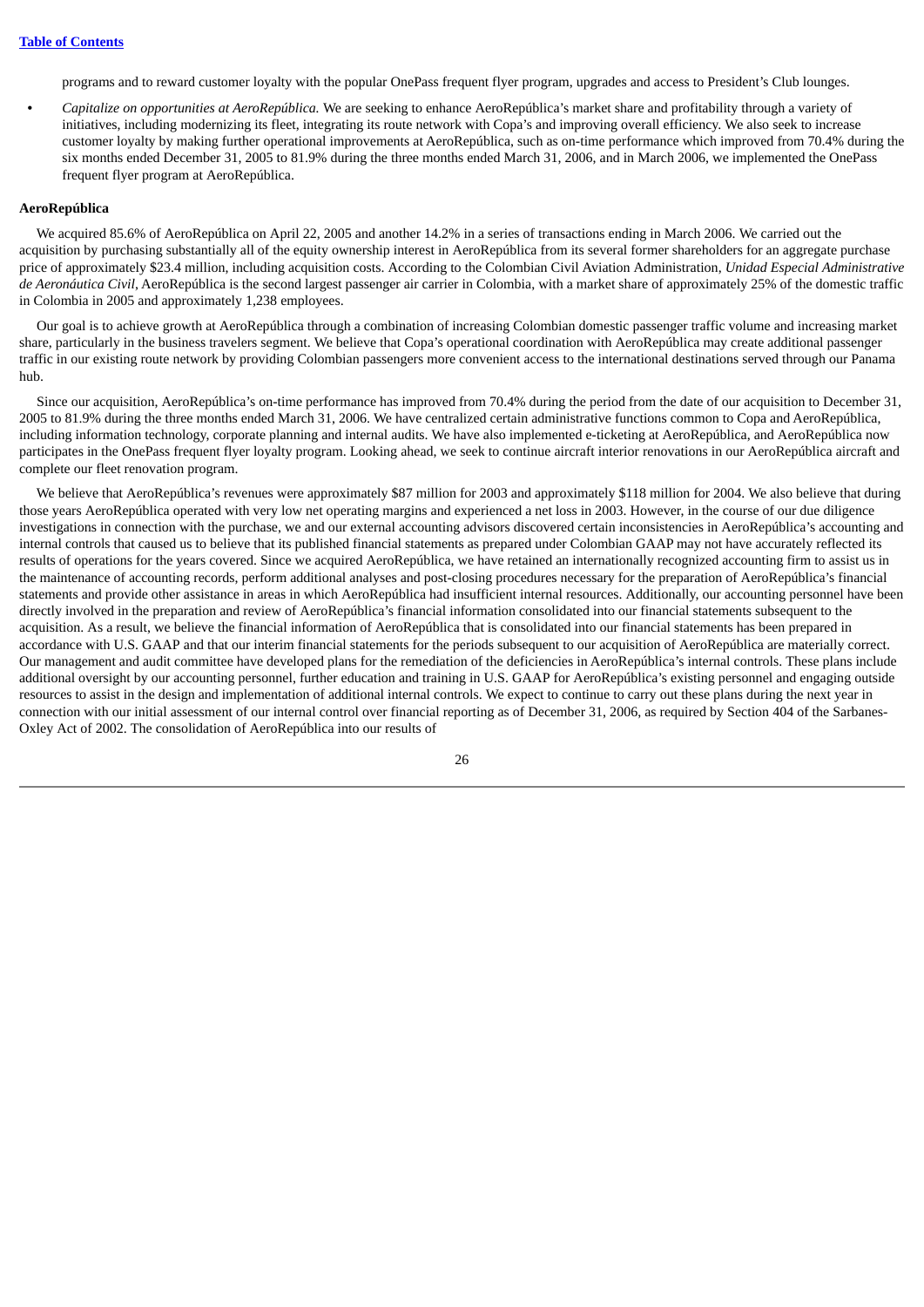operations has substantially increased our revenues and decreased our operating margins and is likely to do so for the foreseeable future.

## **Industry**

In Latin America, the scheduled passenger service market consists of three principal groups of travelers: strictly leisure, business and travelers visiting friends and family. Leisure passengers and passengers visiting friends and family typically place a higher emphasis on lower fares, whereas business passengers typically place a higher emphasis on flight frequency, on-time performance, breadth of network and service enhancements, including loyalty programs and airport lounges.

According to data from the International Air Transport Association, or IATA, Latin America comprised approximately 8.2% of worldwide passengers flown in 2005, or 105 million passengers. A significant percentage of this traffic consisted of passengers flying between the United States and Latin America.

The Central American aviation market is dominated by international traffic. According to data from IATA, international traffic represented more than 69.2% of passengers carried and 84.4% of passenger miles flown in Central America in 2005. International passenger traffic is concentrated between North America and Central America. This segment represented 73.3% of international passengers flown in Central America in 2005, compared to 18.1% for passengers flown between Central America and South America and 8.6% for passengers flown between Central American countries. Total passengers flown on international flights in Central America grew by 26.0% in 2005, and load factors on international flights to and from Central America were 72.8% on average.

Domestic traffic, or flights within Central American countries, represented approximately 30.8% of passengers carried and 15.6% of passenger miles flown in 2005. Average load factors on domestic flights within Central America were 66.6% in 2005. The chart below details passenger traffic in 2005.

|                                                  | 2005 IATA Traffic Results            |            |                                  |            |                       |            |                    |
|--------------------------------------------------|--------------------------------------|------------|----------------------------------|------------|-----------------------|------------|--------------------|
|                                                  | Passengers<br>Carried<br>(Thousands) | Change (%) | Passenger<br>Miles<br>(Millions) | Change (%) | <b>ASMs (Million)</b> | Change (%) | <b>Load Factor</b> |
| <b>International Scheduled</b><br><b>Service</b> |                                      |            |                                  |            |                       |            |                    |
| North America — Central<br>America               | 18,922                               | 4.1%       | 27,855                           | 1.2%       | 37,718                | $(2.1)\%$  | 73.9%              |
| North America — South<br>America                 | 19,377                               | 10.4%      | 37,171                           | 11.4%      | 51,486                | 6.6%       | 72.2%              |
| Central America — South<br>America               | 4,666                                | 17.2%      | 8,951                            | 28.2%      | 12,601                | 26.1%      | 71.0%              |
| <b>Within Central America</b>                    | 2,214                                | $(5.6)\%$  | 1,090                            | $(16.9)\%$ | 1,712                 | $(27.4)\%$ | 63.6%              |
| Within South America                             | 8,595                                | 21.8%      | 10,862                           | 12.3%      | 14,771                | 7.2%       | 73.5%              |
| <b>Domestic Scheduled</b><br><b>Service</b>      |                                      |            |                                  |            |                       |            |                    |
| Central America                                  | 11.487                               | (4.4)%     | 6,992                            | (3.7)%     | 16,900                | (7.7)%     | 66.6%              |
| South America                                    | 40.183                               | 19.7%      | 20,657                           | 18.4%      | 48,010                | 13.9%      | 69.2%              |

Panama serves as a hub for connecting passenger traffic between major North American, South American, Caribbean and Central American markets. Accordingly, passenger traffic to and from Panama is significantly influenced by economic growth in surrounding regions. Major passenger traffic markets in North America, South America and Central America experienced growth in their GDP in 2005 on both an absolute and per capita basis. Real GDP in our two most important markets also grew in 2004, increasing by 7.6% in Panama and 4.0% in Colombia in 2004. In 2005, real GDP increased by 5.5% in Panama and by 5.1% in Colombia, according to the International Monetary Fund's estimates.

|              |                                              | <b>GDP</b>                  |                                                        |  |
|--------------|----------------------------------------------|-----------------------------|--------------------------------------------------------|--|
|              | 2005 GDP<br><b>Current Prices</b><br>(US5bn) | 2005 Real GDP<br>(% Growth) | 2005 GDP per Capita<br><b>Current Prices</b><br>(US\$) |  |
| Brazil       | 792.7                                        | 2.3%                        | 4,315.7                                                |  |
| Argentina    | 181.7                                        | 9.2%                        | 4,802.1                                                |  |
| <b>Chile</b> | 114.0                                        | 6.3%                        | 7,040.3                                                |  |
| Mexico       | 768.4                                        | 3.0%                        | 7,297.6                                                |  |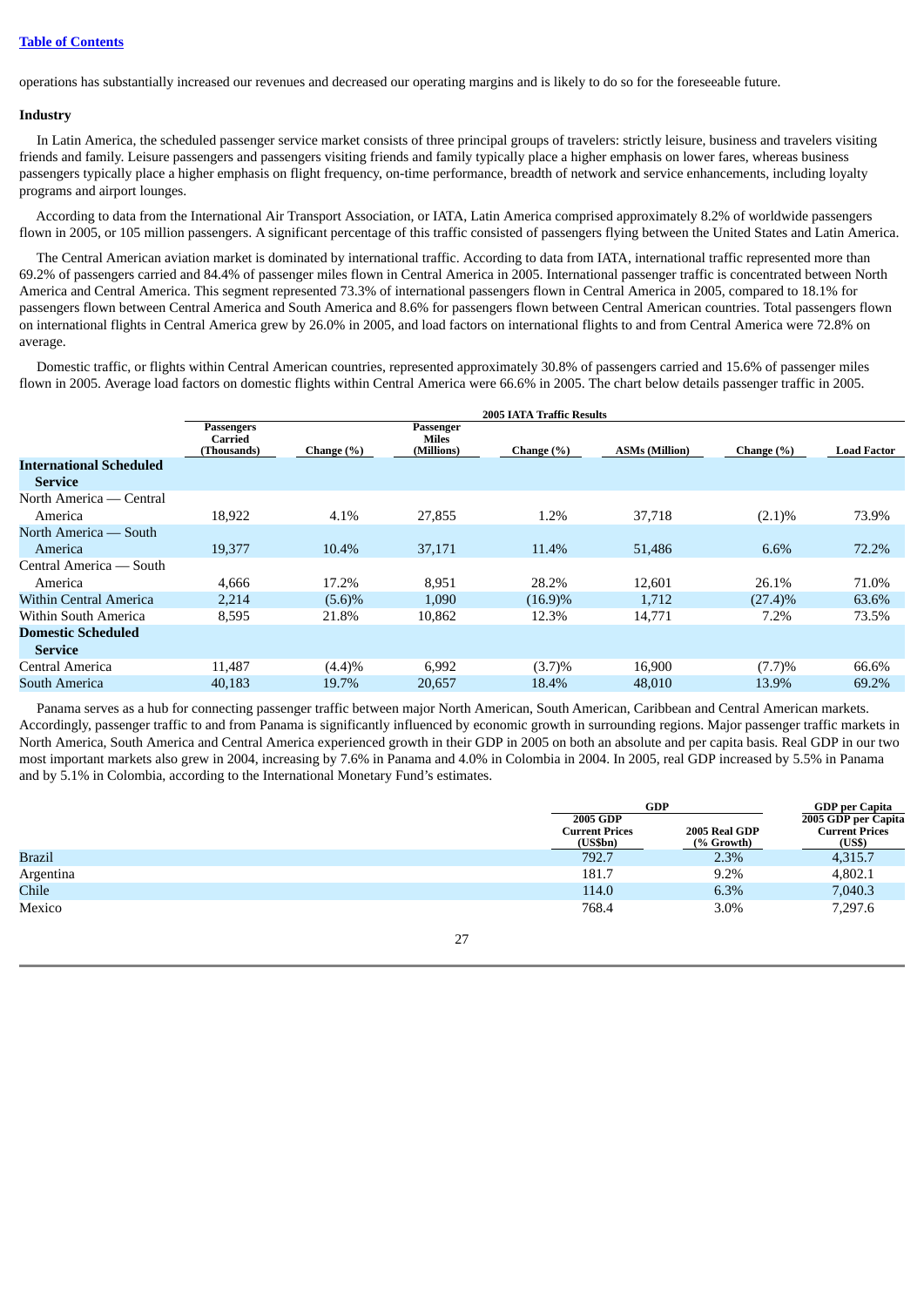|            |                                               | <b>GDP</b>                  |                                                        |  |
|------------|-----------------------------------------------|-----------------------------|--------------------------------------------------------|--|
|            | 2005 GDP<br><b>Current Prices</b><br>(US\$bn) | 2005 Real GDP<br>(% Growth) | 2005 GDP per Capita<br><b>Current Prices</b><br>(US\$) |  |
| Colombia   | 122.3                                         | 5.1%                        | 2,742.5                                                |  |
| Panama     | 15.2                                          | 5.5%                        | 4,722.2                                                |  |
| <b>USA</b> | 12,485.7                                      | 3.5%                        | 42,101.3                                               |  |

Source: International Monetary Fund, World Economic Outlook Database, April 2006; real GDP growth calculated in local currency

Panama has benefited from a stable economy with moderate inflation and steady GDP growth. According to World Bank estimates, from 1999 to 2003 Panama's real GDP grew at an average annual rate of 2.9% while inflation averaged 0.6% per year. The service sector represents approximately 76% of total real GDP in Panama, a higher percentage of GDP than the service sector represents in most other Latin American countries. The World Bank currently estimates Panama's population to be approximately 3.2 million in 2004, an increase of approximately 3.3% from 3.1 million in 2003, with the majority of the population concentrated in Panama City, where our hub at Tocumen International Airport is located. We believe the combination of a stable, service-oriented economy and steady population growth has helped drive our domestic origin and destination passenger traffic. The World Bank estimates that annual aircraft departures in Panama increased by approximately 5.1% from 25,700 in 2003 to 27,000 in 2004.

Domestic travel within Panama primarily consists of individuals visiting families as well as domestic and foreign tourist visiting the countryside. Most of this travel is done via ground transportation, and its main flow is to and from Panama City, where most of the economic activity and population is concentrated. Demand for domestic air travel is growing and relates primarily to leisure travel from foreign and local tourist. The market is served primarily by two local airlines, Turismo Aereo and Aeroperlas, which operate turbo prop aircraft generally with less than 50 seats. These airlines do not offer international service and operate in the domestic terminal of Panama City, which is located 30 minutes by car from Tocumen International Airport.

Colombia is the third largest country in Latin America in terms of population, with a population of approximately 45 million in 2004 according to the World Bank, and has a land area of approximately 440,000 square miles. Colombia's GDP was approximately \$122.3 billion in 2005, and per capita income was approximately \$2,742 (current prices) according to the International Monetary Fund. Colombia's geography is marked by the Andean mountains and an inadequate road and rail infrastructure, making air travel a convenient and attractive transportation alternative. Colombia shares a border with Panama, and for historic, cultural and business reasons it represents a significant market for many Panamanian businesses.

## **Route Network and Schedules**

## *Copa*

As of March 31, 2006, Copa provided regularly scheduled flights to 30 cities in North, Central and South America and the Caribbean. Substantially all of our Copa flights operate through our hub in Panama which allows us to transport passengers and cargo among a large number of destinations with service which is more frequent than if each route were served directly.

We believe our hub-and-spoke model is the most efficient way for us to operate our business since most of the origination/destination city pairs we serve do not generate sufficient traffic to justify a point-to-point service. Also, since we serve many countries, it would be very difficult to obtain the bilateral route rights necessary to operate a competitive point-to-point system.

We schedule a morning bank and an evening bank of flights, with flights timed to arrive at the hub at approximately the same time and to depart a short time later. Over the next few years, as our hub expands to allow us to de-peak our schedules and with the addition of two new banks to our hub, we intend to increase the number of destinations and frequencies. Operating more banks during the day will increase our asset utilization and allow us to utilize the employees at our hub more efficiently since periods of low activity without arriving or departing flights at the hub will be shorter. Additional banks will also give us the opportunity to provide more frequent service to many destinations, allow some passengers more convenient connections and increase the flexibility of scheduling flights throughout our route network.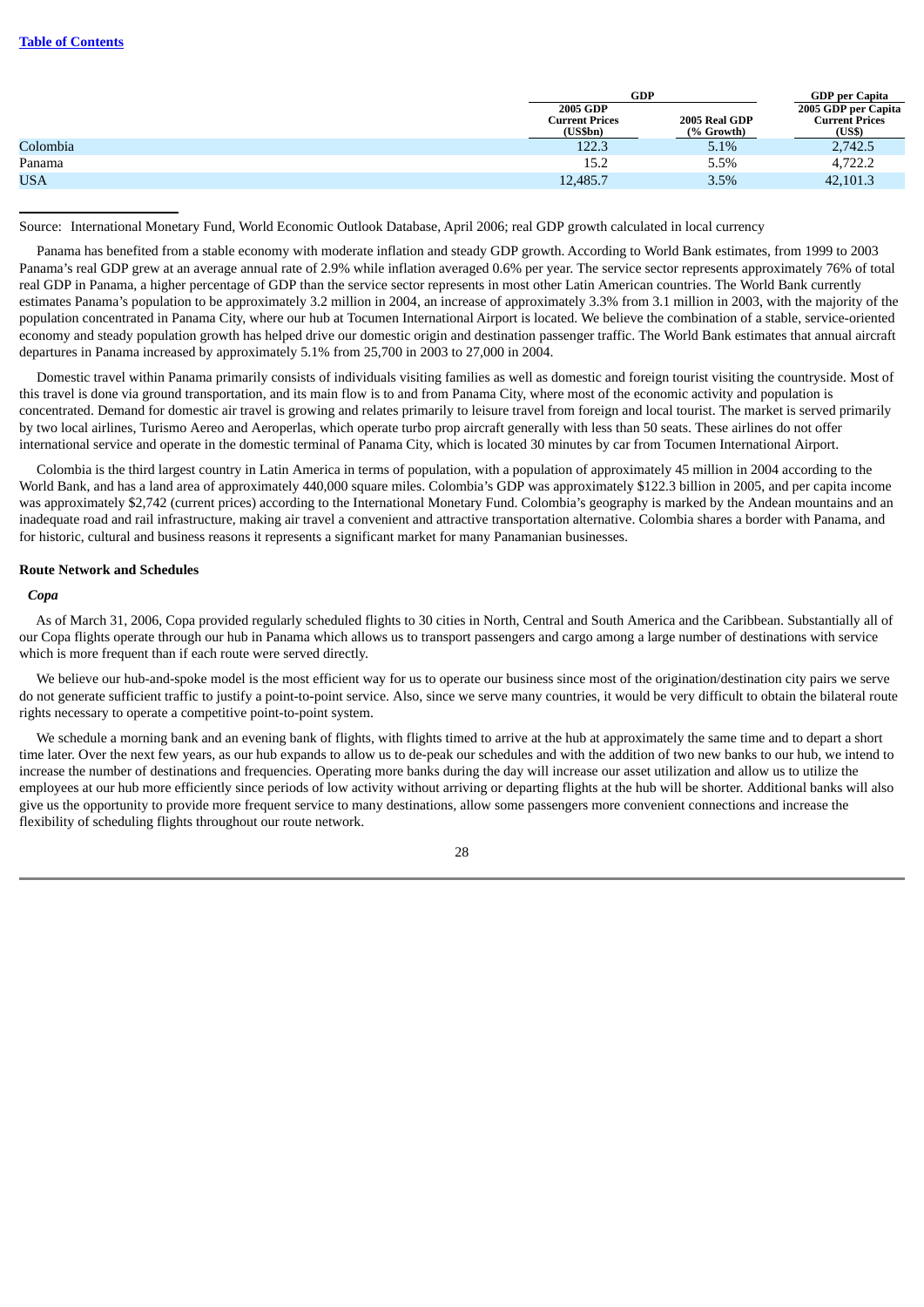The following table sets forth certain information with respect to our route system based on our flight schedule in effect as of March 31, 2006:

## **Number of Passengers Carried**

|                 |               |         | <b>Year Ended December 31.</b> |           |
|-----------------|---------------|---------|--------------------------------|-----------|
| Region          | ASMs per Week | 2003    | 2004                           | 2005      |
| North America   | 22,961,778    | 335.294 | 395.497                        | 487,852   |
| Central America | 8.900.633     | 655.726 | 741,295                        | 855.491   |
| South America   | 49,098,742    | 799.057 | 884,298                        | 1,120,355 |
| Caribbean       | 13.614.008    | 265,660 | 290,372                        | 339,975   |

As a part of our strategic relationship with Continental, Copa provides flights through code-sharing arrangements to over 120 other destinations. Copa also provides flights through its tactical and regional code-sharing arrangements with AeroRepública, Mexicana, Gol and Gulfstream International Airlines.

In addition to increasing the frequencies to destinations we already serve, Copa's business strategy is also focused on adding new destinations across Latin America, the Caribbean and North America in order to increase the attractiveness of our Hub of the Americas at Tocumen International Airport hub for intra-American traffic. We currently plan to introduce new destinations and to increase frequencies to many of the destinations that Copa currently serves. The addition of the Embraer 190 aircraft, together with the Boeing 737-Next Generation aircraft, allows us to improve our service by increasing frequencies and service to new destinations with the right-sized aircraft.

Our plans to introduce new destinations and increase frequencies depend on the allocation of route rights, a process over which we do not have direct influence. Route rights are allocated through negotiations between the government of Panama and the governments of countries to which we intend to increase flights. If we are unable to obtain route rights, we will exercise the flexibility within our route network to re-allocate capacity as appropriate.

We do not currently provide any domestic service in the Republic of Panama, choosing instead to focus entirely on international traffic. We divide our sales and marketing into the following regions: North America; South America; Central America (excluding Panama); the Caribbean; and Panama. The following table shows our revenue generated in each of these regions.

## **Revenue by Region**

|                    | <b>Year Ended December 31.</b> |       |       |  |
|--------------------|--------------------------------|-------|-------|--|
| <b>Region</b>      | 2003                           | 2004  | 2005  |  |
| North America(1)   | 15.2%                          | 16.6% | 17.2% |  |
| South America      | 38.1%                          | 37.2% | 39.6% |  |
| Central America(2) | 34.6%                          | 34.3% | 31.6% |  |
| Caribbean(3)       | 12.1%                          | 11.9% | 11.6% |  |

(1) The United States, Canada and Mexico.

## *AeroRepública*

AeroRepública currently provides scheduled service to the following cities in Colombia:

| <b>Destinations Served</b> |    | <b>Date Service</b><br>Commenced | <b>Departures</b><br>Scheduled<br>per Week(1) | Number of Passengers<br><b>Carried During the</b><br>Year Ended<br><b>December 31, 2005</b> |
|----------------------------|----|----------------------------------|-----------------------------------------------|---------------------------------------------------------------------------------------------|
| Barranquilla               |    | Jun 1995                         | 26                                            | 102,252                                                                                     |
| Bogotá                     |    | Jun 1993                         | 259                                           | 985,391                                                                                     |
| Bucaramanga                |    | May 1995                         | 20                                            | 84,025                                                                                      |
|                            | 29 |                                  |                                               |                                                                                             |

**Number of Passengers**

<sup>(2)</sup> Includes Panama.

<sup>(3)</sup> Cuba, Dominican Republic, Haiti, Jamaica, Puerto Rico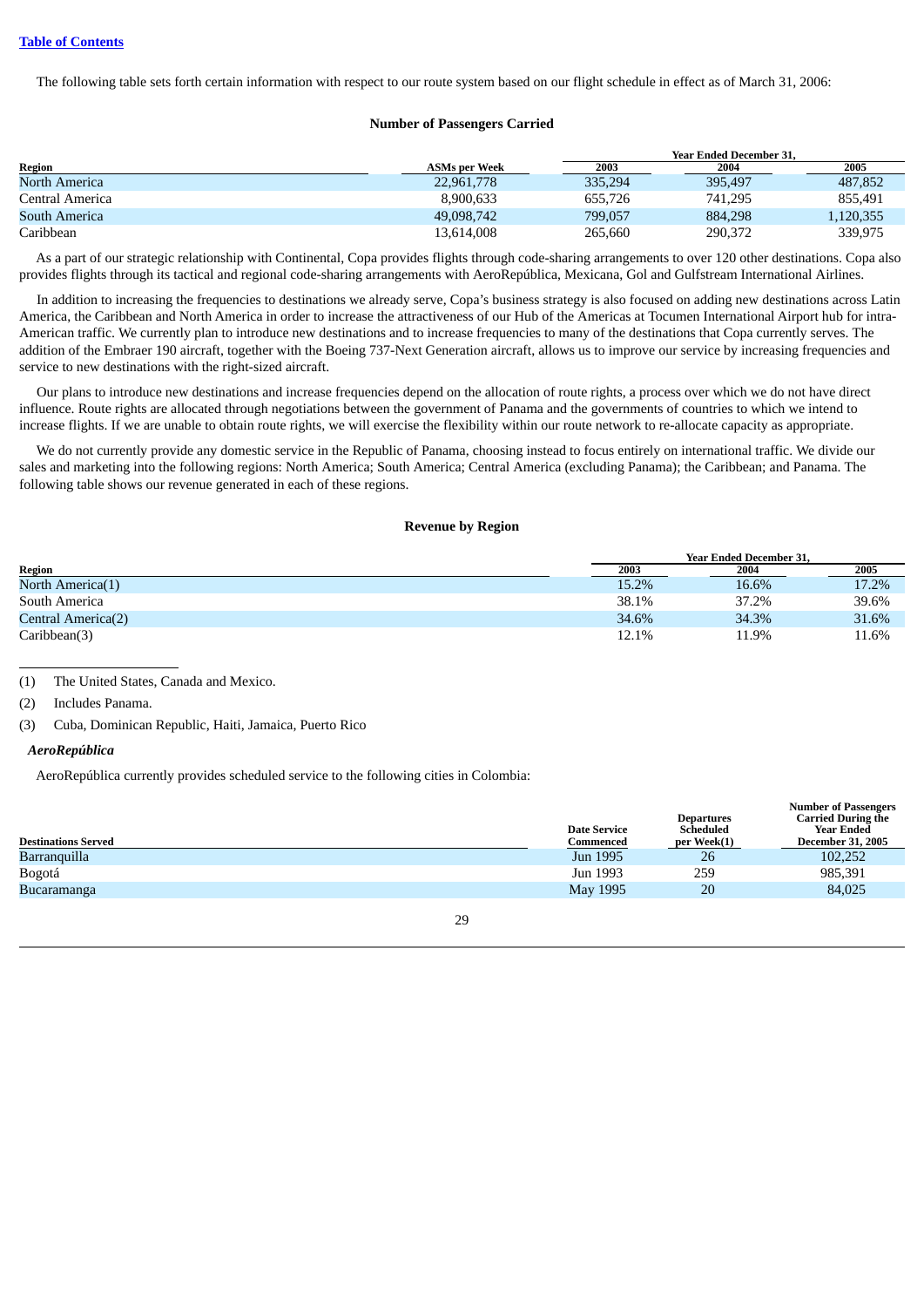| <b>Destinations Served</b> | <b>Date Service</b><br>Commenced | <b>Departures</b><br>Scheduled<br>per Week(1) | <b>Number of Passengers</b><br><b>Carried During the</b><br><b>Year Ended</b><br><b>December 31, 2005</b> |
|----------------------------|----------------------------------|-----------------------------------------------|-----------------------------------------------------------------------------------------------------------|
| Cali                       | Jun 1993                         | 61                                            | 275,731                                                                                                   |
| Cartagena                  | Jun 1993                         | 50                                            | 193,255                                                                                                   |
| Cúcuta                     | Nov 2005                         | 14                                            | 5,347                                                                                                     |
| Leticia                    | Nov 1993                         |                                               | 31,667                                                                                                    |
| Medellín                   | Oct 1994                         | 69                                            | 213,758                                                                                                   |
| Montería                   | Jul 1994                         | 14                                            | 64,107                                                                                                    |
| Panama                     | Dec 2005                         | 14                                            | 4,839                                                                                                     |
| Pereira                    | Mar 2003                         | 14                                            | 40,500                                                                                                    |
| San Andrés                 | Jun 1993                         | 33                                            | 179,746                                                                                                   |
| Santa Marta                | Jun 1993                         | 15                                            | 74,696                                                                                                    |

## (1) As of March 31, 2006.

In addition to the destinations described above, AeroRepública periodically operates charter flights to Margarita Island, Venezuela; Havana, Cuba; Punta Cana, Dominican Republic and Montego Bay, Jamaica.

AeroRepública was granted the authorization to fly regular services to Panama City from Cali, Medellín , Cartagena and San Andrés, Colombia. As a result, AeroRepública added international service to its schedule in December 2005, with daily flights to Panama City from Medellin and Cartagena, Colombia. We expect that AeroRepública's new service on these routes will provide feeder traffic and complement Copa's existing service out of Panama City. In addition, AeroRepública started operations on the routes from Cali, Medellín and Bogotá to Cúcuta in December 2005 and November 2005, respectively. While AeroRepública retains the right to operate the Cali to Medellín route, service was temporarily discontinued in January 2006.

AeroRepública was also granted the authorization to fly between Pereira and Panama, Pereira and San José (Costa Rica), Panama and San José (Costa Rica) and San Andrés and San José (Costa Rica). AeroRepública has applied for authorization to fly routes between Bogotá and Panamá and Bogotá and Armenia (Colombia). In addition to code-sharing with Copa, AeroRepública also has code-sharing agreements with Air Plus Comet, which provides AeroRepública the ability to offer expanded international service to its customers. Colombia has open-skies agreements with the Andean Pact (*Comunidad Andina*) nations of Bolivia, Ecuador, Peru and Venezuela.

## **Airline Operations**

### *Passenger Operations*

Passenger revenues accounted for approximately \$466.1 million or 92.2% of Copa's total revenues in 2005, all earned from international routes. Leisure traffic, which makes up close to half of Copa's total traffic, tends to coincide with holidays, school vacations and cultural events and peaks in July and August and again in December and January. Despite these seasonal variations, Copa's overall traffic pattern is relatively stable due to the constant influx of business travelers. Approximately 40% of Copa passengers regard Panama City as their destination or origination point, and most of the remaining passengers pass through Panama City in transit to other points on our route network.

AeroRepública's business is more concentrated on passenger service, which in 2005 accounted for approximately 96.2% of its total revenues. The majority of AeroRepública's customers are leisure travelers and travelers visiting friends and family, and traffic is heaviest during the vacation months of July, August and the holiday season in December.

## *Cargo Operations*

In addition to our passenger service, we make efficient use of extra capacity in the belly of our aircraft by carrying cargo. Copa's cargo business generated revenues of approximately \$24.1 million in 2003, \$28.2 million in 2004 and \$31.0 million in 2005, representing 7.0%, 7.0% and 6.1%, respectively, of Copa's operating revenues. We sold our remaining dedicated Boeing 737-200 Freighter aircraft in April 2002. However, we still wet-lease freighter capacity from time to time to reliably meet our cargo customers' needs. In 2005, our cargo business consisted of approximately 75.6% in courier and freight; 22.4% in wet leases; and 2.0% in mail service. Of these sub-categories of service, courier traffic has shown the most growth, and we expect that in the future it will constitute a larger share of our cargo business.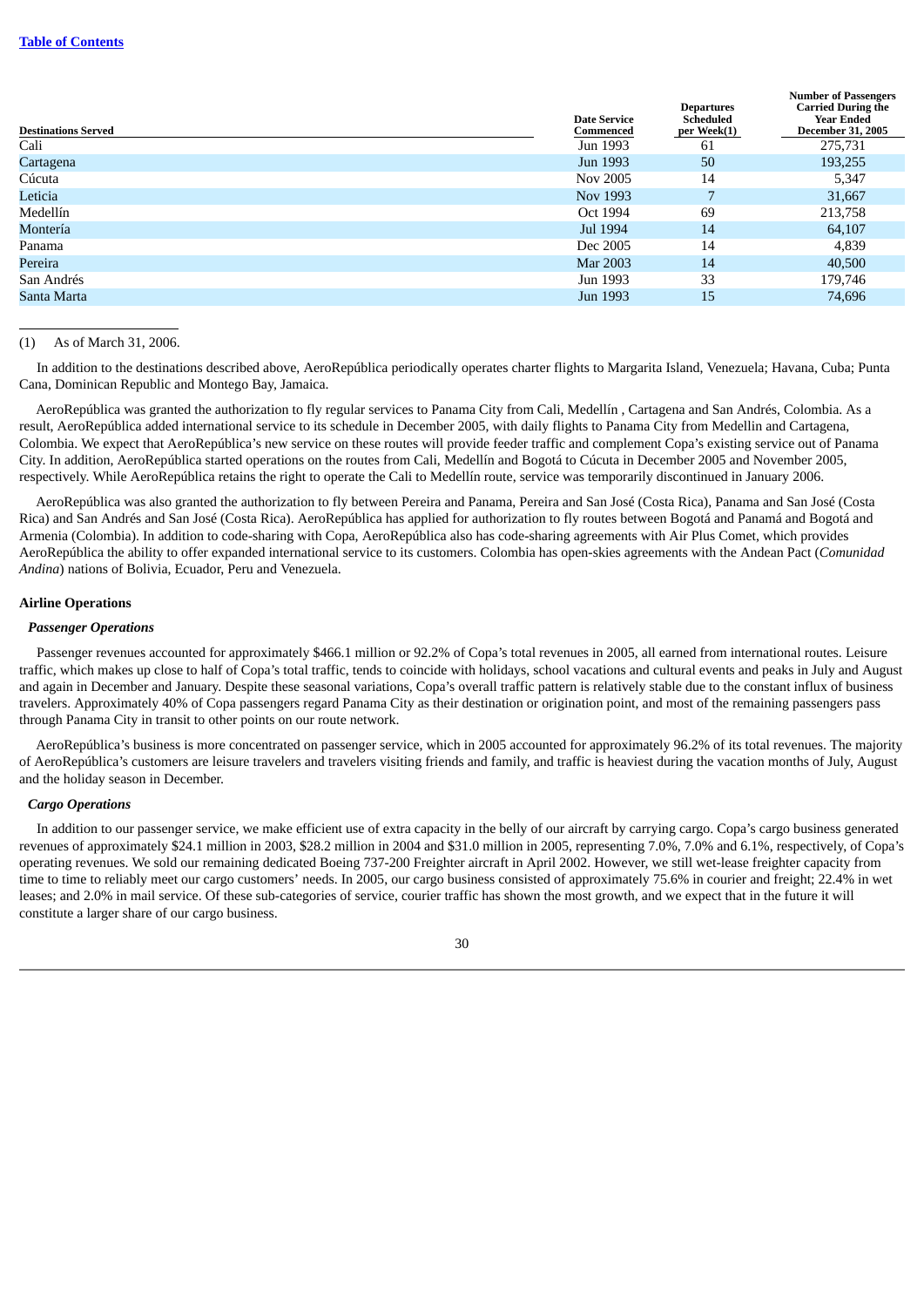### **Pricing and Revenue Management**

## *Copa*

Copa has designed its fare structure to balance its load factors and yields in a way that it believes will maximize profits on its flights. Copa also maintains revenue management policies and procedures that are intended to maximize total revenues, while remaining generally competitive with those of our major competitors.

Copa charges slightly more for tickets on higher-demand routes, tickets purchased on short notice and other itineraries suggesting a passenger would be willing to pay a premium. This represents strong value to Copa's business customers, who can count on competitive rates when flying with Copa. The number of seats Copa offers at each fare level in each market results from a continual process of analysis and forecasting. Past booking history, seasonality, the effects of competition and current booking trends are used to forecast demand. Current fares and knowledge of upcoming events at destinations that will affect traffic volumes are included in Copa's forecasting model to arrive at optimal seat allocations for its fares on specific routes. Copa uses a combination of approaches, taking into account yields, flight load factors and effects on load factors of continuing traffic, depending on the characteristics of the markets served, to arrive at a strategy for achieving the best possible revenue per available seat mile, balancing the average fare charged against the corresponding effect on our load factors. Copa recently replaced its Revenue Management software with Airmax, a more sophisticated revenue management system designed by Sabre.

During 2002, Copa purchased an automated pricing system from SMG Technologies that allows it to efficiently monitor its competitors' published, unpublished and web fares and easily file fares with automated services. This gives Copa the time to publish competitive fares to and from points in the United States that it serves via its code-share agreement with Continental and to analyze the impact of any change on revenue. The system was fully implemented in February 2004.

### *AeroRepública*

Improvements are being made to AeroRepública's revenue management, pricing capabilities and systems that we expect will be completely in place by late 2006. We are in the process of implementing the Airmax revenue management system in AeroRepública.

## **Relationship with Continental Airlines**

In recent years, many airlines have sought to form marketing alliances with other carriers. Such alliances generally provide for code-sharing, frequent flyer reciprocity, coordinated scheduling of flights of each alliance member to permit convenient connections and other joint marketing activities. Such arrangements permit an airline to market flights operated by other alliance members as its own. This increases the destinations, connections and frequencies offered by the airline, which provide an opportunity for the airline to increase traffic on flight segments which connect with those of the alliance partners.

In May 1998, Continental entered into an alliance agreement, as well as related services, frequent flyer participation, trademark and other agreements with Copa. These agreements were initially signed for a period of ten years. Copa amended and restated the major agreements in November 2005 and extended them through 2015. Continental's continued ownership of our shares is not a condition to the ongoing effectiveness of these agreements. We have started to involve AeroRepública in some aspects of Copa's alliance with Continental, beginning with AeroRepública's participation in the OnePass frequent flyer loyalty program. Our alliance with Continental currently enjoys antitrust immunity in the United States which allows us to coordinate pricing, scheduling and joint marketing initiatives. In an effort to maximize the benefit from the relationship, Continental and Copa work together on the following initiatives:

*Product Positioning.* Since the start of the alliance with Continental, Copa has introduced a new image to align itself more tangibly with the U.S. carrier. Copa's color scheme, logo, aircraft interior and staff uniforms are similar to Continental's. With initiatives such as the introduction of Copa's business class product *Clase Ejecutiva*

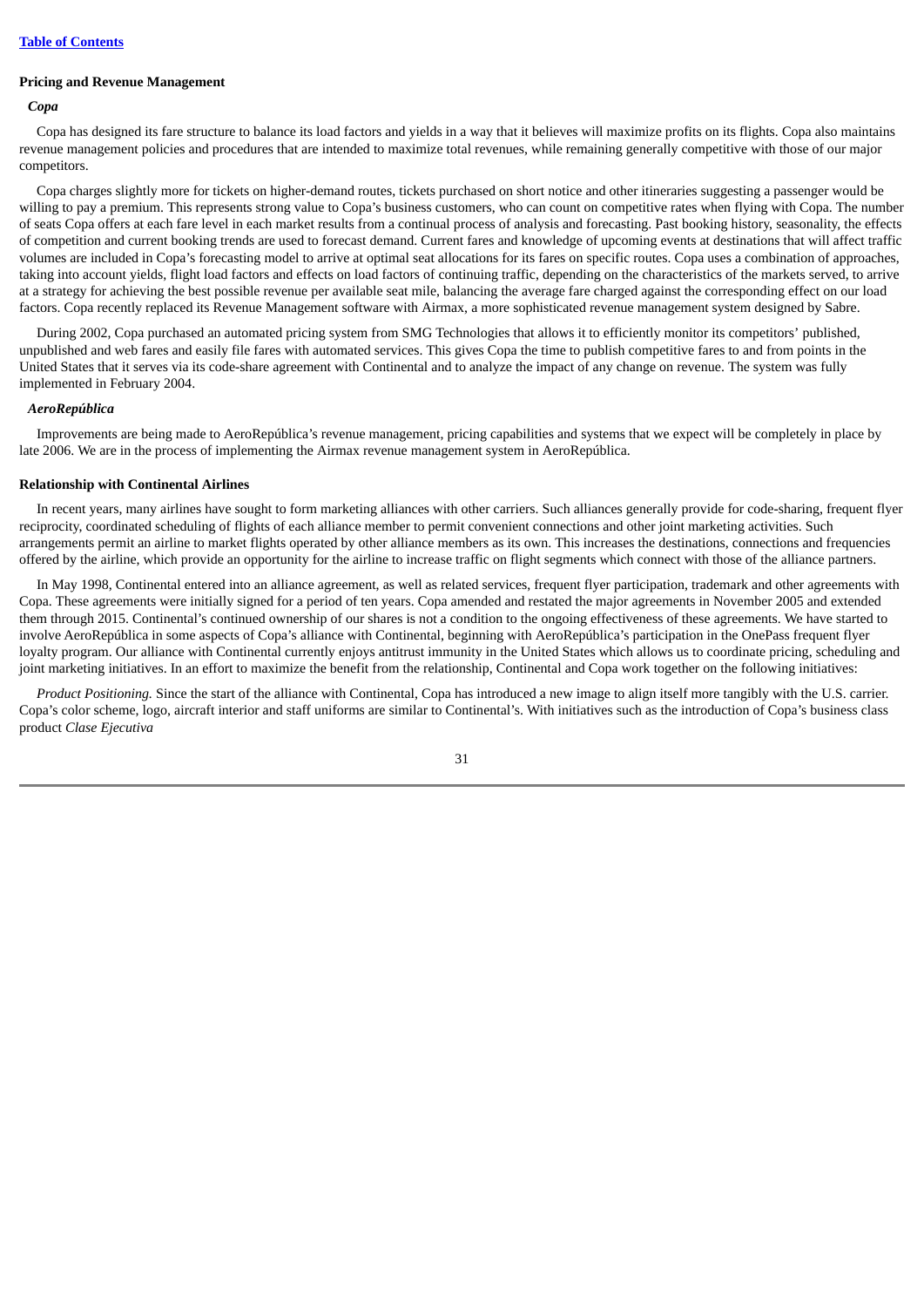and a smoke-free cabin, the Copa "in-flight" product was modeled on Continental's. Furthermore, Copa's business class passengers enjoy access to Continental's President's Club business lounges, and Copa jointly operates a co-branded President's Club lounge with Continental at Tocumen International Airport.

Copa has also fully adopted Continental's OnePass frequent flyer program and rolled out a co-branded joint product in much of Latin America which has enabled it to develop brand loyalty among its travelers. The co-branding of the OnePass loyalty programs has helped it by leveraging the brand recognition that Continental already enjoyed across Latin America and enabling the two airlines to compete more effectively against regional competitors such as Grupo TACA and the oneworld alliance represented by American Airlines and LAN Airlines.

Continental is currently sponsoring Copa's proposed association with the Sky Team global alliance network, which also includes Delta, Northwest, Aeromexico, Air France, Alitalia, KLM, Korean Air, AeroFlot and CSA Czech.

*Code-sharing.* We currently place the Copa designator code on Continental operated flights from Panama to Houston and Panama to Newark. In addition, Continental flights carrying the Copa code operate to over 120 other Continental destinations, primarily through Continental's gateways in Houston and Newark. Continental's flights from Guatemala City and Managua City to Houston, and from Guatemala City to Newark also carry Copa's code. In May 2001, the DOT awarded Copa antitrust immunity for our code-share agreement, allowing Copa to deepen the alliance through, among other things, coordinating schedules and pricing. The downgrading of the Panamanian AAC to IASA's Category 2 in 2001, although no reflection on Copa's own safety standards, resulted in the suspension of its code-share status with Continental until Category 1 status was restored in April 2004. See "—Safety."

*Aircraft Maintenance & Flight Safety.* Continental and Copa have been cooperating closely to fully integrate both airlines' maintenance programs. Continental and Copa's maintenance programs for the Boeing 737-Next Generation are identical. We share Continental's Sceptre inventory management software which allows Copa to pool spare parts with the larger airline and we rely on Continental to provide engineering support for maintenance projects. We have also been able to take advantage of Continental's purchasing power and negotiate more competitive rates for spare parts and third-party maintenance work.

*Sales & Revenue Management.* The two airlines have implemented a co-branding of our city ticket offices, or CTOs, throughout Latin America, and as a result both now enjoy greater access to this important direct sales channel at little incremental cost. Joint corporate and travel agency incentive programs are in place. Also, a new revenue management system and team were introduced at Copa under the direct management of experts brought in from Continental. We believe that we benefit from Continental's experience in distribution costs and channel strategy studies, and management as a whole is gaining an intangible benefit from the high level of cooperation with Continental.

*Information Technology.* By leveraging Continental's expertise and experience, we have implemented several important information technology systems, such as the Sceptre system for maintenance and the "SHARES" computer reservation system. In November 2000, we transitioned from the SABRE reservation and airport check-in system to "SHARES" in an effort to maintain commonality with Continental.

*Fleet Modernization.* All of Copa's Boeing aircraft share nearly identical configurations to Continental's configurations. We have also been able to take advantage of Continental's greater purchasing power with its suppliers, including Boeing, thus enabling us to negotiate lower purchase prices for these new aircraft.

## **Sales, Marketing and Distribution**

# *Copa*

*Sales and Distribution.* Approximately 75% of sales during 2004 were through travel agents and other airlines while approximately 25% were direct sales via our CTOs, our call centers, our airport counters or our website. Travel agents receive base commissions, not including back-end incentive payments, ranging from 0% to 12% depending on the country. The weighted average rate for these commissions during 2005 was 4.9%. In recent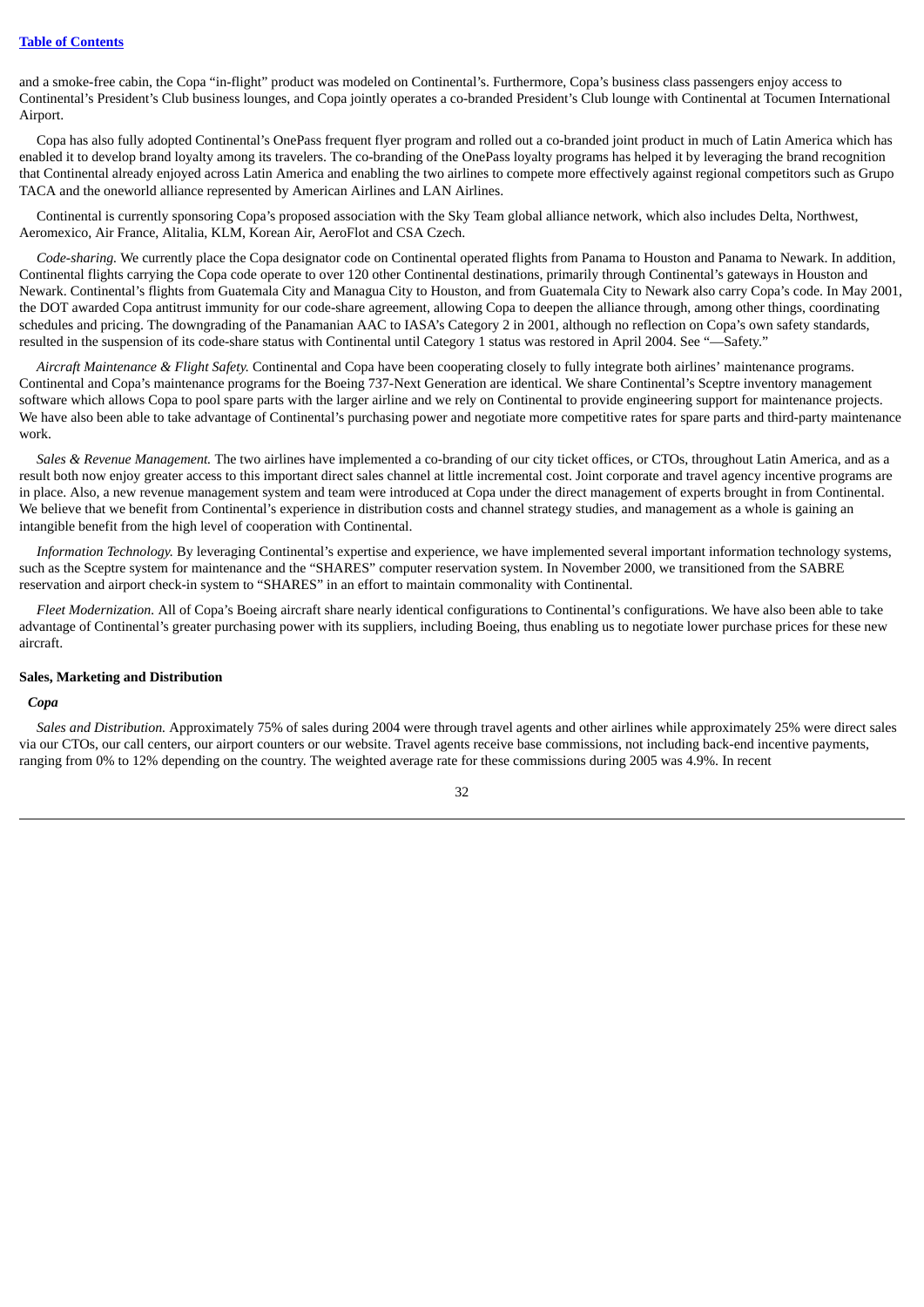years, base commissions have decreased significantly in most markets as more efficient back-end incentive programs have been implemented to reward selected travel agencies that exceed their sales targets.

Travel agents obtain airline travel information and issue airline tickets through global distribution systems, or GDSs, that enable them to make reservations on flights from a large number of airlines. GDSs are also used by travel agents to make hotel and car rental reservations. Copa participates actively in all major international GDSs, including SABRE, Amadeus, Galileo and Worldspan. In return for access to these systems, Copa pays transaction fees that are generally based on the number of reservations booked through each system.

Copa has a sales and marketing network consisting of 78 domestic and international ticket offices, including airport and city ticket offices. Copa has 17 CTOs co-branded with Continental. During the year ended December 31, 2005, approximately 21% and 4% of its sales were booked through its ticket counters and its call centers, respectively.

E-tickets, a key component of our sales efforts through the Internet and Copa's call centers, was launched at the end of 2002 and, by December 2003, E-Ticketing for direct sales, non-revenue passengers (company business, elite reward travel and promotional travel), as well as American Airlines and Continental interline tickets had been implemented. E-tickets for travel agencies was implemented in the second quarter of 2004.

The call center that operates Copa's reservations and sales services handles calls from Panama as well as most other countries Copa flies to. Such centralization has resulted in a significant increase in telephone sales as it efficiently allowed for improvements in service levels such as 24-hour-a-day, 7 days-a-week service.

Copa encourages the use of direct Internet bookings by its customers because it is Copa's most efficient distribution channel. During mid 2002, Copa signed a contract with Amadeus to use their booking engine to facilitate ticket purchases on www.copaair.com and launched the system on January 6, 2003. The cost of each booking via the website is roughly 25% the cost of a regular travel agency booking. In 2004, Copa purchased a new booking engine in order to further reduce distribution costs; 2.3% of its 2005 sales were made via the website. Copa's goal is to channel more of its total sales through the website.

*Advertising and Promotional Activities.* Our advertising and promotional activities include the use of television, print, radio and billboards, as well as targeted public relation events in the cities where we fly. We believe that the corporate traveler is an important part of our business, and we particularly promote our service to these customers by conveying the reliability, convenience and consistency of our service and offering value-added services such as convention and conference travel arrangements, as well as our Business Rewards loyalty program for our frequent corporate travelers. We also promote package deals among the destinations where we fly through combined efforts with selected hotels and travel agencies.

### *AeroRepública*

AeroRepública successfully implemented the OnePass frequent flyer program in March 2006. AeroRepública also implemented e-ticket host in January 2006 and expects to implement e-ticket interline with Copa and e-ticket with Amadeus during the second quarter of 2006, to complement its call center, 26 city ticket offices and 12 airport ticket offices. We believe e-ticketing will improve passenger convenience and reduce commission costs. In 2005, approximately 76% of AeroRepública's sales were made through travel agencies and 24% were made directly to passengers.

## **Competition**

We face intense competition throughout our route network. Overall airline industry profit margins are low and industry earnings are volatile. Airlines compete in the areas of pricing, scheduling (frequency and flight times), on-time performance, frequent flyer programs and other services. Copa competes with a number of other airlines that currently serve the routes on which we operate, including Grupo TACA, American Airlines Inc. and Avianca. Some of our competitors, such as American Airlines, have larger customer bases and greater brand recognition in the markets we serve outside Panama, and some of our competitors have significantly greater financial and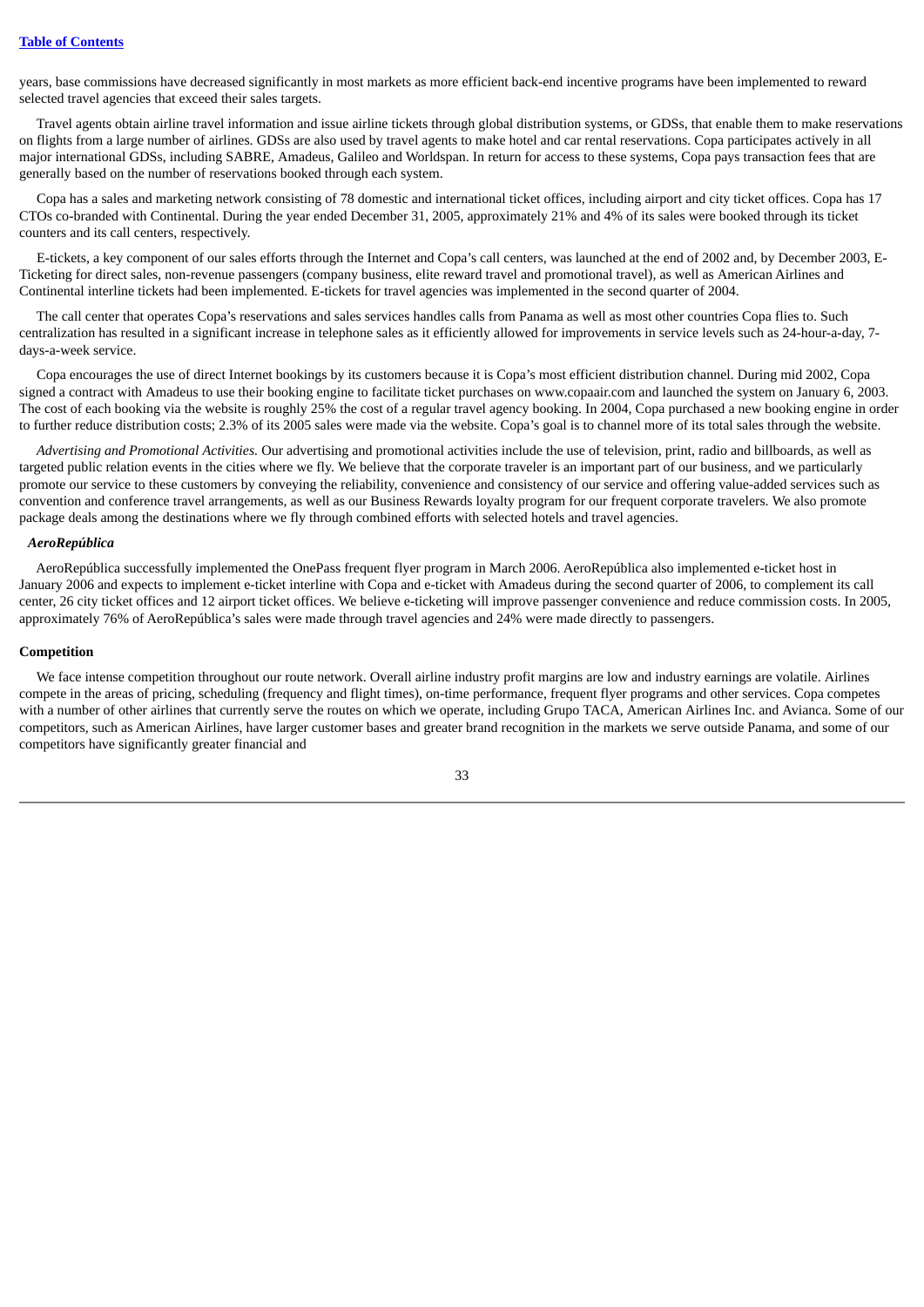marketing resources than we have. Airlines based in other countries may also receive subsidies, tax incentives or other state aid from their respective governments, which are not provided by the Panamanian government. The commencement of, or increase in, service on the routes we serve by existing or new carriers could negatively impact our operating results. Likewise, competitors' service on routes that we are targeting for expansion may make those expansion plans less attractive. We must constantly react to changes in prices and services offered by our competitors to remain competitive.

Traditional hub-and-spoke carriers in the United States and Europe have in recent years faced substantial and increasing competitive pressure from lowcost carriers offering discounted fares. The low-cost carriers' operations are typically characterized by point-to-point route networks focusing on the highest demand city pairs, high aircraft utilization, single class service and fewer in-flight amenities. As evidenced by the operations of Gol in Brazil and several new low-cost carriers planning to start service in Mexico, among others, the "low-cost carrier" business model appears to be gaining acceptance in the Latin American aviation industry, and we may face new and substantial competition from low-cost carriers in the future.

The main source of competition to Copa, and our alliance with Continental, comes from the multinational Grupo TACA and American Airlines, the U.S. airline with the largest Latin American route network. Colombian carrier Avianca is also a significant competitor.

Grupo TACA's strategy has been to develop three hubs at San Jose, Costa Rica, San Salvador, El Salvador and Lima, Peru, which serve more than 40 cities in 19 countries and compete with Copa's hub at Tocumen International Airport. Grupo TACA primarily operates a fleet of Airbus A319 and A320 aircraft and they have announced their intent to take delivery of a significant number of new Airbus aircraft between now and December 2009. We have routes to several of the Central American republics where Grupo TACA has established service, including Managua, Nicaragua, San Jose, Costa Rica and Guatemala.

American Airlines also offers significant competition. American attracts strong brand recognition throughout the Americas and is able to attract brand loyalty through its "AAdvantage" frequent flyer program. American Airlines competes through its hubs at Miami and San Juan, Puerto Rico. American Airlines was a founding member of the oneworld global marketing alliance.

LAN Airlines is another oneworld member that offers service to more than 50 destinations, primarily in Latin America. LAN Airlines is comprised of LAN Chile, LAN Peru, LAN Ecuador, LAN Argentina, LAN Cargo and LAN Express. While we do not compete directly with LAN Airlines on many of our current routes, LAN Airlines has grown rapidly over the past several years and may become a significant competitor in the future.

Copa is also introducing service to and from destinations where the local airline is less viable and competitive, such as the Dominican Republic (Santo Domingo and Santiago de los Caballeros), Ecuador (Quito and Guayaquil) and Venezuela (Maracaibo). Several smaller airlines also compete in Central America, such as Tikal Jets.

Copa has also established itself as a significant player on traffic to and from Colombia, with strong market share on routes to and from Barranquilla, Bogotá, Cali, Cartagena, Medellin and San Andres. AeroRepública competes more directly with Avianca and other Colombian carriers in the Colombian domestic market. Avianca emerged from U.S. bankruptcy protection, after being purchased by Brazil's Synergy Group. The new owners of Avianca have announced their intention to increase Avianca's market share and transform Bogotá into a major international aviation hub which, if successful, will compete directly with our hub at Tocumen International Airport. We cannot predict whether Avianca will become more competitive under its new management, or if their increased operations from Bogotá will prove successful. The other Colombian carriers against which AeroRepública competes, Aires, Aerolineas de Antioquia and the state-owned airline Satena, collectively accounted for approximately 21% of the domestic Colombian market in 2005. Airlines that seek to compete in the Colombian air transportation market face substantial barriers to entry, as the Colombian government requires an airline to operate at least five aircraft and comply with extensive filing and certification requirements before it becomes eligible to receive domestic route rights on certain Colombian routes between major cities. In addition, the number of air carriers offering service on any route is currently regulated by the Colombian Aviation Authority.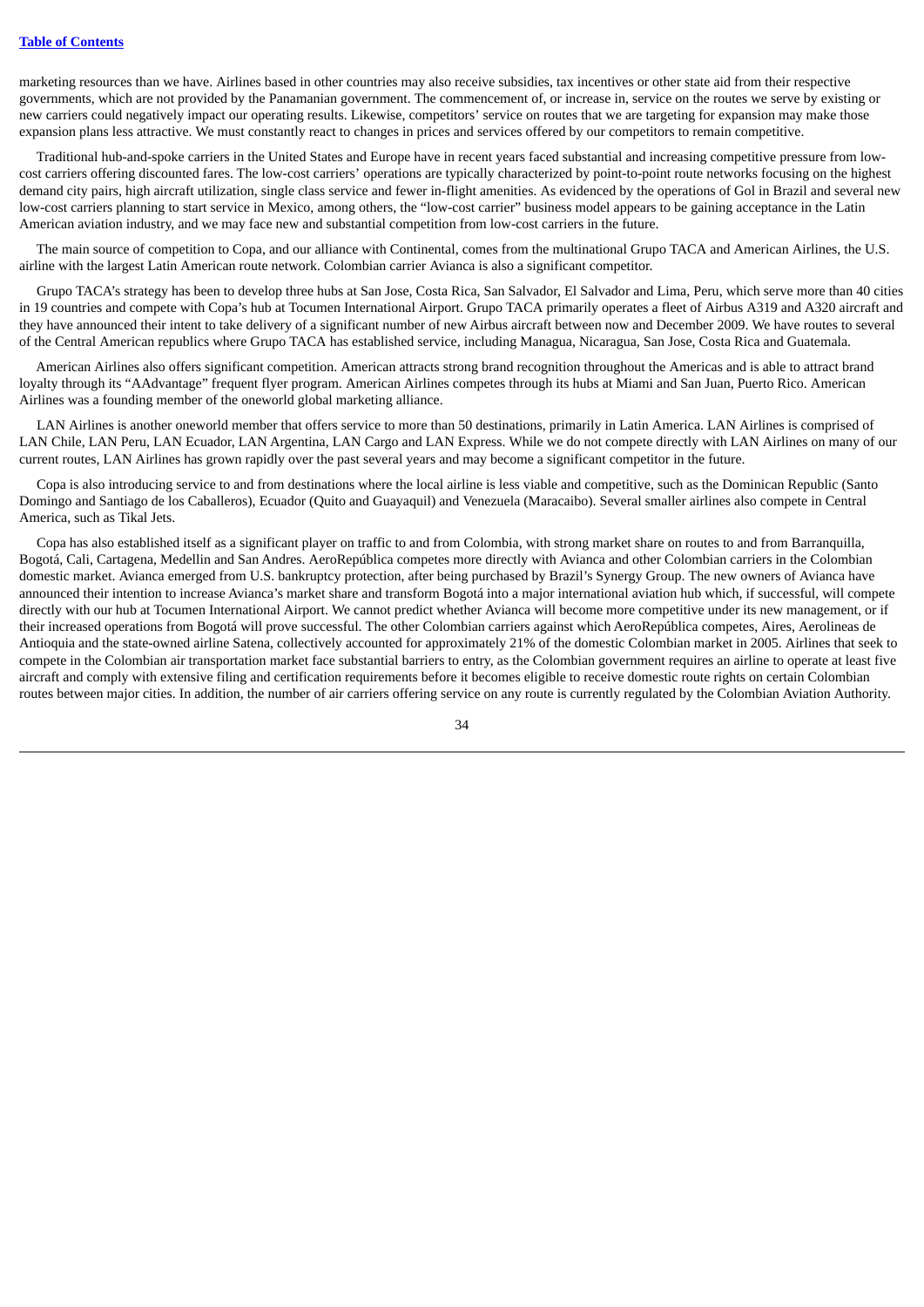## **Table of [Contents](#page-3-0)**

With respect to our cargo operations, we will continue to face competition from all of the major airfreight companies, most notably DHL, which has a cargo hub operation at Tocumen International Airport.

# **Aircraft**

## *Copa*

As of May 31, 2006, Copa operated a fleet consisting of 24 aircraft, including 18 Boeing 737-700 Next Generation aircraft, four Boeing 737-800 Next Generation aircraft and two Embraer 190 aircraft. Copa currently has firm orders to purchase eight additional Boeing 737-Next Generation aircraft and thirteen Embraer 190s. Copa also has options for an additional 15 Embraer 190s and purchase rights for an additional nine Boeing 737-Next Generation aircraft.

The current composition of the Copa fleet as of May 31, 2006 is more fully described below:

|                | Average<br>Term<br>of Lease        |       |               |                      |                               |                            |
|----------------|------------------------------------|-------|---------------|----------------------|-------------------------------|----------------------------|
|                | <b>Number of Aircraft</b><br>Total | Owned | <b>Leased</b> | Remaining<br>(Years) | <b>Average Age</b><br>(Years) | <b>Seating</b><br>Capacity |
| Boeing 737-700 | 18                                 | ᅩ     |               | 4.8                  | 4.4                           | 124                        |
| Boeing 737-800 |                                    |       |               | 6.5                  | 2.0                           | 155                        |
| Embraer 190    |                                    |       |               |                      | 0.5                           | 96                         |
| Total          | 24                                 |       |               | 5.0                  | 3.6                           |                            |

As of May 31, 2006, the Copa fleet consisted of 18 Boeing 737-700s (six of which we leased), four Boeing 737-800s (one of which we leased) and two Embraer 190 aircraft. We expect our Copa fleet to continue to center on the Boeing 737-700 model, although we expect to continue to add Boeing 737-800s to our fleet to cover high-demand routes and Embraer 190s to serve underserved markets as well as fly additional frequencies where we believe excess demand exists. The table below describes the expected size of our Copa fleet at the end of each year set forth below, assuming delivery of all aircraft for which we currently have firm orders but not taking into account any aircraft for which we have options and purchase rights:

| <b>Aircraft Type</b> | 2006 | 2007             | 2008         | 2009          |
|----------------------|------|------------------|--------------|---------------|
| 737-700              | 20   | 20               | 20           | 20            |
| $737 - 800(1)$       |      |                  |              | 10            |
| Embraer 190          |      | --               | ᅩ            | 20            |
| <b>Total Fleet</b>   | 30   | _<br>n m<br>ر ر_ | $\sim$<br>43 | __<br>50<br>= |

(1) We have the flexibility to choose between the Boeing 737-700 or the Boeing 737-800 aircraft for most of the 737-700 aircraft deliveries scheduled after 2006.

The Boeing 737-700 and Boeing 737-800 aircraft currently in our Copa fleet are fuel-efficient and suit our operations well for the following reasons:

- **•** They have simplified maintenance procedures.
- **•** They require just one type of standardized training for our crews.
- **•** They have one of the lowest operating costs in their class.

Our focus on profitable operations means that we periodically review our fleet composition. As a result, our fleet composition changes over time when we conclude that adding other types of aircraft will help us achieve this goal. The introduction of any new type of aircraft to our fleet is only done if, after careful consideration, we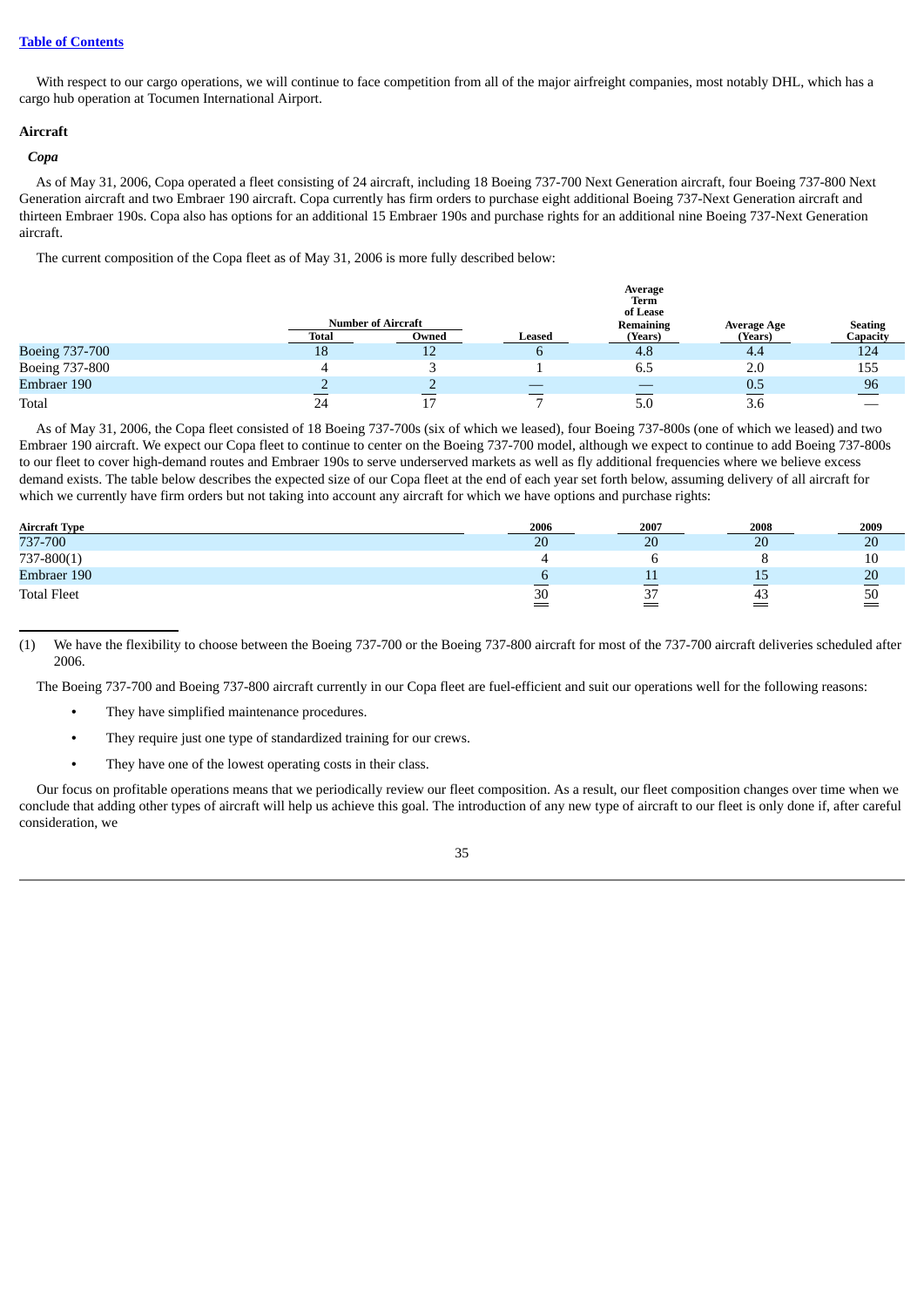determine that such a step will improve our profitability. In line with this philosophy, after conducting a careful cost-benefit analysis, we decided to add the Embraer 190 aircraft because its combination of smaller size and highly efficient operating characteristics made it the ideal aircraft to serve new mid-sized markets and to increase frequency to existing destinations. The Embraer 190 incorporates advanced design features, such as integrated avionics, fly-by-wire flight controls, and efficient CF34-10 engines made by General Electric. The Embraer E190 is expected to have a range of approximately 2,000 nautical miles enabling it to fly to a wide range of destinations from short-haul to certain medium-haul destinations. We have configured Copa's Embraer aircraft with a business class section similar to the business class section we have on our Boeing 737-Next Generation aircraft.

Through several special purpose vehicles, we currently have beneficial ownership of 17 of our aircraft, including two Embraer 190s. In addition, we lease six of our Boeing 737-700s and one of our Boeing 737-800s under long-term operating lease agreements that have an average remaining term of 60 months. Leasing some of our aircraft provides us with flexibility to change our fleet composition if we consider it to be in our best interests to do so. We make monthly rental payments, some of which are based on floating rates, but are not required to make termination payments at the end of the lease. Currently, we do not have purchase options in any of our lease agreements. Under our operating lease agreements, we are required in some cases to maintain maintenance reserve accounts and in other cases to make supplemental rent payments at the end of the lease that are calculated with reference to the aircrafts' maintenance schedule. In either case, we must return the aircraft in the agreed upon condition at the end of the lease term. Title to the aircraft remains with the lessor. We are responsible for the maintenance, servicing, insurance, repair and overhaul of the aircraft during the term of the lease.

To better serve the growing number of business travelers, we introduced business class (*Clase Ejecutiva*) in November of 1998. Our business class service features twelve luxury seats in the Boeing 737-700s with a 38-inch pitch, upgraded meal service, special check-in desks, bonus mileage for full-fare business class passengers and access to VIP lounges. Our Boeing 737-800s are configured with 14 business class seats. Our Embraer 190s have 10 business class seats in a three abreast configuration and 38-inch pitch.

Each of our Boeing 737-Next Generation aircraft is powered by two CFM International Model CFM 56-7B engines. We currently have three spare engines for service replacements and for periodic rotation through our fleet.

#### *AeroRepública*

AeroRepública's fleet consists of two owned DC-9s (one of which is currently retired), five leased MD-81s, four leased MD-82s and two leased MD-83s with an average age in excess of 20 years. All of AeroRepública's fleet is configured as a single class, with the MD fleet having an average capacity of 157 seats and the DC-9 fleet having an average capacity of 110 seats. In the first quarter of 2006, we placed firm orders for five Embraer 190 aircraft with purchase rights and options for up to 20 additional Embraer aircraft. Delivery of four Embraer 190 aircraft is expected in late 2006. The configuration of AeroRepública's Embraer 190 will be single class with a capacity of 106 passengers.

### **Maintenance**

## *Copa*

The maintenance performed on our Copa aircraft can be divided into two general categories: line and heavy maintenance. Line maintenance consists of routine, scheduled maintenance checks on our aircraft, including pre-flight, daily and overnight checks, "A-checks" and any diagnostics and routine repairs. Most of Copa's line maintenance is performed by Copa's own highly experienced technicians at our base in Panama. Some line maintenance is also carried out at the foreign stations by Copa employees or third-party contractors. Heavy maintenance consists of more complex inspections and overhauls, including "C-checks," and servicing of the aircraft that cannot be accomplished during an overnight visit. Maintenance checks are performed as defined by the aircraft manufacturer. These checks are based on the number of hours or calendar months flown. We contract with certified outside maintenance providers, such as Goodrich Aviation Technical Services, Inc. in Everett, Washington, which is certified as an authorized repair station by the FAA and the AAC, for heavy aircraft maintenance services. Copa also has an exclusive long-term contract with GE Engines whereby they will perform maintenance on all of its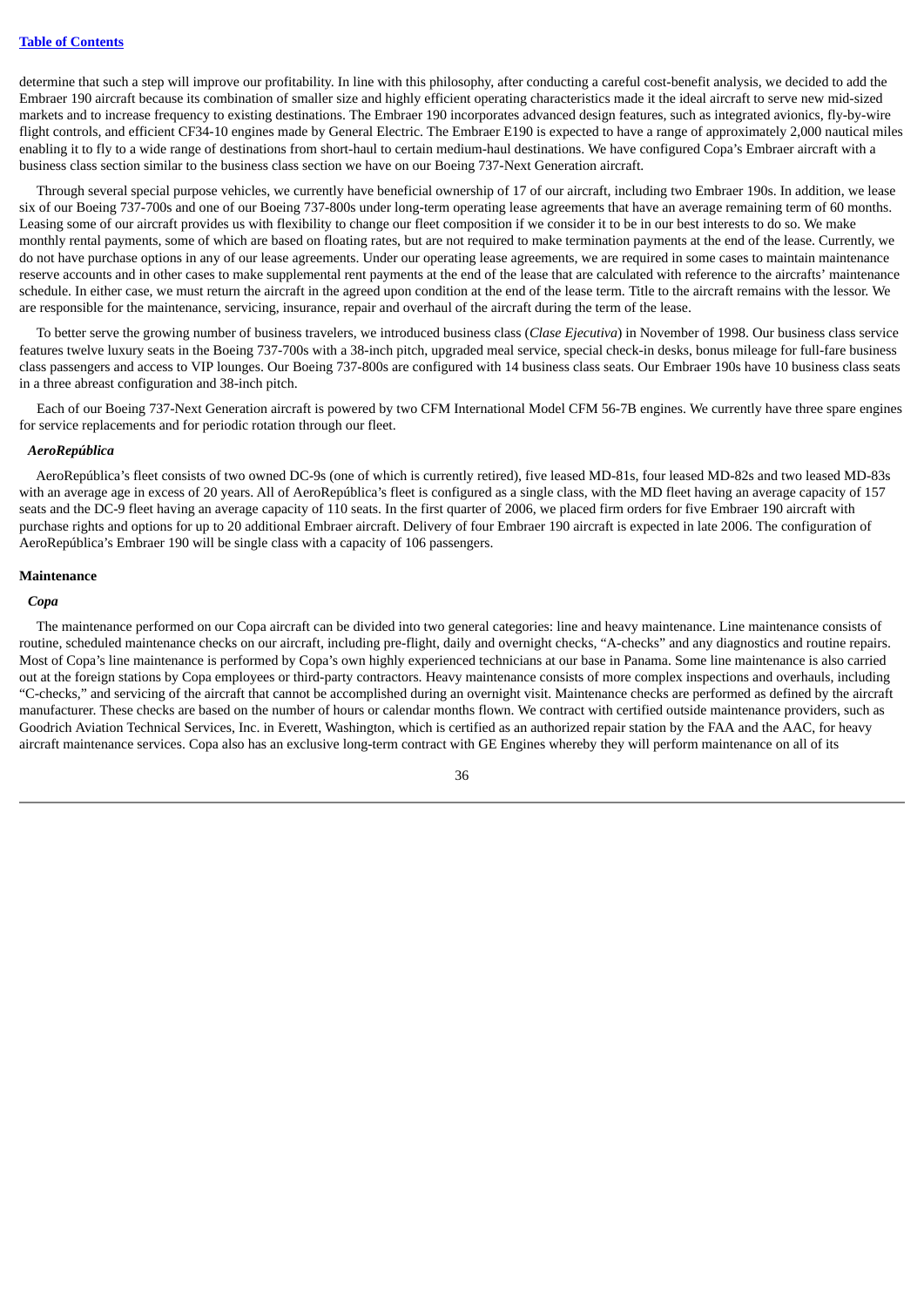CFM-56 engines. There were no heavy maintenance events in 2005. When possible, Copa attempts to schedule heavy maintenance during its lower-demand season in April, May, October and November.

Copa employs over 200 maintenance professionals, including engineers, supervisors, technicians and mechanics, who perform maintenance in accordance with maintenance programs that are established by the manufacturer and approved and certified by international aviation authorities. Every mechanic is trained in factory procedures and goes through our own rigorous in-house training program. Every mechanic is licensed by the AAC and approximately 22 of our mechanics are also licensed by the FAA. Copa's safety and maintenance procedures are reviewed and periodically audited by the aircraft manufacturer, the AAC, the FAA, IATA and, to a lesser extent, every foreign country to which its flies. Copa's maintenance facility at Tocumen International Airport has been certified by the FAA as an approved repair station, and each year the FAA inspects its facilities to renew the certification. Copa's aircraft are initially covered by warranties that have a term of four years, resulting in lower maintenance expenses during the period of coverage. As part of the purchase agreement for the new Embraer 190s, several of Copa's mechanics are enrolled in a comprehensive factory training course on the maintenance program for the Embraer 190s. All of Copa's mechanics will eventually be trained to perform line maintenance on the Embraer 190s. As part of the purchase agreement for the new Embraer 190s, all of Copa's mechanics have been qualified in Embraer maintenance procedures through a comprehensive factory training course as well as local on the job training in order to perform line maintenance on the Embraer 190s.

#### *AeroRepública*

All maintenance for AeroRepública's DC-9s and line maintenance for the MD-80s is performed by AeroRepública's in-house maintenance staff, while Cchecks on the MD-80s are performed by FAA certified third-party aviation maintenance companies. All of AeroRepública's maintenance and safety procedures are performed according to Boeing standards (certified by the FAA), and certified by the Aeronautica Civil of Colombia and BVQi, the institute that issues ISO quality certificates. All of AeroRepública's maintenance personnel are licensed by the Aeronautica Civil of Colombia.

### **Safety**

We place a high priority on providing safe and reliable air service. Copa has uniform safety standards and safety-related training programs that cover all of its operations. In particular, Copa periodically evaluates the skills, experience and safety records of its pilots in order to maintain strict control over the quality of its pilot crews. All of Copa's pilots participate in training programs, some of which are sponsored by aircraft manufacturers, and all are required to undergo recurrent training two times per year. We have a full time program of Flight Data Analysis (FOQA) wherein the flight data from every Copa flight is analyzed for safety or technical anomalies. During 2005, Copa completed a Line Operations Safety Audit under contract with University of Texas researchers. Copa also recently successfully completed our IATA Operational Safety Audit (IOSA).

In the last ten years, Copa has had no accidents or incidents involving major injury to passengers, crew or aircraft. Over thirteen years ago, we lost one aircraft and all of its passengers in an accident believed to have been caused by failure of a navigation instrument. Just prior to our acquisition of AeroRepública, one of its planes slid off of a runway in an accident without serious injuries to passengers; however, the aircraft was severely damaged and declared a total loss by its insurers.

The FAA periodically audits the aviation regulatory authorities of other countries. As a result of their investigation, each country is given an International Aviation Safety Assessment, or IASA, rating. In May 2001, Panama's IASA rating was downgraded from Category 1 to Category 2 due to alleged deficiencies in the Panamanian government's air safety standards and AAC's capability to provide regulatory oversight. As a result of this downgrade, we were prevented from adding flights to new destinations in the United States and from certifying new aircraft for flights to the United States, and Continental was prevented from placing its code on our flights. On April 14, 2004, the FAA upgraded the IASA rating for Panama from "Category 2" to "Category 1," which indicates a strong level of confidence in the safety regulation of the AAC. The return to Category 1 allowed Continental to reestablish placing its code on our flights and allowed us to add new U.S. destinations to our network.

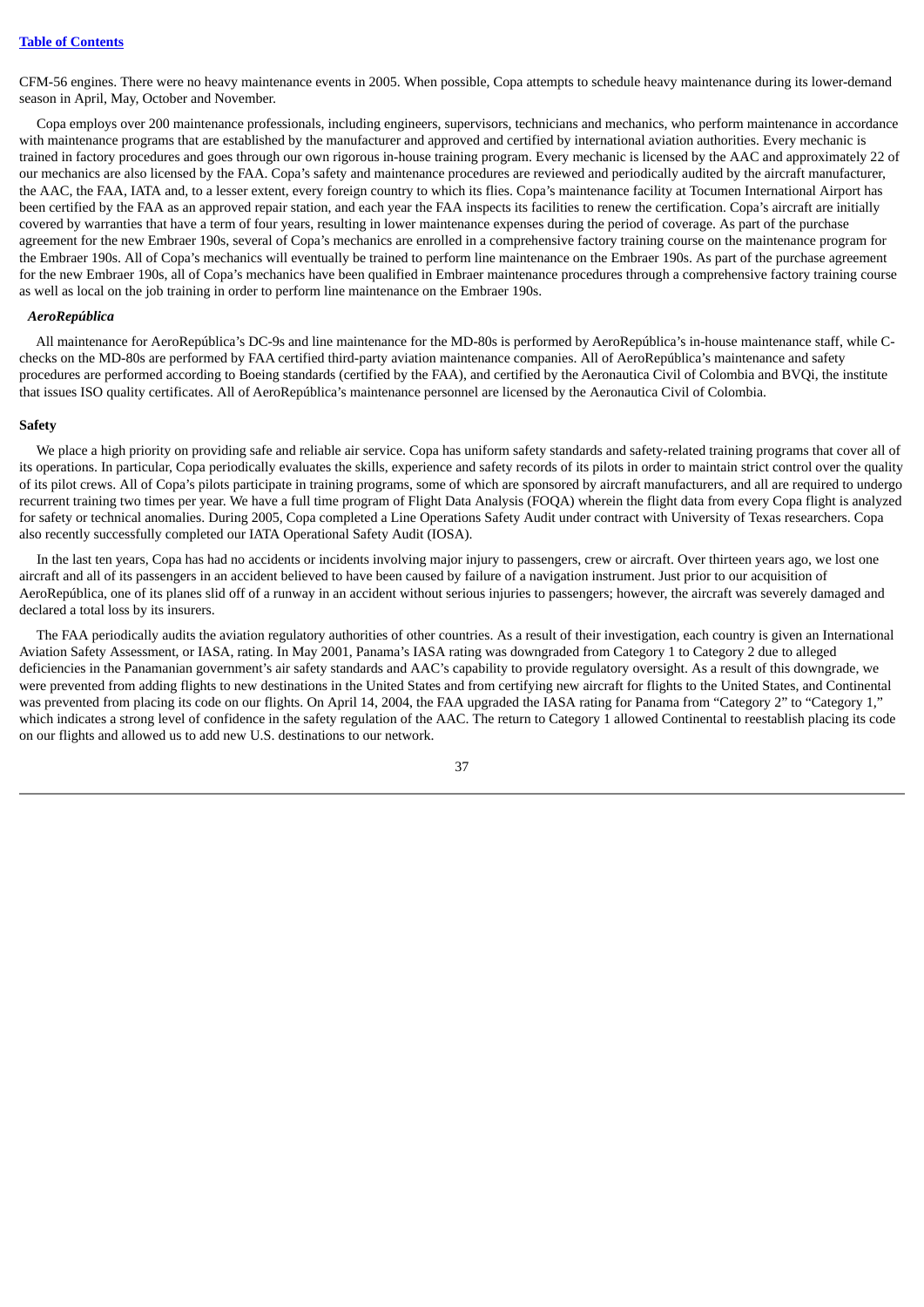In order to recover Category 1 status, the Panamanian government passed a new law regulating aviation; and the AAC issued new regulations compliant with standards of the International Civil Aviation Organization, or ICAO. FAA inspectors and ICAO advisors were hired to help with training; and the government approved a budget of \$14 million for the AAC to comply with various regulations of ICAO.

# **Airport Facilities**

We believe that our hub at Panama City's Tocumen International Airport (PTY) is an excellent base of operations for the following reasons:

- **•** Panama's consistently temperate climate is ideal for airport operations. For example, Tocumen was closed and unavailable for flight operations for a total of less than two hours in each of 2004 and 2005.
- **•** Tocumen is the only airport in Central America with two operational runways. Also unlike some other regional airports, we are currently not constrained by a lack of available gates/parking positions at Tocumen, and there is ample room to expand Tocumen.
- **•** From Panama's central location, our 124-seat Boeing 737-700s can efficiently serve long-haul destinations in South American cities such as Santiago, Chile; Buenos Aires, Argentina; and São Paulo, Brazil as well as short-haul destinations in Central and South America.
- **•** Travelers can generally make connections easily through Tocumen because of its manageable size and Panama's policies accommodating intransit passengers.

Tocumen International Airport is operated by an independent corporate entity established by the government, where stakeholders have a say in the operation and development of the airport. A Copa executive, as a representative of the Panamanian Airline Association, holds a seat on the board of this airport operator. The law that created this entity also provided for a significant portion of revenues generated at Tocumen to be used for airport expansion and improvements. We do not have any formal, written agreements with the airport management that govern access fees, landing rights or allocation of terminal gates. We rely upon our good working relationship with the airport's management and the Panamanian government to ensure that we have access to the airport resources we need at prices that are reasonable.

We have worked closely with the airport's management and consulted with the IATA infrastructure group to provide plans and guidance for Phase I of an airport expansion that will provide up to eight new gate positions with jet bridges, six new remote parking positions, expand retail areas and improve the baggage-handling facilities. The government has authorized \$70 million to cover the costs of this expansion. In April 2004, Leo A. Daly, an American company whose experience includes the renovation of the Miami, Dallas and Washington, D.C. (Reagan) airports, won the bid to remodel and expand the terminal. Work on Phase I is expected to be completed in the third quarter of 2006. We are considering an increased role for Copa in facilitating a planned Phase II of the airport expansion that would add another five gates to the airport.

We provide all of our own ground services and handling of passengers and cargo at Tocumen International Airport. In addition, we provide services to several of the principal foreign airlines that operate at Tocumen. At most of the foreign airports where we operate, foreign airport services companies provide all of our support services other than sales, counter services and some minor maintenance.

We lease a variety of facilities at Tocumen, including our maintenance hangar and our operations facilities in the airport terminal. From our System Operations Control Center located within our corporate headquarters building, we dispatch, track and direct our aircraft throughout the hemisphere and respond to operational contingencies as necessary. We generally cooperate with the airport authority to modify the lease terms as necessary to account for capital improvements and expansion plans. Currently, our elite passengers have access to a President's Club at the airport, which is jointly operated with Continental and was opened in March 2000. The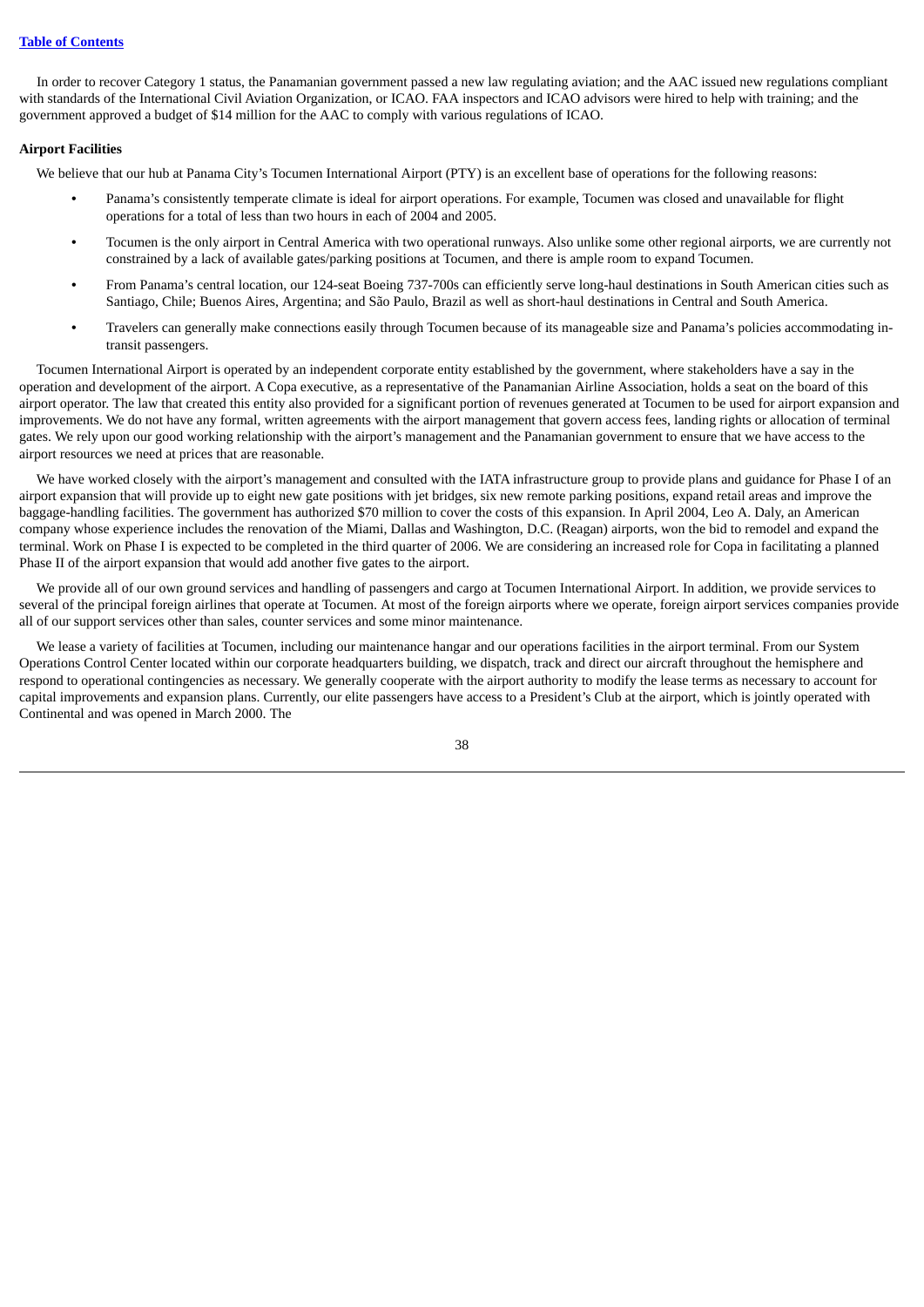President's Club will be expanded to approximately twice its current size as part of the Tocumen International Airport expansion project.

Bogota's El Dorado Airport is AeroRepública's main operating terminal. It is also Colombia's main international and domestic terminal, with two operational runways. El Dorado is undergoing a privatization process in which improvements are expected to the passenger and cargo terminals. AeroRepública currently leases a variety of facilities at El Dorado, including counters, maintenance and administrative and dispatch areas.

## **Fuel**

Fuel costs are extremely volatile, as they are subject to many global economic, geopolitical, weather, environmental and other factors that we can neither control nor accurately predict. Due to its inherent volatility, aircraft fuel has historically been our most unpredictable unit cost. Concurrent with the world's economic recovery, demand for oil has surged, especially in fast-growing China. This increase in demand coupled with limited refinery capacity and instability in oil-exporting countries has led to a rapid increase in prices. When combined with the relative weakness of the U.S. dollar, the currency in which oil is traded, these factors have caused a record high price for oil in nominal dollar terms.

|                                                 |        |            | <b>Aircraft Fuel Data</b> |               |                      |
|-------------------------------------------------|--------|------------|---------------------------|---------------|----------------------|
|                                                 | 2001   | 2002       | 2003                      | 2004          | 2005                 |
| Copa                                            |        |            |                           |               |                      |
| Average price per gallon of jet fuel into plane |        |            |                           |               |                      |
| (excluding hedge) (in U.S. dollars)             | 0.95   | \$<br>0.86 | \$<br>1.01                | \$.<br>- 1.32 | \$.<br>1.87          |
| Gallons consumed (in thousands)                 | 46,669 | 44,788     | 48,444                    | 50,833        | 58,924               |
| Available seat miles (in millions)              | 2.920  | 2,847      | 3.226                     | 3,639         | 4,409                |
| Gallons per ASM (in hundredths)                 | 1.60   | 1.57       | 1.50                      | 1.40          | 1.34                 |
| AeroRepública(1)                                |        |            |                           |               |                      |
| Average price per gallon of jet fuel into plane |        |            |                           |               |                      |
| (excluding hedge) (in U.S. dollars)             |        |            |                           |               | $\mathbb{S}$<br>2.12 |
| Gallons consumed (in thousands)                 |        |            |                           |               | 17,887               |
| Available seat miles (in millions)              |        |            |                           |               | 950                  |
| Gallons per ASM (in hundredths)                 |        |            |                           |               | 1.88                 |

# (1) Since April 22, 2005.

Since 2004, the price of jet fuel has continued to climb. During 2005, Copa paid an average price, including plane charges, of \$1.87 per gallon of jet fuel, a 41.8% increase from 2004's rate of \$1.32 per gallon. On a per unit basis, Copa's consumption did not increase in line with the rise in the cost of jet fuel due to the replacement of older, less fuel efficient Boeing 737-200s with new Boeing 737-Next Generation aircraft. Based on our experience, the Boeing 737-Next Generation family is 15-20% more fuel efficient than first generation Boeing 737 models.

We believe that fuel prices are likely to increase in the future and may do so in the near future. In 2005, we hedged 12% of our requirements through the use of swap and zero-cost collar transactions. We have hedged approximately 13% of Copa's anticipated fuel needs for 2006 and approximately 5% of Copa's projected fuel consumption from January 1, 2007 to May 31, 2007. Although AeroRepública does not currently have a hedging policy, we may implement one in the future. We will continue to evaluate various hedging strategies, and we may enter into additional hedging agreements in the future. Any prolonged increase in the price of jet fuel will likely materially and negatively affect our business, financial condition and results of operation.

AeroRepública is supplied by two fuel providers. The price for fuel is fixed by the Colombian government on a monthly basis based on international fuel indices.

## **Insurance**

We maintain passenger liability insurance in an amount consistent with industry practice, and we insure our aircraft against losses and damages on an "all risks" basis. We have obtained all insurance coverage required by the terms of our leasing and financing agreements. We believe our insurance coverage is consistent with airline industry standards and appropriate to protect us from material loss in light of the activities we conduct. No assurance can be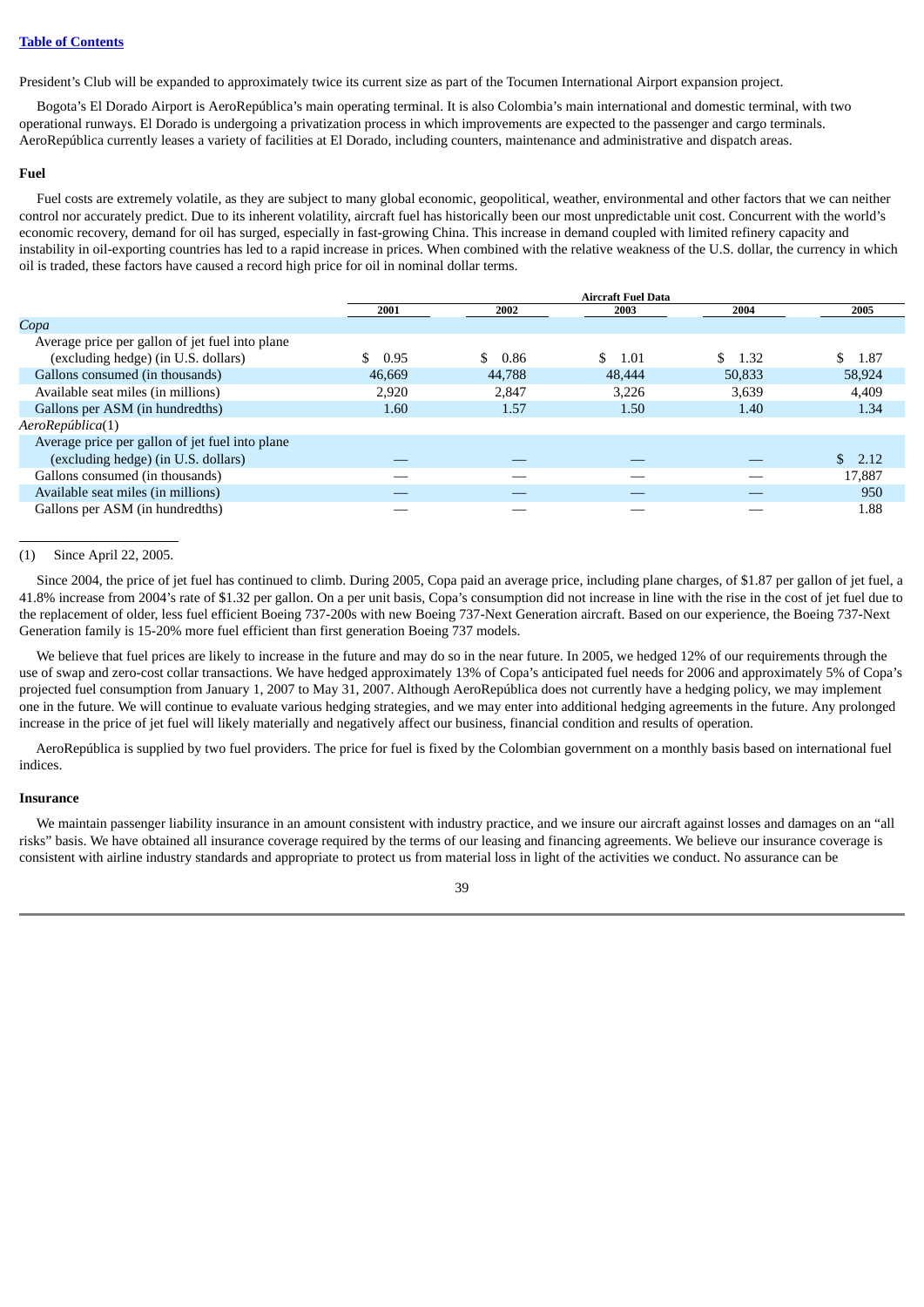given, however, that the amount of insurance we carry will be sufficient to protect us from material losses. We have negotiated lower premiums on our Copa insurance policies by leveraging the purchasing power of our alliance partner, Continental. Our Copa operations are insured under Continental's joint insurance policy with Northwest Airlines. We maintain separate insurance policies for our AeroRepública operations.

## **Environmental**

Our operations are covered by various local, national, and international environmental regulations. These regulations cover, among other things, emissions into the atmosphere, disposal of solid waste and aqueous effluents, aircraft noise and other activities that result from the operation of aircraft. Our aircraft comply with all environmental standards applicable to their operations as described in this annual report. We have hired a consulting firm to conduct an environmental audit of our hanger and support facilities at the Tocumen International Airport to determine what, if any, measures we need to implement in order to satisfy the Panamanian effluent standards and the General Environmental Law at those facilities. A base line study of our effluents has been completed. We plan to implement all measures required for compliance once the audit is finalized, notwithstanding the lapse of the grace period set forth in the regulations. Additionally, the Panamanian Civil Aviation Code (RAC) contains certain environmental provisions that are similar to those set forth in the General Environmental Law regarding effluents, although such provisions do not contain compliance grace periods. In the event the AAC determines that our facilities do not currently meet the RAC standards, we could be subject to a fine. The measures that will be implemented pursuant to the environmental audit that is underway will also satisfy the requirements of the RAC. We have installed a water treatment plant to serve part of our facilities and seek to finalize the audit and have any other remediation measures that may be required in operation by the end of 2007. While we do not believe that compliance with these regulations will expose us to material expenditures, compliance with these or other environmental regulations, whether new or existing, that may be applicable to us in the future could increase our costs. In addition, failure to comply with these regulations could adversely affect us in a variety of ways, including adverse effects on our reputation.

### **Regulation**

## *Panama*

Panamanian law requires airlines providing commercial services in Panama to hold an Operation Certificate and an Air Transportation License/Certificate issued by the AAC. The Air Transportation Certificate specifies the routes, equipment used, capacity, and the frequency of flights. This certificate must be updated every time Copa acquires new aircraft, or when routes and frequencies to a particular destination are modified.

Panamanian law also requires that the aircraft operated by Copa be registered with the Panamanian National Aviation Registrar kept by the AAC, and that the Panamanian National Aviation authority certify the airworthiness of each aircraft in Copa's fleet. This requirement does not apply to AeroRepública's aircraft which are registered in Colombia. Copa's aircraft must be re-certified every year.

The government of the Republic of Panama does not have an equity interest in our company. Panamanian government officials have typically worked closely with us to establish policies that benefit both our company and the country. Bilateral agreements signed by the government of Panama have protected our operational position and route network, allowing us to have in Panama a significant hub to transport intraregion traffic within and between the Americas and the Caribbean. All international fares are filed and technically subject to the approval of the Panamanian government. Historically, we have been able to modify ticket prices on a daily basis to respond to market conditions.

We cooperated with the government of Panama to restore the country's Category 1 status after it was downgraded to Category 2 in early May 2001 by the FAA, a status that is important both to the operations of Copa as an airline and the general perception of Panama as a country, particularly in view of the fact that a major initiative is in place to boost tourism in Panama. The country's Category 1 status was restored April 2004. In meeting the requirements for Category 1 status, the Panamanian government approved \$14 million for the AAC to comply with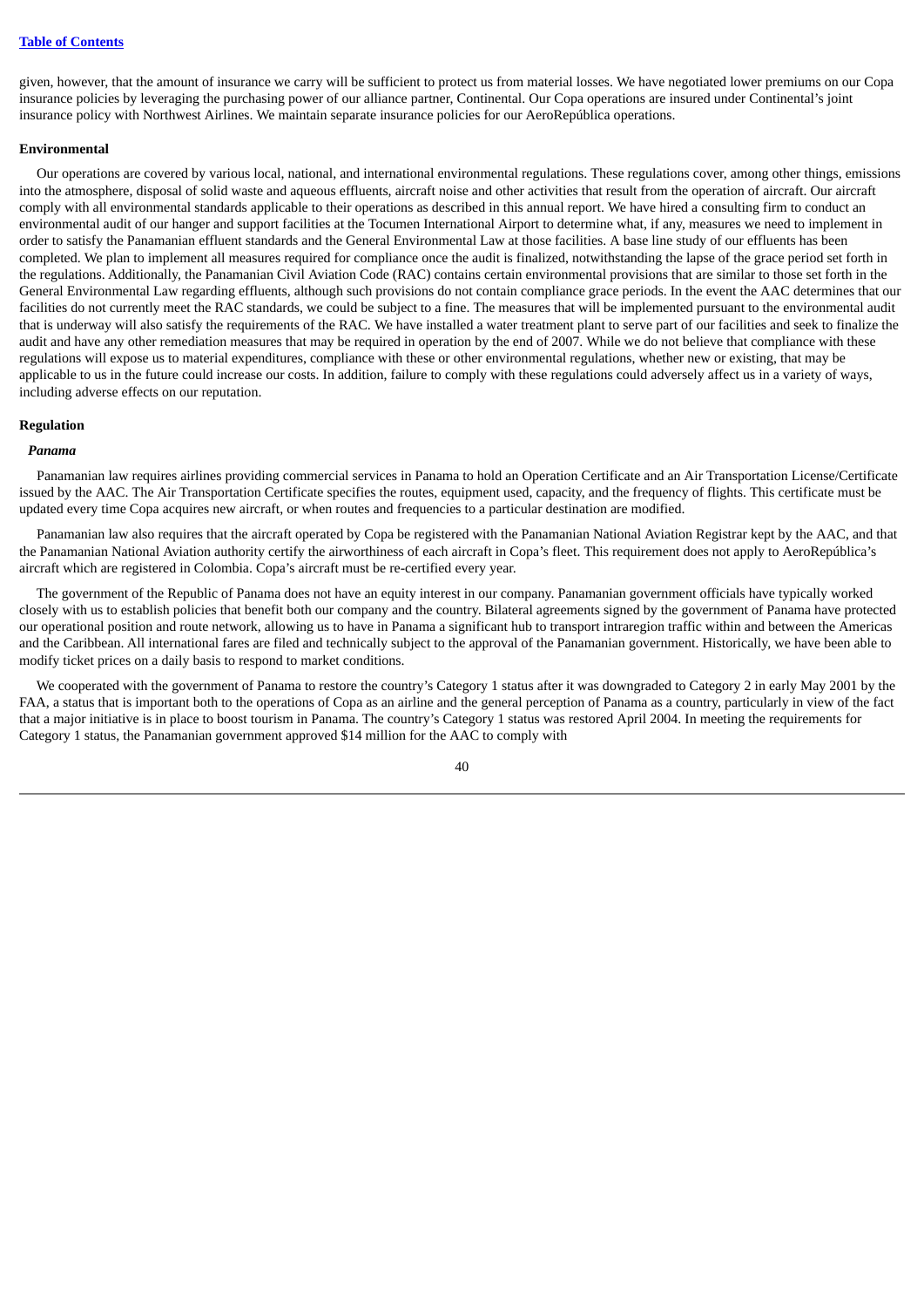various regulations of the ICAO, and AAC personnel are currently receiving training on Embraer airworthiness certification so they will continue to be qualified to evaluate our pilots and aircraft.

Our status as a private carrier means that we are not required under Panamanian law to serve any particular route and are free to withdraw service from any of the routes we currently serve as we see fit, subject to bilateral agreements. We are also free to determine the frequency of service we offer across our route network without any minimum frequencies imposed by the Panamanian authorities.

The most significant restriction on our company imposed by the Panamanian Aviation Act, as amended and interpreted to date, is that Panamanian nationals must exercise "effective control" over the operations of the airline and must maintain "substantial ownership." These phrases are not defined in the Aviation Act itself and it is unclear how a Panamanian court would interpret them. The share ownership requirements and transfer restrictions contained in our Articles of Incorporation, as well as the structure of our capital stock described under the caption "Description of Capital Stock," are designed to ensure compliance with these ownership and control restrictions created by the Aviation Act. While we believe that our ownership structure complies with the ownership and control restrictions of the Aviation Act as interpreted by a recent decree by the Executive Branch, we cannot assure you that a Panamanian court would share our interpretation of the Aviation Act or the decree or that any such interpretations would remain valid for the entire time you hold our Class A shares.

Although the Panamanian government does not currently have the authority to dictate the terms of our service, the government is responsible for negotiating the bilateral agreements with other nations that allow us to fly to other countries. Several of these agreements require Copa to remain "effectively controlled" and "substantially owned" by Panamanian nationals in order for us to use the rights conferred by the agreements. Such requirements are analogous to the Panamanian aviation law described above that requires Panamanian control of our business.

During 1997, several Central American countries (including Panama) and the United States signed an open-skies agreement allowing carriers from each country to initiate service in any other. There is no bilateral agreement between Panama and either El Salvador or Costa Rica, the nations in which Grupo TACA has its principal hubs. Panama only has reciprocity agreements with these countries at present.

## *Antitrust regulation, enforcement*

In 1996, the Republic of Panama enacted antitrust legislation, which regulates industry concentration and vertical anticompetitive practices and prohibits horizontal collusion. The Consumer Protection and Free Trade Authority is in charge of enforcement and may impose fines only after a competent court renders an adverse judgment. The law also provides for direct action by any affected market participant or consumer, independently or though class actions. The law does not provide for the granting of antitrust immunity, as is the case in the United States. In February 2006, the antitrust legislation was amended to increase the maximum fines that may be assessed for violations to \$1,000,000 for *per se* violations and \$250,000 for relative violations of antitrust law.

# *Noise regulations effects*

Panama has adopted Annex 16 of the ICAO regulations and the noise abatement provisions of ICAO, through Book XIV of the Panamanian Civil Aviation Regulations (RAC). Thus, articles 227-229 of Book XIV of the RAC require aircraft registered in Panama to comply with at least Stage 2 noise requirements, and all aircraft registered for the first time with the Panamanian Civil Aviation Authority after January 1, 2003, to comply with Stage 3 noise restrictions. Currently, all the airplanes we operate or have on order meet the most stringent noise requirements established by both ICAO and the AAC.

#### *Colombia*

The Colombian aviation market is heavily regulated by the Colombian Civil Aviation Administration, *Unidad Especial Administrativa de Aeronáutica Civil,* or *Aeronautica Civil.* Colombia is a Category 1 country under the FAA's IASA program. With respect to domestic aviation, airlines must present feasibility studies to secure specific route rights, and no airline may serve the city pairs with the most traffic unless that airline has at least five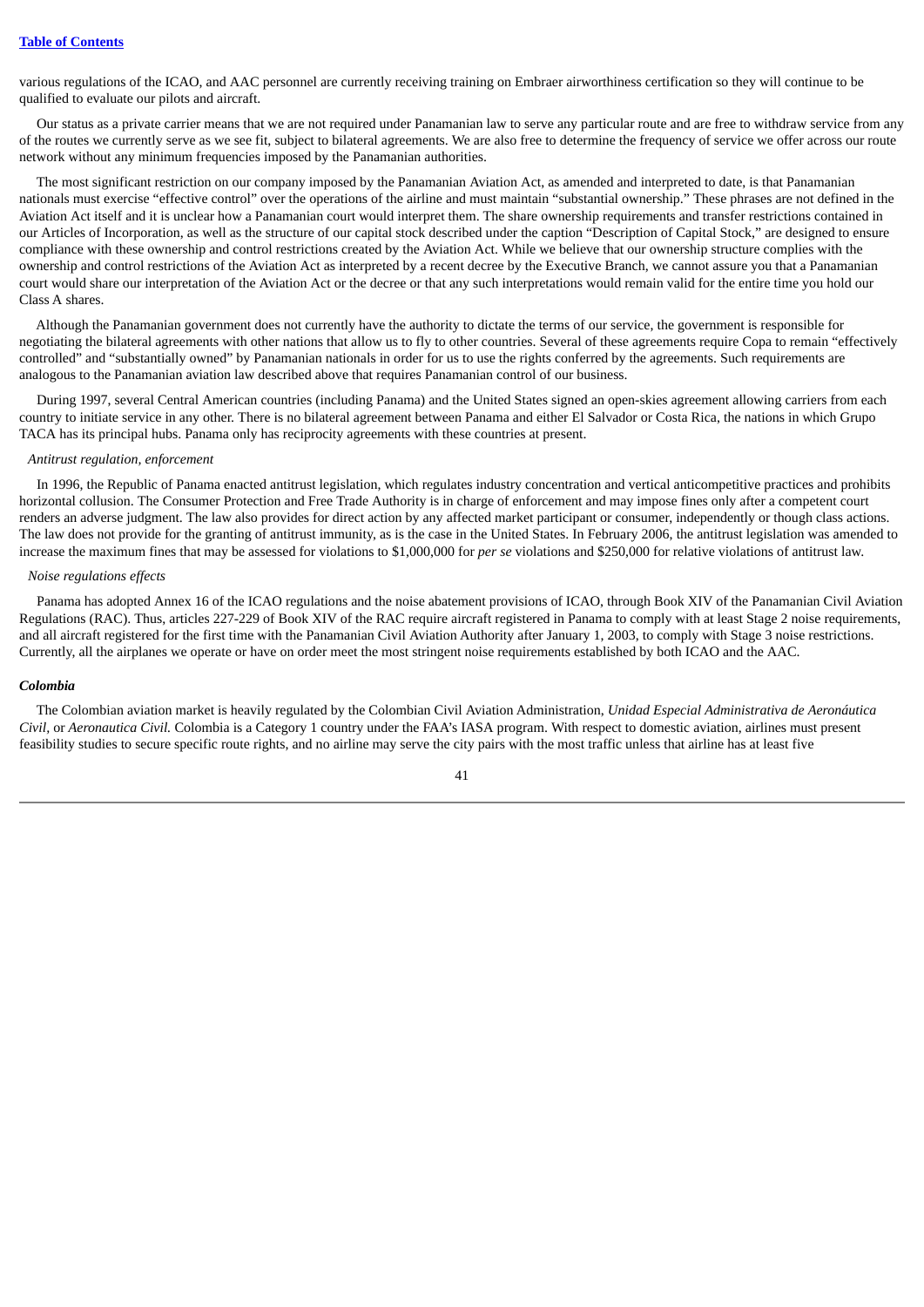aircraft with their airworthiness certificates in force. In addition, Aeronautica Civil sets minimum and maximum fares for each route and a maximum number of competing airlines for each route based on the size of the city pairs served. Airlines in Colombia must also add a surcharge for fuel to their ticket prices. Passengers in Colombia are also entitled by law to compensation in cases of delays in excess of four hours, over-bookings and cancellations. Currently, the Cali, Cartagena and Barranquilla airports are under private management arrangements, as well as the runways of El Dorado Airport in Bogotá. However, the government has stated its intention of privatizing other airports in order to finance necessary expansion projects and increase the efficiency of operations, which may lead to increases in landing fees and facility rentals at those airports.

AeroRepública may not have as much productive cooperation with the Colombian government over the negotiation of route rights with other countries as we may enjoy in Panama. Colombia has open-skies agreements with Aruba and the Andean Pact (*Comunidad Andina*) nations of Bolivia, Ecuador, Peru, and Venezuela. AeroRepública has been recently granted the use of 17 of the 56 available route rights for service by Colombian carriers between Colombia and Panama and, as a result, began scheduled service between the two countries in late 2005. There are currently no route rights available to the United States from Colombia.

## *U.S. Airline Regulation*

Operations to the United States by non-U.S. airlines, such as Copa, are subject to Title 49 of the U.S. Code, under which the DOT, the FAA and the TSA exercise regulatory authority. The U.S. Department of Justice also has jurisdiction over airline competition matters under the federal antitrust laws.

*Authorizations and Licenses.* The DOT has jurisdiction over international aviation with respect to the United States and related route authorities, subject to review by the President of the United States. The DOT also has jurisdiction with respect to unfair practices and methods of competition by airlines and related consumer protection matters. We are authorized by the DOT to engage in scheduled and charter air transportation services, including the transportation of persons, property (cargo) and mail, or combinations thereof, between points in Panama and points in the United States and beyond (via intermediate points in other countries). We hold the necessary authorizations from the DOT in the form of a foreign air carrier permit, an exemption authority and statements of authorization to conduct our current operations to and from the United States. The exemption authority was granted by the DOT in February 1998. This exemption authority was due to expire in February 2000. However, the authority remains in effect by operation of law under the terms of the Administrative Procedure Act pending final DOT action on the application we filed to renew the authority on January 3, 2000. There can be no assurance that the DOT will grant the application. Our foreign air carrier permit has no expiration date.

Our operations to the United States are also subject to regulation by the FAA with respect to safety matters, including aircraft maintenance and operations, equipment, aircraft noise, ground facilities, dispatch, communications, personnel, training, weather observation, air traffic control and other matters affecting air safety. The FAA requires each foreign air carrier serving the United States to obtain operational specifications pursuant to Part 129 of its regulations and to meet operational criteria associated with operating specified equipment on approved international routes. We believe that we are in compliance in all material respects with all requirements necessary to maintain in good standing our operations specifications issued by the FAA. The FAA can amend, suspend, revoke or terminate those specifications, or can suspend temporarily or revoke permanently our authority if we fail to comply with the regulations, and can assess civil penalties for such failure. A modification, suspension or revocation of any of our DOT authorizations or FAA operating specifications could have a material adverse effect on our business. The FAA also conducts safety audits and has the power to impose fines and other sanctions for violations of airline safety regulations. We have not incurred any material fines related to operations.

*Security.* On November 19, 2001, the U.S. Congress passed, and the President signed into law, the Aviation and Transportation Security Act, also referred to as the Aviation Security Act. This law federalized substantially all aspects of civil aviation security and created the TSA to which the security responsibilities previously held by the FAA were transitioned. The TSA is an agency of the Department of Homeland Security. The Aviation Security Act requires, among other things, the implementation of certain security measures by airlines and airports, such as the requirement that all passenger bags be screened for explosives. Funding for airline and airport security required under the Aviation Security Act is provided in part by a \$2.50 per segment passenger security fee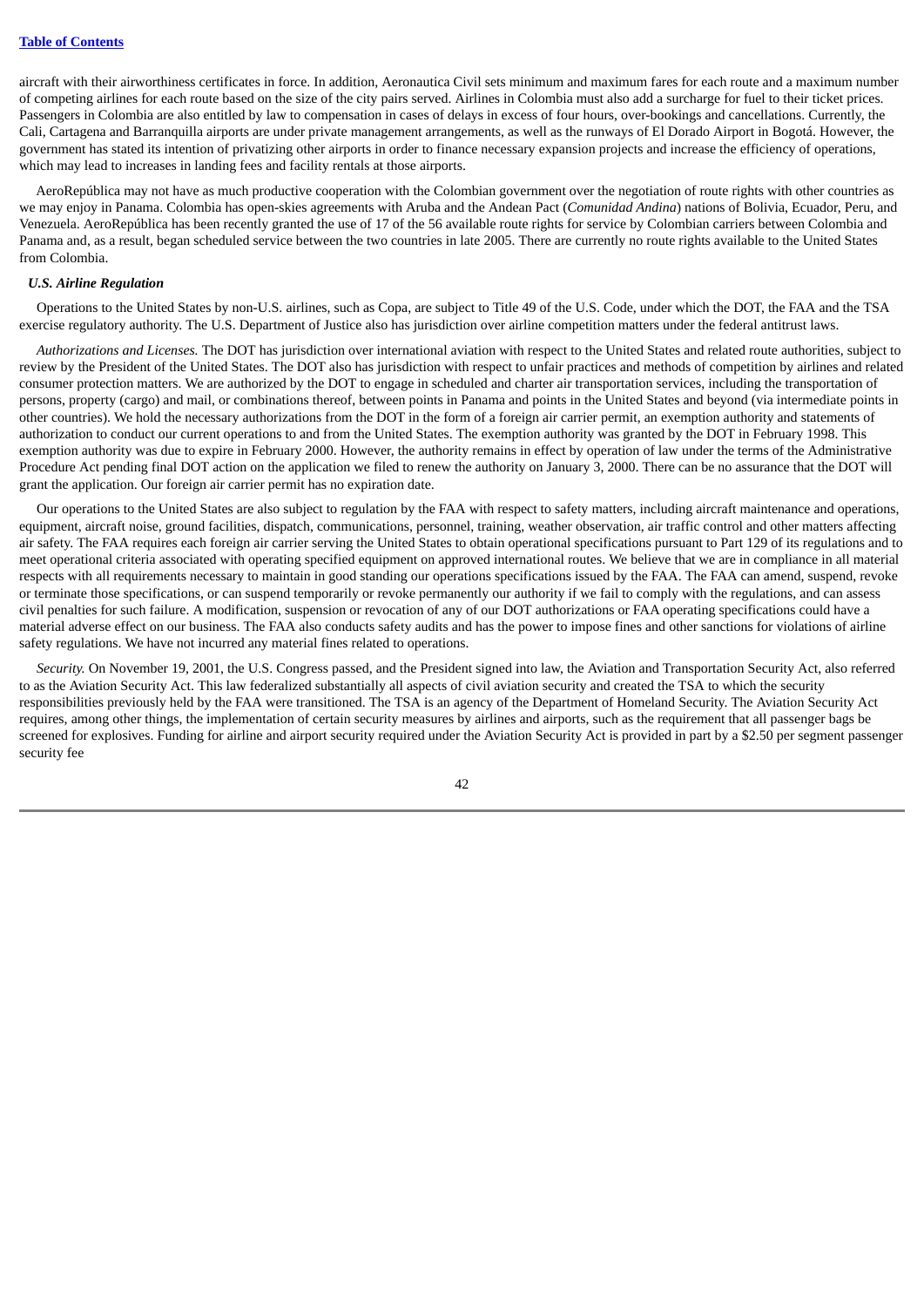for flights departing from the U.S., subject to a \$10 per roundtrip cap; however, airlines are responsible for costs incurred to meet security requirements beyond those provided by the TSA. There is no assurance this fee will not be raised in the future as the TSA's costs exceed the revenue it receives from these fees. The current administration has proposed to raise this fee to \$5.50, which is subject to approval by the U.S. Congress. Implementation of the requirements of the Aviation Security Act has resulted in increased costs for airlines and their passengers. Since the events of September 11, 2001, the U.S. Congress has mandated and the TSA has implemented numerous security procedures and requirements that have imposed and will continue to impose burdens on airlines, passengers and shippers.

*Noise Restrictions.* Under the Airport Noise and Capacity Act of 1990, or ANCA, and related FAA regulations, aircraft that fly to the United States must comply with certain Stage 3 noise restrictions, which are currently the most stringent FAA operating noise requirements. All of our Copa aircraft meet the Stage 3 requirement.

FAA regulations also require compliance with the Traffic Alert and Collision Avoidance System, approved airborne windshear warning system and aging aircraft regulations. Our fleet meets these requirements.

*Proposed Laws and Regulations.* Additional U.S. laws and regulations have been proposed from time to time that could significantly increase the cost of airline operations by imposing additional requirements or restrictions on airlines. There can be no assurance that laws and regulations currently enacted or enacted in the future will not adversely affect our ability to maintain our current level of operating results.

## *Other Jurisdictions*

We are also subject to regulation by the aviation regulatory bodies which set standards and enforce national aviation legislation in each of the jurisdictions to which we fly. These regulators may have the power to set fares, enforce environmental and safety standards, levy fines, restrict operations within their respective jurisdictions or any other powers associated with aviation regulation. We cannot predict how these various regulatory bodies will perform in the future and the evolving standards enforced by any of them could have a material adverse effect on our operations.

## **C. Organizational Structure**





\* Includes ownership by us held through wholly-owned holding companies organized in the British Virgin Islands as of March 31, 2006.

Copa is our principal airline operating subsidiary that operates out of our hub in Panama and provides passenger service in North, South and Central America and the Caribbean. AeroRepública is our operating subsidiary that is primarily engaged in domestic air travel within Colombia. Oval Financial Leasing, Ltd. controls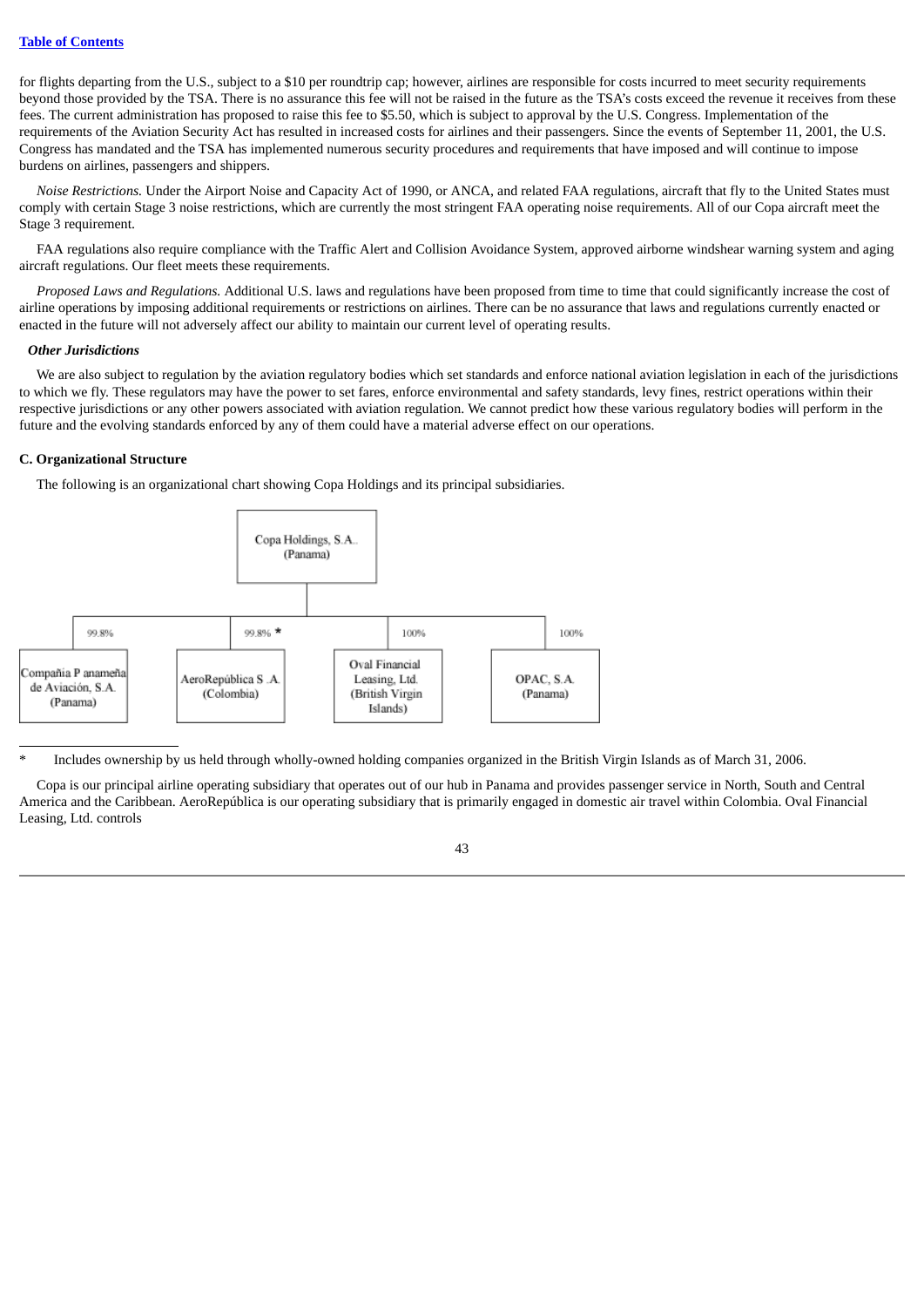the special purpose vehicles that have a beneficial interest in the majority of our aircraft. OPAC, S.A. is a property holding company that owns our former corporate headquarters facility.

# **D. Property, Plants and Equipment**

## *Headquarters*

We have recently moved into a newly built headquarters building located six miles away from Tocumen International Airport. We have leased five floors consisting of approximately 104,000 square feet of the building from Desarollo Inmobiliario del Este, S.A., an entity controlled by the same group of investors that controls CIASA, under a 10-year lease at a rate of \$106,000 per month during the first three years, \$110,000 per month from year 4 to year 6, \$113,000 from year 7 to year 9 and \$116,000 per month in year 10, which we believe to be a market rate. We are in the process of selling our previous headquarters building in Panama City and currently expect to complete the sale in 2006.

## *Other property*

At Tocumen International Airport, we lease a maintenance hangar, operations offices in the terminal, counter space, parking spaces and other operational properties from the entity that manages the airport. We pay approximately \$91,000 per month for this leased property. Around Panama City, we also lease various office spaces, parking spaces and other properties from a variety of lessors, for which we pay approximately \$9,000 per month in the aggregate.

In each of our destination cities, we also lease space at the airport for check-in, reservations and airport ticket office sales, and we lease space for CTOs in more than 25 of those cities.

## *AeroRepública*

AeroRepública leases most of its airport and city ticket offices. Owned properties include one city ticket office, a warehouse close to the airport and one floor in a high-rise building in downtown Bogota.

## **Item 4A. Unresolved Staff Comments**

None.

# **Item 5. Operating and Financial Review and Prospects**

## **A. Operating Results**

You should read the following discussion in conjunction with our consolidated financial statements and the related notes and the other financial *information included elsewhere in this annual report.*

We are a leading Latin American provider of airline passenger and cargo service through our two principal operating subsidiaries, Copa and AeroRepública. Copa operates from its strategically located position in the Republic of Panama, and AeroRepública provides service primarily within Colombia. Our fleet currently consists of 22 Boeing 737-Next Generation aircraft, two Embraer 190 aircraft, 11 MD-80 aircraft and two DC-9 aircraft (one of which is currently retired). We currently have firm orders for eight Boeing 737-Next Generation and 18 Embraer 190s, and purchase rights and options for up to nine additional Boeing 737-Next Generation and 35 additional Embraer 190s.

Copa was established in 1947, and currently offers approximately 92 daily scheduled flights among 30 destinations in 20 countries in North, Central and South America and the Caribbean from its Panama City hub. Copa provides passengers with access to flights to more than 120 other destinations through codeshare arrangements with Continental pursuant to which each airline places its name and flight designation code on the other's flights.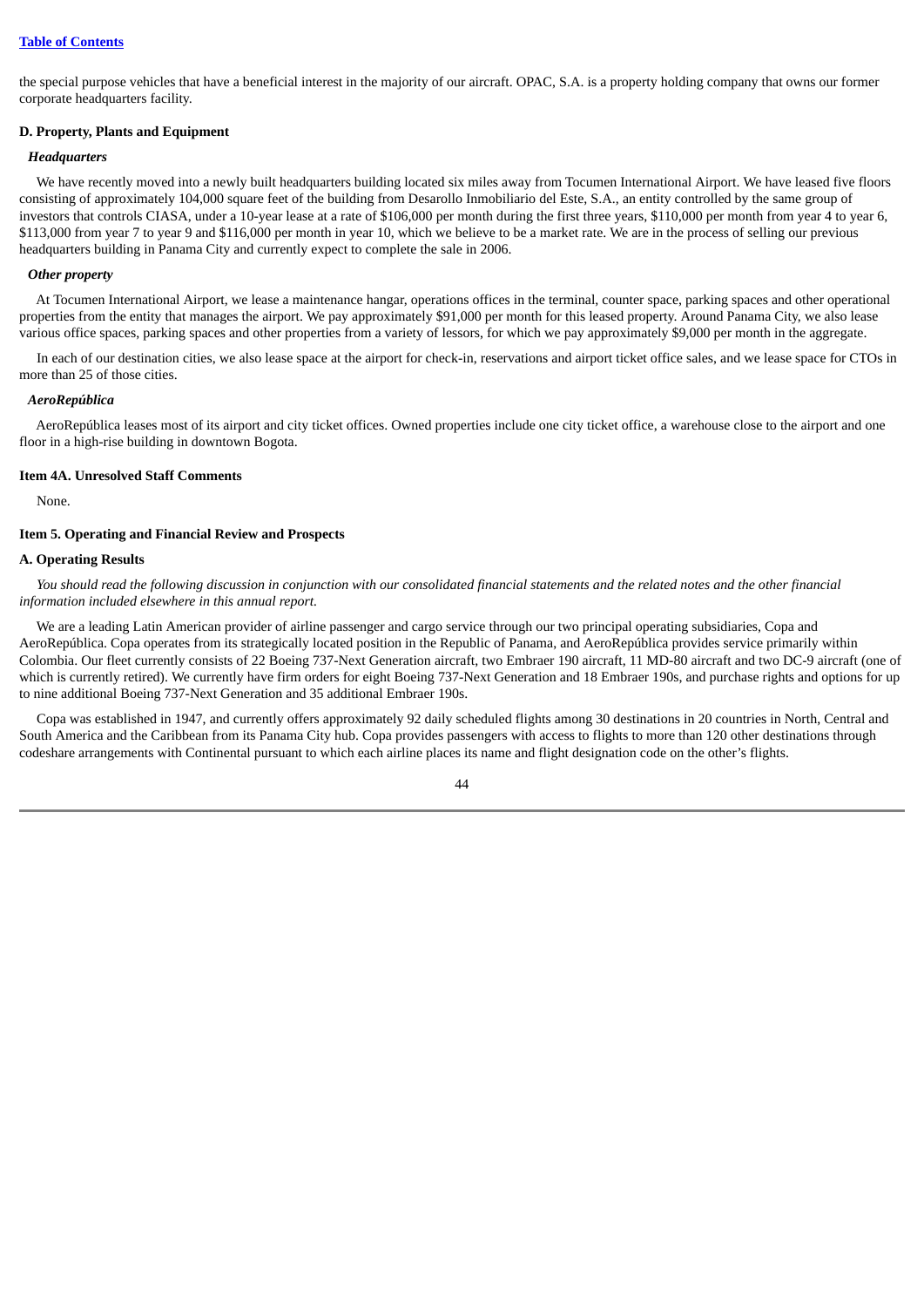Through its Panama City hub, Copa is able to consolidate passenger traffic from multiple points to serve each destination effectively.

Copa operates a modern fleet of 22 Boeing 737-Next Generation aircraft and two Embraer 190 aircraft with an average age of approximately 3.6 years as of May 31, 2006. To meet its growing capacity requirements, Copa has firm commitments to accept delivery of 21 additional aircraft through 2009 and has purchase rights and options that, if exercised, would allow it to accept delivery of up to 24 additional aircraft through 2009. Copa's firm orders are for eight additional Boeing 737-Next Generation aircraft and 13 additional Embraer 190s, and its purchase rights and options are for up to nine Boeing 737-Next Generation aircraft and up to 15 Embraer 190s.

Copa started its strategic alliance with Continental in 1998. Since then, it has conducted joint marketing and code-sharing arrangements, and participated in the award-winning OnePass frequent flyer loyalty program globally and on a co-branded basis in Latin America. We believe that Copa's co-branding and joint marketing activities with Continental have enhanced its brand in Latin America, and that the relationship with Continental has afforded it cost-related benefits, such as improving purchasing power in negotiations with aircraft vendors and insurers. Copa's alliance and related services agreements with Continental are in effect until 2015.

During the second quarter of 2005, we purchased AeroRepública S.A., a Colombian air carrier that according to the Colombian Civil Aviation Administration, *Unidad Especial Administrativa de Aeronáutica Civil*, was the second-largest domestic carrier in Colombia in terms of number of passengers carried in 2005, providing predominantly point-to-point service among 12 cities in Colombia and to Copa's Panama City hub. AeroRepública currently operates a fleet of eleven leased MD-80s and two owned DC-9s (one of which is currently retired). As part of its fleet modernization and expansion plan, AeroRepública has firm commitments to accept delivery of five Embraer 190 aircraft through 2007 and purchase rights and options to purchase up to 20 additional Embraer 190 aircraft through 2011.

Fuel is our single largest operating expense and, as a result, our results of operations are likely to continue to be materially affected by the cost of fuel as compared with prior periods. Prices for jet fuel have risen significantly in 2005 and remained at historically high levels. Copa's fuel cost increased from \$1.01 per gallon during 2003 to \$1.32 per gallon in 2004 and \$1.87 per gallon in 2005. To date, we have managed to offset some of the increases in fuel prices with higher load factors, fuel surcharges and fare increases. In addition, we entered into hedging agreements with respect to approximately 12% of Copa's fuel needs for 2005 and have hedged approximately 13% of Copa's projected fuel needs for 2006 and approximately 5% of the needs for the first five months of 2007. We will continue to evaluate various hedging strategies, and we may enter into additional hedging agreements in the future.

# *Our 2005 acquisition of AeroRepública has affected the comparability of our recent results of operations.*

On April 22, 2005 we acquired an initial 85.6% equity ownership interest in AeroRepública which was followed by subsequent acquisitions increasing our total ownership interest in AeroRepública to 99.8% as of March 31, 2006. The total purchase price we paid for our investment in AeroRepública, including acquisition costs, was \$23.4 million. According to the Colombian Civil Aviation Administration, *Unidad Especial Administrativa de Aeronáutica Civil*, in 2005 AeroRepública was the second-largest domestic carrier in Colombia in terms of number of passengers carried, providing service among 12 cities in Colombia and Panama City with a point-to-point route network.

We began to consolidate AeroRepública's results of operations in our consolidated financial statements beginning April 22, 2005. For the year ended December 31, 2005 and for future periods, we are reporting AeroRepública's operations as a separate segment in our financial statements and the related notes. See Note 14 to our audited consolidated financial statements included elsewhere in this annual report for segment data for AeroRepública for the year ended December 31, 2005. As a result of this acquisition and our consolidation of AeroRepública's results as of April 22, 2005, our financial information as of and for the year ended December 31, 2005 is not comparable to the information as of and for the year ended December 31, 2004.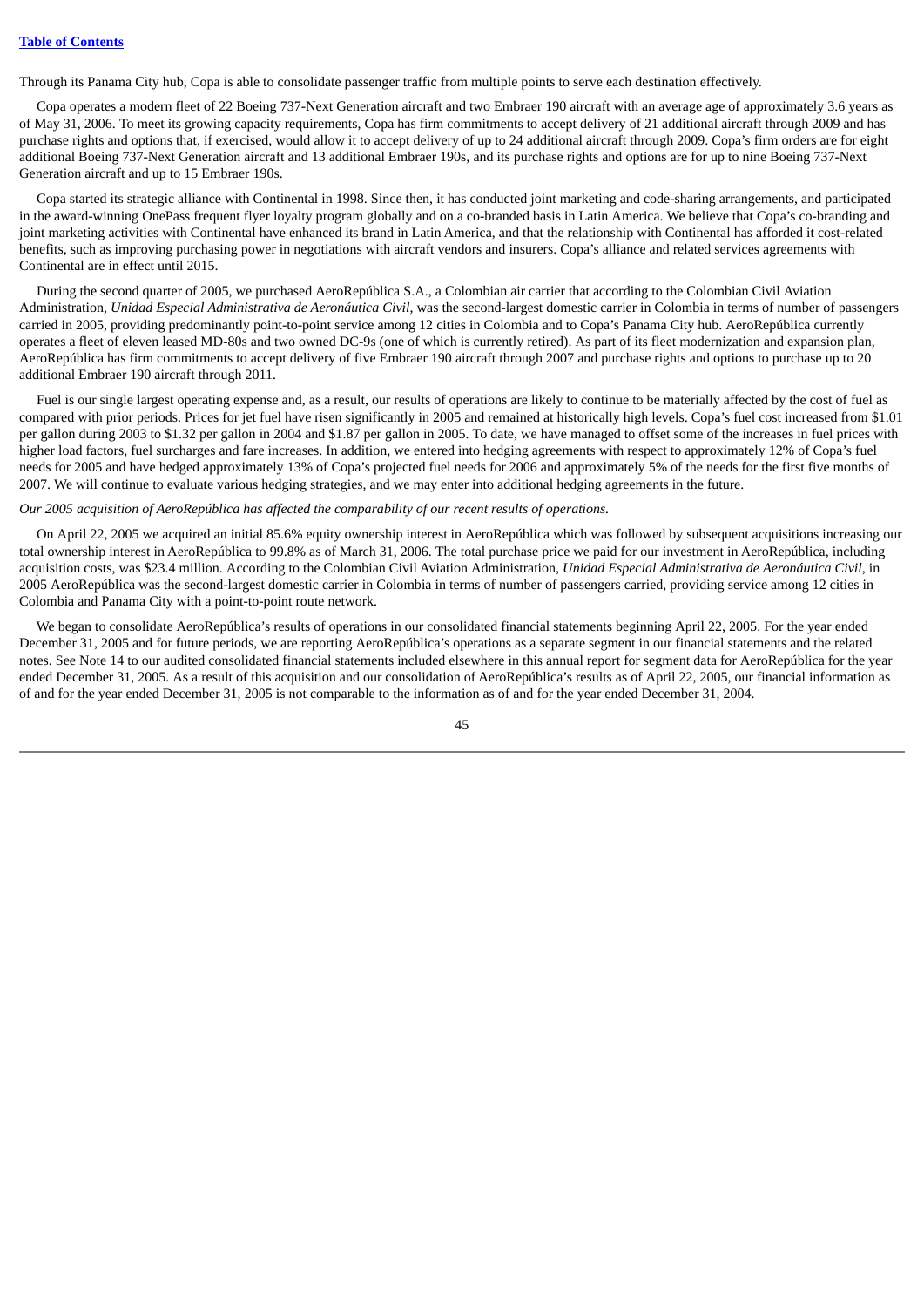## *Regional Economic Environment*

Our historical financial results have been, and we expect them to continue to be, materially affected by the general level of economic activity and growth of per capita disposable income in North, South and Central America and the Caribbean (drivers of our passenger revenue) and the volume of trade between countries in the region (the principal driver of our cargo revenue).

According to data from The Preliminary Overview of the Economies of Latin America and the Caribbean, an annual United Nations publication prepared by the Economic Development Division, the economy of Latin America (including the Caribbean) grew by approximately 5.5% in 2004 and 1.9% in 2003, while the region's per capita gross domestic product is estimated to have risen by approximately 4% in 2004. According to data from the International Monetary Fund, in the sub-regions we serve gross domestic product rose in 2005 (in real terms) by approximately 4.2% in the Mercosur countries, 6.3% in the Andean region, 3.8% in Central America and 5.9% in the Caribbean, with each region continuing to build on gains made during 2004 of approximately 6.0% in the Mercosur countries, 7.8% in the Andean region, 3.9% in Central America and 2.3% in the Caribbean. As is often the case, the regional economic performance was closely tied to developments in the international economy. World economic activity increased in 2005, resulting in estimated global GDP growth of approximately 4.8% (versus 4.0% in 2004). In recent years, the Panamanian economy has closely tracked the Latin American economy as a whole, and in 2005 the Panamanian economy grew in real terms by approximately 5.5% (versus 7.6% in 2004), according to the International Monetary Fund's estimates. Inflation in Panama rose approximately 2.9% in 2005 (versus 0.5% in 2004). Additionally, the Colombian economy has experienced relatively stable growth. According to the International Monetary Fund estimates, the Colombian gross domestic product grew by approximately 3.9% in 2003, 4.8% in 2004 and by 5.1% in 2005, with inflation (as indicated by the consumer price index) rising by approximately 7.1% in 2003, 5.9% in 2004 and 5.0% in 2005.

### *Revenues*

We derive our revenues primarily from passenger transportation which represents approximately 93% of our revenues, with approximately 7% derived from cargo and other revenues.

We recognize passenger revenue when transportation is provided and when unused tickets expire. Passenger revenues reflect the capacity of our aircraft on the routes we fly, load factor and yield. Our capacity is measured in terms of available seat miles (ASMs) which represents the number of seats available on our aircraft multiplied by the number of miles the seats are flown. Our usage is measured in terms of revenue passenger miles (RPMs) which is the number of revenue passengers multiplied by the miles these passengers fly. Load factor, or the percentage of our capacity that is actually used by paying customers, is calculated by dividing RPMs by ASMs. Yield is the average amount that one passenger pays to fly one mile. We use a combination of approaches, taking into account yields, flight load factors and effects on load factors of connecting traffic, depending on the characteristics of the markets served, to arrive at a strategy for achieving the best possible revenue per available seat mile, balancing the average fare charged against the corresponding effect on our load factors.

We recognize cargo revenue when transportation is provided. Our other revenue consists primarily of excess baggage charges, ticket change fees and charter flights.

Overall demand for our passenger and cargo services is highly dependent on the regional economic environment in which we operate, including the GDP of the countries we serve and the disposable income of the residents of those countries. We believe that approximately 50% of our passengers travel at least in part for business reasons, and the growth of intraregional trade greatly affects that portion of our business. The remaining 50% of our passengers are tourists or travelers visiting friends and family.

The following table sets forth our capacity, load factor and yields for the periods indicated.

|                                                 |         | <b>Year Ended December 31.</b> |         |  |
|-------------------------------------------------|---------|--------------------------------|---------|--|
|                                                 | 2003    | 2004                           | 2005    |  |
| Copa Segment                                    |         |                                |         |  |
| Capacity (in available seat miles, in millions) | 3,225.9 | 3.639.4                        | 4,409.1 |  |
| Load factor                                     | 68.0%   | 70.0%                          | 73.4%   |  |
|                                                 |         |                                |         |  |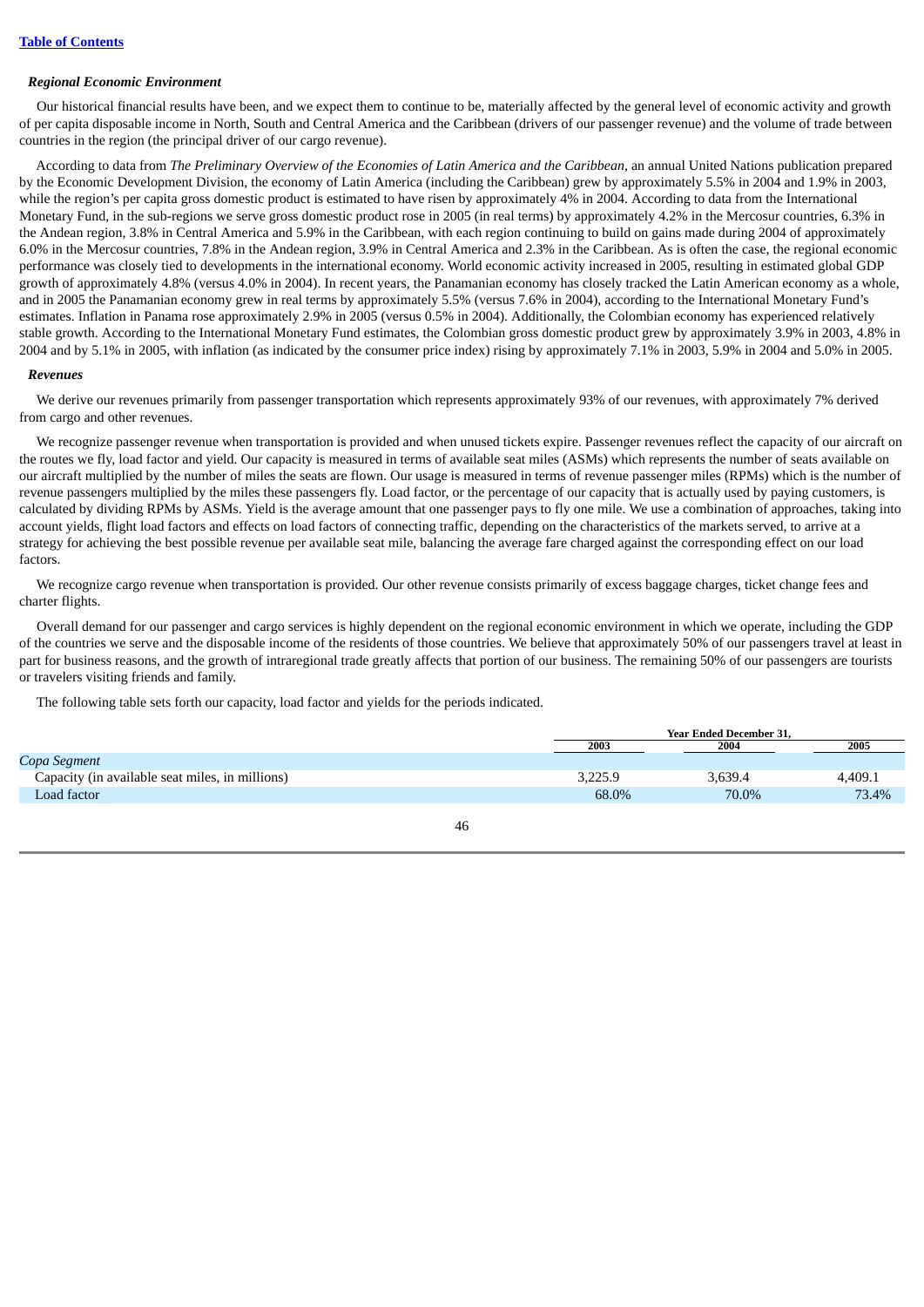|                                                 | <b>Year Ended December 31,</b> |       |       |
|-------------------------------------------------|--------------------------------|-------|-------|
|                                                 | 2003                           | 2004  | 2005  |
| Yield (in cents)                                | 14.22                          | 14.31 | 14.41 |
| AeroRepública Segment(1)                        |                                |       |       |
| Capacity (in available seat miles, in millions) |                                |       | 950.0 |
| Load factor                                     |                                |       | 62.0% |
| Yield (in cents) $(2)$                          |                                |       | 16.61 |
|                                                 |                                |       |       |

## (1) Since April 22, 2005.

(2) AeroRepública has not historically distinguished between revenue passengers and non-revenue passengers. While we are implementing systems at AeroRepública to record that information, revenue passenger information and other statistics derived from revenue passenger data for the year ended December 31, 2005 has been derived from estimates that we believe to be materially accurate.

### *Seasonality*

Generally, our revenues from and profitability of our flights peak during the northern hemisphere's summer season in July and August and again during the December and January holiday season. Given our high proportion of fixed costs, this seasonality is likely to cause our results of operations to vary from quarter to quarter.

## *Operating Expenses*

The main components of our operating expenses are aircraft fuel, salaries and benefits, passenger servicing, commissions, aircraft maintenance, reservations and sales and aircraft rent. A common measure of per unit costs in the airline industry is cost per available seat mile (CASM) which is generally defined as operating expenses divided by ASMs.

*Aircraft fuel.* The price we pay for aircraft fuel varies significantly from country to country primarily due to local taxes. While we purchase aircraft fuel at all the airports to which we fly, we attempt to negotiate fueling contracts with companies that have a multinational presence in order to benefit from volume purchases. During 2005, as a result of the location of its hub, Copa purchased approximately 50% of its aircraft fuel in Panama, where it was able to obtain better prices due to volume discounts. Copa has over eleven suppliers of aircraft fuel across its network. In some cases we tanker fuel in order to minimize our cost by fueling in airports where fuel prices are lowest. Our aircraft fuel expenses are variable and fluctuate based on global oil prices. From 2002 to 2005, the price of West Texas Intermediate crude oil, a benchmark widely used for crude oil prices that is measured in barrels and quoted in U.S. dollars, increased by 116.8% from \$26.15 per barrel to \$56.70 per barrel. Historically, we have not hedged a significant portion of our fuel costs. We entered into hedging agreements with respect to approximately 12% of Copa's fuel needs for 2005 and 13% for 2006 and approximately 5% of Copa's projected fuel needs for the first five months of 2007. Additionally, because our derivatives have historically not qualified as hedges for financial reporting purposes in accordance with Statement of Financial Accounting Standard No. 133, "*Accounting for Derivative Instruments and Hedging Activities*," changes in the fair value of our derivative contracts are recorded currently, rather than in the period in which the hedged fuel is consumed, and recorded as a component of "Other, net" within non-operating income (expense) in our statement of operations. We may enter into additional hedging agreements in the future. Although AeroRepública does not currently have a hedging policy, we may implement one in the future.

|                                                 | <b>Aircraft Fuel Data</b> |            |            |        |              |
|-------------------------------------------------|---------------------------|------------|------------|--------|--------------|
|                                                 | 2001                      | 2002       | 2003       | 2004   | 2005         |
| Copa Segment                                    |                           |            |            |        |              |
| Average price per gallon of jet fuel into plane |                           |            |            |        |              |
| (excluding hedge) (in U.S. dollars)             | \$.<br>0.95               | \$<br>0.86 | \$<br>1.01 | \$1.32 | S.<br>- 1.87 |
| Gallons consumed (in thousands)                 | 46,669                    | 44,788     | 48,444     | 50,833 | 58,924       |
| Available seat miles (in millions)              | 2,920                     | 2,847      | 3,226      | 3,639  | 4,409        |
| Gallons per ASM (in hundredths)                 | 1.60                      | 1.57       | 1.50       | 1.40   | 1.34         |
| AeroRepública Segment(1)                        |                           |            |            |        |              |
| Average price per gallon of jet fuel into plane |                           |            |            |        |              |
| (excluding hedge) (in U.S. dollars)             |                           |            |            |        | \$2.12       |
| Gallons consumed (in thousands)                 |                           |            |            |        | 17,887       |
| Available seat miles (in millions)              |                           |            |            |        | 950          |
| Gallons per ASM (in hundredths)                 |                           |            |            |        | 1.88         |

Since April 22, 2005.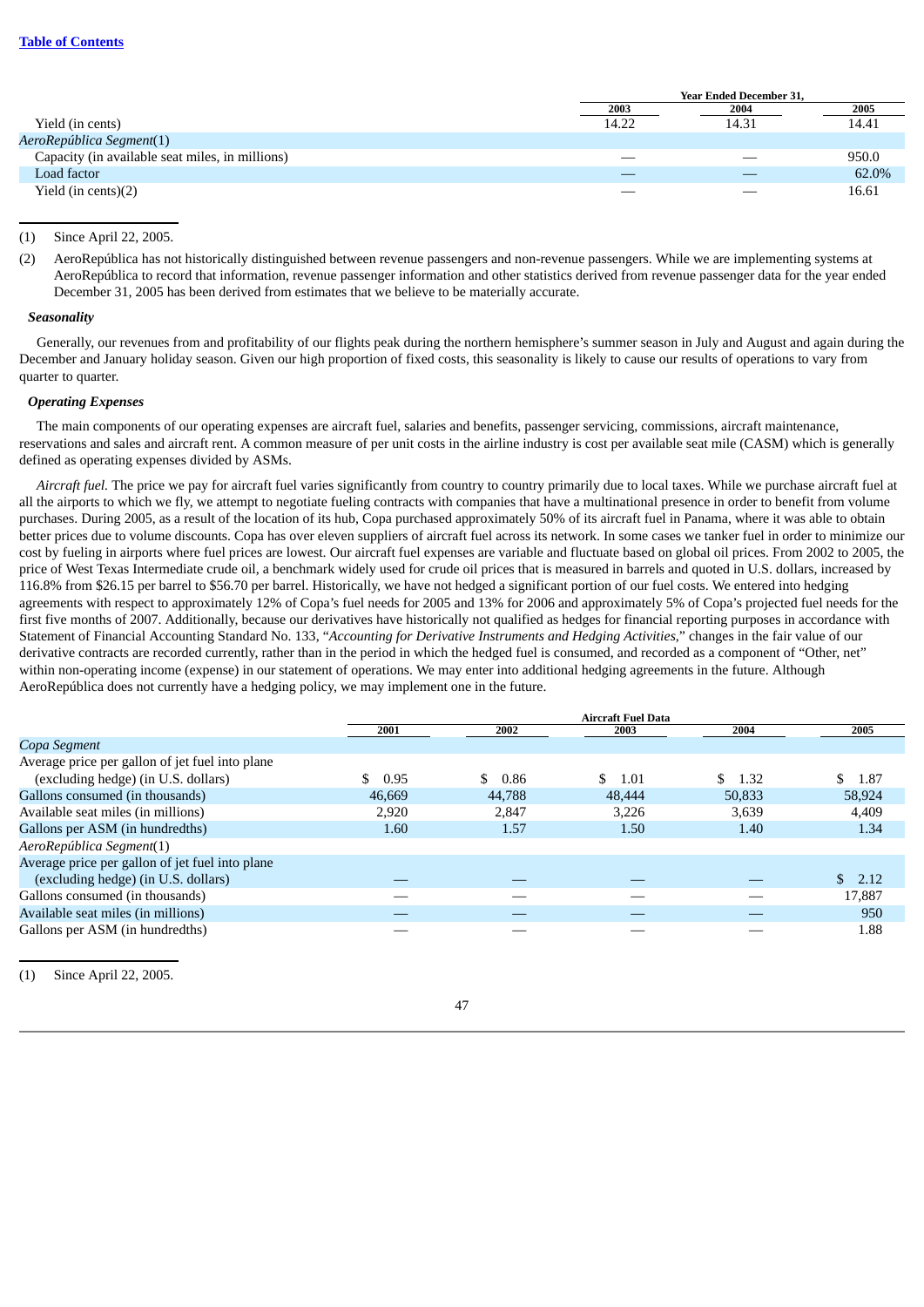*Salaries and benefits.* Salaries and benefits expenses have historically increased at the rate of inflation and by the growth in the number of our employees. In some cases, we have adjusted salaries of our employees to correspond to changes in the cost of living in the countries where these employees work. We do not increase salaries based on seniority.

*Passenger servicing expenses.* Our passenger servicing expenses consist of expenses for liability insurance, baggage handling, catering, in-flight entertainment and other costs related to aircraft and airport services. These expenses are generally directly related to the number of passengers we carry or the number of flights we operate.

*Commissions.* Our commission expenses consist primarily of payments for ticket sales made by travel agents and commissions paid to credit card companies. Travel agents receive base commissions, not including back-end incentive programs, ranging from 0% to 9% depending on the country. The weighted average rate for these commissions during 2005 was 4.9%. During the last few years we have reduced our commission expense per available seat mile as a result of an industry-wide trend of paying lower commissions to travel agencies and by increasing the proportion of our sales made through direct channels. We expect this trend to continue as more of our customers become accustomed to purchasing through our call center and through the internet. While increasing direct sales may increase the commissions we pay to credit card companies, we expect that the savings from the corresponding reduction in travel agency commissions will more than offset this increase. In recent years, base commissions paid to travel agents have decreased significantly. At the same time, we have encouraged travel agencies to move from standard base commissions to incentive compensation based on sales volume and fare types.

*Maintenance, material and repair expenses.* Our maintenance, material and repair expenses consist of aircraft repair and charges related to light and heavy maintenance of our aircraft, including maintenance materials. Maintenance and repair expenses, including overhaul of aircraft components, are charged to operating expenses as incurred. With an average age of only 3.6 years as of May 31, 2006, our Copa fleet requires a low level of maintenance compared to the older fleets of some of our competitors. We also currently incur lower maintenance expenses on our Boeing and Embraer aircraft because a significant number of our aircraft parts remain under multi-year warranties. As the age of our fleet increases and when our warranties expire, our maintenance expenses will increase. We only conduct line maintenance internally and outsource heavy maintenance to independent third party contractors. In 2003, we negotiated with GE Engine Services a maintenance cost per hour program for the repair and maintenance of our CFM-56 engines which power our Boeing 737 Next Generation fleet. Our engine maintenance costs are also aided by the sea-level elevation of our hub and the use of winglets which allow us to operate the engines on our Boeing 737-700s with lower thrust thus putting less strain on the engines.

All maintenance for AeroRepública's DC-9s and line maintenance for the MD-80s is performed by AeroRepública's in-house maintenance staff. Heavy maintenance for the MD-80s is performed by FAA-certified third-party aviation maintenance companies.

*Aircraft rent.* Our aircraft rental expenses are generally fixed by the terms of our operating lease agreements. Currently, six of Copa's operating leases have fixed rates which are not subject to fluctuations in interest rates and the seventh is tied to LIBOR. All of AeroRepública's operating leases have fixed rates which are not subject to fluctuations in interest rates. Our aircraft rent expense also includes rental payments related to our wet-leasing of freighter aircraft to supplement our cargo operations.

*Reservations and sales expenses.* Our reservations and sales expenses arise primarily from payments to global distribution systems, such as Amadeus and Sabre, that list our flight offerings on reservation systems around the world. These reservation systems tend to raise their rates periodically, but we expect that if we are successful in encouraging our customers to purchase tickets through our direct sales channels, these costs will decrease as a percentage of our operating costs. A portion of our reservations and sales expense is also comprised of our licensing payments for the SHARES reservation and check-in management software we use, which is not expected to change significantly from period to period.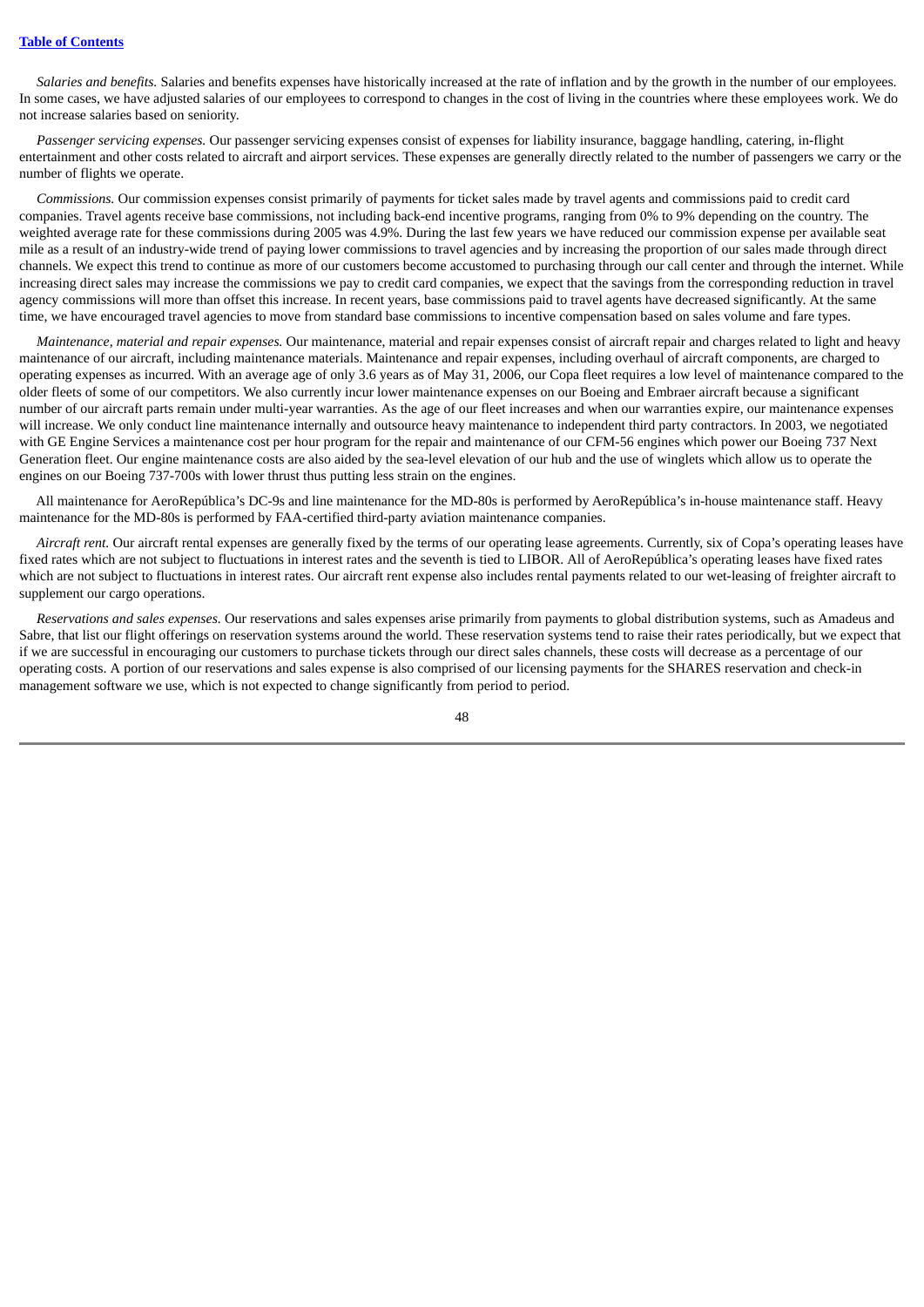### **Table of [Contents](#page-3-0)**

*Flight operations* and *landing fees and other rentals* are generally directly related to the number of flights we operate.

*Other* include publicity and promotion expenses, expenses related to our cargo operations, technology related initiatives and miscellaneous other expenses.

## *Taxes*

We are subject to income tax in Panama based on the principle of territoriality. Beginning in 2004, we adopted an alternate method of calculating tax in Panama. Based on Article 121 of Executive Decree 170 of 1993, as amended in 1996, income for international transportation companies is calculated based on a territoriality method that determines gross revenues earned in Panama by applying the percentage of miles flown within the Panamanian territory against total revenues. Under this method, loss carry forwards cannot be applied to offset tax liability. Prior to 2004, our Panamanian taxable income was estimated using revenues from passengers originating in or destined for Panama which typically resulted in losses for purposes of Panamanian corporate income tax. Dividends from our Panamanian subsidiaries, including Copa, are separately subject to a ten percent tax if such dividends can be shown to be derived from Panamanian income that has not been otherwise taxed.

We are also subject to local tax regulations in each of the jurisdictions where we operate, the great majority of which are related to the taxation of our income. In some of the countries to which we fly, we do not pay any income taxes because we do not generate income under the laws of those countries either because they do not have income tax or due to treaties or other arrangements those countries have with Panama. In the remaining countries, we pay income tax at a rate ranging from 25% to 35% of our income attributable to those countries. Different countries calculate our income in different ways, but they are typically derived from our sales in the applicable country multiplied by our net margin or by a presumed net margin set by the relevant tax legislation. It is possible that we may become subject to tax in jurisdictions in which, for prior years, we had not been subject to tax and that, in the future, we may become subject to increased taxes in the countries to which we fly.

AeroRepública's taxes are based on Colombian income tax legislation which calculates tax based on the higher of the "ordinary" and "presumptive" income. "Ordinary" income is defined as the company's operating results under Colombian GAAP, and "presumptive" income is defined as 6% of net assets under Colombian GAAP.

We paid taxes totaling approximately \$2.4 million in 2003, \$4.3 million in 2004 and \$7.4 million in 2005.

## *Internal Controls*

In connection with the preparation of our financial statements under U.S. GAAP as of and for the year ended December 31, 2005, we and our auditors identified a material weakness (as defined under standards established by the Public Company Accounting Oversight Board) in our internal control over financial reporting. Specifically, we found that we did not have appropriate expertise in U.S. GAAP accounting and reporting among our financial and accounting staff to prepare our periodic financial statements without needing to make material corrective adjustments and footnote revisions when those statements are audited or reviewed. This ineffective control over the application of U.S. GAAP in relation to our business could result in a material misstatement to the annual or interim financial statements that would not be prevented or detected. In light of this material weakness, in preparing the financial statements in connection with our initial public offering, we performed additional analyses and other post-closing procedures in the course of preparing our financial statements and related footnotes in accordance with U.S. GAAP so that management would be able to come to the conclusion that those financial statements fairly presented, in all material respects, our financial condition, results of operations and cash flows as of and for the periods presented.

Pursuant to Section 404 of the Sarbanes-Oxley Act of 2002, beginning with our Annual Report on Form 20-F for the fiscal year ending December 31, 2006, we will be required to furnish a report by our management on our internal control over financial reporting. This report will contain, among other matters, an assessment of the effectiveness of our internal controls over financial reporting as of the end of the fiscal year, including a statement as to whether or not our internal controls over financial reporting are effective. We have contracted an additional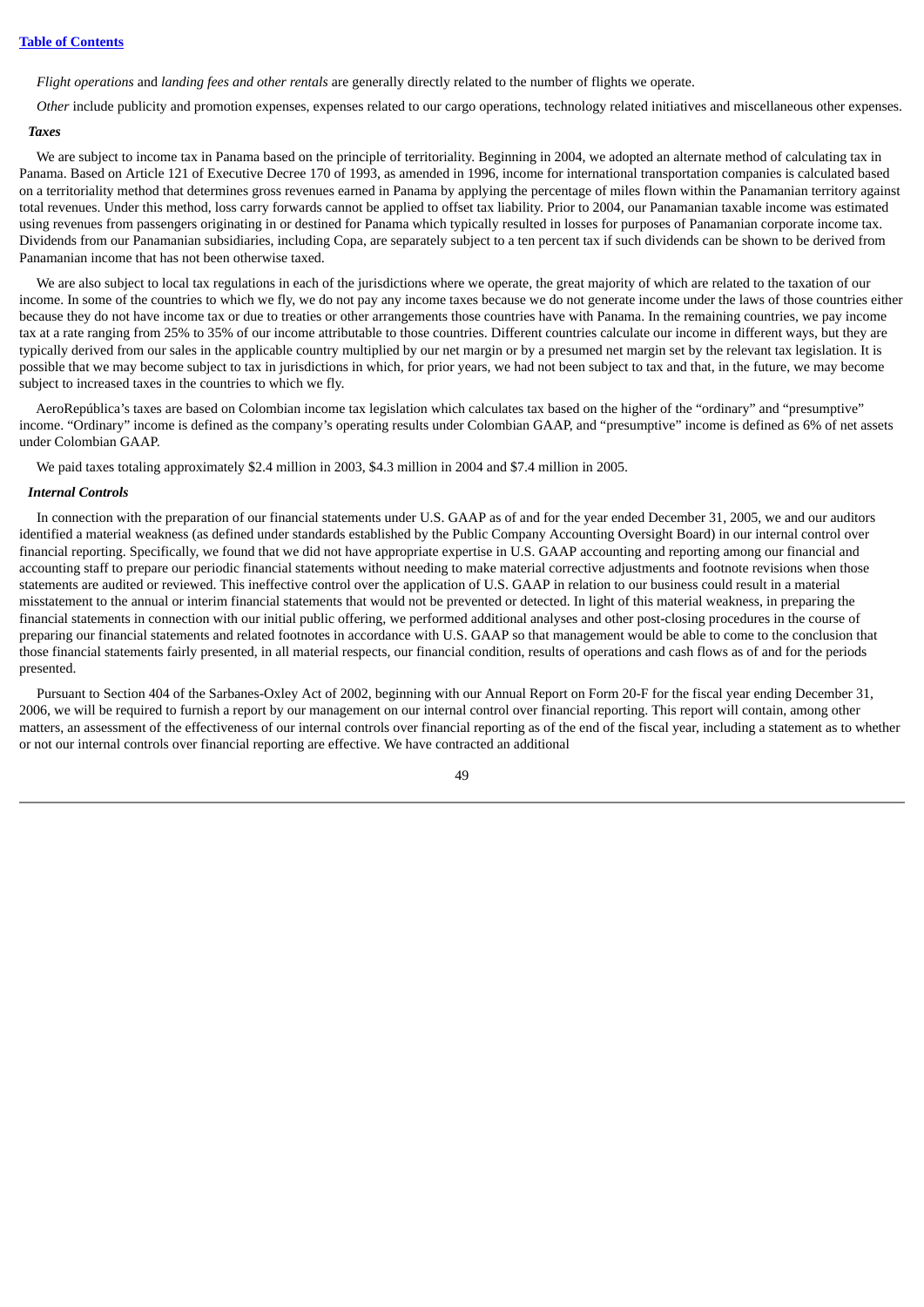accounting manager with experience in preparing financial statements under U.S. GAAP, we have engaged an internationally recognized accounting firm to assist us in developing our procedures to comply with the requirements of Section 404, and our management and audit committee are developing other plans to prepare for our compliance with the requirements of Section 404 and to correct the weakness identified above. We expect that these plans may include hiring additional personnel with appropriate levels of U.S. GAAP experience and accounting expertise, requiring further education and training in U.S. GAAP for our existing personnel and engaging outside resources to assist in the design and implementation of procedures for the testing of our internal controls. We will incur incremental costs as a result of these efforts, including increased auditing and legal fees, the magnitude of which we are not able to estimate at this time.

### **Critical Accounting Policies and Estimates**

The preparation of our consolidated financial statements in conformity with U.S. GAAP requires our management to adopt accounting policies and make estimates and judgments to develop amounts reported in our consolidated financial statements and related notes. We strive to maintain a process to review the application of our accounting policies and to evaluate the appropriateness of the estimates required for the preparation of our consolidated financial statements. We believe that our estimates and judgments are reasonable; however, actual results and the timing of recognition of such amounts could differ from those estimates. In addition, estimates routinely require adjustments based on changing circumstances and the receipt of new or better information.

Critical accounting policies and estimates are defined as those that are reflective of significant judgments and uncertainties and potentially result in materially different results under different assumptions and conditions. For a discussion of these and other accounting policies, see Note 1 to our annual consolidated financial statements.

*Revenue recognition.* Passenger revenue is recognized when transportation is provided rather than when a ticket is sold. The amount of passenger ticket sales not yet recognized as revenue is reflected in the "Air traffic liability" line on our consolidated balance sheet. Tickets whose fares have expired and/or are more than one year old are recognized as passenger revenue.

Cargo and mail services revenue are recognized when we provide the shipping services and thereby complete the earning process. Other revenue is primarily comprised of excess baggage charges, commissions earned on tickets sold for flights on other airlines and charter flights and is recognized when transportation or service is provided.

*Frequent flyer program.* We participate in Continental's frequent flyer program "OnePass," through which our passengers receive all the benefits and privileges offered by the OnePass program. Continental is responsible for the administration of the OnePass program. Under the terms of our frequent flyer agreement with Continental, OnePass members receive OnePass frequent flyer mileage credits for travel on Copa and AeroRepública, and we pay Continental a per mile rate for each mileage credit granted by Continental, at which point we have no further obligation. The amounts due to Continental under this agreement are expensed by us as the mileage credits are earned.

*Impairment of long-lived assets.* We record impairment losses on long-lived assets used in operations, consisting principally of property and equipment, when events or changes in circumstances indicate, in management's judgment, that the assets might be impaired and that the undiscounted cash flows estimated to be generated by those assets are less than the carrying amount of those assets. Our cash flow estimates are based on historical results adjusted to reflect our best estimate of future market and operating conditions. The net carrying value of non-recoverable assets is reduced to fair value if it is lower than carrying value. Our estimates of fair value represent our best estimate based on industry trends and reference to market rates and transactions and are subject to change. We recognized impairment losses on our Boeing 737-200 aircraft of \$3.6 million during the year ended December 31, 2003.

*Goodwill and indefinite-lived purchased intangible assets.* We review goodwill and purchased intangible assets with indefinite lives, all of which relate to our acquisition of AeroRepública, for impairment annually and whenever events or changes in circumstances indicate the carrying value of an asset may not be recoverable in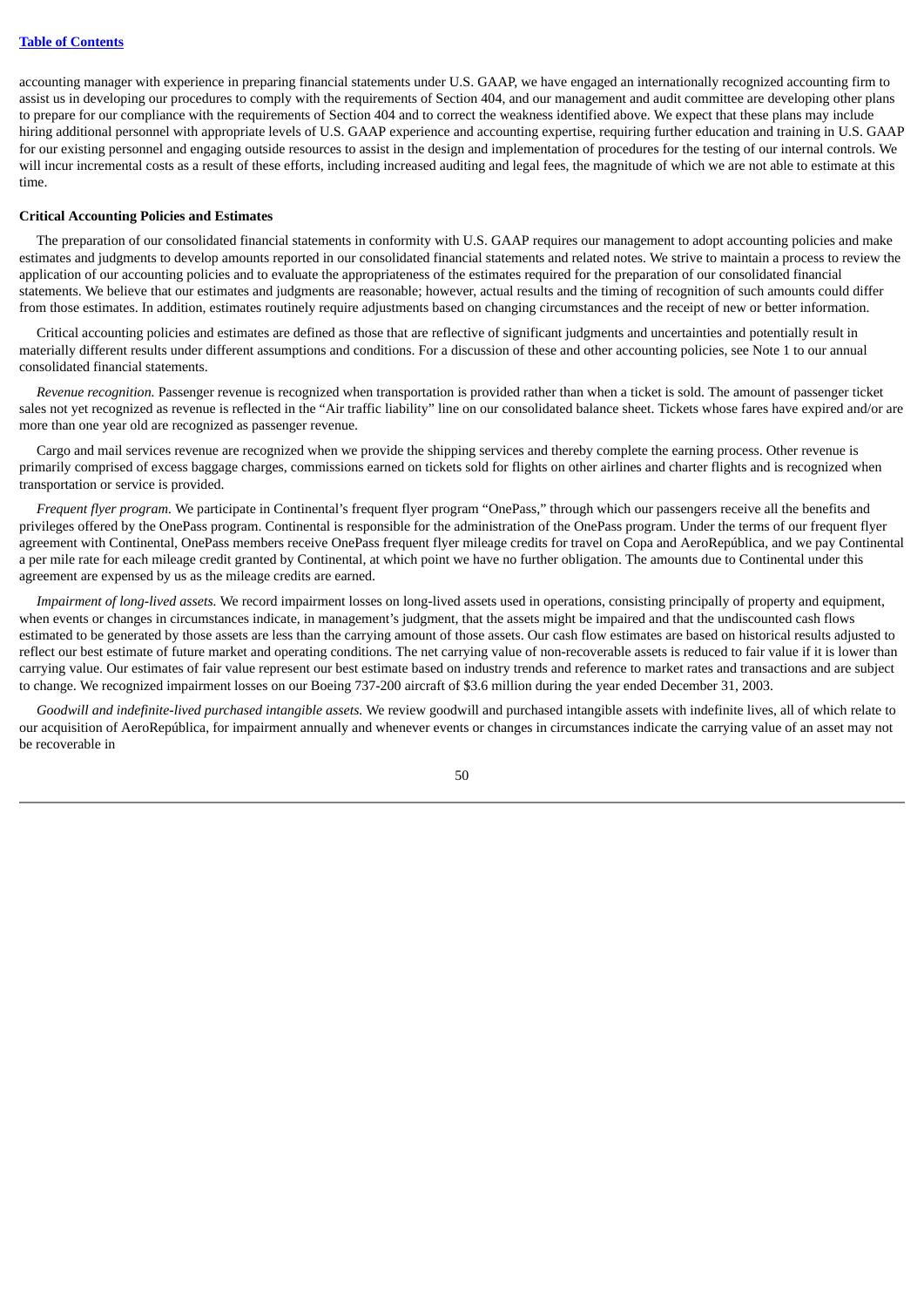accordance with Statement of Financial Accounting Standard No. 142, *Goodwill and Other Intangible Assets* ("SFAS No. 142"). The provisions of SFAS No. 142 require that a two-step impairment test be performed on goodwill. In the first step, we compare the fair value of the AeroRepública reporting unit to its carrying value. If the fair value of the AeroRepública reporting unit exceeds the carrying value of its net assets, goodwill is not impaired and we are not required to perform further testing. If the carrying value of the net assets of the AeroRepública reporting unit exceeds its fair value, then we must perform the second step of the impairment test in order to determine the implied fair value of the AeroRepública reporting unit's goodwill. If the carrying value of the goodwill exceeds its implied fair value, then we record an impairment loss equal to the difference. SFAS No. 142 also requires that the fair value of the purchased intangible assets with indefinite lives be estimated and compared to the carrying value. We recognize an impairment loss when the estimated fair value of the intangible asset is less than the carrying value. Determining the fair value of a reporting unit or an indefinite-lived purchased intangible asset is judgmental in nature and involves the use of significant estimates and assumptions. These estimates and assumptions include revenue growth rates and operating margins used to calculate projected future cash flows, risk-adjusted discount rates, future economic and market conditions, and determination of appropriate market comparables. We base our fair value estimates on assumptions we believe to be reasonable but that are unpredictable and inherently uncertain. Actual future results may differ from those estimates.

*Derivative instruments used for aircraft fuel.* In the past, we have periodically entered into crude oil call options, jet fuel zero cost collars, and jet fuel swap contracts to provide for short to mid-term hedge protection (generally three to eighteen months) against sudden and significant increases in jet fuel prices, while simultaneously ensuring that we are not competitively disadvantaged in the event of a substantial decrease in the price of jet fuel. These derivatives have historically not qualified as hedges for financial reporting purposes in accordance with Statement of Financial Accounting Standard No. 133, *Accounting for Derivative Instruments and Hedging Activities.* Accordingly, changes in the fair value of such derivative contracts, which amounted to \$0.2 million in 2005, (\$0.9) million in 2004 and \$0.2 million in 2003, were recorded as a component of "Other, net" within "Other non-operating income (expense)". The fair value of hedge contracts amounted to \$0.3 million at December 31, 2005 and \$0.2 million at December 31, 2004, and was recorded in the "Other current assets" line of our consolidated balance sheet.

*Maintenance and repair costs.* Maintenance and repair costs for owned and leased flight equipment, including the overhaul of aircraft components, are charged to operating expenses as incurred. Engine overhaul costs covered by power-by-the-hour arrangements are paid and expensed as incurred, on the basis of hours flown per the contract. Under the terms of our power-by-the-hour agreements, we pay a set dollar amount per engine hour flown on a monthly basis and the third-party vendor assumes the obligation to repair the engines at no additional cost to us, subject to certain specified exclusions.

Additionally, although our aircraft lease agreements specifically provide that we, as lessee, are responsible for maintenance of the leased aircraft, we do, under certain of our existing lease agreements, pay maintenance reserves to aircraft and engine lessors that are to be applied towards the cost of future maintenance events. These reserves are calculated based on a performance measure, such as flight hours, and are specifically to be used to reimburse thirdparty providers that furnish services in connection with maintenance of our leased aircraft. If there are sufficient funds on deposit to pay the invoices submitted, they are paid. However, if amounts on deposit are insufficient to cover the invoices, we must cover the shortfall because, as noted above, we are legally responsible for maintaining the lease aircraft. Under four of our existing aircraft lease agreements, if there are excess amounts on deposit at the expiration of the lease, the lessor is entitled to retain any excess amounts. The maintenance reserves paid under our lease agreements do not transfer either the obligation to maintain the aircraft or the cost risk associated with the maintenance activities to the aircraft lessor. In addition, we maintain the right to select any third-party maintenance providers. Therefore, we record these amounts as prepaid maintenance within Other Assets on our balance sheet and then recognize maintenance expense when the underlying maintenance is performed, in accordance with our maintenance accounting policy. Any excess amounts retained by the lessor upon the expiration of the lease, which are not expected to be material, would be recognized as additional aircraft rental expense at that time.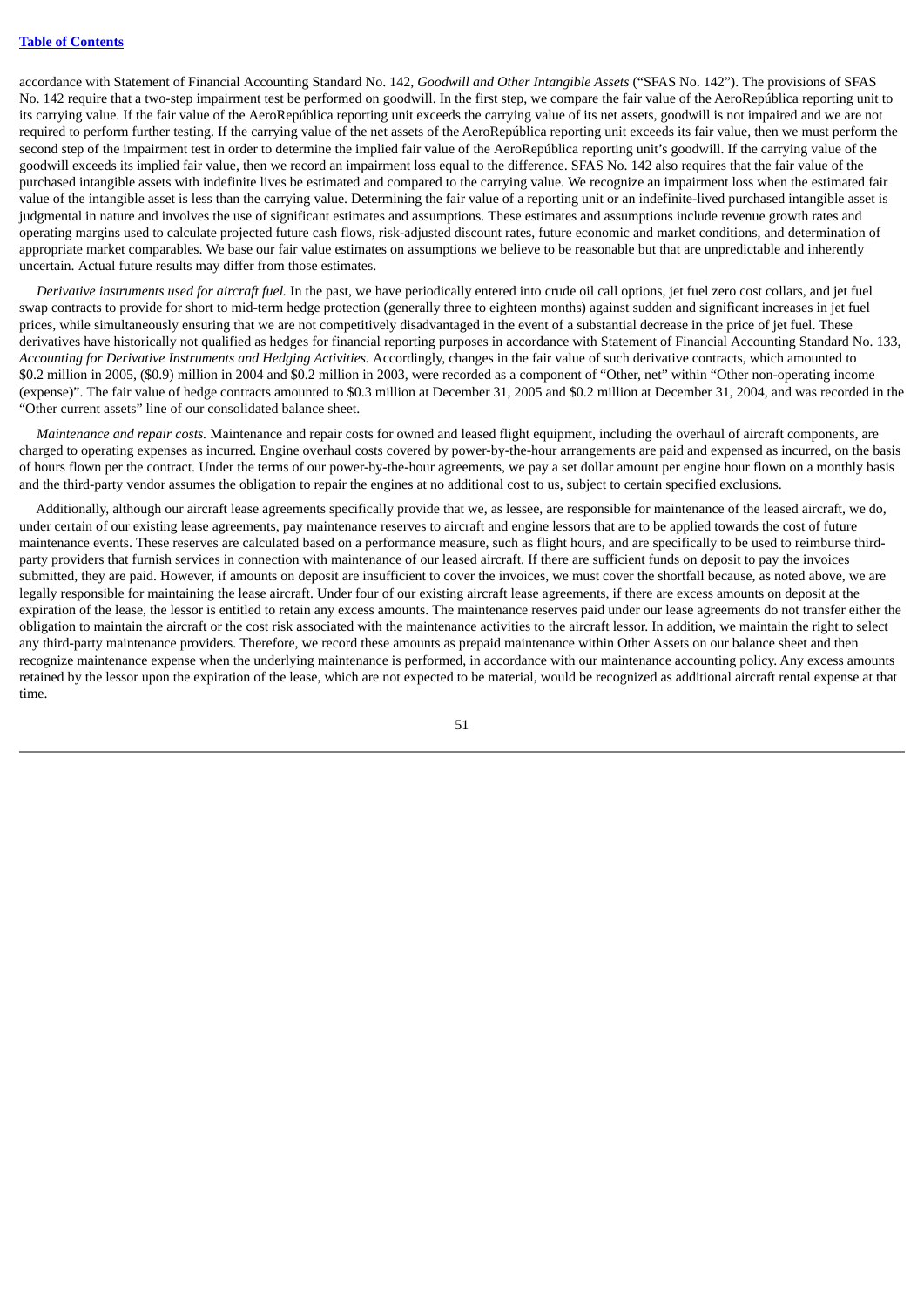# **Results of Operation**

The following table shows each of the line items in our income statements for the periods indicated as a percentage of our total operating revenues for that period:

|                                    |            | Year Ended December 31, |            |  |  |
|------------------------------------|------------|-------------------------|------------|--|--|
|                                    | 2003       | 2004                    | 2005(1)    |  |  |
| <b>Operating revenues:</b>         |            |                         |            |  |  |
| Passenger revenue                  | 91.2%      | 91.2%                   | 92.9%      |  |  |
| Cargo, mail and other              | 8.8%       | 8.8%                    | 7.1%       |  |  |
| Total                              | 100.0%     | 100.0%                  | 100.0%     |  |  |
| Operating expenses:                |            |                         |            |  |  |
| Aircraft fuel                      | $(14.2)\%$ | $(15.6)\%$              | $(24.5)\%$ |  |  |
| Salaries and benefits              | $(13.2)\%$ | $(12.9)\%$              | $(11.5)\%$ |  |  |
| Passenger servicing                | $(10.8)\%$ | (9.8)%                  | $(8.3)\%$  |  |  |
| Commissions                        | $(8.1)\%$  | $(7.3)\%$               | $(7.4)\%$  |  |  |
| Reservation and sales              | (5.3)%     | (5.5)%                  | (4.8)%     |  |  |
| Maintenance, materials and repairs | $(6.0)\%$  | (4.9)%                  | (5.3)%     |  |  |
| Depreciation                       | (4.1)%     | (4.8)%                  | $(3.3)\%$  |  |  |
| <b>Flight operations</b>           | (4.7)%     | $(4.5)\%$               | $(4.1)\%$  |  |  |
| Aircraft rentals                   | (4.9)%     | $(3.6)\%$               | $(4.5)\%$  |  |  |
| Landing fees and other rentals     | $(3.1)\%$  | $(3.0)\%$               | (2.9)%     |  |  |
| Other                              | (7.6)%     | $(7.3)\%$               | (5.4)%     |  |  |
| Fleet impairment charges           | $(1.0)\%$  | $0.0\%$                 | $0.0\%$    |  |  |
| Total                              | $(82.9)\%$ | $(79.4)\%$              | $(82.1)\%$ |  |  |
| Operating income                   | 17.1%      | 20.6%                   | 17.9%      |  |  |
| Non-operating income (expenses):   |            |                         |            |  |  |
| Interest expense                   | $(3.4)\%$  | $(4.1)\%$               | $(3.6)\%$  |  |  |
| Interest capitalized               | 0.6%       | 0.2%                    | 0.2%       |  |  |
| Interest income                    | 0.3%       | 0.4%                    | 0.6%       |  |  |
| Other, net                         | 0.7%       | 1.5%                    | 0.1%       |  |  |
| <b>Total</b>                       | $(1.8)\%$  | $(2.0)\%$               | (2.7)%     |  |  |
| Income/(loss) before income taxes  | 15.3%      | 18.6%                   | 15.2%      |  |  |
| Income taxes                       | $(1.1)\%$  | $(1.4)\%$               | $(1.6)\%$  |  |  |
| Net income                         | 14.2%      | 17.1%                   | 13.6%      |  |  |

(1) Includes results from our AeroRepública segment for the period from April 22, 2005 to December 31, 2005.

## **Year 2005 Compared to Year 2004**

Our consolidated net income 2005 totaled \$83.0 million, a 21.0% increase over net income of \$68.6 million in 2004. We had consolidated operating income of \$109.2 million in 2005, a 32.6% increase over operating income of \$82.3 million in 2004. Our consolidated operating margin in 2005 was 17.9%, a decrease of 2.7 percentage points over an operating margin of 20.6% in 2004, primarily as a result of higher fuel prices and our consolidation of AeroRepública's results from its acquisition on April 22, 2005.

## *Operating revenue*

Our consolidated revenue totaled \$608.6 million in 2005, a 52.2% increase over operating revenue of \$399.8 million in 2004 due to increases in our Copa segment's passenger and cargo revenues, and the consolidation of \$103.0 million in operating revenues from our AeroRepública segment.

## *Copa segment operating revenue*

Copa's operating revenue totaled \$505.7 million in 2005, a 26.5% increase over operating revenue of \$399.8 million in 2004 due to increases in both passenger and cargo revenues.

*Passenger revenue.* Passenger revenue totaled \$466.1 million in 2005, a 27.8% increase over passenger revenue of \$364.6 million in 2004. This increase resulted primarily from the addition of capacity (ASMs increased by 21.2% in 2005 as compared to 2004) that resulted from an increase in departures and, to a lesser extent, longer average stage length and the addition of larger aircraft. Revenues also increased due to our higher overall load factor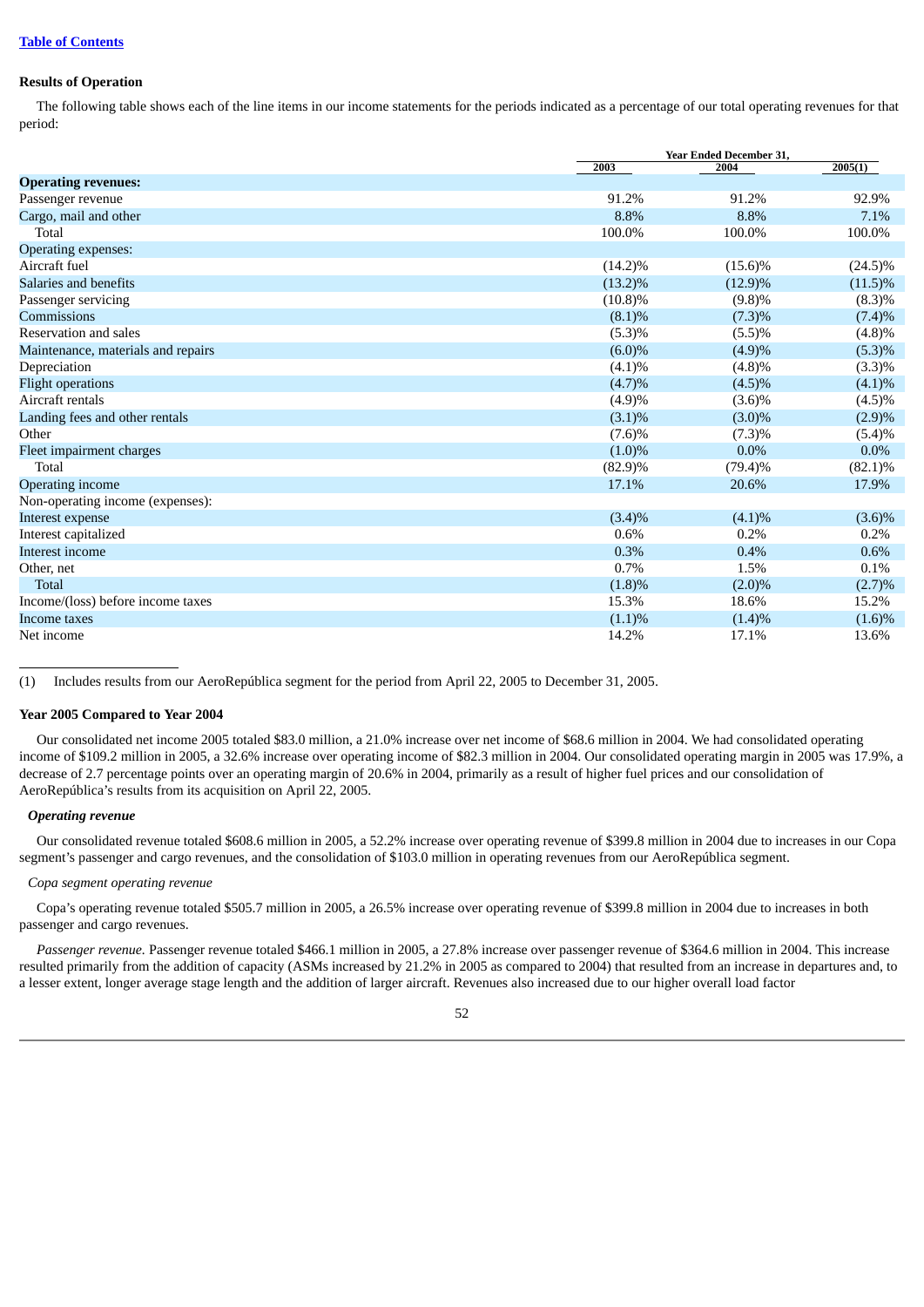(load factor increased from 70.1% in 2004 to 73.4% in 2005) during the period and the simultaneous increase in passenger yield, which rose by 0.8% to 14.41 cents in 2005.

*Cargo, mail and other.* Cargo, mail and other totaled \$39.6 million in 2005, a 12.4% increase over cargo, mail and other of \$35.2 million in 2004. This increase was primarily the result of higher cargo revenue resulting from an increase in belly space capacity available, and to a lesser extent higher other operating revenue from excess baggage fees.

### *AeroRepública segment operating revenue*

Since April 22, 2005, the date on which we began consolidating AeroRepública's results, AeroRepública generated operating revenues of \$103.0 million.

## *Operating expenses*

Our consolidated operating expenses totaled \$499.4 million in 2005, a 57.3% increase over operating expenses of \$317.5 million in 2004 that was primarily attributable to the growth of our operations, higher fuel costs, and the consolidation of \$96.8 million in operating expenses from our AeroRepública segment.

In 2005, our operating expenses per available seat mile excluding aircraft fuel was 6.52 cents, a 6.9% decrease over operating expenses per available seat mile excluding aircraft fuel of 7.01 cents in 2004. Aircraft fuel per available seat mile was 2.78 cents in 2005, compared to 1.72 cents in 2004. In 2005 our total operating expenses per available seat mile was 9.30 cents, a 6.6% increase over operating expenses per available seat mile of 8.72 cents in 2004.

An overview of the major variances on a consolidated basis follows:

*Aircraft fuel.* Aircraft fuel totaled \$149.3 million in 2005, a 138.7% increase over aircraft fuel of \$62.5 million in 2004. This increase was primarily a result of higher fuel costs, higher fuel consumption, and the consolidation of \$38.4 million in AeroRepública's aircraft fuel expenses.

*Salaries and benefits.* Salaries and benefits totaled \$69.7 million in 2005, a 34.9% increase over salaries and benefits of \$51.7 million in 2004. This increase was primarily a result of an overall increase in headcount and the consolidation of \$11.0 million in AeroRepública salaries and benefits expenses.

*Passenger servicing.* Passenger servicing totaled \$50.6 million in 2005, a 29.1% increase over passenger servicing of \$39.2 million in 2004. This increase was primarily a result of an increase in Copa's capacity, an increase in Copa's on-board passengers, and the consolidation of \$5.5 million in AeroRepública passenger servicing expenses.

*Commissions.* Commissions totaled \$45.1 million in 2005, a 55.1% increase over commissions of \$29.1 million in 2004. This increase was primarily a result of higher passenger revenue and the consolidation of \$9.5 million in AeroRepública commission expenses.

The remaining operating expenses totaled \$184.7 million in 2005, an increase of \$49.7 million in 2004, of which \$32.4 million corresponded to the consolidation of AeroRepública.

### *Copa segment operating expenses*

The breakdown of operating expenses per available seat mile is as follows: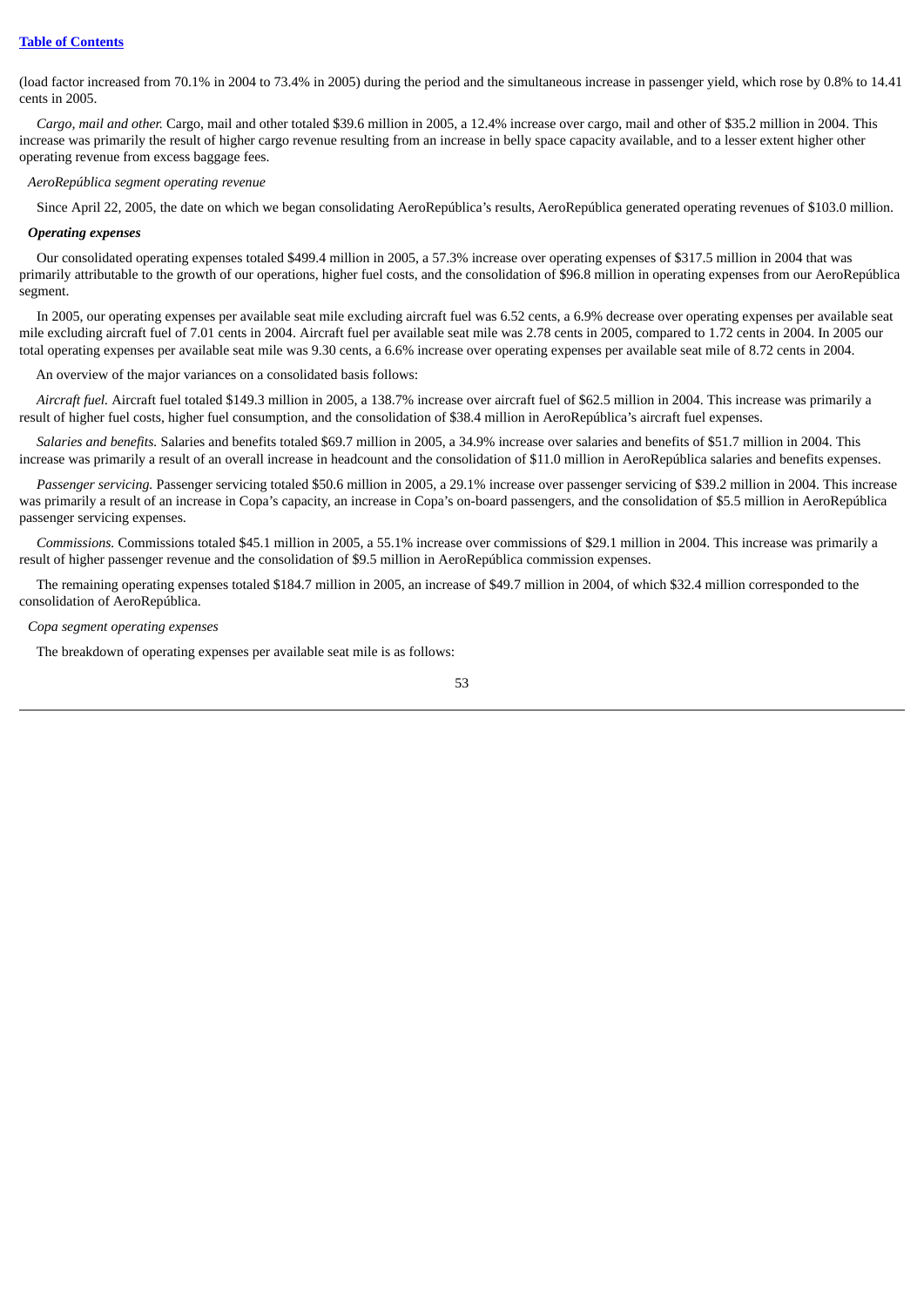|                                                       |      | <b>Year Ended</b><br>December 31. |                   |
|-------------------------------------------------------|------|-----------------------------------|-------------------|
|                                                       | 2004 | 2005                              | Percent<br>Change |
|                                                       |      | (in cents)                        |                   |
| <b>Operating Expenses per ASM:</b>                    |      |                                   |                   |
| Salaries and benefits                                 | 1.42 | 1.33                              | (6.2)%            |
| Passenger servicing                                   | 1.08 | 1.02                              | (4.9)%            |
| Commissions                                           | 0.80 | 0.81                              | 1.0%              |
| <b>Reservation and sales</b>                          | 0.61 | 0.57                              | $(5.6)\%$         |
| Maintenance, materials and repairs                    | 0.54 | 0.48                              | $(10.8)\%$        |
| Depreciation                                          | 0.53 | 0.44                              | $(17.6)\%$        |
| Flight operations                                     | 0.49 | 0.50                              | 1.0%              |
| Aircraft rentals                                      | 0.40 | 0.50                              | 26.2%             |
| Landing fees and other rentals                        | 0.33 | 0.34                              | $0.9\%$           |
| Other                                                 | 0.81 | 0.62                              | $(22.4)\%$        |
| Total operating expenses per ASM before aircraft fuel | 7.01 | 6.62                              | (5.5)%            |
| Aircraft fuel                                         | 1.72 | 2.51                              | 46.3%             |
| Total operating expenses per ASM                      | 8.72 | 9.13                              | 4.7%              |

*Aircraft fuel.* Aircraft fuel totaled \$110.9 million in 2005, a 77.3% increase over aircraft fuel of \$62.5 million in 2004. This increase was primarily a result of a 54.0% increase in the average price per gallon of jet fuel (\$1.84 in 2005 compared to \$1.19 in 2004 and the consumption of 15.9% more fuel due to a 10.8% increase in departures and an increase in average stage length. These increases were partially offset by our newer, more fuel-efficient aircraft. Aircraft fuel per available seat mile increased by approximately 46.3% due to the increase in average fuel cost per gallon.

*Salaries and benefits.* Salaries and benefits totaled \$58.8 million in 2005, a 13.7% increase over salaries and benefits of \$51.7 million in 2004. This increase was primarily a result of an overall increase of 12.5% in headcount at period end in 2005 versus the same period end in 2004, mainly to cover increased operations. Salaries and benefits per available seat mile decreased by 6.2%.

*Passenger servicing.* Passenger servicing totaled \$45.2 million in 2005, a 15.2% increase over passenger servicing of \$39.2 million in 2004. This increase was primarily a result of Copa's 21.2% increase in capacity and an increase of 20.2% in on-board passengers. Passenger servicing per available seat mile decreased by 4.9% as a result of fixed costs being spread over a higher number of available seat miles.

*Commissions.* Commissions totaled \$35.6 million in 2005, a 22.3% increase over commissions of \$29.1 million in 2004. This increase was primarily a result of higher passenger revenue. Commissions per available seat mile increased by 1.0%.

*Reservations and sales.* Reservations and sales totaled \$25.3 million in 2005, a 14.4% increase over reservations and sales of \$22.1 million in 2004. This increase was primarily a result of a 31.3% increase in charges related to global distribution systems resulting from a 20.1% increase in on-board passengers and a 9.5% increase in average rates. Reservations and sales expenses per available seat mile decreased by 5.6%.

*Maintenance, materials and repairs.* Maintenance, materials and repairs totaled \$21.3 million in 2005, a 8.1% increase over maintenance, materials and repairs of \$19.7 million in 2004. This decrease was a result of lower overhaul related costs and lower average maintenance costs due to the replacement of the older Boeing 737-200s. Maintenance, materials and repair per available seat mile decreased by 10.8% primarily as a result of the lower cost associated with the newer Boeing 737-Next Generation fleet.

*Depreciation.* Depreciation totaled \$19.2 million in 2005, a negligible decrease over depreciation of \$19.3 million in 2004, as the higher depreciation attributable to our acquisition of two new Embraer 190 aircraft in 2005 was partially offset by lower depreciation expenses related to non-aircraft related assets. Depreciation per available seat mile decreased by 17.6%.

*Aircraft rentals.* Aircraft rentals totaled \$22.1 million in 2005, a 53.0% increase over aircraft rentals of \$14.4 million in 2004. This increase was a result of three additional leased Boeing 737-Next Generation aircraft in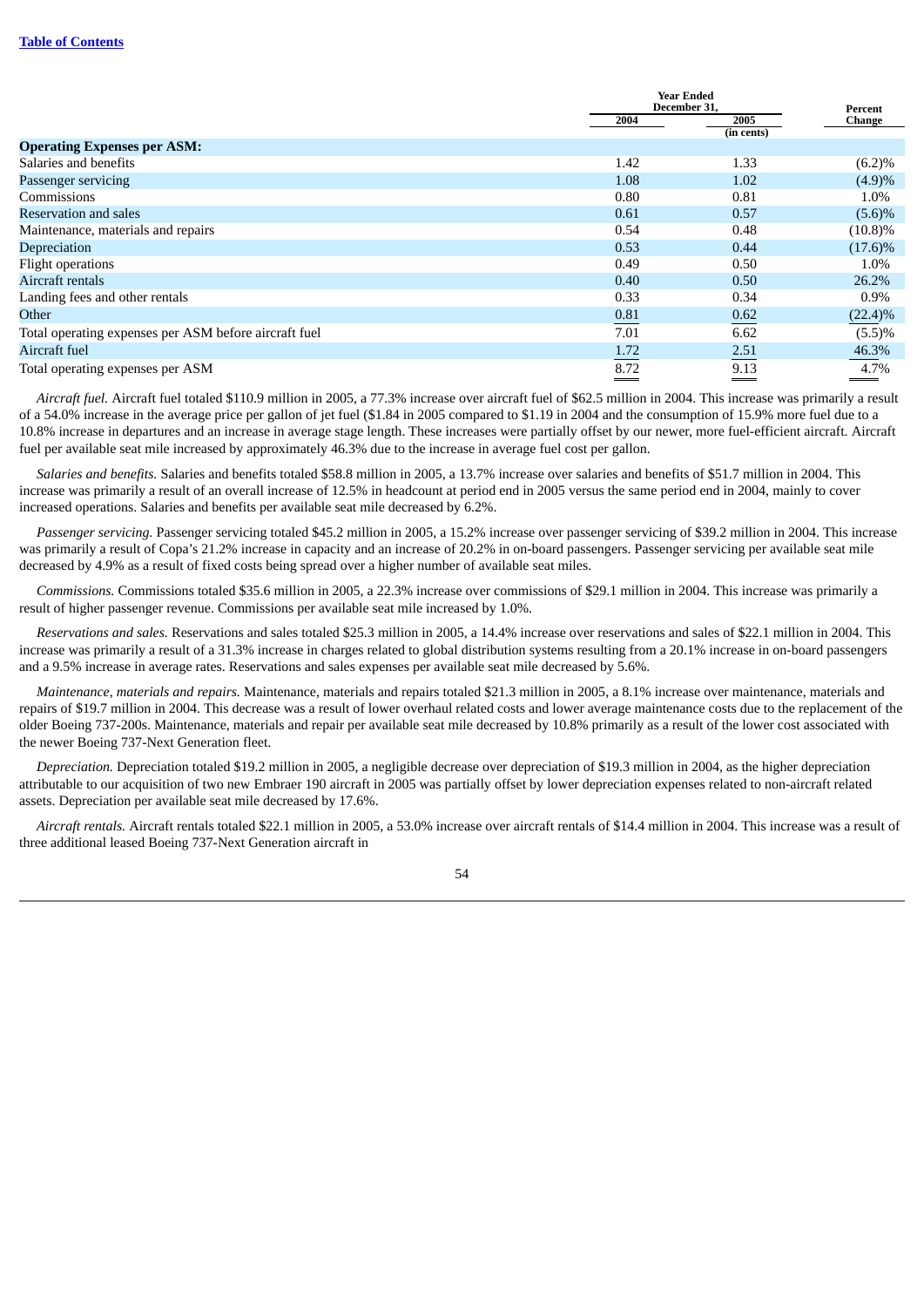December 2004, February 2005 and May 2005. Aircraft rentals per available seat mile increased by 26.2% as a result of the higher average lease rate of the three aircraft received.

*Flight operations* and *landing fees and other rentals.* Combined, flight operations and landing fees and other rentals increased from \$30.1 million in 2004 to \$36.8 million in 2005, primarily as a result of Copa's 21.2% increase in capacity.

*Other.* Other expenses totaled \$27.5 million in 2005, a 6.0% decrease over other expenses of \$29.3 million in 2004. This increase was primarily a result of a 17.0% increase in OnePass frequent flyer miles earned by customers during the period, as well as other miscellaneous administrative expenses such as software licenses and legal expenses. Other expenses per available seat mile decreased by 22.4% as result of administrative expenses growing slower than capacity.

*AeroRepública segment operating expenses*

Since April 22, 2005, the date on which we began consolidating AeroRepública's results, AeroRepública generated operating expenses of \$96.8 million.

### *Non-operating income (expense)*

Our consolidated non-operating expenses totaled \$16.6 million in 2005, a 106.0% increase over non-operating expenses of \$8.0 million in 2004 that was primarily attributable to the consolidation of \$3.3 million in non-operating expenses from our AeroRepública segment and higher expenses related to our initial public offering in 2005.

## *Copa segment non-operating income (expense)*

Non-operating expense totaled \$13.2 million in 2005, a 64.5% increase over non-operating expense of \$8.0 million in 2004, attributable primarily to higher interest expense partially offset by higher interest income and lower other non-operating income.

*Interest expense.* Interest expense totaled \$19.4 million in 2005, a 17.8% increase over interest expense of \$16.5 million in 2004, primarily resulting from higher interest rates. The average effective interest rates on our debt also increased by 29 basis points from 4.21% during 2004 to 4.50% during 2005. At period's end, approximately 65% of our outstanding debt was fixed at an average effective rate of 4.46%.

*Interest capitalized.* Interest capitalized totaled \$1.1 million in 2005, a 13.1% increase over interest capitalized of \$1.0 million in 2004, resulting from higher average interest rates on debt relating to pre-delivery payments on aircraft.

*Interest income.* Interest income totaled \$3.4 million in 2005, a 137.2% increase over interest income of \$1.4 million in 2004. This increase was mainly a result of our higher average cash balance over the year and higher interest rates during the period.

*Other, net.* Other, net income totaled \$1.7 million in 2005, a 71.4% decrease over other, net income of \$6.1 million in 2004. This decrease was primarily the result of approximately \$3.7 million in expenses related to our initial public offering in 2005.

### **Year 2004 Compared to Year 2003**

Our net income for 2004 was \$68.6 million, a 41.4% increase over net income of \$48.5 million in 2003. We had operating income of \$82.3 million in 2004, a 41.2% increase over operating income of \$58.3 million in 2003. Our operating margin in 2004 was 20.6%, an increase of 3.5 percentage points over an operating margin of 17.1% in 2003.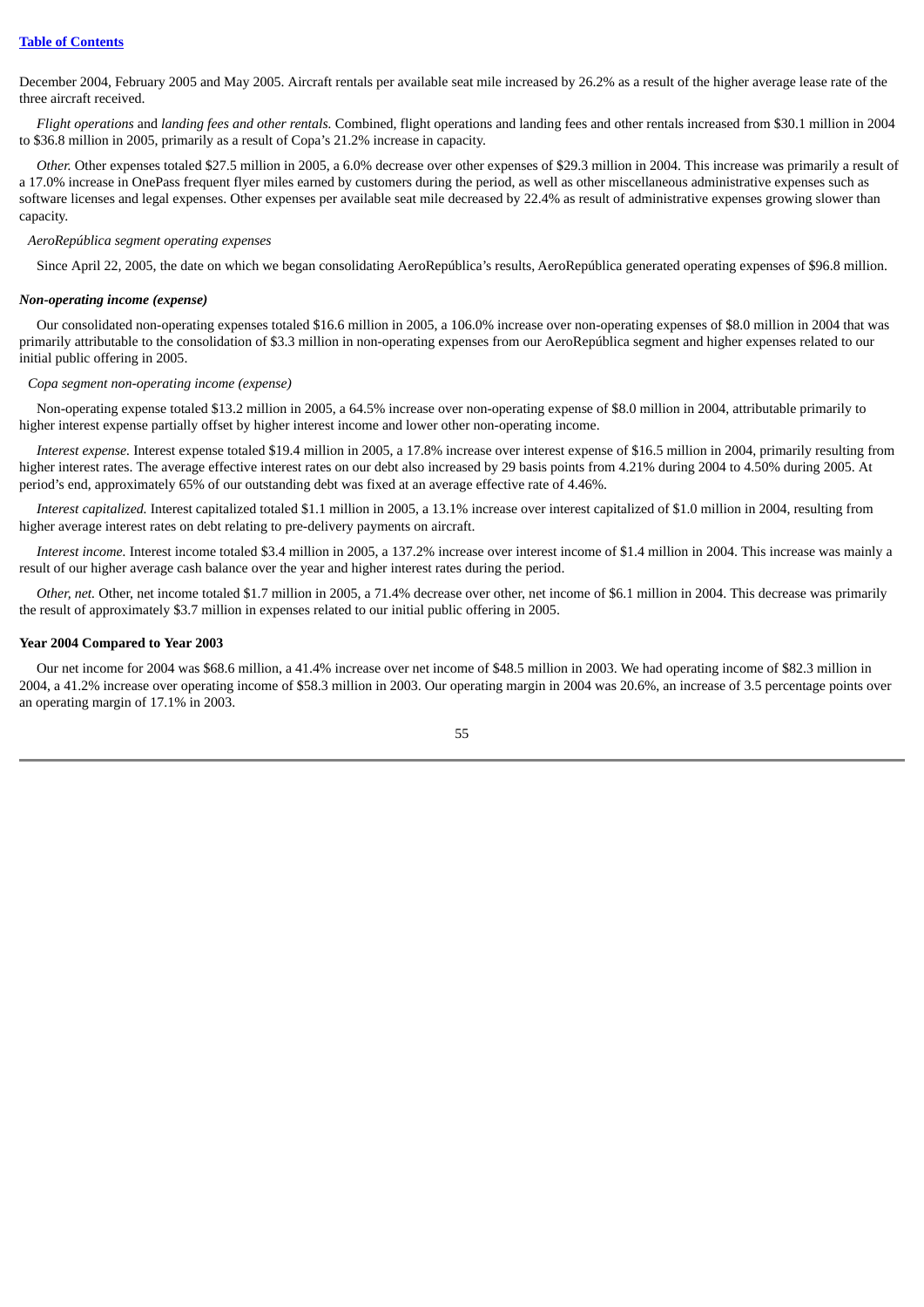## *Operating revenue*

Our operating revenue totaled \$399.8 million in 2004, a 17.0% increase over operating revenue of \$341.8 million in 2003 due to increases in both passenger and cargo revenues.

*Passenger revenue.* Passenger revenue totaled \$364.6 million in 2004, a 17.0% increase over passenger revenue of \$311.7 million in 2003. This increase resulted primarily from the addition of capacity (ASMs increased by 12.8% in 2004 as compared to 2003) that resulted from an increase in departures and, to a lesser extent, an increase in average departures per aircraft, higher average stage length and the addition of larger aircraft. Revenues also increased due to our higher overall load factor (load factor increased from 68.0% in 2003 to 70.0% in 2004) during the period and the simultaneous increase in passenger yield, which rose by 0.7% to 14.31 cents in 2004. A general increase in passenger demand for air travel in 2004, in part as a result of growing Latin American and U.S. economies, allowed us to increase both capacity and load factor without affecting yields.

*Cargo, mail and other.* Cargo, mail and other totaled \$35.2 million in 2004, a 17.0% increase over cargo, mail and other of \$30.1 million in 2003. This increase was primarily the result of higher cargo revenue primarily resulting from an increase in belly space capacity available as we replaced four Boeing 737-200s with larger Boeing 737-Next Generation aircraft during 2004, plus the full year effect of four Boeing 737-Next Generation aircraft received in the second half of 2003. There was also a general increase in demand for courier services in the region during 2004.

## *Operating expenses*

Operating expenses totaled \$317.5 million in 2004, a 12.0% increase over operating expenses of \$283.5 million in 2003. The increase in operating expenses was primarily attributable to a 12.0% increase in capacity, an increase in the average cost of jet fuel and an increase in salaries and benefits expenses. The breakdown of operating expenses per available seat mile is as follows:

|                                                                                    |      | <b>Year Ended</b>    |                          |
|------------------------------------------------------------------------------------|------|----------------------|--------------------------|
|                                                                                    | 2003 | December 31,<br>2004 | Percent<br><b>Change</b> |
|                                                                                    |      | (in cents)           |                          |
| <b>Operating expenses per ASM:</b>                                                 |      |                      |                          |
| Salaries and benefits                                                              | 1.40 | 1.42                 | 1.3%                     |
| Passenger servicing                                                                | 1.14 | 1.08                 | (5.7)%                   |
| Commissions                                                                        | 0.86 | 0.80                 | (6.9)%                   |
| Reservation and sales                                                              | 0.56 | 0.61                 | 8.8%                     |
| Depreciation                                                                       | 0.44 | 0.53                 | 21.7%                    |
| Maintenance, materials and repairs                                                 | 0.63 | 0.54                 | $(14.0)\%$               |
| Flight operations                                                                  | 0.50 | 0.49                 | (0.7)%                   |
| Aircraft rentals                                                                   | 0.52 | 0.40                 | $(23.3)\%$               |
| Landing fees and other rentals                                                     | 0.33 | 0.33                 | 2.1%                     |
| Other                                                                              | 0.81 | 0.81                 | $0.0\%$                  |
| Total operating expenses per ASM before aircraft fuel and fleet impairment charges | 7.17 | 7.01                 | $(2.3)\%$                |
| Aircraft fuel                                                                      | 1.50 | 1.72                 | 14.3%                    |
| Total operating expenses per ASM before fleet impairment charges                   | 8.68 | 8.72                 | 0.5%                     |
| Fleet impairment charges                                                           | 0.11 | 0.00                 | N/A                      |
| Total operating expenses per ASM                                                   | 8.79 | 8.72                 | (0.7)%                   |

*Aircraft fuel.* Aircraft fuel totaled \$62.5 million in 2004, a 28.9% increase over aircraft fuel of \$48.5 million in 2003. This increase was primarily a result of a 22.7% increase in the average price per gallon of jet fuel (\$1.19 in 2004 compared to \$0.97 in 2003) and the consumption of 4.9% more fuel due to a 6.7% increase in departures. These increases were partially offset by our newer, more fuel-efficient aircraft. Aircraft fuel per available seat mile increased by approximately 14.3% due to the increase in average fuel cost per gallon.

*Salaries and benefits.* Salaries and benefits totaled \$51.7 million in 2004, a 14.2% increase over salaries and benefits of \$45.3 million in 2003. This increase was primarily a result of the full year effect of employees hired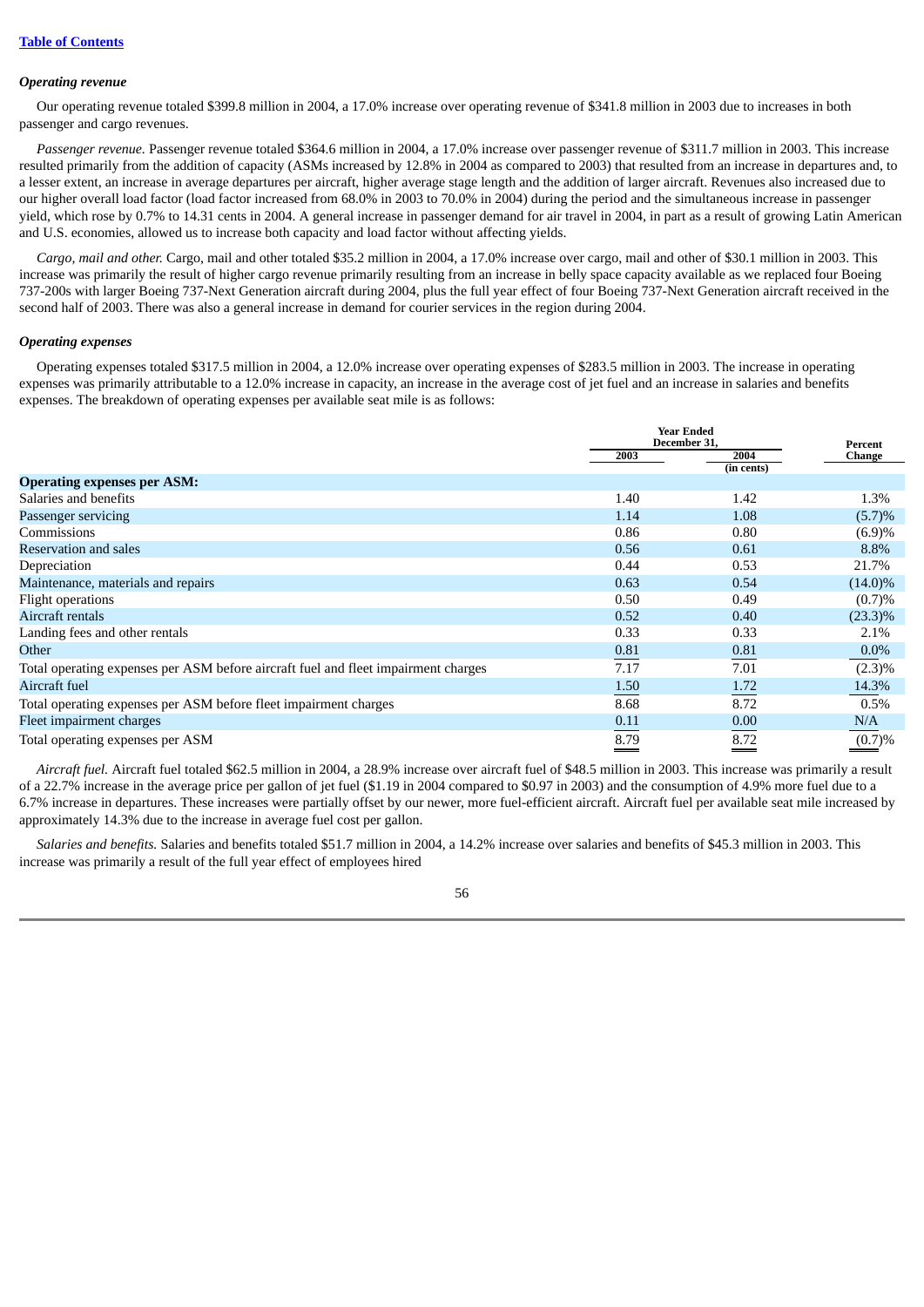throughout 2003, higher performance bonuses paid as a result of our improved operating results and an overall increase of 4.3% in full-time equivalent employees at period end from 2003 to 2004, mainly to cover increased operations. Salaries and benefits per available seat mile increased by 1.3%.

*Passenger servicing.* Passenger servicing totaled \$39.2 million in 2004, a 6.4% increase over passenger servicing of \$36.9 million in 2003. This increase was primarily a result of our 12.8% increase in capacity and an increase of 15.0% in on-board passengers. Passenger servicing per available seat mile decreased by 5.7% as a result of fixed costs being spread over a higher number of available seat miles.

*Commissions.* Commissions totaled \$29.1 million in 2004, a 5.0% increase over commissions of \$27.7 million in 2003. This increase was primarily a result of higher passenger revenue, partially offset by lower average commissions. Commissions per available seat mile decreased by approximately 6.9% due to lower average commissions and more direct sales.

*Reservations and sales.* Reservations and sales totaled \$22.1 million in 2004, a 22.8% increase over reservations and sales of \$18.0 million in 2003. This increase was a result of a 15.0% increase in on-board passengers, a 5.7% increase in average rates charged by global distribution systems and the cost of terminating our relationship with a General Sales Agent in Puerto Rico. Reservations and sales expenses per available seat mile increased by 8.8%.

*Depreciation.* Depreciation totaled \$19.3 million in 2004, a 37.3% increase over depreciation of \$14.0 million in 2003. This increase was primarily due three new Boeing 737-Next Generation aircraft acquired in 2004 and the full year effect of four Boeing 737-Next Generation aircraft acquired in 2003. Depreciation per available seat mile increased by 21.7%.

*Maintenance, materials and repairs.* Maintenance, materials and repairs totaled \$19.7 million in 2004, a 3.0% decrease over maintenance, materials and repairs of \$20.4 million in 2003. This decreased was a result of the replacement of four Boeing 737-200 aircraft with newer Boeing 737-Next Generation and the full year effect of disposing of two Boeing 737-200 aircraft in 2003, partially offset by beginning of the airframe overhaul schedule for the first four of our Boeing 737-Next Generation aircraft. Maintenance, materials and repair per available seat mile decreased by 14.0%.

*Aircraft rentals.* Aircraft rentals totaled \$14.4 million in 2004, a 13.4% decrease over aircraft rentals cost of \$16.7 million in 2003. This decrease resulted from new aircraft leases with better rates as we experienced the effect of four lease contracts we renegotiated in 2003. Aircraft rentals per available seat mile decreased by 23.3% due to higher capacity and the lower lease rates.

*Flight operations and landing fees and other rentals.* As a group, flight operations and landing fees and other rentals increased from \$26.5 million in 2003 to \$30.1 million in 2004, or 13.3%, primarily as a result of our 12.8% increase in capacity.

*Other.* Other expenses totaled \$29.3 million in 2004, a 12.8% increase over other expenses of \$26.0 million in 2003. This increase was primarily due to technology initiatives related to improving our telecommunications capabilities, non-recurring expenses related to our evaluation of a potential acquisition that we chose not to pursue and a 9.0% increase in publicity and promotion resulting from higher OnePass frequent flyer miles earned by customers. Other expenses per available seat mile remained unchanged.

## *Non-operating income (expense)*

Non-operating expense totaled \$8.0 million in 2004, a 30.4% increase over non-operating expense of \$6.2 million in 2003, attributable primarily to greater interest expense partially offset by higher interest income and other non-operating income.

*Interest expense.* Interest expense totaled \$16.5 million in 2004, a 42.0% increase over interest expense of \$11.6 million in 2003, resulting from a higher amount of debt related to a greater number of owned aircraft. The

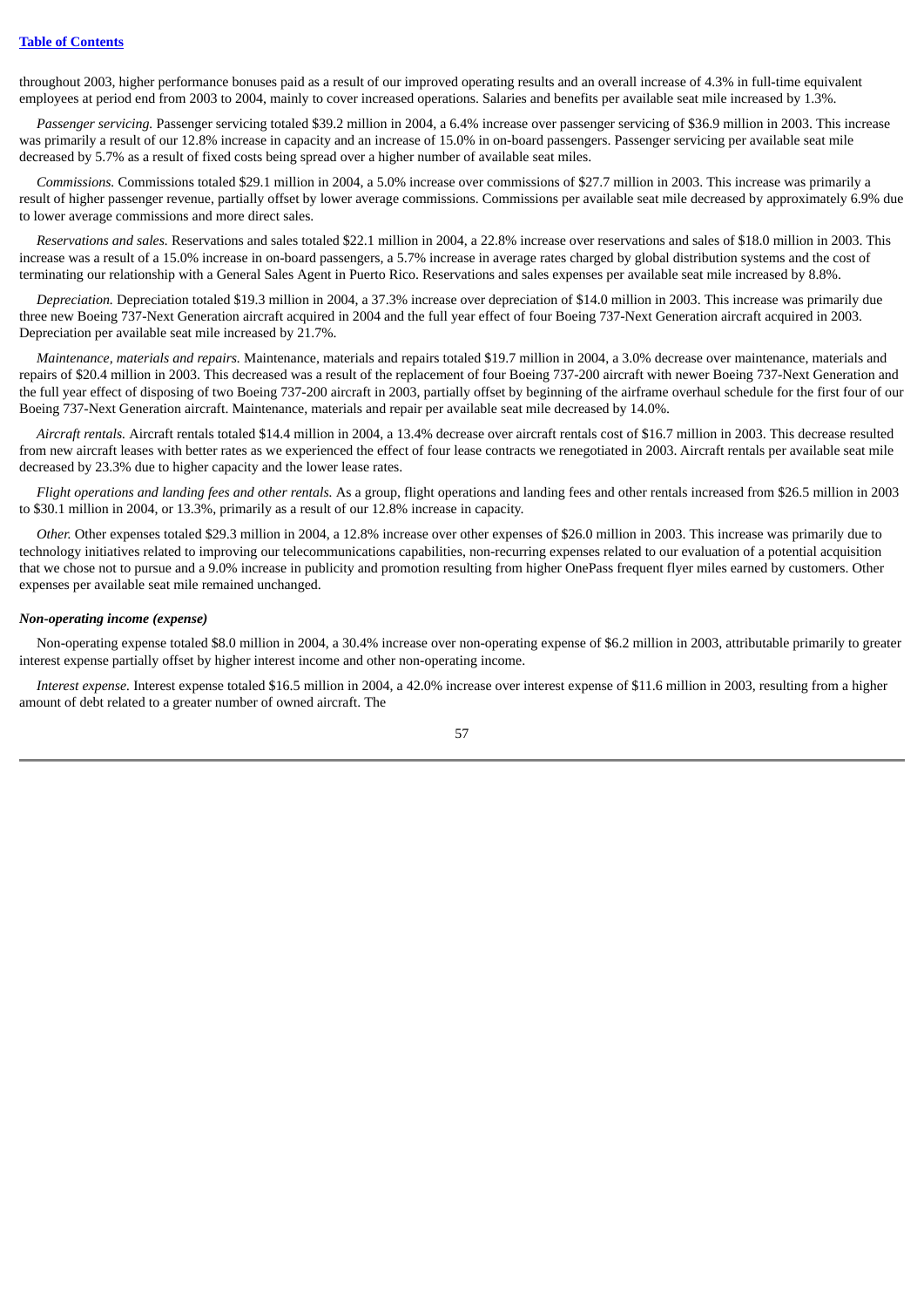average effective interest rates on our debt also increased by 57 basis points from 3.64% during 2003 to 4.21% during 2004. At the end of 2004, we had approximately 77% of our outstanding debt fixed at an effective rate of 4.47%.

*Interest capitalized.* Interest capitalized totaled \$1.0 million in 2004, a 52.1% decrease over interest capitalized of \$2.0 million in 2003, resulting from lower average debt relating to pre-delivery payments on aircraft.

*Interest income.* Interest income totaled \$1.4 million in 2004, a 60.4% increase over interest income of \$0.9 million in 2003. This increase was mainly a result of our higher average cash balance over the year and higher prevailing interest rates during 2004.

*Other, net.* Other, net income totaled \$6.1 million in 2004, a 137.4% increase over other, net income of \$2.6 million in 2003. This increase was the result of non-recurring adjustments and a gain of \$1.1 million resulting from the sale of two Boeing 737-200 aircraft, partially offset by a decrease in the market value of fuel hedge instruments of \$0.9 million.

### **B. Liquidity and Capital Resources**

In recent years, we have been able to meet our working capital requirements through cash from our operations. Our capital expenditures, which consist primarily of aircraft purchases, are funded through a combination of our cash from operations and long-term financing. From time to time, we finance predelivery payments related to our aircraft with medium-term financing in the form of bonds privately placed with commercial banks. Our accounts receivable at December 31, 2005 increased by \$21.8 million compared with December 31, 2004, primarily as a result of the consolidation of \$15.3 million of AeroRepública's receivables and growth in operating revenues.

Our cash, cash equivalents and short-term investments at December 31, 2005 remained near the prior year's level at \$114.5 million. At December 31, 2005 we had available credit lines totaling \$38.5 million under which there were no amounts outstanding.

#### *Operating Activities*

We rely primarily on cash flows from operations to provide working capital for current and future operations. Cash flows from operating activities totaled \$119.1 million in 2005, \$98.1 million in 2004, and \$73.5 million in 2003. The increase in operating cash flows over these periods was primarily due to the growth of our business.

## *Investing Activities*

During 2005, capital expenditures were \$63.3 million, which consisted primarily of expenditures related to our purchase of two Embraer 190 aircraft. During 2004, capital expenditures were \$65.8 million, which consisted primarily of expenditures related to our purchase of three Boeing 737-Next Generation aircraft. During 2003, capital expenditures were \$112.2 million, which consisted primarily of expenditures related to our purchase of four Boeing 737-Next Generation aircraft and one CFM 56-7B spare engine.

### *Financing Activities*

Financing activities during 2005 consisted of \$68.4 million, primarily to the financing of two Embraer 190 aircraft, \$27.5 million related to the financing of aircraft pre-delivery payments through privately-placed bonds, the repayment of \$46.9 million in long-term debt and \$10.1 million in dividends declared and paid.

Financing activities during 2004 consisted primarily of financing for three Boeing 737-Next Generation aircraft for \$101.2 million (\$35.7 million of the proceeds of which were used to redeem privately-placed bonds used for pre-delivery payments related to those aircraft), the financing for aircraft pre-delivery payments with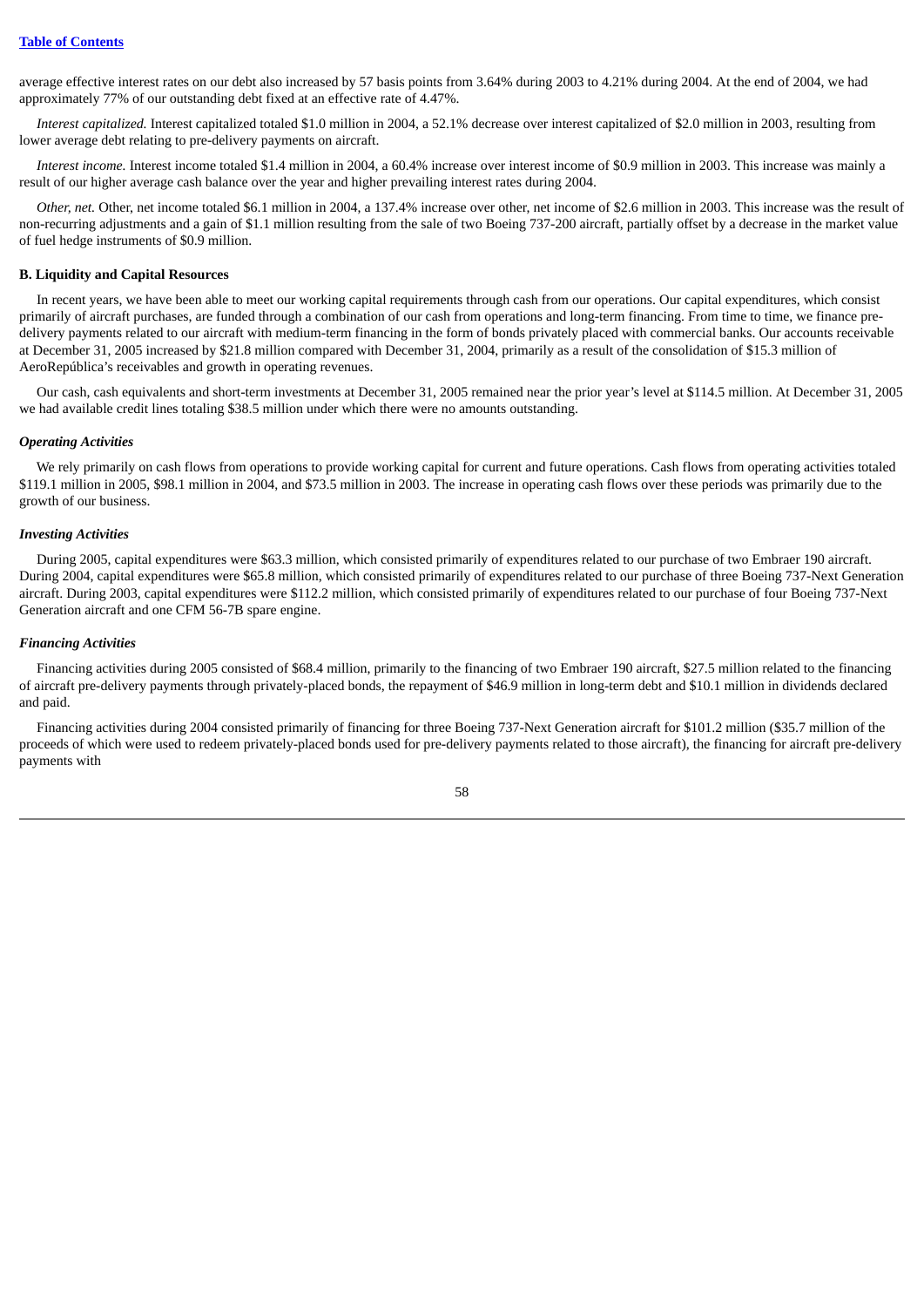\$6.4 million of privately-placed bonds, the repayment of \$32.1 million in long-term debt and \$10.0 million in dividends declared and paid.

Financing activities during 2003 consisted primarily of financing for four Boeing 737-Next Generation aircraft and a spare engine for \$140.7 million (\$35.2 million of the proceeds of which were used to redeem privately-placed bonds used for pre-delivery payments related to those aircraft), the financing for aircraft pre-delivery payments with \$21.7 million of privately-placed bonds and the repayment of \$22.0 million in long-term debt.

We have generally been able to arrange medium-term financing for pre-delivery payments through loans with commercial banks through a private issuance of bonds. Although we believe that financing on similar terms should be available for our future aircraft pre-delivery payments, we may not be able to secure such financing on terms attractive to us.

We have financed the acquisition of fifteen Boeing 737-Next Generation aircraft and three spare engines through syndicated loans provided by international financial institutions with the support of partial guarantees issued by the Export-Import Bank of the United States, or Ex-Im, with repayment profiles of 12 years. The Ex-Im guarantees support 85% of the net purchase price and are secured with a first priority mortgage on the aircraft in favor of a security trustee on behalf of Ex-Im. The documentation for each loan follows standard market forms for this type of financing, including standard events of default. Our Ex-Im supported financings amortize on a quarterly basis, are denominated in dollars and originally bear interest at a floating rate linked to LIBOR. Our Ex-Imguarantee facilities typically offer an option to fix the applicable interest rate. We have exercised this option with respect to \$292.5 million as of December 31, 2005 at an average weighted interest rate of 4.46%. The remaining \$44.6 million bears interest at an average weighted interest of LIBOR plus 0.03%. At December 31, 2005, the total amount outstanding under our Ex-Im-supported financings totaled \$337.1 million.

We effectively extend the maturity of our Boeing aircraft financing to 15 years through the use of a "Stretched Overall Amortization and Repayment," or SOAR, structure which provides serial draw-downs calculated to result in a 100% loan accreting to a recourse balloon at the maturity of the Ex-Im guaranteed loan. The SOAR portions of our facilities require us to maintain certain financial covenants, including an EBITDAR to fixed charge ratio, a net debt to capitalization ratio and minimum net worth. To comply with the first ratio, our EBITDA plus aircraft rent expense, or EBITDAR, for the prior year must be at least 2.5 times our fixed charge expenses (including interest, commission, fees, discounts and other finance payments) for that year. To comply with the second ratio, our tangible net worth shall be at least five times our long-term obligations. Third, our tangible net worth must be at least \$50 million. As of December 31, 2005, we complied with all required covenants. We also pay a commitment fee on the unutilized portion of our SOAR loans.

We also typically finance approximately 10% of the purchase price of our Boeing aircraft through commercial loans which totaled \$64.4 million as of December 31, 2005. Under the commercial loan agreements for aircraft received in 2002, we are required to comply with four specific financial covenants. The first covenant requires our EBITDAR for the prior year to be at least 1.9 times our finance charge expenses (including interest, commission, fees, discounts and other finance payments) for the first year of the agreement and 2.0 times our finance charge expenses for the remainder of the agreement. The second covenant limits our net borrowings to 92% of our capitalization during the first two years, 90% during the next two years and 85% during the last six years of the agreement. The third covenant requires our tangible net worth to be at least \$30 million for the first two years, \$70 million for the next three years and \$120 million for the last four years of the agreement. The last covenant requires us to maintain a minimum of \$30 million in available cash (including cash equivalents and committed credit facilities) for the first five years and \$50 million for the last five years of the agreement. As of December 31, 2005 we complied with all required covenants.

Our Embraer aircraft purchases are not eligible for Ex-Im guaranteed financing. We arranged financing for the six Embraer aircraft to be delivered through the end of 2006, having obtained a commitment for senior term loan facilities in the amount of approximately \$134 million from PK AirFinance US, Inc., an affiliate of General Electric. The loans have a term of twelve years.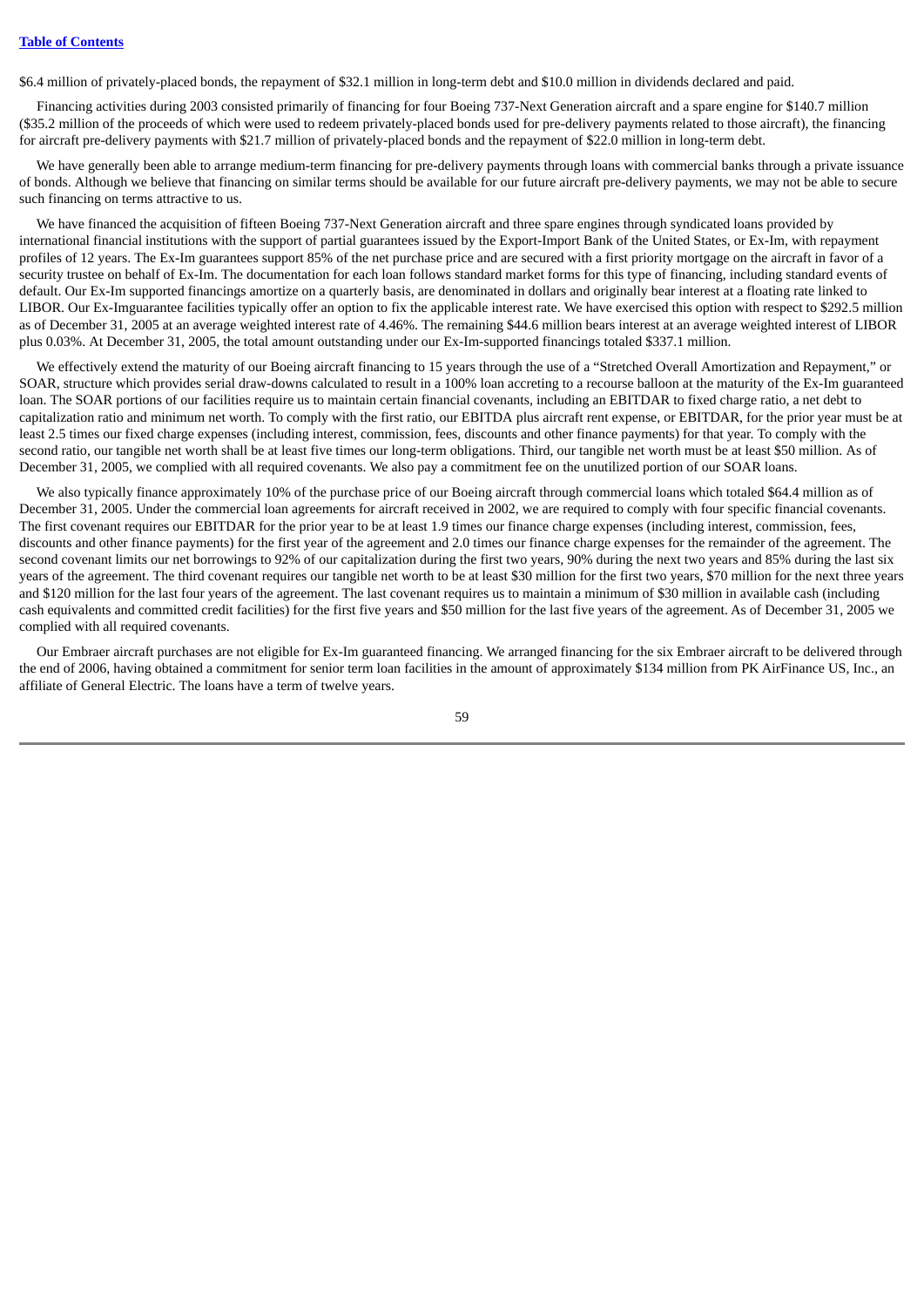Upon our acquisition of AeroRepública, we arranged a commercial credit facility in the amount of \$15.0 million, primarily to refinance existing liabilities and to provide AeroRepública with working capital. This facility was divided in two tranches of \$5.0 million and \$10.0 million with maturities of three and five years, respectively. This facility is secured by credit card receivables. The facility required AeroRepública to maintain certain financial covenants such as a financial debt to EBITDAR ratio of less than 4.5. AeroRepública is currently in negotiations with lenders to restructure the existing two tranche facility into a one tranche facility with more favorable terms in the amount of approximately \$15 million which will be backed by a guarantee from Copa Holdings, S.A. The new facility under negotiation will include revised covenants which under the current facility are not being met by AeroRepública as of December 31, 2005. AeroRepública received a waiver from the lending institution through July 2006. If, upon the termination of the waiver noted above, the covenants are still not being met and no other recourse exists with this institution, we would provide the funds necessary to repay the debt via other long-term borrowings or from non-working capital funds.

*Capital resources.* We finance our aircraft through long term debt and operating lease financings. Although we expect to finance future aircraft deliveries with a combination of similar debt arrangements and financing leases, we may not be able to secure such financing on attractive terms. To the extent we cannot secure financing, we may be required to modify our aircraft acquisition plans or incur higher than anticipated financing costs. We expect to meet our operating obligations as they become due through available cash and internally generated funds, supplemented as necessary by short-term credit lines.

We have placed firm orders with The Boeing Company for eight Boeing 737-Next Generation aircraft and we have purchase rights for an additional nine Boeing 737-Next Generation aircraft. We have also placed firm orders with Embraer for 18 Embraer 190 aircraft and we have options to purchase an additional 35 Embraer 190 aircraft. The schedule for delivery of our firm orders is as follows: ten in 2006, eight in 2007, six in 2008 and two in 2009. We meet our pre-delivery deposit requirements for our Boeing 737-Next Generation aircraft by paying cash, or by using medium-term borrowing facilities and/or vendor financing for deposits required 24 to 6 months prior to delivery. Pre-delivery deposits for our Embraer 190 aircraft are required 18, 12 and 6 months prior to delivery. We fund these deposits with our own cash.

## **C. Research and Development, Patents and Licenses, etc.**

We believe that the Copa brand has strong value and indicates superior service and value in the Latin American travel industry. We have registered the trademarks "Copa" and "Copa Airlines" with the trademark office in Panama and have filed requests for registration in other countries, including the United States. We license certain brands, logos and trade dress under the trademark license agreement with Continental related to our alliance. We will have the right to continue to use our current logos on our aircraft for up to five years after the end of the alliance agreement term. AeroRepública's has registered its name as a trademark in Colombia for the next ten years, and plans to register its trademark in Panama, Ecuador, Venezuela and Peru.

We operate a number of software products under licenses from our vendors, including our booking engine, our automated pricing system from SMG Technologies, our SABRE revenue management software and our Cargo Management system. Under our agreements with Boeing, we also use a large amount of Boeing's proprietary information to maintain our aircraft. The loss of these software systems or technical support information from Boeing could negatively affect our business.

## **D. Trend Information**

We seek to expand our Copa Airlines operation by adding frequencies and new routes with the addition of six new aircraft to our fleet, including two Boeing-737 Next Generation and four Embraer 190 aircraft. New routes for 2006 include Maracaibo, Venezuela; Montevideo, Uruguay; San Pedro Sula, Honduras; Port of Spain, Trinidad and Tobago; Manaus, Brazil; and Santiago, Dominican Republic. For the remainder of 2006, we expect to continue to concentrate on keeping our operating costs low and pursuing ways to make our operations more efficient.

We intend to continue to apply our know-how to improve the operations at AeroRepública. As part of our plan to modernize AeroRepública's fleet, we currently expect to take delivery of four Embraer aircraft in late 2006. We seek to make further improvements at AeroRepública, including a continued focus on on-time performance, a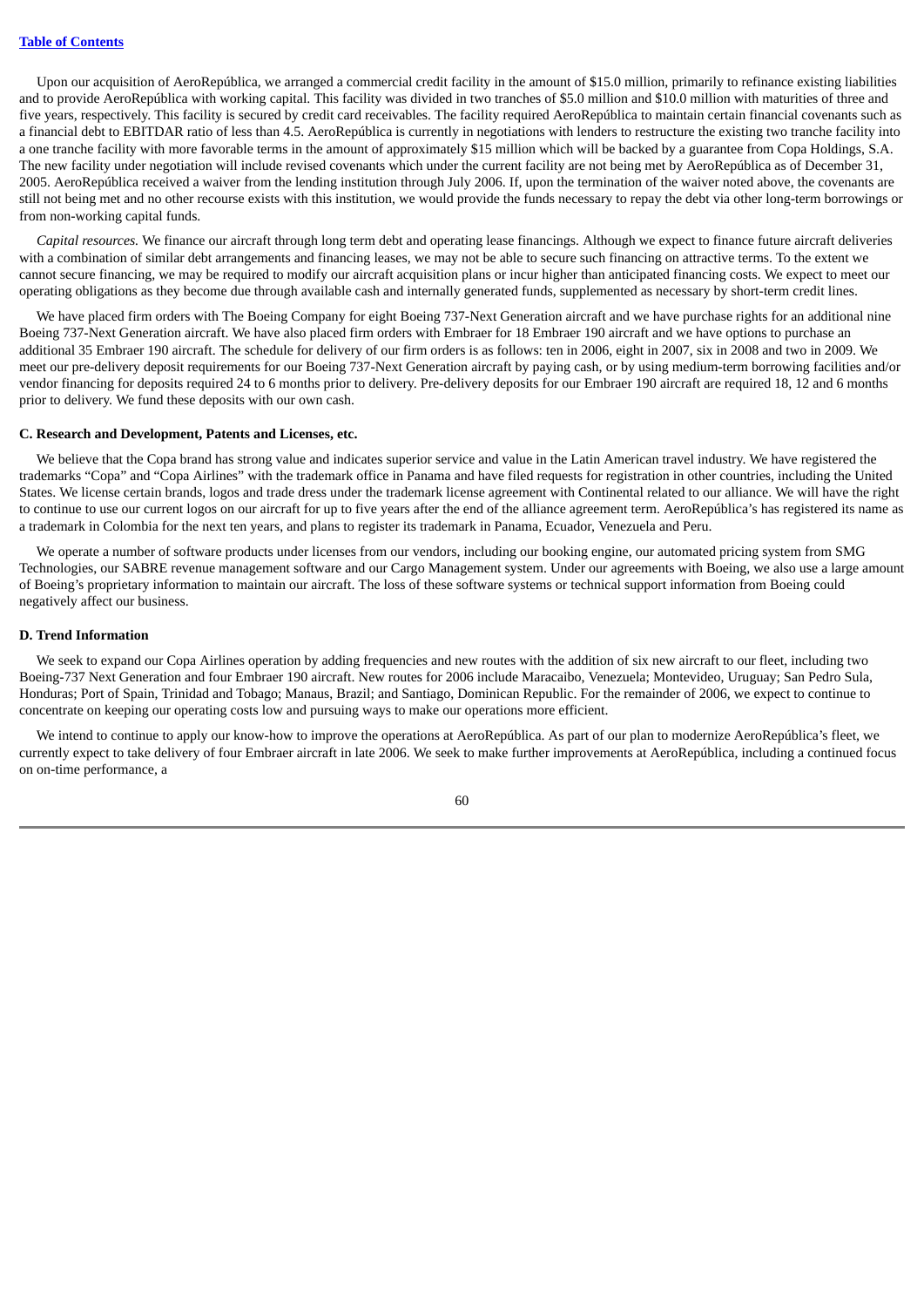renovation of aircraft interiors, further integration of Copa's and AeroRepública's network through codesharing agreements and improvement of overall efficiency.

We expect jet fuel prices will continue to be high in 2006 and expect to continue evaluating fuel hedging programs to help protect us against short-term movements in crude oil prices. We also expect interest rates to increase during the rest of 2006 which would increase the amount of interest expense related to the 38% of our debt that bears interest at floating rates.

We expect our consolidated capacity to increase by approximately 21% in the last seven months of 2006 compared to our consolidated capacity at May 31, 2006, primarily as a result of six new aircraft scheduled to be received by Copa in the last seven months of 2006.

## **E. Off-balance sheet arrangements**

None of our operating lease obligations are reflected on our balance sheet and we have no other off-balance sheet arrangements. We are responsible for all maintenance, insurance and other costs associated with operating these aircraft; however, we have not made any residual value or other guarantees to our lessors.

# **F. Tabular Disclosure of Contractual Obligations**

Our non-cancelable contractual obligations at December 31, 2005 included the following:

| <b>At December 31, 2005</b> |                     |                                        |           |                      |
|-----------------------------|---------------------|----------------------------------------|-----------|----------------------|
| Total                       | Less than 1<br>Year | 1-3 Years<br>(in thousands of dollars) | 3-5 Years | More than 5<br>Years |
| 480,339                     | \$181,515           | \$280,649                              | \$ 18,175 | $\frac{3}{4}$        |
| 143,513                     | 33,358              | 60,732                                 | 35,083    | 14,340               |
| 21,213                      | 3,561               | 5,122                                  | 4.721     | 7,809                |
| 576,243                     | 90,645              | 109,013                                | 96,524    | 280,061              |
| \$1,221,308<br>_______      | \$309,079           | \$455,516                              | \$154,503 | \$ 302,210           |
|                             |                     |                                        |           |                      |

(1) Includes actual interest and estimated interest for floating-rate debt based on December 31, 2005 rates.

Most contract leases include renewal options. Non-aircraft related leases have renewable terms of one year, and their respective amounts included in the table below have been estimated through 2010, but we cannot estimate amounts with respect to those leases for later years. Our leases do not include residual value guarantees.

## **Item 6. Directors, senior management and employees**

## **A. Directors and Senior Management**

We are managed by our board of directors which currently consists of ten members who serve two-year terms and may be re-elected. We expect to add an additional independent director to the board of directors shortly. The number of directors elected each year will alternate between six directors and five directors. Messrs. Pedro Heilbron, Osvaldo Heilbron, Ricardo A. Arias, Mark Erwin and Roberto Artavia were each re-elected for two-year terms at our annual shareholders' meeting held in May 2006. Our charter does not have a mandatory retirement age for our directors.

The following table sets forth the name, age and position of each member of our board of directors as of May 31, 2006. A brief biographical description of each member of our board of directors follows the table.

| Name                 | <b>Position</b>                      | Age |
|----------------------|--------------------------------------|-----|
| Pedro Heilbron       | Chief Executive Officer and Director | 48  |
| <b>Stanley Motta</b> | Chairman and Director                | 60  |
| Osvaldo Heilbron     | <b>Director</b>                      | 79  |
| Jaime Arias          | Director                             | 70  |
|                      | 61                                   |     |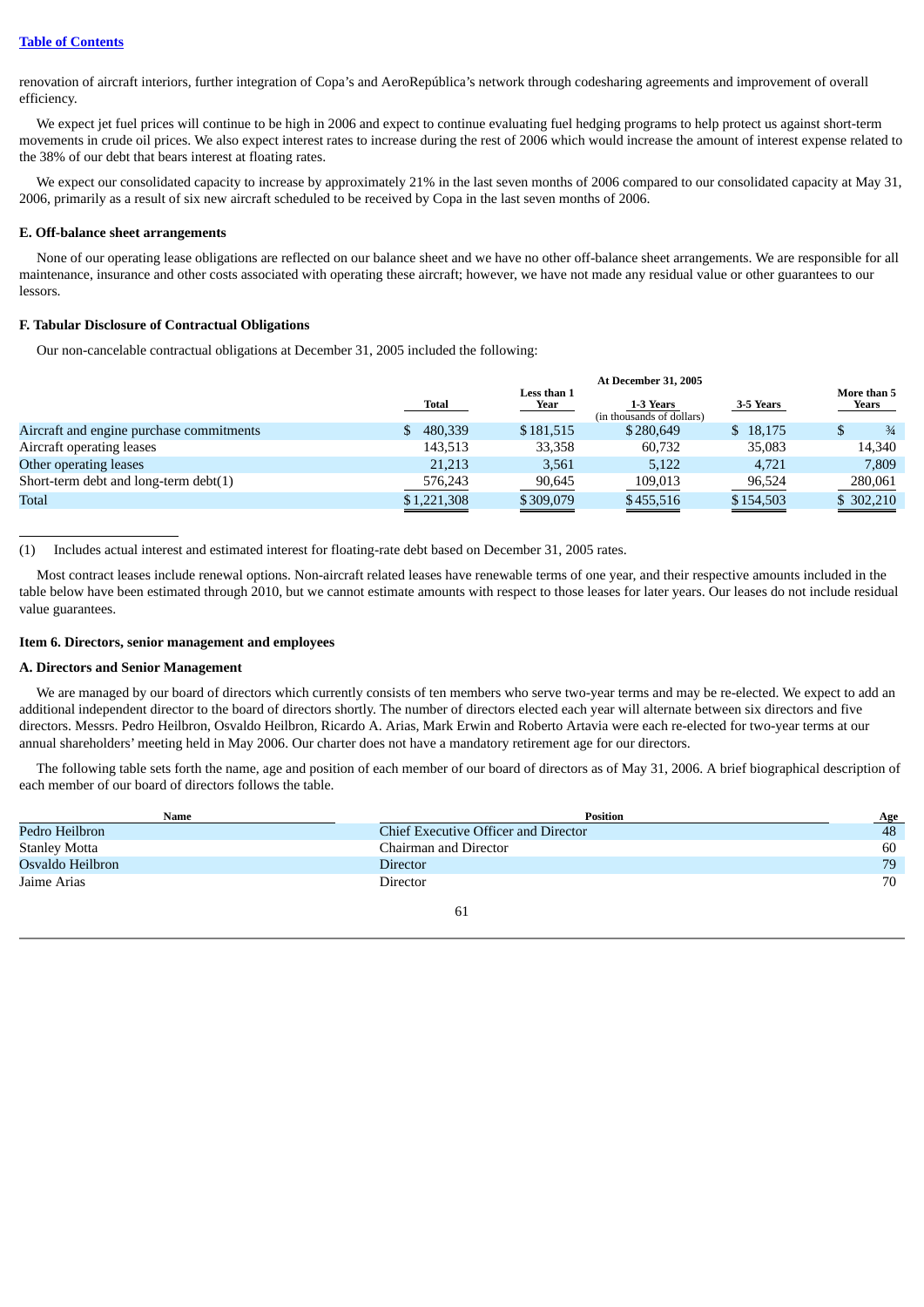## **Table of [Contents](#page-3-0)**

| Name                  |                 | <b>Position</b> | <b>Age</b> |
|-----------------------|-----------------|-----------------|------------|
| Ricardo Alberto Arias | Director        |                 | 66         |
| Alberto C. Motta, Jr. | Director        |                 | 59         |
| Mark Erwin            | <b>Director</b> |                 | 50         |
| George Mason          | Director        |                 | 59         |
| Roberto Artavia Loria | Director        |                 | 46         |
| Jose Castañeda Velez  | Director        |                 | 61         |

**Mr. Pedro Heilbron**. See "¾Executive Officers."

**Mr. Stanley Motta** has been one of the directors of Copa Airlines since 1986 and a director of Copa Holdings, since it was established in 1998. Since 1990, he has served as the President of Motta Internacional, S.A. an international importer of alcohol, cosmetics, jewelry and other consumer goods. Mr. Motta is the brother of our director, Alberto C. Motta Jr. He serves on the boards of directors of Motta Internacional, S.A., Banco Continental de Panama, S.A., ASSA Compañía de Seguros, S.A., Televisora Nacional, S.A., Inversiones Bahía, Ltd. and GBM Corporation. Mr. Motta is a graduate of Tulane University.

**Mr. Osvaldo Heilbron** has been one of the directors of Copa Airlines since 1986 and a director of Copa Holdings, since it was established in 1998. He is Treasurer of Banco Continental de Panama, S.A. Mr. Heilbron is the father of Mr. Pedro Heilbron, our chief executive officer. He serves on the boards of directors of CIASA, Desarrollo Costa Del Este, S.A., Harinas Panama, S.A., Televisora Nacional, S.A., Petroleos Delta, S.A., SSA Panama Inc. and Banco Continental de Panama, S.A.

**Mr. Jaime Arias** has been one of the directors of Copa Airlines since 1983 and a director of Copa Holdings, since it was established in 1998. He is a founding partner of Galindo, Arias & Lopez. Mr. Arias holds a B.A. from Yale University, a J.D. from Tulane University and legal studies at the University of Paris, Sorbonne. He serves as an advisor to the President of the Republic of Panama and serves on the boards of directors of Televisora Nacional, S.A., ASSA Compañía de Seguros, S.A. , Empresa General de Inversiones, S.A., Compañía General de Petróleos, S.A., Banco Continental de Panama, S.A. and Bac International Bank, Inc.

**Mr. Ricardo Arias** has been one of the directors of Copa Airlines since 1985 and a director of Copa Holdings, since it was established in 1998. He is a founding partner of Galindo, Arias & Lopez. Mr. Arias currently serves as Panama's ambassador to the United Nations. Mr. Arias holds a B.A. in international relations from Georgetown University, an LL.B. from the University of Puerto Rico and an LL.M. from Yale Law School. He serves on the boards of directors of Banco General, S.A. and Empresa General de Inversiones, S.A., which is the holding company that owns Banco General S.A., and Empresa General de Petróleos, S.A. Mr. Arias is also listed as a principal or alternate director of several subsidiary companies of Banco General, S.A. and Empresa General de Inversiones, S.A.,

**Mr. Alberto Motta, Jr.** has been one of the directors of Copa Airlines since 1983 and a director of Copa Holdings, since it was established in 1998. He is a Vice President of Inversiones Bahía, Ltd. Mr. Motta attended the University of Hartwick. He is the brother of Mr. Stanley Motta. He also serves on the boards of directors of Motta Internacional, S.A., Grupo Financiero Continental, S.A., Inversiones Costa del Este, S.A., ASSA Compañía de Seguros, S.A., Petroleos Delta, S.A., Productos Toledanos, S.A., Financiera Automotriz, S.A., Televisora Nacional, S.A., Hotel Miramar Inter-Continental and Industrias Panama Boston, S.A.

**Mr. Mark Erwin** has been one of the directors of Copa Airlines and Copa Holdings since 2004. He is the Senior Vice President—Asia/Pacific and Corporate Development of Continental Airlines and the President and Chief Executive Officer and serves on the board of directors of Continental Micronesia, Inc., the wholly owned western Pacific subsidiary of Continental Airlines, Inc. Mr. Erwin held the position of Senior Vice President of Airport Services of Continental Airlines, Inc. from 1995 through 2002.

**Mr. George Mason** has been one of the directors of Copa Holdings since 1999. He was the Senior Vice President for Technical Operations of Continental Airlines, Inc. from 1996 until his retirement in 2003. He has held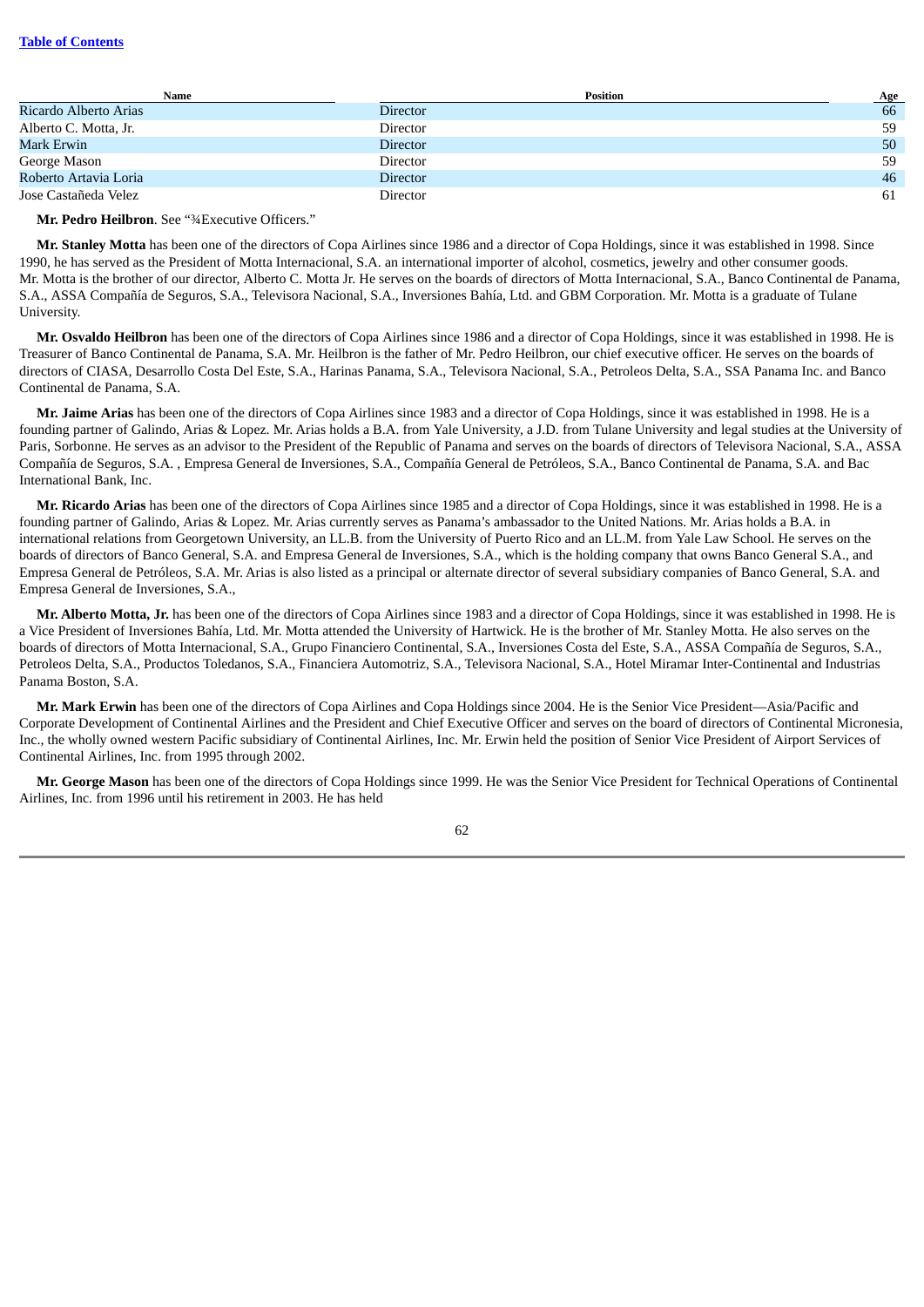officer level positions at Piedmont Airlines, Inc., USAir and Midway Airlines. He is a graduate of Grove City College and the University of Pittsburgh.

**Mr. Roberto Artavia Loria** is one of the independent directors of Copa Holdings. He is currently Chief Executive Officer of INCAE Business School, Chairman of Asociacion MarViva de Costa Rica and Protector of Viva Trust. Mr. Artavia Loria is also an advisor to the Interamerican Development Bank and to the governments of nine countries in Latin America, and a strategic advisor to Purdy Motor, S.A., Grupo Nacion and FUNDESA. Mr. Artavia Loria serves on the board of directors of INCAE Business School, Foundation for Management Education in Central America, Asociación MarViva de Costa Rica, Viva Trust, Global Foundation for Management Development, Compañía Cervecera de Nicaragua, SUMAQ Alliance OBS de Costa Rica and OBS Americas.

**Mr. José Castañeda Velez** is one of the independent directors of Copa Holdings. He is currently director of MMG Bank Corporation. Previously, Mr. Castañeda Velez was the chief executive officer of Banco Latinoamericano de Exportaciones, S.A.—BLADEX and has held managerial and officer level positions at Banco Río de la Plata, Citibank, N.A., Banco de Credito del Peru and Crocker National Bank. He is a graduate of the University of Lima.

The following table sets forth the name, age and position of each of our executive officers as of May 31, 2006. A brief biographical description of each of our executive officers follows the table.

| Name                   | <b>Position</b>                          | <b>Age</b> |
|------------------------|------------------------------------------|------------|
| Pedro Heilbron         | <b>Chief Executive Officer</b>           | 48         |
| Victor Vial            | Chief Financial Officer                  | 40         |
| Lawrence Ganse         | Senior Vice-President of Operations      | 62         |
| Jorge Isaac García     | Vice-President, Commercial               | 46         |
| Daniel Gunn            | Vice-President of Planning               | 38         |
| Jaime Aguirre          | Vice President of Maintenance            | 43         |
| Vidalia de Casado      | Vice President of Passenger Services     | 49         |
| Alexander Gianareas    | Senior Director of Human Resources       | 53         |
| Roberto Junguito Pombo | Chief Executive Officer of AeroRepública | 36         |

**Mr. Pedro Heilbron** has been our Chief Executive Officer for 18 years. He received an MBA from George Washington University and a B.A. from Holy Cross. Mr. Heilbron is a Member of the Board of Governors of IATA and an Alternate Member of the Board of Directors of Banco Continenal de Panama, S.A.

**Mr. Victor Vial** has been our Chief Financial Officer since 2000. From 1995 until 2000, Mr. Vial served as our Director of Planning. Prior to his service at Copa, Mr. Vial was a Senior Financial Analyst for HBO-Time Warner. Mr. Vial holds a B.B.A. in International Business from George Washington University.

**Captain Lawrence Ganse** has been our Senior Vice-President of Operations and Chief Operating Officer since 2000. Captain Ganse has 39 years of experience in the airline industry, including management positions at TWA, Northwest Airlines, and, most recently, Grupo TACA in El Salvador. Captain Ganse received a B.B.A. in Aviation Administration from the University of Miami and an M.B.A. in Management Science from California State University at Hayward.

**Mr. Jorge Isaac Garciá** has been our Vice-President, Commercial since 1999. He has also served as our Vice-President of Maintenance and as our Assistant to the President. Prior to joining Copa, he was a Project Director at Petroleos Delta. Mr. Garcia received a B.S. in Mechanical Engineering from Worcester Polytechnic Institute and an M.B.A. from Boston College.

**Mr. Daniel Gunn** has been our Vice-President of Planning and Alliances since 2002. He joined Copa in 1999 and has served as our Director of Alliances and Senior Director of Planning and Alliances. Prior to joining Copa, he spent five years with American Airlines holding positions in Finance, Real Estate and Alliances. Mr. Gunn received a B.A. in Business & Economics from Wheaton College and an M.B.A. with an emphasis in Finance and International Business from the University of Southern California.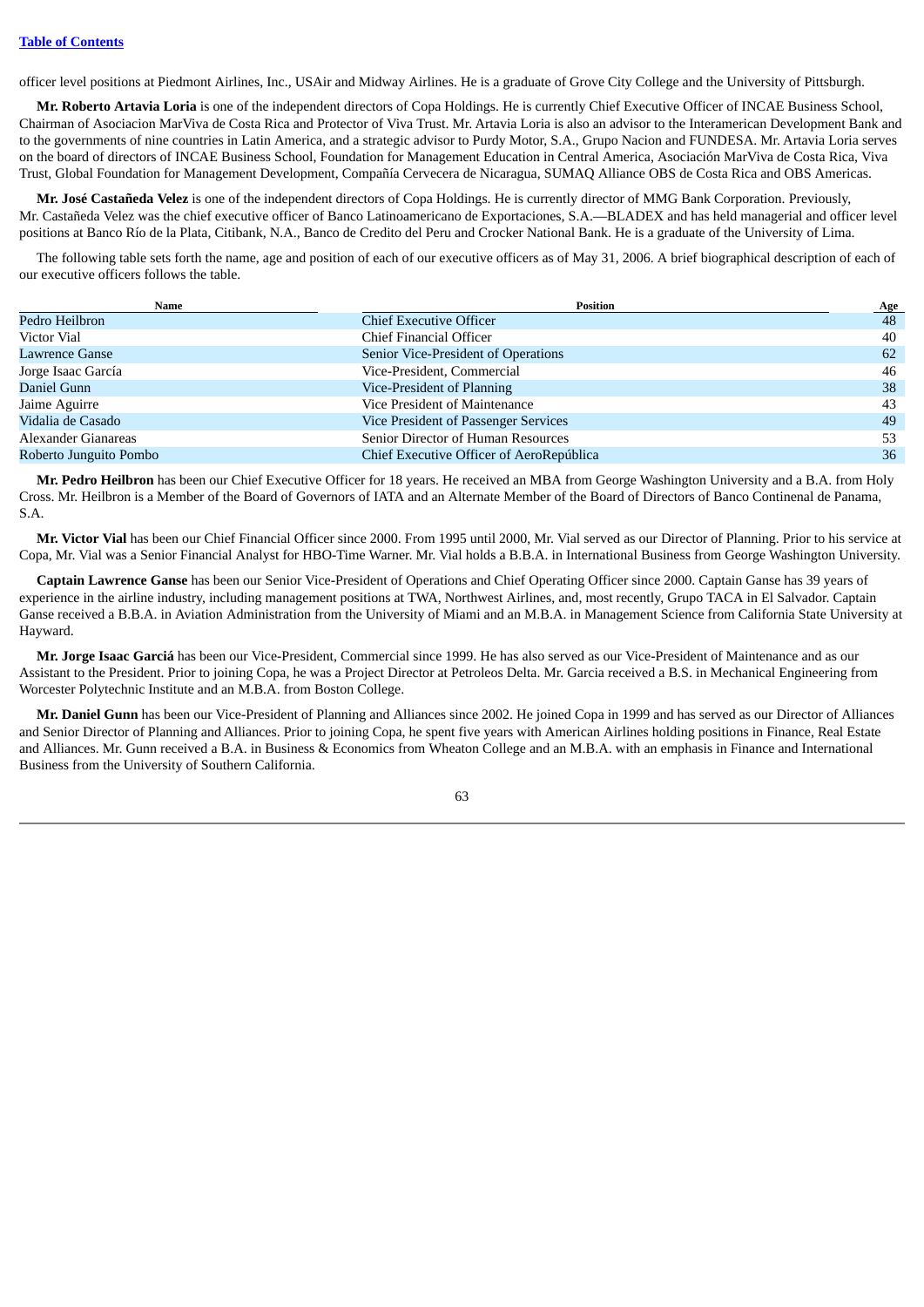**Mr. Jaime Aguirre** has been our Vice President of Maintenance since 2002. Prior to that, he served as our Director of Engineering and Quality Assurance. Before joining Copa, Mr. Aguirre was the Technical Services Director at Avianca, S.A. Mr. Aguirre received a B.S. in Mechanical Engineering from Los Andes University, a Master of Engineering with an emphasis on Engineering Management from Javeriana University and is currently pursuing an M.B.A. from the University of Louisville.

**Ms. Vidalia de Casado** has been our Vice-President of Passenger Services since 1995. She joined Copa in 1989 and served as our Passenger Services Manager from 1989 to 1995. Prior to joining Copa, she spent seven years with Air Panama Internacional, S.A. Ms. de Casado received a B.S. in Business from Universidad Latina and an M.B.A. from the University of Louisville.

**Mr. Alexander Gianareas** has been our Senior Director of Human Resources since 2001. Prior to joining Copa, he was the Director of Organizational Effectiveness for the Panama Canal Commission. Mr. Gianareas received a B.S. in Electrical Engineering from Cornell University and an M.B.A. from Nova Southeastern.

**Mr. Roberto Junguito Pombo** joined our company on November 8, 2005 as the Chief Executive Officer of our AeroRepública operating subsidiary. Mr. Junguito previously spent two years with Avianca, holding positions as the Vice President of Planning, Chief Operating Officer and Chief Restructuring Officer. Avianca declared bankruptcy in March 2003. Mr. Junguito received a B.S. in Industrial Engineering at the Universidad de Los Andes, an M.A. in International Studies from the Joseph H. Lauder Institute of the University of Pennsylvania and an M.B.A. with an emphasis on finance from the Wharton School of the University of Pennsylvania.

The business address for all of our senior management is c/o Copa Airlines, Avenida Principal y Avenida de la Rotonda, Urbanización Costa del Este, Complejo Business Park, Torre Norte, Parque Lefevre Panama City, Panama.

## **B. Compensation**

In 2005, we paid an aggregate of approximately \$2.42 million in cash compensation to our executive officers. We have not set aside any funds for future payments to executive officers.

Members of our board of directors that are not officers of either Copa or Continental receive \$25,000 per year plus expenses incurred to attend our board of directors meetings. In addition, members of committees of the board of directors receive \$1,000 per committee meeting, with the chairman of the audit committee receiving \$2,000 per meeting of the audit committee. All of the members of our board of directors and their spouses receive benefits to travel on Copa flights as well.

## **Long Term Incentive Compensation Plan**

The Compensation Committee of our board of directors has approved increases in salaries and one time restricted stock bonuses for certain executive officers and eliminated the existing Long Term Retention Plan. The restricted stock awards are granted pursuant to a new equity-based long-term incentive compensation plan that was adopted in March 2006. The plan provides for awards to our executive officers, certain key employees and non-employee directors. The plan provides for the grant of restricted stock, stock options and certain other equity-based awards. A number of shares equal to five percent of our aggregate outstanding shares as of December 14, 2005 has been reserved for future issuances that will be granted to our employees. This includes a grant of restricted stock awards under the plan to our executive officers that have an aggregate value of \$18.8 million. The restricted stock awards granted to our named executive officers under the plan consist of approximately 890,625 shares of restricted stock, which will vest over five years in yearly installments equal to 15% of the awarded stock on each of the first three anniversaries of the offering, 25% on the fourth anniversary and 30% on the fifth anniversary. We also intend to pay \$3 million to management that will be tied to an agreement not to compete with us in the future. We also granted a small amount of restricted stock having an aggregate value of approximately \$989,063, to each of our managers, officers and key employees that are not on our senior management team which will vest on March 28, 2008. The Compensation Committee plans to make additional equity based awards under the plan from time to time, including additional restricted stock and stock option awards. While the Compensation Committee will retain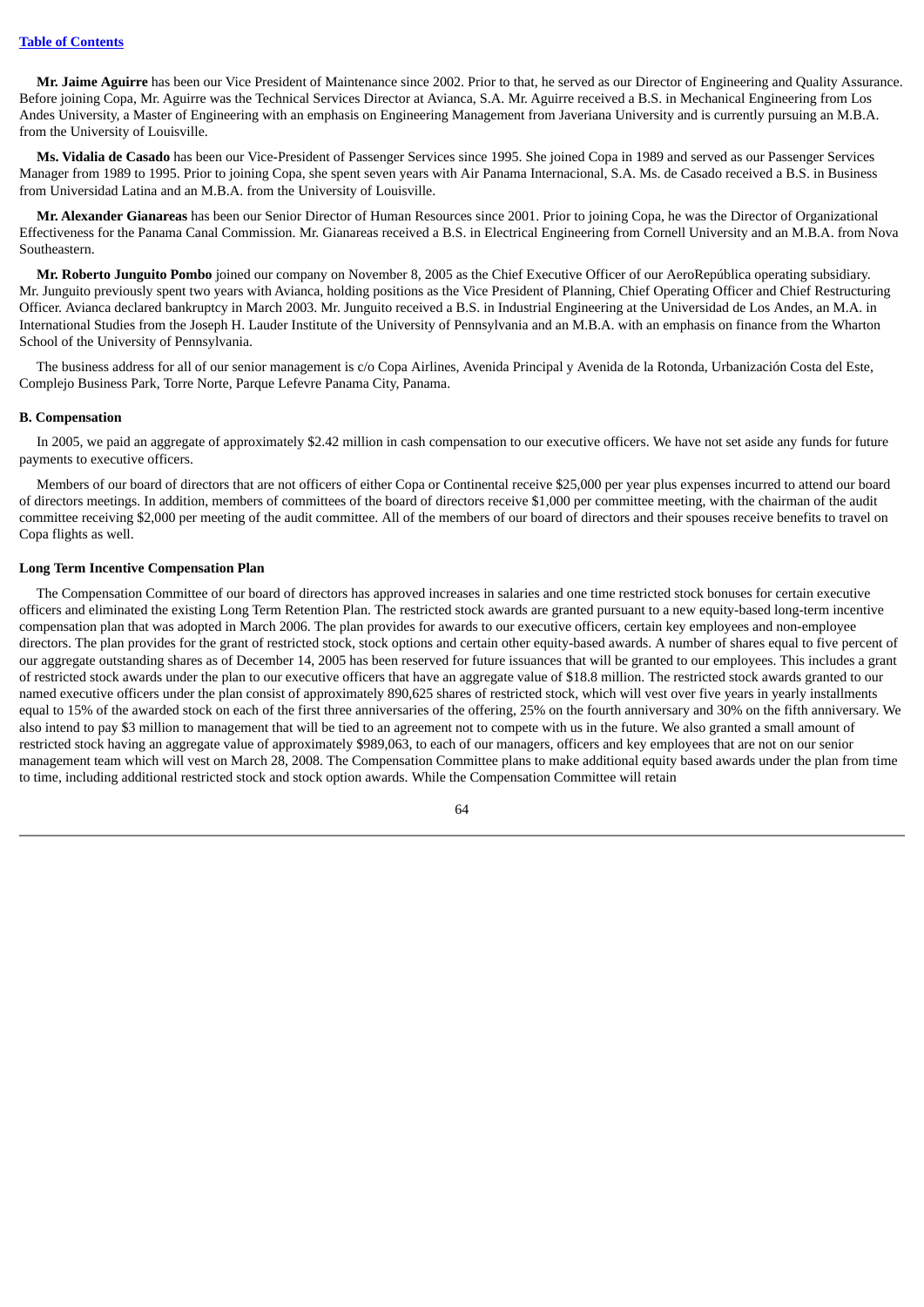discretion to vary the exact terms of future awards, we anticipate that future employee restricted stock and stock option awards granted pursuant to the plan after the offering will generally vest over a three year period and the stock options will carry a ten year term.

#### **C. Board Practices**

Our board of directors currently meets quarterly. Additionally, informal meetings with Continental are held on an ongoing basis, and are supported by quarterly formal meetings of an "Alliance Steering Committee," which directs and reports on the progress of the Copa and Continental Alliance. Our board of directors is focused on providing our overall strategic direction and as a result is responsible for establishing our general business policies and for appointing our executive officers and supervising their management.

Currently, our board of directors is comprised of ten members. We expect to add an additional independent director to the board of directors shortly. The additional independent director will be appointed by the Nominating and Corporate Goverance Committee of the board. Members of our board of directors serve two-year terms and may be reelected. The number of directors elected each year will alternate between six directors and five directors. Messrs. Pedro Heilbron, Osvaldo Heilbron, Ricardo Arias, Mark Erwin, and Roberto Artavia were each re-elected to two-year terms at our annual shareholders' meeting held on May 12, 2006. Our charter does not have a mandatory retirement age for our directors.

Pursuant to contractual arrangements with us and CIASA, Continental is entitled to designate two of our directors for so long as it owns at least 19% of our common stock and is entitled to designate one of our directors for so long as our alliance agreement remains in effect. After giving effect to the proposed offering which we are currently making, Continental will be entitled to designate one of our directors and CIASA will be entitled to designate seven of our directors.

#### **Committees of the Board of Directors**

**Audit Committee.** Our Audit Committee is responsible for the coordination of the internal audit process, appointment of the independent auditors and presenting to the board of directors its opinion with respect to the financial statements and the areas that are subject to an audit process. Messrs. José Castañeda and Roberto Artavia are the current members of our Audit Committee, and Mr. José Castañeda is the chairman of the audit committee as well as our audit committee financial expert. We expect that our third independent director will also be a member of the audit committee.

**Compensation Committee.** Our Compensation Committee is responsible for the selection process of the Chief Executive Officer and the evaluation of all executive officers (including the CEO), recommending the level of compensation and any associated bonus. Messrs. Stanley Motta, Jaime Arias and José Castañeda are the members of our Compensation Committee, and Mr. Stanley Motta is the Chairman of the Compensation Committee.

**Nominating and Corporate Governance Committee.** Our Nominating and Corporate Governance Committee is responsible for developing and recommending criteria for selecting new directors, overseeing evaluations of the board of directors, its members and committees of the board of directors and handling other matters that are specifically delegated to the compensation committee by the board of directors from time to time. Our charter documents require that there be at least one independent member of the Nominating and Corporate Governance Committee until the first shareholders' meeting to elect directors after such time as the Class A shares are entitled to full voting rights. Messrs. Ricardo Arias, Osvaldo Heilbron and Roberto Artavia are the members of our Nominating and Corporate Governance Committee, and Mr. Ricardo Arias is the Chairman of the Nominating and Corporate Governance Committee.

**Independent Directors Committee.** Our Independent Directors Committee is created by our Articles of Incorporation and consists of any directors that the board of directors determines from time to time meet the independence requirements of the NYSE and the Securities Act. Our Articles of Incorporation provide that there will be three independent directors at all times, subject to certain exceptions. Under our Articles of Incorporation, the Independent Directors Committee must approve: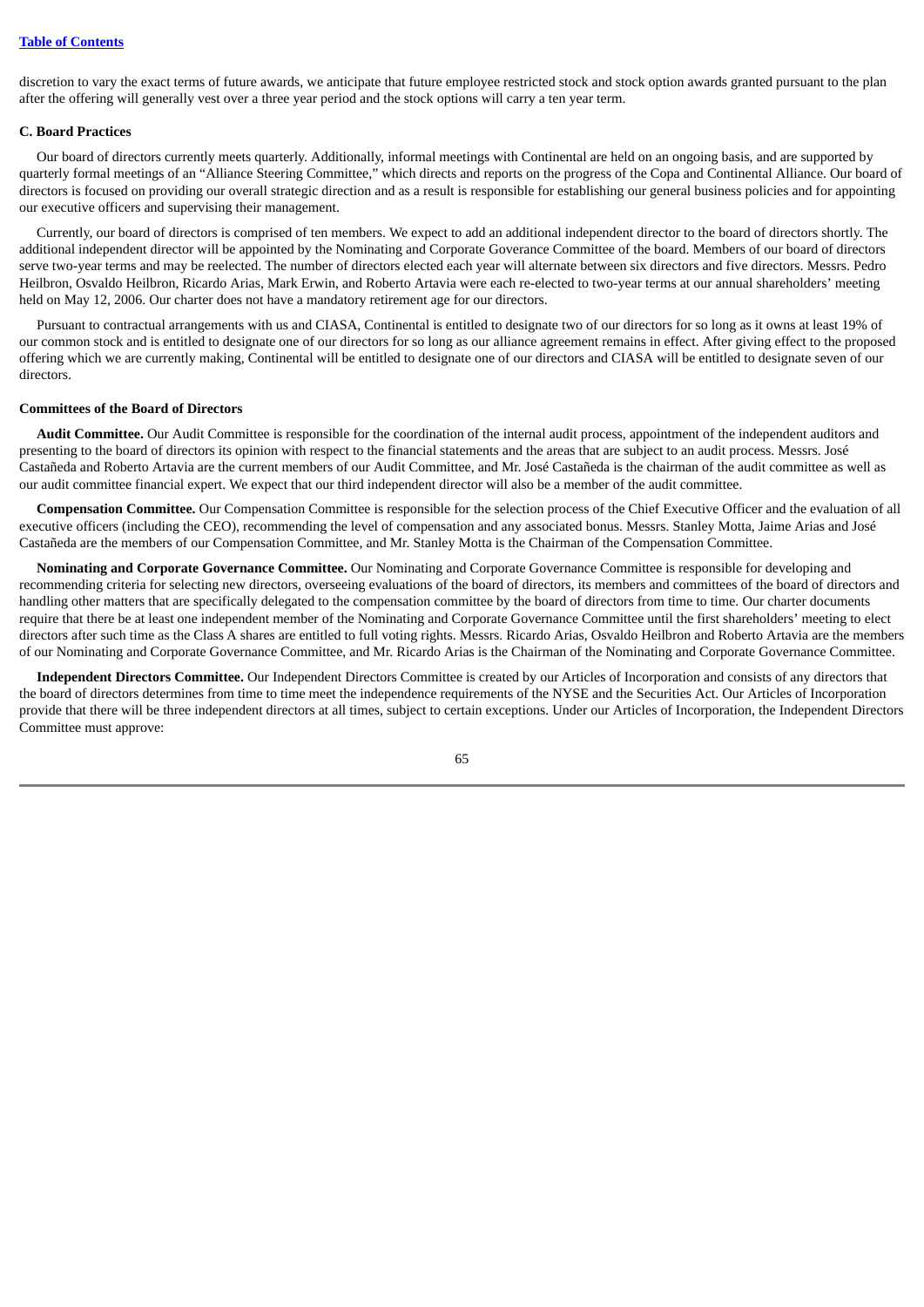- **•** any transactions in excess of \$5 million between us and our controlling shareholders,
- **•** the designation of certain primary share issuances that will not be included in the calculation of the percentage ownership pertaining to the Class B shares for purposes of determining whether the Class A shares should be converted to voting shares under our Articles of Incorporation, and
- the issuance of additional Class B shares or Class C shares to ensure Copa Airline's compliance with aviation laws and regulations.

The Independent Directors Committee shall also have any other powers expressly delegated by the Board of Directors. Under the Articles of Incorporation, these powers can only be changed by the Board of Directors acting as a whole upon the written recommendation of the Independent Directors Committee. The Independent Directors Committee will only meet regularly until the first shareholders' meeting at which the Class A shareholders will be entitled to vote for the election of directors and afterwards at any time that Class C shares are outstanding. All decisions of the Independent Directors Committee shall be made by a majority of the members of the committee. See "Item 10B. Memorandum and Articles of Association—Description of Capital Stock."

#### **D. Employees**

We believe that our growth potential and the achievement of our results-oriented corporate goals are directly linked to our ability to attract, motivate and maintain the best professionals available in the airline business. In order to help retain our employees, we encourage open communication channels between our employees and management. Our CEO meets quarterly with all of our Copa employees in Panama in town hall-style meetings during which he explains the company's performance and encourages feedback from attendees. A similar presentation is made by our senior executives at each of our foreign stations. Our compensation strategy reinforces our determination to retain talented and highly motivated employees and is designed to align the interests of our employees with our shareholders through profit-sharing.

Our profit-sharing program at Copa reflects our belief that our employees will remain dedicated to our success if they have a stake in that success. We identify key performance drivers within each employee's control as part of our annual objectives plan, or "Path to Success." Typically, we pay bonuses in February based on our performance during the preceding calendar year. For members of management, 75% of the bonus amount is based on our performance as a whole and 25% is based on the achievement of individual goals. Bonuses for non-management employees is based on the company's performance, and is typically a multiple of the employee's weekly salary. For 2005, the non-management employees received five or six weeks' salary, depending on their position. The bonus payments are at the discretion of our compensation committee. We typically make accruals each month for the expected annual bonuses which are reconciled to actual payments at their dispersal in February.

We maintain generally good relations with our union and non-union employees and have not experienced work stoppages for the past twenty years. Approximately 76% of Copa's employees are located in Panama, while the remaining 24% are distributed among our stations. Copa's employees can be categorized as follows:

|                                      |       | December 31. |       |       | March 31, |       |
|--------------------------------------|-------|--------------|-------|-------|-----------|-------|
|                                      | 2001  | 2002         | 2003  | 2004  | 2005      | 2006  |
| Pilots                               | 178   | 192          | 220   | 224   | 235       | 242   |
| Flight attendants                    | 334   | 330          | 349   | 372   | 448       | 442   |
| Mechanics                            | 154   | 203          | 209   | 189   | 200       | 213   |
| Customer service agents, reservation |       |              |       |       |           |       |
| agents, ramp and other               | 1.248 | 1,299        | 1,382 | 1.470 | 1,626     | 1,589 |
| Management and clerical              | 367   | 429          | 480   | 499   | 587       | 650   |
| Total employees                      | 2,281 | 2,453        | 2,640 | 2,754 | 3,096     | 3,136 |

We provide training for all of our employees including technical training for our pilots, dispatchers, flight attendants and other technical staff. In addition, we provide recurrent customer service training to frontline staff, as well as leadership training for managers. We recently invested in a Level B flight simulator for 737-Next Generation training that will serve 80% of our initial training, transition and upgrade training and 100% of our recurrent training needs relating to that aircraft.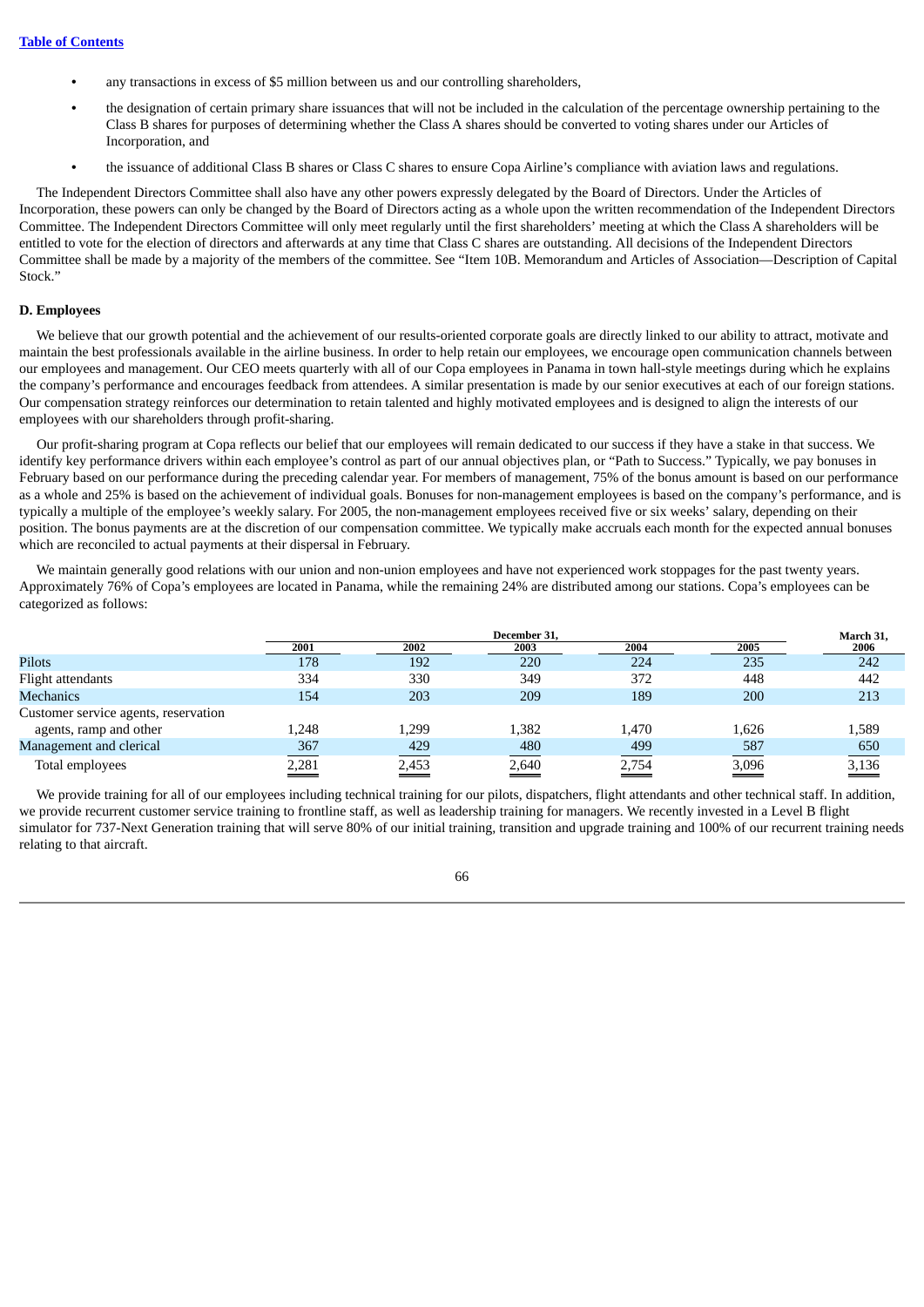Approximately 61% of Copa's employees are unionized. There are currently five unions covering our Copa employees in Panama: the pilots' union (SIPAC); the flight attendants' union (SIPANAB); the mechanics' union (SINTECMAP); the traffic attendants' union (UTRACOPA); and a generalized union, SIELAS, which represents ground personnel, messengers, drivers, counter agents and other non-executive administrative staff. Copa is scheduled to begin negotiations with the pilots' union in mid-2008. Copa entered into new collective bargaining agreements with its general union and its flight attendants' union on October 26, 2005 and April 3, 2006, respectively. After extensive negotiations which did not lead to a mutually satisfactory resolution, Copa and the mechanics' union entered into a government-mandated arbitration and a collective bargaining agreement was agreed to on March 29, 2006 as a result of such arbitration proceeding. Previously, we have not had to resort to arbitration to resolve negotiations with our unions. Collective bargaining agreements in Panama typically extend for four years. We also have agreements with our Copa employees in São Paulo, Brazil and Mexico. We have traditionally experienced good relations with our unions, and we generally agree to terms in line with the economic environment affecting Panama, our company and the airline industry generally. Approximately 8% of Copa's employees work part-time.

AeroRepública's pilots and flight attendants are represented by two separate unions. The pilots' union, *Asociación Colombiana de Aviadores Civiles* (ACDAC), represents 96 of AeroRepública's 112 pilots and co-pilots. The flight attendants' union, *Asociación Colombiana de Auxiliares de Vuelo* (ACAV), represents all of AeroRepública's 178 flight attendants. Contracts with both unions were signed or affirmed in May 2005 with customary increases in wages and benefits that provide for annual salary increases of two percent in addition to adjustments to reflect inflation. The agreement with the pilots' union will be in effect until the end of 2006, and the agreement with the flight attendants' union will be in effect until March 2008. In general our relationships with the labor unions representing AeroRepública's employees are believed to be good as reflected by the agreements reached this year.

#### **E. Share Ownership**

The members of our board of directors and our executive officers as a group own 2.8% of our Class A shares. See "Item 7A. Major Shareholders and Related Party Transactions."

#### **Item 7. Major Shareholders and Related Party Transactions**

#### **A. Major Shareholders**

The following table sets forth information relating to the beneficial ownership of our Class A shares as of June 8, 2006 by each person known to us to beneficially own 5% or more of our common shares and all our directors and officers as a group.

|                                                          |               | <b>Class A Shares</b><br><b>Beneficially Owned</b> |  |
|----------------------------------------------------------|---------------|----------------------------------------------------|--|
|                                                          | <b>Shares</b> | $(\frac{9}{6})(1)$                                 |  |
| CIASA(2)                                                 |               |                                                    |  |
| Continental(3)(4)                                        | 11,921,875    | 38.4%                                              |  |
| Executive officers and directors as a group (18 persons) | 829,625       | 2.8%                                               |  |
| Others                                                   | 18,220,375    | 58.8%                                              |  |
| <b>Total</b>                                             | 30,971,875    | 100%<br><u>a shekara ta 1999</u>                   |  |
|                                                          |               |                                                    |  |

(1) Based on a total of 30,971,875 Class A shares outstanding.

(2) CIASA owns 100% of the Class B shares of Copa Holdings, representing 29.2% of our total capital stock.

(3) Based on a Schedule 13G filed with the Securities and Exchange Commission, dated February 2, 2006, in which Continental reported that it had sole voting and dispositive power over 11,921,875 of Class A shares. f (4) After giving effect to the proposed offering which we are currently making, Continental will own 5,359,375 Class A shares, representing 17.3% of our Class A shares.

CIASA currently owns 100% of the Class B shares of Copa Holdings, representing all of the voting power of our capital stock. CIASA is controlled by a group of Panamanian investors representing several prominent

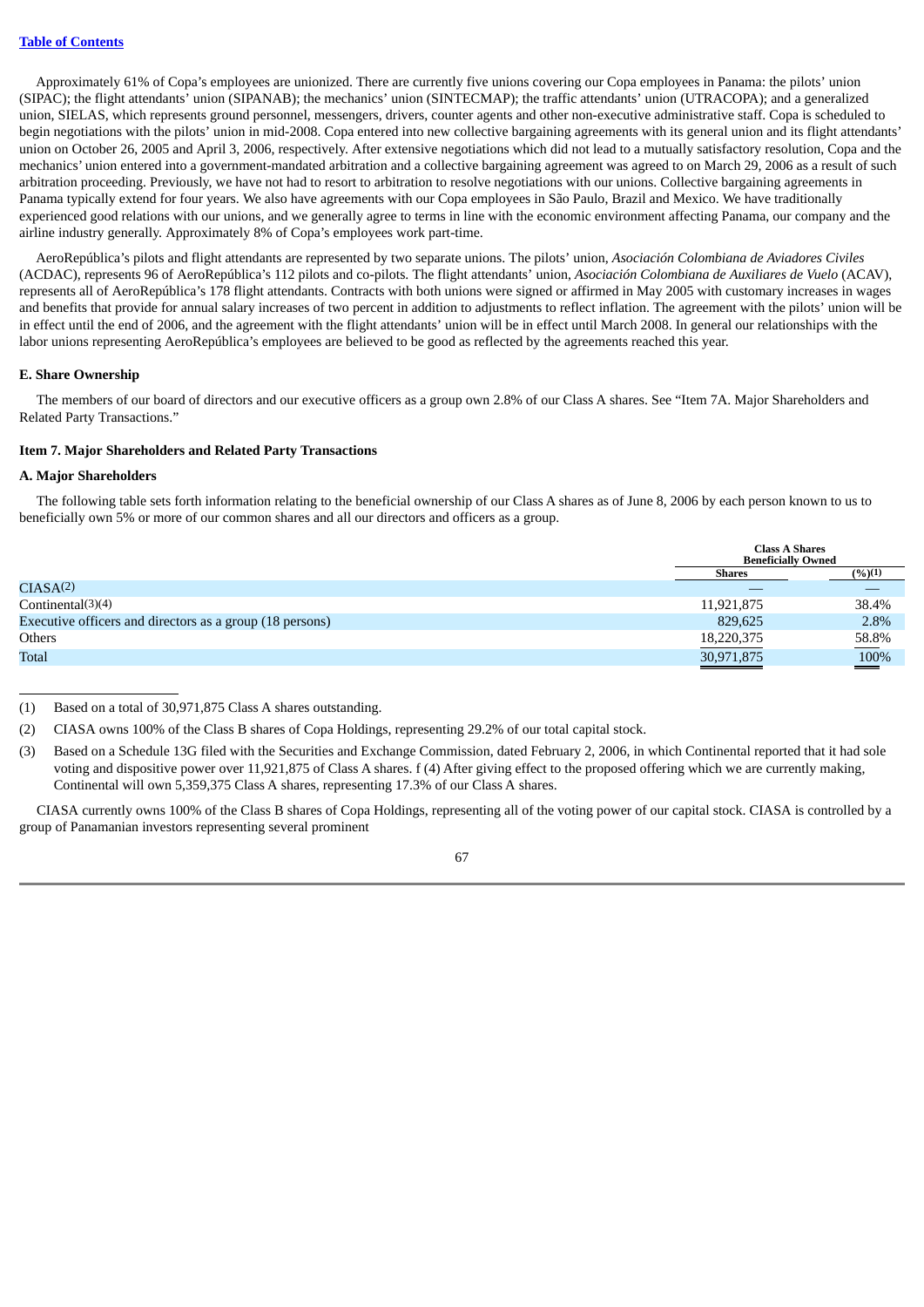families in Panama. This group of investors has historically acted together in a variety of business activities both in Panama and elsewhere in Latin America, including banking, insurance, real estate, telecommunications, international trade and commerce and wholesale. Members of the Motta, Heilbron and Arias families and their affiliates beneficially own approximately 90% of CIASA's shares. Our Chief Executive Officer, Mr. Pedro Heilbron, and several of our directors, including Messrs. Stanley Motta and Alberto C. Motta Jr., Mr. Osvaldo Heilbron, Mr. Jaime Arias and Mr. Ricardo Alberto Arias as a group hold beneficial ownership of approximately 78% of CIASA's shares. This ownership includes 33.4% of the shares of CIASA acquired by Messrs. Stanley Motta and Alberto C. Motta Jr., Mr. Osvaldo Heilbron, Mr. Jaime Arias, Mr. Ricardo Alberto Arias, Mr. Pedro Heilbron and other CIASA shareholders in June 2005 from the controlling shareholders of Copa's principal Latin American competitor in a transaction valued at approximately \$60,000,000.

The holders of more than 78% of the issued and outstanding stock of CIASA have entered into a shareholders' agreement providing that the parties to the agreement will vote all of their shares in CIASA together as a group on all matters concerning CIASA's holdings of Class B shares. Additionally, the shareholders' agreement restricts transfers of CIASA shares to non-Panamanian nationals. Messrs. Stanley Motta and Alberto C. Motta Jr. together exercise effective control of CIASA.

One of our directors, Mr. Erwin, is an officer of Continental and may be deemed to share beneficial ownership with Continental of our Class A shares held by Continental, but Mr. Erwin disclaims such beneficial ownership.

The address of CIASA is Corporación de Inversiones Aéreas, S.A., c/o Campaia Panameña de Aviación, S.A., Boulevard Costa del Este, Avenida Principal y Avenida de la Rotonda, Urbanización Costa del Este, Complejo Business Park, Torre Norte, Parque Lefevre, Panama City, Panama. The address of Continental is Continental Airlines, Inc., 1600 Smith Street, Houston, Texas 77002.

#### **B. Related Party Transactions**

#### **Shareholders' Agreement**

Copa Holdings is a party to the amended and restated shareholders' agreement with CIASA and Continental entered into in connection with our initial public offering. The amended and restated shareholders' agreement provides for, among other things:

- **•** a right of each of CIASA and Continental to designate a certain number of directors to our board of directors for so long as they hold a certain amount of our common stock. Of the 11 members of our board, CIASA initially had the right to designate six directors and Continental initially had the right to designate two directors, with the remaining three directors being "independent" under the rules of the New York Stock Exchange. After consummation of the proposed offering which we are currently making, Continental will have the right to designate one of our directors and CIASA will have the right to designate seven of our directors;
- **•** certain limitations on transfers of our common stock by CIASA or Continental;
- **•** subject to certain exceptions, a right of first offer in favor of CIASA to purchase any shares of our common stock Continental proposes to sell to any third party; and
- **•** the ability of Continental to "tag-along" their shares of our common stock to certain sales of common stock by CIASA to non-Panamanians or, in the case of certain sales of Class B stock by CIASA to Panamanians, to receive additional registration rights with respect to the shares they would otherwise have been able to sell.

Continental has entered into a lock-up agreement with CIASA which restricts its sale of common stock, without the prior written consent of CIASA and subject to certain other exceptions, until the second anniversary of the date of the proposed offering.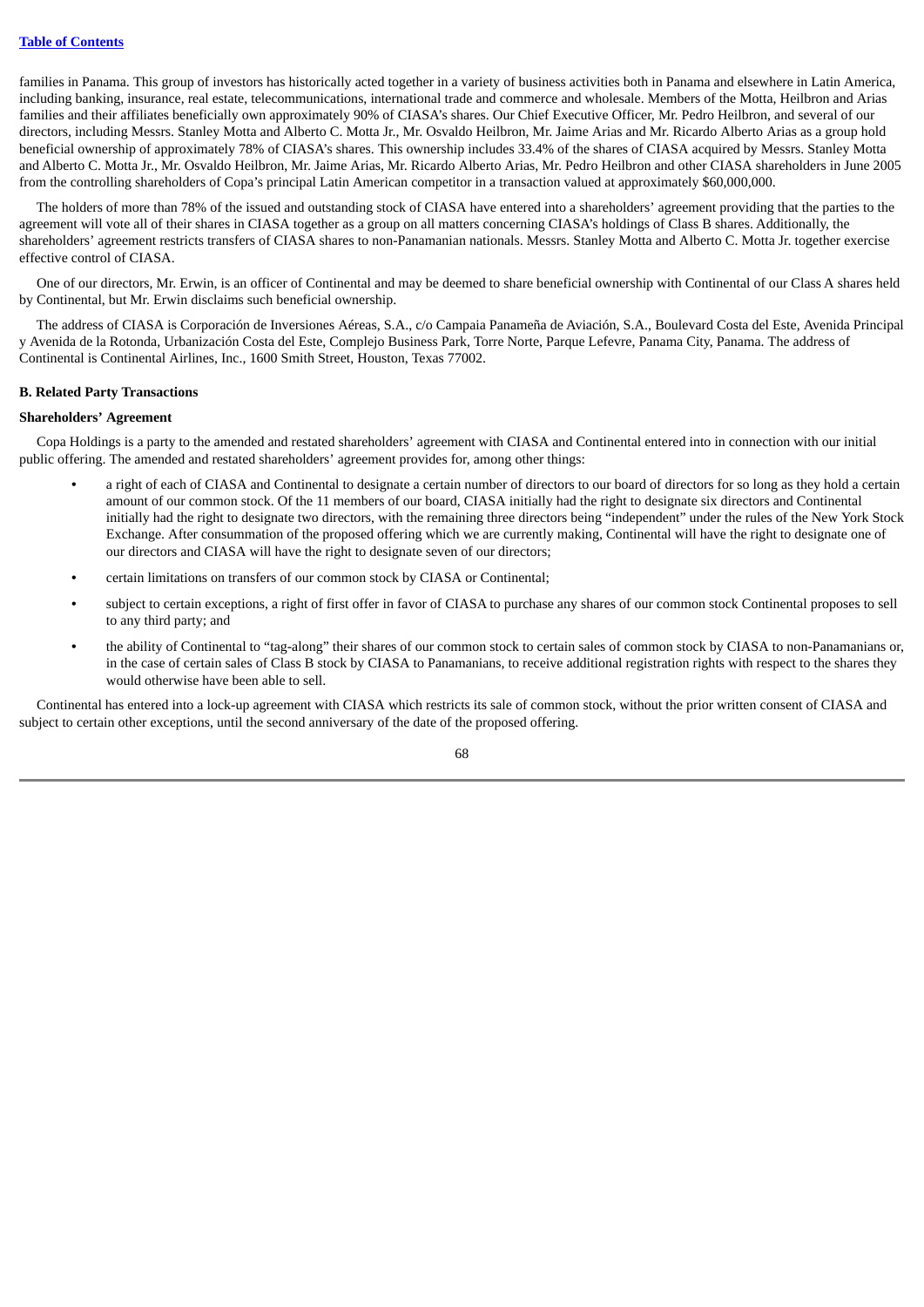A material uncured breach of the Shareholders' Agreement by CIASA or Copa Holdings will trigger rights of Continental in the Alliance Agreement, Services Agreement and Frequent Flyer Agreement to terminate those agreements as described below.

#### **Registration Rights Agreement**

Copa Holdings is party to an amended and restated registration rights agreement with CIASA and Continental pursuant to which CIASA and Continental were entitled to certain demand and piggyback rights with respect to the registration and sale of our common stock held by them. The registration rights agreement initially permitted each of CIASA and Continental to make up to two demands on us to register certain shares of common stock held by them. Continental has used one of its two demand rights in connection with the proposed offering which we are currently making. Upon consummation of the proposed offering, Continental will no longer have the right to register any of our class A shares that it holds except in the event that CIASA reduces its investment in us to a level below that of Continental's ownership in us. One half of the registration expenses incurred in connection with the first demand registration requested after the date hereof, which expenses exclude underwriting discounts and commissions, will be paid ratably by each security holder participating in such offering in proportion to the number of their shares that are included in the offering, and the balance of such expenses will be paid by the Copa Holdings for such demand registrations. Thereafter, all such expenses will be paid ratably by each security holder participating in such offering in proportion to the number of their shares that are included in the offering. Continental has entered into a lock-up agreement with the underwriters which restrict its sale of our common stock until the first anniversary of the proposed offering.

In addition, under the registration rights agreement, in connection with a registered underwritten offering, CIASA has agreed, if required by the underwriters of such offering, not to effect any sale or distribution of any securities of Copa Holdings for a period of up to 180 days after the effective date of such registration, so long as we have agreed to cause other holders of any securities of ours purchased from us (at any time other than in a public offering) to so agree.

A material uncured breach of the registration rights agreement by CIASA or Copa Holdings will trigger rights of Continental in the alliance agreement, services agreement and frequent flyer agreement to terminate those agreements as described below.

# **Commercial Agreements with Continental**

Our alliance relationship with Continental is governed by several interrelated agreements between Copa and Continental. Each of the agreements as amended and restated will expire only upon three years' written notice by one of the airlines to the other, which may not be given before May 2012. Other events of termination are set forth in the descriptions of the major alliance-related agreements set forth below.

*Alliance Agreement.* Under our alliance agreement with Continental, both airlines agree to continue their codesharing relationship with extensions as they feel are appropriate and to work to maintain our antitrust immunity with the DOT. In order to support the codesharing relationship, the alliance agreement also contains provisions mandating a continued frequent flyer relationship between the airlines, setting minimum levels of quality of service for the airlines and encouraging cooperation in marketing and other operational initiatives. Continental and Copa are prohibited by the alliance agreement from entering into commercial agreements with certain classes of competing airlines, and the agreement requires both parties to include each other, as practicable, in their commercial relationships with other airlines. Other than by expiration as described above, the agreement is also terminable by an airline in cases of, among other things, uncured material breaches of the alliance agreement by the other airline, bankruptcy of the other airline, termination of the services agreement for breach by the other airline, termination of the frequent flyer participation agreement without entering into a successor agreement by the other airline, termination by Continental upon the material unremedied breach of the shareholders agreement or the registration rights agreement by CIASA or Copa Holdings, termination by Copa upon the material unremedied breach of the shareholders agreement or the registration rights agreement by Continental, certain competitive activities, certain changes of control of either of the parties and certain significant operational service failures by the other airline.

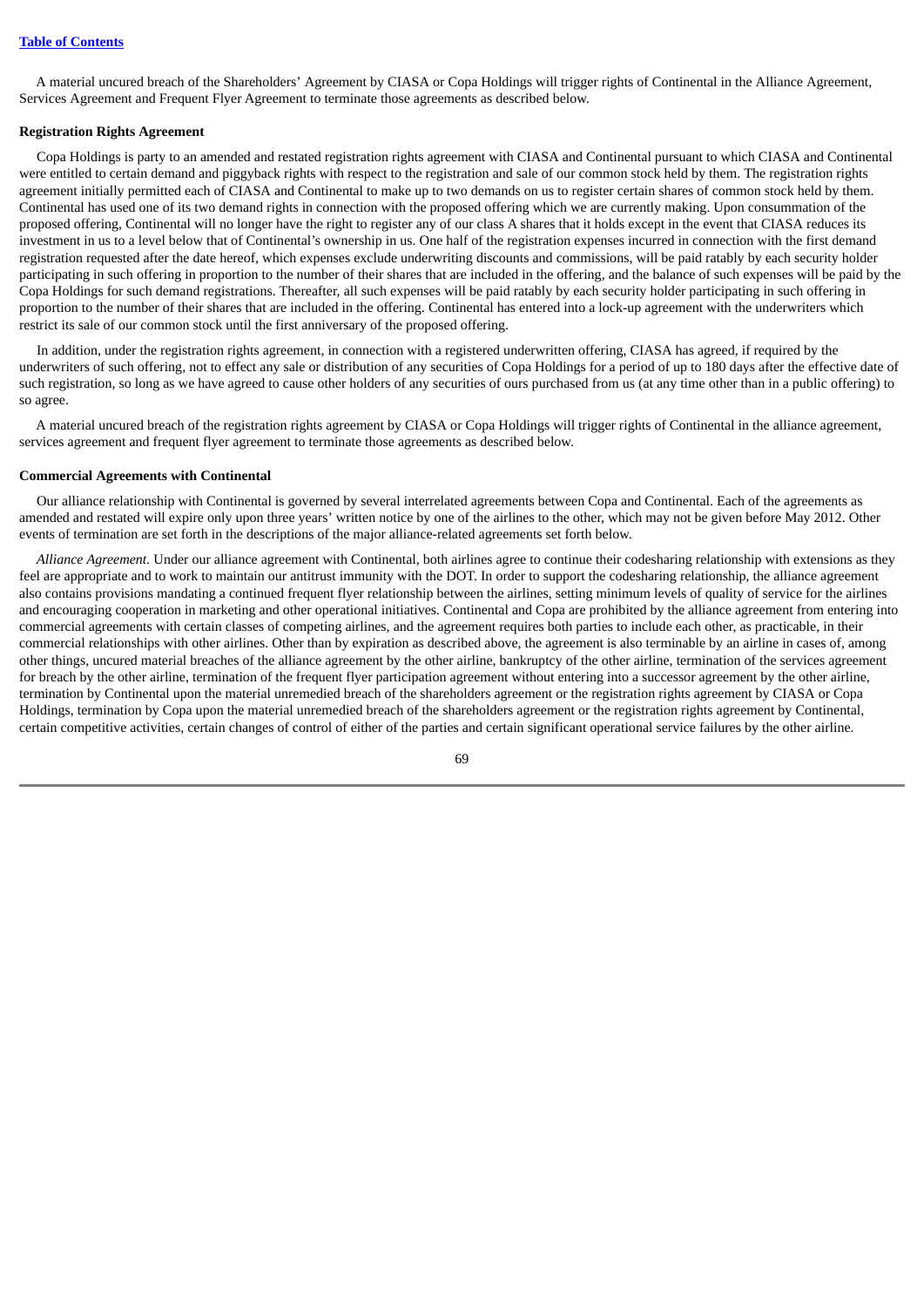*Services Agreement.* Under the services agreement, both airlines agree to provide to each other certain services over the course of the agreement at the providing carrier's incremental cost, subject to certain limitations. Services covered under the agreement include consolidating purchasing power for equipment purchases and insurance coverage, sharing management information systems, pooling maintenance programs and inventory management, joint training and employee exchanges, sharing the benefits of other purchase contracts for goods and services, telecommunications and other services. Other than by expiration as described above, the agreement is also terminable by an airline in cases of, among other things, uncured material breaches of the alliance agreement by the other airline, bankruptcy of the other airline, termination of the services agreement for breach by the other airline, termination of the frequent flyer participation agreement without entering into a successor agreement by the other airline, termination by Continental upon the material unremedied breach of the shareholders agreement or the registration rights agreement by CIASA or Copa Holdings, termination by Copa upon the material unremedied breach of the shareholders agreement or the registration rights agreement by Continental, certain changes of control of either of the parties and certain significant operational service failures by the other airline.

*Frequent Flyer Participation Agreement.* Under the frequent flyer participation agreement, we participate in Continental's OnePass frequent flyer global program and on a co-branded basis in Latin America. Customers in the program receive credit for flying on segments operated by us, which can be redeemed for award travel on our flights and those of other partner airlines. The agreement also governs joint marketing agreements under the program, settlement procedures between the airlines and revenue-sharing under bank card affinity relationships. Further, if the Services Agreement is terminated or expires, the compensation structure of the frequent flyer program will be revised to be comparable to other of Continental's frequent flyer relationships. We also have the right under the agreement to participate on similar terms in any successor program operated by Continental. Other than by expiration as described above, the agreement is also terminable by an airline in cases of, among other things, uncured material breaches of the alliance agreement by the other airline, bankruptcy of the other airline, termination of the services agreement for breach by the other airline, termination of the frequent flyer participation agreement without entering into a successor agreement by the other airline, termination by Continental upon the material unremedied breach of the shareholders agreement or the registration rights agreement by CIASA or Copa Holdings, termination by Copa upon the material unremedied of the shareholders agreement or the registration rights agreement by Continental, certain changes of control of either of the parties and certain significant operational service failures by the other airline.

*Trademark License Agreement.* Under the trademark license agreement, we have the right to use a logo incorporating a globe design that is similar to the globe design of Continental's logo. We also have the right to use Continental's trade dress, aircraft livery and certain other Continental marks under the agreement that allow us to more closely align our overall product with our alliance partner. The trademark license agreement is coterminous with the Alliance Agreement and can also be terminated for breach. In most cases, we will have a period of five years after termination to cease to use the marks on our aircraft, with less time provided for signage and other uses of the marks or in cases where the agreement is terminated for a breach by us.

#### **Agreements with our controlling shareholders and their affiliates**

Our directors and controlling shareholders have many other commercial interests within Panama and throughout Latin America. We have commercial relationships with several of these affiliated parties from which we purchase goods or services, as described below. In each case we believe our transactions with these affiliated parties are at arms' length and on terms that we believe reflect prevailing market rates.

#### *Banco Continental de Panama, S.A.*

We have a strong commercial banking relationship with Banco Continental de Panama, S.A., a bank with approximately \$2.5 billion in assets and which is controlled by our controlling shareholders. As of December 31, 2005, we owed Banco Continental de Panama, S.A., approximately \$25.7 million under short to medium term financing arrangements made to fund aircraft pre-payments and for part of the commercial loan tranche of one of our Ex-Im facilities. We also maintain general lines of credit and time deposit accounts with Banco Continental.

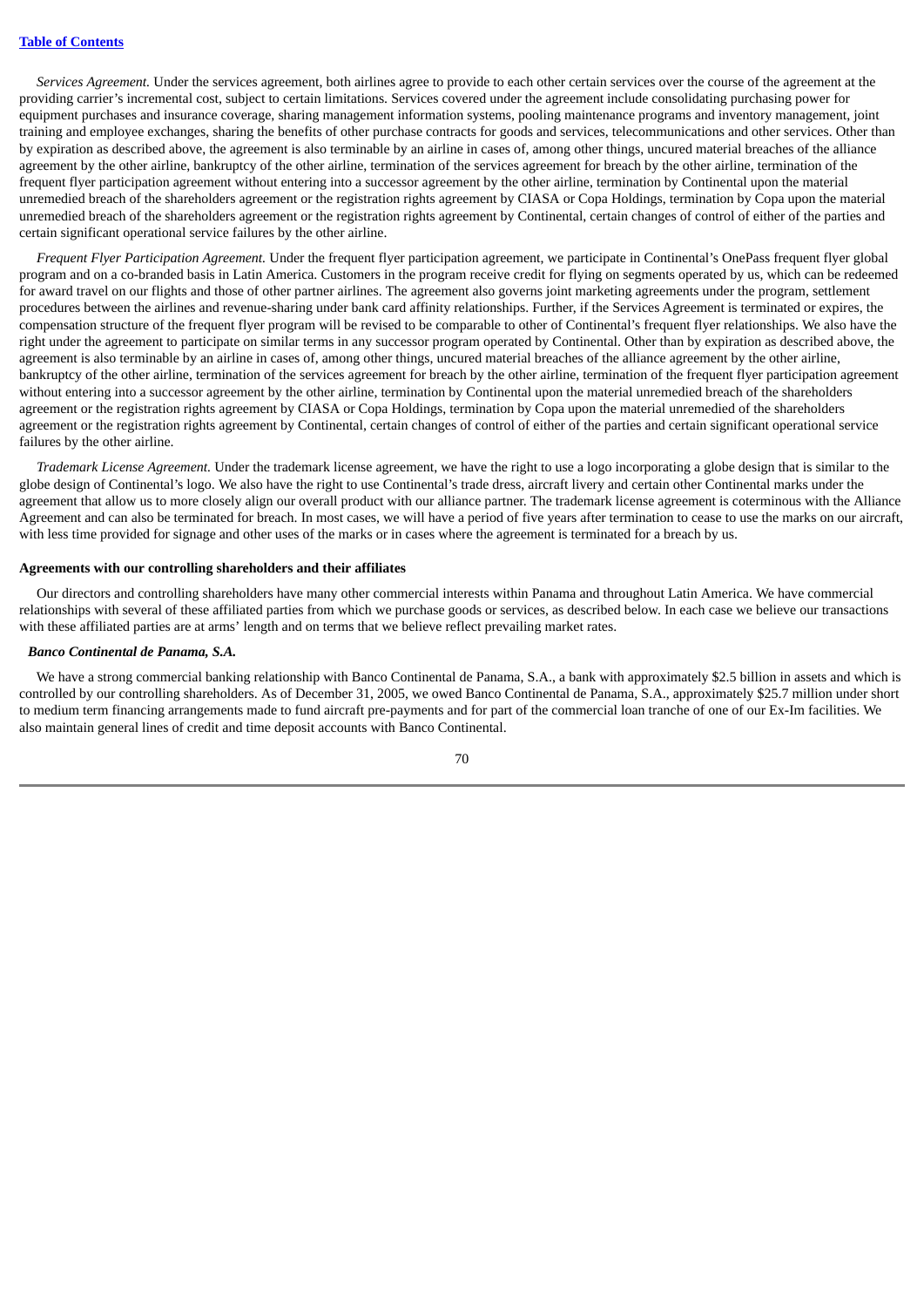#### *ASSA Compañía de Seguros, S.A.*

Panamanian law requires us to maintain our insurance policies through a local insurance company. We have contracted with ASSA, an insurance company controlled by our controlling shareholders, to provide substantially all of our insurance. ASSA has, in turn, reinsured almost all of the risks under those policies with insurance companies around the world. The net payment to ASSA, after taking into account the reinsurance of these risks, is approximately \$30,000 per year.

#### *Petróleos Delta, S.A.*

In July 2005, we entered into a contract with Petróleos Delta, S.A. to supply our jet fuel needs. The price we pay under this contract is based on the two week average of the U.S. Gulf Coast Waterborne Mean index plus local taxes, certain third-party handling charges and a handling charge to Delta which is expected to aggregate between \$2.5 million and \$3 million per year assuming we maintain a rate of fuel consumption comparable to expected volumes for 2005. The contract has a one year term that automatically renews for one year periods unless terminated by one of the parties. While our controlling shareholders do not hold a controlling equity interest in Petróleos Delta, S.A., one of our executive officers, Jorge Garcia, previously served as a Project Director at Petróleos Delta, S.A., one of our directors, Alberto Motta Jr., serves on its board of directors, one of our directors, Osvaldo Heilbron, serves on the board of directors of Empresa General de Petróleos, S.A., the holding company that owns Petróleos Delta, S.A., and one of our directors, Ricardo Arias, serves on the board of directors of Empresa General de Inversiones, S.A., the holding company that owns Empresa General de Petróleos, S.A.

#### *Desarollo Inmobiliario del Este, S.A.*

We recently moved our headquarters to a new location six miles away from Tocumen International Airport later this year. We are leasing five floors consisting of approximately 104,000 square feet of the building from Desarollo Inmobiliario del Este, S.A., an entity controlled by the same group of investors that controls CIASA, under a 10-year lease at a rate of \$106,000 per month during the first three years, \$110,000 per month from year 4 to year 6, \$113,000 from year 7 to year 9 and \$116,000 per month in year 10, which we believe to be a market rate.

#### *Galindo, Arias & Lopez*

Most of our legal work is carried out by the law firm Galindo, Arias & Lopez. Messrs. Jaime Arias and Ricardo Alberto Arias, partners of Galindo, Arias & Lopez, are indirect shareholders of CIASA and serve on our board of directors.

#### *Other Transactions*

We also purchase most of the alcohol and some of the other beverages served on our aircraft from Motta Internacional, S.A. and Global Brands, S.A., both of which are controlled by our controlling shareholders. We do not have any formal contracts for these purchases, but pay wholesale prices based on price lists periodically submitted by those importers. We pay approximately \$0.4 million per year to these entities.

Our telecommunications services have been provided by Telecarrier, Inc. since February 2003. Some of the controlling shareholders of CIASA have a controlling interest in Telecarrier, Inc. Additionally, one of our directors, Ricardo Arias, serves on the board of directors of Empresa General de Inversiones, a holding company that has a minority interest in Telecarrier, Inc. Payments to Telecarrier, Inc. totaled \$0.4 million, \$0.4 million and \$0.2 million in 2005, 2004 and 2003, respectively.

The advertising agency that we use in Panama, Rogelio Diaz Publicidad (RDP), is owned by the brother-in-law of our chief executive officer. Gross invoices for all services performed through RDP total approximately \$1.3 million annually.

#### **C. Interests of Experts and Counsel**

Not applicable.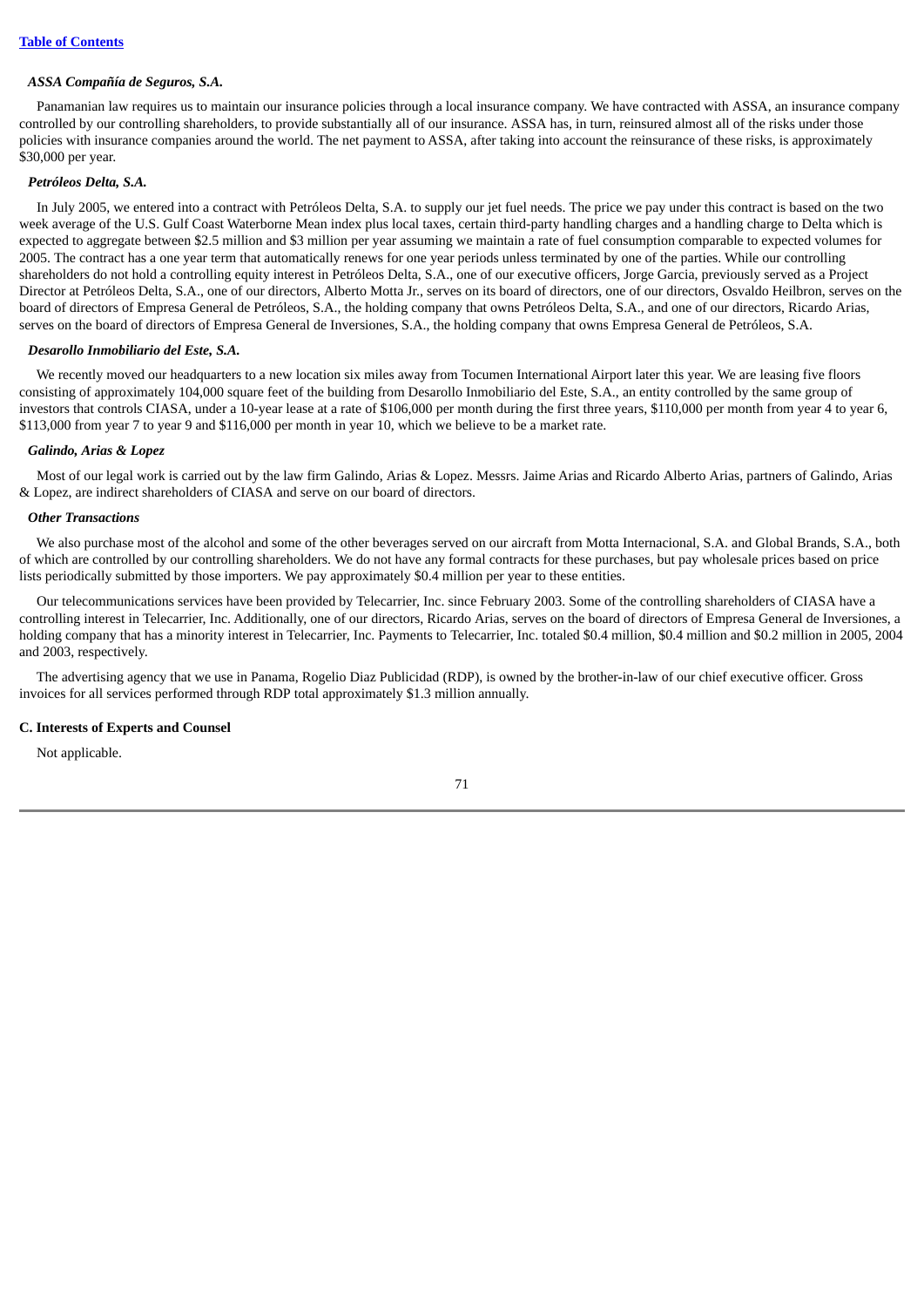#### **Item 8. Financial Information**

#### **A. Consolidated Statements and Other Financial Information**

See "Item 3. Key Information¾Selected Financial Data" and "Item 18. Financial Statements."

#### **Legal Proceedings**

In the ordinary course of our business, we are party to various legal actions, which we believe are incidental to the operation of our business. While legal proceedings are inherently uncertain, we believe that the outcome of the proceedings to which we are currently a party are not likely to have a material adverse effect on our financial position, results of operations and cash flows. The Antitrust Administrative Agency (Comisión de Libre Competencia y Asuntos del Consumidor, or CLICAC), together with a group of travel agencies, has filed an antitrust lawsuit against Copa, Continental, American Airlines, Grupo TACA and Delta Airlines in the Panamanian Commercial Tribunal alleging monopolistic practices in reducing travel agents' commissions. The outcome of this lawsuit is still uncertain and may take several years. We believe that in the worst scenario the airlines could be required to pay up to \$20 million. In addition, ACES, a now-defunct Colombian airline, filed an antitrust lawsuit against Copa, Avianca and SAM, alleging monopolistic practices in relation to their code-sharing agreements. This case is currently in the discovery period and could take several years to be resolved. If Copa, Avianca and/or SAM were found at fault and in breach of antitrust legislation, they could be potentially liable for up to \$11 million.

#### **Dividends and Dividend Policy**

The payment of dividends on our shares is subject to the discretion of our board of directors. Under Panamanian law, we may pay dividends only out of retained earnings and capital surplus. So long as we do not default in our payments under our loan agreements, there are no covenants or other restrictions on our ability to declare and pay dividends. Our Articles of Incorporation provide that all dividends declared by our board of directors will be paid equally with respect to all of the Class A and Class B shares. See "Item 7B. Memorandum and Articles of Association—Description of Capital Stock—Dividends."

Our board of directors has adopted a dividend policy that provides for the payment of approximately 10% of our annual consolidated net income to shareholders as a dividend to be declared at our annual shareholders' meeting and paid shortly thereafter. Our board of directors may, in its sole discretion and for any reason, amend or discontinue the dividend policy. Our board of directors may change the level of dividends provided for in this dividend policy or entirely discontinue the payment of dividends. Future dividends with respect to shares of our common stock, if any, will depend on, among other things, our results of operations, cash requirements, financial condition, contractual restrictions, business opportunities, provisions of applicable law and other factors that our board of directors may deem relevant.

On May 11, 2006, our board of directors declared an annual dividend of \$0.19 per share payable June 15, 2006 to shareholders of record as of May 31, 2006 which will represent in an aggregate dividend payment of \$8.3 million. In addition, we paid an extraordinary dividend of \$10 million to our shareholders in December 2004 and another extraordinary dividend of \$10 million in June 2005. Prior to the December 2004 dividend payment, we had not paid a dividend since the formation of Copa Holdings in 1998.

#### **B. Significant Changes**

On June 15, 2006, we filed a registration statement with the Securities and Exchange Commission for a proposed offering of 6,562,000 shares of Class A common stock by a selling shareholder, Continental, which includes an over-allotment option of up to 984,375 additional shares. After completion of the proposed offering, Continental will hold approximately 12.3% of our total capital stock (or 10.0% if the over-allotment option is exercised in full.

#### **Item 9. The Offer and Listing**

#### **A. Offer and Listing Details**

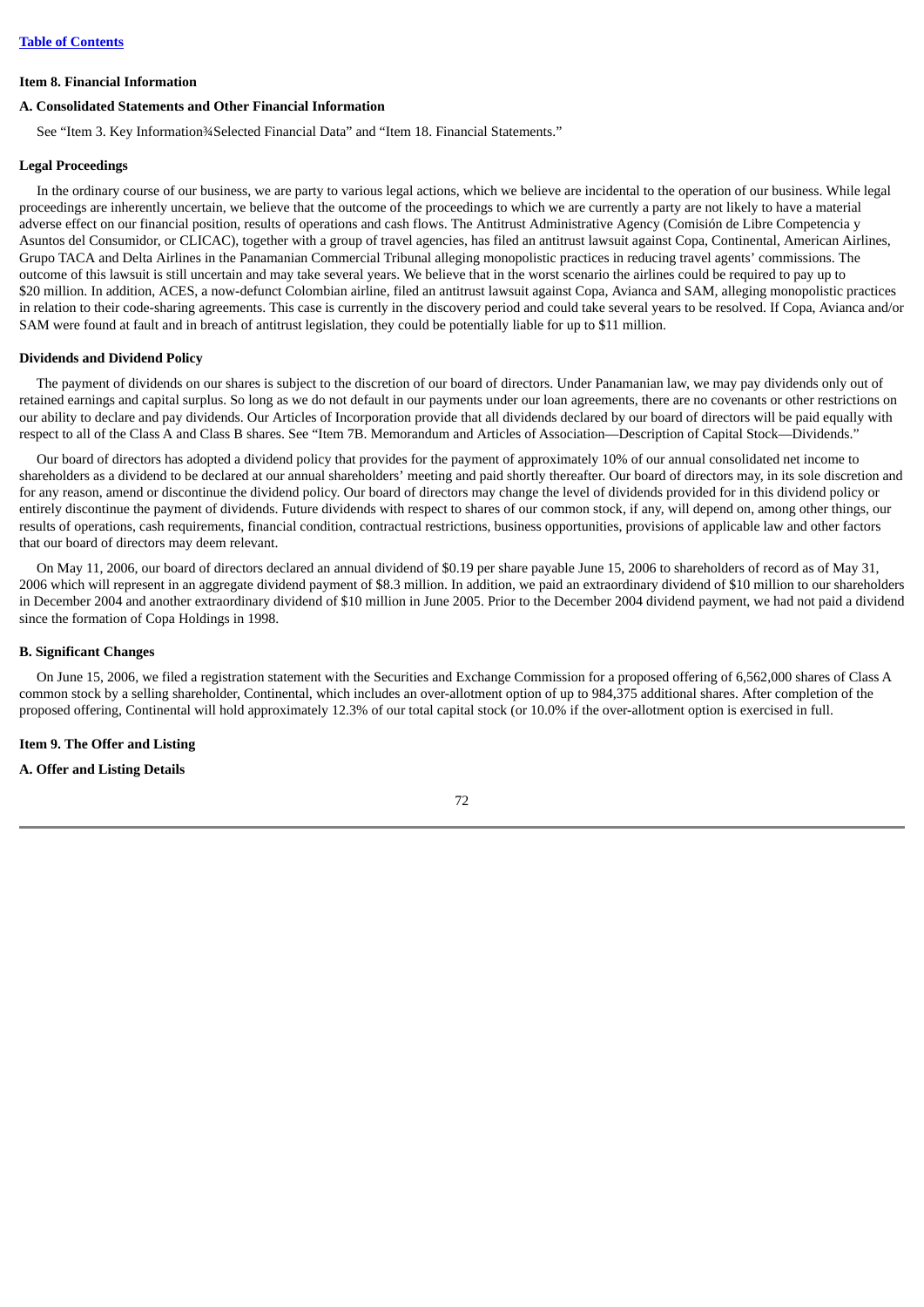### **Table of [Contents](#page-3-0)**

Our Class A shares have been listed on the New York Stock Exchange, or NYSE, under the symbol "CPA" since December 14, 2005. The following table sets forth, for the periods indicated, the high and low closing sale prices for the Class A shares on the NYSE for the periods indicated.

|                        | Low     | High    |
|------------------------|---------|---------|
| 2005                   |         |         |
| Fourth quarter $(1)$   | \$20.00 | \$27.30 |
| <b>Last Six Months</b> |         |         |
| January 2006           | \$22.20 | \$27.10 |
| February 2006          | \$20.90 | \$23.75 |
| March 2006             | \$21.10 | \$23.20 |
| April 2006             | \$21.20 | \$23.13 |
| May 2006               | \$21.15 | \$23.80 |
| June 2006(2)           | \$22.03 | \$24.25 |
|                        |         |         |

Source: FactSet Research Systems

(1) Period beginning December 14, 2005 through December 31, 2005.

(2) Period through June 28, 2006.

#### **B. Plan of Distribution**

Not applicable.

#### **C. Markets**

Our Class A shares have been listed on the NYSE under the symbol "CPA" since December 14, 2005. Our Class B shares are not listed on any exchange and are not publicly traded. We are subject to the NYSE corporate governance listing standards. The NYSE requires that corporations with shares listed on the exchange comply with certain corporate governance standards. As a foreign private issuer, we are only required to comply with certain NYSE rules relating to audit committees and periodic certifications to the NYSE. The NYSE also requires that we provide a summary of the significant differences between our corporate governance practices and those that would apply to a U.S. domestic issuer. We believe the following to be the significant differences between our corporate governance practices and those that would typically apply to a U.S. domestic issuer under the NYSE corporate governance rules.

In addition, companies that are registered in Panama are required to disclose whether or not they comply with certain corporate governance guidelines and principles that are recommended by the National Securities Commission (*Comisión Nacional de Valores*, or CNV). Statements below referring to Panamanian governance standards reflect these voluntary guidelines set by the CNV rather than legal requirements or standard national practices. Our Class A shares are registered with the CNV, and we comply with the CNV's disclosure requirements.

| <b>NYSE Standards</b>                                                | <b>Our Corporate Governance Practice</b>                                                                                                                                                                                                                                                                                                                                                                                                                                                                                                       |
|----------------------------------------------------------------------|------------------------------------------------------------------------------------------------------------------------------------------------------------------------------------------------------------------------------------------------------------------------------------------------------------------------------------------------------------------------------------------------------------------------------------------------------------------------------------------------------------------------------------------------|
| <b>Director Independence.</b> Majority of board of directors must be | Panamanian corporate governance standards recommend that one in every five                                                                                                                                                                                                                                                                                                                                                                                                                                                                     |
| independent. §303A.01                                                | directors should be an independent director. The criteria for determining independence<br>under the Panamanian corporate governance standards differs from the NYSE rules. In<br>Panama, a director would be considered independent as long as the director does not<br>directly or indirectly own 5% or more of the issued and outstanding voting shares of<br>the company, is not involved in the daily management of the company and is not a<br>spouse or related to the second degree by blood or marriage to the persons named<br>above. |
|                                                                      | Our Articles of Incorporation require us to have three independent directors as defined<br>under the NYSE rules.                                                                                                                                                                                                                                                                                                                                                                                                                               |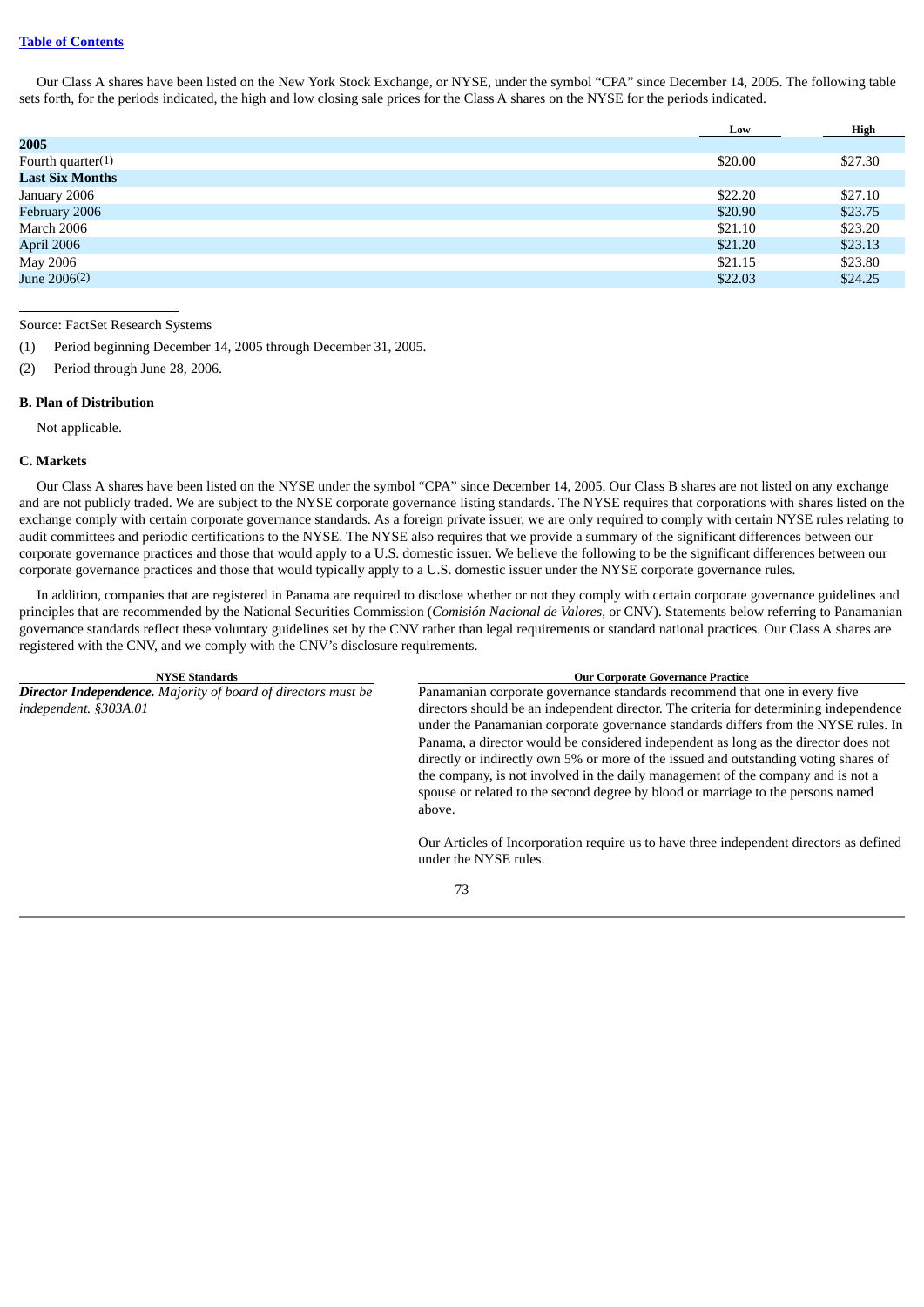*Executive Sessions. Non-management directors must meet regularly in executive sessions without management. Independent directors should meet alone in an executive session at least once a year. §303A.03*

#### *Nominating/corporate governance committee.*

*Nominating/corporate governance committee of independent directors is required. The committee must have a charter specifying the purpose, duties and evaluation procedures of the committee. §303A.04*

*Compensation committee. Compensation committee of independent directors is required, which must approve executive officer compensation. The committee must have a charter specifying the purpose, duties and evaluation procedures of the committee. §303A.05*

*Equity compensation plans. Equity compensation plans require shareholder approval, subject to limited exemptions.*

*Code of Ethics. Corporate governance guidelines and a code of business conduct and ethics is required, with disclosure of any waiver for directors or executive officers. §303A.10*

#### **NYSE Standards Our Corporate Governance Practice**

There are no mandatory requirements under Panamanian law that a company should hold, and we currently do not hold, such executive sessions.

Panamanian corporate governance standards recommend that registered companies have a nominating committee composed of three members of the board of directors, at least one of which should be an independent director, plus the chief executive officer and the chief financial officer. In Panama, the majority of public corporations do not have a nominating or corporate governance committee. Our Articles of Incorporation require that we maintain a Nominating and Corporate Governance Committee with at least one independent director until the first shareholders' meeting to elect directors after such time as the Class A shares are entitled to full voting rights.

Panamanian corporate governance standards recommend that the compensation of executives and directors be overseen by the nominating committee but do not otherwise address the need for a compensation committee.

While we maintain a compensation committee that operates under a charter as described by the NYSE governance standards, currently one of the members of that committee is independent.

Under Panamanian law, shareholder approval is not required for equity compensation plans.

Panamanian corporate governance standards do not require the adoption of specific guidelines as contemplated by the NYSE standards, although they do require that companies disclose differences between their practices and a list of specified practices recommended by the CNV.

We have not adopted a set of corporate governance guidelines as contemplated by the NYSE, although we will be required to comply with the disclosure requirement of the CNV.

Panamanian corporate governance standards recommend that registered companies adopt a code of ethics covering such topics as its ethical and moral principles, how to address conflicts of interest, the appropriate use of resources, obligations to inform of acts of corruption and mechanism to enforce the compliance with established rules of conduct.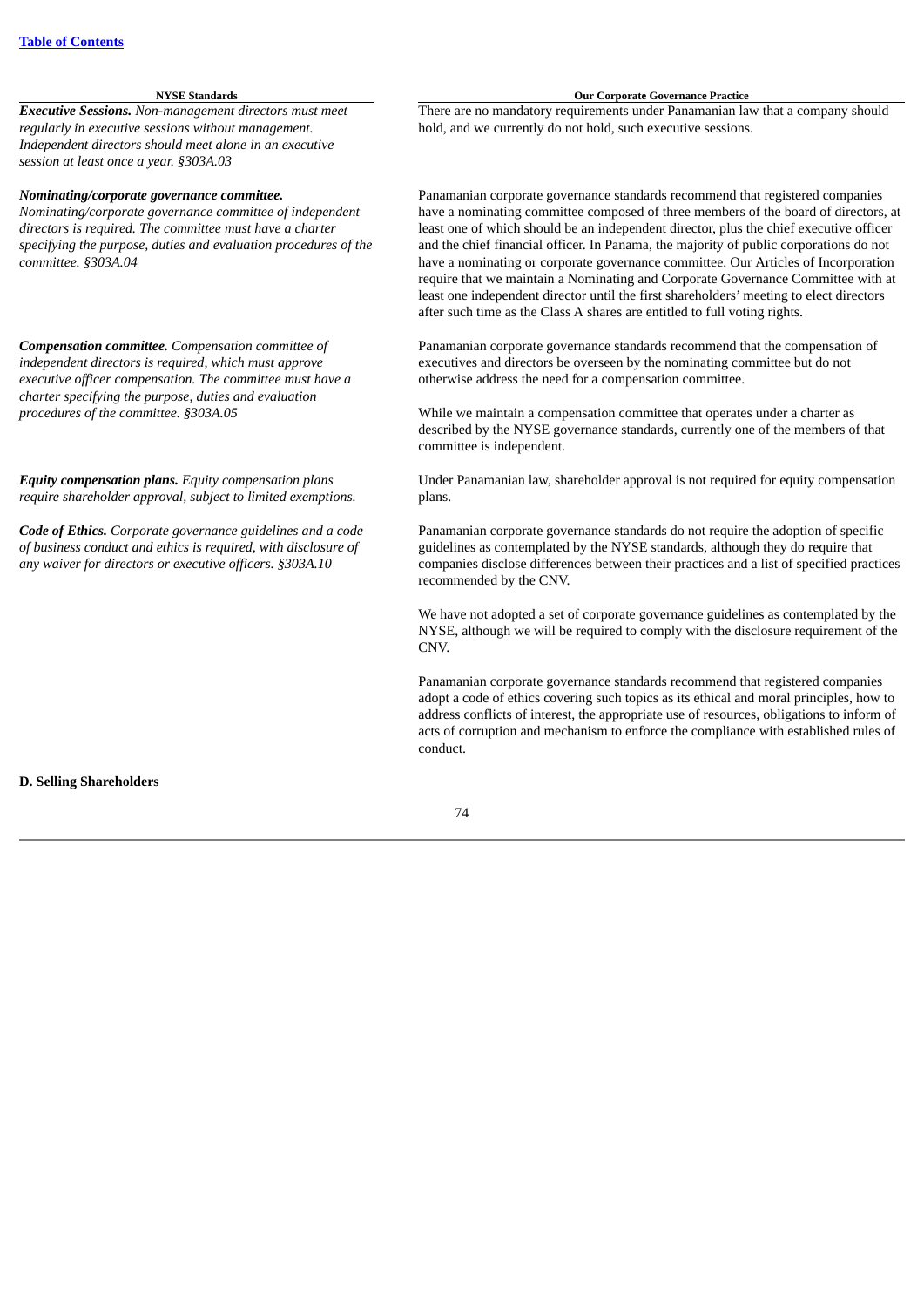#### **Table of [Contents](#page-3-0)**

#### Not applicable.

# **E. Dilution**

Not applicable.

#### **F. Expenses of the Issue**

Not applicable.

# **Item 10. Additional Information**

# **A. Share Capital**

Not applicable.

# **B. Memorandum and Articles of Association**

Copa Holdings was formed on May 6, 1998 as a corporation *(sociedad anónima)* duly incorporated under the laws of Panama with an indefinite duration. The Registrant is registered under Public Document No. 3.989 of May 5, 1998 of the Notary Number Eight of the Circuit of Panama and recorded in the Public Registry Office, Microfilm (Mercantile) Section, Microjacket 344962, Film Roll 59672, Frame 0023.

### **Description of Capital Stock**

The following is a summary of the material terms of Copa Holding's capital stock and a brief summary of certain significant provisions of Copa Holding's Articles of Incorporation. This description contains all material information concerning the common stock but does not purport to be complete. For additional information regarding the common stock, reference is made to the Articles of Incorporation, a copy of which has been filed as an exhibit to the *registration statement of which this prospectus forms a part.*

For purposes of this section only, reference to "our" or "the company" shall refer only to Copa Holdings and references to "Panamanians" shall refer to those entities or natural persons that are considered Panamanian nationals under the Panamanian Aviation Act, as it may be amended or interpreted.

#### *Common Stock*

Our authorized capital stock consists of 80 million shares of common stock without par value, divided into Class A shares, Class B shares and Class C shares. As of May 31, 2006, we had 30,971,875 Class A shares, 12,778,125 Class B shares and no Class C shares outstanding. Class A and Class B shares have the same economic rights and privileges, including the right to receive dividends, except as described in this section.

#### *Class A Shares*

The holders of the Class A shares are not entitled to vote at our shareholders' meetings, except in connection with the following specific matters:

- **•** a transformation of Copa Holdings into another corporate type;
- **•** a merger, consolidation or spin-off of Copa Holdings;
- **•** a change of corporate purpose;
- **•** voluntarily delisting Class A shares from the NYSE;
- **•** approving the nomination of Independent Directors nominated by our board of director's Nominating and Corporate Governance Committee following our next annual general shareholders meeting; and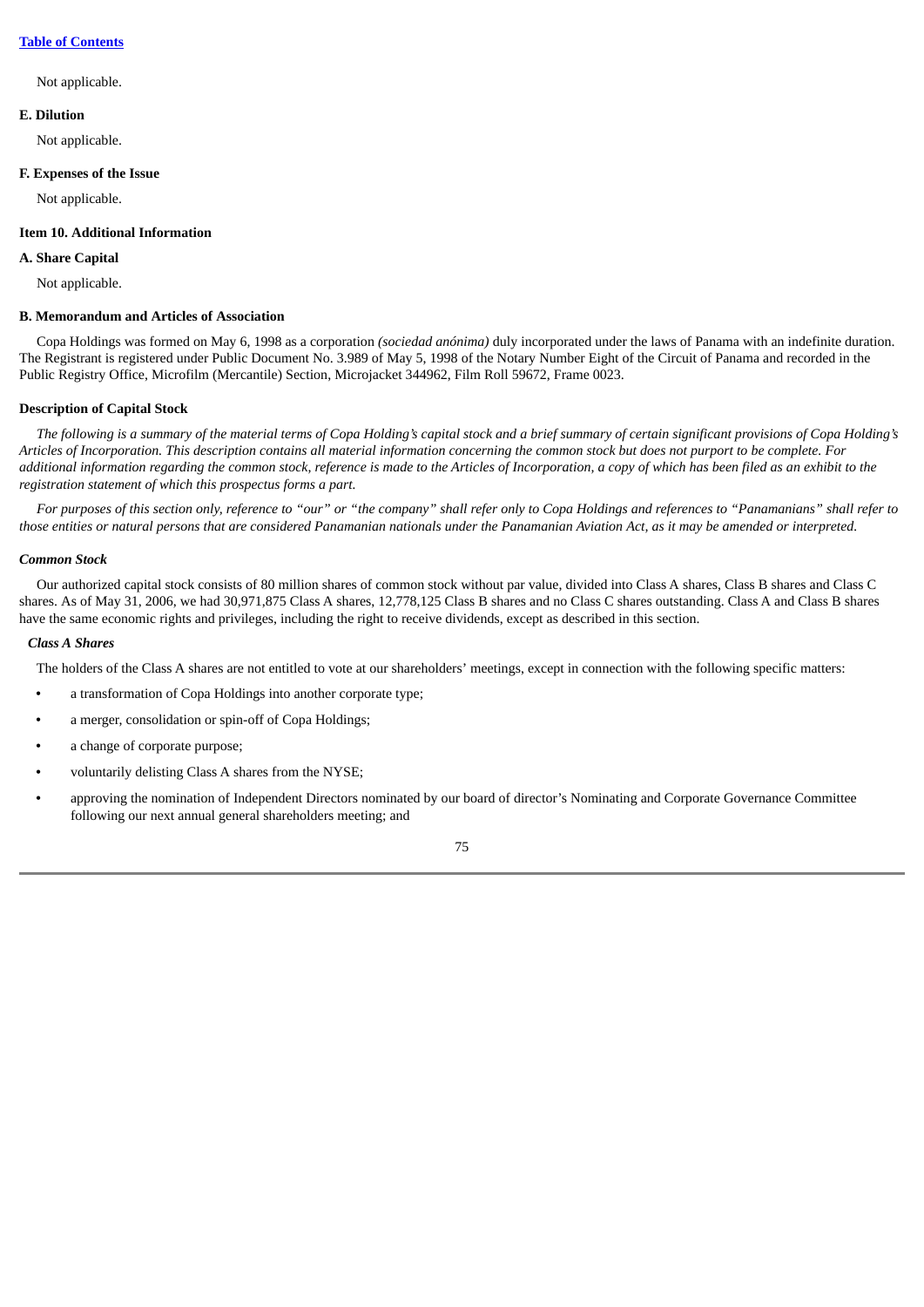**•** any amendment to the foregoing special voting provisions adversely affecting the rights and privileges of the Class A shares.

At least 30 days prior to taking any of the actions listed above, we must give notice to the Class A and Class B shareholders of our intention to do so. If requested by shareholders representing at least 5% of our outstanding shares, the board of directors shall call an extraordinary shareholders' meeting to approve such action. At the extraordinary shareholders' meeting, shareholders representing a majority of all of the outstanding shares must approve a resolution authorizing the proposed action. For such purpose, every holder of our shares is entitled to one vote per share. See "—Shareholders Meetings."

The Class A shareholders will acquire full voting rights, entitled to one vote per Class A share on all matters upon which shareholders are entitled to vote, if in the future our Class B shares ever represent fewer than 10% of the total number of shares of our common stock and the Independent Directors Committee shall have determined that such additional voting rights of Class A shareholders would not cause a triggering event referred to below. In such event, the right of the Class A shareholders to vote on the specific matters described in the preceding paragraph will no longer be applicable. The 10% threshold described in the first sentence of this paragraph will be calculated without giving effect to any newly issued shares sold with the approval of the Independent Directors Committee.

At such time, if any, as the Class A shareholders acquire full voting rights, the Board of Directors shall call an extraordinary shareholders' meeting to be held within 90 days following the date as of which the Class A shares are entitled to vote on all matters at our shareholders' meetings. At the extraordinary shareholders' meeting, the shareholders shall vote to elect all eleven members of the board of directors in a slate recommended by the Nominating and Governance Committee. The terms of office of the directors that were serving prior to the extraordinary shareholders' meeting shall terminate upon the election held at that meeting.

#### *Class B Shares*

Every holder of Class B shares is entitled to one vote per share on all matters for which shareholders are entitled to vote. Class B shares will be automatically converted into Class A shares upon the registration of transfer of such shares to holders which are not Panamanian as described below under "—Restrictions on Transfer of Common Stock; Conversion of Class B Shares."

#### *Class C Shares*

Upon the occurrence and during the continuance of a triggering event described below in "—Aviation Rights Protections," the Independent Directors Committee of our board of directors, or the board of directors as a whole if applicable, are authorized to issue Class C shares to the Class B holders pro rata in proportion to such Class B holders' ownership of Copa Holdings. The Class C shares will have no economic value and will not be transferable, but will possess such voting rights as the Independent Directors Committee shall deem necessary to ensure the effective control of the company by Panamanians. The Class C shares will be redeemable by the company at such time as the Independent Directors Committee determines that such a triggering event shall no longer be in effect. The Class C shares will not be entitled to any dividends or any other economic rights.

#### *Objects and Purposes*

Copa Holdings is principally engaged in the investment in airlines and aviation-related companies and ventures, although our Articles of Incorporation grant us general powers to engage in any other lawful business, whether or not related to any of the specific purposes set forth in the Articles of Incorporation.

#### *Restrictions on Transfer of Common Stock; Conversion of Class B Shares*

The Class B shares may only be held by Panamanians, and upon registration of any transfer of a Class B share to a holder that does not certify that it is Panamanian, such Class B share shall automatically convert into a Class A share. Transferees of Class B shares will be required to deliver to us written certification of their status as a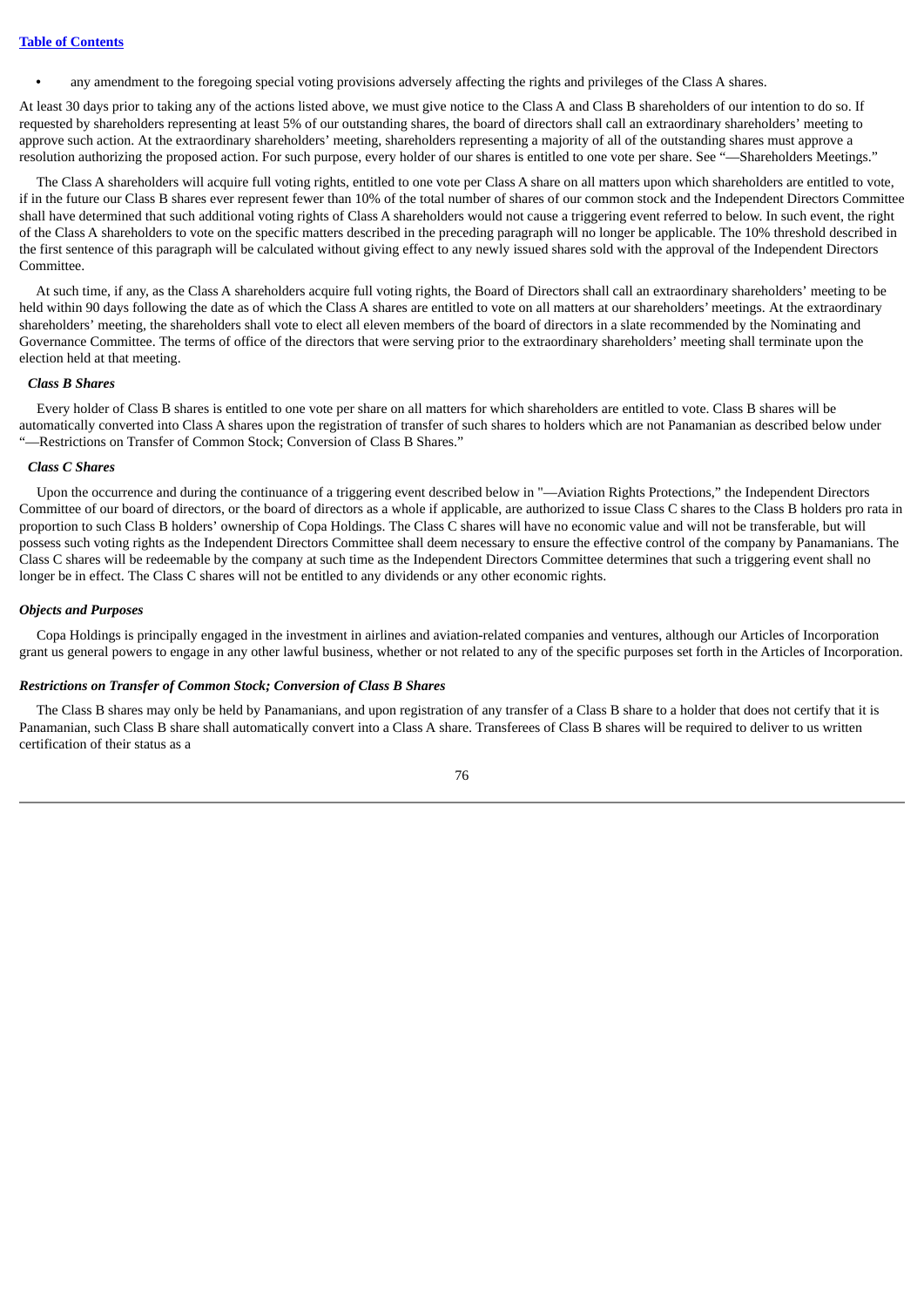Panamanian as a condition to registering the transfer to them of Class B shares. Class A shareholders will not be required or entitled to provide such certification. If a Class B shareholder intends to sell any Class B shares to a person that has not delivered a certification as to Panamanian nationality and immediately after giving effect to such proposed transfer the outstanding Class B shares would represent less than 10% of our outstanding stock (excluding newly issued shares sold with the approval of our Independent Directors Committee), the selling shareholder must inform the board of directors at least ten days prior to such transfer. The Independent Directors Committee may determine to refuse to register the transfer if the Committee reasonably concludes, on the basis of the advice of a reputable external aeronautical counsel, that such transfer would be reasonably likely to cause a triggering event as described below. After the first shareholders' meeting at which the Class A shareholders are entitled to vote for the election of our directors, the role of the Independent Directors described in the preceding sentence shall be exercised by the entire board of directors acting as a whole.

Also, the board of directors may refuse to register a transfer of stock if the transfer violates any provision of the Articles of Incorporation.

#### *Tag-along Rights*

Our board of directors may refuse to register any transfer of shares in which CIASA proposes to sell Class B shares pursuant to a sale at a price per share that is greater than the average public trading price per share of the Class A shares for the preceding 30 days to an unrelated third party that would, after giving effect to such sale, have the right to elect a majority of the board of directors and direct our management and policies, unless the proposed purchaser agrees to make, as promptly as possible, a public offer for the purchase of all outstanding Class A shares and Class B shares at a price per share equal to the price per share paid for the shares being sold by CIASA. While our Articles of Incorporation provide limited rights to holders of our Class A shares to sell their shares at the same price as CIASA in the event that a sale of Class B shares by CIASA results in the purchaser having the right to elect a majority of our board, there are other change of control transactions in which holders of our Class A shares would not have the right to participate, including the sale of interests by a party that had previously acquired Class B shares from CIASA, the sale of interests by another party in conjunction with a sale by CIASA, the sale by CIASA of control to more than one party, or the sale of controlling interests in CIASA itself.

#### *Aviation Rights Protections*

As described in "Regulation—Panama," the Panamanian Aviation Act, including the related decrees and regulations, and the bilateral treaties between Panama and other countries that allow us to fly to those countries require that Panamanians exercise "effective control" of Copa and maintain "significant ownership" of the airline. The Independent Directors Committee have certain powers under our Articles of Incorporation to ensure that certain levels of ownership and control of Copa Holdings remain in the hands of Panamanians upon the occurrence of certain triggering events referred to below.

In the event that the Class B shareholders represent less than 10% of the total share capital of the company (excluding newly issued shares sold with the approval of our Independent Directors Committee) and the Independent Directors Committee determines that it is reasonably likely that Copa's or Copa Holdings' legal ability to engage in the aviation business or to exercise its international route rights will be revoked, suspended or materially inhibited in a manner which would materially and adversely affect the company, in each case as a result of such non-Panamanian ownership (each a triggering event), the Independent Directors Committee may take either or both of the following actions:

- **•** authorize the issuance of additional Class B shares to Panamanians at a price determined by the Independent Directors to reflect the current market value of such shares or
- **•** authorize the issuance to Class B shareholders such number of Class C shares as the Independent Directors Committee, or the board of directors if applicable, deems necessary and with such other terms and conditions established by the Independent Directors Committee that do not confer economic rights on the Class C shares.

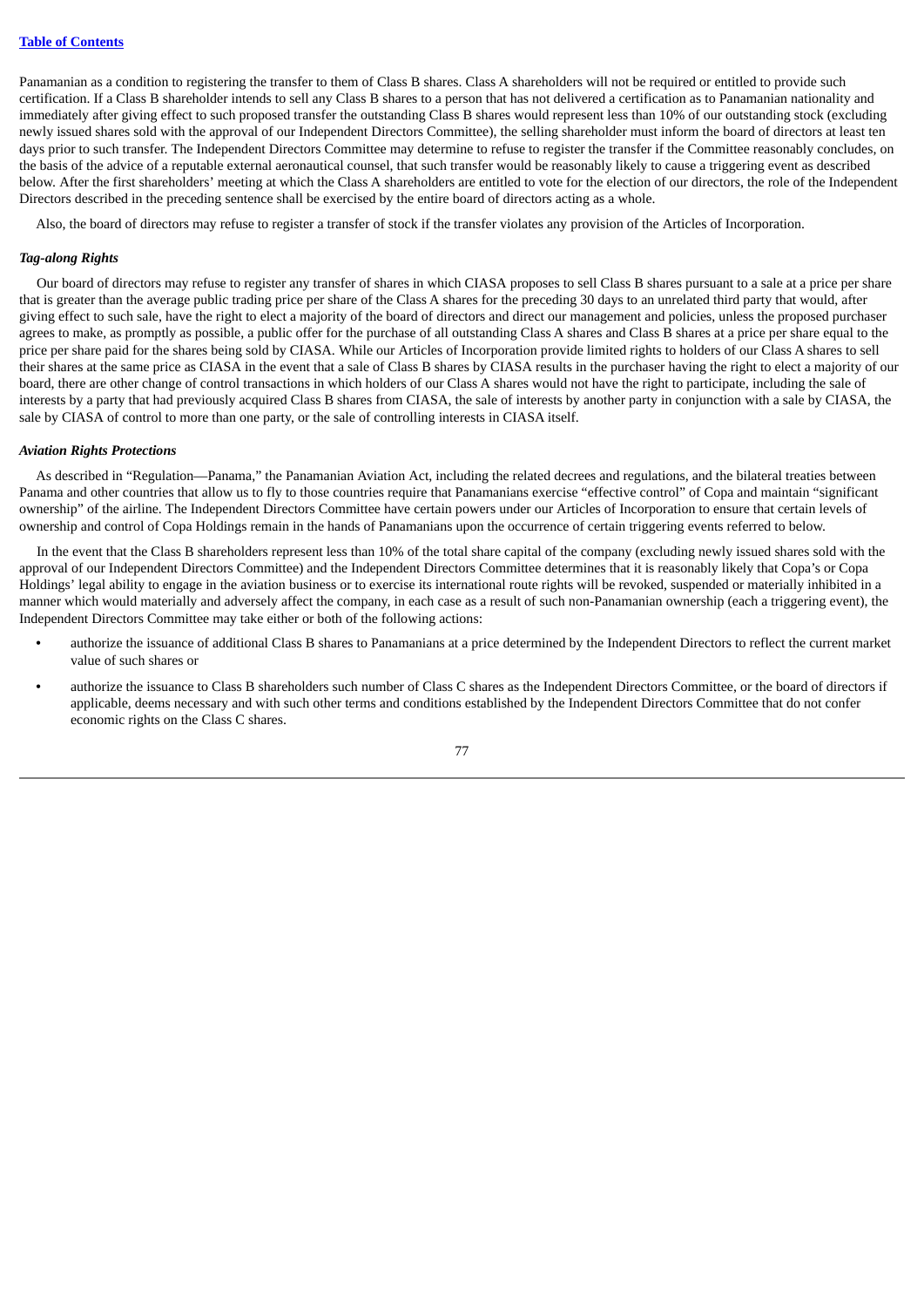#### *Dividends*

The payment of dividends on our shares is subject to the discretion of our board of directors. Under Panamanian law, we may pay dividends only out of retained earnings and capital surplus. Our Articles of Incorporation provide that all dividends declared by our board of directors will be paid equally with respect to all of the Class A and Class B shares. Our board of directors has adopted a dividend policy that provides for the payment of approximately 10% of our annual consolidated net income to Class A and Class B shareholders. Our board of directors may, in its sole discretion and for any reason, amend or discontinue the dividend policy. Our board of directors may change the level of dividends provided for in this dividend policy or entirely discontinue the payment of dividends.

#### *Shareholder Meetings*

### *Ordinary Meetings*

Our Articles of Incorporation require us to hold an ordinary annual meeting of shareholders within the first five months of each fiscal year. The ordinary annual meeting of shareholders is the corporate body that elects the board of directors, approves the annual financial statements of Copa Holdings and approves any other matter that does not require an extraordinary shareholders' meeting. Shareholders representing at least 5% of the issued and outstanding common stock entitled to vote may submit proposals to be included in such ordinary shareholders meeting, provided the proposal is submitted at least 45 days prior to the meeting.

#### *Extraordinary Meetings*

Extraordinary meetings may be called by the board of directors when deemed appropriate. Ordinary and extraordinary meetings must be called by the board of directors when requested by shareholders representing at least 5% of the issued shares entitled to vote at such meeting. Only matters that have been described in the notice of an extraordinary meeting may be dealt with at that extraordinary meeting.

#### *Vote required*

Resolutions are passed at shareholders meetings by the affirmative vote of a majority of those shares entitled to vote at such meeting and present or represented at the meeting.

#### *Notice and Location*

Notice to convene the ordinary annual meeting or extraordinary meeting is given by publication in at least one national newspaper in Panama and at least one national newspaper widely read in New York City not less than 30 days in advance of the meeting. We intend to publish such official notices in a national journal recognized by the NYSE.

Shareholders' meetings are to be held in Panama City, Panama unless otherwise specified by the board of directors.

#### *Quorum*

Generally, a quorum for a shareholders' meeting is established by the presence, in person or by proxy, of shareholders representing a simple majority of the issued shares eligible to vote on any actions to be considered at such meeting. If a quorum is not present at the first meeting and the original notice for such meeting so provides, the meeting can be immediately reconvened on the same day and, upon the meeting being reconvened, shareholders present or represented at the reconvened meeting are deemed to constitute a quorum regardless of the percentage of the shares represented.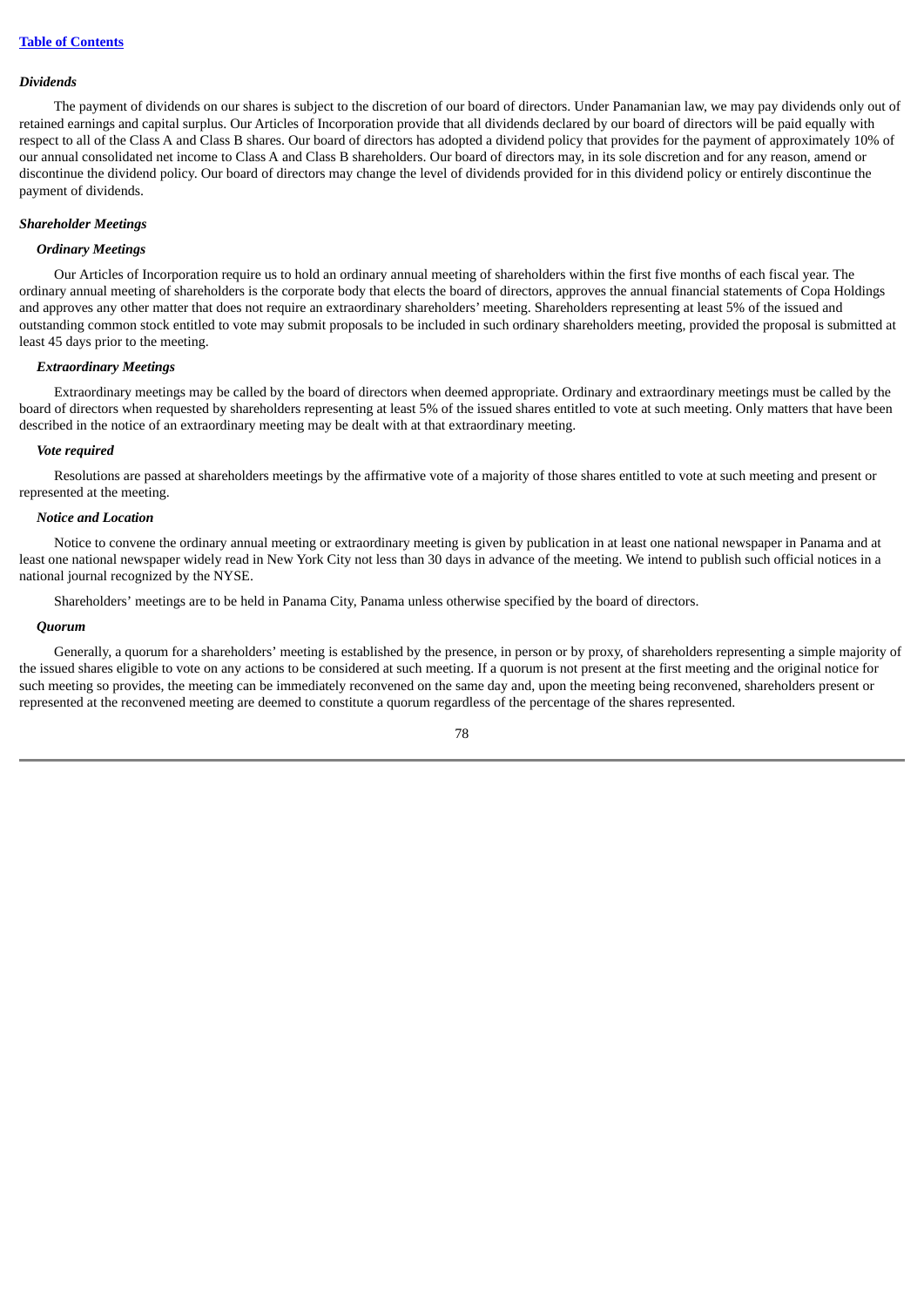#### *Proxy Representation*

Our Articles of Incorporation provide that, for so long as the Class A shares do not have full voting rights, each holder, by owning our Class A shares, grants a general proxy to the Chairman of our board of directors or any person designated by our Chairman to represent them and vote their shares on their behalf at any shareholders' meeting, provided that due notice was made of such meeting and that no specific proxy revoking or replacing the general proxy has been received from such holder prior to the meeting in accordance with the instructions provided by the notice.

#### *Other Shareholder Rights*

As a general principle, Panamanian law bars the majority of a corporation's shareholders from imposing resolutions which violate its articles of incorporation or the law, and grants any shareholder the right to challenge, within 30 days, any shareholders' resolution that is illegal or that violates its articles of incorporation or by-laws, by requesting the annulment of said resolution and/or the injunction thereof pending judicial decision. Minority shareholders representing at least 5% of all issued and outstanding shares have the right to require a judge to call a shareholders' meeting and to appoint an independent auditor (revisor) to examine the corporate accounting books, the background of the company's incorporation or its operation.

Shareholders have no pre-emptive rights on the issue of new shares.

Our Articles of Incorporation provide that directors will be elected in staggered two-year terms, which may have the effect of discouraging certain changes of control.

#### *Listing*

Our Class A shares are listed on the NYSE under the symbol "CPA." The Class B shares and Class C shares will not be listed on any exchange unless the board of directors determines that it is in the best interest of the company to list the Class B shares on the Panama Stock Exchange.

# *Transfer Agent and Registrar*

The transfer agent and registrar for our Class A shares is Mellon Investor Services LLC. Until the board of directors otherwise provides, the transfer agent for our Class B shares and any Class C shares is Galindo, Arias & Lopez which maintains the share register for each class in Panama. Transfers of Class B shares must be accompanied by a certification of the transferee that such transferee is Panamanian.

#### Summary of Significant Differences between Shareholders' Rights and Other Corporate Governance Matters Under Panamanian Corporation Law and *Delaware Corporation Law*

Copa Holdings is a Panamanian corporation (*sociedad anónima*). The Panamanian corporation law was originally modeled after the Delaware General Corporation Law. As such, many of the provisions applicable to Panamanian and Delaware corporations are substantially similar, including (1) a director's fiduciary duties of care and loyalty to the corporation, (2) a lack of limits on the number of terms a person may serve on the board of directors, (3) provisions allowing shareholders to vote by proxy and (4) cumulative voting if provided for in the articles of incorporation. The following table highlights the most significant provisions that materially differ between Panamanian corporation law and Delaware corporation law.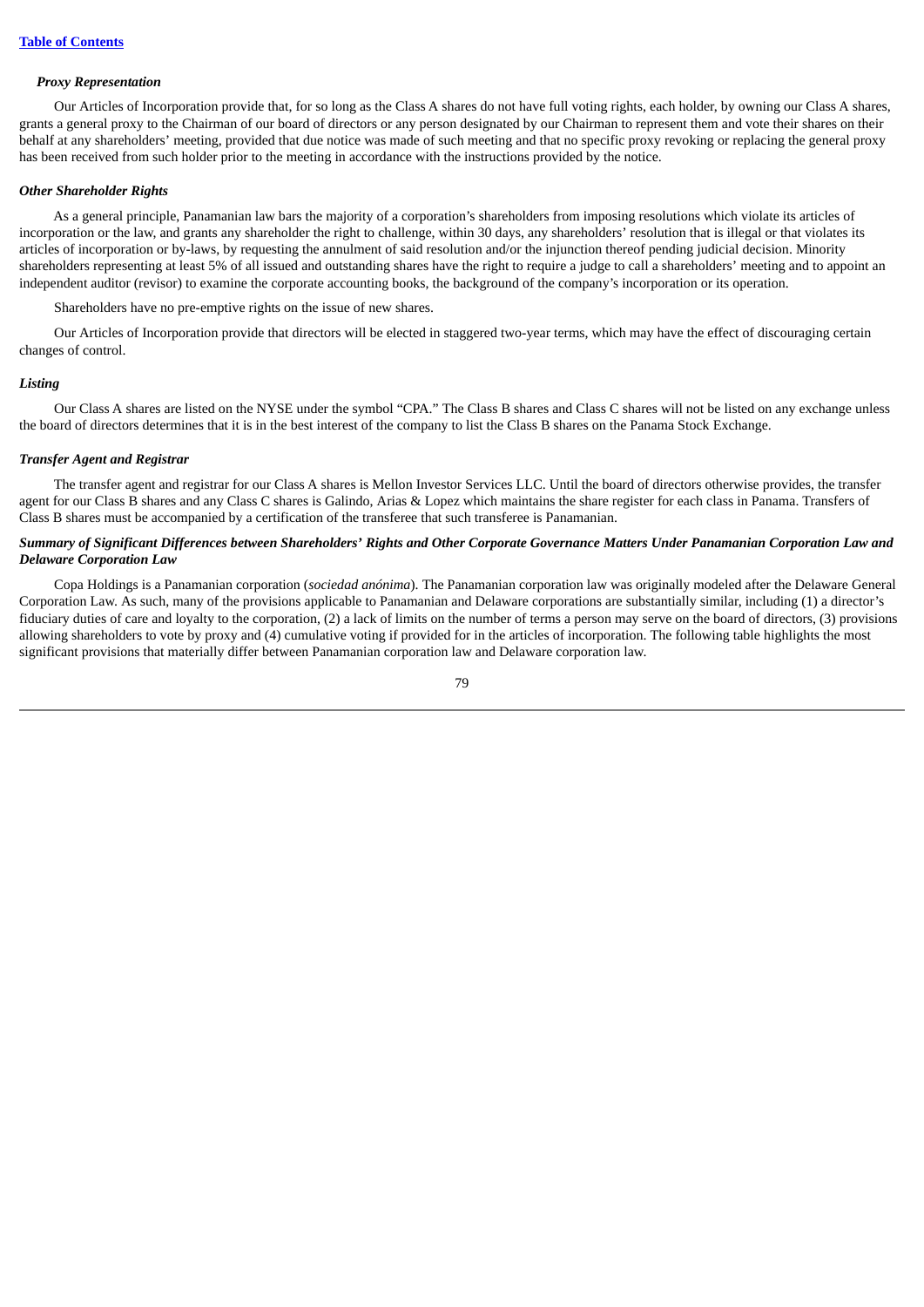| Panama                                                                                                                                                                                                                                                                                                                           | <b>Delaware</b>                                                                                                                                                                                                                                                                                                                                                                                                                                                                                  |  |  |
|----------------------------------------------------------------------------------------------------------------------------------------------------------------------------------------------------------------------------------------------------------------------------------------------------------------------------------|--------------------------------------------------------------------------------------------------------------------------------------------------------------------------------------------------------------------------------------------------------------------------------------------------------------------------------------------------------------------------------------------------------------------------------------------------------------------------------------------------|--|--|
|                                                                                                                                                                                                                                                                                                                                  | <b>Directors</b>                                                                                                                                                                                                                                                                                                                                                                                                                                                                                 |  |  |
| Conflict of Interest Transactions. Transactions involving a Panamanian<br>corporation and an interested director or officer are initially subject to the<br>approval of the board of directors. At the next shareholders' meeting,<br>shareholders will then have the right to disapprove the board of directors'                | Conflict of Interest Transactions. Transactions involving a Delaware<br>corporation and an interested director of that corporation are generally<br>permitted if:                                                                                                                                                                                                                                                                                                                                |  |  |
| decision and to decide to take legal actions against the directors or officers<br>who voted in favor of the transaction.                                                                                                                                                                                                         | (1) the material facts as to the interested director's relationship or interest are<br>disclosed and a majority of disinterested directors approve the transaction;<br>(2) the material facts are disclosed as to the interested director's relationship or<br>interest and the stockholders approve the transaction; or<br>(3) the transaction is fair to the corporation at the time it is authorized by the<br>board of directors, a committee of the board of directors or the stockholders. |  |  |
| Terms. Panamanian law does not set limits on the length of the terms that a<br>director may serve. Staggered terms are allowed but not required.                                                                                                                                                                                 | Terms. The Delaware General Corporation Law generally provides for a one-<br>year term for directors. However, the directorships may be divided into up to<br>three classes with up to three-year terms, with the years for each class expiring<br>in different years, if permitted by the articles of incorporation, an initial by-law<br>or a by-law adopted by the shareholders.                                                                                                              |  |  |
| <i>Number</i> . The board of directors must consist of a minimum of three<br>members, which could be natural persons or legal entities.                                                                                                                                                                                          | <i>Number</i> . The board of directors must consist of a minimum of one member.                                                                                                                                                                                                                                                                                                                                                                                                                  |  |  |
| Authority to take Actions. In general, a simple majority of the board of<br>directors is necessary and sufficient to take any action on behalf of the<br>board of directors.                                                                                                                                                     | Authority to take Actions. The articles of incorporation or by-laws can<br>establish certain actions that require the approval of more than a majority of<br>directors.                                                                                                                                                                                                                                                                                                                          |  |  |
| <b>Shareholder Meetings and Voting Rights</b>                                                                                                                                                                                                                                                                                    |                                                                                                                                                                                                                                                                                                                                                                                                                                                                                                  |  |  |
| Quorum. The quorum for shareholder meetings must be set by the articles<br>of incorporation or the by-laws. If the articles of incorporation and the<br>notice for a given meeting so provide, if quorum is not met a new meeting<br>can be immediately called and quorum shall consist of those present at such<br>new meeting. | Quorum. For stock corporations, the articles of incorporation or bylaws may<br>specify the number to constitute a quorum but in no event shall a quorum<br>consist of less than one-third of shares entitled to vote at a meeting. In the<br>absence of such specifications, a majority of shares entitled to vote shall<br>constitute a quorum.                                                                                                                                                 |  |  |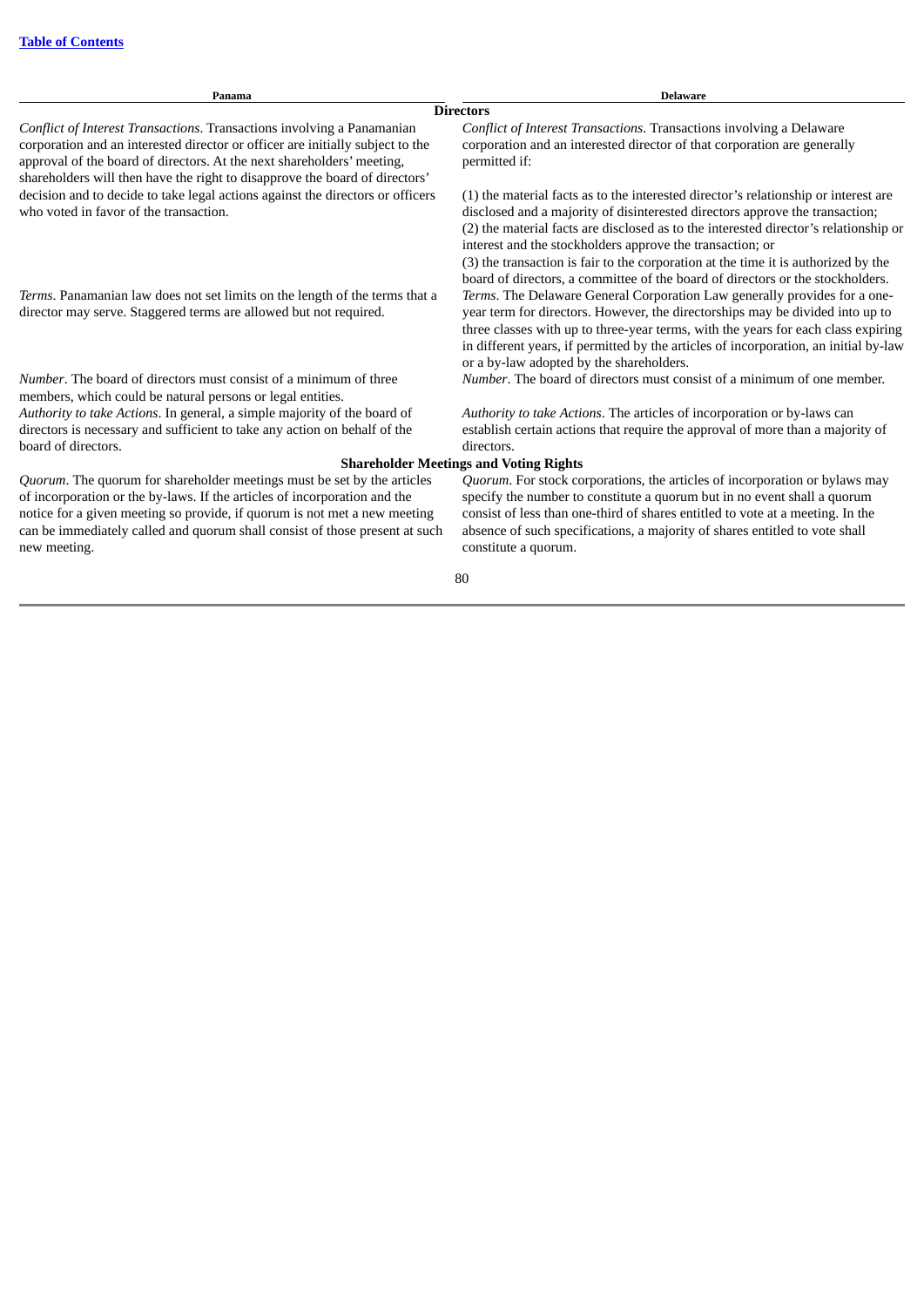**Panama Delaware** *Action by Written Consent*. Panamanian law does not permit shareholder action without formally calling a meeting. *Action by Written Consent*. Unless otherwise provided in the articles of incorporation, any action required or permitted to be taken at any annual meeting or special meeting of stockholders of a corporation may be taken without a meeting, without prior notice and without a vote, if a consent or consents in writing, setting forth the action to be so taken, is signed by the holders of outstanding shares having not less than the minimum number of votes that would be necessary to authorize or take such action at a meeting at which all shares entitled to vote thereon were present and noted. **Other Shareholder Rights** *Shareholder Proposals*. Shareholders representing 5% of the issued and outstanding capital of the corporation have the right to require a judge to call a general shareholders' meeting and to propose the matters for vote. *Shareholder Proposals*. Delaware law does not specifically grant shareholders the right to bring business before an annual or special meeting. If a Delaware corporation is subject to the SEC's proxy rules, a shareholder who owns at least \$2,000 in market value, or 1% of the corporation's securities entitled to vote, may propose a matter for a vote at an annual or special meeting in accordance with those rules. *Appraisal Rights*. Shareholders of Panamanian corporation do not have the right to demand payment in cash of the judicially determined fair value of their shares in connection with a merger or consolidation involving the corporation. Nevertheless, in a merger, the majority of shareholders could approve the total or partial distribution of cash, instead of shares, of the surviving entity. *Appraisal Rights*. Delaware law affords shareholders in certain cases the right to demand payment in cash of the judicially-determined fair value of their shares in connection with a merger or consolidation involving their corporation. However, no appraisal rights are available if, among other things and subject to certain exceptions, such shares were listed on a national securities exchange or designated national market system or such shares were

*Shareholder Derivative Actions*. Any shareholder, with the consent of the majority of the shareholders, can sue on behalf of the corporation, the directors of the corporation for a breach of their duties of care and loyalty to the corporation or a violation of the law, the articles of incorporation or the by-laws.

held of record by more than 2,000 holders.

*Shareholder Derivative Actions*. Subject to certain requirements that a shareholder make prior demand on the board of directors or have an excuse not to make such demand, a shareholder may bring a derivative action on behalf of the corporation to enforce the rights of the corporation against officers, directors and third parties. An individual may also commence a class action suit on behalf of himself and other similarly-situated stockholders if the requirements for maintaining a class action under the Delaware General Corporation Law have been met. Subject to equitable principles, a three-year period of limitations generally applies to such shareholder suits against officers and directors.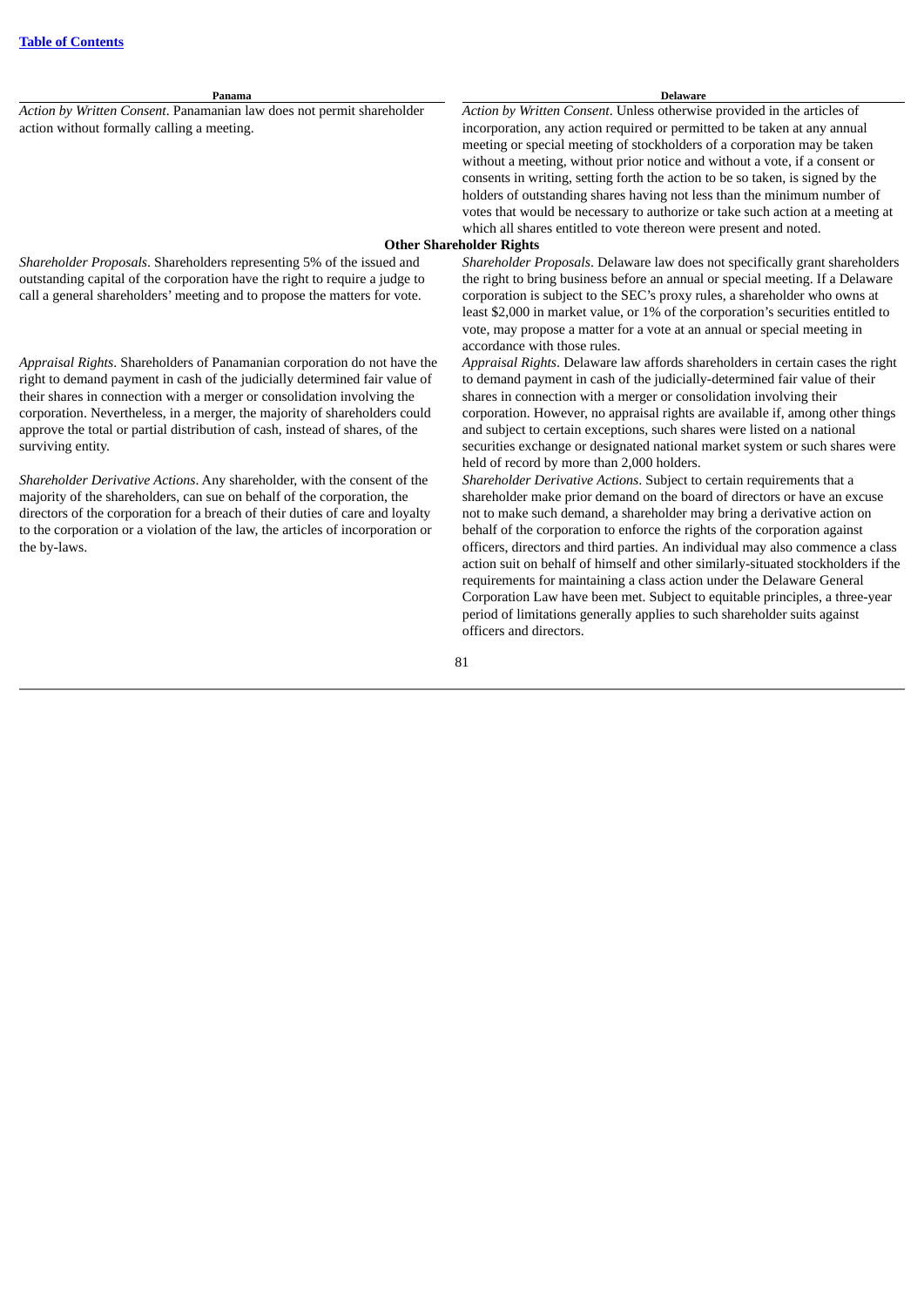*Inspection of Corporate Records*. Shareholders representing at least 5% of the issued and outstanding shares of the corporation have the right to require a judge to appoint an independent auditor to examine the corporate accounting books, the background of the company's incorporation or its operation.

Panamanian corporations may include in their articles of incorporation or by-laws classified board and super-majority provisions.

Panamanian corporation law's anti-takeover provisions apply only to companies that are(1) registered with the CNV for a period of six months before the public offering,(2) have over 3,000 shareholders, and(3) have a permanent office in Panama with full time employees and investments in the country for more than \$1,000,000.

These provisions are triggered when a buyer makes a public offer to acquire 5% or more of any class of shares with a market value of at least \$5,000,000. In sum, the buyer must deliver to the corporation a complete and accurate statement that includes(1) the name of the company, the number of the shares that the buyer intends to acquire and the purchase price;(2) the identity and background of the person acquiring the shares;(3) the source and amount of the funds or other goods that will be used to pay the purchase price;(4) the plans or project the buyer has once it has acquired the control of the company;(5) the number of shares of the company that the buyer already has or is a beneficiary of and those owned by any of its directors, officers, subsidiaries, or partners or the same, and any transactions made regarding the shares in the last 60 days;(6) contracts, agreements, business relations or negotiations regarding securities issued by the company in which the buyer is a party;(7) contract, agreements, business relations or negotiations between the buyer and any director, officer or beneficiary of the securities; and(8) any other significant information. This declaration will be accompanied by, among other things, a copy of the buyer's financial statements.

#### **Panama Delaware**

*Inspection of Corporate Records*. A shareholder may inspect or obtain copies of a corporation's shareholder list and its other books and records for any purpose reasonably related to a person's interest as a shareholder.

#### **Anti-takeover Provisions**

Delaware corporations may have a classified board, super-majority voting and shareholders' rights plan.

Unless Delaware corporations specifically elect otherwise, Delaware corporations may not enter into a "business combination," including mergers, sales and leases of assets, issuances of securities and similar transactions, with an "interested stockholder," or one that beneficially owns 15% or more of a corporation's voting stock, within three years of such person becoming an interested shareholder unless:

(1) the transaction that will cause the person to become an interested shareholder is approved by the board of directors of the target prior to the transactions;

(2) after the completion of the transaction in which the person becomes an interested shareholder, the interested shareholder holds at least 85% of the voting stock of the corporation not including shares owned by persons who are directors and also officers of interested shareholders and shares owned by specified employee benefit plans; or

(3) after the person becomes an interested shareholder, the business combination is approved by the board of directors of the corporation and holders of at least 66.67% of the outstanding voting stock, excluding shares held by the interested shareholder.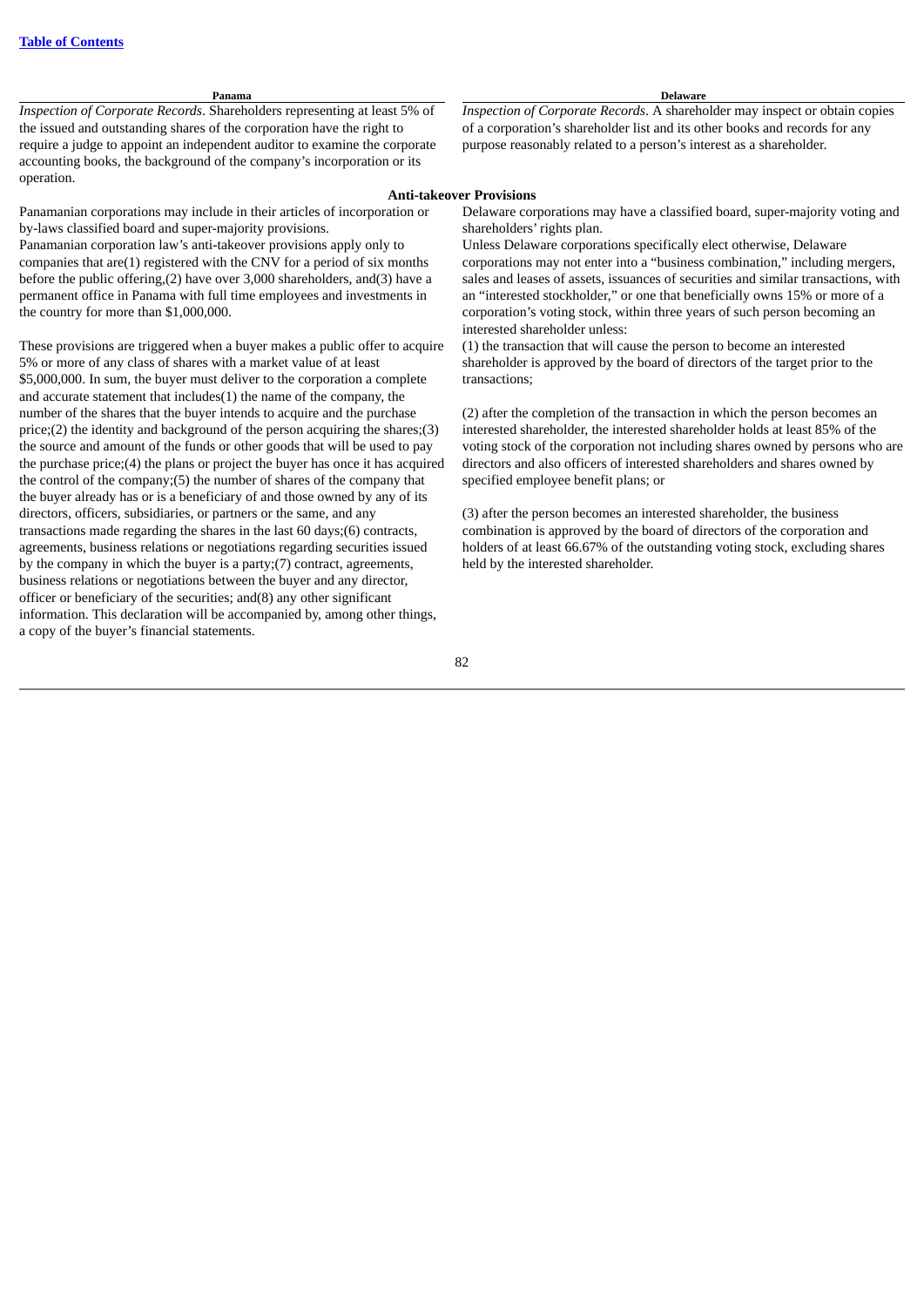#### **Panama Delaware**

If the board of directors believes that the statement does not contain all required information or that the statement is inaccurate, the board of directors must send the statement to the CNV within 45 days from the buyer's initial delivery of the statement to the CNV. The CNV may then hold a public hearing to determine if the information is accurate and complete and if the buyer has complied with the legal requirements. The CNV may also start an inquiry into the case, having the power to decide whether or not the offer may be made.

Regardless of the above, the board of directors has the authority to submit the offer to the consideration of the shareholders. The board should only convene a shareholders' meeting when it deems the statement delivered by the offeror to be complete and accurate. If convened, the shareholders' meeting should take place within the next 30 days. At the shareholders' meeting, two-thirds of the holders of the issued and outstanding shares of each class of shares of the corporation with a right to vote must approve the offer and the offer is to be executed within 60 days from the shareholders' approval. If the board decides not to convene the shareholders' meeting within 15 days following the receipt of a complete and accurate statement from the offeror, shares may then be purchased. In all cases, the purchase of shares can take place only if it is not prohibited by an administrative or judicial order or injunction.

The law also establishes some actions or recourses of the sellers against the buyer in cases the offer is made in contravention of the law.

#### **Previously Acquired Rights**

No comparable provisions exist under Delaware law.

In no event can the vote of the majority shareholders deprive the shareholders of a corporation of previously-acquired rights. Panamanian jurisprudence and doctrine has established that the majority shareholders cannot amend the articles of incorporation and deprive minority shareholders of previously-acquired rights nor impose upon them an agreement that is contrary to those articles of incorporation.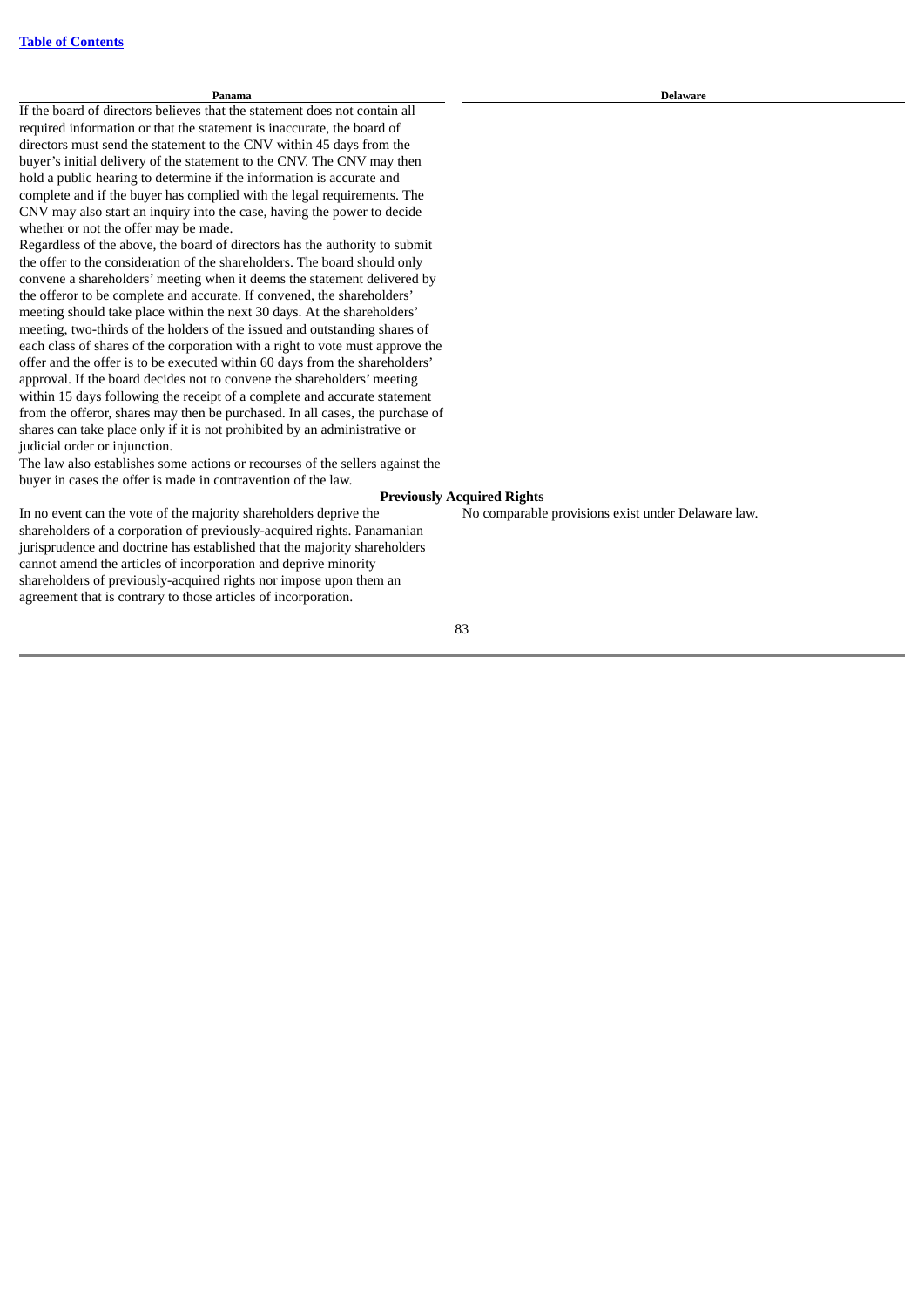Once a share is issued, the shareholders become entitled to the rights established in the articles of incorporation and such rights cannot be taken away, diminished nor extinguished without the express consent of the shareholders entitled to such rights. If by amending the articles of incorporation, the rights granted to a class of shareholders is somehow altered or modified to their disadvantage, those shareholders will need to approve the amendment unanimously.

#### **C. Material Contracts**

#### **Commercial Agreements with Continental Airlines**

Our alliance relationship with Continental is governed by several interrelated agreements. We have amended and restated each of these agreements and extended them through 2015 in connection with our initial public offering in December 2005.

*Alliance Agreement between Continental and Copa Airlines.* Under the alliance agreement, both airlines agreement to continue their codesharing relationship with extensions as they feel are appropriate and to work to maintain our antitrust immunity with the DOT. In order to support the codesharing relationship, the alliance agreement also contains provisions mandating a continued frequent flyer relationship between the airlines, setting minimum levels of quality of service for the airlines and encouraging cooperation in marketing and other operational initiatives.

*Services Agreement between Continental and Copa Airlines.* Under the services agreement, both airlines agree to provide to each other certain services over the course of the agreement at the providing carrier's incremental cost, subject to certain limitations. Services covered under the agreement include consolidating purchasing power for equipment purchases and insurance coverage, sharing management information systems, pooling maintenance programs and inventory management, joint training and employee exchanges, sharing the benefits of other purchase contracts for goods and services, telecommunications and other services.

*Frequent Flyer Participation Agreement between Continental and Copa Airlines.* Under the frequent flyer participation agreement, we participate in Continental's OnePass frequent flyer global program and on a co-branded basis in Latin America. Customers in the program receive credit for flying on segments operated by us, which can be redeemed for award travel on flights and those of other partner airlines. The agreement also governs joint marketing agreements under the program, settlement procedures between the airlines and revenue-sharing under bank card affinity relationships.

*Trademark License Agreement between Continental and Copa Airlines.* Under the trademark license agreement, Copa has the right to use a logo incorporating a globe design that is similar to the globe design of Continental's logo. Copa also has the right to use Continental's trade dress, aircraft livery and certain other Continental marks under the agreement that allow us to more closely align our overall product with our alliance partner.

#### **Aircraft General Terms Agreement between The Boeing Company and Copa Airlines**

In 1998, Copa entered into an agreement with the Boeing Company for the purchase of aircraft, installation of buyer furnished equipment provided by Copa, customer support services and product assurance. In addition to the aircraft supplied, The Boeing Company will provide maintenance training and flight training programs, as well as operations engineering support. The agreement has been amended several times since then, most recently in May 2006.

**Panama Delaware**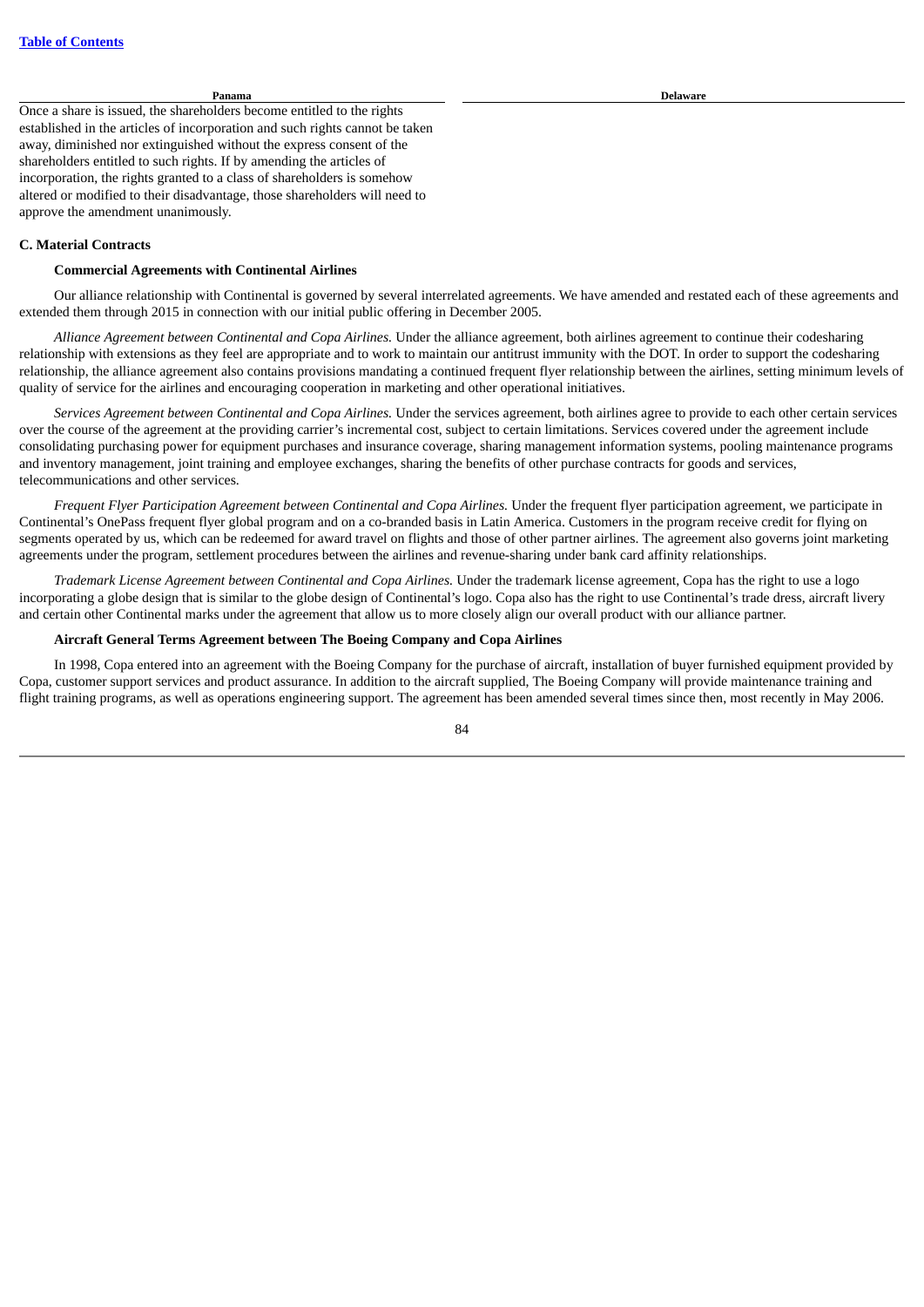### **Purchase Agreement between Empresa Brasileira de Aeronautica, S.A. and Copa Holdings, S.A.**

In February 2006, we entered into a purchase agreement with Empresa Brasileira de Aeronautica, S.A (Embraer) for the purchase of aircraft, customer support services and technical publications.

#### **D. Exchange Controls**

There are currently no Panamanian restrictions on the export or import of capital, including foreign exchange controls, and no restrictions on the payment of dividends or interest, nor are there limitations on the rights of foreign stockholders to hold or vote stock.

#### **E. Taxation**

# **United States**

The following summary describes the material United States federal income tax consequences of the ownership and disposition of our Class A shares as of the date hereof. The discussion set forth below is applicable to United States Holders (as defined below) that hold our Class A shares as capital assets for United States federal income tax purposes (generally, property held for investment). This summary does not represent a detailed description of the United States federal income tax consequences applicable to you if you are subject to special treatment under the United States federal income tax laws, including if you are:

- **•** a bank;
- **•** a dealer in securities or currencies;
- **•** a financial institution;
- **•** a regulated investment company;
- **•** a real estate investment trust;
- **•** an insurance company;
- **•** a tax-exempt organization;
- **•** a person holding our Class A shares as part of a hedging, integrated or conversion transaction, a constructive sale or a straddle;
- **•** a trader in securities that has elected the mark-to-market method of accounting for your securities;
- **•** a person liable for alternative minimum tax;
- **•** a person who owns 10% or more of our voting stock;
- **•** a partnership or other pass-through entity for United States federal income tax purposes; or
- **•** a person whose "functional currency" is not the United States dollar.

The discussion below is based upon the provisions of the Internal Revenue Code of 1986, as amended (the "Code"), and regulations, rulings and judicial decisions thereunder as of the date hereof, and such authorities may be replaced, revoked or modified so as to result in United States federal income tax consequences different from those discussed below. This discussion, to the extent that it states matters of United States federal income tax law or legal conclusions and subject to the qualifications herein, represents the opinion of Simpson Thacher & Bartlett LLP, our United States counsel.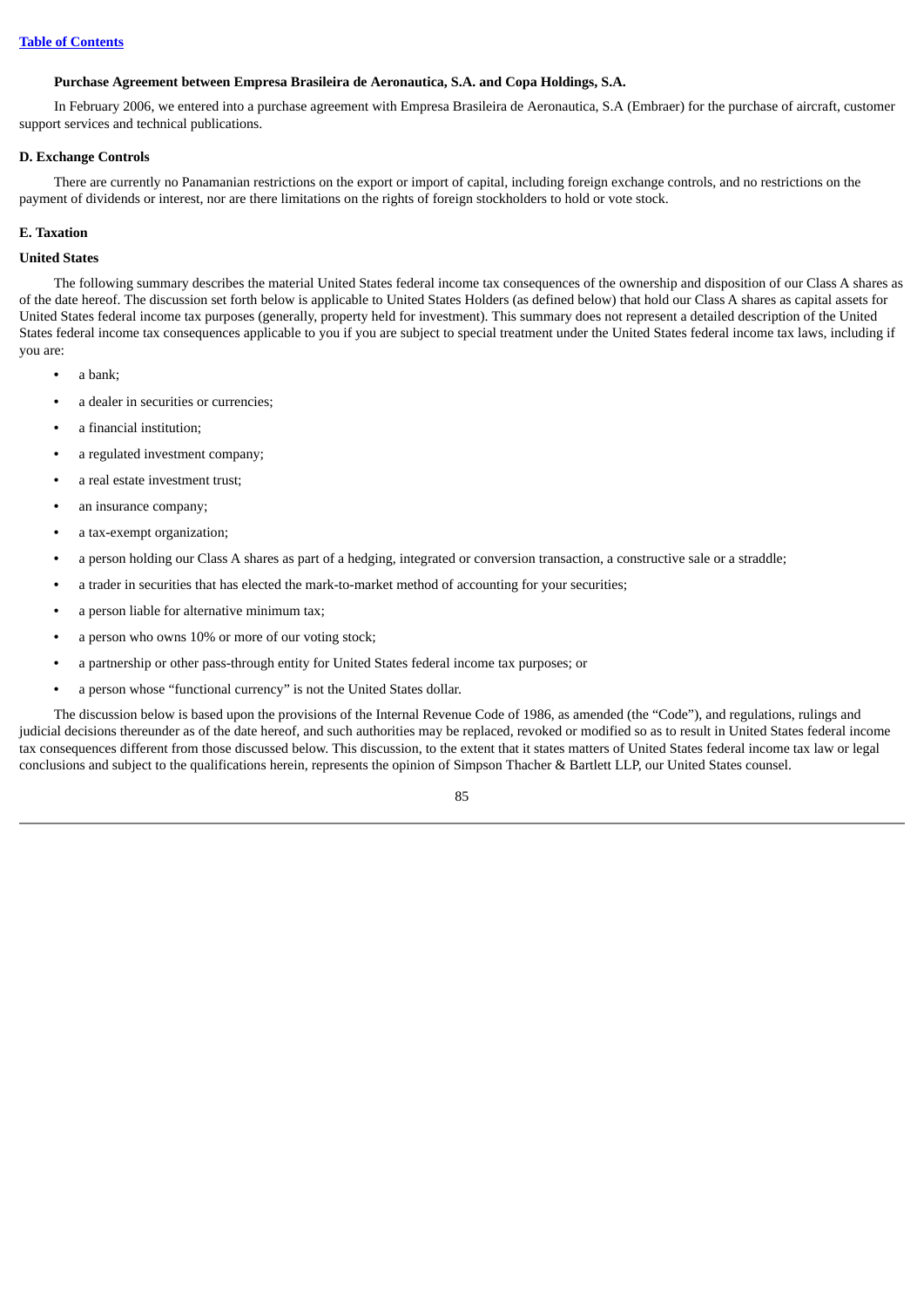If a partnership holds our Class A shares, the tax treatment of a partner will generally depend on the status of the partner and the activities of the partnership. If you are a partner of a partnership holding our Class A shares, you should consult your tax advisors.

If you are considering the purchase, ownership or disposition of our Class A shares, you should consult your own tax advisors concerning the United States federal income tax consequences to you in light of your particular situation as well as any consequences arising under the laws of any **other taxing jurisdiction.**

As used herein, "United States Holder" means a holder of our Class A shares that is for United States federal income tax purposes:

- **•** an individual citizen or resident of the United States;
- **•** a corporation (or other entity treated as a corporation for United States federal income tax purposes) created or organized in or under the laws of the United States, any state thereof or the District of Columbia;
- **•** an estate the income of which is subject to United States federal income taxation regardless of its source; or
- **•** a trust if it (1) is subject to the primary supervision of a court within the United States and one or more United States persons have the authority to control all substantial decisions of the trust or (2) has a valid election in effect under applicable United States Treasury regulations to be treated as a United States person.

#### *Taxation of Dividends*

Distributions on the Class A shares (including amounts withheld to reflect Panamanian withholding taxes) will be taxable as dividends to the extent paid out of our current or accumulated earnings and profits, as determined under United States federal income tax principles. Such income (including withheld taxes) will be includable in your gross income as ordinary income on the day actually or constructively received by you. Such dividends will not be eligible for the dividends received deduction allowed to corporations.

With respect to non-corporate United States investors, certain dividends received in taxable years beginning before January 1, 2011 from a qualified foreign corporation may be subject to reduced rates of taxation. A foreign corporation generally is treated as a qualified foreign corporation with respect to dividends paid by that corporation on shares that are readily tradable on an established securities market in the United States. United States Treasury Department guidance indicates that our Class A shares, which are listed on the NYSE, are readily tradable on an established securities market in the United States. There can be no assurance, however, that our Class A shares will be considered readily tradable on an established securities market in later years. Noncorporate holders that do not meet a minimum holding period requirement during which they are not protected from the risk of loss or that elect to treat the dividend income as "investment income" pursuant to Section 163(d)(4) of the Code will not be eligible for the reduced rates of taxation regardless of our status as a qualified foreign corporation. In addition, the rate reduction will not apply to dividends if the recipient of a dividend is obligated to make related payments with respect to positions in substantially similar or related property. This disallowance applies even if the minimum holding period has been met. You should consult your own tax advisors regarding the application of these rules to your particular circumstances.

Subject to certain conditions and limitations, Panamanian withholding taxes on dividends may be treated as foreign taxes eligible for credit against your United States federal income tax liability. For purposes of calculating the foreign tax credit, dividends paid on the Class A shares will be treated as income from sources outside the United States and will generally constitute passive income. Further, in certain circumstances, if you:

- **•** have held Class A shares for less than a specified minimum period during which you are not protected from risk of loss, or
- **•** are obligated to make payments related to the dividends,

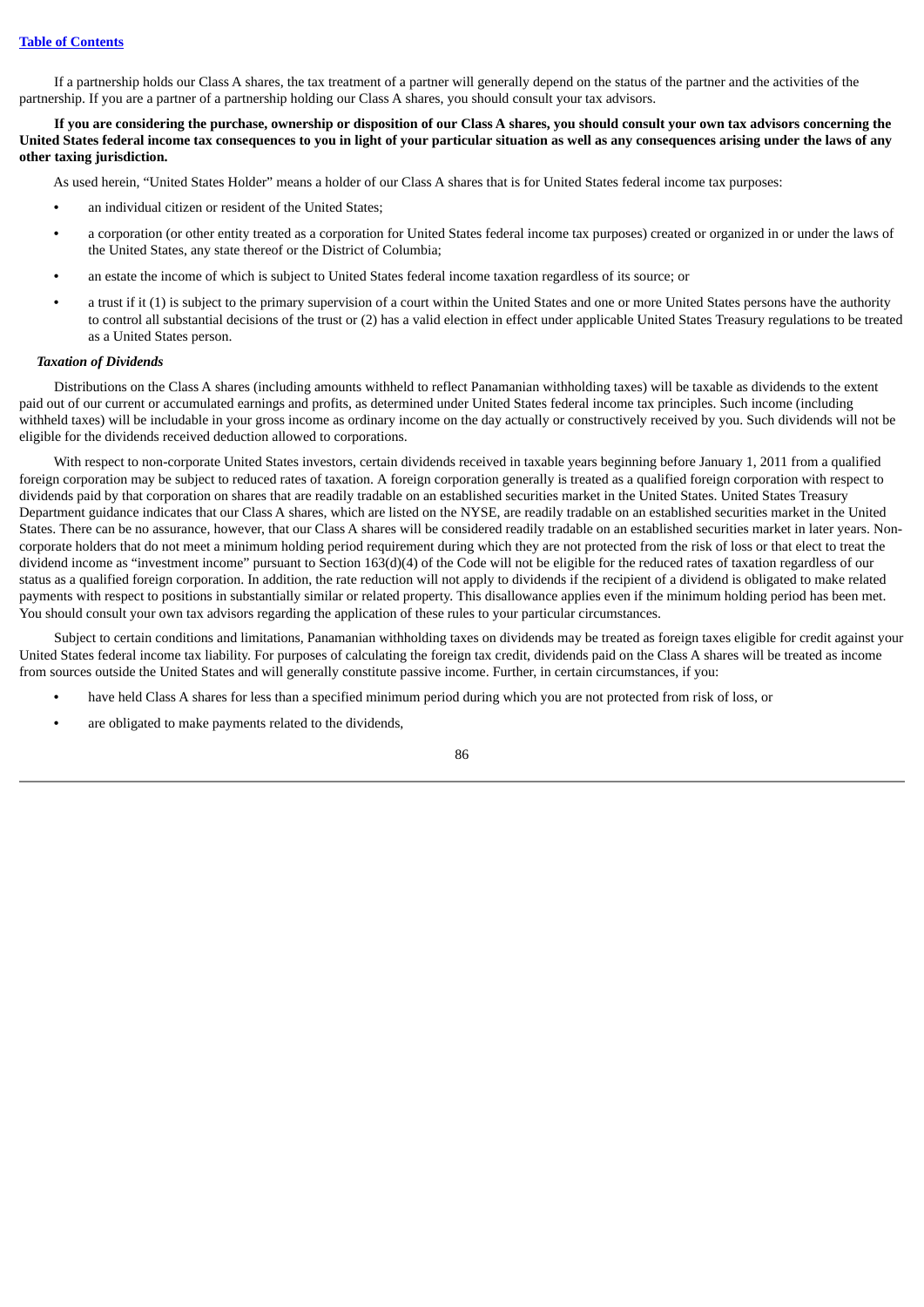you will not be allowed a foreign tax credit for foreign taxes imposed on dividends paid on the Class A shares. The rules governing the foreign tax credit are complex. You are urged to consult your tax advisors regarding the availability of the foreign tax credit under your particular circumstances.

To the extent that the amount of any distribution exceeds our current and accumulated earnings and profits for a taxable year, as determined under United States federal income tax principles, the distribution will first be treated as a tax-free return of capital, causing a reduction in the adjusted basis of the Class A shares (thereby increasing the amount of gain, or decreasing the amount of loss, to be recognized by you on a subsequent disposition of the Class A shares), and the balance in excess of adjusted basis will be taxed as capital gain recognized on a sale or exchange (as discussed below under "—Taxation of Capital Gains"). Consequently, such distributions in excess of our current and accumulated earnings and profits would generally not give rise to foreign source income and you would generally not be able to use the foreign tax credit arising from any Panamanian withholding tax imposed on such distributions unless such credit can be applied (subject to applicable limitations) against United States federal income tax due on other foreign source income in the appropriate category for foreign tax credit purposes. However, we do not intend to keep earnings and profits in accordance with United States federal income tax principles. Therefore, you should expect that a distribution will generally be treated as a dividend (as discussed above).

#### *Passive Foreign Investment Company*

We do not believe that we are a passive foreign investment company (a "PFIC") for United States federal income tax purposes (or that we were one in 2005), and we expect to operate in such a manner so as not to become a PFIC. If, however, we are or become a PFIC, you could be subject to additional United States federal income taxes on gain recognized with respect to the Class A shares and on certain distributions, plus an interest charge on certain taxes treated as having been deferred under the PFIC rules. Further, non-corporate United States Holders will not be eligible for reduced rates of taxation on any dividends received from us in taxable years beginning prior to January 1, 2011, if we are a PFIC in the taxable year in which such dividends are paid or the preceding taxable year. Our United States counsel expresses no opinion with respect to our statements of belief and expectation contained in this paragraph.

#### *Taxation of Capital Gains*

For United States federal income tax purposes, you will recognize taxable gain or loss on any sale, exchange or redemption of a Class A share in an amount equal to the difference between the amount realized for the Class A share and your tax basis in the Class A share. Such gain or loss will generally be capital gain or loss. Capital gains of individuals derived with respect to capital assets held for more than one year are eligible for reduced rates of taxation. The deductibility of capital losses is subject to limitations. Any gain or loss recognized by you will generally be treated as United States source gain or loss.

#### *Information reporting and backup withholding*

In general, information reporting will apply to dividends in respect of our Class A shares and the proceeds from the sale, exchange or redemption of our Class A shares that are paid to you within the United States (and in certain cases, outside the United States), unless you are an exempt recipient such as a corporation. A backup withholding tax may apply to such payments if you fail to provide a taxpayer identification number or certification of other exempt status or fail to report in full dividend and interest income.

Any amounts withheld under the backup withholding rules will be allowed as a refund or a credit against your United States federal income tax liability provided the required information is timely furnished to the Internal Revenue Service.

#### **Panamanian Taxation**

The following is a discussion of the material Panamanian tax considerations to holders of Class A shares under Panamanian tax law, and is based upon the tax laws and regulations in force and effect as of the date hereof, which may be subject to change. This discussion, to the extent it states matters of Panamanian tax law or legal

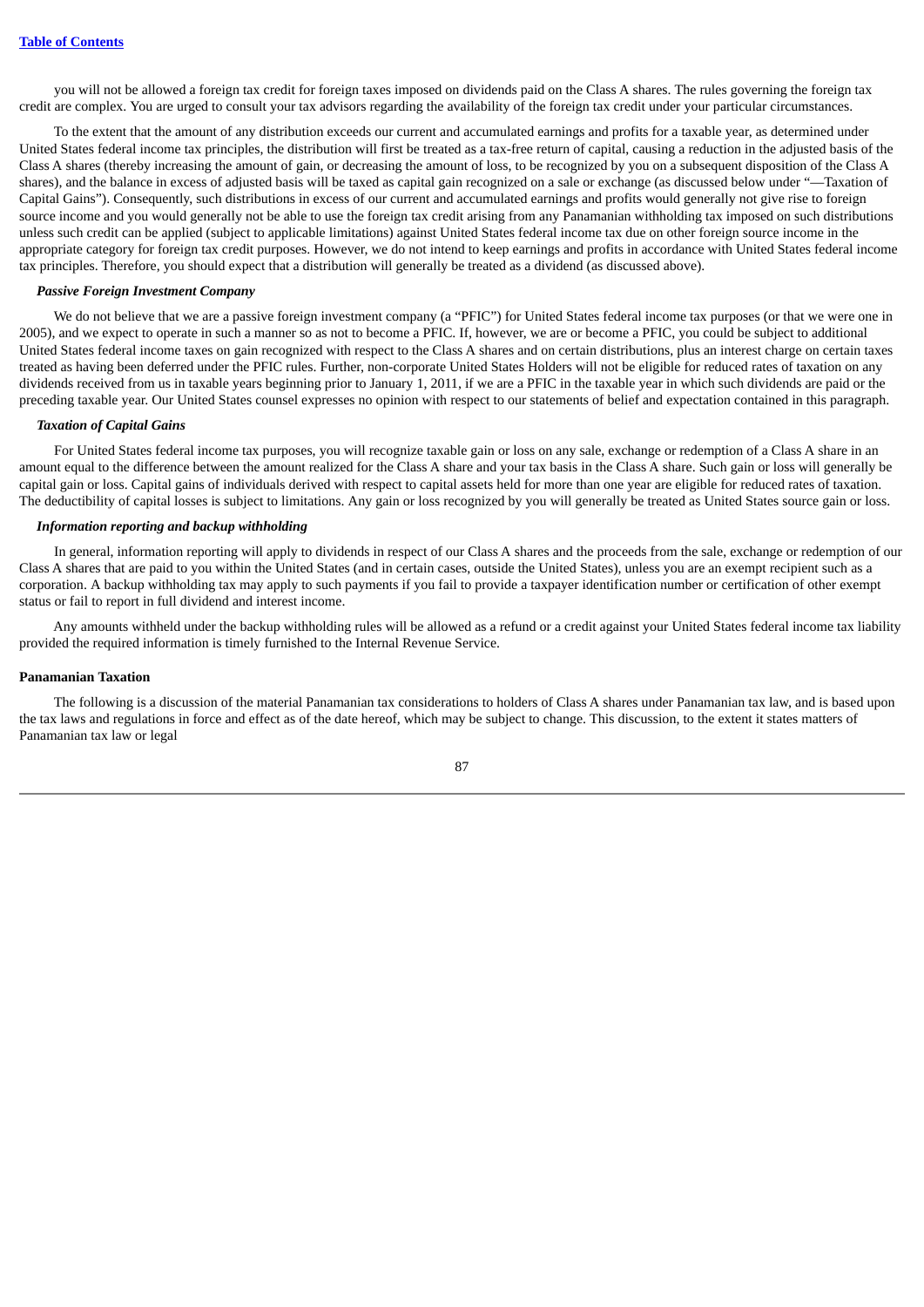conclusions and subject to the qualifications herein, represents the opinion of Galindo, Arias & Lopez, our Panamanian counsel.

#### *General principles*

Panama's income tax regime is based on territoriality principles, which define taxable income only as that revenue which is generated from a source within the Republic of Panama, or for services rendered outside of Panama, but which, by their nature, are intended to directly benefit the local commercial activities of individuals or corporations which operate within its territory. Said taxation principles have governed the Panamanian fiscal regime for decades, and have been upheld through judicial and administrative precedent.

#### *Taxation of dividends*

Distributions by Panamanian corporations, whether in the form of cash, stock or other property, are subject to a 10% withholding tax for the portion of the distribution that is attributable to Panamanian sourced income, as defined pursuant to the territoriality principles that govern Panamanian tax law. Distributions made by a holding company which correspond to dividends paid by its subsidiary for which the dividend tax was paid, are not subject to any further withholding under Panamanian law. Therefore, distributions on the Class A shares being offered would not be subject to withholding taxes to the extent that said distributions are attributable to dividends received from any of our subsidiaries.

#### *Taxation of capital gains*

As long as the Class A shares are registered with the CNV and are sold through an organized market, Panamanian taxes on capital gains will not apply either to Panamanians or other countries' nationals. As part of this offering process, we will register the Class A shares, with both the New York Stock Exchange and the CNV.

#### *Other Panamanian taxes*

There are no estate, gift or other taxes imposed by the Panamanian government that would affect a holder of the Class A shares, whether such holder were Panamanian or a national of another country.

#### **F. Dividends and Paying Agents**

Not applicable.

#### **G. Statement by Experts**

Not applicable.

#### **H. Documents on Display**

We are subject to the informational requirements of the U.S. Securities Exchange Act of 1934, which is also known as the Exchange Act. Accordingly, we are required to file reports and other information with the Commission, including annual reports on Form 20-F and reports on Form 6-K. You may inspect and copy reports and other information to be filed with the Commission at the Public Reference Room of the Commission at 100 F Street, N.W., Washington D.C. 20549, and copies of the materials may be obtained there at prescribed rates. The public may obtain information on the operation of the Commission's Public Reference Room by calling the Commission in the United States at 1-800-SEC-0330. In addition, the Commission maintains a website at www.sec.gov, from which you can electronically access the registration statement and its materials.

As a foreign private issuer, we are not subject to the same disclosure requirements as a domestic U.S. registrant under the Exchange Act. For example, we are not required to prepare and issue quarterly reports. However, we furnish our shareholders with annual reports containing financial statements audited by our independent auditors and make available to our shareholders quarterly reports containing unaudited financial data for the first three quarters of each fiscal year. We file quarterly financial statements with the SEC within two months of the first three quarters of our fiscal year, and we file annual reports on Form 20-F within the time period required by the SEC, which is currently six months from December 31, the end of our fiscal year.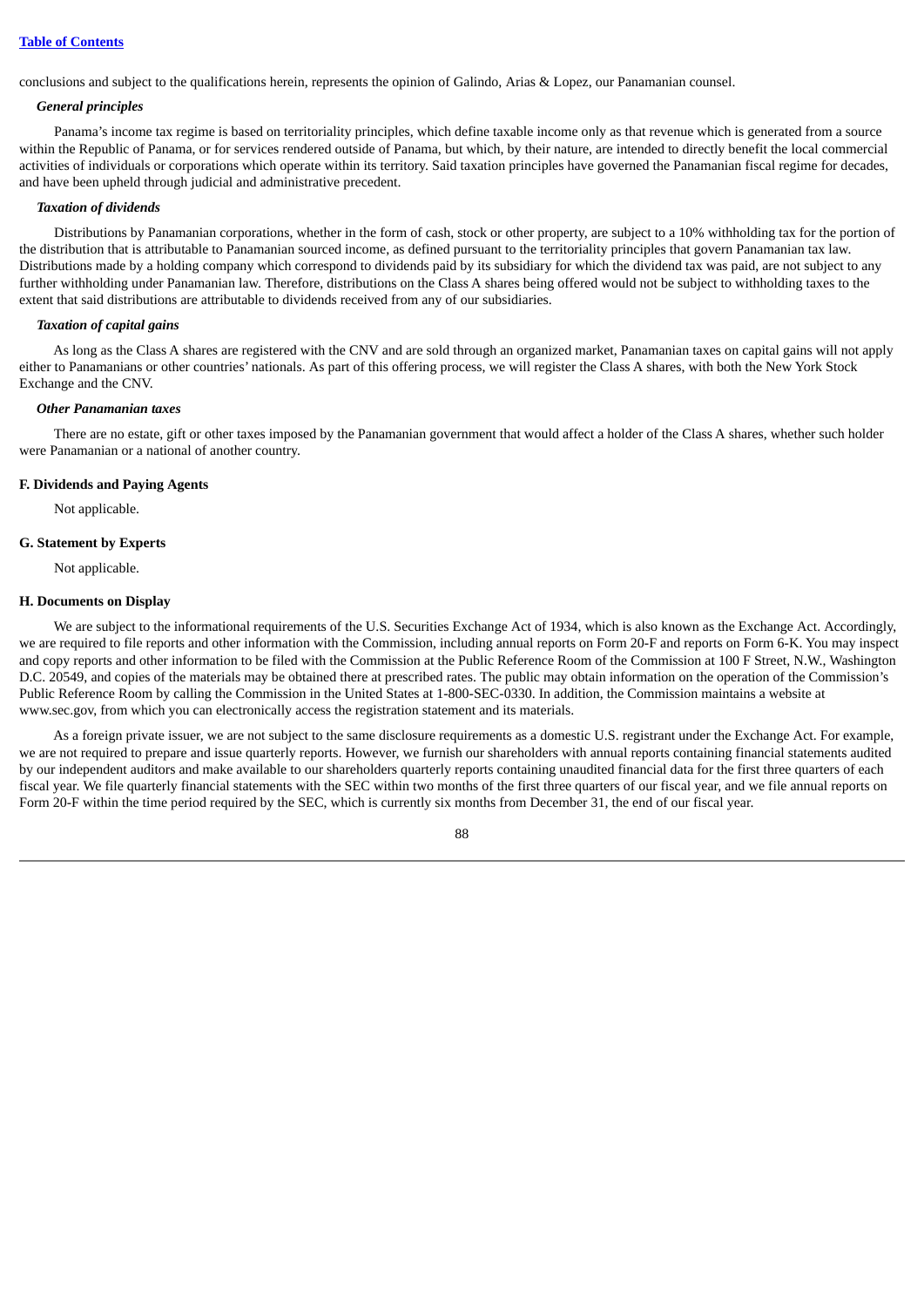#### **I. Subsidiary Information**

Not applicable.

#### **Item 11. Quantitative and Qualitative Disclosures about Market Risk**

The risks inherent in our business are the potential losses arising from adverse changes to the price of fuel, interest rates and the U.S. dollar exchange rate.

*Aircraft Fuel.* Our results of operations are affected by changes in the price and availability of aircraft fuel. To manage the price risk, we use crude oil option contracts, zero cost collars and swap agreements. Market risk is estimated as a hypothetical 10% increase in the December 31, 2005 cost per gallon of fuel. Based on projected 2006 fuel consumption, such an increase would result in an increase to aircraft fuel expense of approximately \$17.6 million in 2006, not taking into account our derivative contracts. We currently have hedged approximately 13% of Copa's projected 2006 fuel requirements and 5% of Copa's projected fuel consumption from January 1, 2007 to May 31, 2007. All existing hedge contracts settle by May 2007. We may enter into additional hedging agreements in the future to reduce volatility in our fuel expenses.

*Interest.* Our earnings are affected by changes in interest rates due to the impact those changes have on interest expense from variable-rate debt instruments and operating leases and on interest income generated from our cash and investment balances. If interest rates average 10% more in 2006 than they did during 2005, our interest expense would increase by approximately \$0.6 million and the fair value of our debt would decrease by approximately \$5.8 million. If interest rates average 10% less in 2006 than they did in 2005, our interest income from cash equivalents would decrease by approximately \$0.4 million and the fair value of our debt would increase by approximately \$6.1 million. These amounts are determined by considering the impact of the hypothetical interest rates on our variable-rate debt and cash equivalent balances at December 31, 2005.

*Foreign Currencies.* The majority of our obligations are denominated in U.S. dollars. Since Panama uses the U.S. dollar as legal tender, the majority of our operating expenses are also denominated in U.S. dollars. Our foreign exchange risk is limited as approximately 42% of our revenues are in U.S. dollars. While a significant part of our revenues are in foreign currency, no single currency represented more than 6% of our operating revenues in 2005, except for the Colombian Peso which represented 24%. Generally, our exposure to most of these foreign currencies is limited to the period of up to two weeks between the completion of a sale and the repatriation to Panama in dollars.

#### **2005 Revenues and Expenses Breakdown by Currency**

|                     | Revenue | Expense |
|---------------------|---------|---------|
| Argentinian Peso    | 4.3%    | 2.5%    |
| Brazilian Real      | 5.9%    | 3.0%    |
| Colombian Peso      | 24.3%   | 12.6%   |
| Costa Rican Colon   | 3.7%    | 1.8%    |
| <b>Mexican Peso</b> | $4.2\%$ | 2.0%    |
| U.S. Dollar         | 42.2%   | 71.9%   |
| Venezuelan Bolivar  | 3.9%    | 1.7%    |
| Other(1)            | 11.6%   | 4.5%    |

(1) Chilean Peso, Dominican Peso, Guatemalan Quetzal, Jamaican Dollar, Honduran Lempira, Haitian Gourde.

As a result of the acquisition of AeroRepública in April 2005, we have an increased exposure to the Colombian Peso than that noted in the table above. AeroRepública's revenues from April 22, 2005 to December 31, 2005 represent 16.9% of total consolidated revenues.

#### **Item 12. Description of Securities Other than Equity Securities**

Not applicable.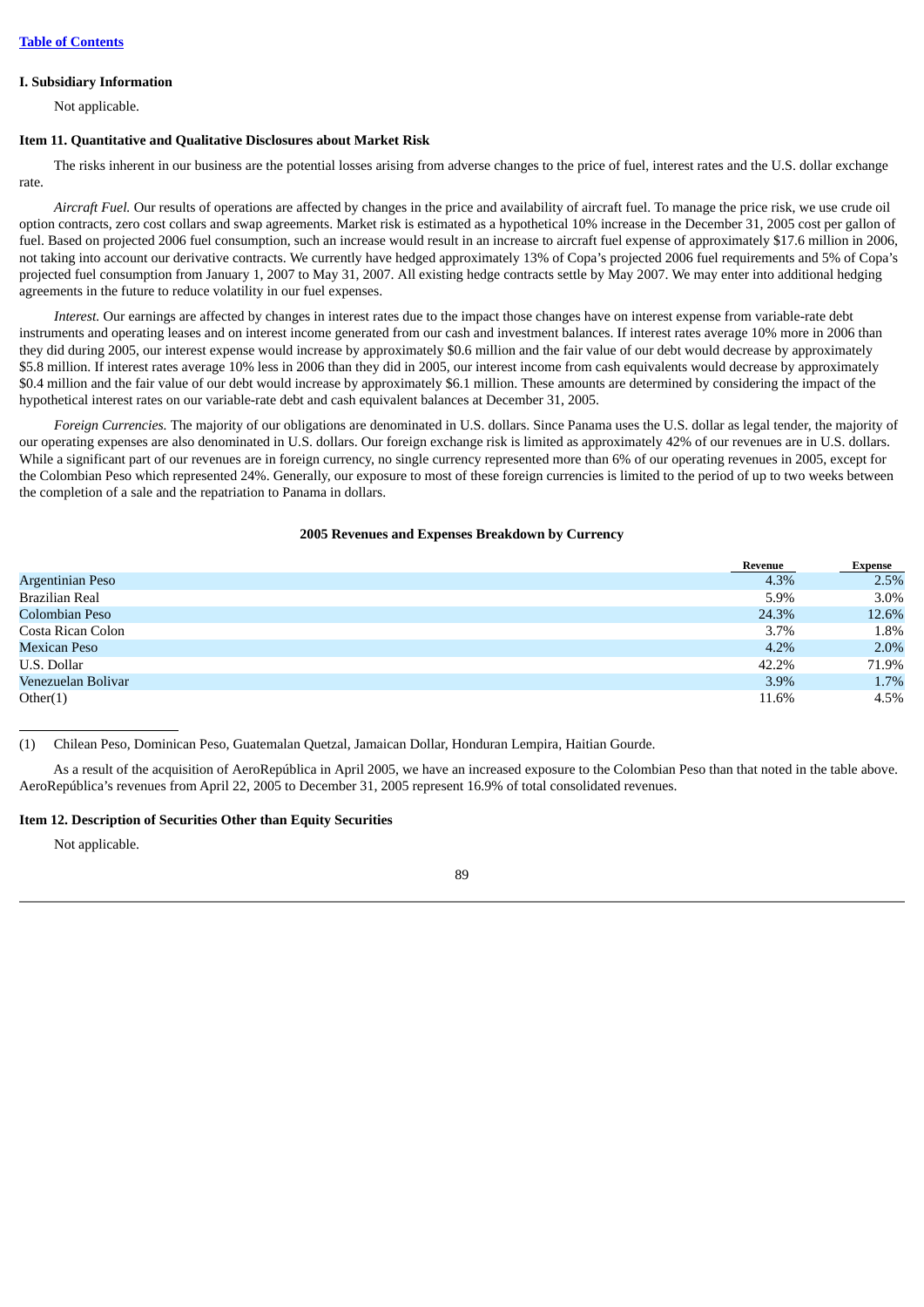# **Item 13. Defaults, Dividend Arrearages and Delinquencies**

None.

# **Item 14. Material Modifications to the Rights of Security Holders and Use of Proceeds**

None.

# **Item 15. Controls and Procedures**

# *Disclosure controls and procedures*

Disclosure controls and procedures are designed to ensure that information required to be disclosed by the Company in reports filed or submitted under the Securities Exchange Act of 1934 is recorded, processed, summarized and reported within the time periods specified in the SEC's rules and forms. We carried out an evaluation under the supervision of our management, including our chief executive officer and chief financial officer, of the effectiveness of the design and operation of our disclosure controls and procedures as of December 31, 2005. There are inherent limitations to the effectiveness of any system of disclosure controls and procedures, including the possibility of human error and the circumvention or overriding of the controls and procedures. Accordingly, even effective disclosure controls and procedures can only provide reasonable assurance of achieving their control objectives. Based upon our evaluation, our chief executive officer and chief financial officer concluded that our disclosure controls and procedures were not effective as of December 31, 2005, due to a material weakness (as defined under standards established by the Public Company Accounting Oversight Board) in our internal controls over financial reporting. A material weakness is a significant deficiency, or combination of significant deficiencies, that results in more than a remote likelihood that a material misstatement of our annual or interim financial statements will not be prevented or detected.

Specifically, we found that we did not have appropriate expertise in U.S. GAAP accounting and reporting among our financial and accounting staff to prepare our periodic financial statements without needing to make material corrective adjustments and footnote revisions when those statements are audited or reviewed. In light of this material weakness, in preparing the financial statements included in this annual report, we performed additional analyses and other post-closing procedures in the course of preparing our financial statements and related footnotes in accordance with U.S. GAAP.

Pursuant to Section 404 of the Sarbanes-Oxley Act of 2002, beginning with our Annual Report on Form 20-F for the fiscal year ending December 31, 2006, we will be required to furnish a report by our management on our internal control over financial reporting. This report will contain, among other matters, an assessment of the effectiveness of our internal controls over financial reporting as of the end of the fiscal year, including a statement as to whether or not our internal controls over financial reporting are effective.

#### *Changes in internal control*

On April 22, 2005, we acquired a controlling ownership interest in AeroRepública. AeroRepública's assets and liabilities, and the results of its operations, have been included in our consolidated financial statements beginning April 22, 2005. Also, to remedy the material weakness described above, we contracted additional accounting personnel with experience in preparing financial statements under U.S. GAAP and engaged an internationally recognized accounting firm to assist us in developing our procedures. These matters had a material effect on our internal control over financial reporting during the period covered by this report.

Additionally, our management, under the supervision of our audit committee, is developing other plans to prepare for our compliance with the requirements of Section 404.

#### **Item 16. Reserved**

### **Item 16A. Audit Committee Financial Expert**

Our board of directors has determined that Mr. José Castañeda qualifies as an "audit committee financial expert" as defined by current SEC rules and meets the independence requirements of the SEC and the NYSE listing standards. For a discussion of the role of our audit committee, see "Item 6C. Board Practices¾Audit Committee."

# **Item 16B. Code of Ethics**

Our board of directors has adopted a Code of Business Conduct and Ethics applicable to our directors, officers, employees and consultants. The Code of Business Conduct and Ethics can be found at www.copaair.com under the heading "Investor Relations¾Corporate Governance." Information found at this website is not incorporated by reference into this document.

### **Item 16C. Principal Accountant Fees and Services**

The following table sets forth by category of service the total fees for services performed by Ernst & Young during the fiscal years ended December 31, 2004 and 2005:

|                           | 2004          | 2005          |
|---------------------------|---------------|---------------|
| <b>Audit Fees</b>         | \$95,000      | \$1,717,003   |
| <b>Audit-Related Fees</b> | $\frac{3}{4}$ | $\frac{3}{4}$ |
| <b>Tax Fees</b>           | $\frac{3}{4}$ | $\frac{3}{4}$ |
| All Other Fees            | $\frac{3}{4}$ | $\frac{3}{4}$ |
| <b>Total</b>              | \$95,000      | \$1,717,003   |

#### **Audit Fees**

Audit fees included the audit of our annual financial statements and approximately \$1.2 million related to services rendered in connection with our initial public offering in December 2005. These services included the review of our quarterly reports in 2005 as well as other accounting consultations related to and the application of U.S. GAAP.

#### **Audit-Related Fees**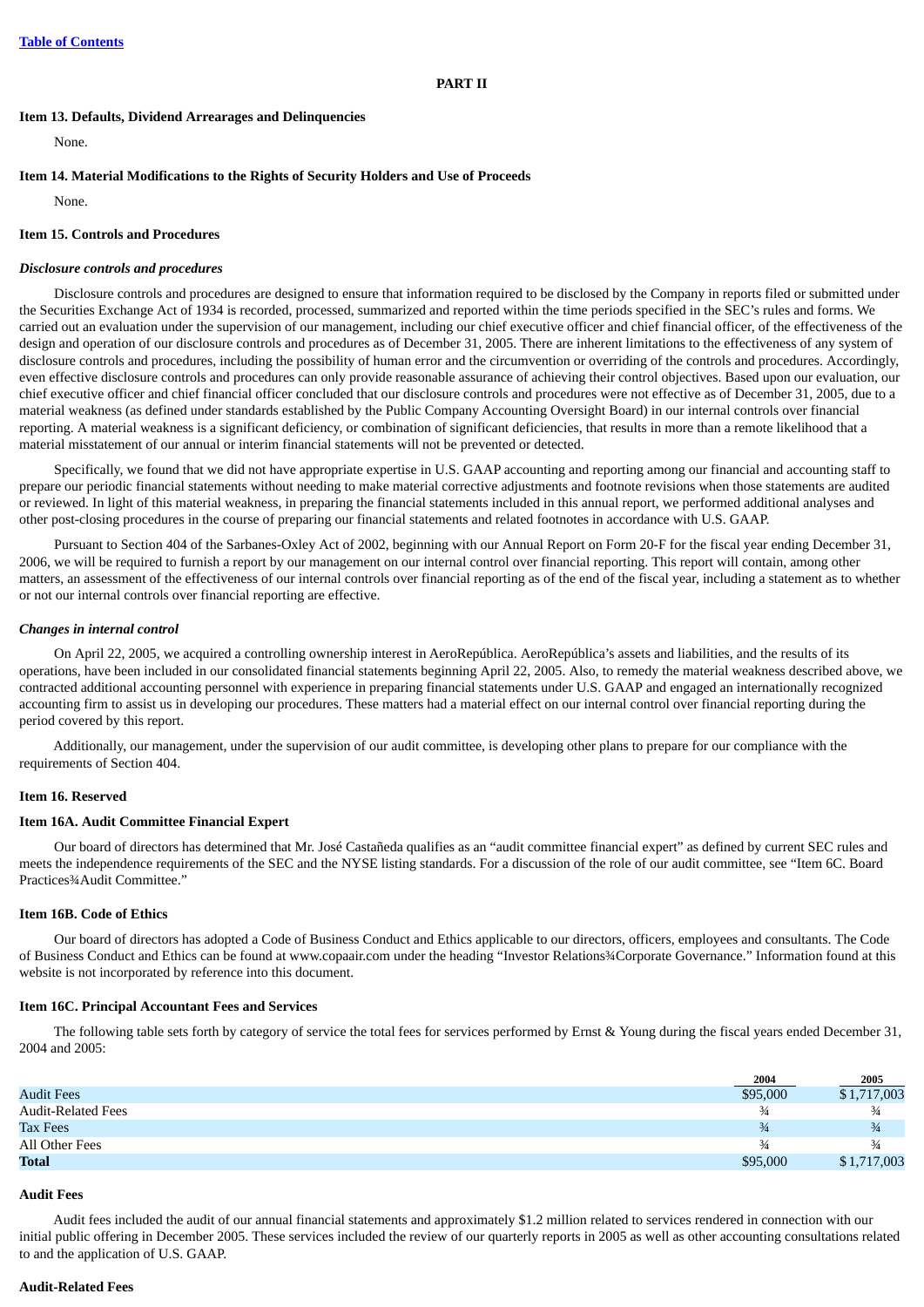There were no audit-related fees for 2005.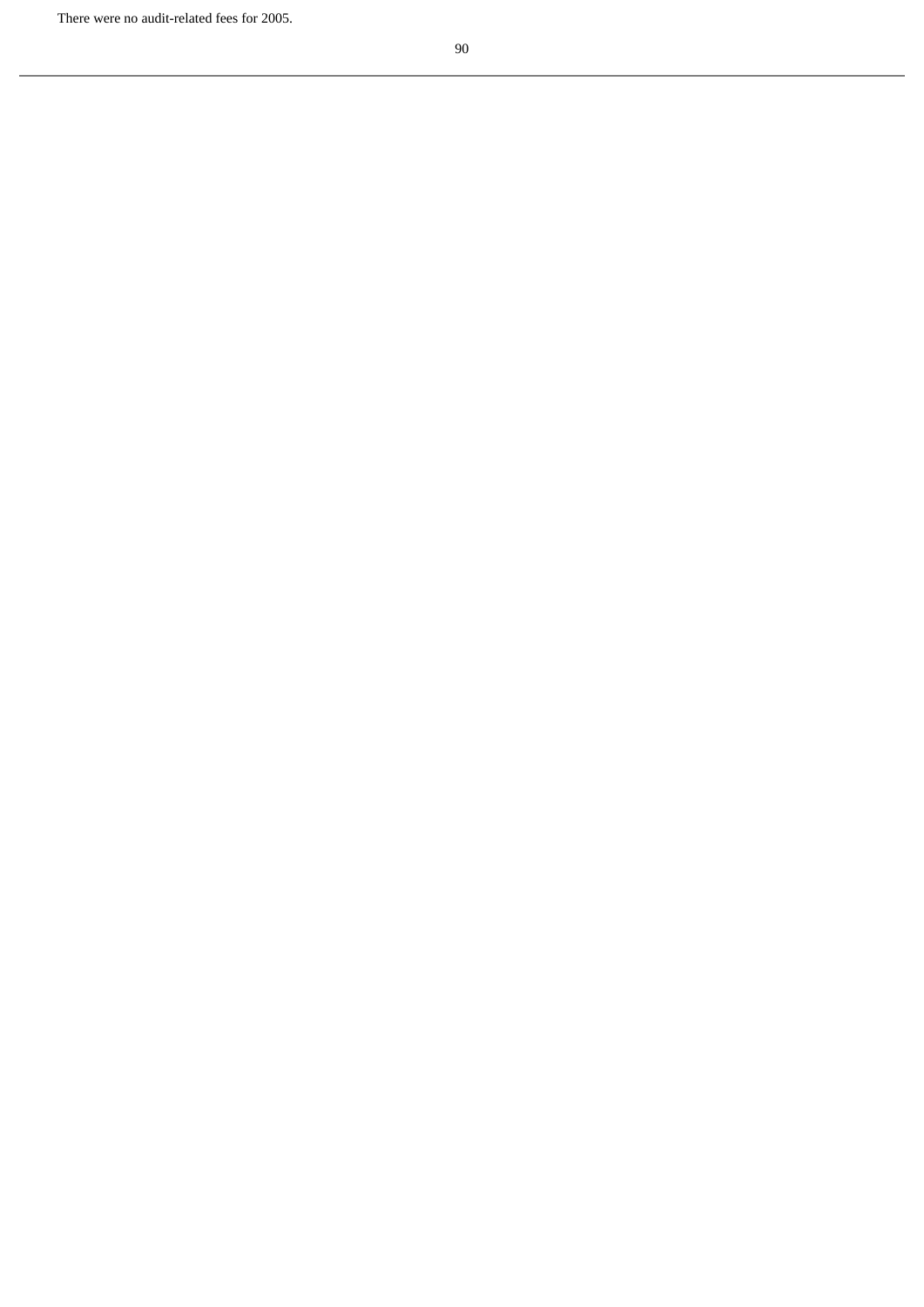#### **Tax Fees**

There were no tax fees.

#### **All Other Fees**

There were no other fees for services performed by Ernst & Young during the fiscal years ended December 31, 2004 and 2005.

#### **Pre-Approval Policies and Procedures**

Our audit committee approves all audit, audit-related services, tax services and other services provided by Ernst & Young. Any services provided by Ernst & Young that are not specifically included within the scope of the audit must be pre-approved by the audit committee in advance of any engagement. Pursuant to Rule 2-01 of Regulation S-X, audit committees are permitted to approve certain fees for audit-related services, tax services and other services pursuant to a *de minimis* exception prior to the completion of an audit engagement. In 2005, none of the fees paid to Ernst & Young were approved pursuant to the *de minimis* exception.

#### **Item 16D. Exemptions from the Listing Standards for Audit Committees**

The NYSE listing standards mandated by Rule 10A-3(b) of the Securities Exchange Act (which require, among other things, that each member of the audit committee of a listed company be independent) is operative with respect to foreign private issuers, including us. Between December 14, 2005 and the first anniversary of our IPO on December 14, 2006, an exemption set forth in Exchange Act Rule 10A-3(b)(1)(iv)(A) from compliance with the independence requirements is available to us. Two out of our three audit committee members are currently independent. We expect to appoint a third independent audit committee member before the first anniversary of our IPO.

#### **Item 16E. Purchase of Equity Securities by the Issuer and Affiliated Purchasers**

None.

### **PART III**

#### **Item 17. Financial Statements**

See "Item 18. Financial Statements."

#### **Item 18. Financial Statements**

See our consolidated financial statements beginning on Page F-1.

#### **Item 19. Exhibits**

- 1.1\*\* English translation of the Articles of Incorporation (*Pacto Social*) of the Registrant
- 2.1\* Form of Second Amended and Restated Shareholders' Agreement among Copa Holdings, S.A., Corporación de Inversiones Aéreas, S.A. and Continental Airlines, Inc.
- 2.2\* Form of Amended and Restated Registration Rights Agreement among Copa Holdings, S.A., Corporación de Inversiones Aéreas, S.A. and Continental Airlines, Inc.
- 10.1\*\*† Aircraft Lease Agreement, dated as of October 1, 1998, between First Security Bank and Compañía Panameña de Aviación, S.A., in respect of Boeing Model 737-71Q Aircraft, Serial No. 29047
- 10.2\*\*† Letter Agreement dated as of November 6, 1998 amending Aircraft Lease Agreement, dated October 1, 1998, between First Security Bank and Compañía Panameña de Aviación, S.A., in respect of One Boeing Model 737-71Q Aircraft, Manufacturer's Serial No. 29047
- 10.3\*\*† Aircraft Lease Amendment Agreement dated as of May 21, 2004 to Aircraft Lease Agreement, dated October 1, 1998, between First Security Bank and Compañía Panameña de Aviación, S.A., in respect of Boeing Model 737-71Q Aircraft, Serial No. 29047
- 10.4\*\*† Aircraft Lease Agreement, dated as of October 1, 1998, between First Security Bank and Compañía Panameña de Aviación, S.A., in respect of Boeing Model 737-71Q Aircraft, Serial No. 29048
- 10.5\*\*† Letter Agreement dated as of November 6, 1998 amending Aircraft Lease Agreement, dated as of October 1, 1998, between First Security Bank and Compañía Panameña de Aviación, S.A., in respect of Boeing Model 737-71Q Aircraft, Serial No. 29048

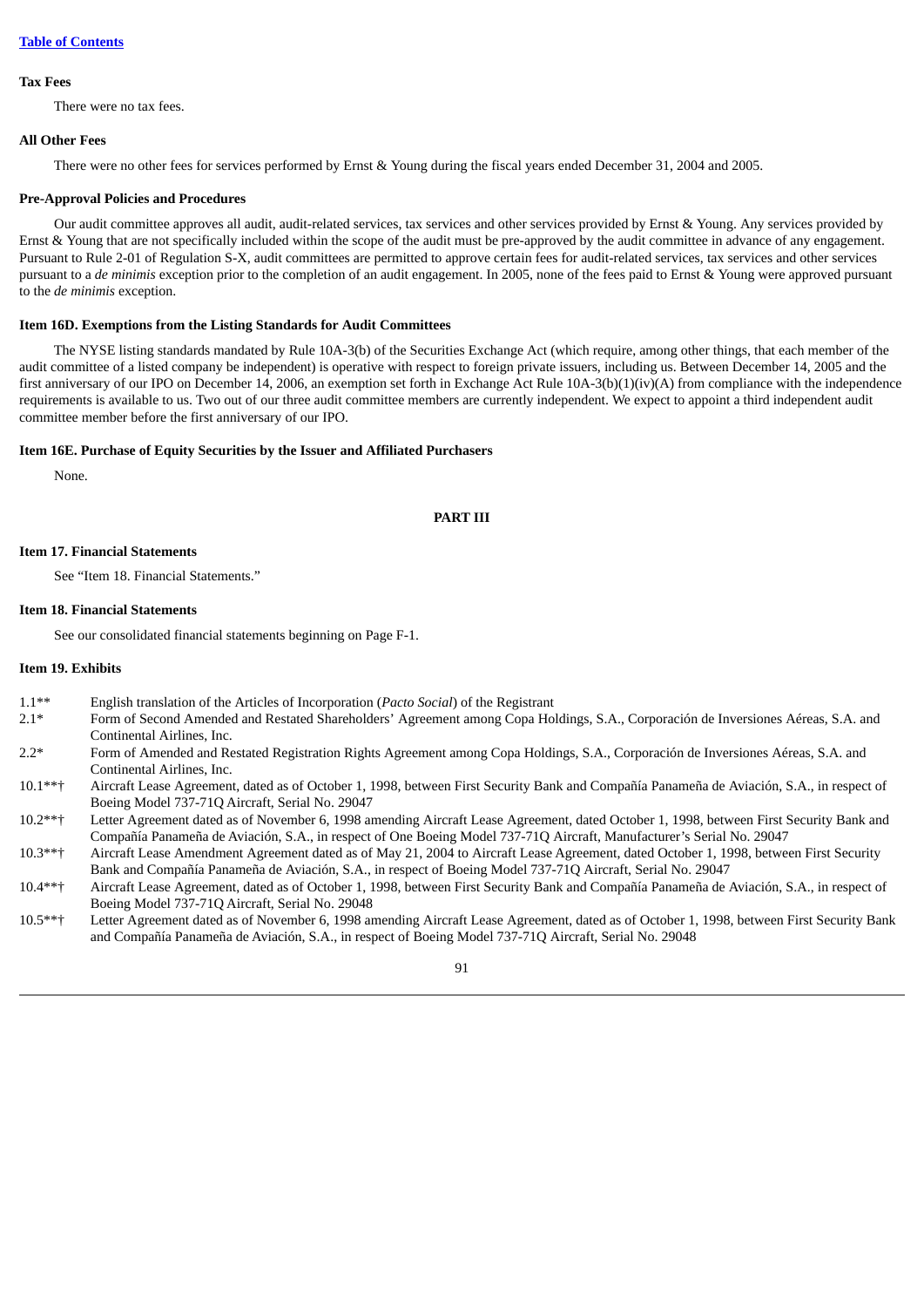- 10.6\*\*† Aircraft Lease Amendment Agreement dated as of May 21, 2003 to Aircraft Lease Agreement, dated October 1, 1998, between First Security Bank and Compañía Panameña de Aviación, S.A., in respect of Boeing Model 737-71Q Aircraft, Serial No. 29048
- 10.7\*\*† Aircraft Lease Agreement, dated as of November 18, 1998, between Aviation Financial Services Inc. and Compañía Panameña de Aviación, S.A., Boeing Model 737-700 Aircraft, Serial No. 28607
- 10.8\*\*† Letter Agreement No. 1 dated as of November 18, 1998 to Aircraft Lease Agreement, dated November 18, 1998, between Aviation Financial Services Inc. and Compañía Panameña de Aviación, S.A., Boeing Model 737-700 Aircraft, Serial No. 28607
- 10.9\*\*† Letter Agreement No. 2 dated as of March 8, 1999 to Aircraft Lease Agreement, dated November 18, 1998, between Aviation Financial Services Inc. and Compañía Panameña de Aviación, S.A., Boeing Model 737-700 Aircraft, Serial No. 28607
- 10.10\*\*† Lease Extension and Amendment Agreement dated as of April 30, 2003, to Aircraft Lease Agreement, dated November 18, 1998, between Aviation Financial Services Inc. and Compañía Panameña de Aviación, S.A., Boeing Model 737-700 Aircraft, Serial No. 28607
- 10.11\*\*† Aircraft Lease Agreement, dated as of November 18, 1998, between Aviation Financial Services Inc. and Compañía Panameña de Aviación, S.A., Boeing Model 737-700 Aircraft, Serial No. 30049
- 10.12\*\*† Letter Agreement No. 1 dated as of November 18, 1998 to Aircraft Lease Agreement, dated November 18, 1998, between Aviation Financial Services Inc. and Compañía Panameña de Aviación, S.A., Boeing Model 737-700 Aircraft, Serial No. 30049
- 10.13\*\*† Letter Agreement No. 2 dated as of March 8, 1999 to Aircraft Lease Agreement, dated November 18, 1998, between Aviation Financial Services Inc. and Compañía Panameña de Aviación, S.A., Boeing Model 737-700 Aircraft, Serial No. 30049
- 10.14\*\*† Lease Extension and Amendment Agreement dated as of April 30, 2003, to Aircraft Lease Agreement, dated November 18, 1998, between Aviation Financial Services Inc. and Compañía Panameña de Aviación, S.A., Boeing Model 737-700 Aircraft, Serial No. 30049
- 10.15\*\*† Aircraft Lease Agreement, dated as of November 30, 2003, between International Lease Finance Corporation and Compañía Panameña de Aviación, S.A., New B737-700 or 800, Serial No. 30676
- 10.16\*\*† Aircraft Lease Agreement, dated as of March 4, 2004, between International Lease Finance Corporation and Compañía Panameña de Aviación, S.A., New B737-700 or 800, Serial No. 32800
- 10.17\*\*† Aircraft Lease Agreement dated as of December 23, 2004, between Wells Fargo Bank Northwest, N.A. and Compañía Panameña de Aviación, S.A., in respect of Boeing B737-800 Aircraft, Serial No. 29670
- 10.18\*\*† Embraer 190LR Purchase Agreement DCT-006/2003 dated as of May 2003 between Embraer— Empresa Brasileira de Aeronáutica S.A. and Regional Aircraft Holdings Ltd.
- 10.19\*\*† Letter Agreement DCT-007/2003 between Embraer—Empresa Brasileira de Aeronáutica S.A. and Regional Aircraft Holdings Ltd., relating to Purchase Agreement DCT-006/2003
- 10.20\*\*† Letter Agreement DCT-008/2003 between Embraer—Empresa Brasileira de Aeronáutica S.A. and Regional Aircraft Holdings Ltd., relating to Purchase Agreement DCT-006/2003
- 10.21\*† Embraer 190 Purchase Agreement COM 0028-06 dated February 2006 between Embraer—Empresa Brasileira de Aeronáutica S.A. and Copa Holdings, S.A. relating to Embraer 190LR aircraft
- 10.22\*† Letter Agreement COM 0029-06 to the Embraer Agreement dated February 2006 between Embraer—Empresa Brasileira de Aeronáutica S.A. and Copa Holdings, S.A. relating to Embraer 190LR aircraft
- 10.23\*\*† Aircraft General Terms Agreement, dated November 25, 1998, between The Boeing Company and Copa Holdings, S.A.
- 10.24\*\*† Purchase Agreement Number 2191, dated November 25, 1998, between The Boeing Company and Copa Holdings, S.A., Inc. relating to Boeing Model 737-7V3 & 737-8V3 Aircraft
- 10.25\*\*† Supplemental Agreement No. 1 dated as of June 29, 2001 to Purchase Agreement Number 2191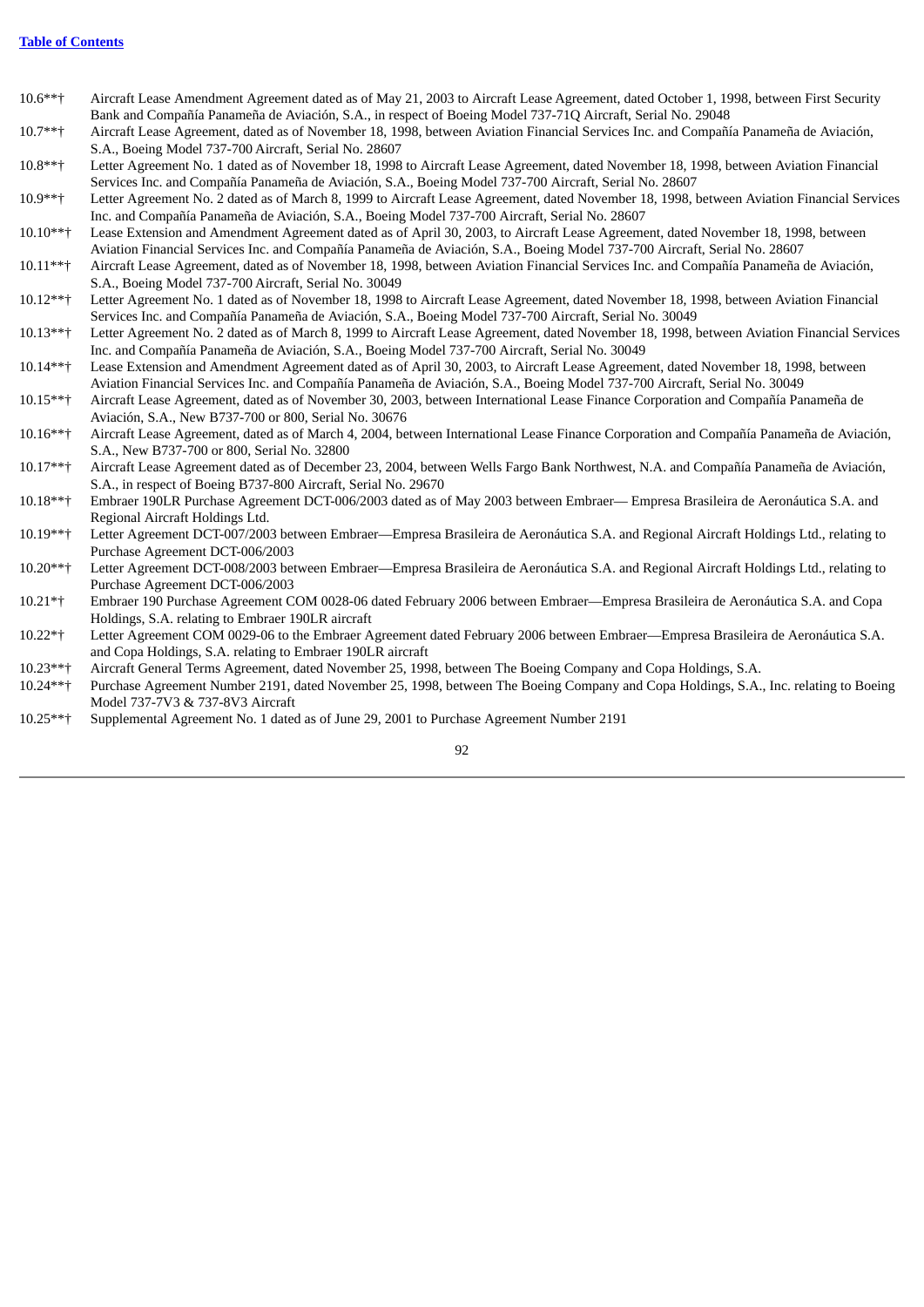between The Boeing Company and Copa Holdings, S.A.

- 10.26\*\*† Supplemental Agreement No. 2 dated as of December 21, 2001 to Purchase Agreement Number 2191 between The Boeing Company and Copa Holdings, S.A.
- 10.27\*\*† Supplemental Agreement No. 3 dated as of June 14, 2002 to Purchase Agreement Number 2191 between The Boeing Company and Copa Holdings, S.A.
- 10.28\*\*† Supplemental Agreement No. 4 dated as of December 20, 2002 to Purchase Agreement Number 2191 between The Boeing Company and Copa Holdings, S.A.
- 10.29\*\*† Supplemental Agreement No. 5 dated as of October 31, 2003 to Purchase Agreement Number 2191 between The Boeing Company and Copa Holdings, S.A.
- 10.30\*\*† Supplemental Agreement No. 6 dated as of September 9, 2004 to Purchase Agreement Number 2191 between The Boeing Company and Copa Holdings, S.A.
- 10.31\*\*† Supplemental Agreement No. 7 dated as of December 9, 2004 to Purchase Agreement Number 2191 between The Boeing Company and Copa Holdings, S.A.
- 10.32\*\*† Supplemental Agreement No. 8 dated as of April 15, 2005 to Purchase Agreement Number 2191 between The Boeing Company and Copa Holdings, S.A.
- 10.33\*† Supplemental Agreement No. 9 dated as of March 16, 2006 to the Boeing Purchase Agreement Number 2191 dated November 25, 1998 between the Boeing Company and Copa Holdings, S.A.
- 10.34\*† Supplemental Agreement No. 10 dated as of May 8, 2006 to the Boeing Purchase Agreement Number 2191 dated November 25, 1998 between the Boeing Company and Copa Holdings, S.A.
- 10.35\*\*† Maintenance Cost per Hour Engine Service Agreement, dated March 5, 2003, between G.E. Engine Services, Inc. and Copa Holdings, S.A.
- 10.36\*\*† English translation of Aviation Fuel Supply Agreement, dated July 18, 2005, between Petróleos Delta, S.A. and Compañía Panameña de Aviación, S.A.
- 10.37\*\* Form of Guaranteed Loan Agreement
- 10.38\*\* Form of Amended and Restated Alliance Agreement between Continental Airlines, Inc. and Compañía Panameña de Aviación, S.A.
- 10.39\*\* Form of Amended and Restated Services Agreement between Continental Airlines, Inc. and Compañía Panameña de Aviación, S.A.
- 10.40\*\* Form of Amended and Restated Frequent Flyer Program Participation Agreement
- 10.41\*\* Form of Copa Holdings, S.A. 2005 Stock Incentive Plan
- 10.42\*\* Form of Copa Holdings, S.A. Restricted Stock Award Agreement
- 10.43\*\* Form of Indemnification Agreement with the Registrant's directors
- 12.1 Rule 13a-14(a)/15d-14(a) Certification of Chief Executive Officer
- 12.2 Rule 13a-14(a)/15d-14(a) Certification of Chief Financial Officer
- 13.1 Section 1350 Certification of Chief Executive Officer
- 13.2 Section 1350 Certification of Chief Financial Officer<br>21.1\*\* Subsidiaries of the Registrant
- Subsidiaries of the Registrant

\*\* Previously filed with the SEC as an exhibit and incorporated by reference from our Registration Statement on Form F-1, filed November 28, 2005, as amended on December 1, 2005 and December 13, 2005, File No. 333-

Previously filed with the SEC as an exhibit and incorporated by reference from our Registration Statement on Form F-1, filed June 15, 2006, File No. 333-135031.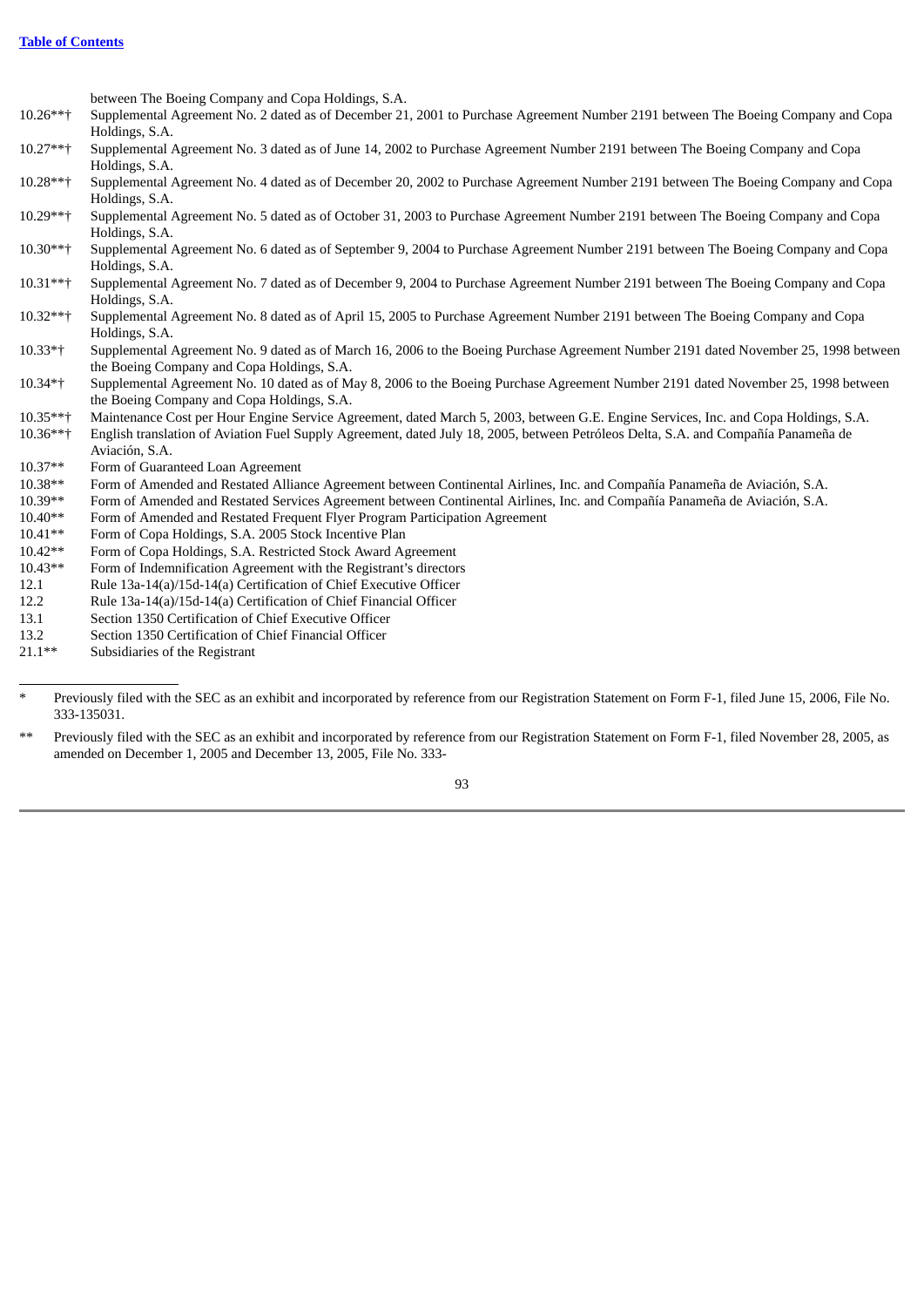# **Table of [Contents](#page-3-0)**

129967.

† The Registrant was granted confidential treatment for portions of this exhibit.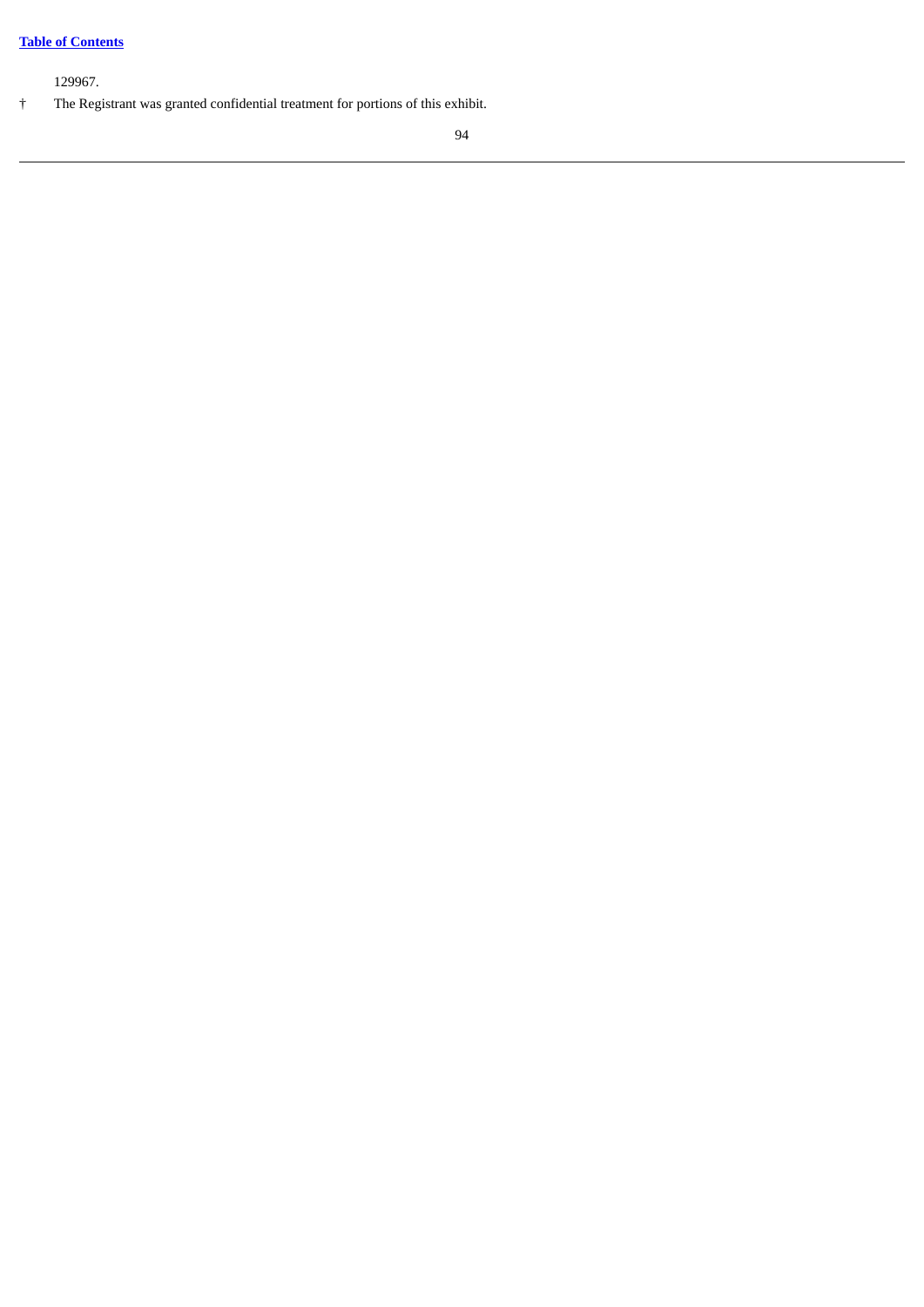# **SIGNATURES**

The Registrant hereby certifies that it meets all of the requirements for filing on Form 20-F and that it has duly caused and authorized the undersigned to sign this annual report on its behalf.

# **COPA HOLDINGS, S.A.**

By: /s/ PEDRO HEILBRON Name: Pedro Heilbron Title: Chief Executive Officer

Dated: June 30, 2006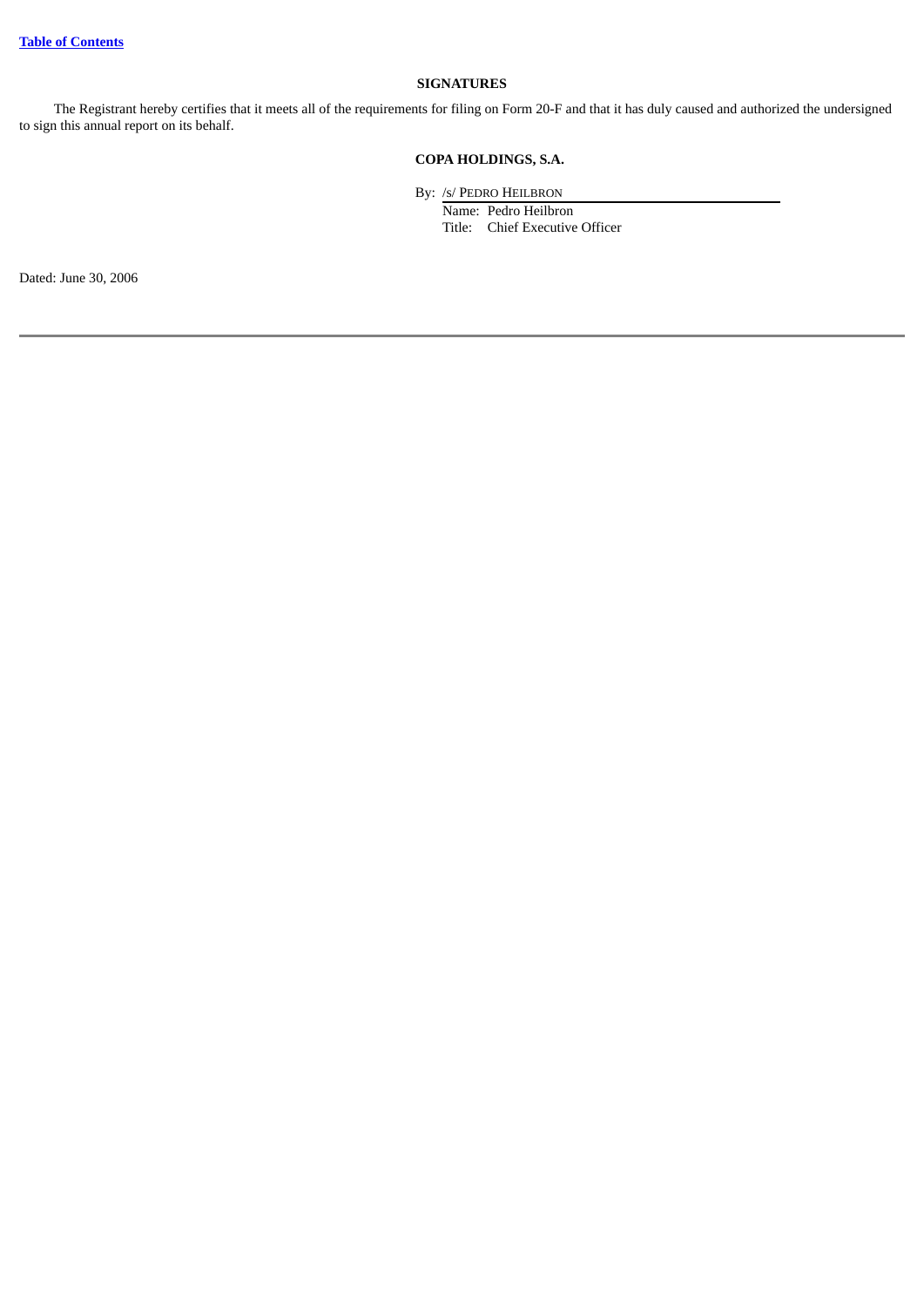# **INDEX TO CONSOLIDATED FINANCIAL STATEMENTS**

|                                                                                                                   | Pages |
|-------------------------------------------------------------------------------------------------------------------|-------|
| <b>Audited Consolidated Financial Statements</b>                                                                  |       |
| Report of Independent Registered Public Accounting Firm                                                           | $F-2$ |
| Consolidated Balance Sheets as of December 31, 2005 and 2004                                                      | F-3   |
| Consolidated Statements of Income for each of the three years in the period ended                                 |       |
| December 31, 2005                                                                                                 | $F-5$ |
| Consolidated Statements of Shareholders' Equity for each of the three years in the period ended December 31, 2005 | F-6   |
| Consolidated Statements of Cash Flows for each of the three years in the period ended                             |       |
| December 31, 2005                                                                                                 | $F-7$ |
| <b>Notes to Consolidated Financial Statements</b>                                                                 | $F-9$ |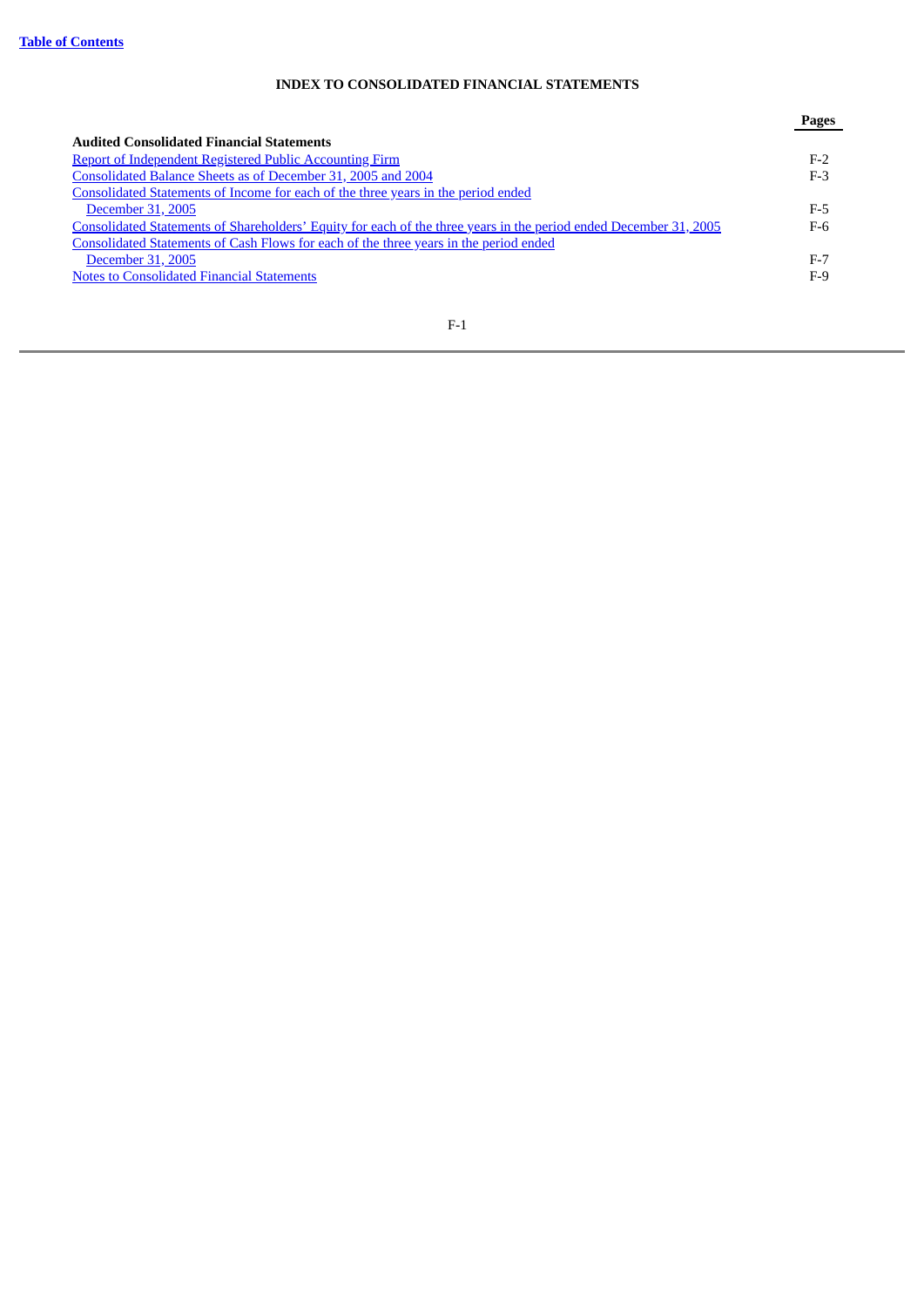#### **REPORT OF INDEPENDENT REGISTERED PUBLIC ACCOUNTING FIRM**

### <span id="page-105-0"></span>THE BOARD OF DIRECTORS AND SHAREHOLDERS COPA HOLDINGS, S. A.

We have audited the accompanying consolidated balance sheets of Copa Holdings, S. A. and its subsidiaries ("the Company") as of December 31, 2005 and 2004, and the related consolidated statements of income, shareholders' equity, and cash flows for each of the three years in the period ended December 31, 2005. These consolidated financial statements are the responsibility of the Company's management. Our responsibility is to express an opinion on these consolidated financial statements based on our audits.

We conducted our audits in accordance with the standards of the Public Company Accounting Oversight Board (United States). Those standards require that we plan and perform the audit to obtain reasonable assurance about whether the financial statements are free of material misstatement. We were not engaged to perform an audit of the Company's internal control over financial reporting. Our audits included consideration of internal control over financial reporting as a basis for designing audit procedures that are appropriate in the circumstances, but not for the purpose of expressing an opinion on the effectiveness of the Company's internal control over financial reporting. Accordingly, we express no such opinion. An audit also includes examining, on a test basis, evidence supporting the amounts and disclosures in the financial statements, assessing the accounting principles used and significant estimates made by management, and evaluating the overall financial statement presentation. We believe that our audits provide a reasonable basis for our opinion.

In our opinion, the consolidated financial statements referred to above present fairly, in all material respects, the consolidated financial position of the Company and its subsidiaries at December 31, 2005 and 2004, and the consolidated results of their operations and their cash flows for each of the three years in the period ended December 31, 2005, in conformity with U.S. generally accepted accounting principles.

/s/ Ernst and Young

Panama City, Republic of Panama April 28, 2006

# F-2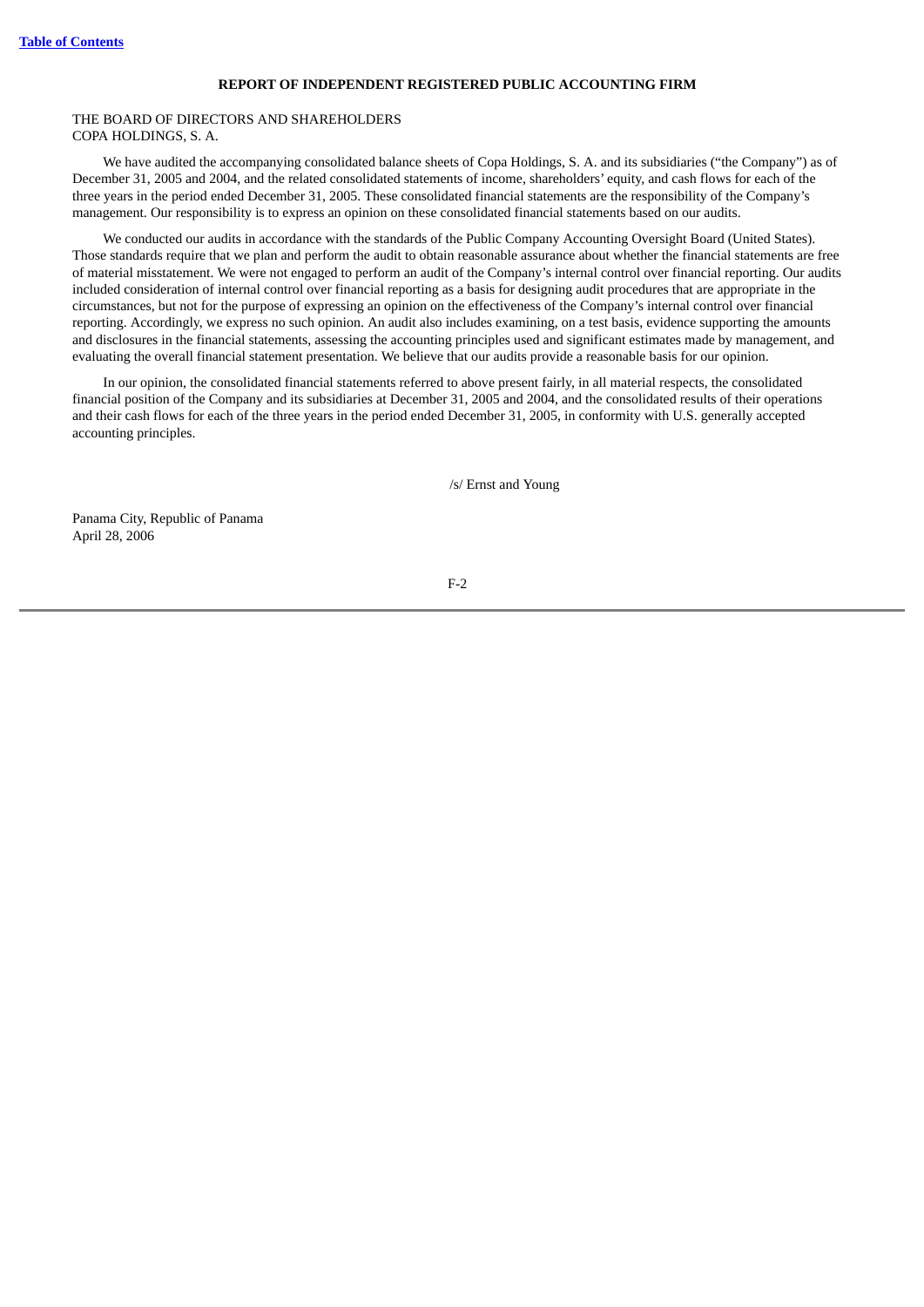# **COPA HOLDINGS, S. A. AND SUBSIDIARIES CONSOLIDATED BALANCE SHEETS**

<span id="page-106-0"></span>

|                                                                                                        | As of December 31,  |                      |
|--------------------------------------------------------------------------------------------------------|---------------------|----------------------|
|                                                                                                        | 2005                | 2004                 |
|                                                                                                        | (In US\$ thousands, |                      |
|                                                                                                        |                     | except share and per |
|                                                                                                        |                     | share data)          |
| <b>ASSETS</b>                                                                                          |                     |                      |
| <b>Current Assets:</b>                                                                                 |                     |                      |
| Cash and cash equivalents                                                                              | \$94,106            | \$99,666             |
| Short-term investments                                                                                 | 20,384              | 11,277               |
| Total cash, cash equivalents and short-term investments                                                | 114,490             | 110,943              |
| Accounts receivable, net of allowance for doubtful accounts of \$4,911 and \$2,622 as of December 31,  |                     |                      |
| 2005 and 2004, respectively                                                                            | 49,044              | 27,706               |
| Accounts receivable from related parties                                                               | 448                 |                      |
| Expendable parts and supplies, net of allowance for obsolescence of \$9 and \$1,739 as of December 31, |                     |                      |
| 2005 and 2004, respectively                                                                            | 4,070               | 2,333                |
| Prepaid expenses                                                                                       | 13,502              | 8,403                |
| Other current assets                                                                                   | 3,239               | 2,702                |
| <b>Total Current Assets</b>                                                                            | 184,793             | 152,087              |
| <b>Long-term Investments</b>                                                                           | 26,175              | 3,948                |
| <b>Property and Equipment:</b>                                                                         |                     |                      |
| Owned property and equipment:                                                                          |                     |                      |
| Flight equipment                                                                                       | 628,876             | 593,825              |
| Other                                                                                                  | 35,899              | 27,233               |
|                                                                                                        | 664,775             | 621,058              |
| Less: Accumulated depreciation                                                                         | (79, 985)           | (87,037)             |
|                                                                                                        | 584,790             | 534,021              |
| Purchase deposits for flight equipment                                                                 | 52,753              | 7,190                |
| <b>Total Property and Equipment</b>                                                                    | 637,543             | 541,211              |
| <b>Other Assets:</b>                                                                                   |                     |                      |
| Prepaid pension asset                                                                                  | 1,261               | 1,153                |
| Goodwill                                                                                               | 20,512              |                      |
| Other intangible asset                                                                                 | 31,298              |                      |
| Other assets, net                                                                                      | 15,330              | 3,651                |
| <b>Total Other Assets</b>                                                                              | 68,401              | 4,804                |
| <b>Total Assets</b>                                                                                    | \$916,912           | \$702,050            |

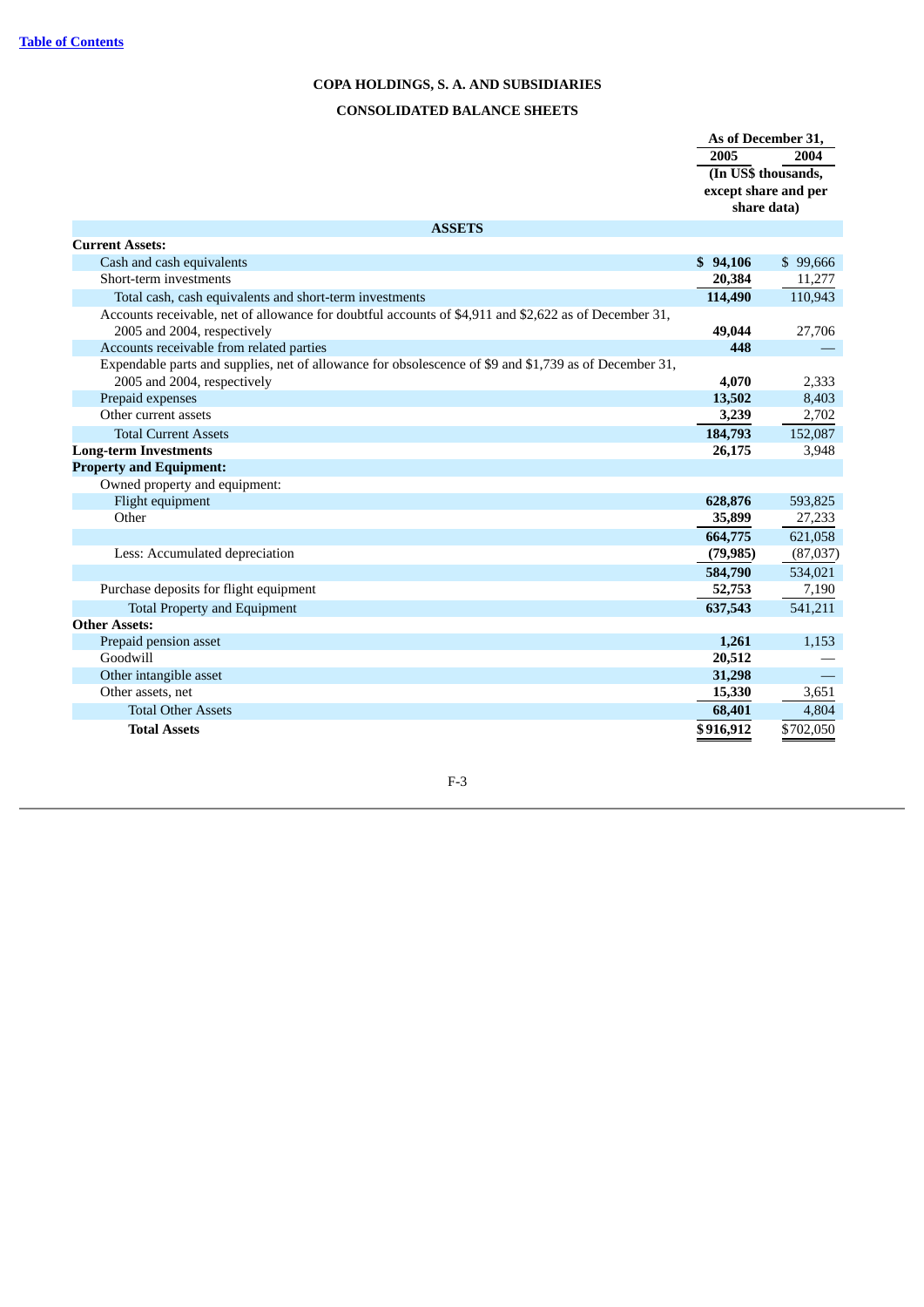# **COPA HOLDINGS, S. A. AND SUBSIDIARIES**

# **CONSOLIDATED BALANCE SHEETS—(Continued)**

|                                                                            | As of December 31.                                         |           |
|----------------------------------------------------------------------------|------------------------------------------------------------|-----------|
|                                                                            | 2005                                                       | 2004      |
|                                                                            | (In US\$ thousands,<br>except share and per<br>share data) |           |
| <b>LIABILITIES AND SHAREHOLDERS' EQUITY</b>                                |                                                            |           |
| <b>Current Liabilities:</b>                                                |                                                            |           |
| Current maturities of long-term debt                                       | \$67,905                                                   | \$30,573  |
| Accounts payable                                                           | 44,848                                                     | 25,335    |
| Accounts payable to related parties                                        | 7,750                                                      | 3,733     |
| Air traffic liability                                                      | 85,673                                                     | 53,423    |
| Taxes and interest payable                                                 | 27,450                                                     | 16,269    |
| Accrued expenses payable                                                   | 14,780                                                     | 12,848    |
| Other current liabilities                                                  | 5,573                                                      | 830       |
| <b>Total Current Liabilities</b>                                           | 253,979                                                    | 143,011   |
| <b>Non-Current Liabilities:</b>                                            |                                                            |           |
| Long-term debt                                                             | 402,954                                                    | 380,827   |
| Post employment benefits liability                                         | 1,283                                                      | 1,158     |
| Other long-term liabilities                                                | 8,790                                                      | 1,310     |
| Deferred tax liabilities                                                   | 4,039                                                      | 1,589     |
| <b>Total Non-Current Liabilities</b>                                       | 417,066                                                    | 384,884   |
| <b>Total Liabilities</b>                                                   | 671,045                                                    | 527,895   |
| <b>Shareholders' Equity:</b>                                               |                                                            |           |
| Class A common stock—30,034,375 shares authorized, issued, and outstanding | 19,813                                                     | 19,813    |
| Class B common stock—12,778,125 shares authorized, issued, and outstanding | 9.410                                                      | 9,410     |
| Retained earnings                                                          | 217,862                                                    | 144,932   |
| Accumulated other comprehensive loss                                       | (1,218)                                                    |           |
| Total Shareholders' Equity                                                 | 245,867                                                    | 174,155   |
| <b>Total Liabilities and Shareholders' Equity</b>                          | \$916,912                                                  | \$702,050 |

The accompanying Notes to Consolidated Financial Statements are an integral part of these statements.

# F-4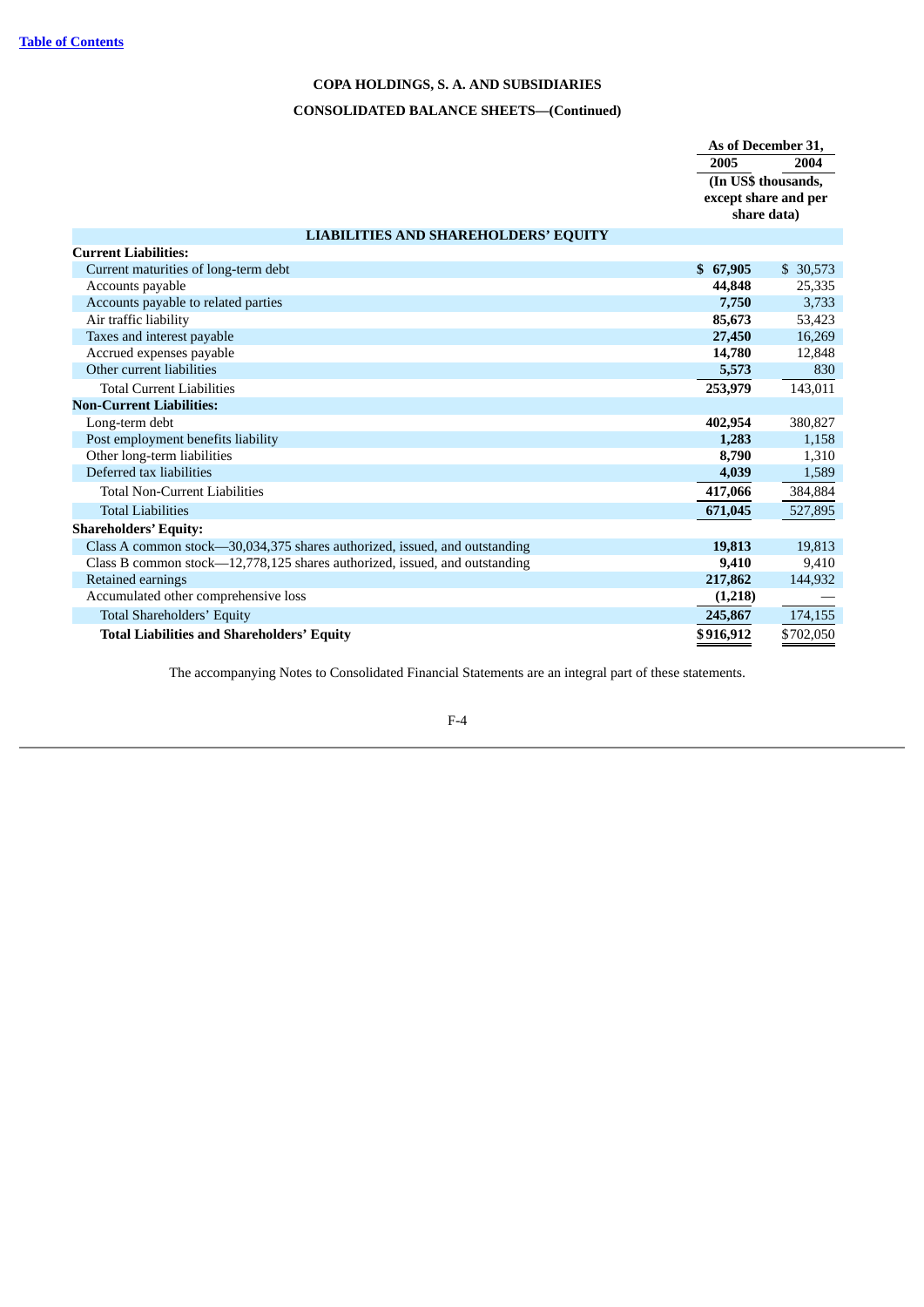# **CONSOLIDATED STATEMENTS OF INCOME**

|                                        | Year Ended December 31, |    |                                                      |    |            |  |
|----------------------------------------|-------------------------|----|------------------------------------------------------|----|------------|--|
|                                        | 2005                    |    | 2004                                                 |    | 2003       |  |
|                                        |                         |    | (In US\$ thousands, except share and per share data) |    |            |  |
| <b>Operating Revenue:</b>              |                         |    |                                                      |    |            |  |
| Passenger revenue                      | \$<br>565,131           | \$ | 364,611                                              | \$ | 311,683    |  |
| Cargo, mail and other                  | 43,443                  |    | 35,226                                               |    | 30,106     |  |
|                                        | 608,574                 |    | 399,837                                              |    | 341,789    |  |
| <b>Operating Expenses:</b>             |                         |    |                                                      |    |            |  |
| Aircraft fuel                          | 149,303                 |    | 62,549                                               |    | 48,512     |  |
| Salaries and benefits                  | 69,730                  |    | 51,701                                               |    | 45,254     |  |
| Passenger servicing                    | 50,622                  |    | 39,222                                               |    | 36,879     |  |
| Commissions                            | 45,087                  |    | 29,073                                               |    | 27,681     |  |
| Maintenance, material and repairs      | 32,505                  |    | 19,742                                               |    | 20,354     |  |
| Reservations and sales                 | 29,213                  |    | 22,118                                               |    | 18,011     |  |
| Aircraft rentals                       | 27,631                  |    | 14,445                                               |    | 16,686     |  |
| <b>Flight operations</b>               | 24,943                  |    | 17,904                                               |    | 15,976     |  |
| Depreciation                           | 19,857                  |    | 19,279                                               |    | 14,040     |  |
| Landing fees and other rentals         | 17,909                  |    | 12,155                                               |    | 10,551     |  |
| Other                                  | 32,622                  |    | 29,306                                               |    | 25,977     |  |
| Fleet impairment charges               |                         |    |                                                      |    | 3,572      |  |
|                                        | 499,422                 |    | 317,494                                              |    | 283,493    |  |
| <b>Operating Income</b>                | 109,152                 |    | 82,343                                               |    | 58,296     |  |
| <b>Non-operating Income (Expense):</b> |                         |    |                                                      |    |            |  |
| Interest expense                       | (21, 629)               |    | (16, 488)                                            |    | (11, 613)  |  |
| Interest capitalized                   | 1,089                   |    | 963                                                  |    | 2,009      |  |
| Interest income                        | 3,584                   |    | 1,423                                                |    | 887        |  |
| Other, net                             | 395                     |    | 6,063                                                |    | 2,554      |  |
|                                        | (16, 561)               |    | (8,039)                                              |    | (6, 163)   |  |
| <b>Income before Income Taxes</b>      | 92,591                  |    | 74,304                                               |    | 52,133     |  |
| Provision for Income Taxes             | 9,592                   |    | 5,732                                                |    | 3,644      |  |
| <b>Net Income</b>                      | \$<br>82,999            | \$ | 68,572                                               | \$ | 48,489     |  |
| <b>Earnings per Share:</b>             |                         |    |                                                      |    |            |  |
| Basic and diluted                      | \$<br>1.94              | \$ | 1.60                                                 | \$ | 1.13       |  |
| Shares used for computation            | 42,812,500              |    | 42,812,500                                           |    | 42,812,500 |  |

The accompanying Notes to Consolidated Financial Statements are an integral part of these statements.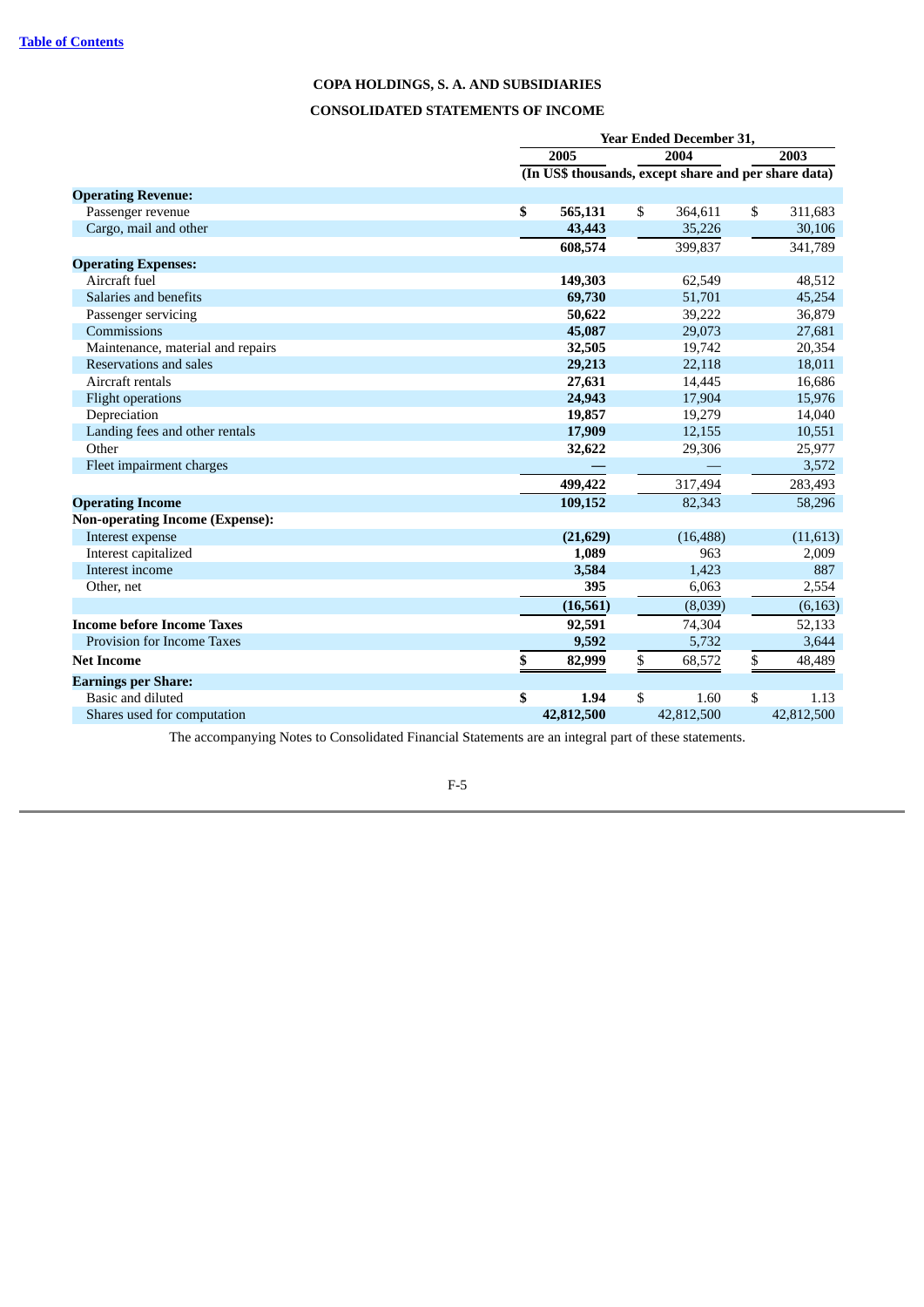# **COPA HOLDINGS, S. A. AND SUBSIDIARIES CONSOLIDATED STATEMENTS OF SHAREHOLDERS' EQUITY**

**Accumulated**

|                              |                     |                                         |                |                 |                                                      | Accumulated |           |
|------------------------------|---------------------|-----------------------------------------|----------------|-----------------|------------------------------------------------------|-------------|-----------|
|                              | <b>Common Stock</b> |                                         |                |                 |                                                      | Other       |           |
|                              |                     | <b>Issued Capital</b><br>(No-par value) |                | <b>Retained</b> | Comprehensive                                        |             |           |
|                              | Class A             | Class B                                 | <b>Class A</b> | Class B         | <b>Earnings</b>                                      | Loss        | Total     |
|                              |                     |                                         |                |                 | (In US\$ thousands, except share and per share data) |             |           |
| At December 31, 2002         | 30,034,375          | 12,778,125                              | \$19,813       | \$9,410         | 37,871<br>-SS                                        |             | \$67,094  |
| Net Income                   |                     |                                         |                |                 | 48,489                                               |             | 48,489    |
| <b>At December 31, 2003</b>  | 30,034,375          | 12,778,125                              | 19,813         | 9,410           | 86,360                                               |             | 115,583   |
| Net Income                   |                     |                                         |                |                 | 68,572                                               |             | 68,572    |
| Dividends declared           |                     |                                         |                |                 | (10,000)                                             |             | (10,000)  |
| At December 31, 2004         | 30,034,375          | 12,778,125                              | 19,813         | 9,410           | 144,932                                              |             | 174,155   |
| Net Income                   |                     |                                         |                |                 | 82,999                                               |             | 82,999    |
| Other comprehensive loss:    |                     |                                         |                |                 |                                                      |             |           |
| Foreign currency translation |                     |                                         |                |                 |                                                      | (1,218)     | (1,218)   |
| Total comprehensive income   |                     |                                         |                |                 |                                                      |             | 81,781    |
| Dividends Declared           |                     |                                         |                |                 | (10,069)                                             |             | (10,069)  |
| <b>At December 31, 2005</b>  | 30,034,375          | 12,778,125                              | \$19,813       | \$9,410         | \$217,862                                            | (1,218)     | \$245,867 |

The accompanying Notes to Consolidated Financial Statements are an integral part of these statements.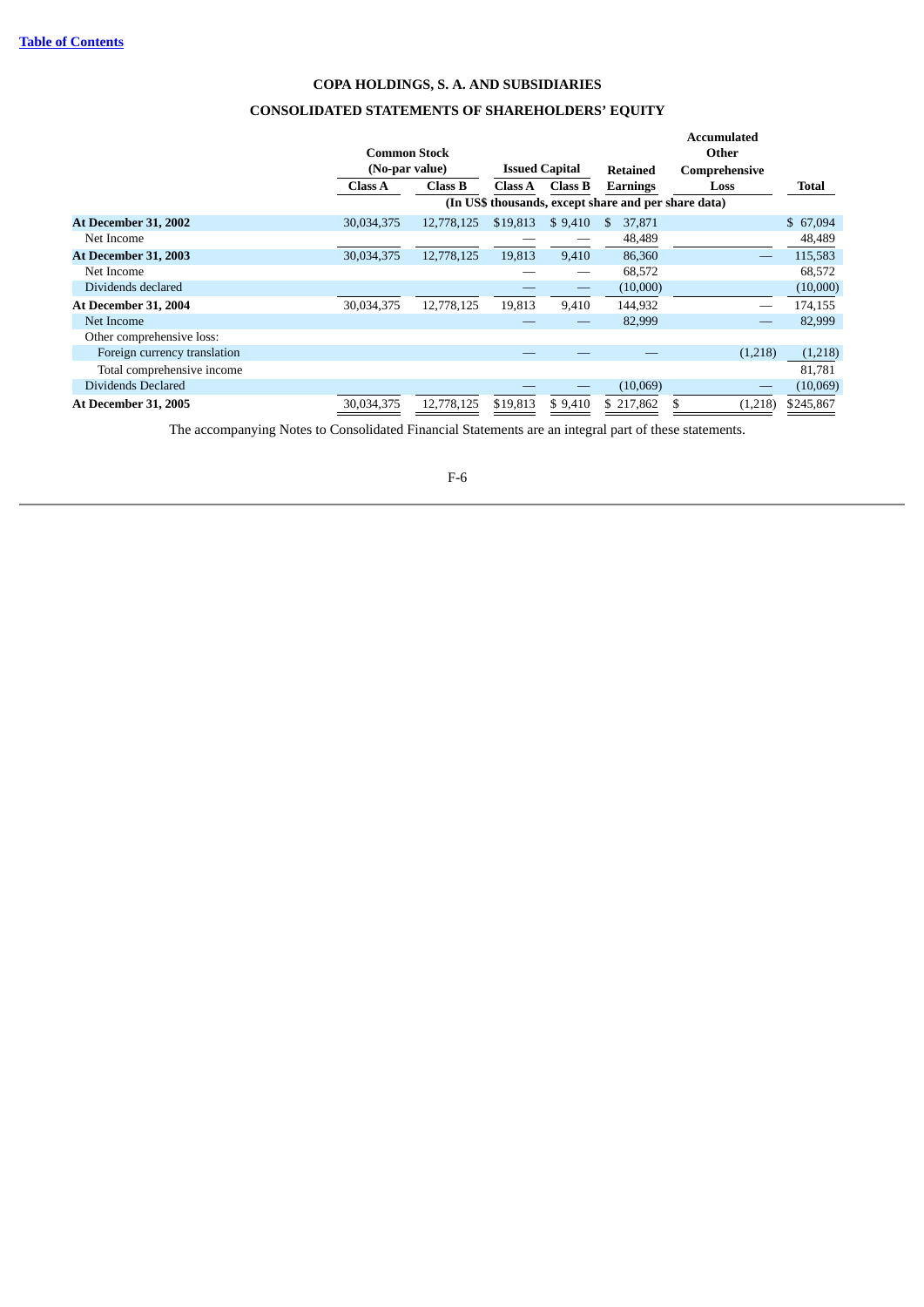# **CONSOLIDATED STATEMENTS OF CASH FLOWS**

|                                                             |            | <b>Year Ended December 31,</b> |              |  |  |
|-------------------------------------------------------------|------------|--------------------------------|--------------|--|--|
|                                                             | 2005       | 2004                           | 2003         |  |  |
|                                                             |            | (In US\$ thousands)            |              |  |  |
| <b>Cash flows from operating activities</b>                 |            |                                |              |  |  |
| Net income                                                  | \$82,999   | \$68,572                       | 48,489<br>\$ |  |  |
| Adjustments for:                                            |            |                                |              |  |  |
| Deferred income taxes                                       | (885)      | (519)                          | 447          |  |  |
| Depreciation                                                | 19,857     | 19,279                         | 14,040       |  |  |
| (Gain) / Loss on sale of property and equipment             | (1,340)    | (1, 125)                       |              |  |  |
| Fleet impairment charge                                     |            |                                | 3,572        |  |  |
| Provision for doubtful accounts                             | 812        | 1,026                          | 2,154        |  |  |
| Provision for obsolescence of expendable parts and supplies | 3          | 6                              | 938          |  |  |
| Derivative instruments mark to market                       | (165)      | 945                            | (207)        |  |  |
| Changes in:                                                 |            |                                |              |  |  |
| Accounts receivable                                         | (11,252)   | 2,287                          | (9,167)      |  |  |
| Accounts receivable from related parties                    | (448)      |                                |              |  |  |
| Other current assets                                        | 278        | (3,317)                        | (2, 130)     |  |  |
| Other assets                                                | (9, 321)   | (1,430)                        | (402)        |  |  |
| Accounts payable                                            | (4, 330)   | 25                             | 295          |  |  |
| Accounts payable to related parties                         | 4,017      | 1,089                          | 1,063        |  |  |
| Air traffic liability                                       | 27,759     | 6,200                          | 8,809        |  |  |
| Other liabilities                                           | 11,105     | 5,013                          | 5,578        |  |  |
| Net cash provided by operating activities                   | 119,089    | 98,051                         | 73,479       |  |  |
| <b>Cash flows from investing activities</b>                 |            |                                |              |  |  |
| Acquisition of investments                                  | (48, 294)  | (38,082)                       |              |  |  |
| Proceed from redemption of investments                      | 20,658     | 30,639                         | 19           |  |  |
| Restricted cash                                             | (3,698)    | 582                            | 82           |  |  |
| Advance payments on aircraft purchase contracts             | (49, 461)  | (16, 314)                      | (41,232)     |  |  |
| Acquisition of property and equipment                       | (63, 296)  | (65, 764)                      | (112, 181)   |  |  |
| Disposal of property and equipment                          | 2,803      | 3,201                          | 1,510        |  |  |
| Purchase of AeroRepublica, net of acquired cash             | (22, 282)  |                                |              |  |  |
| Net cash flows used in investing activities                 | (163, 570) | (85,738)                       | (151, 802)   |  |  |
| <b>Cash flows from financing activities</b>                 |            |                                |              |  |  |
| Proceeds from loans and borrowings                          | 68,416     | 101,198                        | 140,732      |  |  |
| Payments on loans and borrowings                            | (46, 929)  | (32, 125)                      | (21,969)     |  |  |
| Issuance of bonds                                           | 27,503     | 6,357                          | 21,736       |  |  |
| Redemption of bonds                                         |            | (35, 675)                      | (35,201)     |  |  |
| Dividends declared and paid                                 | (10,069)   | (10,000)                       |              |  |  |
| Net cash flows provided by financing activities             | 38,921     | 29,755                         | 105,298      |  |  |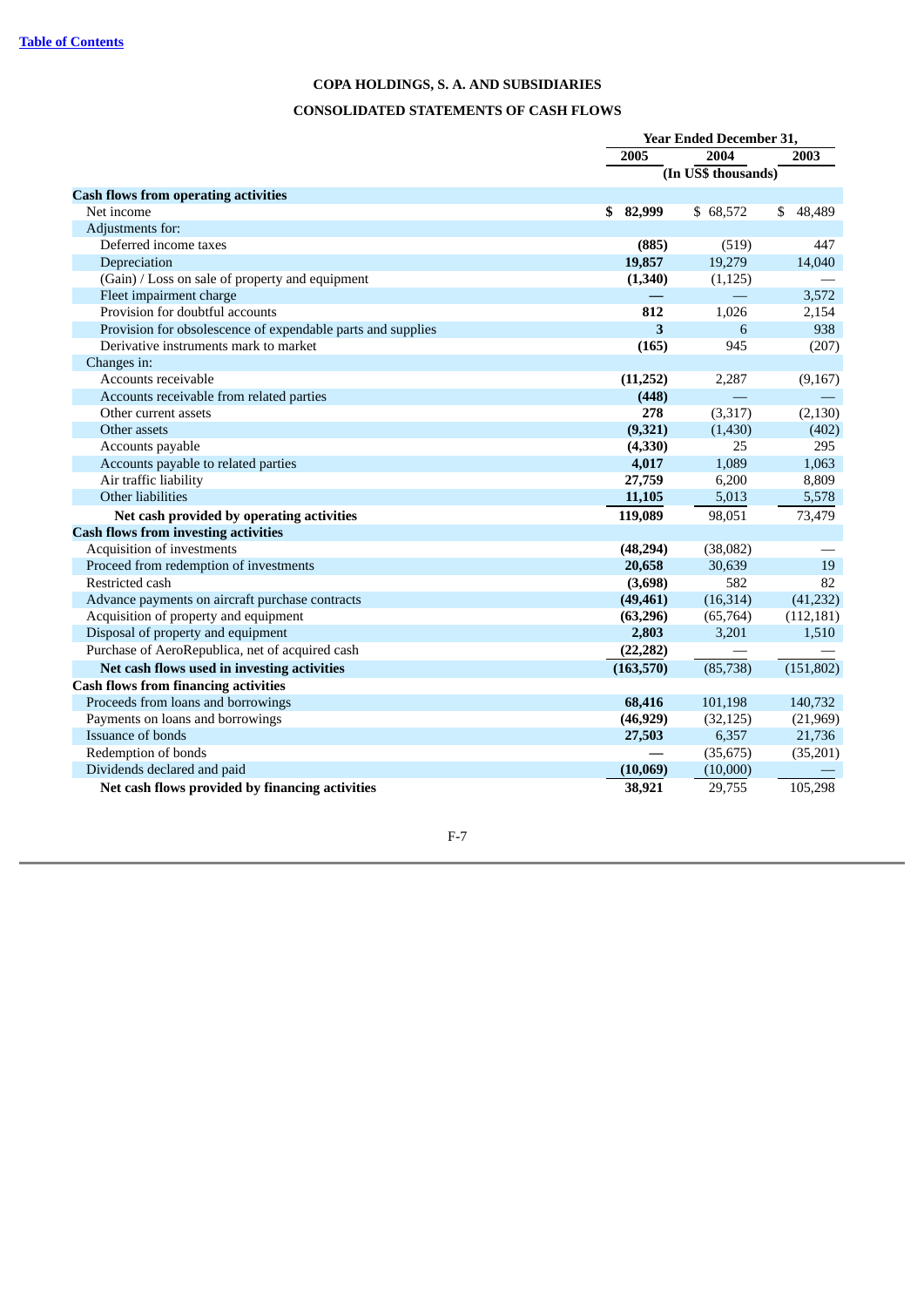|                                                      | <b>Year Ended December 31,</b> |          |          |  |
|------------------------------------------------------|--------------------------------|----------|----------|--|
|                                                      | 2005                           | 2004     | 2003     |  |
|                                                      | (In US\$ thousands)            |          |          |  |
| Net (decrease) increase in cash and cash equivalents | (5,560)                        | 42,068   | 26,975   |  |
| Cash and cash equivalents at January 1st             | 99,666                         | 57,598   | 30,623   |  |
| <b>Cash and cash equivalents at December 31</b>      | \$94,106                       | \$99,666 | \$57,598 |  |
| Supplemental disclosure of cash flow information     |                                |          |          |  |
| Interest paid, net of amount capitalized             | \$21,126                       | \$16,021 | \$10,449 |  |
| Income taxes paid                                    | 7,411                          | 4,286    | 2,400    |  |

The accompanying Notes to Consolidated Financial Statements are an integral part of these statements.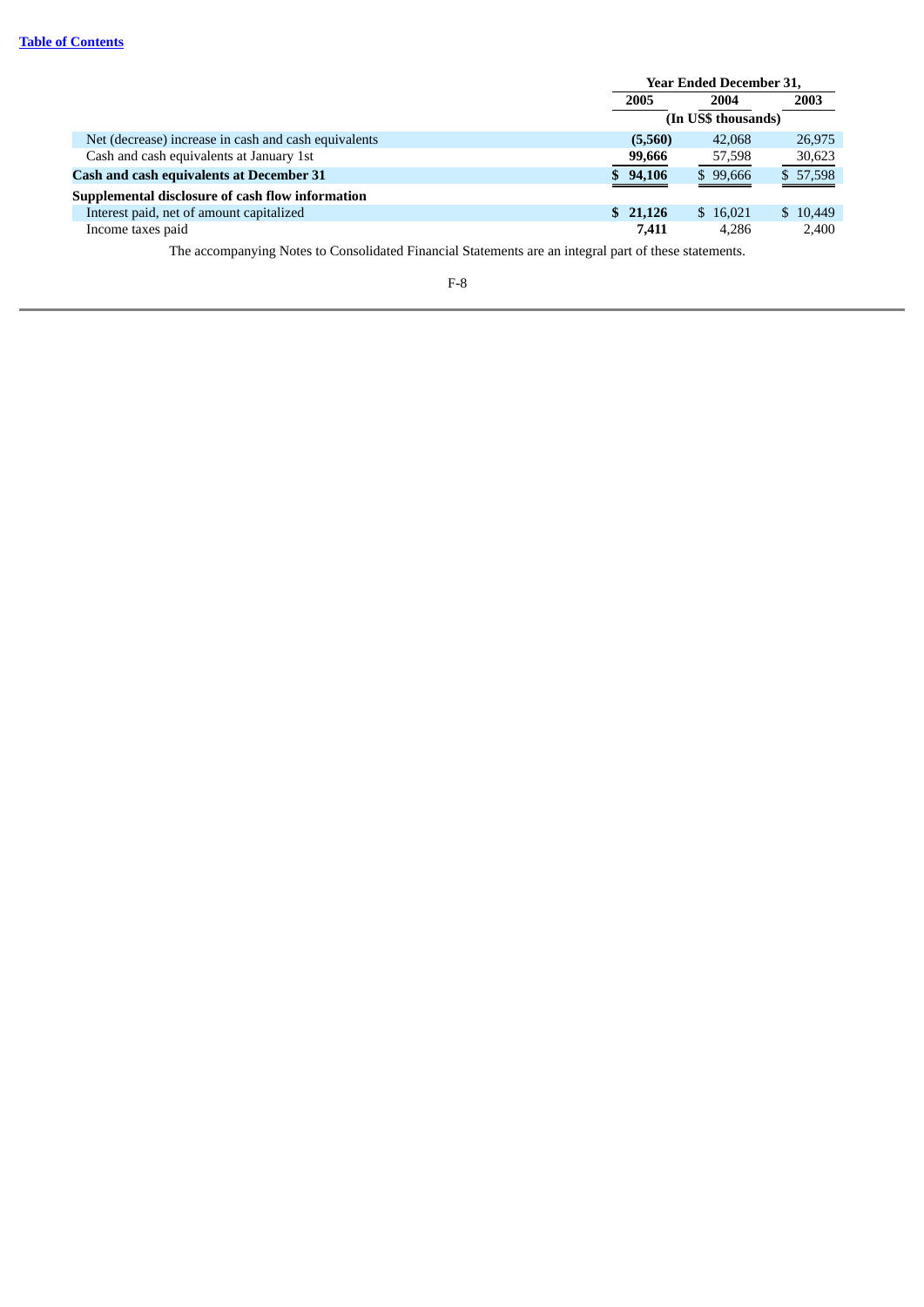# **NOTES TO CONSOLIDATED FINANCIAL STATEMENTS**

#### **Corporate Information**

Copa Holdings, S. A. ("the Company") is a leading Latin American provider of international airline passenger and cargo services. The Company was incorporated according to the laws of the Republic of Panama. The Company owns 99.8% of the shares of Compañía Panameña de Aviación, S. A. ("Copa"), 100% of the shares of Oval Financial Leasing, Ltd. ("OVAL"), OPAC, S. A. ("OPAC"), and 99.7% of the shares of AeroRepública, S.A. ("AeroRepública").

Copa, the Company's core operation, is incorporated according to the laws of the Republic of Panama and provides international air transportation for passengers, cargo and mail. Copa operates from its Panama City hub in the Republic of Panama, from where it offers approximately 92 daily scheduled flights among 30 destinations in 20 countries in North, Central and South America and the Caribbean. Additionally, Copa provides passengers with access to flights to more than 120 other international destinations through codeshare agreements with Continental Airlines, Inc. ("Continental") and other airlines. The Company has a broad commercial alliance with Continental which includes joint marketing, code-sharing arrangements, participation in Continental's OnePass frequent flyer loyalty program and access to Continental's VIP lounge program, President's Club, along with other benefits such as improved purchasing power in negotiations with service providers, aircraft vendors and insurers. As of December 31, 2005, Copa operated a fleet of 24 aircraft with an average age of 3.2 years; consisting of 22 modern Boeing 737-Next Generation aircraft and two (2) Embraer 190 aircraft. OVAL is incorporated according to the laws of the British Virgin Islands, and controls the special-purpose vehicles that have a beneficial interest in 17 aircraft, with a carrying value of \$531 million, all of which are leased to Copa. The aircraft are pledged as collateral for the obligation of the special-purpose vehicles, which are all consolidated by the Company for financial reporting purposes; however, the creditors of the special-purpose vehicles have no recourse to the general credit of the Company or Copa. OPAC is incorporated according to the laws of the Republic of Panama, and owns the old corporate headquarters building located in Panama City.

Additionally, during 2005 the Company purchased 99.7% of AeroRepública, a domestic Colombian air carrier, which is incorporated according to the laws of the Republic of Colombia and operates a fleet of eleven leased MD-80s and two owned DC-9s as of December 31, 2005 (See Note 2).

On December 15, 2005, the Company concluded the initial public listing on the New York Stock Exchange ("NYSE") and its principal shareholders sold 18,112,500 shares of Class A common stock held by them. Cost related to this initial public listing amounted \$3.7 million which are included as a component of "Other, net" within Non-operating income (expense) in the Consolidated Statements of Income.

A substantial portion of the Company's assets are located in the Republic of Panama, a significant proportion of the Company's customers are Panamanian, and substantially all of the Company's flights operate through its hub at Tocumen International Airport in Panama City. As a result, the Company depends on economic and political conditions prevailing from time to time in Panama.

As used in these Notes to Consolidated Financial Statements, the terms "the Company", "we", "us", "our" and similar terms refer to Copa Holdings, S.A. and, unless the context indicates otherwise, its consolidated subsidiaries.

#### **1.** *Summary of Significant Accounting Policies*

#### *Basis of Presentation*

These consolidated financial statements were prepared in accordance with U.S. generally accepted accounting principles for financial reporting using the U.S. Dollar as the reporting currency.

#### *Principles of Consolidation*

The consolidated financial statements comprise the accounts of the Company and its subsidiaries. The financial statements of subsidiaries are prepared for the same reporting period as the parent company, using

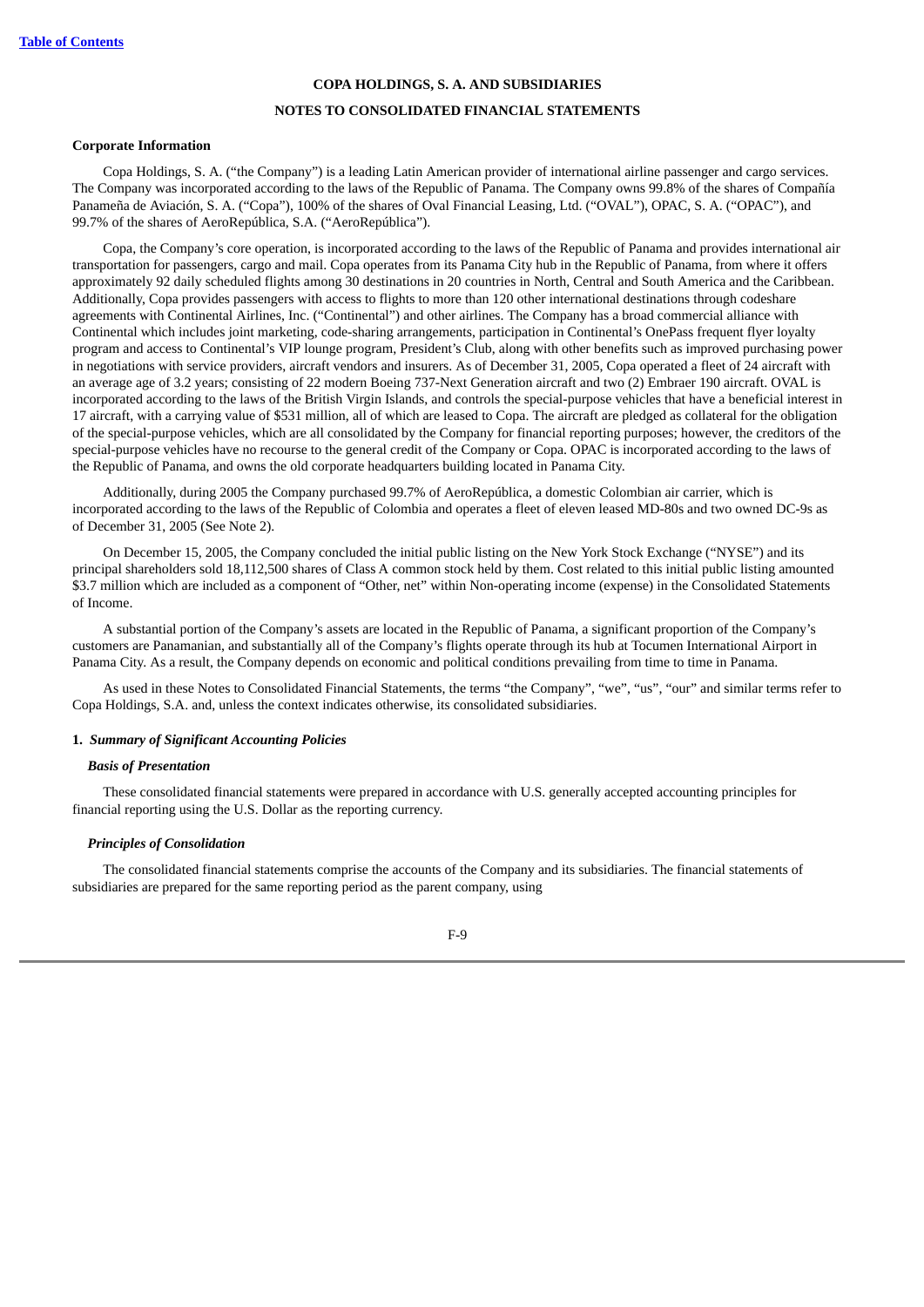## **NOTES TO CONSOLIDATED FINANCIAL STATEMENTS—(Continued)**

consistent accounting policies. Subsidiaries are consolidated from the date on which control is transferred to the Company and cease to be consolidated from the date on which control is transferred from the Company. All intercompany accounts, transactions and profits arising from consolidated entities have been eliminated in consolidation.

#### *Use of Estimates*

The preparation of the consolidated financial statements requires management to make estimates and assumptions that affect the amounts reported in the consolidated financial statements and accompanying notes. Actual results could differ from those estimates.

#### *Cash and Cash Equivalents*

Cash and cash equivalents comprise cash at banks, short-term time deposits, asset-backed commercial paper and securities, and U.S. agency securities with original maturities of three months or less when purchased.

#### *Investments*

The Company invests in short-term time deposits, asset-backed commercial paper and securities, and U.S. government agency securities with original maturities of more than three months but less than one year. Additionally, the Company invests in long-term time deposits and U.S. government agency securities with maturities greater than 365 days. These investments are classified as short-term and long-term investments respectively, in the accompanying Consolidated Balance Sheets. All of these investments are classified as held-to-maturity securities, and are stated at their amortized cost, since the Company has determined that it has the intent and ability to hold the securities to maturity. Restricted cash is classified within long-term investments, and are primarily held as collateral for letters of credit.

#### *Expendable Parts and Supplies*

Expendable parts and supplies for flight equipment are carried at average acquisition cost and are expensed when used in operations. An allowance for obsolescence is provided over the remaining estimated useful life of the related aircraft, plus an allowance for expendable parts currently identified as excess to reduce the carrying cost to net realizable value. These allowances are based on management estimates, which are subject to change.

$$
F-10
$$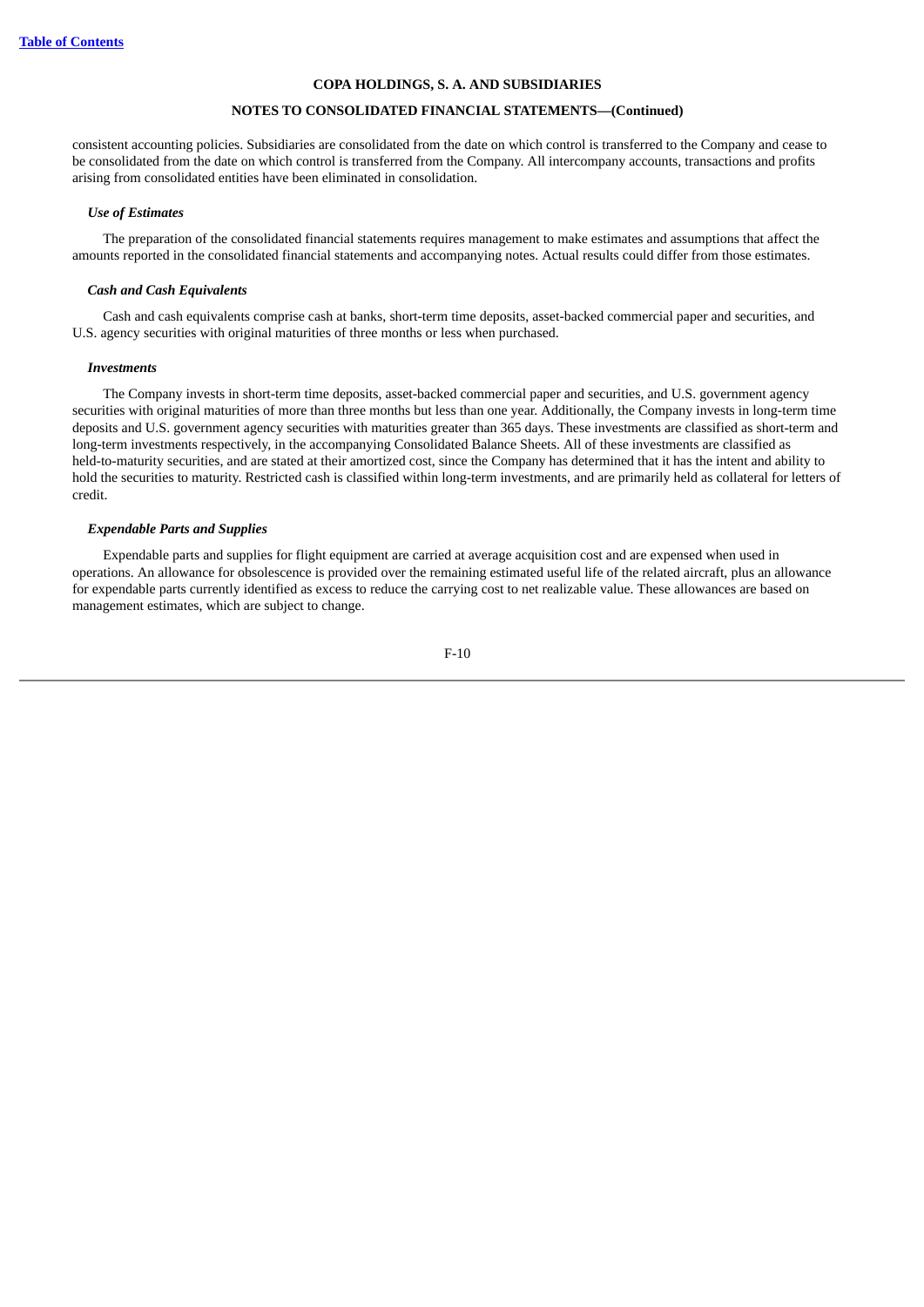# **NOTES TO CONSOLIDATED FINANCIAL STATEMENTS—(Continued)**

## *Property and Equipment*

Property and equipment are recorded at cost and are depreciated to estimated residual values over their estimated useful lives using the straight-line method. Jet aircraft, jet engines and aircraft rotables are assumed to have an estimated residual value of 15% of original cost; other categories of property and equipment are assumed to have no residual value. The estimated useful lives for property and equipment are as follows:

|                                          | <b>Years</b>         |
|------------------------------------------|----------------------|
| <b>Building</b>                          | 40                   |
| Jet aircraft                             | 25 to 30             |
| Jet engines                              | 10 to 30             |
| Ground property and equipment            | 10                   |
| Furniture, fixture, equipment and others | 5 to 10              |
| Software rights and licenses             | 3 to 8               |
| Aircraft rotables                        | 7 to 30              |
| Leasehold improvements                   | Lesser of            |
|                                          | remaining lease term |
|                                          | or useful life       |

## *Measurement of Impairment of Long-Lived Assets*

The Company records impairment losses on long-lived assets used in operations, consisting principally of property and equipment, when events or changes in circumstances indicate, in management's judgment, that the assets might be impaired and the undiscounted cash flows estimated to be generated by those assets are less than the carrying amount of those assets. Cash flow estimates are based on historical results adjusted to reflect the Company's best estimate of future market and operating conditions. The net carrying value of assets not recoverable is reduced to fair value if lower than carrying value. Estimates of fair value represent the Company's best estimate based on industry trends and reference to market rates and transactions and are subject to change.

#### *Revenue Recognition*

#### *Passenger Revenue*

Passenger revenue is recognized when transportation is provided rather than when a ticket is sold. The amount of passenger ticket sales not yet recognized as revenue is reflected as "Air traffic liability" in the Consolidated Balance Sheets. Tickets whose fares have expired and/or are one year old are recognized as passenger revenue. A significant portion of the Company's ticket sales are processed through major credit card companies, resulting in accounts receivable which are generally short-term in duration and typically collected prior to when revenue is recognized. The Company believes that the credit risk associated with these receivables is minimal.

#### *Cargo and Mail Services Revenue*

Cargo and mail services revenue are recognized when the Company provides the shipping services and thereby completes the earning process.

#### *Other Revenue*

Other revenue is primarily comprised of excess baggage charges, commissions earned on tickets sold for flights on other airlines and charter flights, and is recognized when transportation or service is provided.

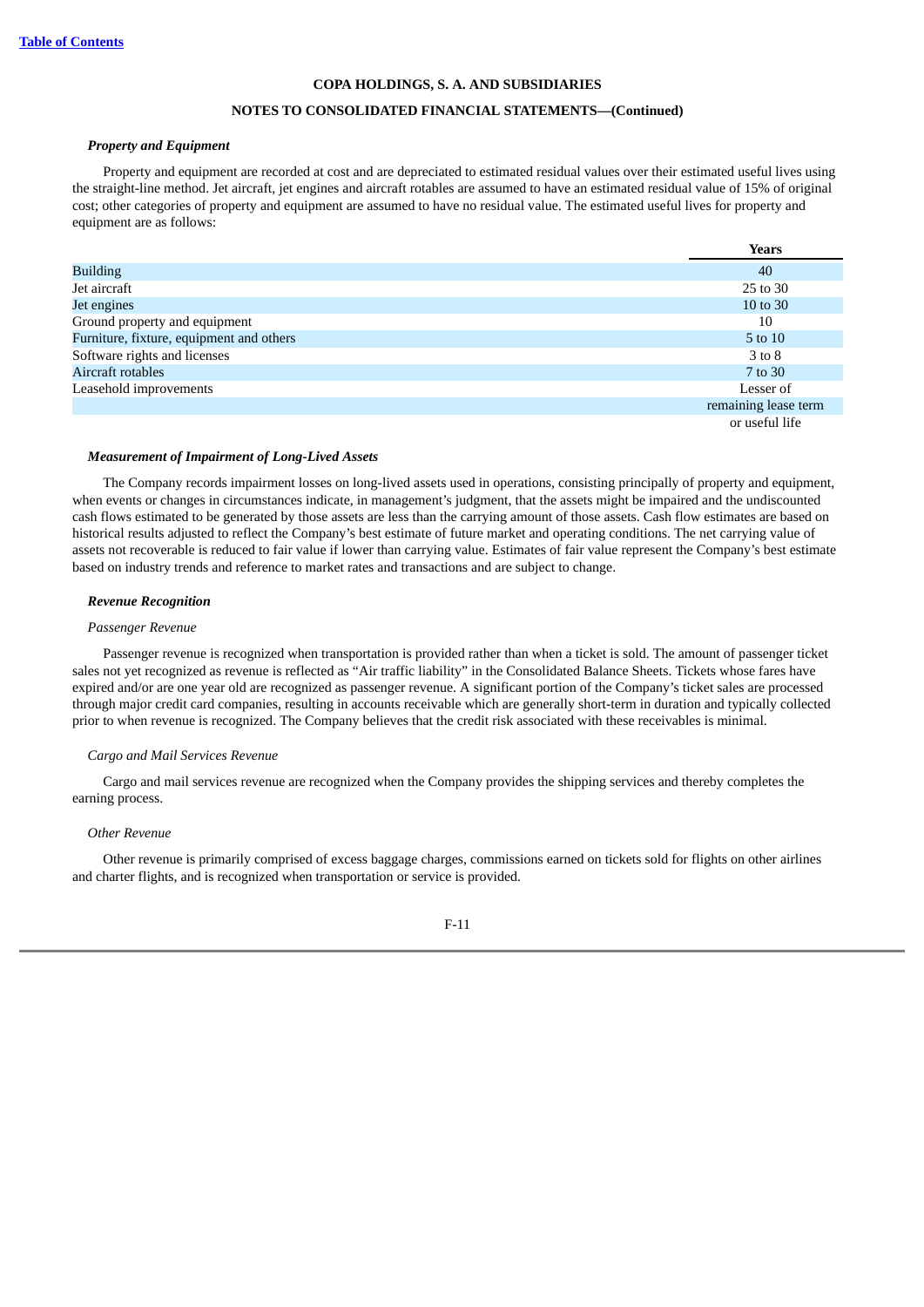#### **NOTES TO CONSOLIDATED FINANCIAL STATEMENTS—(Continued)**

## *Frequent Flyer Program*

The Company participates in Continental's "OnePass" frequent flyer program, for which the Company's passengers receive all the benefits and privileges offered by the OnePass program. Continental is responsible for the administration of the OnePass program. Under the terms of the Company's frequent flyer agreement with Continental, OnePass members receive OnePass frequent flyer mileage credits for travel on Copa and the Company pays Continental a per mile rate for each mileage credit granted by Continental, at which point the Company has no further obligation. The amounts due to Continental under this agreement are expensed by the Company as the mileage credits are earned.

#### *Passenger Traffic Commissions*

Passenger traffic commissions are recognized as expense when the transportation is provided and the related revenue is recognized. Passenger traffic commissions paid but not yet recognized as expense are included in "Prepaid expenses" in the accompanying Consolidated Balance Sheets.

#### *Foreign Currency Transactions and Translation*

The Company's functional currency is the U.S. Dollar, the legal tender in Panama. Assets and liabilities in foreign currencies are translated at end-of-period exchange rates, except for non-monetary assets, which are translated at equivalent U.S. dollar costs at dates of acquisition and maintained at historical rate. Operations are translated at average exchange rates in effect during the period. Foreign exchange gains and losses are included as a component of "Other, net" within Non-operating income (expense) in the Consolidated Statements of Income.

The financial statements of AeroRepública are measured using the Colombian Peso as the functional currency; adjustments to translate those statements into U.S. Dollars are recorded in other comprehensive income.

In 2005, approximately 72% of the Company's expenses and 42% of the Company's revenues were denominated in U.S. Dollars. The remainder of the Company's expenses and revenues were denominated in the currencies of the various countries to which the Company flies, with the largest non-dollar amount denominated in Colombian pesos. The Company currently does not hedge the risk of fluctuations in foreign exchange rates; generally, its exposure to foreign currencies is limited to a period of up to two weeks, from the time a sale is completed to the time funds are repatriated into U.S. Dollars.

#### *Maintenance and Repair Costs*

Maintenance and repair costs for owned and leased flight equipment, including the overhaul of aircraft components, are charged to operating expenses as incurred. Engine overhaul costs covered by power-by-the-hour arrangements are paid and expensed as incurred, on the basis of hours flown per the contract. Maintenance reserves paid to aircraft lessors in advance of the performance of major maintenance activities are recorded as prepaid maintenance within Other Assets and then recognized as maintenance expense when the underlying maintenance is performed.

#### *Employee Profit Sharing*

The Company sponsors a profit-sharing program for both management and non-management personnel. For members of management, profit-sharing is based on a combination of the Company's performance as a whole and the achievement of individual goals. Profit-sharing for non-management employees is based solely on the Company's performance. The Company accrues each month for the expected profit-sharing, which is paid annually in February. Amounts accrued for the Company's profit-sharing program as of December 31, 2005 and 2004 were \$5.8 million and \$5.5 million, respectively.

#### *Advertising Costs*

Advertising costs are expensed when incurred. The Company recognized as advertising expense \$3.7 million, \$2.8 million, and \$3.4 million in 2005, 2004 and 2003, respectively.

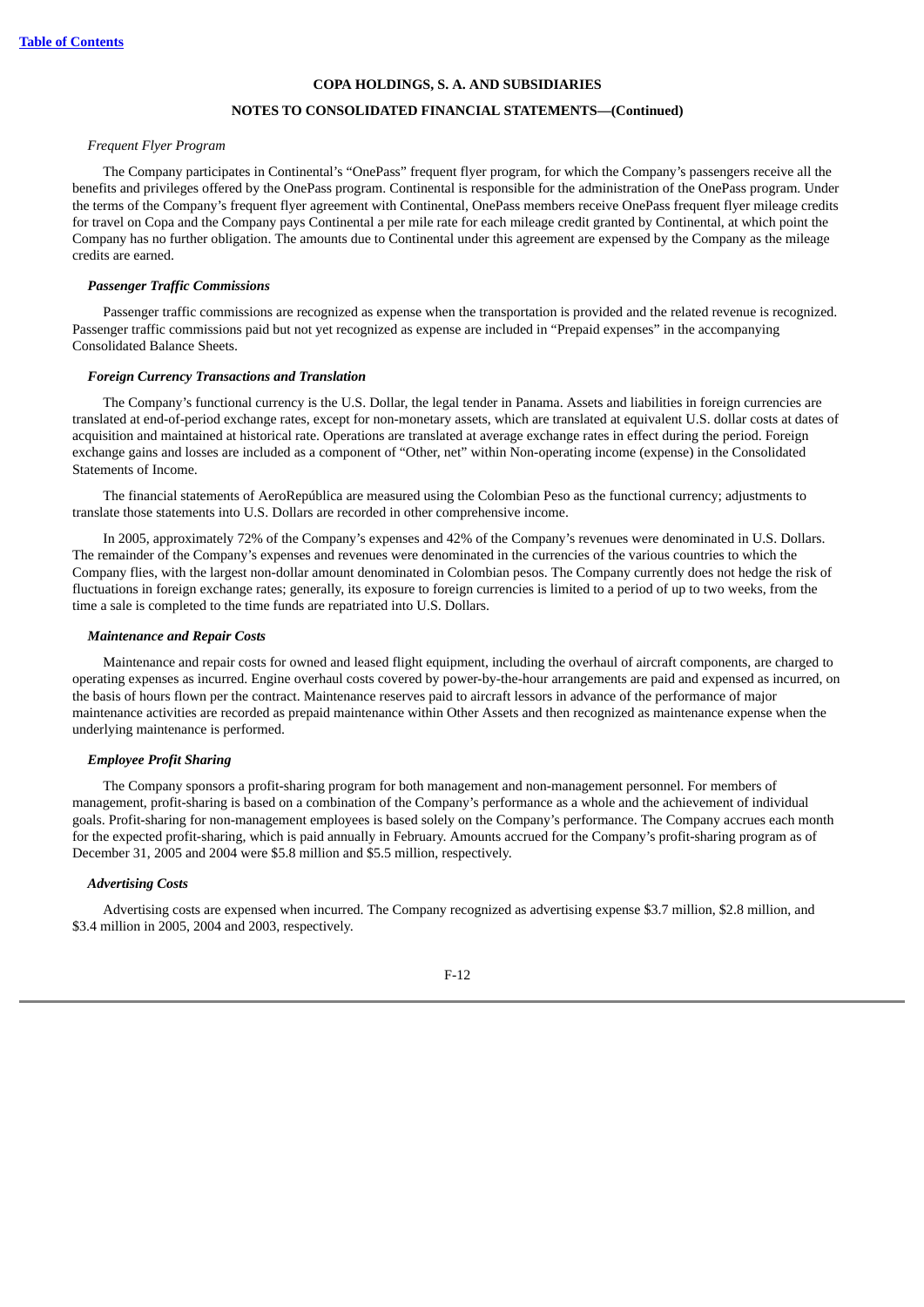## **NOTES TO CONSOLIDATED FINANCIAL STATEMENTS—(Continued)**

#### *Income Taxes*

Deferred income taxes are provided under the liability method and reflect the net tax effects of temporary differences between the tax basis of assets and liabilities and their reported amounts in the financial statements.

#### *Goodwill and Intangibles*

The Company performs impairment testing, in accordance with SFAS No. 142, "*Goodwill and Other Intangible Assets*", of goodwill separately from impairment testing of indefinite-lived intangibles. The Company test goodwill for impairment, at least annually on December 31, by reviewing the book value compared to the fair value at the reporting segment level and tests individually indefinitelived intangibles, at least annually, by reviewing the individual book values compared to the fair value. Considerable management judgment is necessary to evaluate the impact of operating and macroeconomic changes and to estimate future cash flows to measure fair value. Assumptions used in the Company's impairment evaluations are consistent with internal projections and operating plans. We did not recognize any material impairment charges for goodwill or intangibles assets during the years presented.

#### *Reclassifications*

Certain reclassifications have been made in the prior years' consolidated financial statements amounts and related note disclosures to conform with the current year's presentation.

#### **2.** *Acquisition of AeroRepública*

On April 22, 2005, the Company acquired a controlling ownership interest in AeroRepública, a Colombian domestic airline. According to the Colombian Civil Aviation Administration, Unidad Especial Administrativa de Aeronáutica Civil, in 2005 AeroRepública was the second-largest domestic carrier in Colombia in terms of number of passengers carried, providing service to 11 cities in Colombia with a point-to-point route network. As of the acquisition date AeroRepública operated a fleet of seven (7) leased MD-80s and two (2) owned DC-9s. The acquisition of AeroRepública represents an attractive opportunity to increase the Company's access and visibility to Colombia, one of the largest airline passenger markets in Latin America with more than 45 million inhabitants, and to improve AeroRepública's operational and financial performance. Colombia shares a border with Panama, and for historic, cultural and business reasons it represents a significant market for many Panamanian businesses. Management believes that operational coordination with AeroRepública may create additional passenger traffic in the Company's existing route network by providing Colombian passengers more convenient access to the international destinations served through the Company's Panama hub.

The results of AeroRepública's operations have been included in the Company's Consolidated Financial Statements beginning April 22, 2005, the date the Company acquired an initial 85.56% equity ownership interest in AeroRepública and gained control of AeroRepública. The initial acquisition was followed by subsequent acquisitions increasing the total equity ownership interest in AeroRepública to 99.7% as of December 31, 2005. The total purchase price paid through December 31, 2005 of \$23.4 million, including acquisition costs, was negotiated individually with each of the respective selling parties and, largely due to the factors described above, resulted in the recognition of goodwill. The Company funded these acquisitions with a combination of existing cash and short-term investments.

Under the purchase method of accounting, the total purchase price is allocated to the net tangible and intangible assets of AeroRepública based on their fair values as of the dates of acquisition. Independent valuation specialists conducted an independent valuation in order to assist management in determining the fair values of a significant portion of these assets. The work performed by the independent valuation specialists has been considered in management's estimates of the fair values reflected in the Consolidated Financial Statements. This

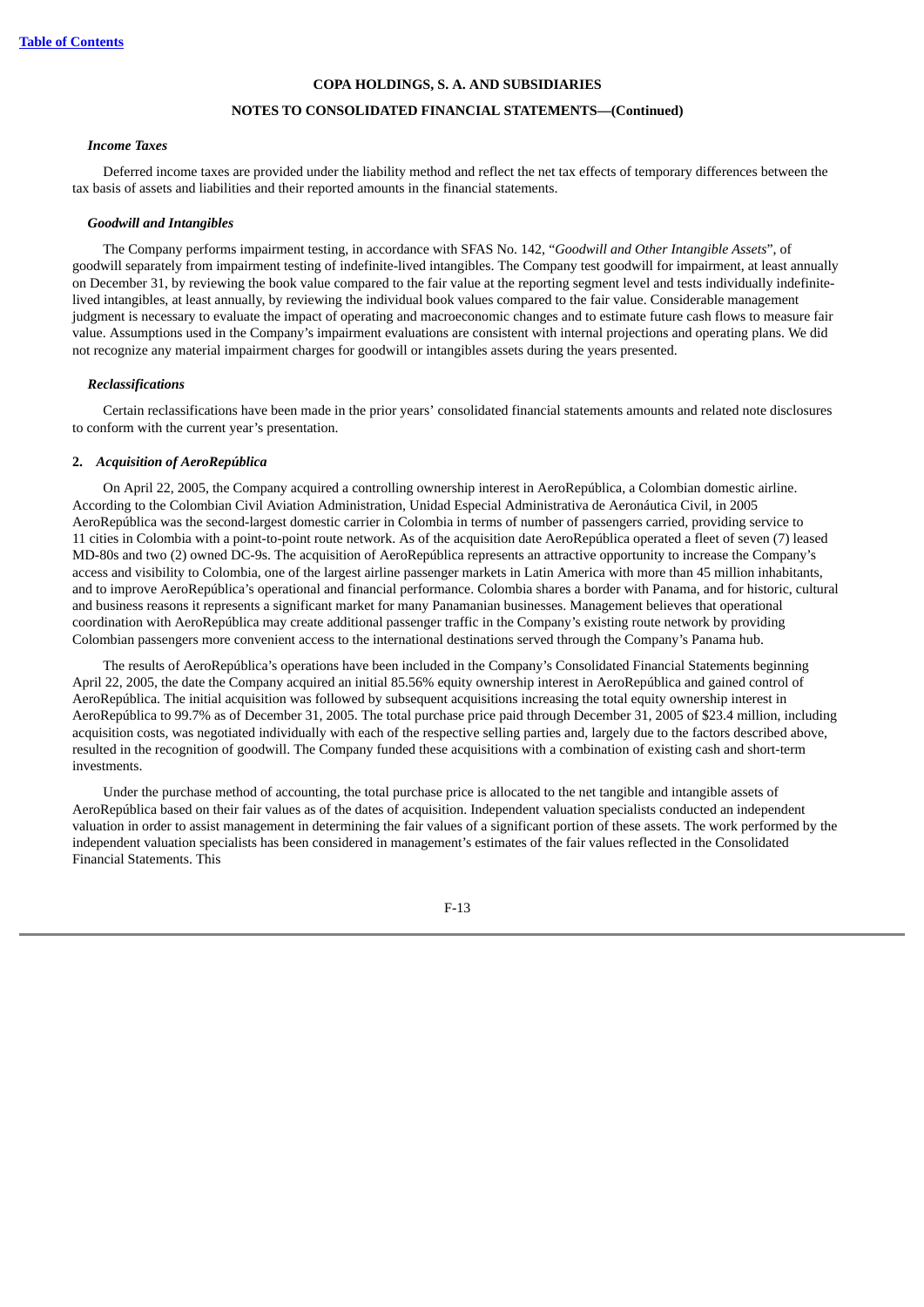# **NOTES TO CONSOLIDATED FINANCIAL STATEMENTS—(Continued)**

final valuation was based on the actual net tangible and intangible assets of AeroRepública that existed as of the date of acquisition.

The following table summarizes the Company's estimates of the fair value of the assets acquired and liabilities assumed at the date of acquisition (in millions).

| <b>Assets:</b>                   |        |
|----------------------------------|--------|
| Cash and cash equivalents        | \$1.1  |
| Accounts receivable              | 10.7   |
| Prepaid expenses                 | 2.6    |
| Other current assets             | 4.7    |
| Property, plant & equipment      | 4.8    |
| Goodwill                         | 20.1   |
| Intangibles                      | 30.6   |
| Other non-current assets         | 4.1    |
| <b>Total assets acquired</b>     | \$78.7 |
| <b>Liabilities:</b>              |        |
| Accounts payable                 | \$23.3 |
| Air traffic liability            | 4.4    |
| <b>Accrued liabilities</b>       | 7.6    |
| <b>Debt</b>                      | 10.2   |
| Deferred tax liability           | 3.3    |
| Other liabilities                | 6.5    |
| <b>Total liabilities assumed</b> | \$55.3 |
| Net assets acquired              | \$23.4 |

Of the total estimated purchase price, approximately \$50.7 million has been allocated to goodwill and intangible assets with indefinite lives. Goodwill, approximately \$20.1 million, represents the excess of the purchase price of the acquired business over the fair value of the underlying net tangible and intangible assets and is recorded in the AeroRepública segment. Intangible assets with indefinite lives consist primarily of the fair value allocated to the routes and the AeroRepública trade name, valued at \$25.7 million and \$4.9 million, respectively.

AeroRepública's domestic route network within Colombia was determined to have an indefinite useful life as the access to each domestic city is limited to a set number of airline carriers in addition to requiring the necessary permits to operate within Colombia. The permit to fly into each city does not have a set expiration date. The AeroRepública trade name was determined to have an indefinite useful life due to several factors and considerations, including the brand awareness and market position, customer recognition and loyalty and the continued use of the AeroRepública brand. In the event that the Company determines that the value of goodwill or intangible assets with indefinite lives has become impaired, the Company will incur an accounting charge for the amount of impairment during the period in which the determination is made.

During December 2005 and April 2006, the Company invested an additional \$8.0 million and \$2.0 million in AeroRepública, respectively, in exchange for 4.7 million and 1.2 million new shares of AeroRepública, respectively. As a result of these transactions the Company's total investment increased to \$33.4 million.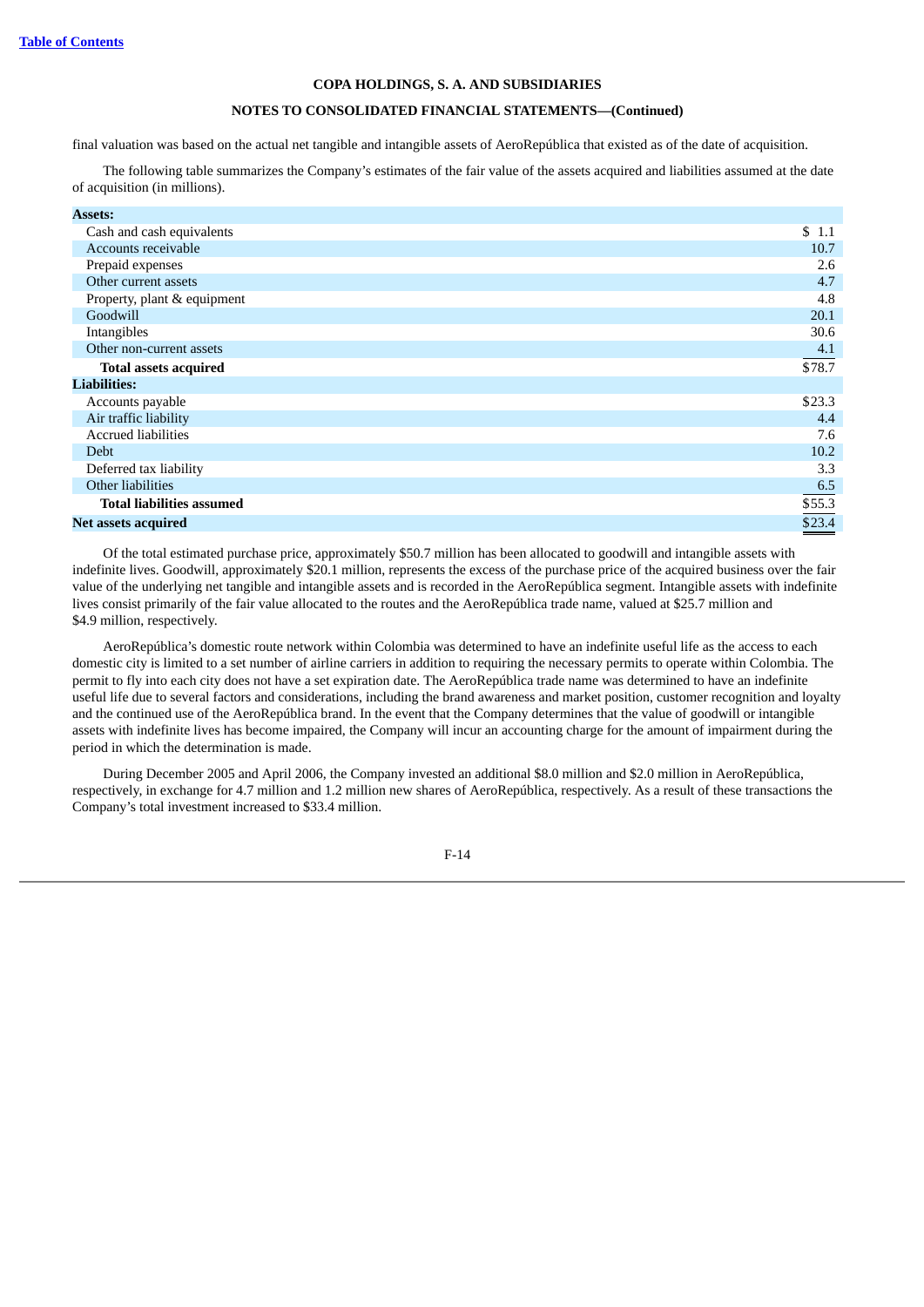# **NOTES TO CONSOLIDATED FINANCIAL STATEMENTS—(Continued)**

The following table presents pro forma financial information as if the acquisition had occurred as of the beginning of each period presented. The pro forma financial information is not intended to represent or be indicative of the combined results which would have occurred had the transaction actually been consummated on the date indicated above and should not be taken as representative of the consolidated results of operations which may occur in the future (in millions except share data).

|                                                                                               |         | <b>Year Ended</b><br>December 31, |
|-----------------------------------------------------------------------------------------------|---------|-----------------------------------|
|                                                                                               | 2005    | 2004                              |
|                                                                                               |         | (Unaudited)                       |
| Pro forma                                                                                     |         |                                   |
| <b>Total Revenue</b>                                                                          | \$646.3 | \$513.0                           |
| <b>Operating Income</b>                                                                       | 106.3   | 90.8                              |
| Income before income taxes                                                                    | 92.4    | 78.5                              |
| Net income                                                                                    | \$83.0  | \$70.3                            |
| Net income per share:                                                                         |         |                                   |
| Basic and diluted                                                                             | \$1.94  | \$1.64                            |
| 3. Long-Term Debt<br>At December 31, long-term debt consisted of the following (in millions): | 2005    | 2004                              |
| Long-term fixed rate debt                                                                     | \$292.5 | \$318.7                           |
| (Secured fixed rate indebtedness due through 2017                                             |         |                                   |
| Effective rates ranged from 3.98% to 8.96%)                                                   |         |                                   |
|                                                                                               |         |                                   |
|                                                                                               |         |                                   |
| Long-term variable rate debt                                                                  | 150.9   | 92.7                              |
| (Secured variable rate indebtedness due through 2017                                          |         |                                   |
| Effective rates ranged from 4.15% to 19.35%)<br>Private bond issuances                        | 27.5    |                                   |
|                                                                                               |         |                                   |
| (Unsecured variable rate indebtedness due in 2006                                             |         |                                   |
| Weighted average rate of 7.22%, as of December 31, 2005)<br>Sub-total                         | 470.9   | 411.4                             |
| Less current maturities                                                                       | 67.9    | 30.6                              |
| Long-term debt less current maturities                                                        | \$403.0 | \$380.8                           |

| \$ 67.9 |
|---------|
| \$35.9  |
| \$35.4  |
| \$33.6  |
| \$31.9  |
| \$266.2 |
|         |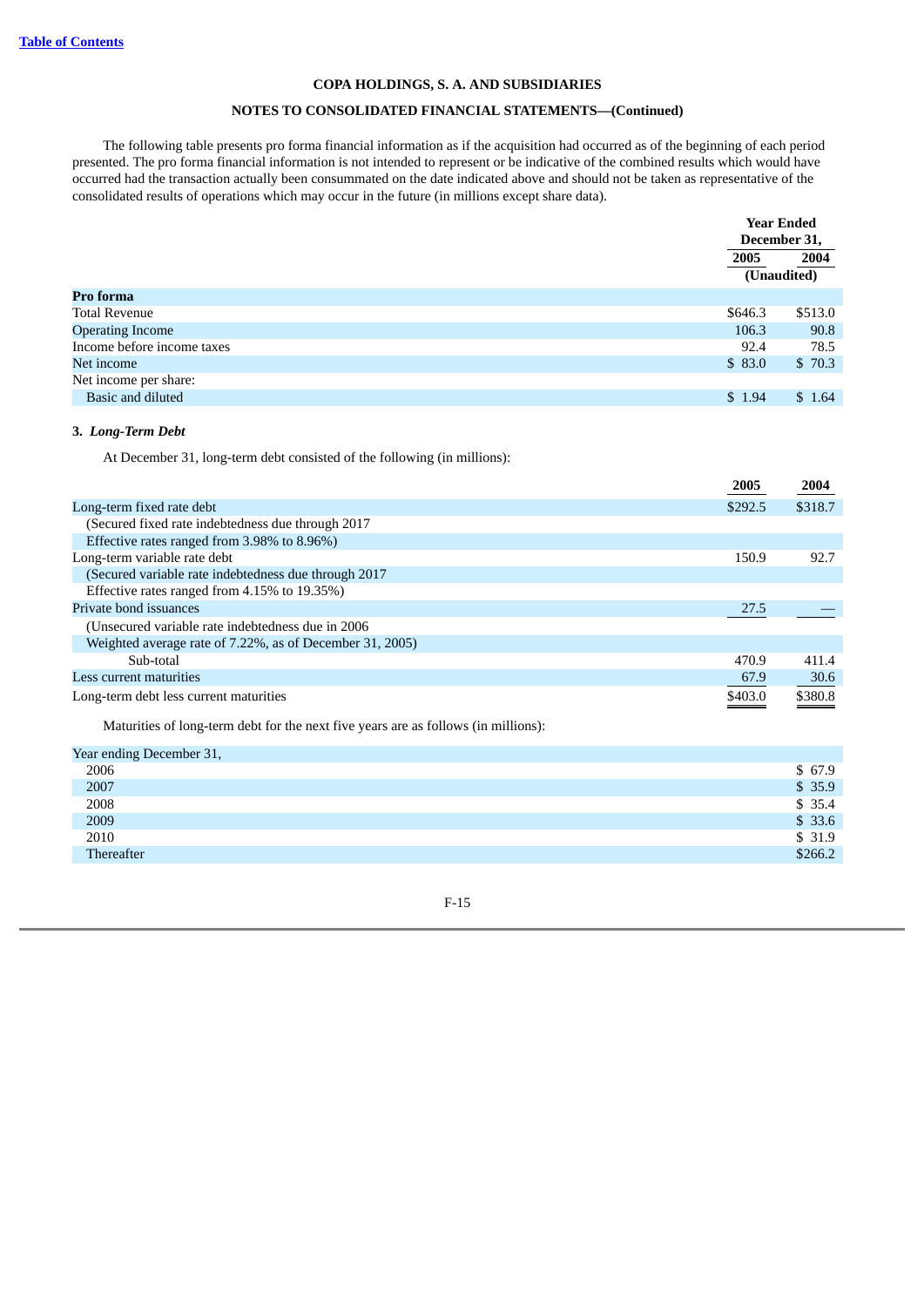## **NOTES TO CONSOLIDATED FINANCIAL STATEMENTS—(Continued)**

As of December 31, 2005 and 2004, the Company had \$337.1 million and \$368.1 million of outstanding indebtedness, respectively, that is owed to financial institutions under financing arrangements guaranteed by the Export-Import Bank of the United States. The Export-Import Bank guarantees support 85% of the net purchase price of the aircraft and are secured with a first priority mortgage on the aircraft in favor of a security trustee on behalf of Export-Import Bank.

The Company's Export-Import Bank supported financings are amortized on a quarterly basis, are denominated in dollars and originally bear interest at a floating rate linked to LIBOR. The Export-Import Bank guaranteed facilities typically offer an option to fix the applicable interest rate. The Company has exercised this option with respect to \$292.5 million as of December 31, 2005.

The Company effectively extends the maturity of its aircraft financing to 15 years through the use of a "Stretched Overall Amortization and Repayment," or SOAR, structure which provides serial draw-downs calculated to result in a 100% loan accreting to a recourse balloon at the maturity of the Export-Import Bank guaranteed loan which totaled \$23.0 million as of December 31, 2005.

The Company also typically finances portion of the purchase price of the Boeing aircraft through commercial loans which totaled \$20.6 million as of December 31, 2005.

During 2005, the Company secured a senior term loan facility in the amount of \$134 million with PK AirFinance US, Inc., an affiliate of General Electric, for the purchase of six (6) Embraer 190 aircraft. The loans have a term of twelve years. During 2005, the Company utilized \$43.8 million of this facility upon the delivery of two Embraer 190 aircraft, the remainder of the facility will be drawn during 2006.

During 2005, the Company issued private bonds in the amount of \$27.5 million to fund advance delivery payments of two (2) Boeing 737-700 aircraft having delivery months of May and June 2006. The Company has granted, for the benefit of the bondholders, a first priority security interest in the rights, title and interest over the two (2) Boeing 737-700 aircraft. Interest on the bonds is paid on March 31, June 30, September 30, and December 31 with the balance of the bonds to be repaid upon delivery of the aircraft for which the advance payments related.

See description of AeroRepública's debt in Note 12.

Assets, primarily aircraft, subject to agreements securing the Company's indebtedness amounted to \$536.1 million and \$508.4 million as of December 31, 2005 and 2004 respectively.

#### **4.** *Investments*

The Company invests in time deposits, asset-backed commercial paper and securities, and U.S. government agency securities. These investments are classified within short-term and long-term investments in the accompanying Consolidated Balance Sheets. Investments are classified as held-to-maturity securities since the Company has the intent and the ability to hold them until maturity. These investments are stated at their amortized cost which is essentially the same as their fair value. Long-term investments mature within three (3) years. Restricted cash classified within long-term investments, held in time deposits, amounted to \$7.7 million and \$3.9 million as of December 31, 2005 and 2004, respectively.

## **5.** *Leases*

The Company leases certain aircraft and other assets under long-term lease arrangements. Other leased assets include real property, airport and terminal facilities, sales offices, maintenance facilities, training centers and general offices. Most contract leases include renewal options. Non-aircraft related leases, primarily held with local governments, generally have renewable terms of one year. In certain cases, the rental payments during the renewal periods would be greater than the current payments. Because the lease renewals are not considered to be reasonably assured, as defined in SFAS No. 13, "*Accounting for Leases",* the rental payments that would be due during the renewal periods are not included in the determination of rent expense until the leases are renewed. Leasehold

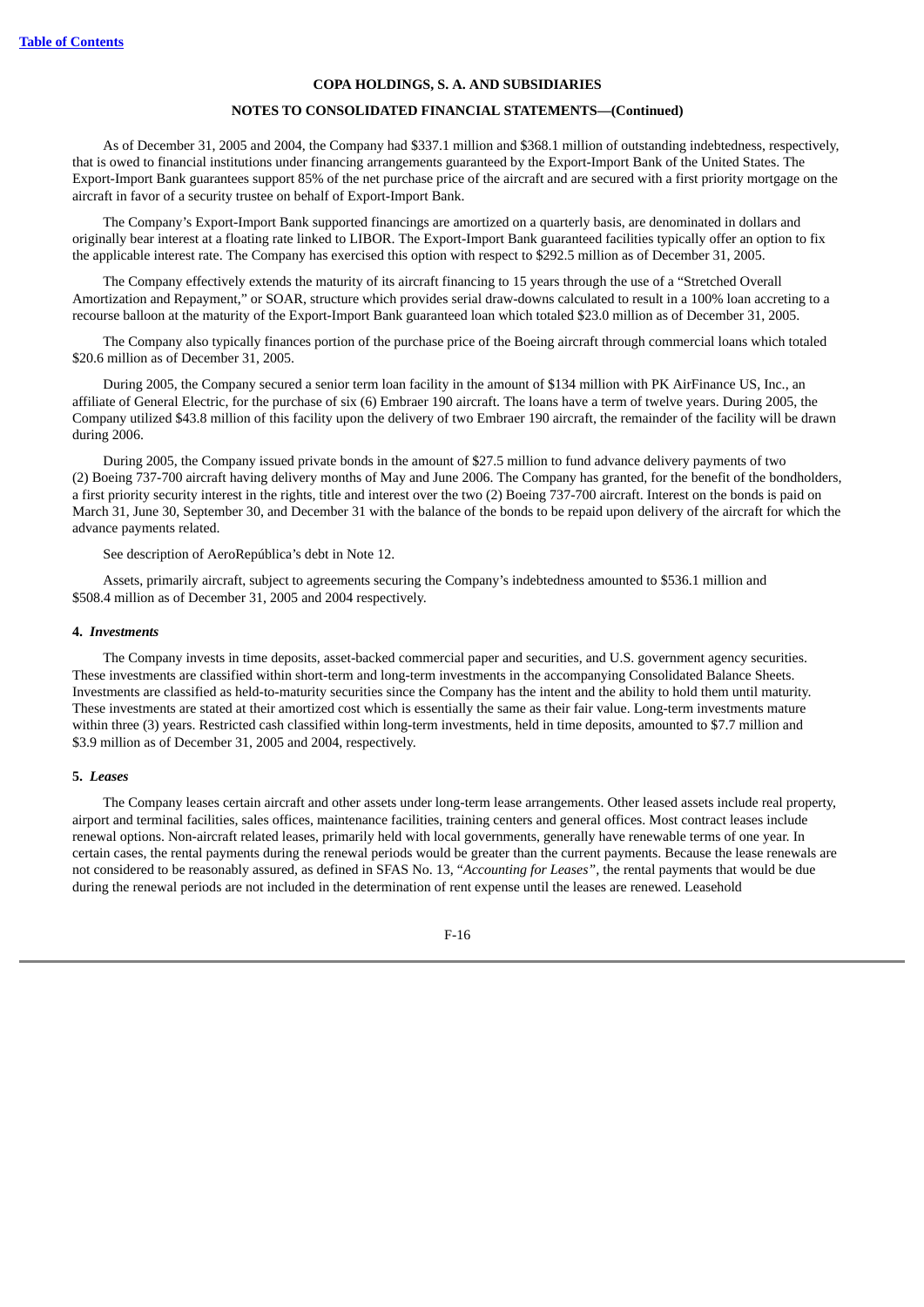## **NOTES TO CONSOLIDATED FINANCIAL STATEMENTS—(Continued)**

improvements are amortized over the contractually committed lease term, which does not include the renewal periods. The Company's leases do not include residual value guarantees.

At December 31, 2005, the scheduled future minimum lease payments under operating leases that have initial or remaining noncancelable lease terms in excess of one year are as follows (in millions):

|                              | <b>Operating Leases</b> |    |                     |
|------------------------------|-------------------------|----|---------------------|
|                              | Aircraft                |    | <b>Non-Aircraft</b> |
| Year ending December 31,     |                         |    |                     |
| 2006                         | \$<br>33.4              | -S | 3.6                 |
| 2007                         | 31.9                    |    | 2.7                 |
| 2008                         | 28.8                    |    | 2.4                 |
| 2009                         | 22.5                    |    | 2.4                 |
| 2010                         | 12.6                    |    | 2.3                 |
| Later years                  | 14.3                    |    | 7.8                 |
| Total minimum lease payments | 143.5                   |    | 21.2                |

Total rent expense was \$35.4 million, \$20.0 million and \$21.6 million for the years ended December 31, 2005, 2004 and 2003, respectively.

#### **6.** *Financial Instruments and Risk Management*

#### *Fuel Price Risk Management*

The Company periodically enters into crude oil call options, jet fuel zero cost collars, and jet fuel swap contracts to provide for short to mid-term hedge protection (generally three to eighteen months) against sudden and significant increases in jet fuel prices, while simultaneously ensuring that the Company is not competitively disadvantaged in the event of a substantial decrease in the price of jet fuel. The Company does not hold or issue derivative financial instruments for trading purposes.

The Company's derivatives have historically not qualified as hedges for financial reporting purposes in accordance with SFAS No. 133, "*Accounting for Derivative Instruments and Hedging Activities*". Accordingly, changes in the fair value of such derivative contracts, which amounted to \$0.2 million, (\$0.9) million and \$0.2 million in years 2005, 2004 and 2003 respectively, were recorded as a component of "Other, net" within Non-operating income (expense). The fair value of hedge contracts amounted to \$0.3 million and \$0.2 million at December 31, 2005 and 2004, respectively, and was recorded in "Other current assets" in the Consolidated Balance Sheets. The Company's purchases of jet fuel are made substantially from one supplier.

As of December 31, 2005, the Company held derivative instruments on 10% of its projected 2006 fuel consumption, as compared with derivatives held on 12% of actual fuel consumed in 2005.

## *Debt*

The fair value of the Company's debt with a carrying value of \$470.9 million and \$411.4 million as of December 31, 2005 and 2004, respectively, was approximately \$469.0 million and \$438.5 million. These estimates were based on the discounted amount of future cash flows using the Company's current incremental rate of borrowing for a similar liability.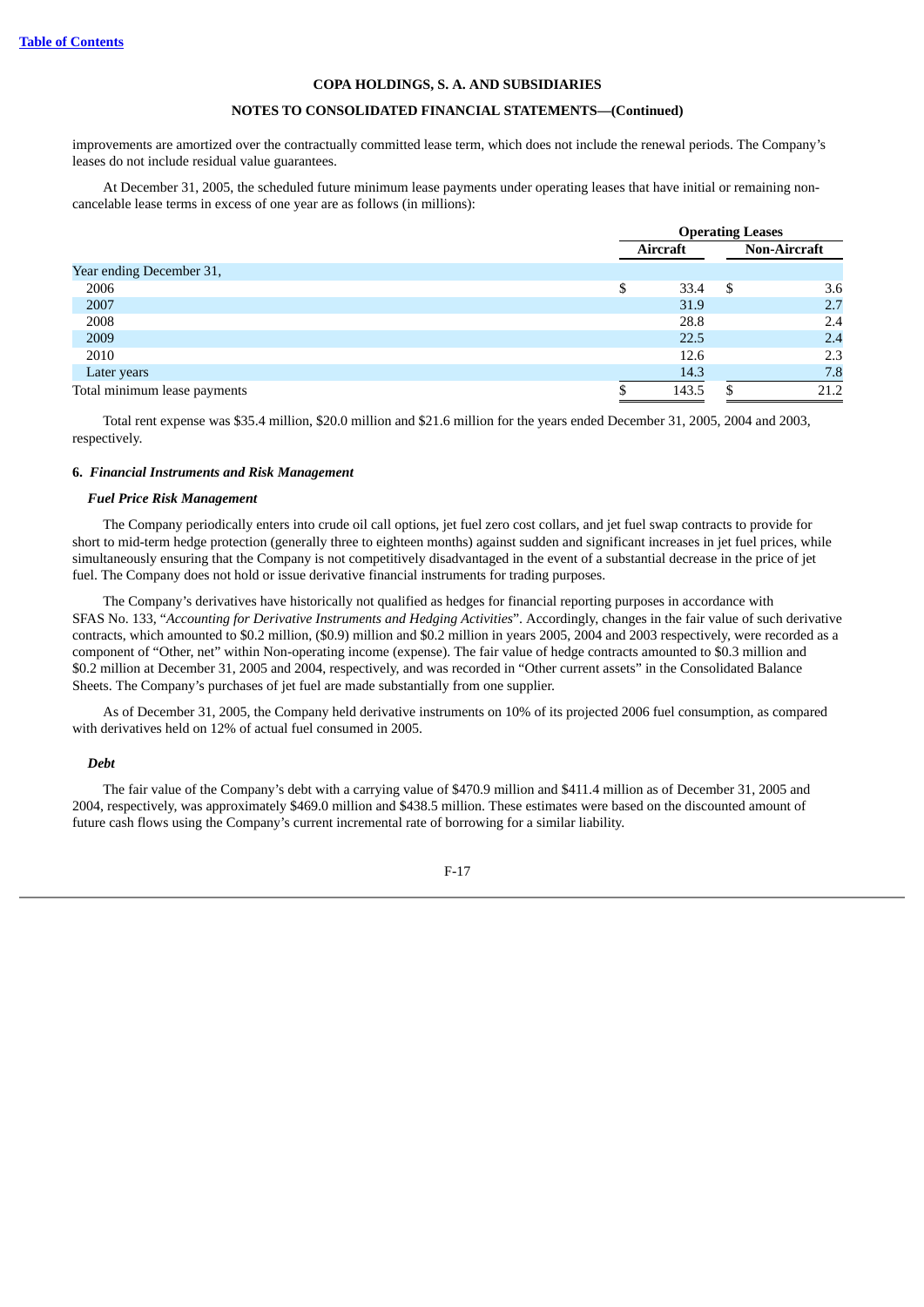## **NOTES TO CONSOLIDATED FINANCIAL STATEMENTS—(Continued)**

### *Other Financial Instruments*

The carrying amounts of cash, cash equivalents, restricted cash, accounts receivable and accounts payable approximate fair value due to their short-term nature.

#### **7.** *Issued Capital and Corporate Reorganization*

On November 23, 2005, the Company's Board of Directors approved a reorganization of the Company's capital stock. Following the reorganization, the Company's authorized capital stock consists of 80 million shares of common stock without par value, divided into Class A shares, Class B shares and Class C shares. Immediately following the reorganization, there were 30,034,375 Class A shares outstanding, 12,778,125 Class B shares outstanding, all owned by CIASA (a Panamanian entity), and no Class C shares outstanding. The reorganization did not impact the operations or financial condition of the Company in any respect and, as such, does not result in a new basis of accounting. All share and per share information for all periods presented have been restated to give retroactive effect to the reorganization. Class A and Class B shares have the same economic rights and privileges, including the right to receive dividends, except that the holders of the Class A shares are not entitled to vote at the Company's shareholders' meetings, except in connection with a transformation of the Company into another corporate type; a merger, consolidation or spin-off of the Company; a change of corporate purpose; voluntarily delisting Class A shares from the NYSE; approving the nomination of independent directors nominated by the Company's Board of Director's Nominating and Corporate Governance Committee; and any amendment to the foregoing special voting provisions adversely affecting the rights and privileges of the Class A shares.

The Class A shareholders will acquire full voting rights, entitled to one vote per Class A share on all matters upon which shareholders are entitled to vote, if in the future the Company's Class B shares ever represent fewer than 10% of the total number of shares of the Company's common stock outstanding and the Independent Directors Committee of the Company's Board of Directors (the "Independent Directors Committee") shall have determined that such additional voting rights of Class A shareholders would not cause a triggering event referred to below. In such event, the right of the Class A shareholders to vote on the specific matters described in the preceding paragraph will no longer be applicable. At such time, if any, as the Class A shareholders acquire full voting rights, the Board of Directors shall call an extraordinary shareholders' meeting to be held within 90 days following the date as of which the Class A shares are entitled to vote on all matters at the Company's shareholders' meetings. At the extraordinary shareholders' meeting, the shareholders shall vote to elect all eleven members of the Board of Directors in a slate recommended by the Nominating and Governance Committee. The terms of office of the directors that were serving prior to the extraordinary shareholders' meeting shall terminate upon the election held at that meeting.

Every holder of Class B shares is entitled to one vote per share on all matters for which shareholders are entitled to vote. Class B shares will be automatically converted into Class A shares upon the registration of transfer of such shares to holders which are not Panamanian.

The Class C shares will have no economic value and will not be transferable, but will possess such voting rights as the Independent Directors Committee shall deem necessary to ensure the effective control of the Company by Panamanians. The Class C shares will be redeemable by the Company at such time as the Independent Directors Committee determines that a triggering event, as discussed below, shall no longer be in effect. The Class C shares will not be entitled to any dividends or any other economic rights.

The Panamanian Aviation Act, including the related decrees and regulations, which regulates the aviation industry in the Republic of Panama, requires that "substantial ownership" and "effective control" of Copa remain in the hands of Panamanian nationals. Under certain of the bilateral treaties between Panama and other countries pursuant to which the Company has the right to fly to those other countries and over their territory, the Company must continue to have substantial Panamanian ownership and effective control to retain these rights. Neither "substantial ownership" nor "effective control" are defined in the Panamanian Aviation Act or in the bilateral treaties, and it is unclear how a Panamanian court or, in the case of the bilateral treaties, foreign regulatory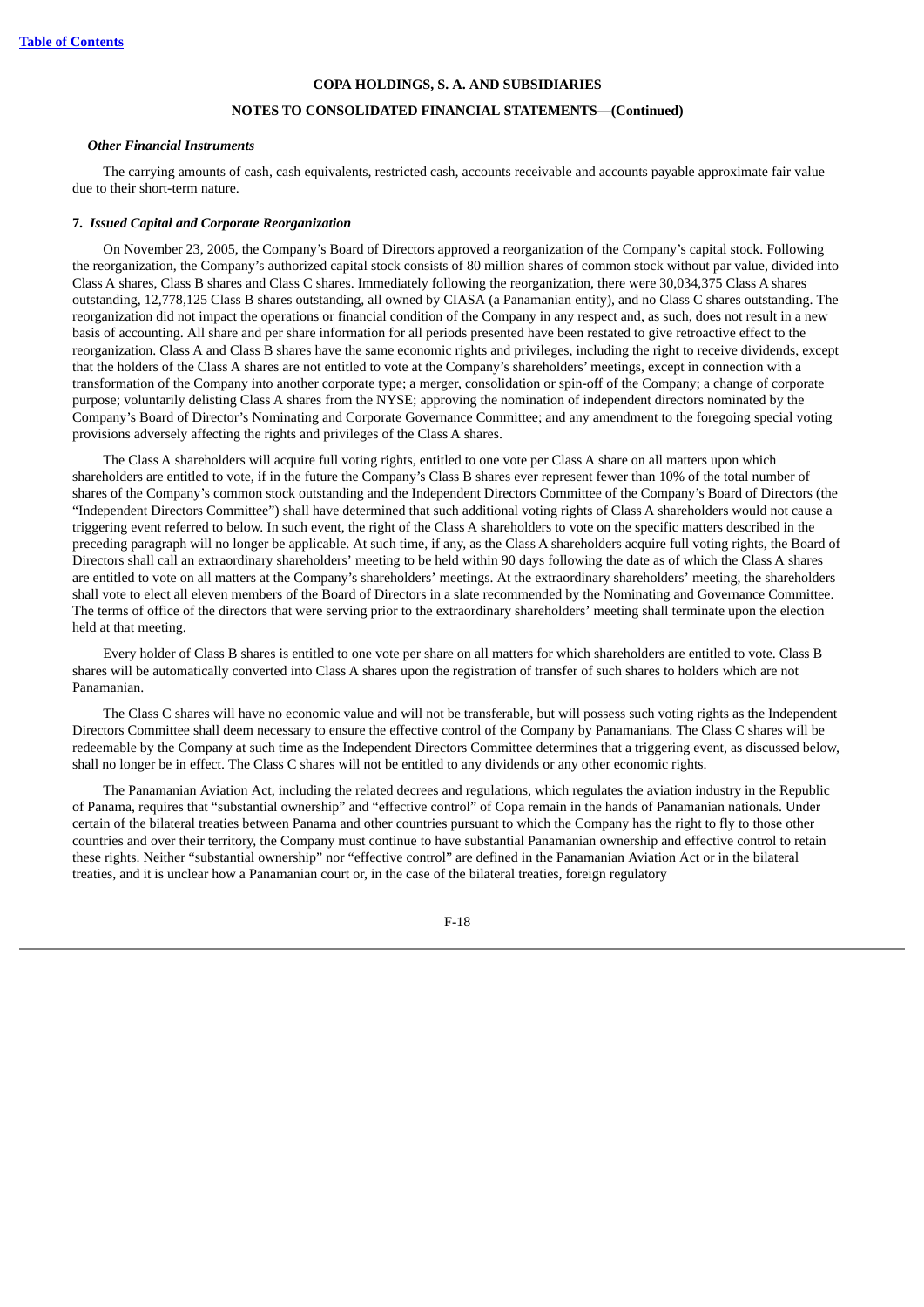## **NOTES TO CONSOLIDATED FINANCIAL STATEMENTS—(Continued)**

authorities might interpret these requirements. On November 25, 2005, the Executive Branch of the Government of Panama promulgated a decree stating that the "substantial ownership" and "effective control" requirements of the Panamanian Aviation Act are met if a Panamanian citizen or a Panamanian company is the record holder of shares representing 51% or more of the voting power of the Company. Although the decree has the force of law for so long as it remains in effect, it does not supersede the Panamanian Aviation Act, and it can be modified or superseded at any time by a future Executive Branch decree. Additionally, the decree has no binding effect on regulatory authorities of other countries whose bilateral agreements impose Panamanian ownership and control limitations on the Company. In the event that the Class B shareholders represent less than 10% of the total share capital of the Company (excluding newly issued shares sold with the approval of the Independent Directors Committee) and the Independent Directors Committee determines that it is reasonably likely that the Company's legal ability to engage in the aviation business or to exercise its international route rights will be revoked, suspended or materially inhibited in a manner which would materially and adversely affect the Company, in each case as a result of such non-Panamanian ownership (each a triggering event), the Independent Directors Committee may authorize the issuance of additional Class B shares to Panamanians at a price determined by the Independent Directors to reflect the current market value of such shares and/or authorize the issuance to Class B shareholders such number of Class C shares as the Independent Directors Committee, or the Board of Directors if applicable, deems necessary and with such other terms and conditions established by the Independent Directors Committee that do not confer economic rights on the Class C shares.

On December 15, 2005, the Company's primary shareholders, Continental and CIASA, concluded the initial public listing of the Company on the NYSE and selling 18,112,500 shares of Class A common stock at \$20.00 per share previously held by these shareholders. Proceeds of \$344.1 million, net of the commissions and discounts of \$18.1 million, were received directly by the selling shareholders with no proceeds being received by the Company.

#### **8.** *Income Taxes*

The Company pays taxes in the Republic of Panama and in other countries in which it operates, based on regulations in effect in each respective country. The Company's revenues come principally from foreign operations and according to the Panamanian Fiscal Code these foreign operations are not subject to income tax in Panama.

In the past, the Company's expenses attributable to operations in Panama have consistently exceeded the revenue attributable to operations in Panama. As a result, the Company typically experienced losses for Panamanian income tax purposes and did not recognize any Panamanian income tax obligations through the year ended December 31, 2003. Beginning in 2004, the Company adopted an alternate method of calculating income tax in Panama. Under this alternative method, based on Article 121 of the Panamanian Fiscal Code, income for international transportation companies is calculated based on a territoriality method that determines gross revenues earned in Panama by applying the percentage of miles flown within the Panamanian territory against total revenues. Under this method, loss carry forwards cannot be applied to offset tax liability. Dividends from the Company's Panamanian subsidiaries, including Copa Airlines, are separately subject to a ten percent tax if such dividends can be shown to be derived from income from sources in Panama.

The Company is also subject to local tax regulations in each of the jurisdictions where it operates, the great majority of which are related to the taxation of income. In some of the countries to which the Company flies, the Company does not pay any income taxes because it does not generate taxable income under the laws of those countries or because of treaties or other arrangements those countries have with Panama. In the remaining countries, the Company pays income tax at a rate ranging from 25% to 35% of income. Different countries calculate income in different ways, but they are typically derived from sales in the applicable country multiplied by the Company's net margin or by a presumed net margin set by the relevant tax legislation. The determination of the Company's taxable income in several countries is based on a combination of revenues sourced to each particular country and the allocation of expenses of the Company's operations to that particular country. The methodology for multinational transportation company sourcing of revenue and expense is not always specifically prescribed in the relevant tax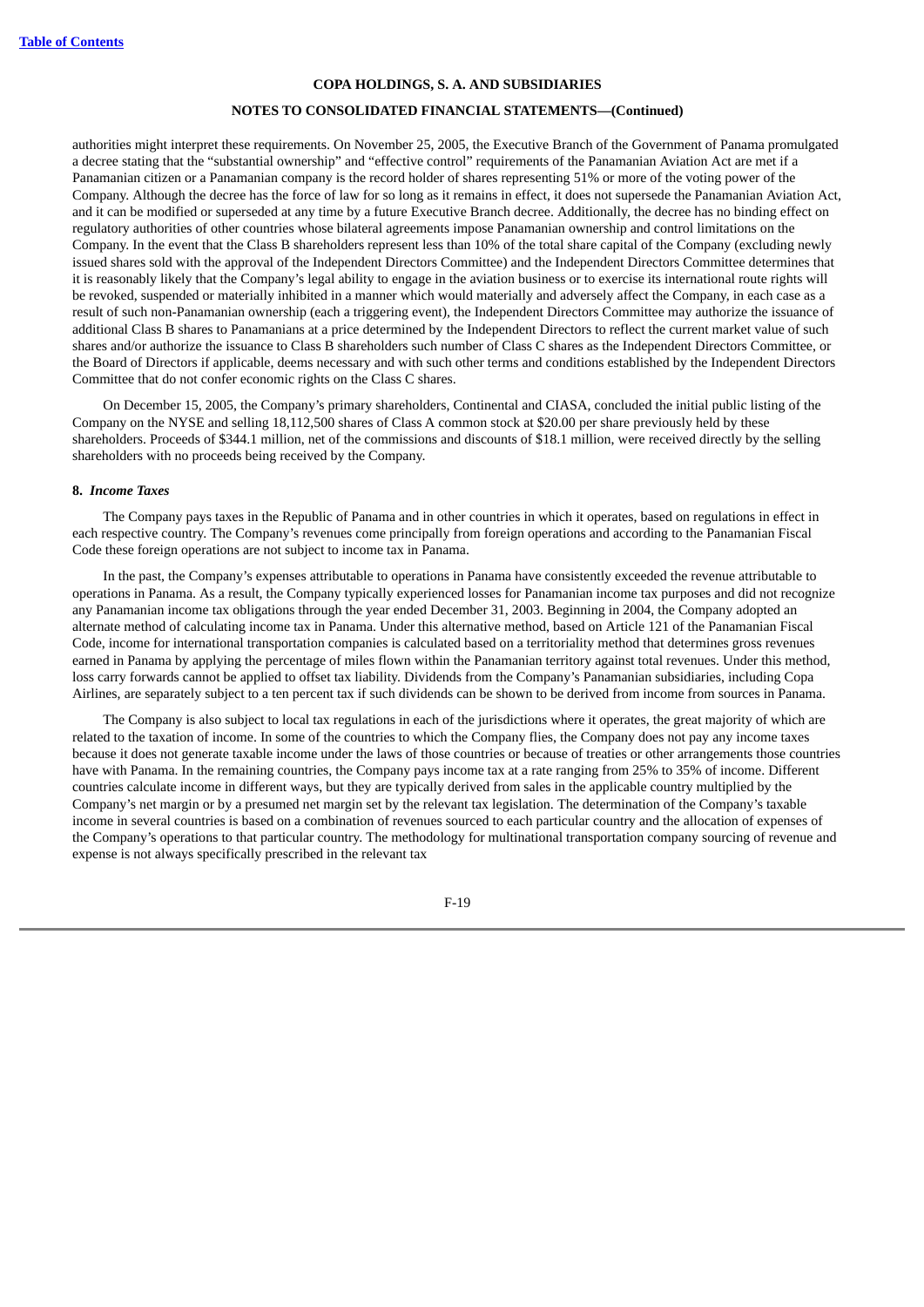## **NOTES TO CONSOLIDATED FINANCIAL STATEMENTS—(Continued)**

regulations, and therefore is subject to interpretation by both the Company and the respective taxing authorities. Additionally, in some countries, the applicability of certain regulations governing non-income taxes and the determination of the filing status of the Company are also subject to interpretation. The Company cannot estimate the amount, if any, of the potential tax liabilities that might result if the allocations, interpretations and filing positions used by the Company in its income tax returns were challenged by the taxing authorities of one or more countries.

Under a reciprocal exemption confirmed by a bilateral agreement between Panama and the United States the Company is exempt from the U.S. source transportation income tax derived from the international operation of aircraft.

The provision for income taxes recorded in the Consolidated Statements of Income was as follows:

|              | 2005     | 2004  | 2003 |
|--------------|----------|-------|------|
| Panama       |          |       |      |
| Current      | 0.8<br>S | \$0.7 |      |
| Deferred     |          |       |      |
| Foreign      |          |       |      |
| Current      | 7.9      | 5.5   | 3.2  |
| Deferred     | 0.9      | (0.5) | 0.4  |
| <b>Total</b> | 9.6      | \$5.7 | 3.6  |
|              | ______   |       |      |

The Company paid taxes of \$7.4 million, \$4.3 million and \$2.4 million in years 2005, 2004 and 2003, respectively.

Pretax income, based on the Copa Airlines' internal route profitability measures, related to Panamanian operations was \$32.3 million, \$25.5 million, and \$23.5 million in 2005, 2004, and 2003, respectively, and related to foreign operations was \$60.3 million, \$48.8 million, and \$28.6 million in 2005, 2004, and 2003, respectively.

AeroRepública's benefit from operating loss carryforwards amounted to \$1.8 million as of December 31, 2005. The benefit from operating loss carryforwards are available for a period of seven (7) years from when they were realized.

Income tax returns for all companies incorporated in the Republic of Panama are subject to review by tax authorities up to the last three (3) years, including the year ended December 31, 2005 according to current tax regulations. For other countries where the Company operates, it is subject to review by their respective tax authorities for periods ranging from the last two (2) to six (6) years.

The amount of income tax expense incurred in Panama prior to 2004 varies from the Panamanian statutory rate because of the excess of Panamanian source expenses over Panamanian source revenues, and, beginning in 2004, the tax varies from the statutory rate because of the Panamanian gross tax election. Income taxes outside of Panama are generally determined on the basis of net income or revenue, and all of the countries have rates that vary from the Panamanian statutory rate.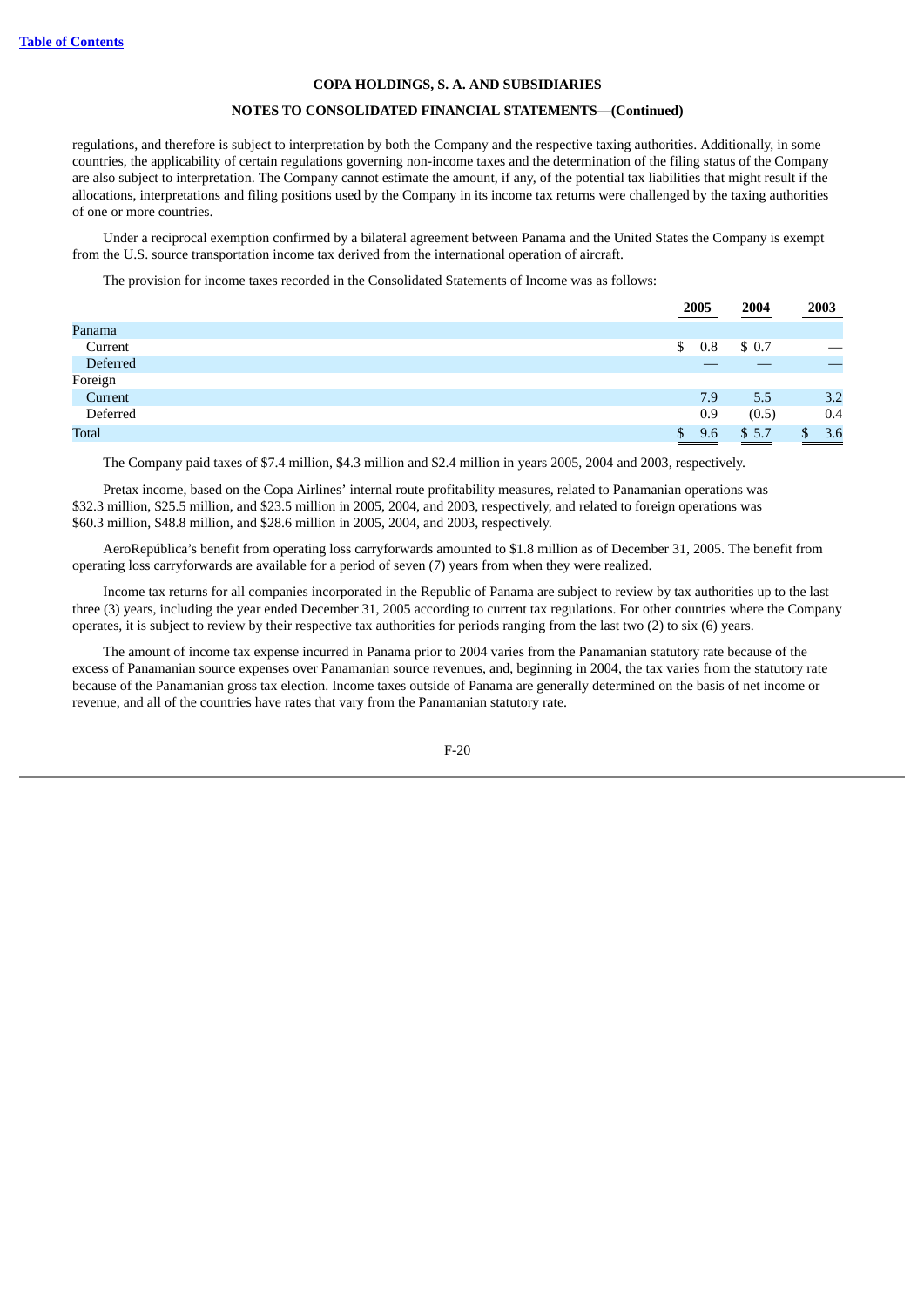# **NOTES TO CONSOLIDATED FINANCIAL STATEMENTS—(Continued)**

The reconciliations of income tax computed at the Panamanian statutory tax rate to income tax expense for the years ended December 31 are as follows (in millions):

|                                                             | <b>Amount</b> |        | Percentage |            |            |            |
|-------------------------------------------------------------|---------------|--------|------------|------------|------------|------------|
|                                                             | 2005          | 2004   | 2003       | 2005       | 2004       | 2003       |
| Provision for income taxes at Panamanian statutory rates    | \$27.8        | \$22.3 | \$15.6     | 30.0%      | 30.0%      | 30.0%      |
| Panamanian gross tax election                               | (8.9)         | (6.9)  |            | $(9.6)\%$  | $(9.3)\%$  |            |
| Impact of excess of Panamanian source expenses over         |               |        |            |            |            |            |
| Panamanian source revenues                                  |               |        | (7.0)      |            |            | $(13.5)\%$ |
| Difference in Panamanian statutory rates and non-Panamanian |               |        |            |            |            |            |
| statutory rates                                             | (9.3)         | (9.7)  | (5.0)      | $(10.0)\%$ | $(13.0)\%$ | $(9.5)\%$  |
| Provision for income taxes                                  | \$9.6         | \$5.7  | \$3.6      | 10.4%      | 7.7%       | 7.0%       |

Deferred income taxes are provided under the liability method and reflect the net tax effects of temporary differences between the tax basis of assets and liabilities and their reported amounts in the financial statements.

Significant components of the Company's deferred tax liabilities and assets are as follows (in millions):

|                                    | 2005    | 2004    |
|------------------------------------|---------|---------|
| Deferred tax liabilities           |         |         |
| Maintenance reserves               | \$(1.5) | \$(1.5) |
| Pension obligation                 | (0.1)   | (0.2)   |
| Other assets                       | (1.1)   |         |
| <b>Others</b>                      | (1.3)   |         |
| Total deferred tax liabilities     | (4.0)   | (1.7)   |
| Deferred tax assets                |         |         |
| Post-employment benefit obligation | 0.1     | 0.1     |
| Allowance for doubtful receivables | 0.8     |         |
| Expendable parts and supplies      | 1.1     |         |
| Prepaid expenses                   | 0.5     |         |
| <b>Others</b>                      | 0.3     |         |
| Total deferred tax assets          | 2.8     | 0.1     |
| Net deferred tax liabilities       | \$(1.2) | \$(1.6) |

The Company's deferred tax assets recognized in the Consolidated Balance Sheets, within other current assets, for AeroRepública segment was \$2.7 million for 2005.

## **9.** *Employee Benefit Plans*

The Company, in accordance with Panamanian labor laws, is required to establish and fund both a severance fund and a termination indemnity plan.

The Company contributes to the Severance Fund based on 1.92% of applicable wages paid annually. Upon cessation of the labor relationship, regardless of cause, the company is required to pay the employee the amount accumulated up to the cessation of the labor relationship. This plan is accounted for as a defined benefit pension

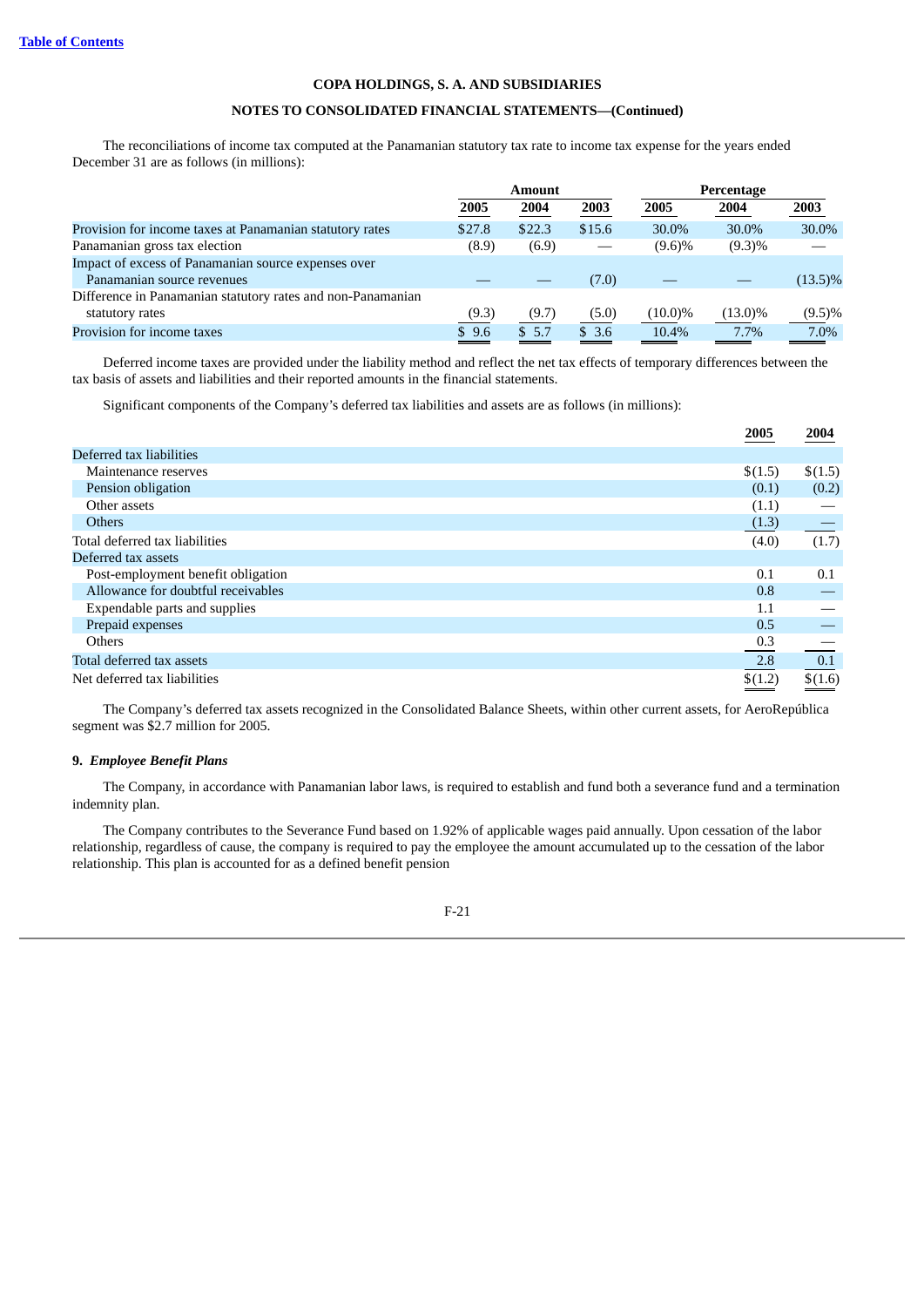# **NOTES TO CONSOLIDATED FINANCIAL STATEMENTS—(Continued)**

plan under SFAS No. 87, "*Employers'Accounting for Pensions*", whereby pension benefit expense is recognized over the employees' approximate service periods.

The Company contributes to the Termination Indemnity Plan based on 0.33% of total applicable wages paid annually. Upon cessation of the labor relationship due to termination, the Company is required to pay 6.54% of applicable wages earned over the duration of the employment period of the terminated employee. This plan is accounted for as a post-employment benefit plan under SFAS No. 112, "*Employers'Accounting for Postemployment Benefits*", whereby post-employment benefit expense is recognized over the employees' approximate service periods.

In Panama, all employees are covered by one or more of these plans. In Colombia, all employees hired before April 1, 1994 are covered by a defined benefit pension plan. The benefits under these plans are based on years of service and an employee's accumulated compensation. Pension obligations are measured as of December 31 of each year.

## *Panama Pension and Post Employment Plans*

#### *Pension Plan*

The following table sets forth the defined benefit pension plan's change in projected benefit obligation (in millions) at December 31:

|                                                   | 2005   | 2004  |
|---------------------------------------------------|--------|-------|
| Accumulated benefit obligation                    | \$2.6  | \$2.2 |
| Projected benefit obligation at beginning of year | \$ 2.5 | \$2.1 |
| Service cost                                      | 0.3    | 0.3   |
| Interest cost                                     | 0.1    | 0.1   |
| <b>Actuarial losses</b>                           | 0.2    | 0.2   |
| Benefits paid                                     | (0.2)  | (0.2) |
| Projected benefit obligation at end of year       | \$2.9  | \$2.5 |
|                                                   |        | ____  |

The following table sets forth the defined benefit pension plan's change in the fair value of plan assets (in millions) at December 31:

| 2005  | 2004  |
|-------|-------|
| \$2.9 | \$2.4 |
| 0.0   | 0.1   |
| 0.7   | 0.6   |
| (0.2) | (0.2) |
| \$3.4 | \$2.9 |
|       |       |

Pension cost recognized in the accompanying Consolidated Balance Sheets at December 31 is computed as follows (in millions):

|                                           | 2005  | 2004   |
|-------------------------------------------|-------|--------|
| Funded status of the plan—net over funded | \$0.5 | \$ 0.4 |
| Unrecognized net actuarial loss           | 0.8   | 0.8    |
| Net asset recognized                      | \$1.3 | \$1.2  |
|                                           |       | $\sim$ |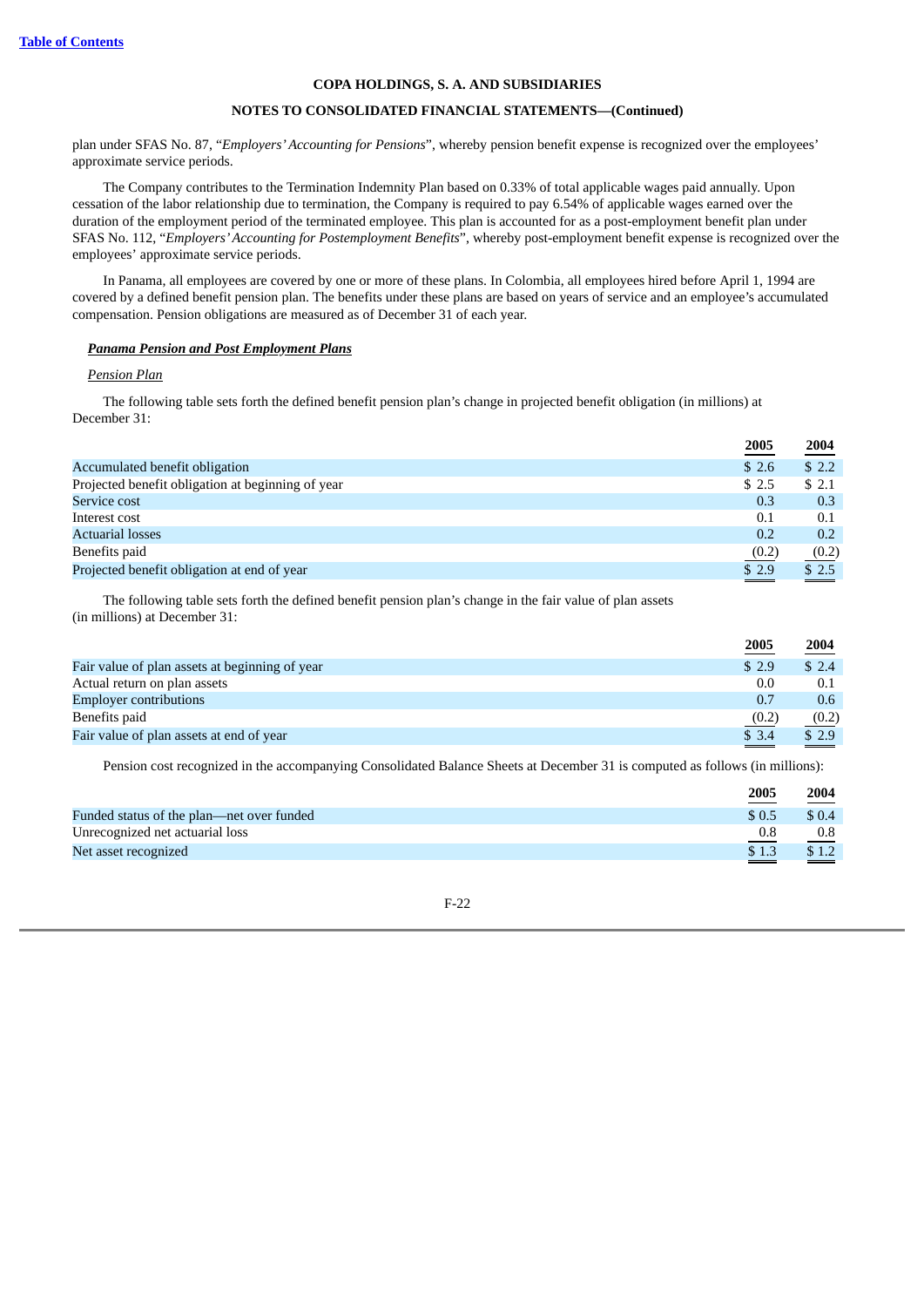# **NOTES TO CONSOLIDATED FINANCIAL STATEMENTS—(Continued)**

The following actuarial assumptions were used to determine the actuarial present value of projected benefit obligation at December 31:

|                                                | 2005  | 2004<br><b>Contract Contract Contract</b> |
|------------------------------------------------|-------|-------------------------------------------|
| Weighted average assumed discount rate         | 5.50% | 5.75%                                     |
| Weighted average rate of compensation increase | 3.25% | 3.50%                                     |

Net periodic benefit expense for the years ended December 31 included the following components (in millions):

|                                | 2005         | 2004         | 2003         |
|--------------------------------|--------------|--------------|--------------|
| Service cost                   | \$0.3        | \$0.3        | \$0.2        |
| Interest cost                  | 0.1          | 0.1          | 0.1          |
| Expected return on plan assets | (0.1)        | (0.1)        | (0.1)        |
| Net periodic benefit expense   | \$0.3<br>___ | \$0.3<br>___ | \$0.2<br>___ |

The following actuarial assumptions were used to determine the net periodic benefit expense for the year ended December 31:

|                                                  | 2005  | 2004     | 2003  |
|--------------------------------------------------|-------|----------|-------|
| Weighted average assumed discount rate           | 5.75% | 6.25%    | 6.75% |
| Expected long-term rate of return on plan assets | 4.00% | 4.00%    | 4.00% |
| Weighted average rate of compensation increase   | 3.50% | $4.00\%$ | 4.50% |

The Company's discount rate is determined based upon the review of high quality corporate bond rates, the change in these rates during the year, and year-end rate levels.

The Company holds its Seniority Premium funds with Profuturo, a Panamanian pension fund management company backed by various banks and insurance companies. The Seniority Premium is invested in Proahorro, a conservative fund which invests in instruments such as savings accounts (2.58%) and time deposits (97.4%), with return on funds amounting to 4.4% in 2005. The expected return on plan assets is based upon an evaluation of the Company's historical trends and experience taking into account current and expected market conditions.

Estimated future contribution and benefit payments, which reflect expected future service, for the years ended December 31, are as follows (in millions):

| Future contribution payments: |       |
|-------------------------------|-------|
| 2006                          | \$0.6 |
| Future benefit payments:      |       |
| 2006                          | \$0.5 |
| 2007                          | \$0.5 |
| 2008                          | \$0.5 |
| 2009                          | \$0.5 |
| 2010                          | \$0.4 |
| Remaining five years          | \$2.1 |
|                               |       |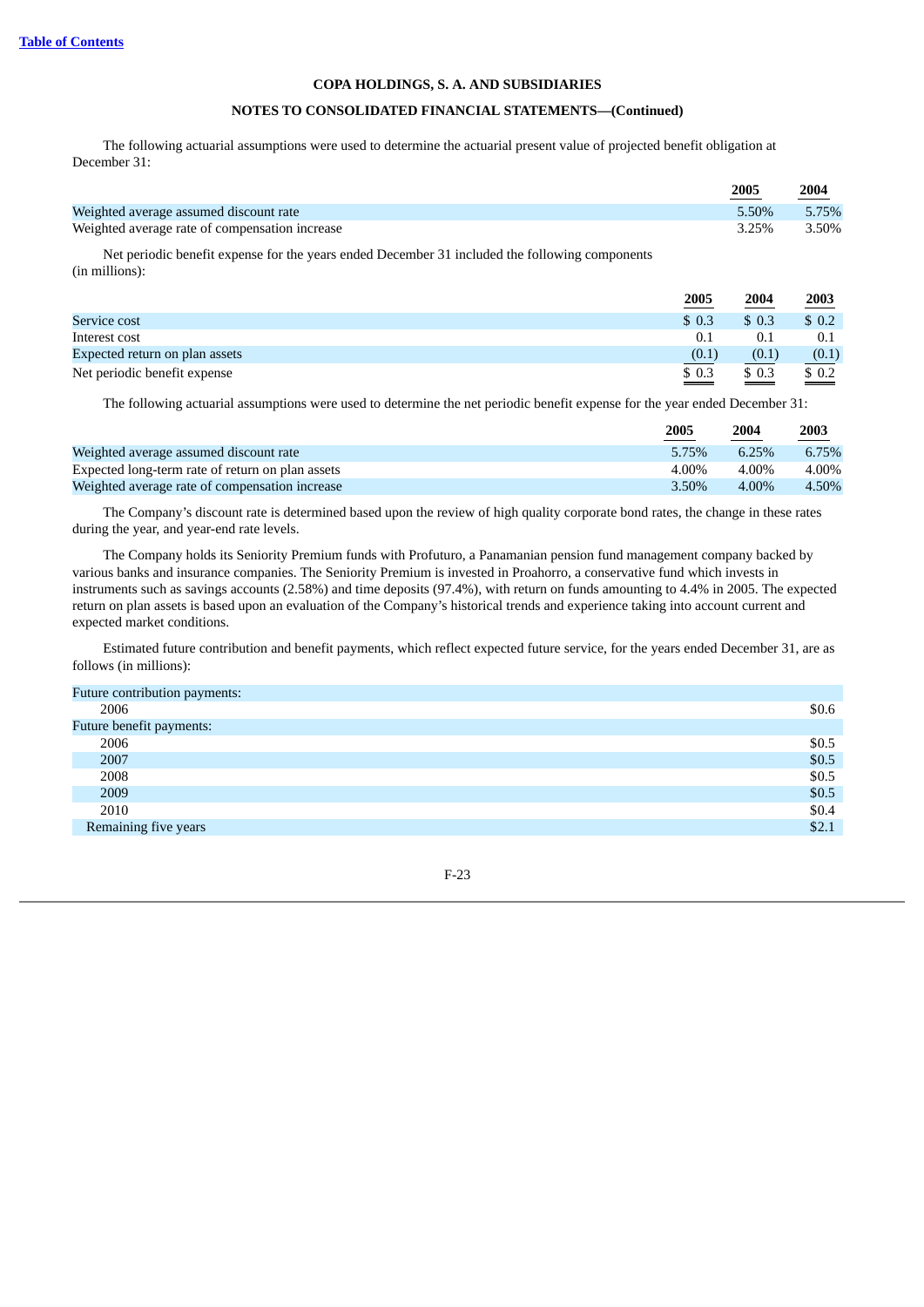#### **NOTES TO CONSOLIDATED FINANCIAL STATEMENTS—(Continued)**

#### *Post-employment Benefit Plan*

For the years ended December 31, 2005, 2004, and 2003, total expense for the post-employment benefits was \$0.4 million, \$0.4 million, and \$0.3 million, respectively.

#### *Colombia Pension Plan*

#### *Pension Plan*

Colombian labor laws require that employers establish pension plan for its employees. AeroRepública, based on this labor laws, had establish two (2) defined benefit pension plans. All employees hired before April 1, 1994 are covered by one of these defined benefit pension plans, the future pension plan or the pension bond plan. Additionally, AeroRepública has a pension which is paid to widows. There are 9 members covered under these programs.

The Company's unfunded benefit obligation recognized, within other long term liabilities, for these plans is \$0.3 million at December 31, 2005.

#### **10.** *Fleet Impairment Charges*

In light of the impairment charge recorded in 2002, the downward pressure realized on the value of Boeing 737-200's thereafter, and the ongoing distress in the industry, the Company re-evaluated the value of its Boeing 737-200 aircraft, rotable and expendable parts in accordance with SFAS No. 144, "*Accounting for the Impairment or Disposal of Long-Lived Assets*" in 2003. The Company determined that the undiscounted future cash flows to be derived by the fleet were not sufficient to recover the carrying value of the fleet and therefore an impairment to their value existed. As a result, the Company recorded an impairment charge in fiscal 2003 to write the aircraft down to their estimated fair value.

The Company estimated the undiscounted future cash flows to be derived from the Boeing 737-200 fleet based on historical results adjusted to reflect its best estimate of future market and operating conditions. Estimates of the undiscounted future cash flows were not sufficient to recover the carrying values of the Boeing 737-200 aircraft in 2003. As a result, the net carrying values of impaired aircraft and related items not recoverable were reduced to their respective fair value and an impairment charge of \$3.6 million was recognized in 2003. Estimates of fair value represent the Company's best estimate based on industry trends and reference to market rates.

In 2004, the Company entered into a sales agreement for its remaining Boeing 737-200 aircraft. Gains on the sale of the aircraft of \$1.1 million in each of 2004 and 2005 are included within Non-operating income (expense). In 2005, the Company sold parts related to its Boeing 737-200, resulting in a gain of \$0.3 million which is also included within Non-operating income (expense).

#### **11.** *Related Party Transactions*

The following is a summary of significant related party transactions that occurred during 2005, 2004 and 2003. Except as otherwise discussed, the payments to and from the related parties in the ordinary course of business were based on prevailing market rates.

*Continental Airlines.* Since 1998, Continental has implemented a comprehensive commercial and services alliance with COPA. Key elements of the alliance include: similar brand images, code sharing, co-branding of the OnePass frequent flyer program in Latin America, joint construction and operation of the Panama Presidents Club VIP lounge, joint purchasing, maintenance and engineering support and a number of other marketing, sales and service initiatives.

As a result of these activities, the Company paid Continental \$16.9 million, \$14.1 million, and \$13.5 million in 2005, 2004 and 2003, respectively, and Continental paid COPA \$16.1 million, \$12.3 million, and \$14.1 million in

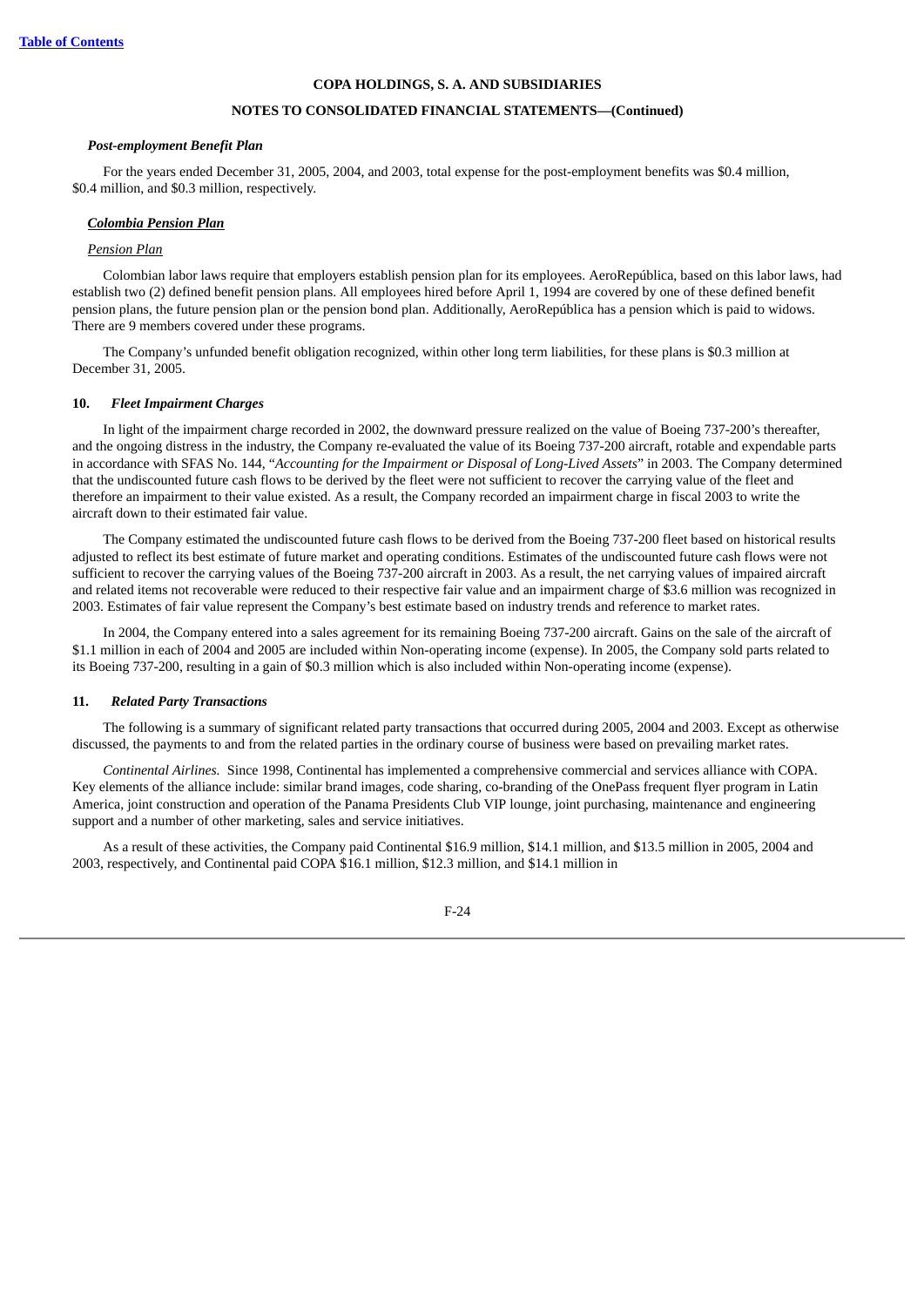#### **NOTES TO CONSOLIDATED FINANCIAL STATEMENTS—(Continued)**

2005, 2004 and 2003, respectively. The Company owed Continental \$2.3 million and \$3.3 million at December 31, 2005 and 2004, respectively. The services provided are considered normal to the daily operations of both airlines.

*Banco Continental de Panamá, S.A. ("Banco Continental").* The Company has a strong commercial banking relationship with Banco Continental, which is controlled by the Company's controlling shareholders. The Company obtains financing from Banco Continental under short- to medium-term financing arrangements to fund aircraft pre-payments and for part of the commercial loan tranche of one of the Company's Export-Import Bank facilities. The Company also maintains general lines of credit and time deposit accounts with Banco Continental.

Interest payments to Banco Continental totaled \$1.6 million, \$1.1 million and \$0.7 million in 2005, 2004 and 2003, respectively, and the Company received \$1.0 million, \$1.1 million, and \$0.5 million in 2005, 2004 and 2003, respectively. The debt balance outstanding at December 31 amounted to \$25.7 million and \$15.3 million in 2005 and 2004, respectively. These amounts are included in "Current maturities of long-term debt" and "Long-term debt" in the Consolidated Balance Sheets.

*ASSA Compañía de Seguros, S.A. ("ASSA").* Panamanian law requires the Company to maintain its insurance policies through a local insurance company. The Company has contracted ASSA, an insurance company controlled by the Company's controlling shareholders, to provide substantially all of its insurance. ASSA has, in turn, reinsured almost all of the risks under those policies with insurance companies in North America. The net payment to ASSA, after taking into account the reinsurance of these risks totaled \$0.03 million in each of 2005, 2004 and 2003.

*Petróleos Delta, S.A. ("Delta Petroleum").* During 2005, the Company entered into a contract with Petróleos Delta, S.A. to supply its jet fuel needs. The price agreed to under this contract is based on the two week average of the U.S. Gulf Coast Waterborne Mean index plus local taxes, certain third-party handling charges and a handling charge to Delta. The contract has a one year term that automatically renews for one year period unless terminated by one of the parties. While the Company's controlling shareholders do not hold a controlling equity interest in Petróleos Delta, S.A., one of the Company's executive officers, Jorge Garcia, previously served as a Project Director at Petróleos Delta, S.A. and one of the Company's directors, Alberto Motta, served on its board of directors. Payments to Petróleos Delta totaled \$26.5 million from August to December of 2005.

*Desarrollo Inmobiliario del Este, S.A. ("Desarrollo Inmobiliario").* During January 2006, the Company moved into its new headquarters, a recently constructed building located six miles away from Tocumen International Airport. The Company leases five floors consisting of approximately 104,000 square feet of the building from Desarollo Inmobiliario, an entity controlled by the same group of investors that controls CIASA, under a ten-year lease at a rate of \$0.1 million per month. Payments to Desarrollo Inmobiliario del Este, S.A. totaled \$0.6 million in 2005.

*Galindo, Arias & Lopez.* Most of the Company's legal work, including passing on the validity of the shares offered, is carried out by the law firm Galindo, Arias & Lopez. Certain partners of Galindo, Arias & Lopez are indirect shareholders of CIASA and serve on the Company's Board of Directors. Payments to Galindo, Arias & Lopez totaled \$0.3 million, \$0.1 million and \$0.2 million in 2005, 2004 and 2003, respectively.

*Other Transactions.* The Company purchases most of the alcohol and other beverages served on its aircraft from Motta Internacional, S.A. and Global Brands, S.A., both of which are controlled by the Company's controlling shareholders. The Company does not have any formal contracts for these purchases, but pays wholesale prices based on price lists periodically submitted by those importers. The Company paid \$0.4 million, \$0.4 million and \$0.5 million in 2005, 2004 and 2003, respectively.

The Company's telecommunications and other data services have been provided by Telecarrier, Inc. since February 2003. Some of the controlling shareholders of CIASA have a controlling interest in Telecarrier, Inc. Payments to Telecarrier, Inc. totaled \$0.4 million, \$0.4 million and \$0.2 million in 2005, 2004 and 2003, respectively.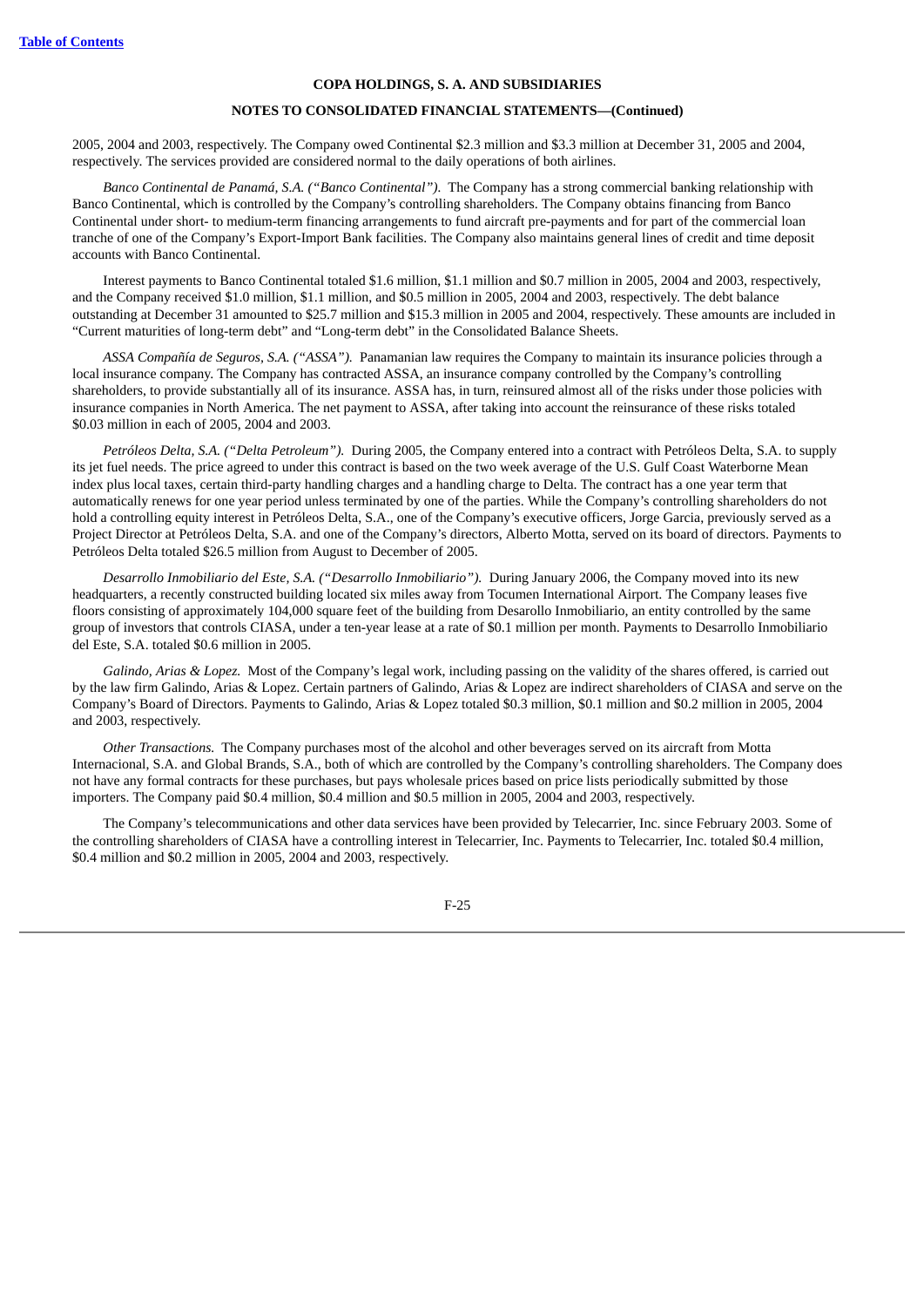## **NOTES TO CONSOLIDATED FINANCIAL STATEMENTS—(Continued)**

#### **12.** *Commitments and Contingencies*

#### *Aircraft Commitments*

The Company has a purchase contract with Boeing for 17 Boeing 737-Next Generation aircraft, under which the Company has seven (7) firm orders and ten (10) purchase rights. Additionally, the Company has a purchase contract with Embraer for 28 Embraer 190 aircraft, under which the Company has ten (10) firm orders and 18 purchase options. The firm orders have an approximate value of \$719.3 million based on the aircraft list price, including estimated amounts for contractual price escalation and pre-delivery deposits.

During 2006, the Company entered into agreements to execute three (3) Embraer 190 purchase options as well as one (1) Boeing 737-Next Generation purchase right, and additional firm commitments to purchase five (5) Embraer 190 aircraft to be operated by its AeroRepública subsidiary. These additional firm orders have an approximate value of \$357.5 million based on the aircraft list price, including estimated amounts for contractual price escalation and pre-delivery deposits.

The following table summarizes the Company's firm orders (in millions):

|      |                         | <b>Expected Firm</b> |              |
|------|-------------------------|----------------------|--------------|
|      | <b>Order Deliveries</b> |                      | <b>Total</b> |
| 2006 | 8                       | \$.                  | 308.8        |
| 2007 | 10                      |                      | 400.9        |
| 2008 | 6                       |                      | 245.6        |
| 2009 |                         |                      | 121.5        |
|      | 26                      |                      | \$1,076.8    |

#### *Covenants*

As a result of the various contracts entered into by the Company to finance Boeing 737-Next Generation aircraft that are guaranteed by the Export - Import Bank of the United States, the Company is required to comply with certain financial covenants. These financing covenants, among other things requires us to maintain, EBITDAR to fixed charge ratio of at least 2.5 times, a tangible net worth of at least 5 times the long-term obligations, minimum tangible net worth of \$50 million, EBITDAR for the prior year to be at least 1.9 times the finance charge expenses for the first year of the agreement and 2.0 times the finance charge expenses for the remainder of the agreement, net borrowings no more than 92% of the Company's capitalization during the first two years, 90% during the next two years and 85% during the last six years of the agreement, tangible net worth of at least \$30 million for the first two years, \$70 million for the next three years and \$120 million for the last five years of the agreement, and to maintain a minimum of \$30 million in available cash for the first five years and \$50 million for the last five years of the agreement.

As of December 31, 2005, the Company was in compliance with all required covenants.

A commercial credit facility requires AeroRepública to maintain certain financial covenants such as a financial debt to EBITDAR ratio of less than 4.5. The Company is currently in negotiations with this institution to restructure the existing two (2) tranche facilities with a one (1) tranche facility at more favorable terms in the amount of approximately \$15 million which will be backed by a guarantee from Copa Holdings, S.A. The new facility under negotiation will include revised covenants which under the current facility are not being met by AeroRepública as of December 31, 2005; AeroRepública received a waiver from the institution through July 2006.

If, upon the termination of the waiver noted above, the covenants are still not being met and no other recourse exists with this institution, the Company would provide the funds necessary to repay the debt via other long-term borrowings or from non-working capital funds.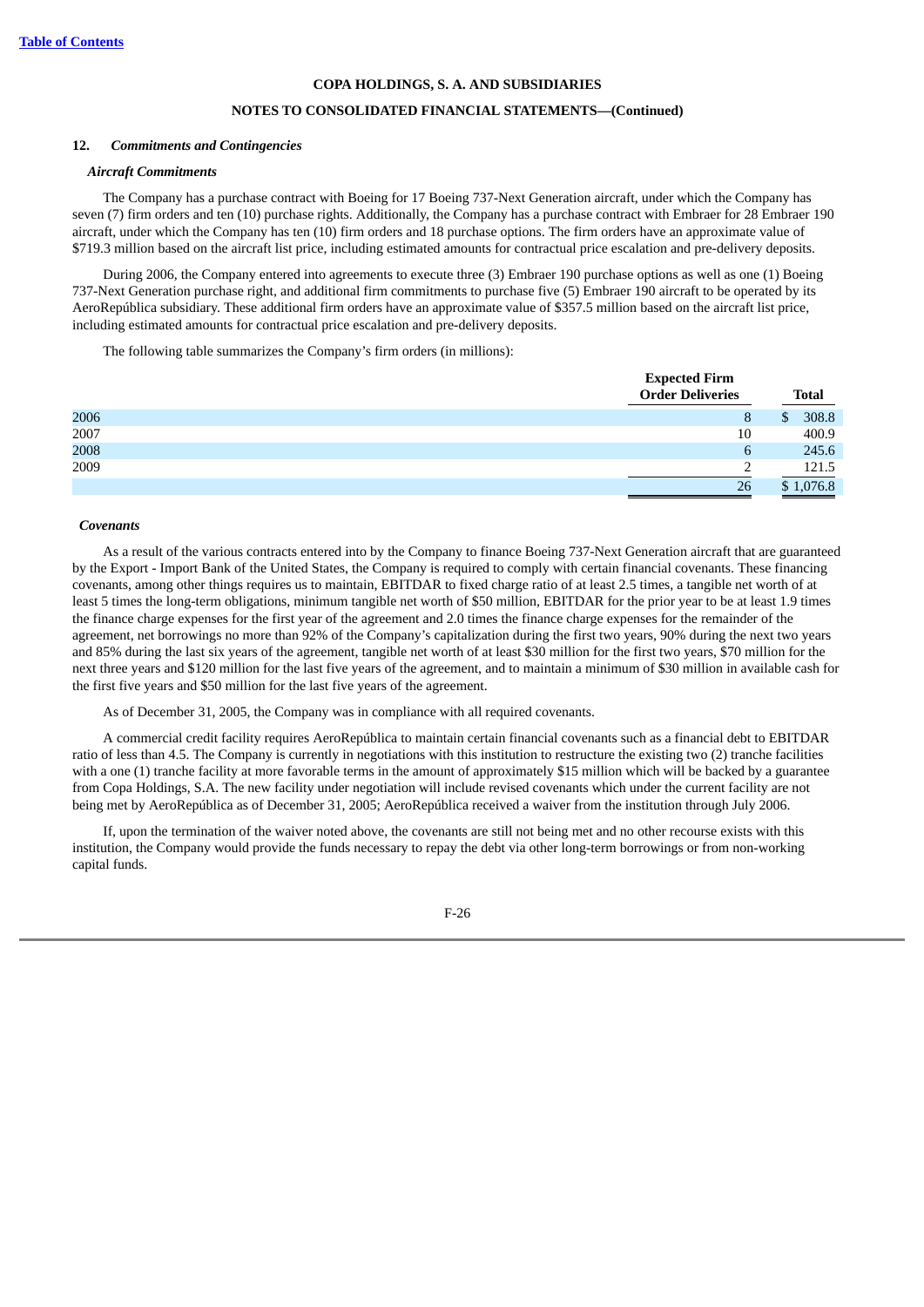## **NOTES TO CONSOLIDATED FINANCIAL STATEMENTS—(Continued)**

#### *Labor Unions*

Approximately 48% of the Company's 4,340 employees are unionized. There are currently seven (7) union organizations; five (5) covering employees in Panama and two (2) covering employees in Colombia.

The five (5) unions covering employees in Panama include: the pilots' union (SIPAC); the flight attendants' union (SIPANAB); the mechanics' union (SINTECMAP); the traffic attendants' union (UTRACOPA); and a generalized union (SIELAS), which represents ground personnel, messengers, drivers, counter agents and other non-executive administrative staff. The two (2) unions covering employees in Colombia include: the pilots' union (ACDAC) and the traffic attendant's union (ACAV).

The Company finalized negotiations with SIELAS in 2005, and in early 2006, it finalized negotiations with SIPANAB and an arbitration proceeding with SINTECMAP; extending current agreements with each of these labor unions for an additional period of four (4) years.

#### *Lines of Credit for Working Capital and Letters of Credit*

The Company maintained available facilities for working capital with several banks with year-end available balances of \$38.5 million and \$9.4 million at December 31, 2005 and 2004, respectively.

The Company maintained available facilities for letters of credit with several banks with outstanding balances of \$13.7 million and \$10.8 million at December 31, 2005 and 2004, respectively. These letters of credit are pledged for aircraft rentals, maintenance and guarantees for airport facilities.

In June 2005, the Company and The International Finance Corporation entered into an agreement for a \$15.0 million revolving line of credit available for working capital purposes. This line of credit facility includes commitment fees of 0.50%, plus availability fees of 0.25%.

In September 2005, the Company and Banco Continental entered into an agreement for a \$15.0 million revolving line of credit available for working capital purposes. There are no commitment fees or availability fees on this line of credit facility.

Upon acquisition of AeroRepública, the Company arranged a commercial credit facility in the amount of \$15.0 million, primarily to refinance existing liabilities and to provide AeroRepública with working capital. This facility was divided in two (2) tranches of \$5.0 million and \$10.0 million with maturities of three (3) and five (5) years, respectively. This facility is secured by credit card receivables.

### *Termination of General Sales Agent*

The Company historically outsourced sales functions in some outstations through agreements with general sales agents. Over the past few years, the Company has been discontinuing existing agreements in order to reduce distribution costs and take direct control over these functions. As a result of this process, the Company terminated general sales agent agreements in 2004 and 2003. In accordance with SFAS No. 146, "*Accounting for Costs Associated with Exit or Disposal Activities*", the Company recorded, within other operating expenses, provisions amounting to \$1.3 million and \$1.0 million in the years ending December 31, 2004 and 2003 respectively, when the general sales agreements were terminated.

Payments relating to the termination of the general sales agent agreements amounted to \$1.3 million, \$2.9 million, and \$0.1 million in 2005, 2004 and 2003, respectively.

The Company has no remaining GSA agreements with significant termination contingencies.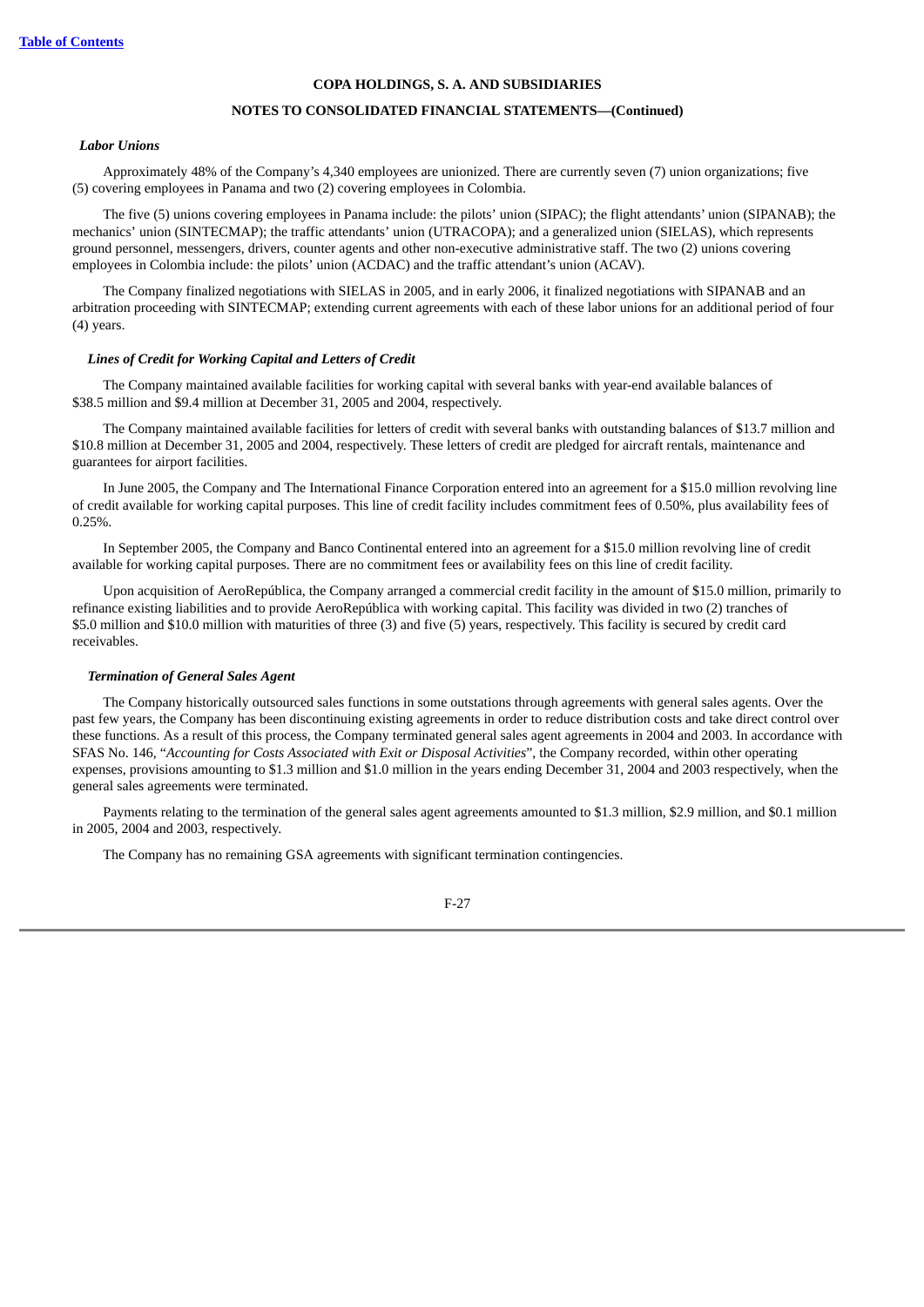## **NOTES TO CONSOLIDATED FINANCIAL STATEMENTS—(Continued)**

### **13. Subsequent Events**

#### *Restricted Stock Awards*

In connection with the Company's 2005 initial public offering, the Company's Board of Directors approved one time restricted stock bonuses to executive officers, managers, certain key employees and non-employee directors. The restricted stock awards will be granted pursuant to a new equity-based long-term incentive compensation plan that the Company adopted in conjunction with the initial public offering, which provides for grants of restricted stock, stock options and certain equity-based awards.

On March 28, 2006, the Company granted approximately 937,500 shares of restricted stock awards which will vest over periods ranging from two (2) to five (5) years. The Company estimates the 2006 compensation cost related to this plan will be \$2.5 million.

#### *Dividend distribution (Unaudited)*

On May 11, 2006, the Company's Board of Directors approved a dividend distribution of approximately \$8.3 million, which represents 10% of the 2005 net income. This distribution is expected to be paid in June 2006.

#### *Debt (Unaudited)*

On May 15, 2006, the Company entered into a loan agreement for \$34.2 million to finance a portion of advanced delivery payments on two Boeing 737-800 aircraft with delivery months of August and November 2007. The Company has granted, for the benefit of the borrower, a first priority security interest in the rights, title and interest over these aircraft.

### **14.** *Segment Reporting*

Prior to the acquisition of AeroRepública on April 22, 2005, the Company had one reportable segment. Upon the acquisition of AeroRepública, as discussed in Note 2, the Company determined it has two reportable segments, the Copa segment and the AeroRepública segment, primarily because: (1) management evaluates the financial and operational results of the Copa segment and AeroRepública segment separately for internal reporting and management performance evaluation purposes; and (2) management intends to allow AeroRepública's existing management to continue operating the airline as a point-to-point Colombian carrier, without significant integration into the Copa network. The accounting policies of the segments are the same as those described in Note 1, "Summary of Significant Accounting Policies". General corporate and other assets are allocated to the Copa segment.

Operating information for the Copa segment and the AeroRepública segment for the period ended December 31, 2005 (which includes the results of AeroRepública only from the date of acquisition) is as follow (in millions):

|                            | <b>December 31, 2005</b> |       |
|----------------------------|--------------------------|-------|
| <b>Operating Revenues:</b> |                          |       |
| Copa Segment               |                          | 505.7 |
| AeroRepública segment      |                          | 103.0 |
| Eliminations               |                          | (0.1) |
| Consolidated               |                          | 608.6 |

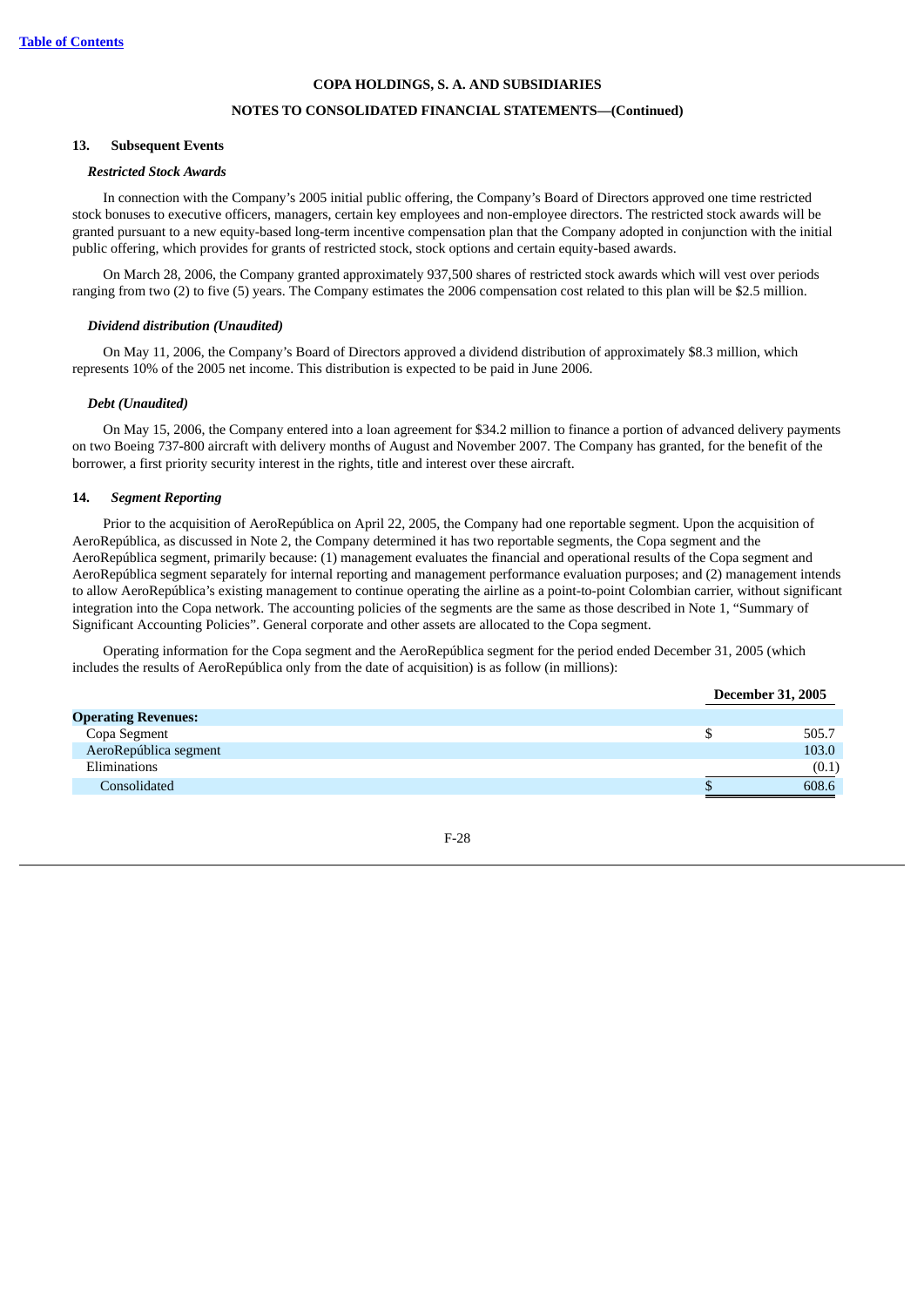# **NOTES TO CONSOLIDATED FINANCIAL STATEMENTS—(Continued)**

|                                       | December 31, 2005 |
|---------------------------------------|-------------------|
| <b>Depreciation:</b>                  |                   |
| Copa Segment                          | \$<br>19.3        |
| AeroRepública segment                 | 0.6               |
| Consolidated                          | \$<br>19.9        |
| <b>Aircraft Rentals:</b>              |                   |
| Copa Segment                          | \$<br>22.1        |
| AeroRepública segment                 | 5.5               |
| Consolidated                          | \$<br>27.6        |
| <b>Operating income:</b>              |                   |
| Copa Segment                          | \$<br>103.0       |
| AeroRepública segment                 | 6.1               |
| Consolidated                          | \$<br>109.1       |
| <b>Interest expense:</b>              |                   |
| Copa Segment                          | \$<br>(18.3)      |
| AeroRepública segment                 | (2.2)             |
| Consolidated                          | \$<br>(20.5)      |
| <b>Interest income:</b>               |                   |
| Copa Segment                          | \$<br>3.4         |
| AeroRepública segment                 | 0.2               |
| Consolidated                          | \$<br>3.6         |
| <b>Income before income taxes:</b>    |                   |
| Copa Segment                          | \$<br>89.8        |
| AeroRepública segment                 | 2.8               |
| Consolidated                          | \$<br>92.6        |
| <b>Total Assets at End of Period:</b> |                   |
| Copa Segment                          | \$<br>851.1       |
| AeroRepública segment                 | 98.1              |
| Eliminations                          | (32.3)            |
| Consolidated                          | \$<br>916.9       |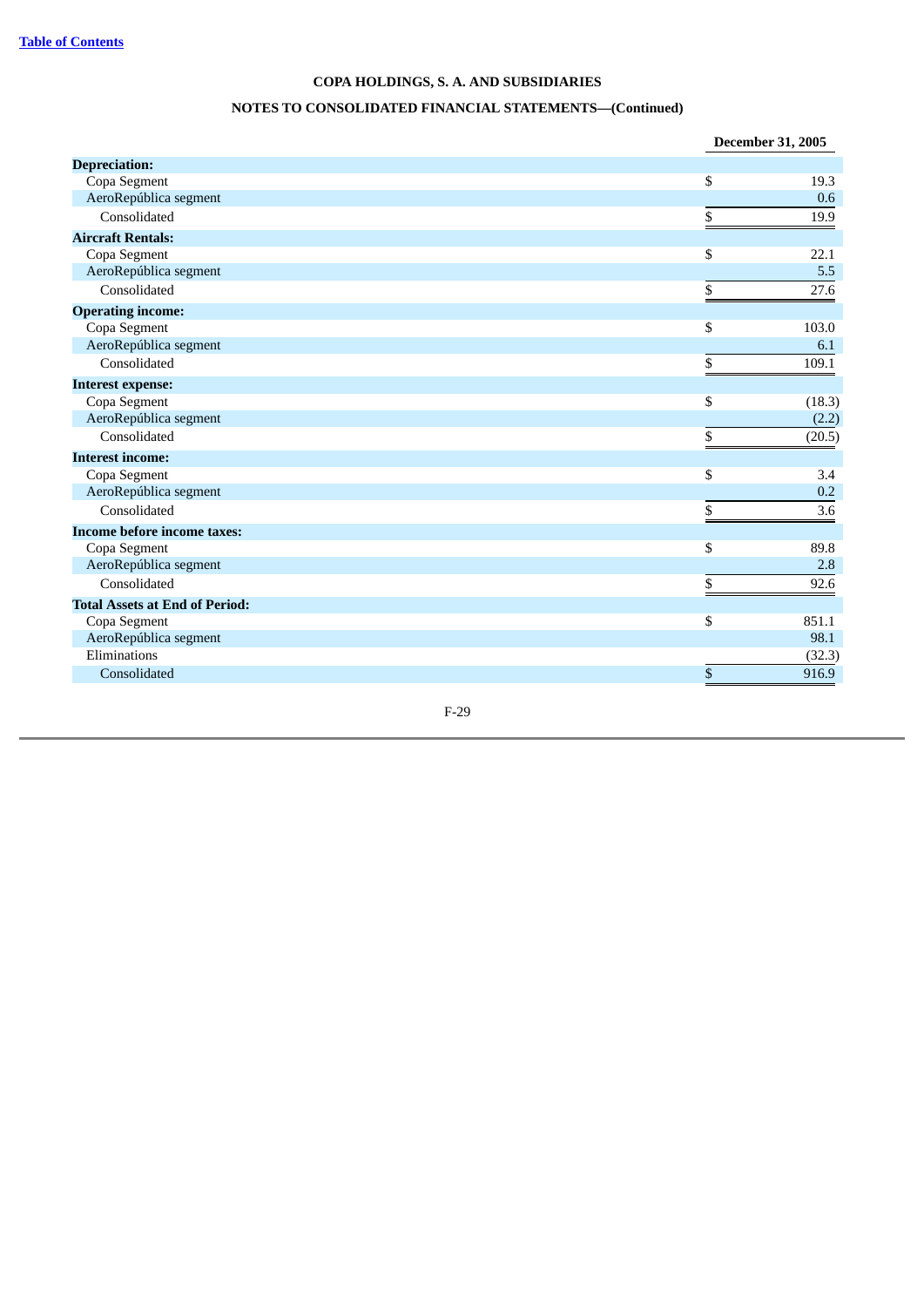# **NOTES TO CONSOLIDATED FINANCIAL STATEMENTS—(Continued)**

Information concerning operating revenue by principal geographic area for the period ended December 31 is as follow (in millions):

|                               | <u>2005</u> | 2004<br>the control of the control of the | <u>2003</u>                                                                                                                                                                                                                                     |
|-------------------------------|-------------|-------------------------------------------|-------------------------------------------------------------------------------------------------------------------------------------------------------------------------------------------------------------------------------------------------|
| North America                 | \$86.9      | \$66.3                                    | \$51.9                                                                                                                                                                                                                                          |
| Central America and Caribbean | 125.3       | 104.2                                     | 90.7                                                                                                                                                                                                                                            |
| South America                 | 303.2       | 148.8                                     | 130.4                                                                                                                                                                                                                                           |
| Panama                        | 93.2        | 80.5                                      | 68.8                                                                                                                                                                                                                                            |
| Total operating revenue       | \$608.6     | \$399.8                                   | \$341.8<br><u>a shekara ta 1999, a shekara ta 1999, a shekara ta 1999, a shekara ta 1999, a shekara ta 1999, a shekara ta 1999, a shekara ta 1999, a shekara ta 1999, a shekara ta 1999, a shekara ta 1999, a shekara ta 1999, a shekara ta</u> |

We attribute revenue among the geographical areas based upon point of sales. Our tangible assets and capital expenditures consist primarily of flight and related ground support equipment, which is mobile across geographic markets and, therefore, has not been allocated.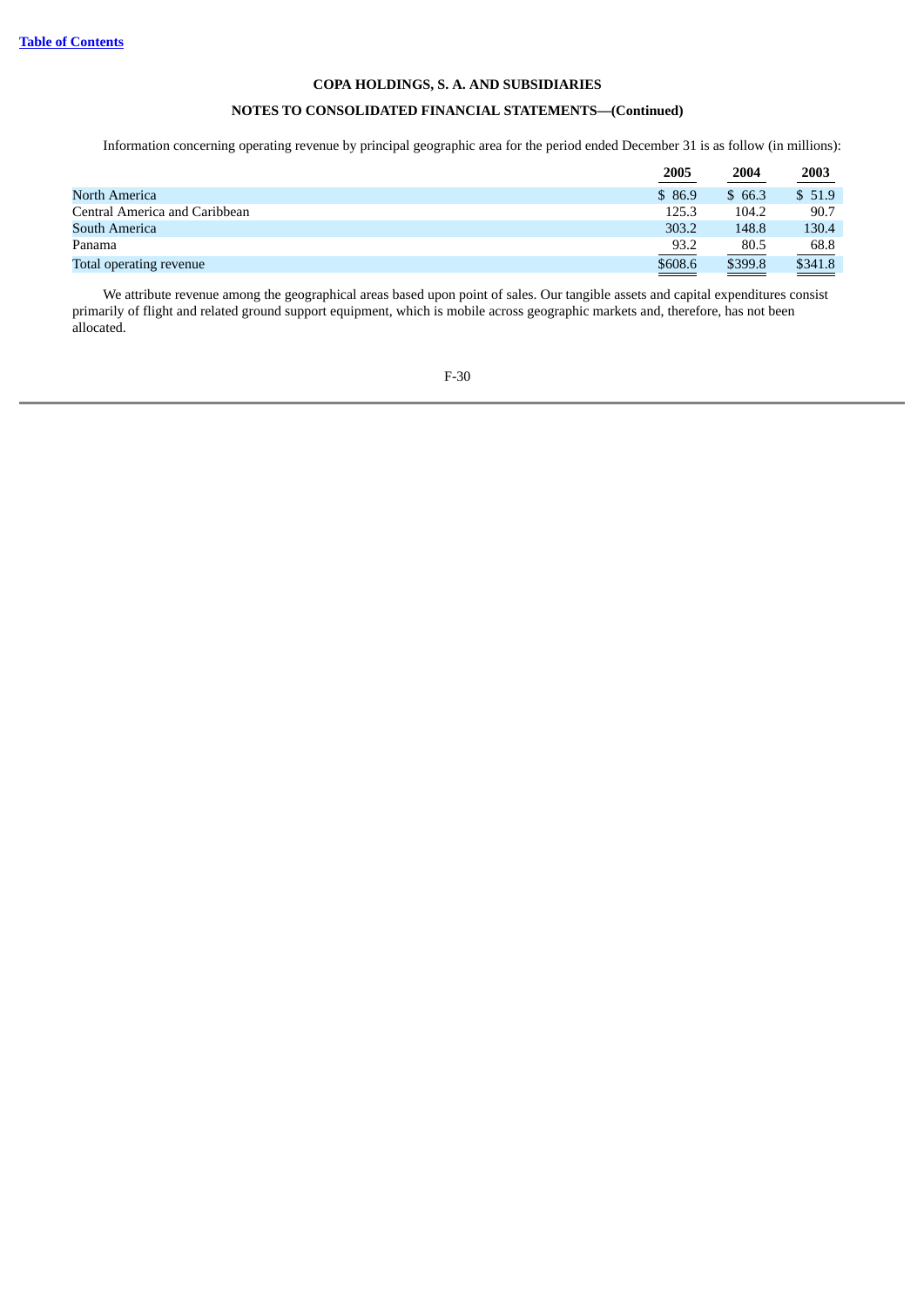#### **EXHIBIT INDEX**

| Exhibit No. | <b>Description</b> |
|-------------|--------------------|
|             |                    |

| $1.1***$ | English translation of the Articles of Incorporation (Pacto Social) of the Registrant |  |
|----------|---------------------------------------------------------------------------------------|--|
|          |                                                                                       |  |

- 2.1\* Form of Second Amended and Restated Shareholders' Agreement among Copa Holdings, S.A., Corporación de Inversiones Aéreas, S.A. and Continental Airlines, Inc.
- 2.2\* Form of Amended and Restated Registration Rights Agreement among Copa Holdings, S.A., Corporación de Inversiones Aéreas, S.A. and Continental Airlines, Inc.
- 10.1\*\*† Aircraft Lease Agreement, dated as of October 1, 1998, between First Security Bank and Compañía Panameña de Aviación, S.A., in respect of Boeing Model 737-71Q Aircraft, Serial No. 29047
- 10.2\*\*† Letter Agreement dated as of November 6, 1998 amending Aircraft Lease Agreement, dated October 1, 1998, between First Security Bank and Compañía Panameña de Aviación, S.A., in respect of One Boeing Model 737-71Q Aircraft, Manufacturer's Serial No. 29047
- 10.3\*\*† Aircraft Lease Amendment Agreement dated as of May 21, 2004 to Aircraft Lease Agreement, dated October 1, 1998, between First Security Bank and Compañía Panameña de Aviación, S.A., in respect of Boeing Model 737-71Q Aircraft, Serial No. 29047
- 10.4\*\*† Aircraft Lease Agreement, dated as of October 1, 1998, between First Security Bank and Compañía Panameña de Aviación, S.A., in respect of Boeing Model 737-71Q Aircraft, Serial No. 29048
- 10.5\*\*† Letter Agreement dated as of November 6, 1998 amending Aircraft Lease Agreement, dated as of October 1, 1998, between First Security Bank and Compañía Panameña de Aviación, S.A., in respect of Boeing Model 737-71Q Aircraft, Serial No. 29048
- 10.6\*\*† Aircraft Lease Amendment Agreement dated as of May 21, 2003 to Aircraft Lease Agreement, dated October 1, 1998, between First Security Bank and Compañía Panameña de Aviación, S.A., in respect of Boeing Model 737-71Q Aircraft, Serial No. 29048
- 10.7\*\*† Aircraft Lease Agreement, dated as of November 18, 1998, between Aviation Financial Services Inc. and Compañía Panameña de Aviación, S.A., Boeing Model 737-700 Aircraft, Serial No. 28607
- 10.8\*\*† Letter Agreement No. 1 dated as of November 18, 1998 to Aircraft Lease Agreement, dated November 18, 1998, between Aviation Financial Services Inc. and Compañía Panameña de Aviación, S.A., Boeing Model 737-700 Aircraft, Serial No. 28607
- 10.9\*\*† Letter Agreement No. 2 dated as of March 8, 1999 to Aircraft Lease Agreement, dated November 18, 1998, between Aviation Financial Services Inc. and Compañía Panameña de Aviación, S.A., Boeing Model 737-700 Aircraft, Serial No. 28607
- 10.10\*\*† Lease Extension and Amendment Agreement dated as of April 30, 2003, to Aircraft Lease Agreement, dated November 18, 1998, between Aviation Financial Services Inc. and Compañía Panameña de Aviación, S.A., Boeing Model 737-700 Aircraft, Serial No. 28607
- 10.11\*\*† Aircraft Lease Agreement, dated as of November 18, 1998, between Aviation Financial Services Inc. and Compañía Panameña de Aviación, S.A., Boeing Model 737-700 Aircraft, Serial No. 30049
- 10.12\*\*† Letter Agreement No. 1 dated as of November 18, 1998 to Aircraft Lease Agreement, dated November 18, 1998, between Aviation Financial Services Inc. and Compañía Panameña de Aviación, S.A., Boeing Model 737-700 Aircraft, Serial No. 30049
- 10.13\*\*† Letter Agreement No. 2 dated as of March 8, 1999 to Aircraft Lease Agreement, dated November 18, 1998, between Aviation Financial Services Inc. and Compañía Panameña de Aviación, S.A., Boeing Model 737-700 Aircraft, Serial No. 30049
- 10.14\*\*† Lease Extension and Amendment Agreement dated as of April 30, 2003, to Aircraft Lease Agreement, dated November 18, 1998, between Aviation Financial Services Inc. and Compañía Panameña de Aviación, S.A., Boeing Model 737-700 Aircraft, Serial No. 30049 10.15\*\*† Aircraft Lease Agreement, dated as of November 30, 2003, between International Lease Finance Corporation and Compañía Panameña de
- Aviación, S.A., New B737-700 or 800, Serial No. 30676 10.16\*\*† Aircraft Lease Agreement, dated as of March 4, 2004, between International Lease Finance Corporation and Compañía Panameña de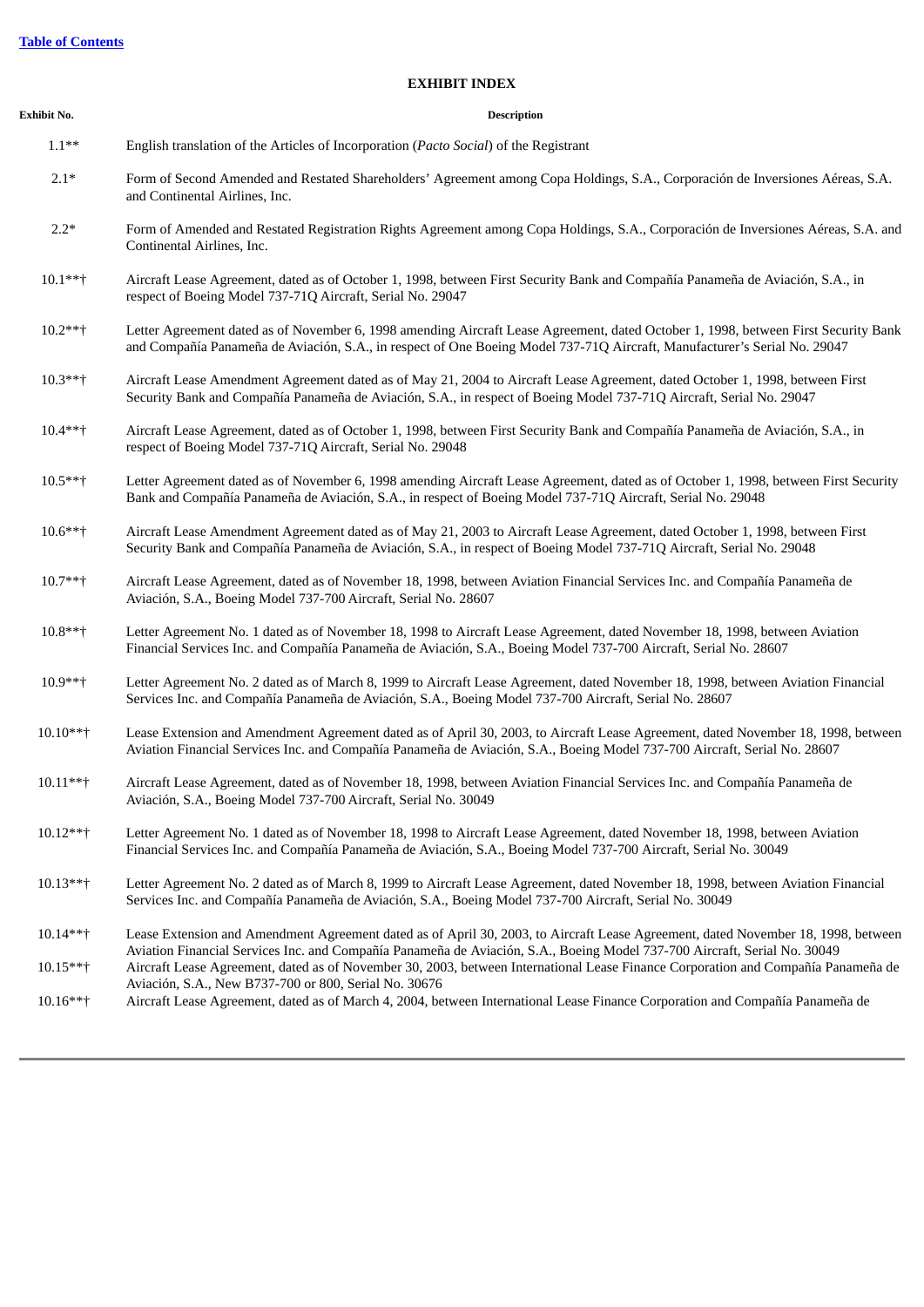|  | <b>Table of Contents</b> |
|--|--------------------------|
|  |                          |

| Exhibit No.  | <b>Description</b>                                                                                                                                                                                    |
|--------------|-------------------------------------------------------------------------------------------------------------------------------------------------------------------------------------------------------|
|              | Aviación, S.A., New B737-700 or 800, Serial No. 32800                                                                                                                                                 |
| $10.17***$   | Aircraft Lease Agreement dated as of December 23, 2004, between Wells Fargo Bank Northwest, N.A. and Compañía Panameña de<br>Aviación, S.A., in respect of Boeing B737-800 Aircraft, Serial No. 29670 |
| $10.18***$   | Embraer 190LR Purchase Agreement DCT-006/2003 dated as of May 2003 between Embraer— Empresa Brasileira de Aeronáutica S.A.<br>and Regional Aircraft Holdings Ltd.                                     |
| $10.19***$   | Letter Agreement DCT-007/2003 between Embraer—Empresa Brasileira de Aeronáutica S.A. and Regional Aircraft Holdings Ltd.,<br>relating to Purchase Agreement DCT-006/2003                              |
| $10.20**+$   | Letter Agreement DCT-008/2003 between Embraer—Empresa Brasileira de Aeronáutica S.A. and Regional Aircraft Holdings Ltd.,<br>relating to Purchase Agreement DCT-006/2003                              |
| $10.21**$    | Embraer 190 Purchase Agreement COM 0028-06 dated February 2006 between Embraer—Empresa Brasileira de Aeronáutica S.A. and<br>Copa Holdings, S.A. relating to Embraer 190LR aircraft                   |
| $10.22*$ †   | Letter Agreement COM 0029-06 to the Embraer Agreement dated February 2006 between Embraer—Empresa Brasileira de Aeronáutica<br>S.A. and Copa Holdings, S.A. relating to Embraer 190LR aircraft        |
| $10.23***$   | Aircraft General Terms Agreement, dated November 25, 1998, between The Boeing Company and Copa Holdings, S.A.                                                                                         |
| $10.24***$ † | Purchase Agreement Number 2191, dated November 25, 1998, between The Boeing Company and Copa Holdings, S.A., Inc. relating to<br>Boeing Model 737-7V3 & 737-8V3 Aircraft                              |
| 10.25**†     | Supplemental Agreement No. 1 dated as of June 29, 2001 to Purchase Agreement Number 2191 between The Boeing Company and Copa<br>Holdings, S.A.                                                        |
| 10.26**†     | Supplemental Agreement No. 2 dated as of December 21, 2001 to Purchase Agreement Number 2191 between The Boeing Company and<br>Copa Holdings, S.A.                                                    |
| $10.27***$   | Supplemental Agreement No. 3 dated as of June 14, 2002 to Purchase Agreement Number 2191 between The Boeing Company and Copa<br>Holdings, S.A.                                                        |
| $10.28**+$   | Supplemental Agreement No. 4 dated as of December 20, 2002 to Purchase Agreement Number 2191 between The Boeing Company and<br>Copa Holdings, S.A.                                                    |
| $10.29***$   | Supplemental Agreement No. 5 dated as of October 31, 2003 to Purchase Agreement Number 2191 between The Boeing Company and<br>Copa Holdings, S.A.                                                     |
| 10.30**†     | Supplemental Agreement No. 6 dated as of September 9, 2004 to Purchase Agreement Number 2191 between The Boeing Company and<br>Copa Holdings, S.A.                                                    |
| $10.31***$   | Supplemental Agreement No. 7 dated as of December 9, 2004 to Purchase Agreement Number 2191 between The Boeing Company and<br>Copa Holdings, S.A.                                                     |
| $10.32**+$   | Supplemental Agreement No. 8 dated as of April 15, 2005 to Purchase Agreement Number 2191 between The Boeing Company and Copa<br>Holdings, S.A.                                                       |
| $10.33*$ †   | Supplemental Agreement No. 9 dated as of March 16, 2006 to the Boeing Purchase Agreement Number 2191 dated November 25, 1998<br>between the Boeing Company and Copa Holdings, S.A.                    |
| 10.34*†      | Supplemental Agreement No. 10 dated as of May 8, 2006 to the Boeing Purchase Agreement Number 2191 dated November 25, 1998<br>between the Boeing Company and Copa Holdings, S.A.                      |
| $10.35***$   | Maintenance Cost per Hour Engine Service Agreement, dated March 5, 2003, between G.E. Engine Services, Inc. and Copa Holdings,<br>S.A.                                                                |
| 10.36**†     | English translation of Aviation Fuel Supply Agreement, dated July 18, 2005, between Petróleos Delta, S.A. and Compañía Panameña de<br>Aviación, S.A.                                                  |
|              |                                                                                                                                                                                                       |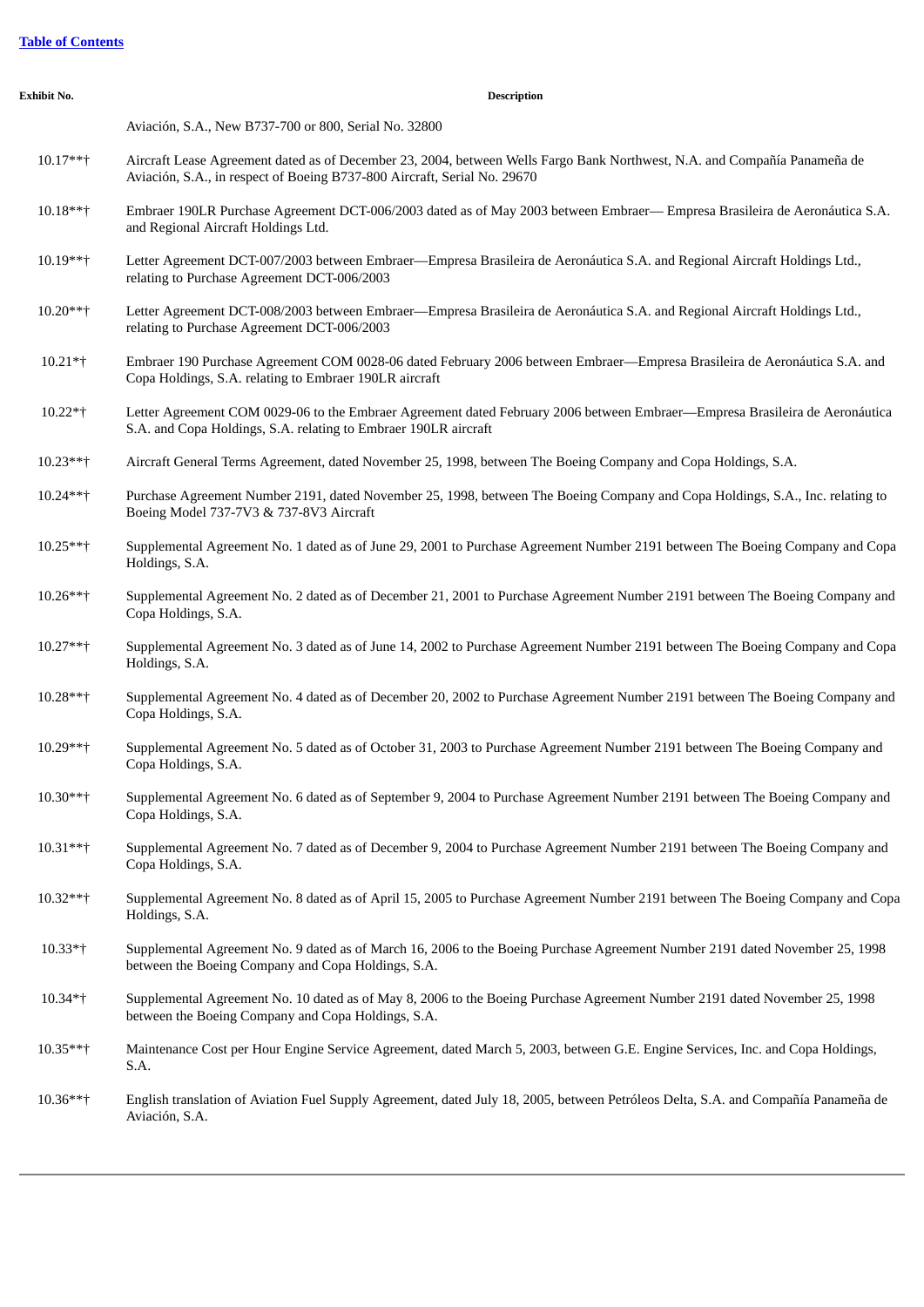# **Table of [Contents](#page-3-0)**

#### **Exhibit No. Description**

| $10.37**$ | Form of Guaranteed Loan Agreement                                                                                          |
|-----------|----------------------------------------------------------------------------------------------------------------------------|
| 10.38**   | Form of Amended and Restated Alliance Agreement between Continental Airlines, Inc. and Compañía Panameña de Aviación, S.A. |
| $10.39**$ | Form of Amended and Restated Services Agreement between Continental Airlines, Inc. and Compañía Panameña de Aviación, S.A. |
| $10.40**$ | Form of Amended and Restated Frequent Flyer Program Participation Agreement                                                |
| $10.41**$ | Form of Copa Holdings, S.A. 2005 Stock Incentive Plan                                                                      |
| $10.42**$ | Form of Copa Holdings, S.A. Restricted Stock Award Agreement                                                               |
| $10.43**$ | Form of Indemnification Agreement with the Registrant's directors                                                          |
| 12.1      | Rule 13a-14(a)/15d-14(a) Certification of Chief Executive Officer                                                          |
| 12.2      | Rule 13a-14(a)/15d-14(a) Certification of Chief Financial Officer                                                          |
| 13.1      | Section 1350 Certification of Chief Executive Officer                                                                      |
| 13.2      | Section 1350 Certification of Chief Financial Officer                                                                      |
| $21.1***$ | Subsidiaries of the Registrant                                                                                             |

<sup>\*</sup> Previously filed with the SEC as an exhibit and incorporated by reference from our Registration Statement on Form F-1, filed June 15, 2006, File No. 333-135031.

<sup>\*\*</sup> Previously filed with the SEC as an exhibit and incorporated by reference from our Registration Statement on Form F-1, filed November 28, 2005, as amended on December 1, 2005 and December 13, 2005, File No. 333-129967.

<sup>†</sup> The Registrant was granted confidential treatment for portions of this exhibit.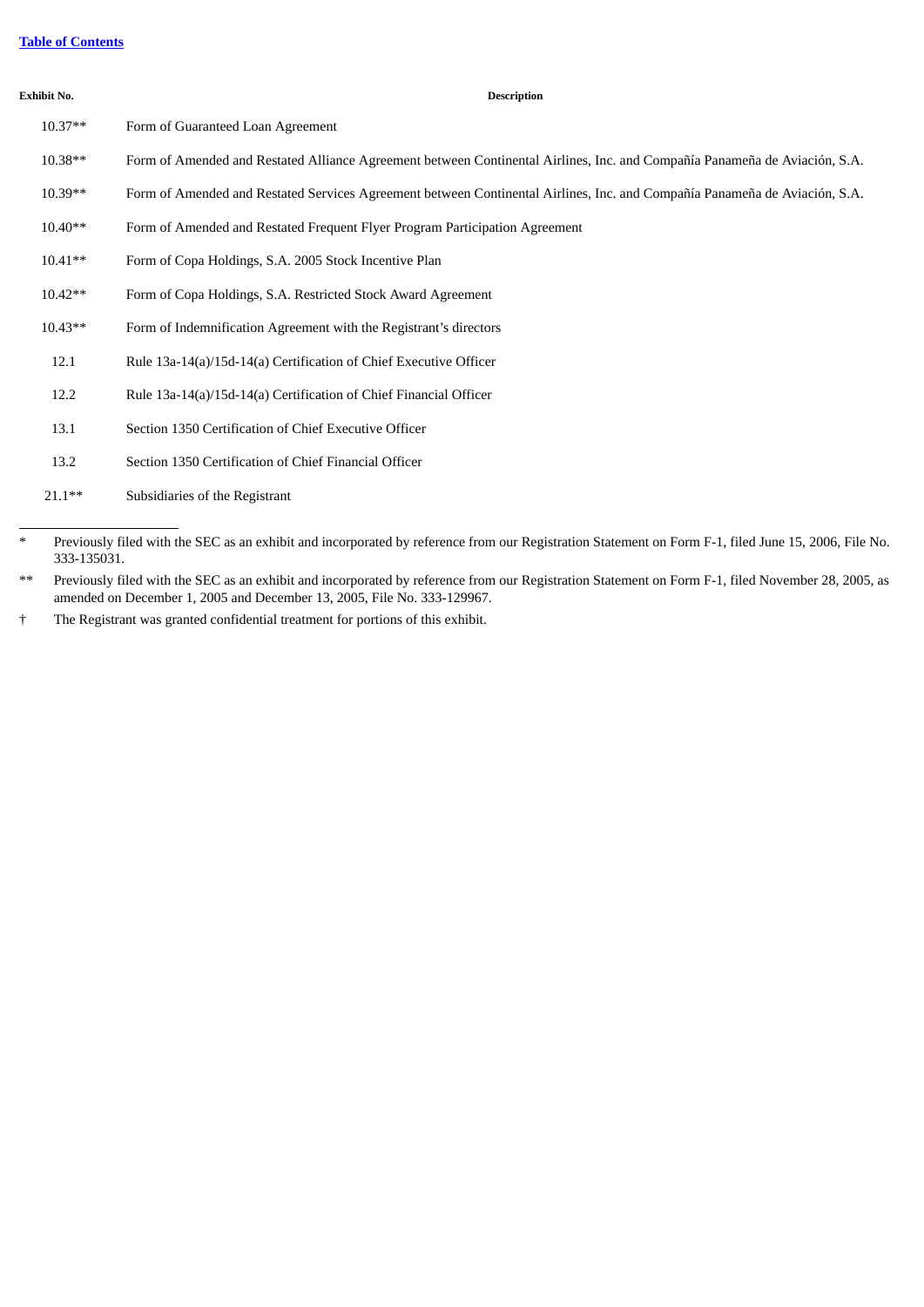#### **CERTIFICATION**

I, Pedro Heilbron, Chief Executive Officer, certify that:

- 1. I have reviewed this annual report on Form 20-F of Copa Holdings, S.A.;
- 2. Based on my knowledge, this report does not contain any untrue statement of a material fact or omit to state a material fact necessary to make the statements made, in light of the circumstances under which such statements were made, not misleading with respect to the period covered by this report;
- 3. Based on my knowledge, the financial statements, and other financial information included in this report, fairly represent in all material respects the financial condition, results of operations and cash flows of the company as of, and for, the periods presented in this report;
- 4. The company's other certifying officer(s) and I are responsible for establishing and maintaining disclosure controls and procedures (as defined in Exchange Act Rules 13a-15(e) and 15d-15(e)) and internal control over financial reporting (as defined in Exchange Act Rules 13a-15(f) and 15d-15(f)) for the company and have:
	- (a) Designed such disclosure controls and procedures, or caused such disclosure controls and procedures to be designed under our supervision, to ensure that material information relating to the company, including its consolidated subsidiaries, is made known to us by others within those entities, particularly during the period in which this report is being prepared;
	- (b) Designed such internal control over financial reporting, or caused such internal control over financial reporting to be designed under our supervision, to provide reasonable assurance regarding the reliability of financial reporting and the preparation of financial statements for external purposes in accordance with generally accepted accounting principles;
	- (c) Evaluated the effectiveness of the company's disclosure controls and procedures and presented in this report our conclusions about the effectiveness of the disclosure controls and procedures, as of the end of the period covered by this report based on such evaluation; and
	- (d) Disclosed in this report any change in the company's internal control over financial reporting that occurred during the period covered by the annual report that has materially affected, or is reasonably likely to materially affect, the company's internal control over financial reporting; and
- 5. The company's other certifying officer(s) and I have disclosed, based on our most recent evaluation of internal control over financial reporting, to the company's auditors and the audit committee of the company's board of directors (or persons performing the equivalent functions):
	- (a) All significant deficiencies and material weaknesses in the design or operation of internal control over financial reporting which are reasonably likely to adversely affect the company's ability to record, process, summarize and report financial information; and
	- (b) Any fraud, whether or not material, that involves management or other employees who have a significant role in the company's internal control over financial reporting.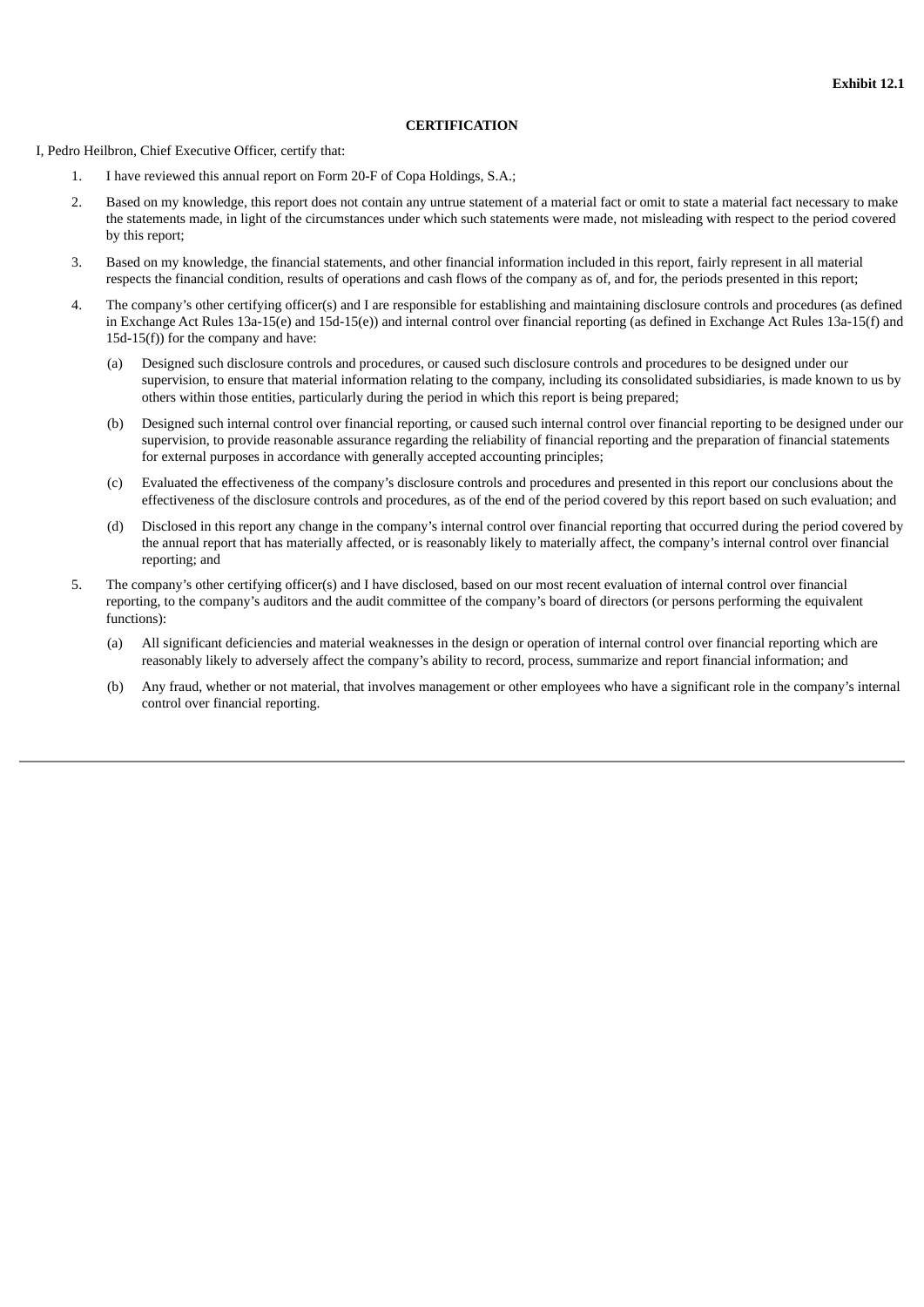Date: June 30, 2006

By: /s/ PEDRO HEILBRON Name: Pedro Heilbron Title: Chief Executive Officer

÷,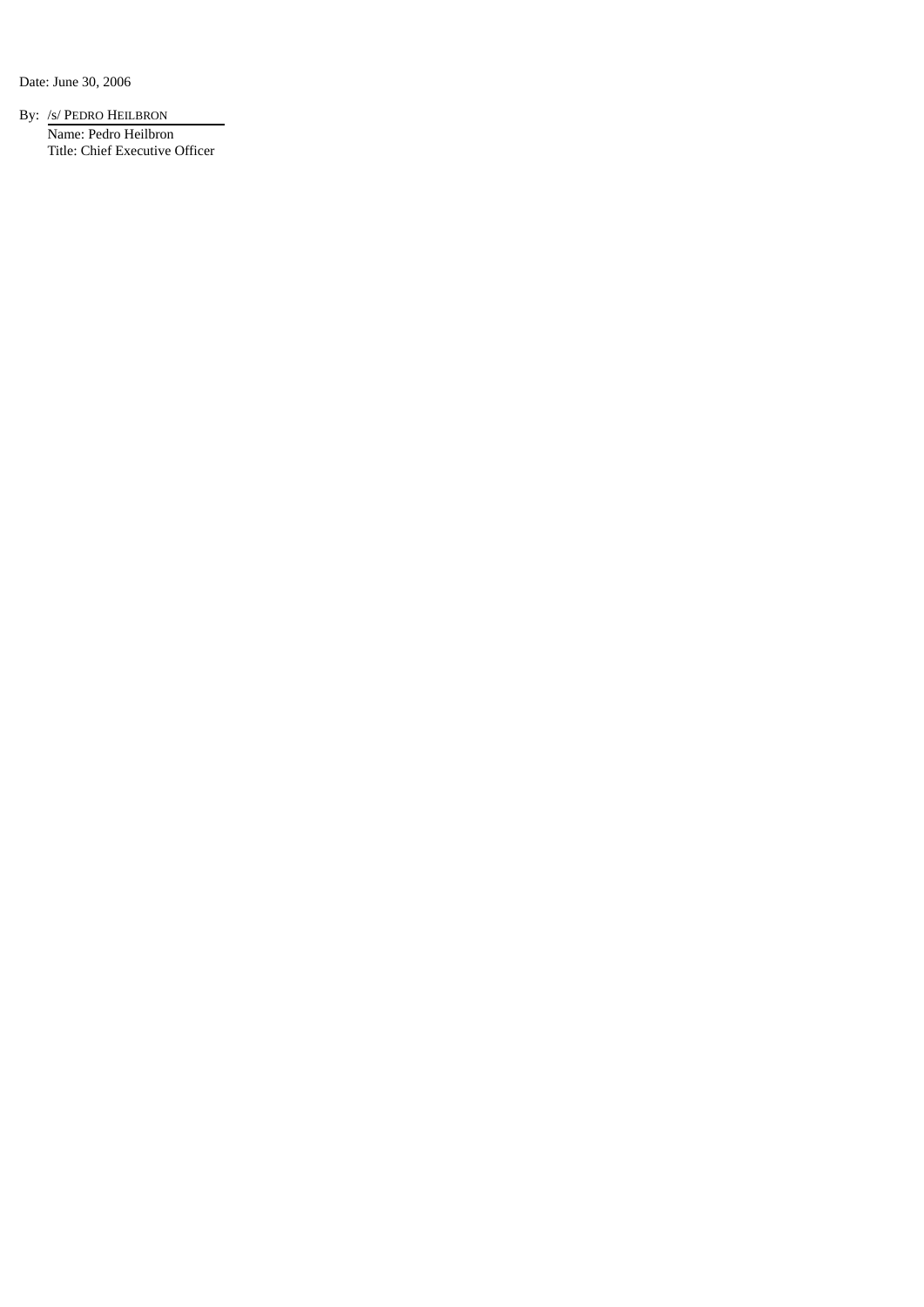#### **CERTIFICATION**

I, Victor Vial, Chief Financial Officer, certify that:

- 1. I have reviewed this annual report on Form 20-F of Copa Holdings, S.A.;
- 2. Based on my knowledge, this report does not contain any untrue statement of a material fact or omit to state a material fact necessary to make the statements made, in light of the circumstances under which such statements were made, not misleading with respect to the period covered by this report;
- 3. Based on my knowledge, the financial statements, and other financial information included in this report, fairly represent in all material respects the financial condition, results of operations and cash flows of the company as of, and for, the periods presented in this report;
- 4. The company's other certifying officer(s) and I are responsible for establishing and maintaining disclosure controls and procedures (as defined in Exchange Act Rules 13a-15(e) and 15d-15(e)) and internal control over financial reporting (as defined in Exchange Act Rules 13a-15(f) and 15d- $15(f)$ ) for the company and have:
	- (a) Designed such disclosure controls and procedures, or caused such disclosure controls and procedures to be designed under our supervision, to ensure that material information relating to the company, including its consolidated subsidiaries, is made known to us by others within those entities, particularly during the period in which this report is being prepared;
	- (b) Designed such internal control over financial reporting, or caused such internal control over financial reporting to be designed under our supervision, to provide reasonable assurance regarding the reliability of financial reporting and the preparation of financial statements for external purposes in accordance with generally accepted accounting principles;
	- (c) Evaluated the effectiveness of the company's disclosure controls and procedures and presented in this report our conclusions about the effectiveness of the disclosure controls and procedures, as of the end of the period covered by this report based on such evaluation; and
	- (d) Disclosed in this report any change in the company's internal control over financial reporting that occurred during the period covered by the annual report that has materially affected, or is reasonably likely to materially affect, the company's internal control over financial reporting; and
- 5. The company's other certifying officer(s) and I have disclosed, based on our most recent evaluation of internal control over financial reporting, to the company's auditors and the audit committee of the company's board of directors (or persons performing the equivalent functions):
	- (a) All significant deficiencies and material weaknesses in the design or operation of internal control over financial reporting which are reasonably likely to adversely affect the company's ability to record, process, summarize and report financial information; and
	- (b) Any fraud, whether or not material, that involves management or other employees who have a significant role in the company's internal control over financial reporting.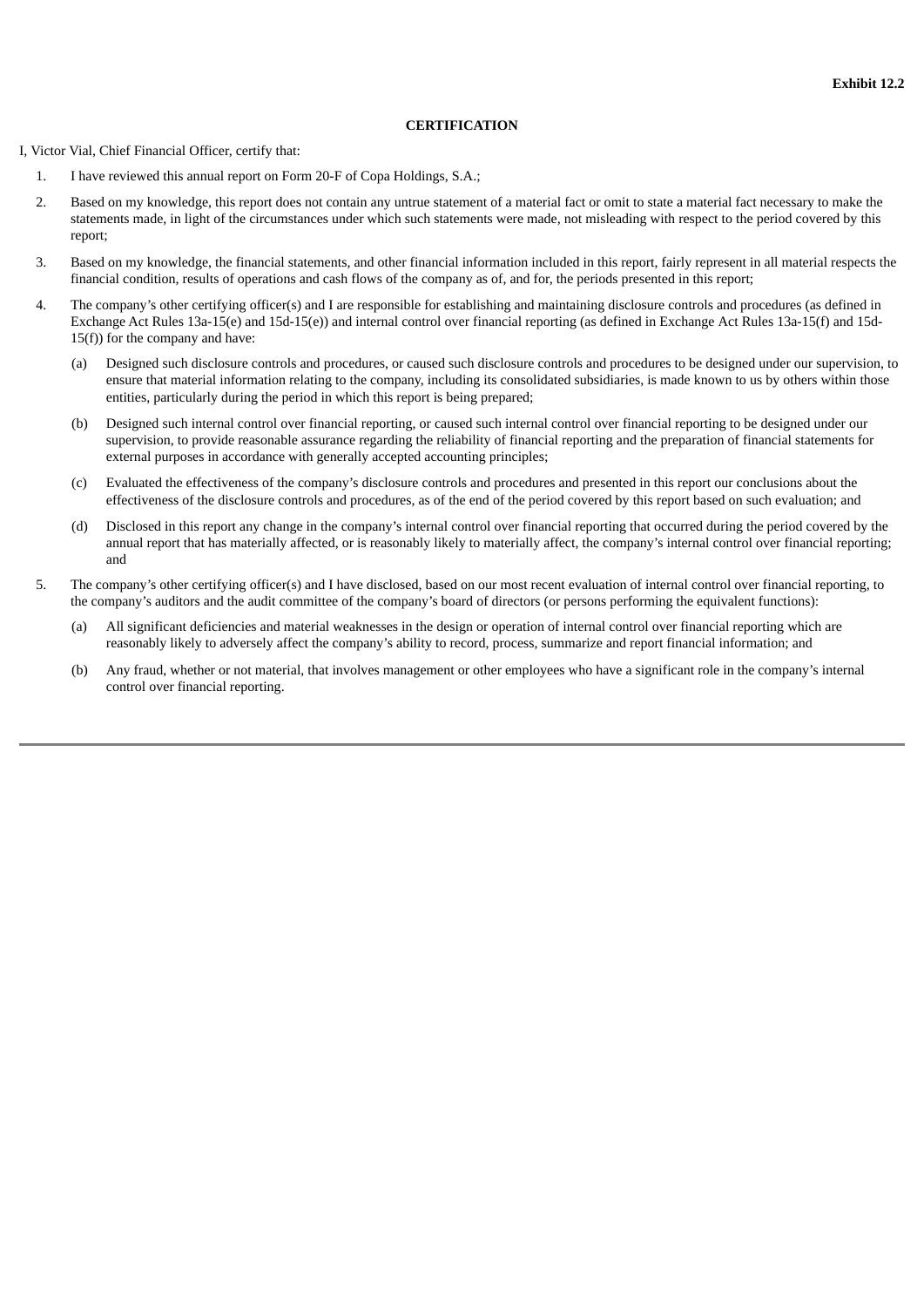Date: June 30, 2006

By: /s/ VICTOR VIAL

Name: Victor Vial Title: Chief Financial Officer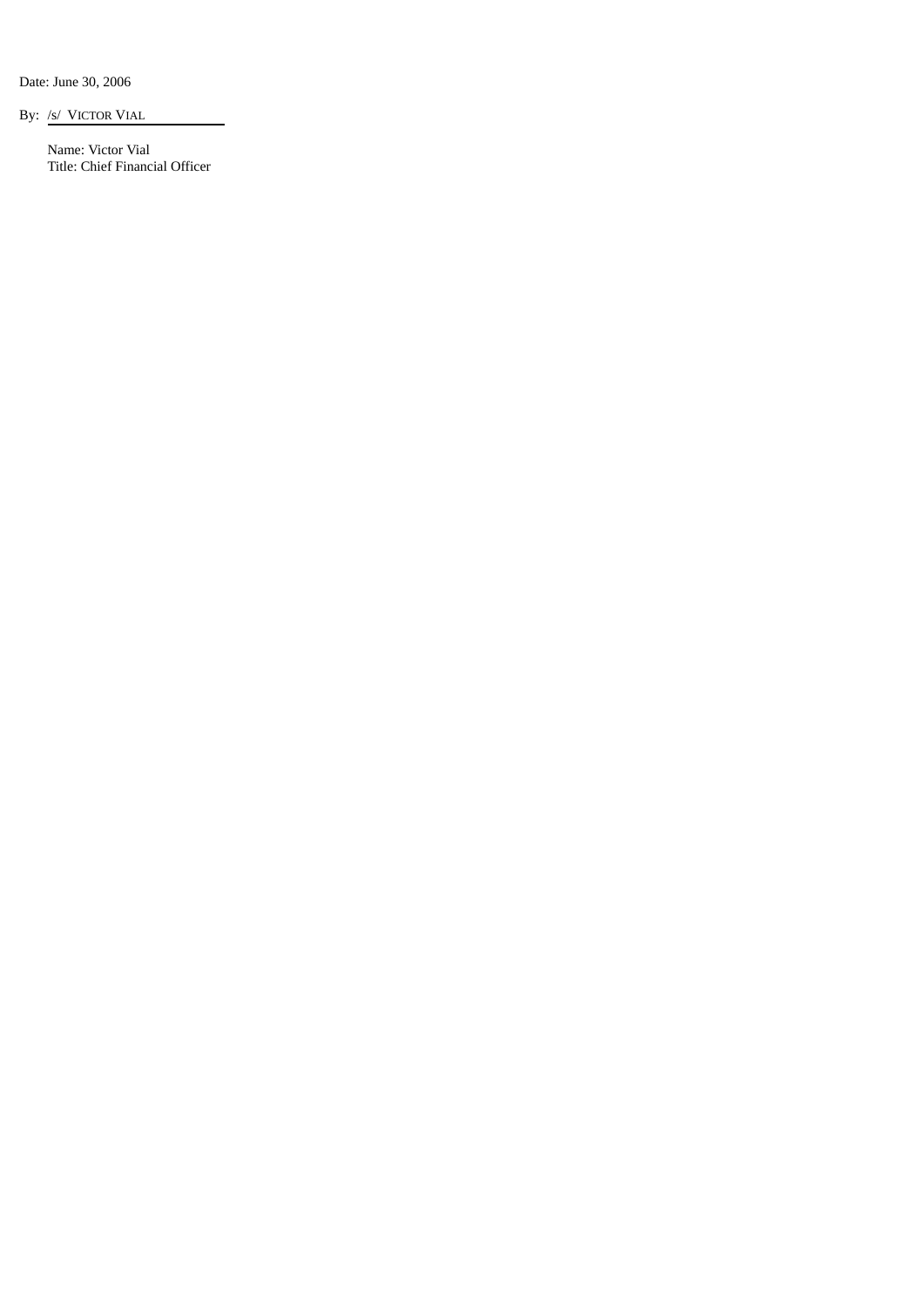## **CERTIFICATION PURSUANT TO 18 U.S.C. SECTION 1350, AS ADOPTED PURSUANT TO SECTION 906 OF THE U.S. SARBANES-OXLEY ACT OF 2002**

In connection with the Annual Report of COPA HOLDINGS, S.A. (the "Company") on Form 20-F for the fiscal year ended December 31, 2005, as filed with the U.S. Securities and Exchange Commission on the date hereof (the "Report"), I, Pedro Heilbron, Chief Executive Officer, certify, pursuant to 18 U.S.C. section 1350, as adopted pursuant to section 906 of the U.S. Sarbanes Oxley Act of 2002, that to the best of my knowledge:

(i) the Report fully complies with the requirements of section 13(a) or 15(d) of the U.S. Securities Exchange Act of 1934; and

(ii) the information contained in the Report fairly presents, in all material respects, the financial condition and results of operations of the Company.

Date: June 30, 2006

By: /s/ PEDRO HEILBRON

Name: Pedro Heilbron Title: Chief Executive Officer